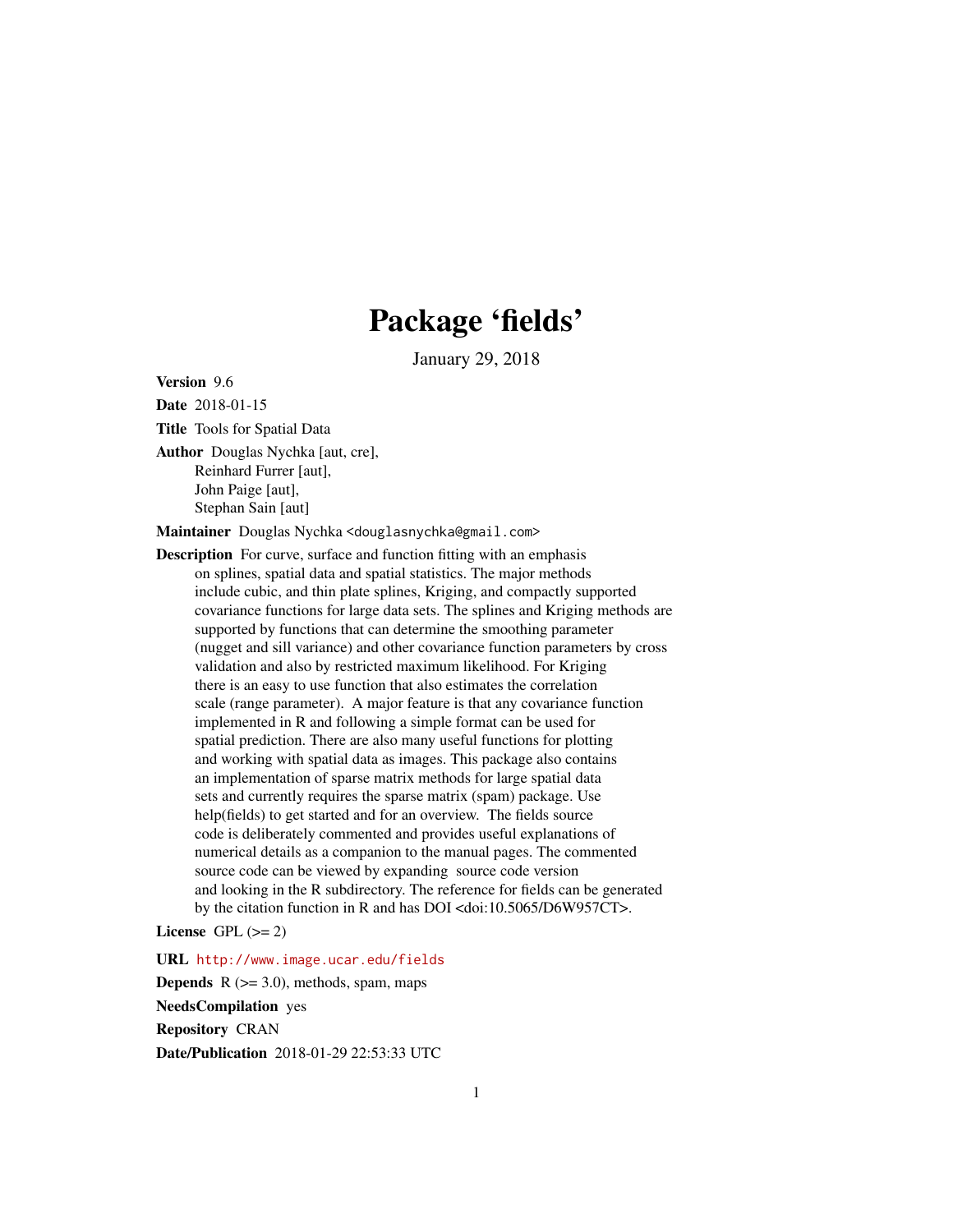# R topics documented:

|                                                                                                                              | $\overline{4}$ |
|------------------------------------------------------------------------------------------------------------------------------|----------------|
|                                                                                                                              | 5              |
|                                                                                                                              | 6              |
|                                                                                                                              | 8              |
|                                                                                                                              | 9              |
|                                                                                                                              | 10             |
|                                                                                                                              | 12             |
|                                                                                                                              | 13             |
|                                                                                                                              | 13             |
| 15                                                                                                                           |                |
|                                                                                                                              | 19             |
| 21                                                                                                                           |                |
| 23                                                                                                                           |                |
| 28                                                                                                                           |                |
| 30                                                                                                                           |                |
| 35                                                                                                                           |                |
| 38                                                                                                                           |                |
| 41                                                                                                                           |                |
| 43                                                                                                                           |                |
| 45                                                                                                                           |                |
| 47                                                                                                                           |                |
| 48                                                                                                                           |                |
| 51                                                                                                                           |                |
| 51                                                                                                                           |                |
| 54                                                                                                                           |                |
| 57                                                                                                                           |                |
| 61                                                                                                                           |                |
| 68<br>$image.s \text{model} \dots \dots \dots \dots \dots \dots \dots \dots \dots \dots \dots \dots \dots \dots \dots \dots$ |                |
| 71                                                                                                                           |                |
| 74                                                                                                                           |                |
| 76                                                                                                                           |                |
| 85                                                                                                                           |                |
| 87                                                                                                                           |                |
| 88                                                                                                                           |                |
| 89                                                                                                                           |                |
| 89                                                                                                                           |                |
| 90                                                                                                                           |                |
| 98                                                                                                                           |                |
| mKrigMLE                                                                                                                     |                |
|                                                                                                                              |                |
|                                                                                                                              |                |
|                                                                                                                              |                |
|                                                                                                                              |                |
|                                                                                                                              |                |
|                                                                                                                              |                |
|                                                                                                                              |                |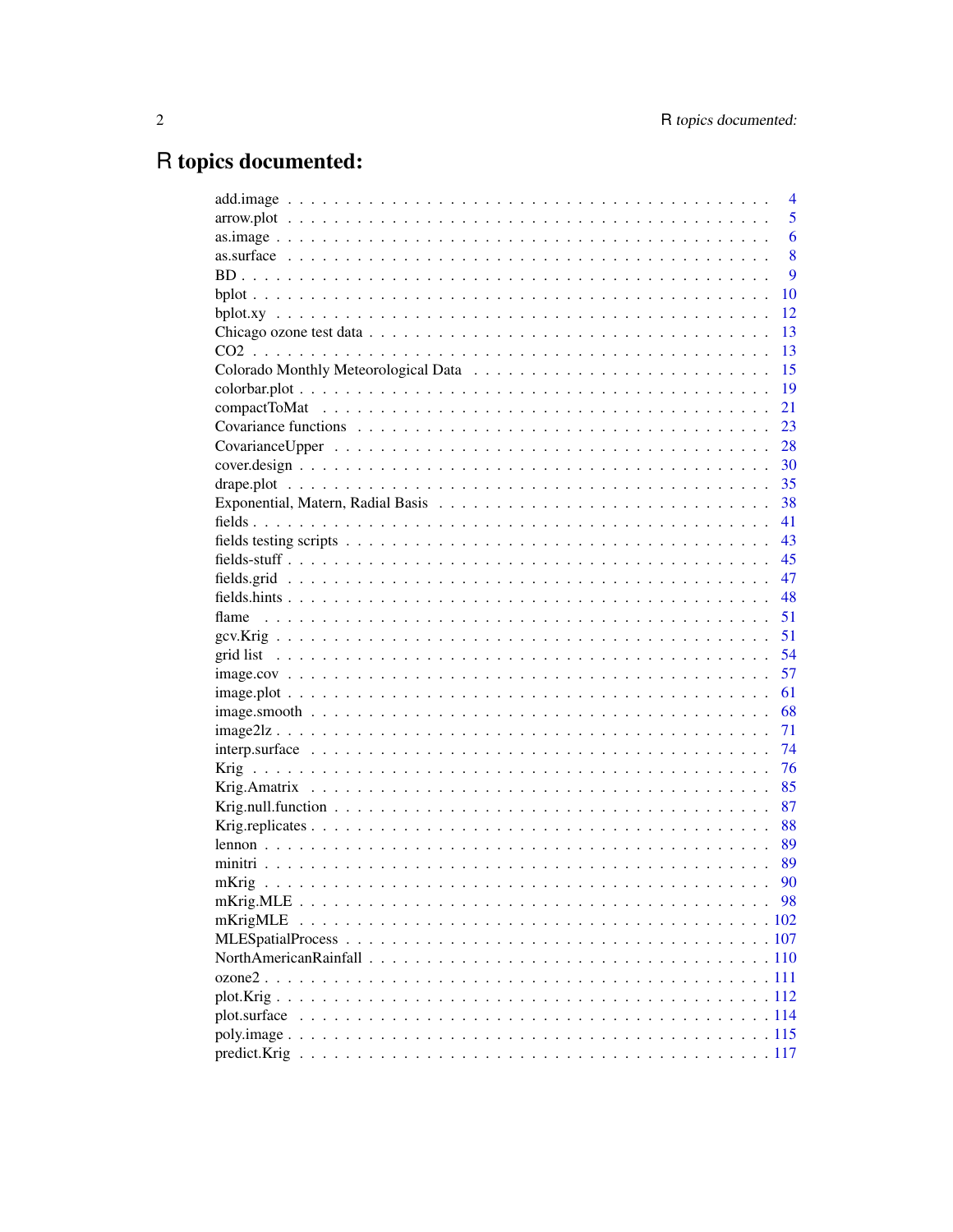| <b>Tps</b> |
|------------|
|            |
|            |
|            |
|            |
|            |
|            |
|            |
|            |
|            |
|            |
|            |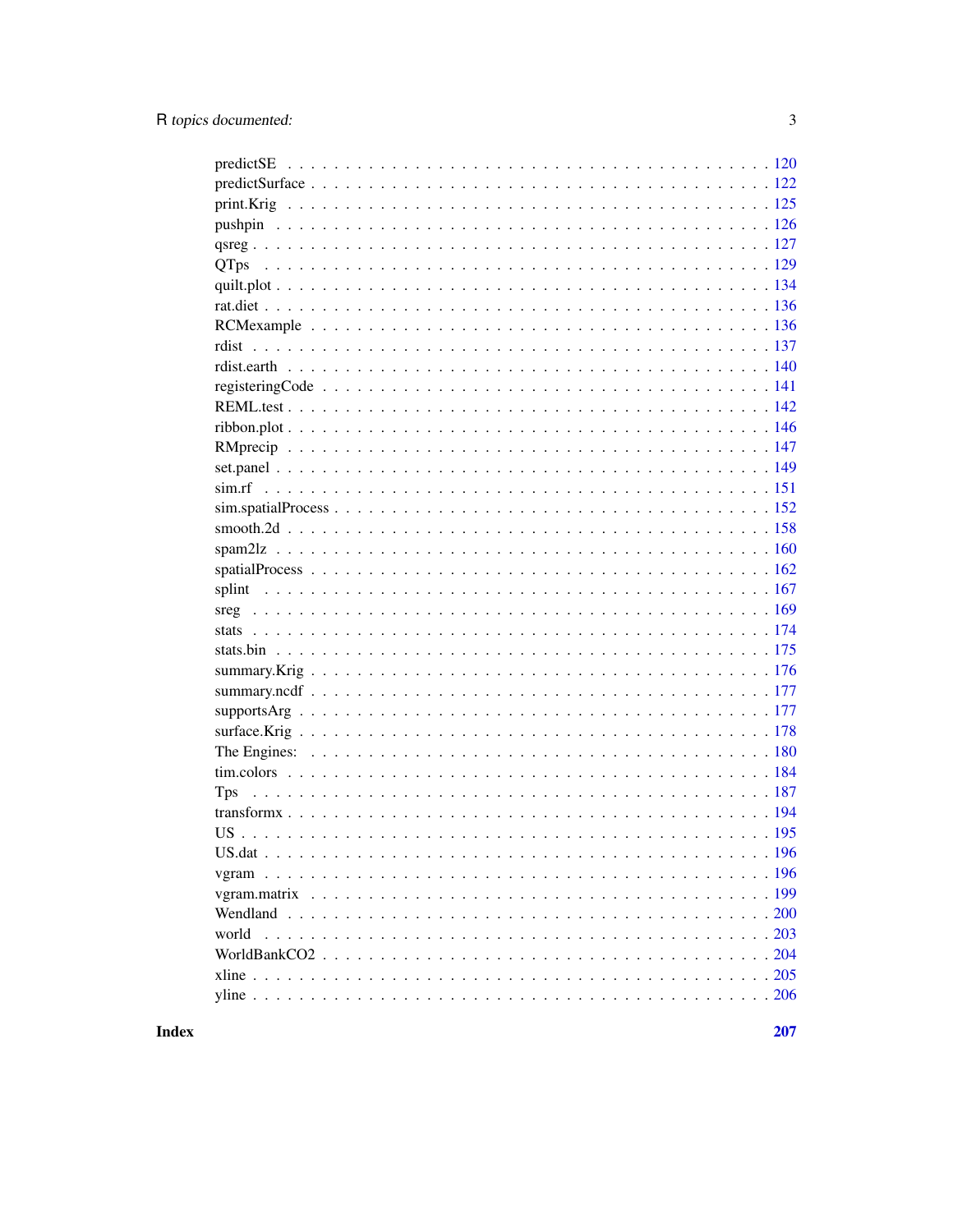<span id="page-3-0"></span>

#### Description

Adds an image to an existing plot. Simple arguments control the location and size.

#### Usage

```
add.image(xpos, ypos, z, adj.x = 0.5, adj.y = 0.5,
image. width = 0.15, image. height = NULL, col = tim. colors(256), ...
```
# Arguments

| X position of image in user coordinates                                                                                                                                                                                           |
|-----------------------------------------------------------------------------------------------------------------------------------------------------------------------------------------------------------------------------------|
| Y position of image in user coordinates                                                                                                                                                                                           |
| Matrix of intensities comprising the image.                                                                                                                                                                                       |
| Location of image relative to x coordinate. Most common values are .5 (cen-<br>tered), 0 (right side of image at x) and 1 (left side of image at x). These are the<br>same conventions that are used for adj in positioning text. |
| Location of image relative to y coordinate. Same rules as adj. x                                                                                                                                                                  |
| Width of image as a fraction of the plotting region in horizontal direction.                                                                                                                                                      |
| Height of image as a fraction of the plotting region in horizontal direction. If<br>NULL height is scaled to make image pixels square.                                                                                            |
| Color table for image. Default is tim.colors.                                                                                                                                                                                     |
| Any other plotting arguments that are passed to the image function                                                                                                                                                                |
|                                                                                                                                                                                                                                   |

### See Also

image.plot, colorbar.plot, image, tim.colors

```
plot( 1:10, 1:10, type="n")
data( lennon)
add.image( 5,4,lennon, col=grey( (0:256)/256))
# reference lines
xline( 5, col=2)
yline( 4,col=2)
#
# add lennon right in the corner beyond the plotting region
#
par(new=TRUE, plt=c(0,1,0,1), mar=c(0,0,0,0), usr=c(0,1,0,1))
add.image( 0,0, lennon, adj.x=0, adj.y=0)
```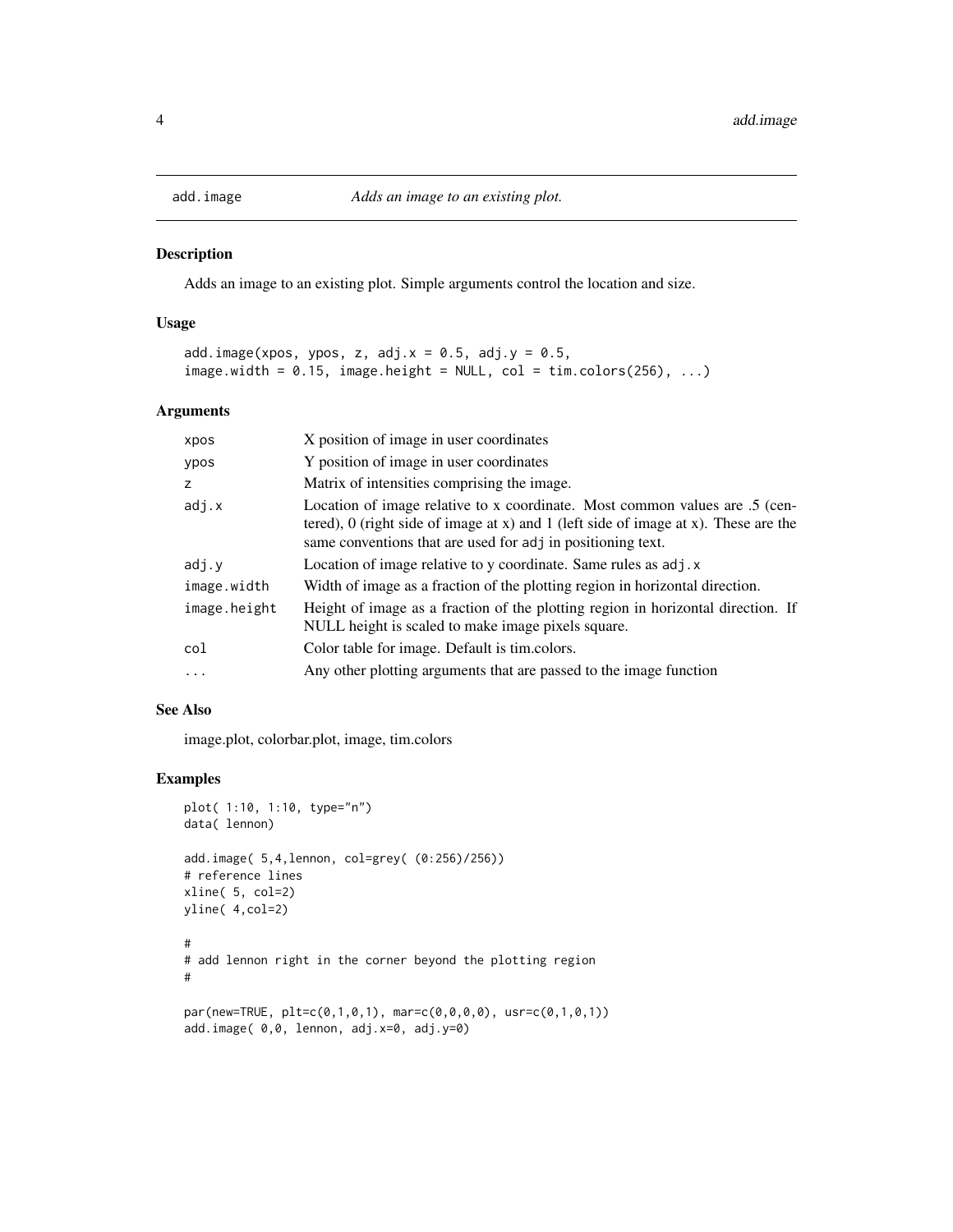<span id="page-4-0"></span>

### **Description**

Adds arrows at specified points where the arrow lengths are scaled to fit on the plot in a reasonable manner. A classic use of this function is to depict a vector field. At each point  $(x,y)$  we have a vector with components (u,v). Like the arrows function this adds arrows to an existing plot.

#### Usage

```
arrow.plot(a1, a2, u = NA, v = NA, arrow.ex = 0.05,
     xpd = TRUE, true. angle = FALSE, arrowfun=arrows,...)
```
# Arguments

| a1           | The x locations of the tails of the arrows or a 2 column matrix giving the x and<br>y coordinates of the arrow tails.                                                                                                |
|--------------|----------------------------------------------------------------------------------------------------------------------------------------------------------------------------------------------------------------------|
| a2           | The y locations of the tails of the arrows or a 2 column matrix giving the u and<br>v coordinates of the arrows.                                                                                                     |
| u            | The u components of the direction vectors if they are not specified in the al<br>argument                                                                                                                            |
| $\mathsf{v}$ | The v components of the direction vectors if they are not specified in the a2<br>argument                                                                                                                            |
| arrow.ex     | Controls the length of the arrows. The length is in terms of the fraction of the<br>shorter axis in the plot. So with a default of .05 20 arrows of maximum length<br>can line up end to end along the shorter axis. |
| xpd          | If true does not clip arrows to fit inside the plot region, default is not to clip.                                                                                                                                  |
| true.angle   | If true preserves the true angle of the $(u, v)$ pair on the plot. E.g. if $(u, v) = (1, 1)$<br>then the arrow will be drawn at 45 degrees.                                                                          |
| arrowfun     | The actual arrow function to use. The default is standard R arrows. However,<br>Tamas K Papp suggests p. arrows from sfsmisc which makes prettier arrows.                                                            |
| $\cdots$     | Graphics arguments passed to the arrows function that can can change the color<br>or arrow sizes. See help on this for details.                                                                                      |

#### Details

This function is useful because  $(u, v)$  may be in very different scales from the locations  $(x, y)$ . So some careful scaling is needed to plot the arrows. The only tricky thing about this function is whether you want the true angles on the plot. For overlaying a vector field on top of contours that are the streamlines true.angle should be false. In this case you want u and v to be scaled in the same way as the x and y variables. If the scaling is not the same then the arrows will not look like tangent vectors to the streamlines. An application where the absolute angles are meaningful might be the hands of a clock showing different times zones on a world map. Here true.angle=T is appropriate, the clock hands should preserve the right angles.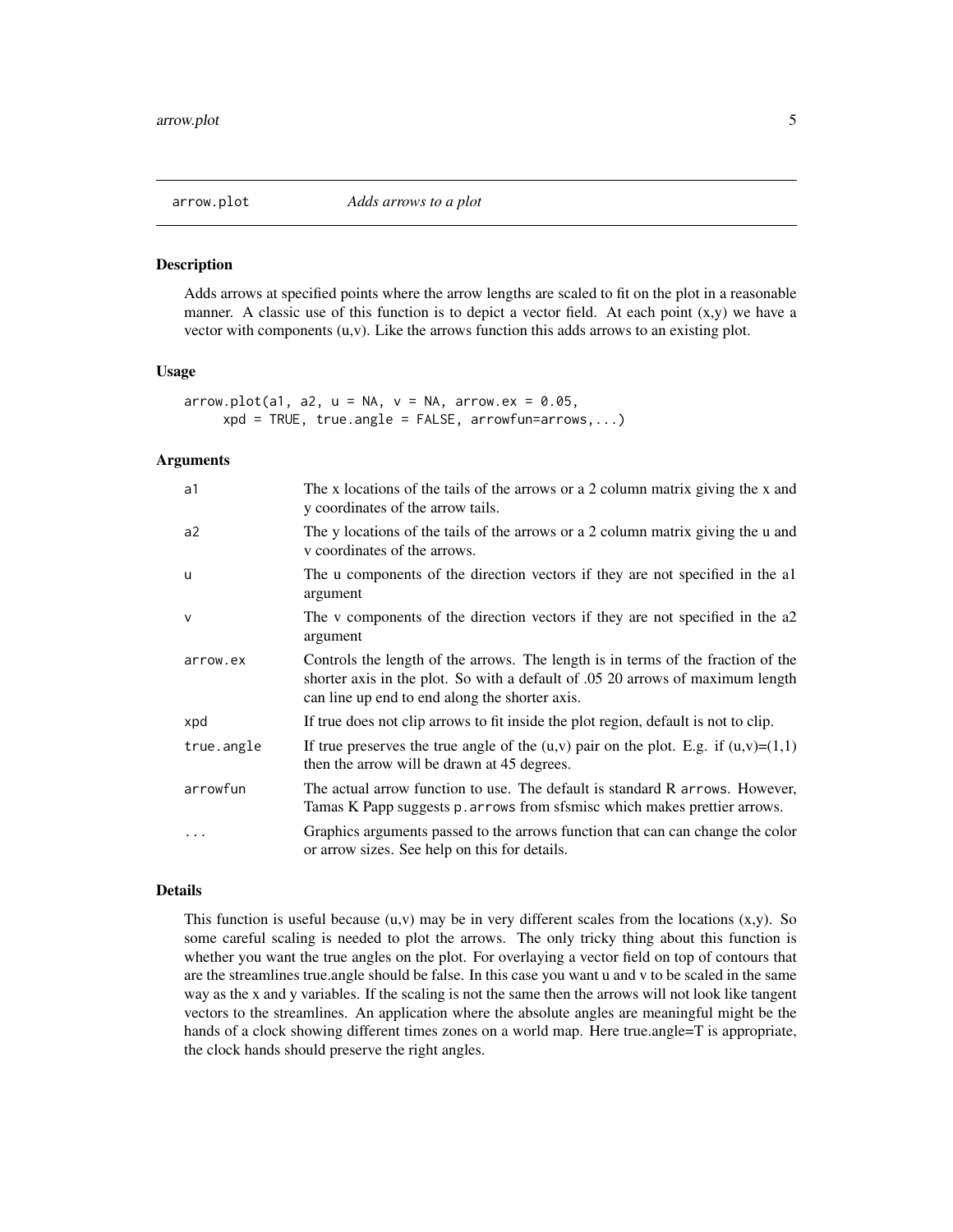**6 assumed as a support of the contract of the contract of the contract of the contract of the contract of the contract of the contract of the contract of the contract of the contract of the contract of the contract of t** 

### See Also

arrows

# Examples

```
#
# 20 random directions at 20 random points
x<- runif( 20)
y<- runif( 20)
u<- rnorm( 20)
v<- rnorm( 20)
plot( x,y)
arrow.plot(x,y,u,v) # a default that is unattractive
plot( x,y, type="n")
arrow.plot( x,y,u,v, arrow.ex=.2, length=.1, col='green', lwd=2)
# thicker lines in green, smaller heads and longer tails. Note length, col and lwd are
# options that the arrows function itself knows about.
```
as.image *Creates image from irregular x,y,z*

# Description

Discretizes a set of 2-d locations to a grid and produces a image object with the z values in the right cells. For cells with more than one Z value the average is used.

# Usage

```
as.image(Z, ind=NULL, grid=NULL, x=NULL,weights=rep(1, length(Z)),
na.rm=FALSE, nx=64, ny=64, boundary.grid=FALSE, nrow=NULL, ncol=NULL,
FUN = NULL
```
#### Arguments

| Z            | Values of image.                                                                                                                                                                                             |
|--------------|--------------------------------------------------------------------------------------------------------------------------------------------------------------------------------------------------------------|
| ind          | A matrix giving the row and column subscripts for each image value in Z. (Not<br>needed if x is specified.)                                                                                                  |
| grid         | A list with components x and y of equally spaced values describing the centers<br>of the grid points. The default is to use nrow and nool and the ranges of the data<br>locations $(x)$ to construct a grid. |
| $\mathsf{x}$ | Locations of image values. Not needed if ind is specified.                                                                                                                                                   |
| nrow         | Same as nx this is depreciated.                                                                                                                                                                              |
| ncol         | Same as ny this is depreciated.                                                                                                                                                                              |

<span id="page-5-0"></span>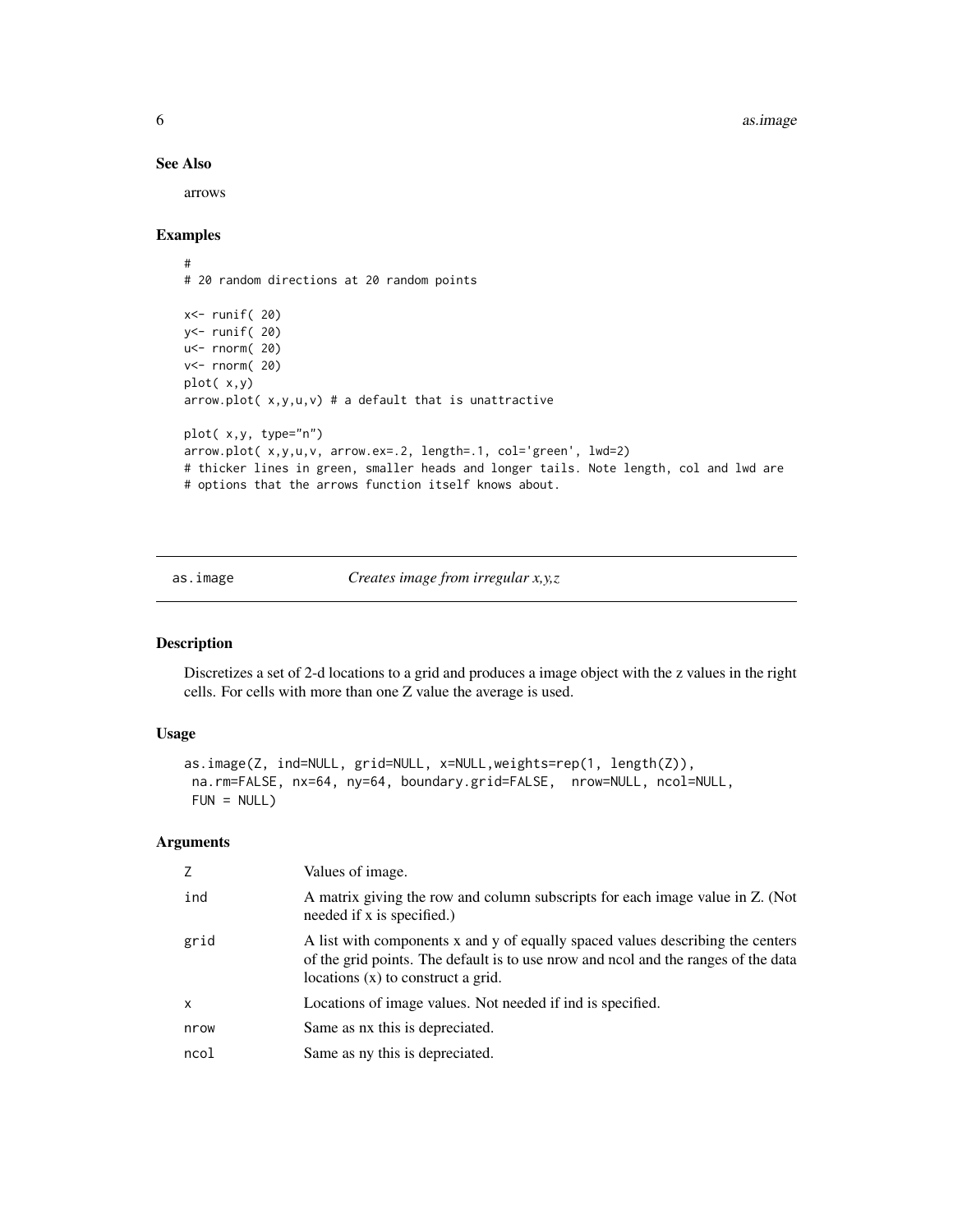#### as.image 7 as 2012 and 2012 and 2012 and 2012 and 2012 and 2012 and 2012 and 2012 and 2012 and 2012 and 2012 and 2012 and 2012 and 2012 and 2012 and 2012 and 2012 and 2012 and 2012 and 2012 and 2012 and 2012 and 2012 and 2

| weights       | If two or more values fall into the same pixel a weighted average is used to<br>represent the pixel value. Default is equal weights.             |
|---------------|--------------------------------------------------------------------------------------------------------------------------------------------------|
| na.rm         | If true NA's are removed from the Z vector.                                                                                                      |
| nx            | Number of grid point in X coordinate.                                                                                                            |
| ny            | Number of grid points in Y coordinate.                                                                                                           |
| boundary.grid | If FALSE grid points are assumed to be the grid midpoints. If TRUE they are<br>the grid box boundaries.                                          |
| <b>FUN</b>    | The function to apply to common values in a grid box. The default is a mean (or<br>weighted mean). If FUN is specified the weights are not used. |

# Details

The discretization is straightforward once the grid is determined. If two or more Z values have locations in the same cell the weighted average value is taken as the value. The weights component that is returned can be used to account for means that have different numbers (or precisions) of observations contributing to the grid point averages. The default weights are taken to be one for each observation. See the source code to modify this to get more information about coincident locations. (See the call to fast.1way)

# Value

An list in image format with a few more components. Components x and y are the grid values , z is a nrow X ncol matrix with the Z values. NA's are placed at cell locations where Z data has not been supplied. Component ind is a 2 column matrix with subscripts for the locations of the values in the image matrix. Component weights is an image matrix with the sum of the individual weights for each cell. If no weights are specified the default for each observation is one and so the weights will be the number of observations in each bin.

# See Also

image.smooth, image.plot, Krig.discretize, Krig.replicates

```
# convert precip data to 50X50 image
look<- as.image( RMprecip$y, x= RMprecip$x, nx=50, ny=50)
image.plot( look)
# reduced grid extent compared to the domain
gridList <- list(x = \text{seq}(-105, -101, \text{length}.\text{out}=10),
                 y = seq( 38, 42,length.out=10) )
look2<- as.image( RMprecip$y, x= RMprecip$x,grid=gridList)
image.plot( look2)
# number of obs in each cell -- in this case equal to the
# aggregated weights because each obs had equal weight in the call
image.plot( look$x ,look$y, look$weights, col=terrain.colors(50))
# hot spot is around Denver
```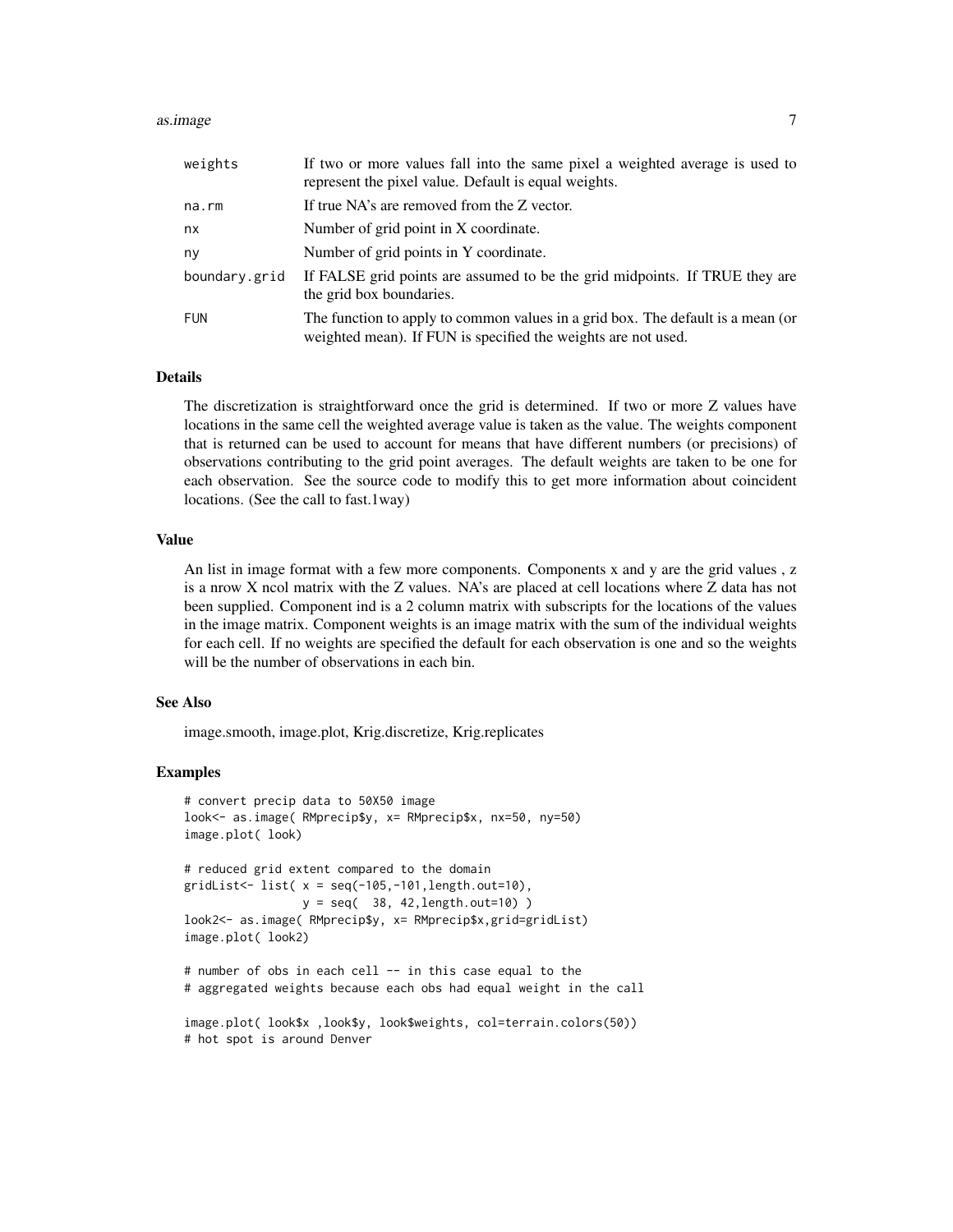<span id="page-7-0"></span>

# Description

Reformats the vector from evaluating a function on a grid of points into a list for use with surface plotting function. The list has the usual components x,y and z and is suitable for use with persp, contour, image and image.plot.

#### Usage

as.surface(obj, z, location=NULL, order.variables="xy")

#### Arguments

| obj             | A description of the grid used to evaluate the function. This can either be in                                |
|-----------------|---------------------------------------------------------------------------------------------------------------|
|                 | the form of a grid.list (see help file for grid.list) or the matrix of grid of points                         |
|                 | produced by make surface grid. In the later case obj is a matrix with the grid.list                           |
|                 | as an attribute.                                                                                              |
| Z               | The value of the function evaluated at the gridded points.                                                    |
| location        | A logical or two column matrix of indices indicating the location of the z values<br>within the image matrix. |
| order.variables |                                                                                                               |
|                 | Either "xy" or "yx" specifies how the x and y variables used to evaluate the                                  |
|                 | function are matched with the x and y grids in the surface object.                                            |

## Details

This function was written to simply to go back and forth between a matrix of gridded values and the stacked vector obtained by stacking columns. The main application is evaluating a function at each grid point and then reforming the results for plotting. (See example below.)

If zimage is matrix of values then the input vector is c( zimage). To go from the stacked vector to the matrix one needs the the nrow ncol and explains why grid information must also be specified.

Note that the z input argument must be in the order values in order of stacking columns of the image. This is also the order of the grid points generated by make.surface.grid.

To convert irregular 2-d data to a surface object where there are missing cells see the function as.image.

#### Value

A list of class surface. This object is a modest generalization of the list input format  $(x,y,z)$  for the S functions contour, image or persp.

- x The grid values in the X-axis
- y The grid values in the Y-axis
- z A matrix of dimensions nrow= length of x and ncol= length of y with entries being the grid point value reformatted from z.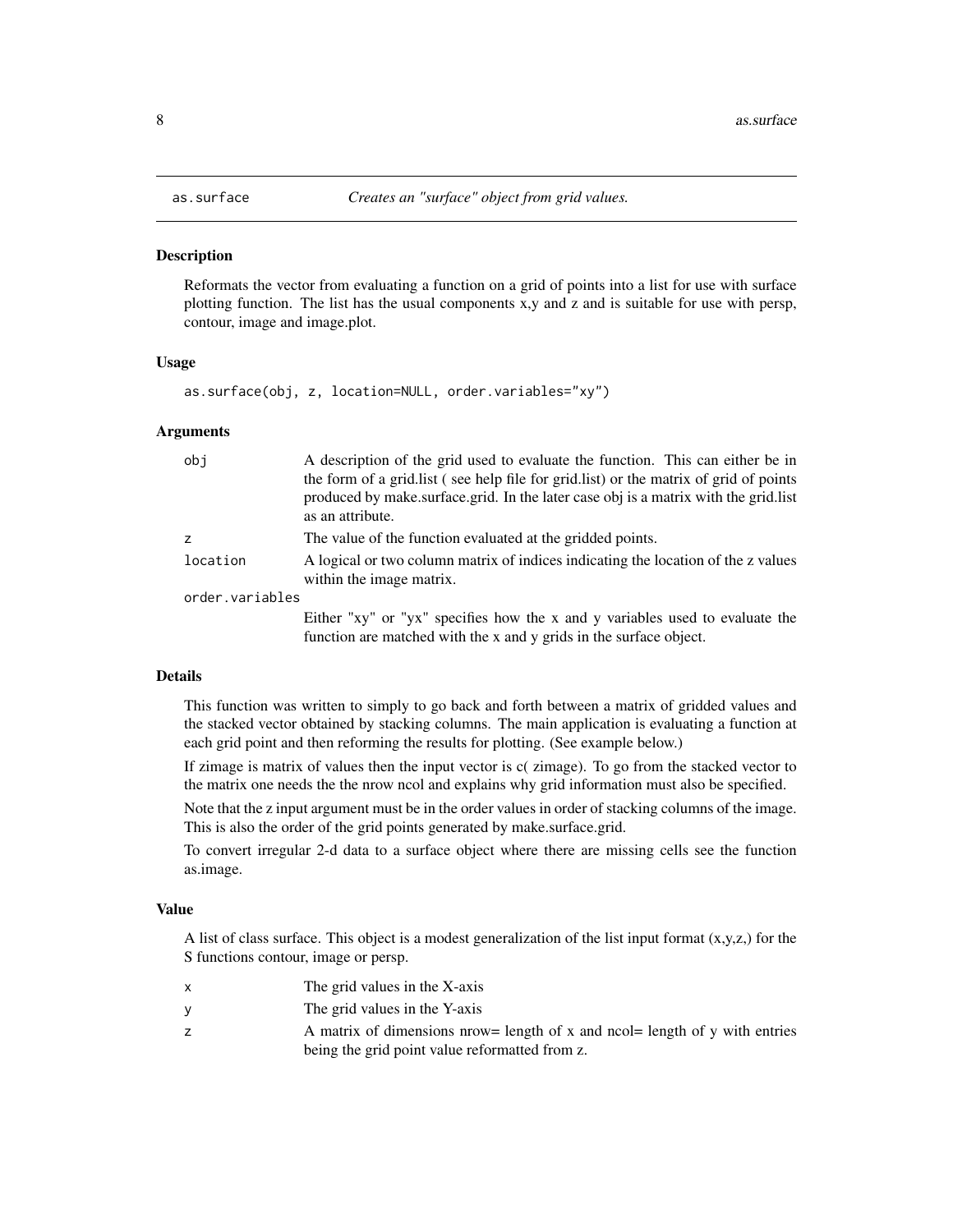#### <span id="page-8-0"></span>BD 9

# See Also

grid.list, make.surface.grid, surface, contour, image.plot, as.image

#### Examples

# Make a perspective of the surface Z= X\*\*2 -Y\*\*2 # Do this by evaluating quadratic function on a 25 X 25 grid grid.l<-list( abcissa= seq( -2,2,,15), ordinate= seq( -2,2,,20)) xg<-make.surface.grid( grid.l) # xg is a 300X2 matrix that has all pairs of X and Y grid values z<- xg[,1]\*\*2 - xg[,2]\*\*2 # now fold z in the matrix format needed for persp out.p <- as.surface(xg, z) persp( out.p) # also try plot( out.p) to see the default plot for a surface object

BD *Data frame of the effect of buffer compositions on DNA strand displacement amplification. A 4-d regression data set with with replication. This is a useful test data set for exercising function fitting methods.*

#### Description

The BD data frame has 89 rows and 5 columns. There are 89 runs with four buffer components (KCL, MgCl2, KP04, dnTP) systematically varied in a space-filliing design. The response is the DNA amplification rate.

#### Format

This data frame contains the following columns:

KCl Buffer component.

MgCl2 Buffer component.

KPO4 Buffer component.

dNTP Buffer component, deoxyribonucleotides.

lnya Exponential amplification rate on a log scale, i.e. the actual amplification rate.

# Source

Thanks to Perry Haaland and Michael OConnell.

Becton Dickinson Research Center Research Triangle Park, NC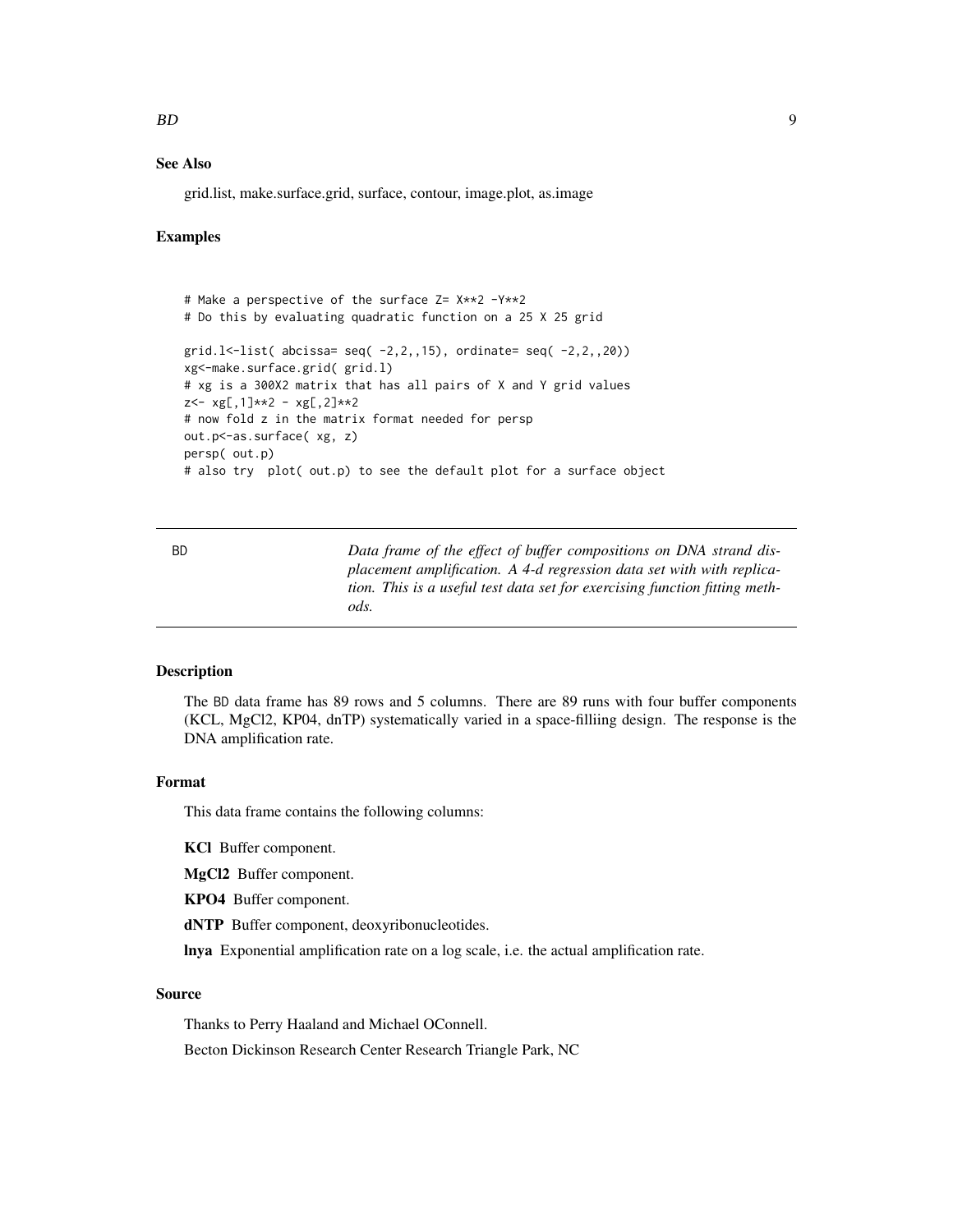#### 10 bplot below that the contract of the contract of the contract of the contract of the contract of the contract of the contract of the contract of the contract of the contract of the contract of the contract of the contra

# See Also

Tps

# Examples

```
# fitting a DNA strand
# displacement amplification surface to various buffer compositions
fit<- Tps(BD[,1:4],BD$lnya,scale.type="range")
surface(fit) # plots fitted surface and contours
```
bplot *boxplot*

# Description

Plots boxplots of several groups of data and allows for placement at different horizontal or vertical positions or colors. It is also flexible in the input object, accepting either a list or matrix.

# Usage

```
bplot(x, by, pos=NULL, at = pos, add = FALSE, boxwex =0.8,xlim=NULL, ...)
```
# Arguments

| $\boldsymbol{\mathsf{x}}$ | Vector, matrix, list or data frame. A vector may be divided according to the<br>by argument. Matrices and data frames are separated by columns and lists by<br>components.                                                                                                                                                                                                                     |
|---------------------------|------------------------------------------------------------------------------------------------------------------------------------------------------------------------------------------------------------------------------------------------------------------------------------------------------------------------------------------------------------------------------------------------|
| by                        | If x is a vector, an optional vector (either character or numerical) specifying the<br>categories to divide x into separate data sets. Boxplots are then made for each<br>group.                                                                                                                                                                                                               |
| pos                       | The boxplots will be plotted vertically (horizontally) and pos gives the $x(y)$<br>locations for their centers. If omitted the boxes are equally spaced at integer<br>values. This is the same as at in the boxplot function                                                                                                                                                                   |
| at                        | Same as pos this is the name for this argument in the standard boxplot function.                                                                                                                                                                                                                                                                                                               |
| add                       | If true, do not create a new plots just add the boxplots to a current plot. Note that<br>the pos argument may be useful in this case and should be in the user coordinates<br>of the parent plot.                                                                                                                                                                                              |
| boxwex                    | A boxplot argument to control the width of the boxplot. It behaves a little dif-<br>ferent than as an argumetn passed directly to boxplot. To make this a general<br>function it is useful to scale this according to size of positions. Within bplot this<br>happens as boxwex $\leq$ boxwex $\ast$ min(diff( sort( at))). and then the scaled<br>version of boxwex is now passed to boxplot. |
| xlim                      | Same as the usual argument used in plotting. The plotting limits for the x axis.                                                                                                                                                                                                                                                                                                               |

<span id="page-9-0"></span>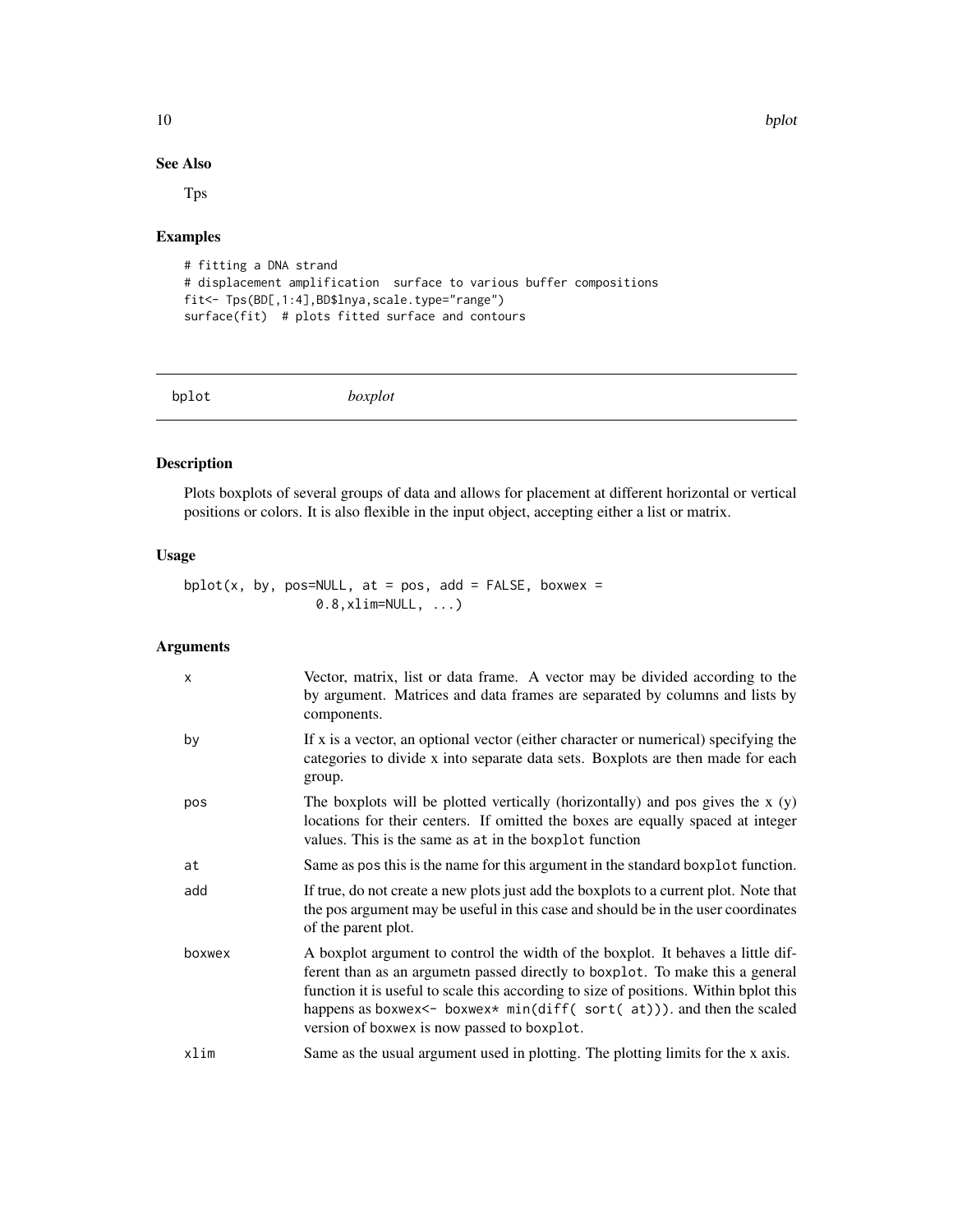#### bplot the state of the state of the state of the state of the state of the state of the state of the state of the state of the state of the state of the state of the state of the state of the state of the state of the stat

... Other arguments to be passed to the boxplot function some handy favorites are: names Labels for each boxplot. horizontalIf TRUE draw boxplots horizontally the default is false, produce vertical box plots. lwdWidth(s) of lines in box plots. colColor(s) of bplots. See colors() for some choices.

# Details

This function was created as a complement to the usual S/R function for boxplots. The current function makes it possible to put the boxplots at unequal x or y positions in a rational way using the at or pos arguments. This is useful for visually grouping a large set of boxplots into several groups. Also placement of the boxplots with respect to the axis can add information to the plot. Another aspect is the emphasis on data structures for groups of data. One useful feature is the by option to break up the x vector into distinct groups.

Use  $axis(3)$  ( $axis(4)$ ) to add an axis along the top (right side) or omit the category names and draw on the bottom axis(1) (left side axis(2)).

The older bplot function drew the boxplots from scratch and if one needs to do this refer to the old functions: describe.bplot, draw.bplot.obj, bplot.xy, bplot.obj

Finally to bin data into groups based on a continuous variable and to make bplots of each group see bplot.xy.

#### See Also

bplot.xy

```
#
set.seed(123)
temp<- matrix( rnorm(12*8), ncol=12)
pos<- c(1:6,9, 12:16)*100
bplot(temp)
#
par(las=2)
bplot( temp, pos=pos, names=paste( "Data",1:12, sep=""))
# add an axis along top for reference
axis(3)
#
# Xmas boxplots in pleasing red and green
bplot( temp, pos=pos, col=c("red4", "green4"))
# add an axis on top
axis( 3)
```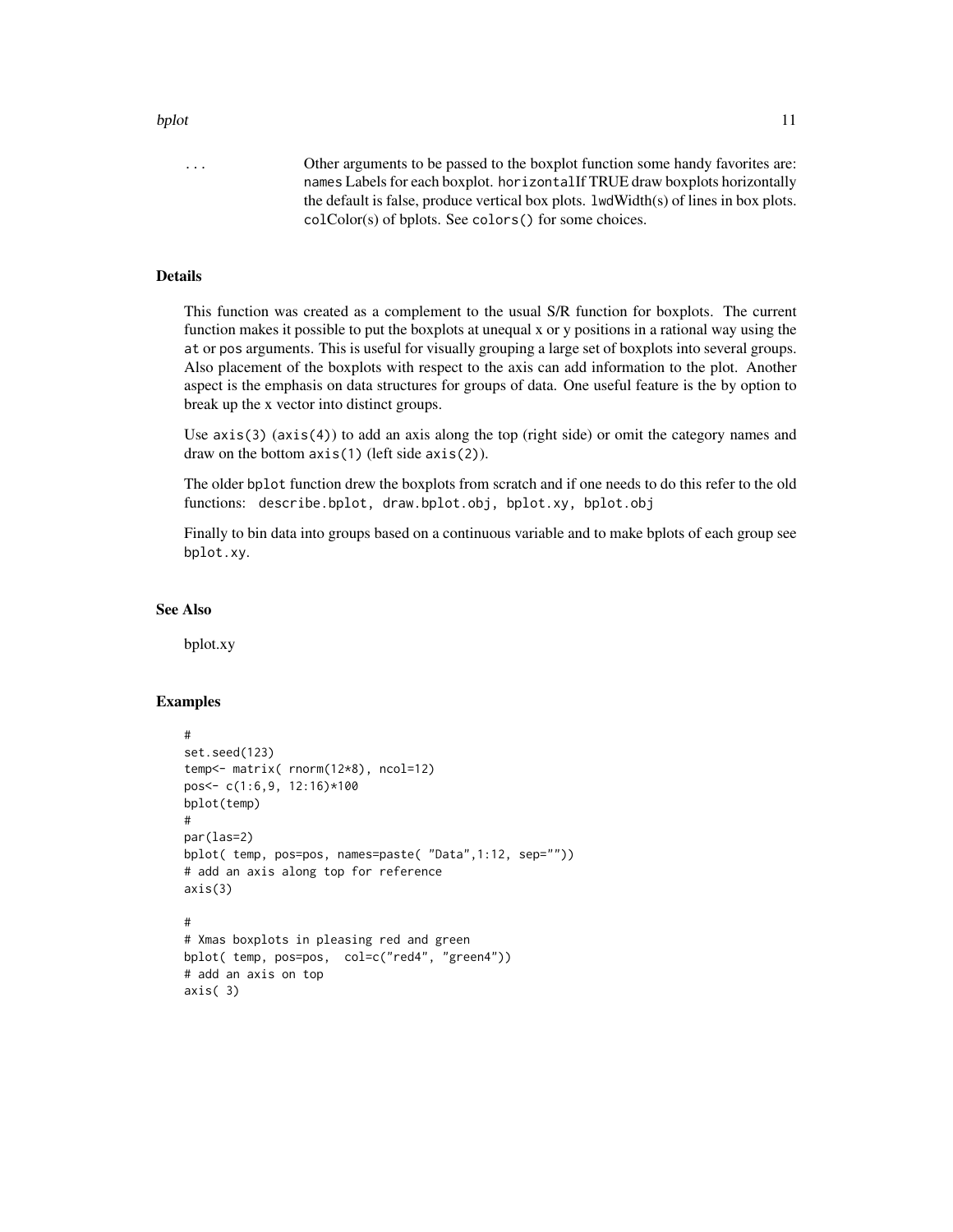<span id="page-11-0"></span>

# Description

Draws boxplots for y by binning on x. This gives a coarse, but quick, representation of the conditional distrubtion of [Y|X] in terms of boxplots.

### Usage

```
bplot.xy(x, y, N = 10, breaks = pretty(x, N, eps.correct = 1), plot=TRUE,
         ...)
```
### Arguments

| x      | Vector to use for bin membership                                                                                                          |
|--------|-------------------------------------------------------------------------------------------------------------------------------------------|
| у      | Vector to use for constructing boxplot statistics.                                                                                        |
| N      | Number of bins on x. Default is 10.                                                                                                       |
| breaks | Break points defining bin boundaries. These can be unequally spaced.                                                                      |
| plot   | If FALSE just returns a list with the statistics used for plotting the box plots, bin<br>centers, etc. - More stuff than you can imagine! |
| .      | Any other optional arguments passed to the standard boxplot function.                                                                     |
|        |                                                                                                                                           |

# See Also

bplot, draw.bplot

```
# condition on swim times to see how run times vary
bplot.xy( minitri$swim, minitri$run, N=5)
# bivariate normal corr= .8
set.seed( 123)
x<-rnorm( 2000)
y<- .8*x + sqrt( 1- .8**2)*rnorm( 200)
#
bplot.xy(x,y)
#
bplot.xy(x,y, breaks=seq(-3, 3, 25),
               xlim =c(-4,4), ylim =c(-4,4), col="grey80", lwd=2)
points( x,y,col=3, cex=.5)
```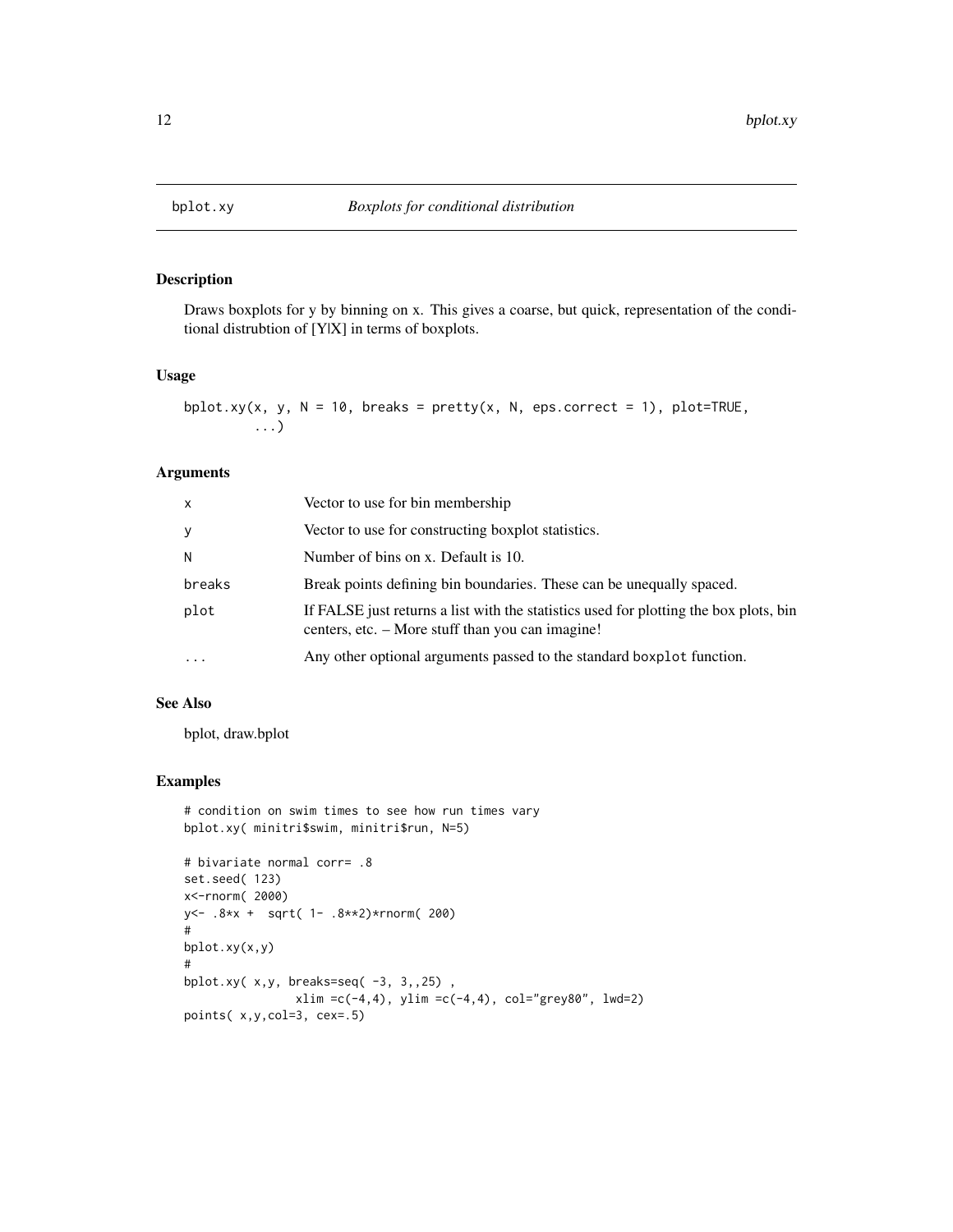<span id="page-12-0"></span>Chicago ozone test data

*Data set of ozone measurements at 20 Chicago monitoring stations.*

#### **Description**

This data set used be named ozone but was changed to avoid conflict with other packages. The ChicagoO3 data is a list of components, x and y. x component is longitude and latitude position of each of the 20 Chicago monitoring stations, y is the average daily ozone values over the time period 6/3/87-8/30/87. These data are used extensively for the test scripts and simple examples. The lasting scientific value is probably minimal.

#### Format

This data set is a list containing the following components:

lon.lat Longitude-latitude positions of monitoring stations.

- x An approximate Cartesian set of coordinates for the locations where the units are in miles. The origin is in the center of the locations.
- y Average daily ozone values over 1987 summer.

#### Source

AIRS, the EPA air quality data base.

# See Also

Tps, Krig

# Examples

```
fit<- Tps(ChicagoO3$x, ChicagoO3$y)
# fitting a surface to ozone measurements.
surface( fit, type="I")
```
CO2 *Simulated global CO2 observations*

### Description

This is an example of moderately large spatial data set and consists of simulated CO2 concentrations that are irregularly sampled from a lon/lat grid. Also included is the complete CO2 field (CO2.true) used to generate the synthetic observations.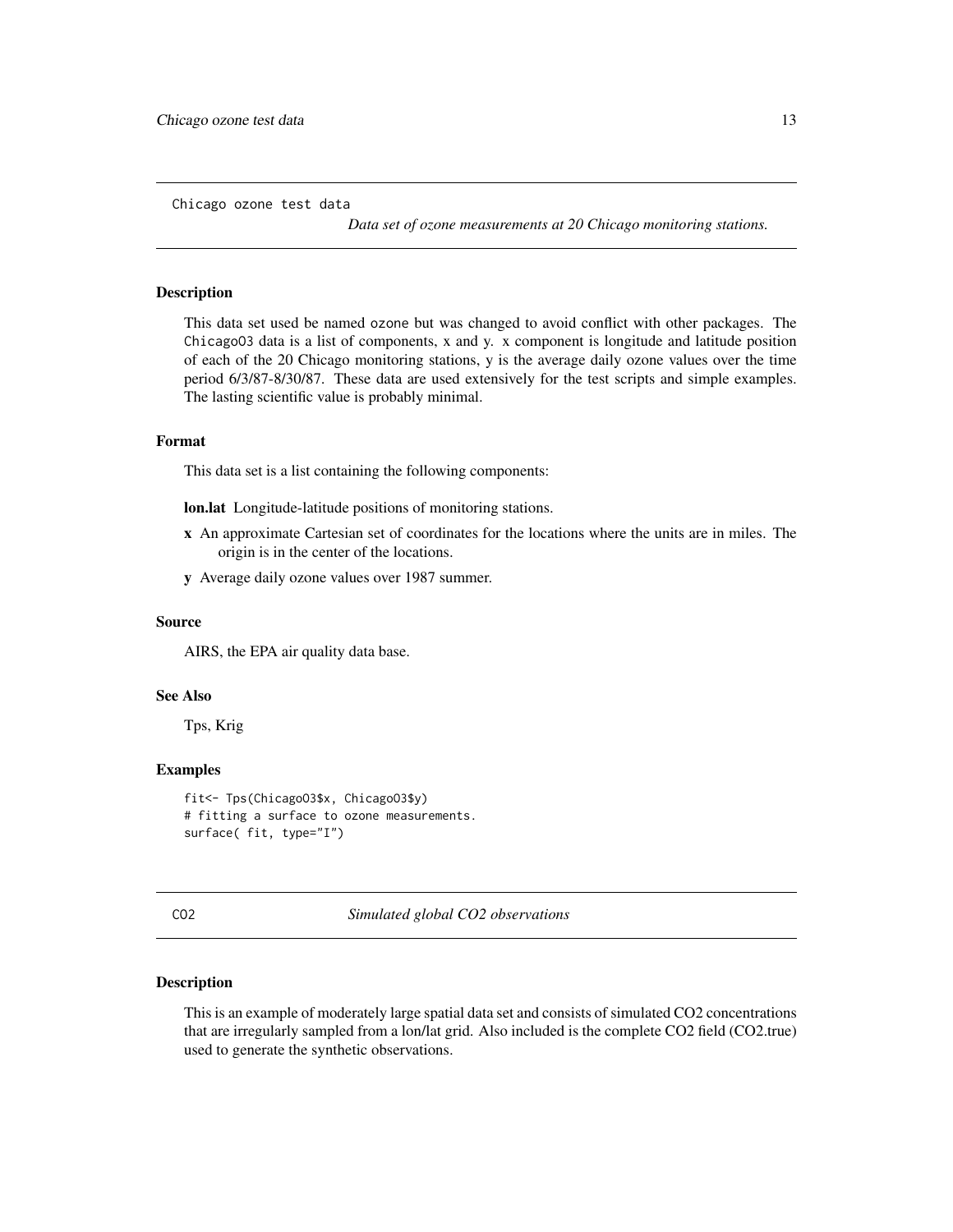#### Usage

data(CO2)

#### Format

The format of CO2 is a list with two components:

- lon.lat: 26633x2 matrix of the longitude/latitude locations. These are a subset of a larger lon/lat grid (see example below).
- y: 26633 CO2 concentrations in parts per million.

The format of CO2. true is a list in "image" format with components:

- x longitude grid values.
- y latitude grid values.
- z an image matrix with CO2 concentration in parts per million
- mask a logical image that indicates with grid locations were selected for the synthetic data set CO2.

# Details

This data was generously provided by Dorit Hammerling and Randy Kawa as a test example for the spatial analysis of remotely sensed (i.e. satellite) and irregular observations. The synthetic data is based on a true CO2 field simulated from a geophysical, numerical model.

```
## Not run:
data(CO2)
#
# A quick look at the observations with world map
quilt.plot( CO2$lon.lat, CO2$y)
world( add=TRUE)
# Note high concentrations in Borneo (biomass burning), Amazonia and
# ... Michigan (???).
# spatial smoothing using the wendland compactly supported covariance
# see help( fastTps) for details
# First smooth using locations and Euclidean distances
# note taper is in units of degrees
out<-fastTps( CO2$lon.lat, CO2$y, theta=4, lambda=2.0)
#summary of fit note about 7300 degrees of freedom
# associated with fitted surface
print( out)
# image plot on a grid (this takes a while)
surface( out, type="I", nx=300, ny=150)
# smooth with respect to great circle distance
out2<-fastTps( CO2$lon.lat, CO2$y, lon.lat=TRUE,lambda=1.5, theta=4*68)
```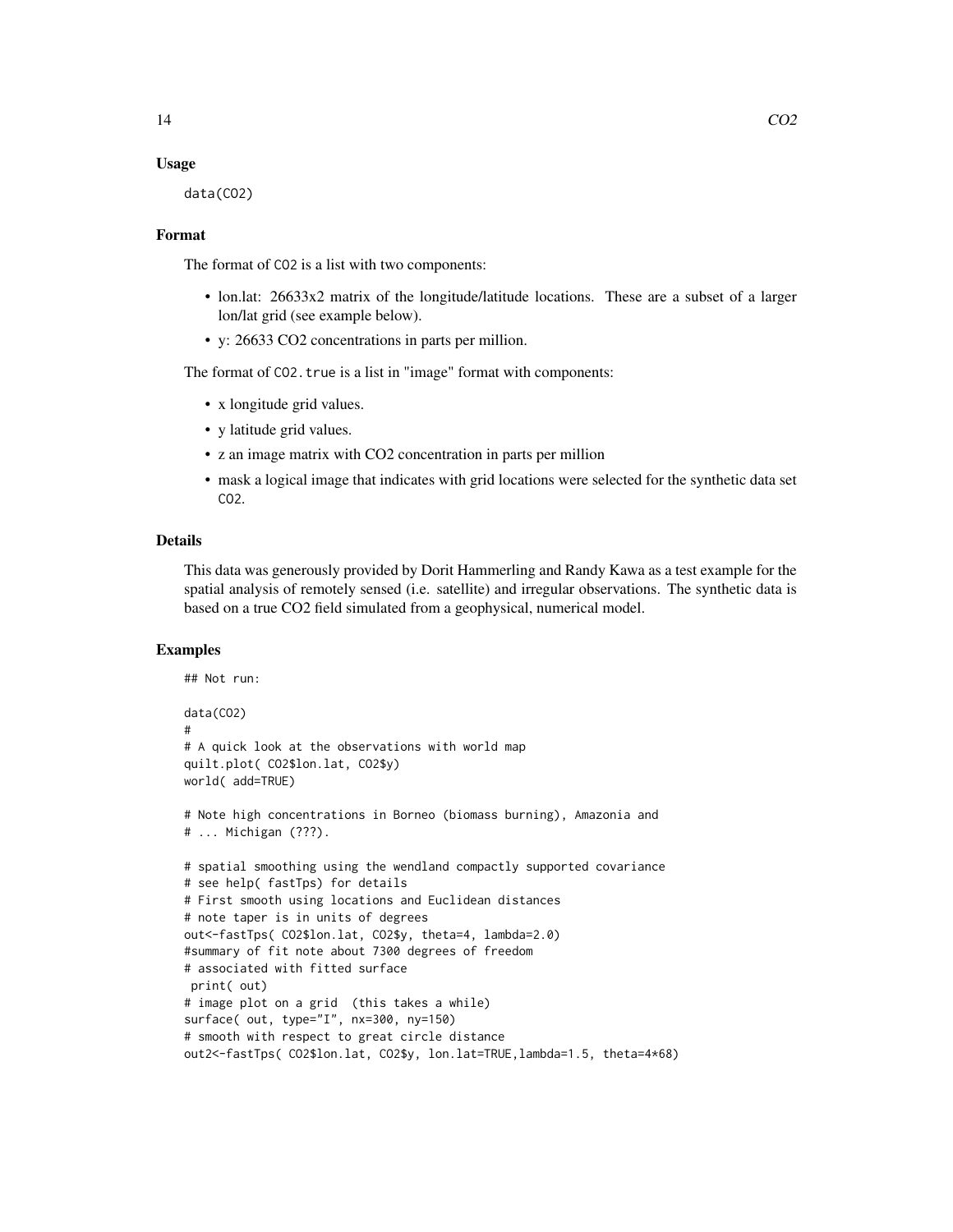<span id="page-14-0"></span>Colorado Monthly Meteorological Data 15

```
print(out2)
#surface( out2, type="I", nx=300, ny=150)
# these data are actually subsampled from a grid.
# create the image object that holds the data
#
temp<- matrix( NA, ncol=ncol(CO2.true$z), nrow=nrow(CO2.true$z))
temp[ CO2.true$mask] <- CO2$y
# look at gridded object.
image.plot(CO2.true$x,CO2.true$y, temp)
# to predict _exactly_ on this grid for the second fit;
# (this take a while)
look<- predictSurface( out2, grid.list=list( x=CO2.true$x, y=CO2.true$y))
image.plot(look)
## End(Not run)
```
Colorado Monthly Meteorological Data *Monthly surface meterology for Colorado 1895-1997*

#### Description

Source: These is a group of R data sets for monthly min/max temperatures and precipitation over the period 1895-1997. It is a subset extracted from the more extensive US data record described in at <http://www.image.ucar.edu/Data/US.monthly.met>. Observed monthly precipitation, min and max temperatures for the conterminous US 1895-1997. See also [http://www.image.ucar.edu/](http://www.image.ucar.edu/Data/US.monthly.met/CO.shtml) [Data/US.monthly.met/CO.shtml](http://www.image.ucar.edu/Data/US.monthly.met/CO.shtml) for an on line document of this Colorado subset. Temperature is in degrees C and precipitation is total monthly accumulation in millimeters. Note that minimum (maximum) monthly tempertuare is the mean of the daily minimum (maximum) temperatures.

Data domain:

A rectagular lon/lat region [-109.5,-101]x [36.5,41.5] larger than the boundary of Colorado comprises approximately 400 stations. Although there are additional stations reported in this domain, stations that only report preicipitation or only report temperatures have been excluded. In addition stations that have mismatches between locations and elevations from the two meta data files have also been excluded. The net result is 367 stations that have colocated temperatures and precipitation.

#### Format

This group of data sets is organized with the following objects:

CO.info A data frame with columns: station id, elev, lon, lat, station name

CO.elev elevation in meters

CO.elevGrid An image object being elevation in meters on a 4 km grid covering Colorado.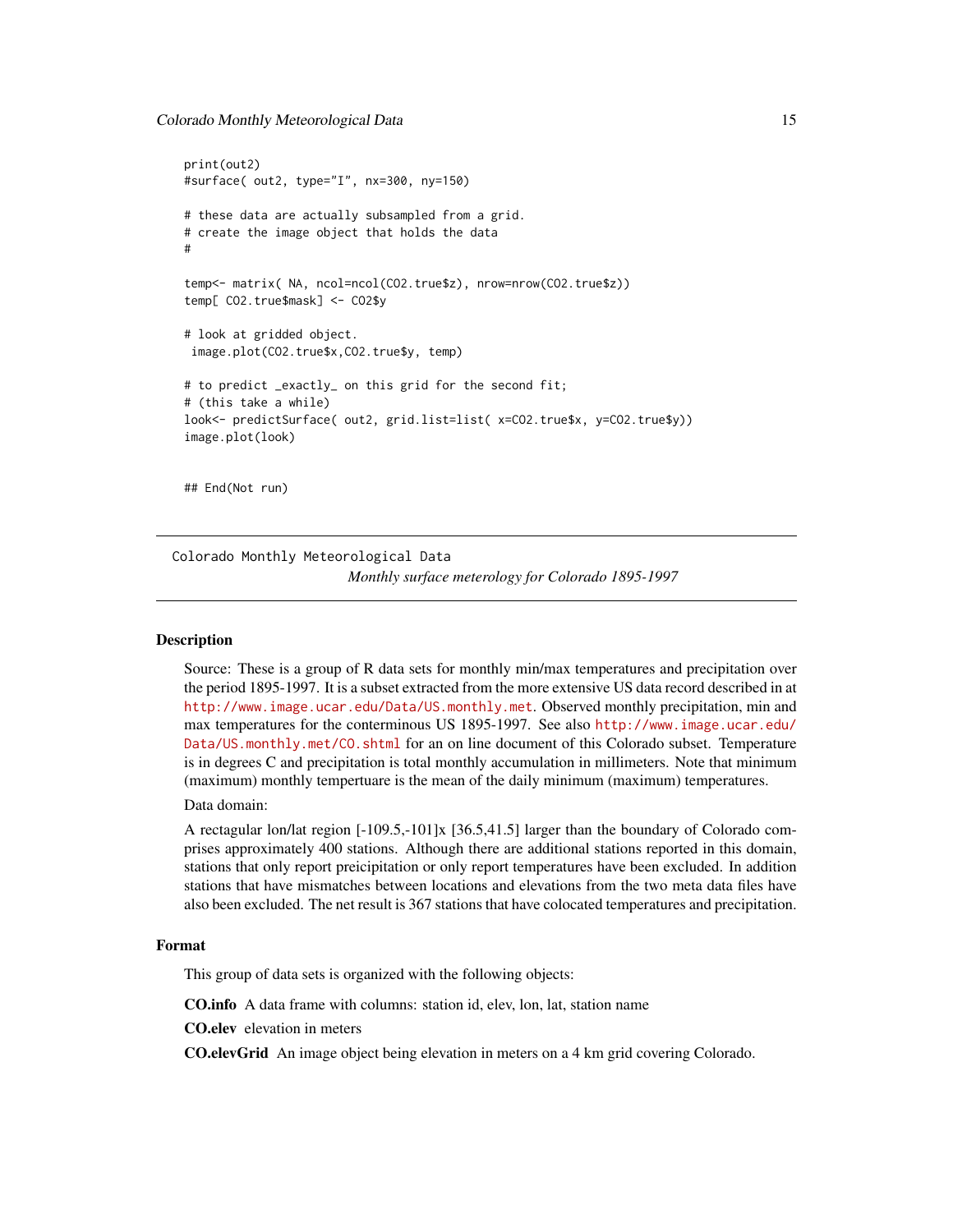- CO.id alphanumeric station id codes
- CO.loc locations in lon/lat
- CO.Grid Just the grid.list used in the CO.elevGrid.
- CO.ppt CO.tmax CO.tmin Monthly means as three dimensional arrays ( Year, Month, Station). Temperature is in degrees C and precipitation in total monthly accumulation in millimeters.
- CO.ppt.MAM CO.tmax.MAM CO.tmin.MAM Spring seasonal means (March, April,May) as two dimensional arrays (Year, Station).
- CO.MAM.ppt.climate CO.MAM.tmax.climate CO.MAM.tmin.climate Spring seasonal means (March, April,May) means by station for the period 1960-1990. If less than 15 years are present over this period an NA is recorded. No detreding or other adjustments have been made for these mean estimates.

# Creation of data subset

Here is the precise R script used to create this data subset from the larger US monthly data set. This parent data set is available from <http://www.image.ucar.edu/public/Data> with a general description at <http://www.image.ucar.edu/Data/US.monthly.met>.

These technical details are not needed for casual use of the data – skip down to examples for some R code that summarizes these data.

```
attach("RData.USmonthlyMet.bin")
#To find a subset that covers Colorado (with a bit extra):
indt<- UStinfo$lon< -101 & UStinfo$lon > -109.5
indt<- indt & UStinfo$lat<41.5 & UStinfo$lat>36.5
# check US(); points( UStinfo[indt,3:4])
#find common names restricting choices to the temperature names
tn<- match( UStinfo$station.id, USpinfo$station.id)
indt<- !is.na(tn) & indt
# compare metadata locations and elevations.
# initial matches to precip stations
CO.id<- UStinfo[indt,1]
CO.names<- as.character(UStinfo[indt,5])
pn<- match( CO.id, USpinfo$station.id)
loc1<- cbind( UStinfo$lon[indt], UStinfo$lat[indt], UStinfo$elev[indt])
loc2<- cbind( USpinfo$lon[pn], USpinfo$lat[pn], USpinfo$elev[pn])
abs(loc1 - loc2) -> temp
indbad<- temp[,1] > .02 | temp[,2]> .02 | temp[,3] > 100
```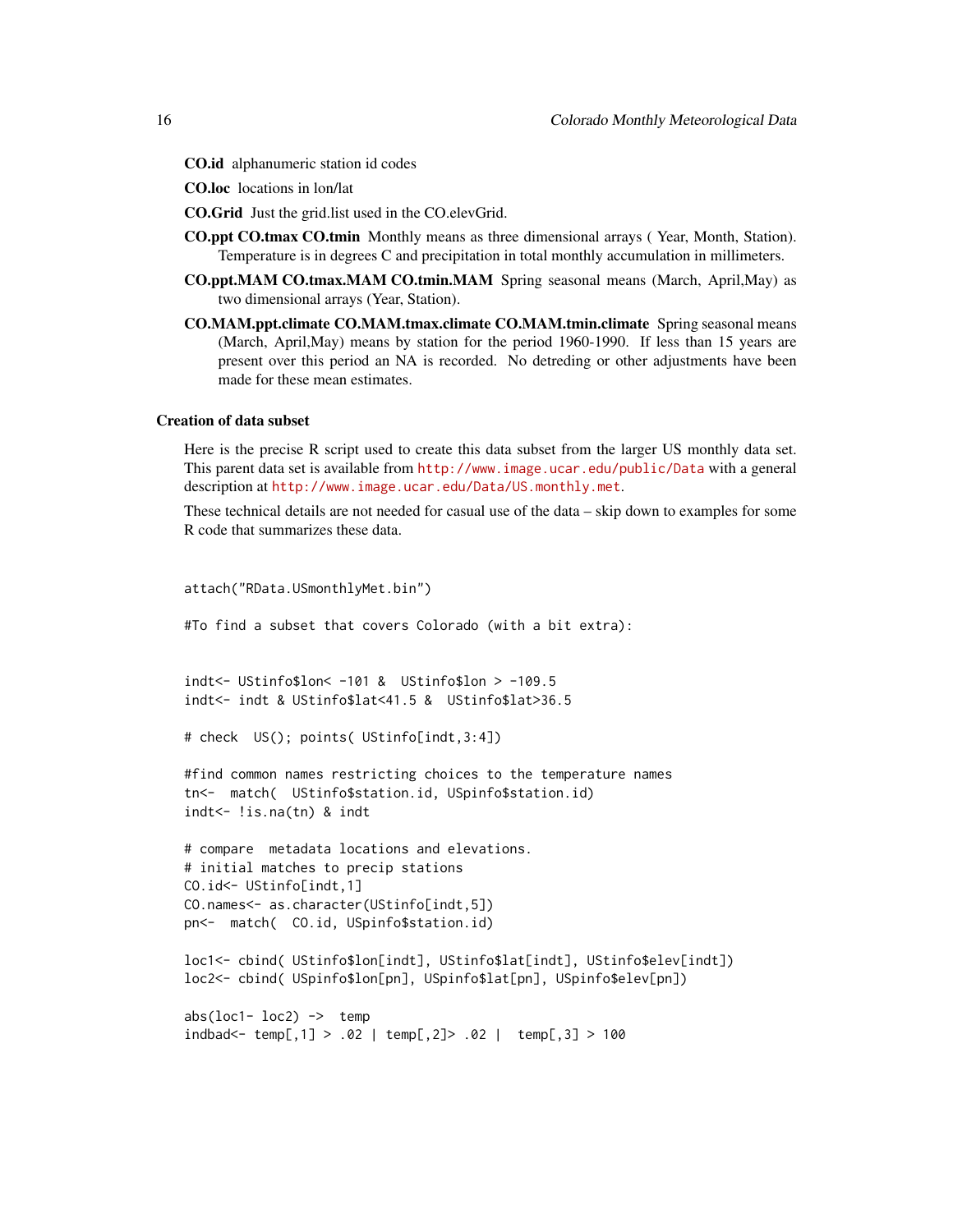# tolerance at 100 meters set mainly to include the CLIMAX station # a high altitude station. data.frame(CO.names[ indbad], loc1[indbad,], loc2[indbad,], temp[indbad,]) # CO.names.indbad. X1 X2 X3 X1.1 X2.1 X3.1 X1.2 X2.2 X3.2 #1 ALTENBERN -108.38 39.50 1734 -108.53 39.58 2074 0.15 0.08 340 #2 CAMPO 7 S -102.57 37.02 1311 -102.68 37.08 1312 0.11 0.06 1 #3 FLAGLER 2 NW -103.08 39.32 1519 -103.07 39.28 1525 0.01 0.04 6 #4 GATEWAY 1 SE -108.98 38.68 1391 -108.93 38.70 1495 0.05 0.02 104 #5 IDALIA -102.27 39.77 1211 -102.28 39.70 1208 0.01 0.07 3 #6 KARVAL -103.53 38.73 1549 -103.52 38.80 1559 0.01 0.07 10 #7 NEW RAYMER -103.85 40.60 1458 -103.83 40.58 1510 0.02 0.02 52 # modify the indt list to exclude these mismatches (there are 7 here) badones<- match( CO.id[indbad], UStinfo\$station.id) indt[ badones] <- FALSE ###### now have working set of CO stations have both temp and precip ##### and are reasonably close to each other. N<- sum( indt) # put data in time series order instead of table of year by month. CO.tmax<- UStmax[,,indt] CO.tmin<- UStmin[,,indt] CO.id<- as.character(UStinfo[indt,1]) CO.elev<- UStinfo[indt,2] CO.loc <- UStinfo[indt,3:4] CO.names<- as.character(UStinfo[indt,5]) CO.years<- 1895:1997 # now find precip stations that match temp stations pn<- match( CO.id, USpinfo\$station.id) # number of orphans sum( is.na( pn)) pn<- pn[ !is.na( pn)] CO.ppt<- USppt[,,pn] # checks --- all should zero ind<- match( CO.id[45], USpinfo\$station.id) mean(  $abs( c(USppt[,,ind]) - c(CO.ppt[,,45])$ ), na.rm=TRUE)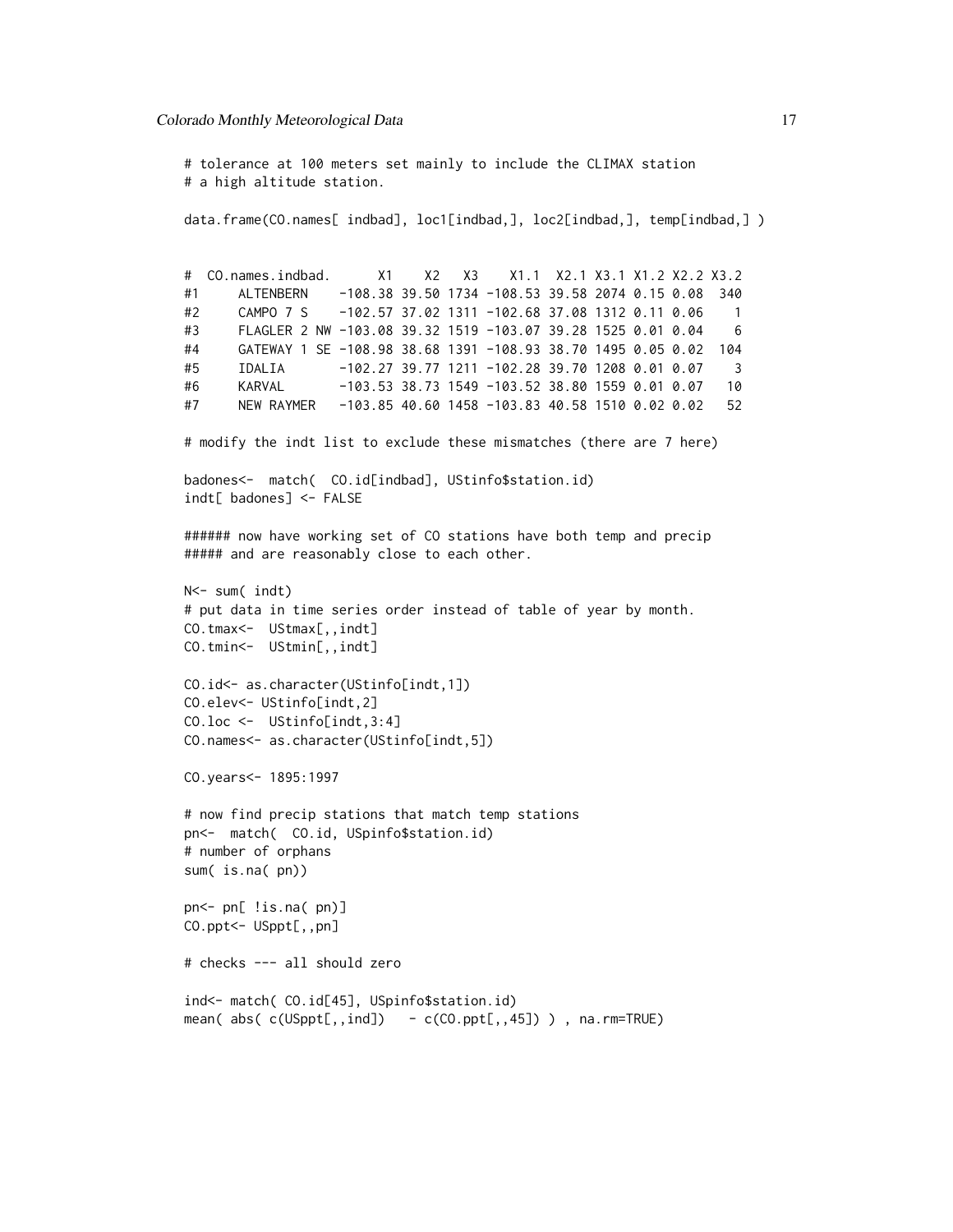```
ind<- match( CO.id[45], UStinfo$station.id)
mean(abs(c((UStmax[,,ind])) - c(C0.tmax[,,45])), na.rm=TRUE)
mean( abs(c((UStmin[,,ind])) - c(C0.tmin[,,45])), na.rm=TRUE)
# check order
ind<- match( CO.id, USpinfo$station.id)
 sum( CO.id != USpinfo$station.id[ind])
ind<- match( CO.id, UStinfo$station.id)
sum( CO.id != UStinfo$station.id[ind])
# (3 4 5) (6 7 8) (9 10 11) (12 1 2)
N<- ncol( CO.tmax)
CO.tmax.MAM<- apply( CO.tmax[,3:5,],c(1,3), "mean")
CO.tmin.MAM<- apply( CO.tmin[, 3:5, ], c(1,3), "mean")
CO.ppt.MAM<- apply( CO.ppt[, 3:5, ], c(1,3), "sum")# Now average over 1961-1990
ind<- CO.years>=1960 & CO.years < 1990
 temp<- stats( CO.tmax.MAM[ind,])
 CO.tmax.MAM.climate<- ifelse( temp[1,] >= 15, temp[2,], NA)
 temp<- stats( CO.tmin.MAM[ind,])
 CO.tmin.MAM.climate<- ifelse( temp[1,] >= 15, temp[2,], NA)
 CO.tmean.MAM.climate<- (CO.tmin.MAM.climate + CO.tmin.MAM.climate)/2
 temp<- stats( CO.ppt.MAM[ind,])
 CO.ppt.MAM.climate<- ifelse( temp[1,] >= 15, temp[2,], NA)
save( list=c( "CO.tmax", "CO.tmin", "CO.ppt",
              "CO.id", "CO.loc","CO.years",
              "CO.names","CO.elev",
              "CO.tmin.MAM", "CO.tmax.MAM", "CO.ppt.MAM",
              "CO.tmin.MAM.climate", "CO.tmax.MAM.climate",
              "CO.ppt.MAM.climate", "CO.tmean.MAM.climate"),
               file="COmonthlyMet.rda")
```
#### Examples

data(COmonthlyMet)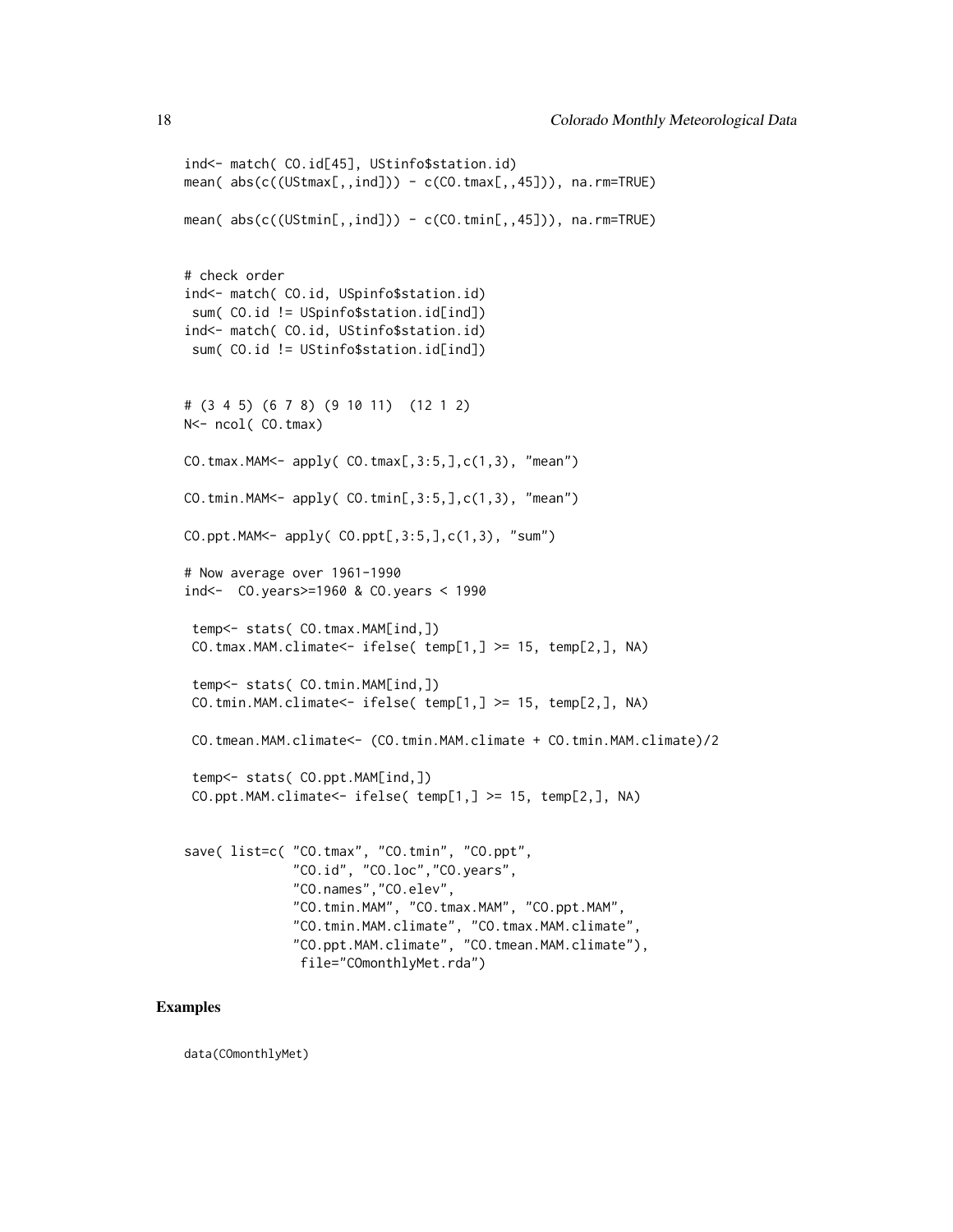```
#Spatial plot of 1997 Spring average daily maximum temps
 quilt.plot( CO.loc,CO.tmax.MAM[103,] )
 US( add=TRUE)
 title( "Recorded MAM max temperatures (1997)")
# min and max temperatures against elevation
matplot( CO.elev, cbind( CO.tmax.MAM[103,], CO.tmin.MAM[103,]),
  pch="o", type="p",
  col=c("red", "blue"), xlab="Elevation (m)", ylab="Temperature (C)")
title("Recorded MAM max (red) and min (blue) temperatures 1997")
#Fitting a spatial model:
obj<- Tps(CO.loc,CO.tmax.MAM.climate, Z= CO.elev )
good<- !is.na(CO.tmax.MAM.climate )
out<- MLE.Matern(CO.loc[good,],CO.tmax.MAM.climate[good],
          smoothness=1.0, Z= CO.elev[good] )
#MLE search on range suggests Tps model
```
colorbar.plot *Adds color scale strips to an existing plot.*

#### Description

Adds one or more color scales in a horizontal orientation, vertical orientation to an existing plot.

# Usage

colorbar.plot(x, y, strip, strip.width = 0.1, strip.length =  $4 * strip$ .width, zrange = NULL,  $adj.x = 0.5$ ,  $adj.y = 0.5$ ,  $col = tim.colors(256)$ , horizontal =  $TRUE$ , ...)

### Arguments

| X            | x position of strip in user coordinates                                                                                      |
|--------------|------------------------------------------------------------------------------------------------------------------------------|
| У            | y position of strip in user coordinates                                                                                      |
| strip        | Either a vector or matrix giving the values of the color strip(s). If a matrix then<br>strips are assumed to be the columns. |
| strip.width  | Width of strip as a fraction of the plotting region.                                                                         |
| strip.length | Length of strip as a function of the plotting region. Default is a pleasing 8 times<br>width.                                |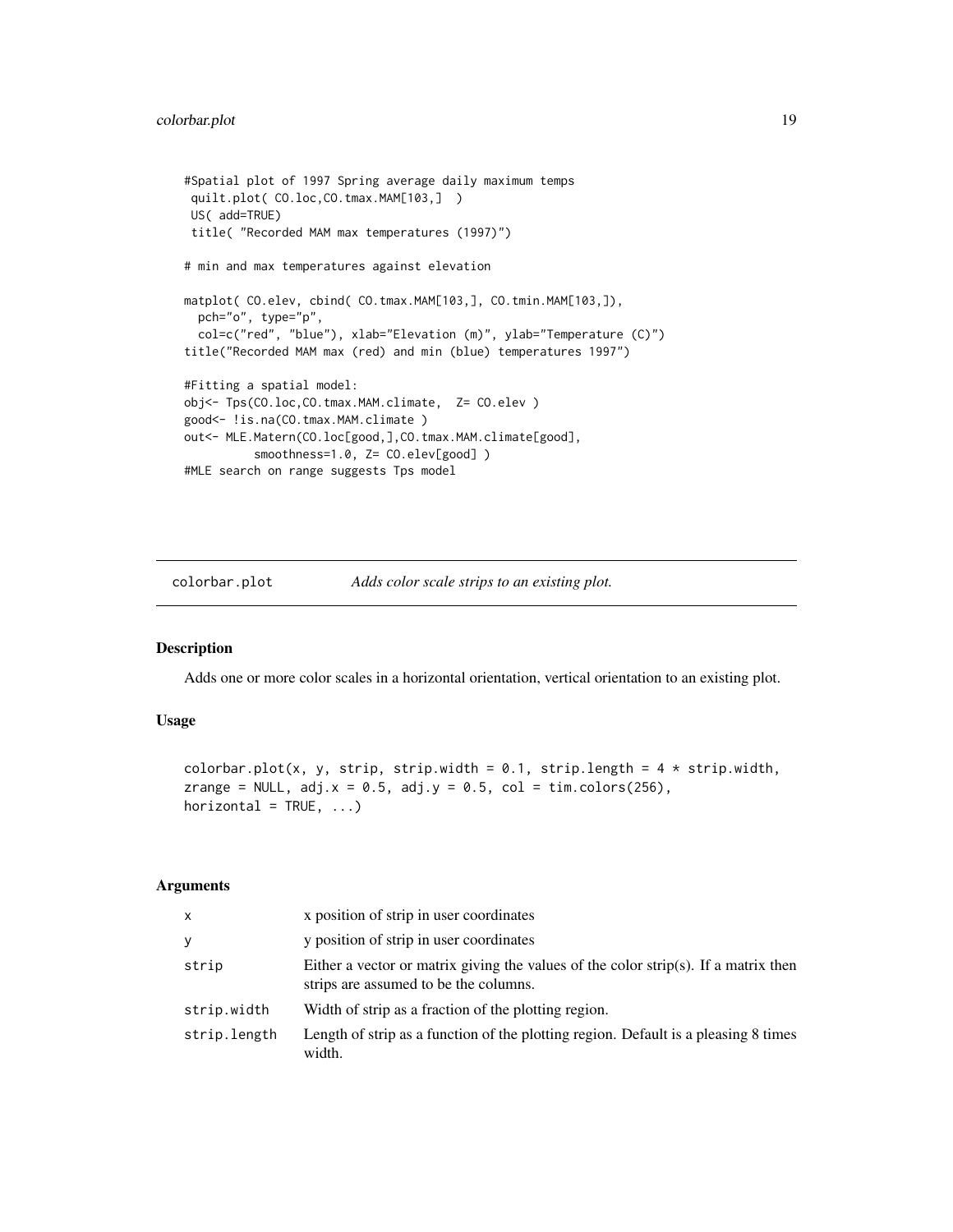| zrange     | If a vector these are the common limits used for assigning the color scale. De-<br>fault is to use the range of values in strip. If a two column matrix, rows are used<br>as the limits for each strip.        |
|------------|----------------------------------------------------------------------------------------------------------------------------------------------------------------------------------------------------------------|
| adj.x      | Location of strip relative to x coordinate. Most common values are .5 (centered),<br>0 (right end at x) and 1 (left end of at x). These are the same conventions that<br>are used for adj in positioning text. |
| adj.y      | Location of strip relative to y coordinate. Same rules as adj. x                                                                                                                                               |
| col        | Color table used for strip. Default is our favorite tim.colors being a scale from a<br>dark blue to dark red.                                                                                                  |
| horizontal | If TRUE draws strips horizontally. If FALSE strips are drawn vertically                                                                                                                                        |
| .          | optional graphical arguments that are passed to the image function.                                                                                                                                            |
|            |                                                                                                                                                                                                                |

# Details

This function draws the strips as a sequence of image plots added to the existing plot. The main work is in creating a grid  $(x,y)$  for the image that makes sense when superimposed on the plot. Note that although the columns of strip are considered as separate strips these can be oriented either horizontally or vertically based on the value of horizontal. The rows of zrange are essentially the zlim argument passed to the image function when each strip is drawn.

Don't forget to use locator to interactively determine positions. text can be used to label points neatly in conjunction with setting adj.x and adj.y. Although this function is inefficient for placing images at arbitrary locations on a plot the code can be easily adapted to do this.

This function was created to depict univariate posterior distribution on a map. The values are quantiles of the distribution and the strips when added under a common color scale give an overall impression of location and scale for several distributions.

#### Author(s)

Doug Nychka

# See Also

image.plot, arrow.plot, add.image

```
# set up a plot but don't plot points and no "box"
plot( 1:10, (1:10)*10, type="n", bty="n")
# of course this could be anything
y<- cbind( 1:15, (1:15)+25)
colorbar.plot( 2.5, 30, y)
points( 2.5,30, pch="+", cex=2, adj=.5)
# note that strip is still in 1:8 aspect even though plot has very
# different ranges for x and y.
# adding legend using image.plot
```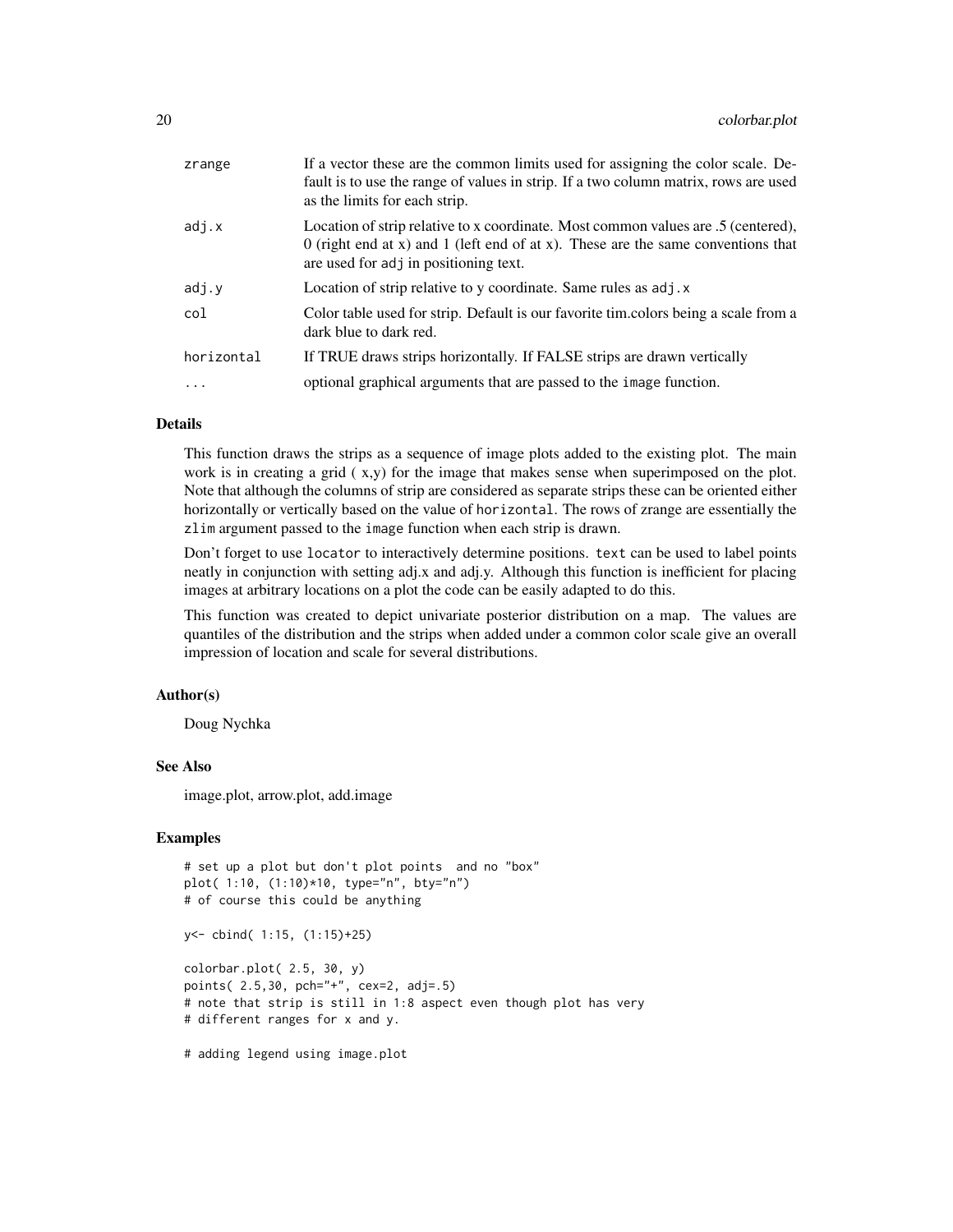#### <span id="page-20-0"></span>compactToMat 21

```
zr < -r range( c(y))
image.plot( legend.only=TRUE, zlim= zr)
# see help(image.plot) to create more room in margin etc.
zr <- rbind( c(1,20), c(1,100)) # separate ranges for columns of y.
colorbar.plot( 5, 70, y, adj.x=0, zrange= zr)
# some reference lines to show placement
xline( 5, lty=2) # strip starts at x=5yline(70, lty=2) # strip is centered around y=7 (because adj.y=.5 by default)
# many strips on common scale.
y<- matrix( 1:200, ncol=10)
colorbar.plot( 2, 75, y, horizontal=FALSE, col=rainbow(256))
# Xmas strip
y<- cbind( rep( c(1,2),10))
y[15] <- NA # NA's should work
colorbar.plot( 6, 45, y, adj.y=1,col=c("red", "green"))
text(6,48,"Christmas strip", cex=2)
# lennon thumbnail
# there are better ways to this ... see add.image for example.
data( lennon)
colorbar.plot( 7.5,22, lennon,
           strip.width=.25, strip.length=.25, col=grey(seq( 0,1,,256)))
```

```
compactToMat Convert Matrix from Compact Vector to Standard Form
```
#### **Description**

compactToMat transforms a matrix from compact, vector form to a standard matrix. Only symmetric matrices can be stored in this form, since a compact matrix is stored as a vector with elements representing the upper triangle of the matrix. This function assumes the vector does not contain diagonal elements of the matrix.

An example of a matrix stored in compact form is any matrix generated from the rdist function with compact=TRUE.

#### Usage

```
compactToMat(compactMat, diagVal=0, lower.tri=FALSE, upper.tri=TRUE)
```
#### Arguments

compactMat A symmetric matrix stored as a vector containing elements for the lower-triangular portion of the true matrix (and none of the diagonal elements), as returned by rdist with compact=TRUE.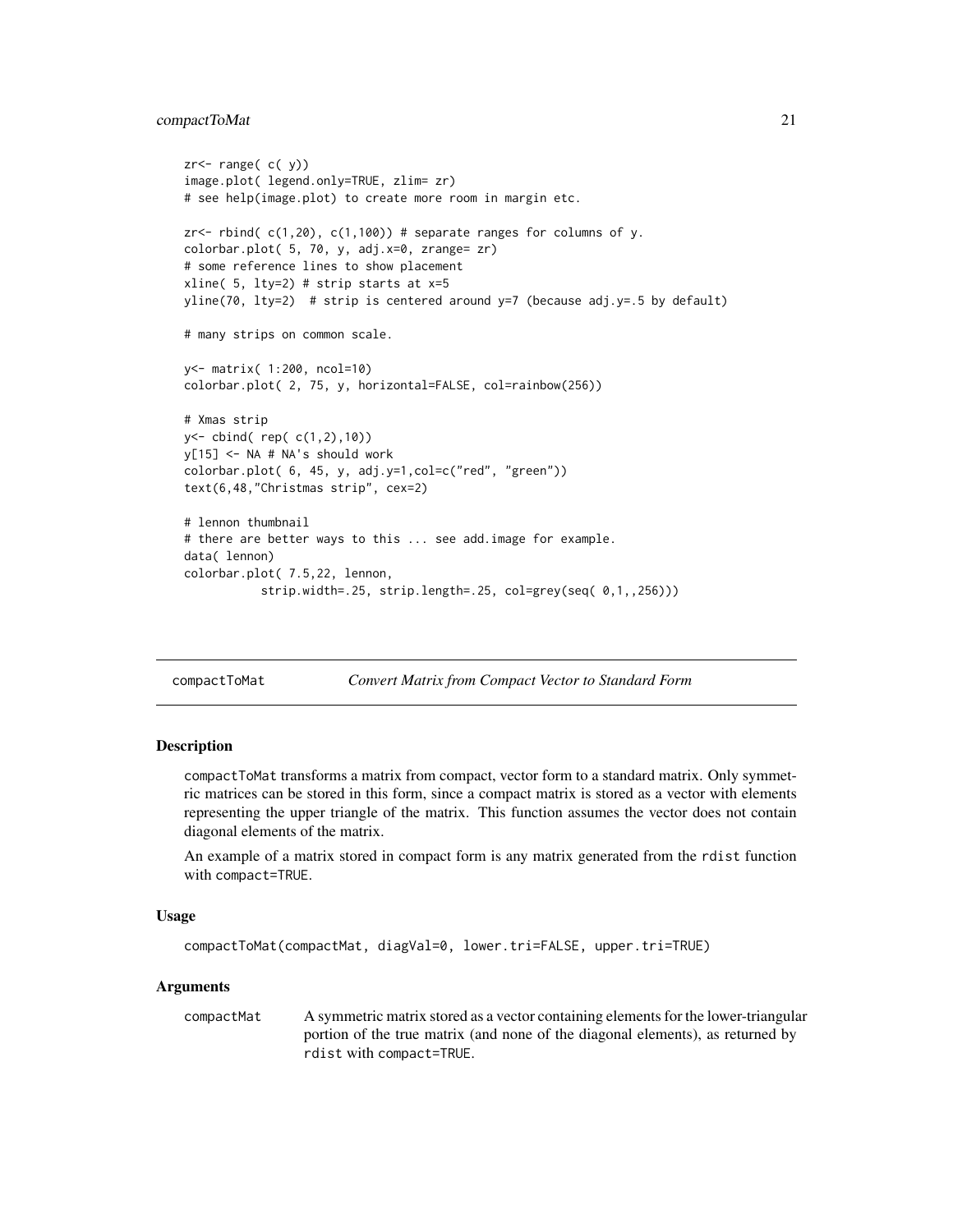| diagVal   | A number to put in the diagonal entries of the output matrix.     |
|-----------|-------------------------------------------------------------------|
| lower.tri | Whether or not to fill in the upper triangle of the output matrix |
| upper.tri | Whether or not to fill in the lower triangle of the output matrix |

# Value

The standard form matrix represented by the input compact matrix

#### Author(s)

John Paige

# See Also

[rdist](#page-136-1), link{dist}

#### Examples

```
################
#Calculate distance matrix from compact form:
################
```

```
#make a distance matrix
distOut = rdist(1:5, compact=TRUE)
print(distOut)
```
#note that distOut is in compact form: print(c(distOut))

#convert to standard matrix form: distMat = compactToMat(distOut)

#### ################

```
#fast computation of covariance matrix:
################
```

```
#generate 5 random points on [0,1]x[0,1] square
x = matrix(runit(10), nrow=5)
```

```
#get compact distance matrix
distOut = rdist(x, compact=True)
```

```
#evaluate Exponential covariance with range=1. Note that
#Covariance function is only evaluated over upper triangle
#so time is saved.
diagVal = Exponential(0, range=1)compactCovMat = Exponential(distOut, range=1)
upperCovMat = compactToMat(compactCovMat, diagVal)
lowerCovMat = compactToMat(compactCovMat, diagVal, lower.tri=TRUE, upper.tri=FALSE)
fullCovMat = compactToMat(compactCovMat, diagVal, lower.tri=TRUE, upper.tri=TRUE)
compactCovMat
lowerCovMat
```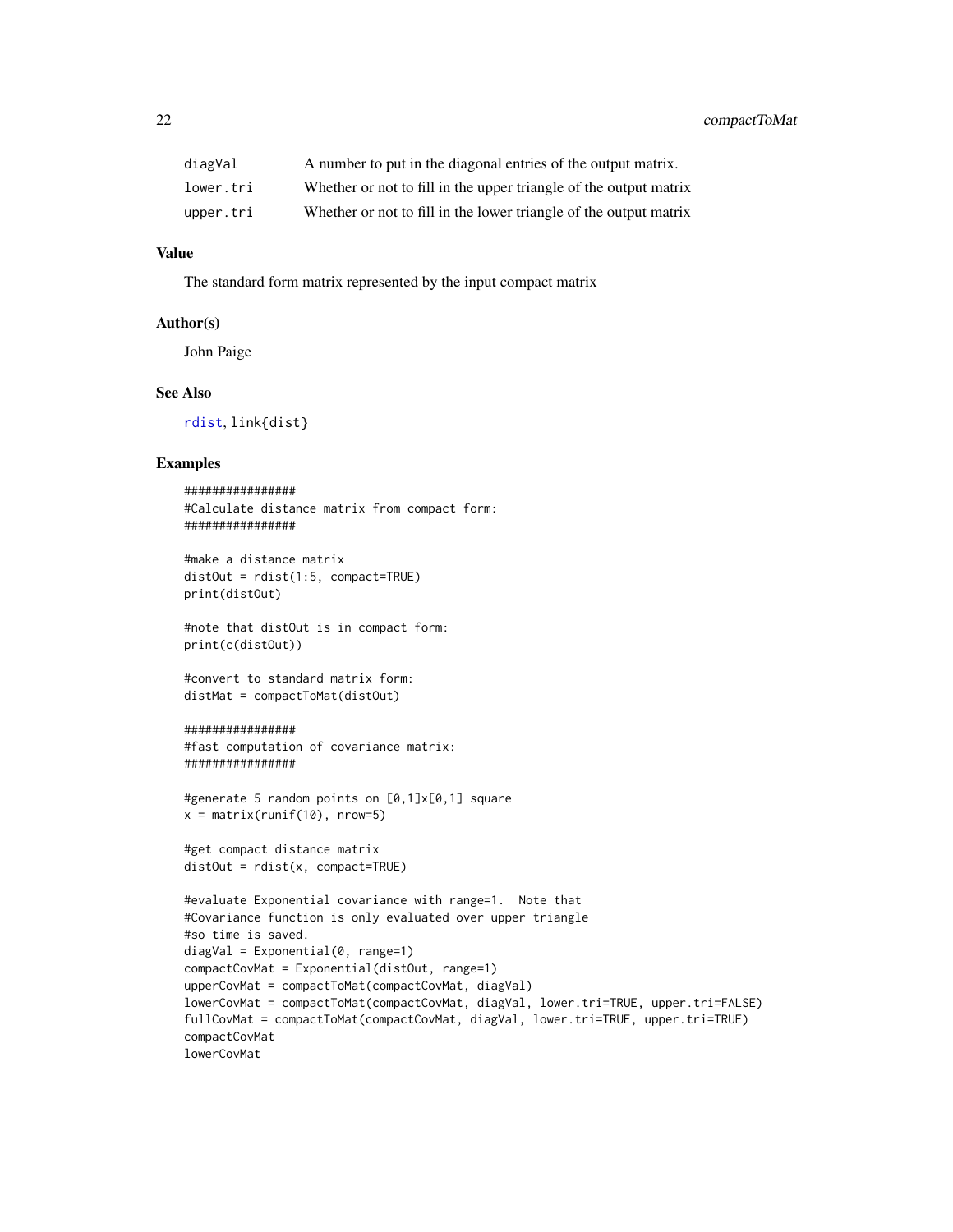<span id="page-22-0"></span>upperCovMat fullCovMat

Covariance functions *Exponential family, radial basis functions,cubic spline, compactly supported Wendland family and stationary covariances.*

#### Description

Given two sets of locations these functions compute the cross covariance matrix for some covariance families. In addition these functions can take advantage of spareness, implement more efficient multiplcation of the cross covariance by a vector or matrix and also return a marginal variance to be consistent with calls by the Krig function.

stationary.cov and Exp.cov have additional arguments for precomputed distance matrices and for calculating only the upper triangle and diagonal of the output covariance matrix to save time. Also, they support using the rdist function with compact=TRUE or input distance matrices in compact form, where only the upper triangle of the distance matrix is used to save time.

Note: These functions have been been renamed from the previous fields functions using 'Exp' in place of 'exp' to avoid conflict with the generic exponential function  $(exp(. \ . . ))$ in R.

#### Usage

```
Exp.cov(x1, x2=NULL, theta = 1, p=1, distMat = NA,
 C = NA, marginal = FALSE, onlyUpper=FALSE)
Exp.simple.cov(x1, x2, theta =1, C=NA,marginal=FALSE)
Rad.cov(x1, x2, p = 1, m=NA, with.log = TRUE, with.constant = TRUE,
               C=NA,marginal=FALSE, derivative=0)
cubic.cov(x1, x2, theta = 1, C=NA, marginal=False)Rad.simple.cov(x1, x2, p=1, with.log = TRUE, with.constant = TRUE,
               C = NA, marginal=FALSE)
stationary.cov(x1, x2=NULL, Covariance = "Exponential", Distance = "rdist",
  Dist.args = NULL, theta = 1, V = NULL, C = NA, marginal = FALSE,
  derivative = 0, distMat = NA, onlyUpper = FALSE, ...)
stationary.taper.cov(x1, x2, Covariance="Exponential",
           Taper="Wendland",
           Dist.args=NULL, Taper.args=NULL,
           theta=1.0,V=NULL, C=NA, marginal=FALSE,
           spam.format=TRUE,verbose=FALSE,...)
wendland.cov(x1, x2, theta = 1, V=NULL, k = 2, C = NA,
             marginal =FALSE, Dist.args = list(method = "euclidean"),
             spam.format = TRUE, derivative = 0, verbose=FALSE)
```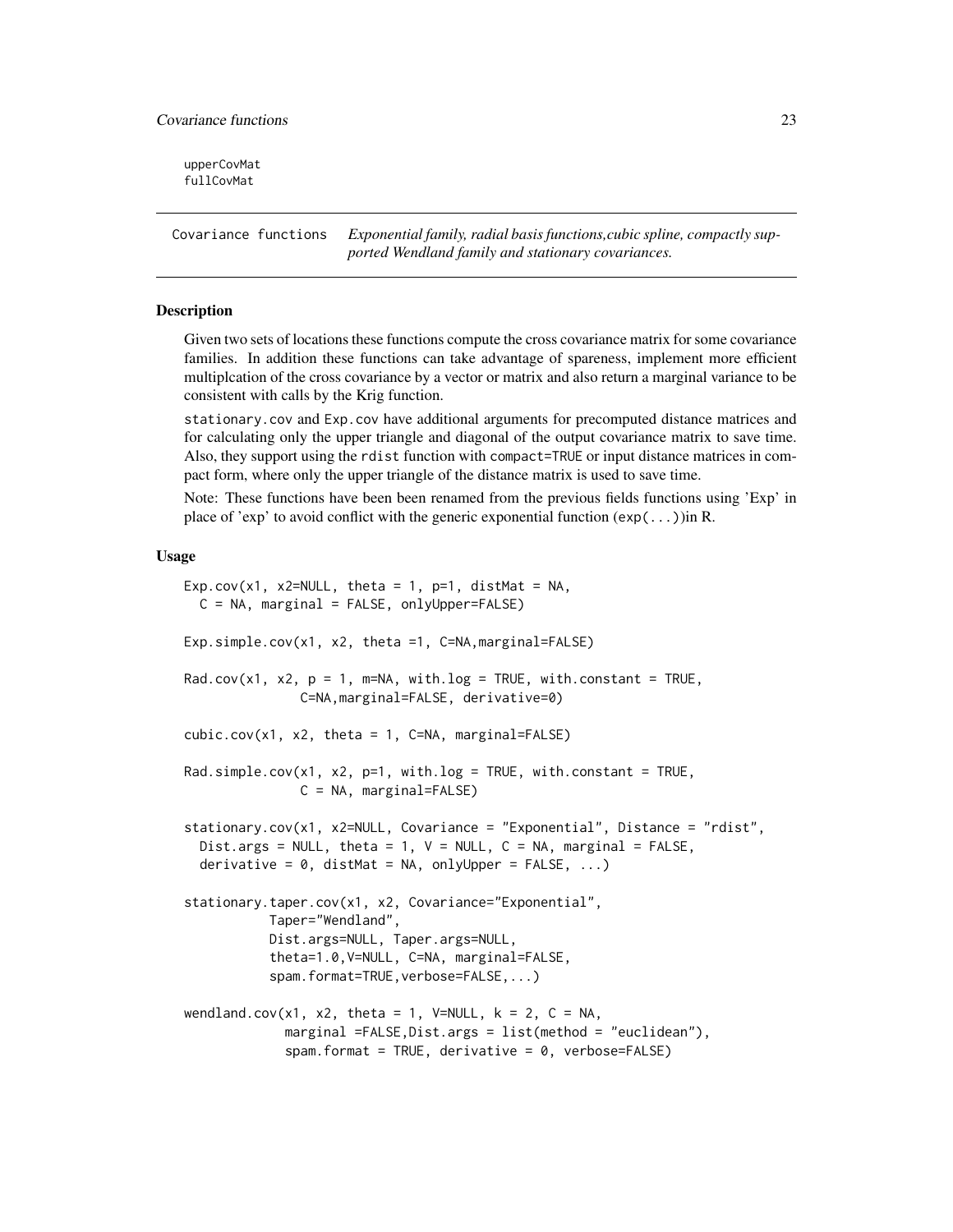# Arguments

| x1            | Matrix of first set of locations where each row gives the coordinates of a partic-<br>ular point.                                                                                                                                                                                                                                                                                                                                                                              |
|---------------|--------------------------------------------------------------------------------------------------------------------------------------------------------------------------------------------------------------------------------------------------------------------------------------------------------------------------------------------------------------------------------------------------------------------------------------------------------------------------------|
| x2            | Matrix of second set of locations where each row gives the coordinatesof a par-<br>ticular point. If this is missing x1 is used.                                                                                                                                                                                                                                                                                                                                               |
| theta         | Range (or scale) parameter. This should be a scalar (use the V argument for other<br>scaling options). Any distance calculated for a covariance function is divided by<br>theta before the covariance function is evaluated.                                                                                                                                                                                                                                                   |
| V             | A matrix that describes the inverse linear transformation of the coordinates be-<br>fore distances are found. In R code this transformation is: $x1$ %*% $t(solve(V))$<br>Default is NULL, that is the transformation is just dividing distance by the scalar<br>value theta. See Details below. If one has a vector of "theta's" that are the scal-<br>ing for each coordinate then just express this as $V = diag(theta)$ in the call to<br>this function.                   |
| C             | A vector with the same length as the number of rows of x2. If specified the<br>covariance matrix will be multiplied by this vector.                                                                                                                                                                                                                                                                                                                                            |
| marginal      | If TRUE returns just the diagonal elements of the covariance matrix using the<br>x1 locations. In this case this is just 1.0. The marginal argument will trivial for<br>this function is a required argument and capability for all covariance functions<br>used with Krig.                                                                                                                                                                                                    |
| p             | Exponent in the exponential covariance family. $p=1$ gives an exponential and<br>p=2 gives a Gaussian. Default is the exponential form. For the radial basis<br>function this is the exponent applied to the distance between locations.                                                                                                                                                                                                                                       |
| m             | For the radial basis function $p = 2m-d$ , with d being the dimension of the loca-<br>tions, is the exponent applied to the distance between locations. (m is a common<br>way of parametrizing this exponent.)                                                                                                                                                                                                                                                                 |
| with.constant | If TRUE includes complicated constant for radial basis functions. See the func-<br>tion radbad. constant for more details. The default is TRUE, include the con-<br>stant. Without the usual constant the lambda used here will differ by a constant<br>from spline estimators (e.g. cubic smoothing splines) that use the constant.<br>Also a negative value for the constant may be necessary to make the radial basis<br>positive definite as opposed to negative definite. |
| with.log      | If TRUE include a log term for even dimensions. This is needed to be a thin<br>plate spline of integer order.                                                                                                                                                                                                                                                                                                                                                                  |
| Covariance    | Character string that is the name of the covariance shape function for the dis-<br>tance between locations. Choices in fields are Exponential, Matern                                                                                                                                                                                                                                                                                                                          |
| Distance      | Character string that is the name of the distance function to use. Choices in<br>fields are rdist, rdist.earth                                                                                                                                                                                                                                                                                                                                                                 |
| Taper         | Character string that is the name of the taper function to use. Choices in fields<br>are listed in help(taper).                                                                                                                                                                                                                                                                                                                                                                |
| Dist.args     | A list of optional arguments to pass to the Distance function.                                                                                                                                                                                                                                                                                                                                                                                                                 |
| Taper.args    | A list of optional arguments to pass to the Taper function. the ta should always<br>be the name for the range (or scale) paremeter.                                                                                                                                                                                                                                                                                                                                            |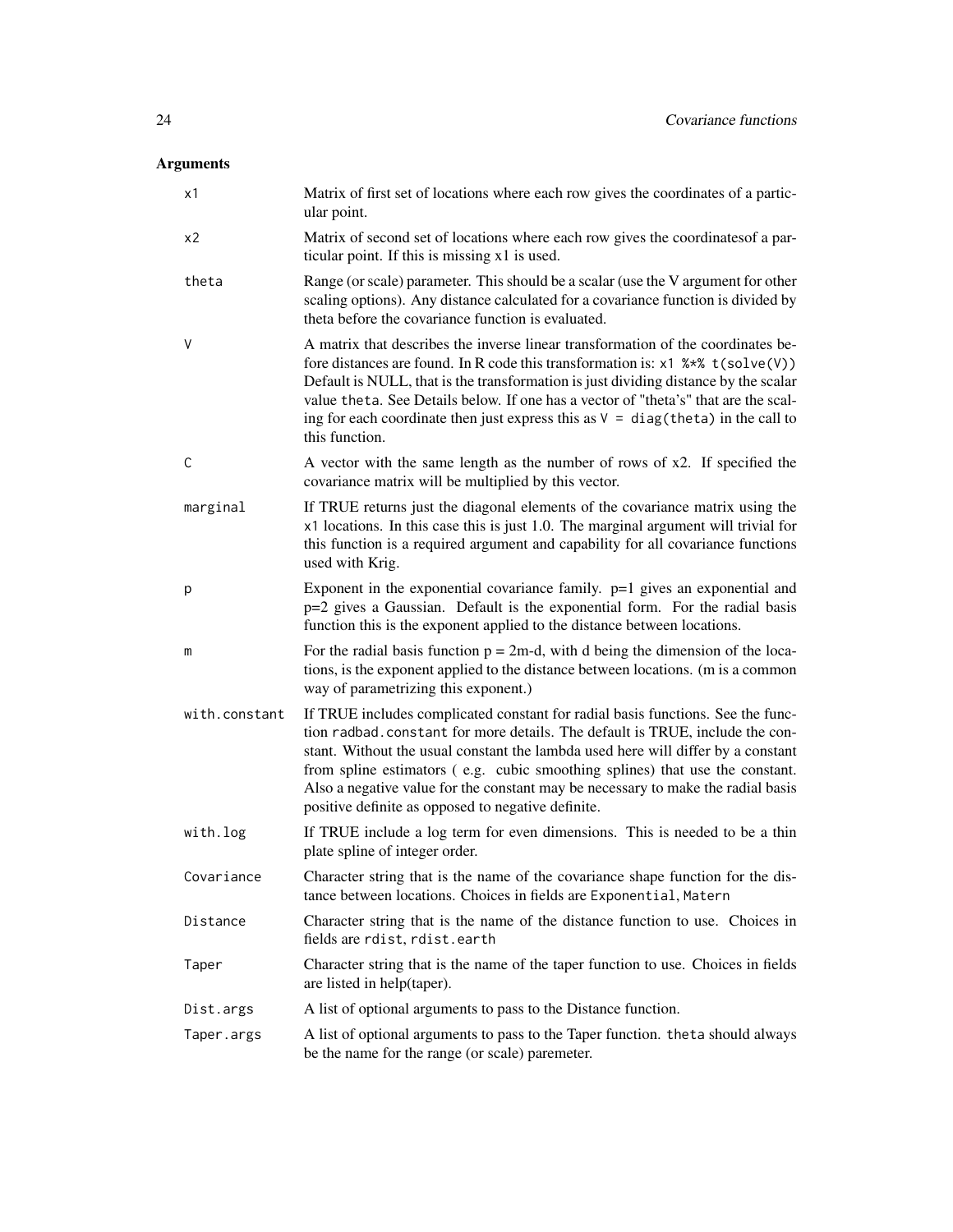| spam.format | If TRUE returns matrix in sparse matrix format implemented in the spam pack-<br>age. If FALSE just returns a full matrix.                                                                                                                                                                                                                                                                                                                                                                                                                                                                                                                                                         |
|-------------|-----------------------------------------------------------------------------------------------------------------------------------------------------------------------------------------------------------------------------------------------------------------------------------------------------------------------------------------------------------------------------------------------------------------------------------------------------------------------------------------------------------------------------------------------------------------------------------------------------------------------------------------------------------------------------------|
| k           | The order of the Wendland covariance function. See help on Wendland.                                                                                                                                                                                                                                                                                                                                                                                                                                                                                                                                                                                                              |
| derivative  | If nonzero evaluates the partials of the covariance function at locations $x1$ . This<br>must be used with the "C" option and is mainly called from within a predict<br>function. The partial derivative is taken with respect to x1.                                                                                                                                                                                                                                                                                                                                                                                                                                             |
| verbose     | If TRUE prints out some useful information for debugging.                                                                                                                                                                                                                                                                                                                                                                                                                                                                                                                                                                                                                         |
| distMat     | If the distance matrix between x1 and x2 has already been computed, it can be<br>passed via this argument so it won't need to be recomputed.                                                                                                                                                                                                                                                                                                                                                                                                                                                                                                                                      |
| onlyUpper   | For internal use only, not meant to be set by the user. Automatically set to TRUE<br>by mKrigMLEJoint or mKrigMLEGrid if lambda.profile is set to TRUE, but set<br>to FALSE for the final parameter fit so output is compatible with rest of fields.<br>If TRUE, only the upper triangle and diagonal of the covariance matrix is com-<br>puted to save time (although if a non-compact distance matrix is used, the on-<br>lyUpper argument is set to FALSE). If FALSE, the entire covariance matrix is<br>computed. In general, it should only be set to TRUE for mKrigMLEJoint and<br>mKrigMLEGrid, and the default is set to FALSE so it is compatible with all of<br>fields. |
| .           | Any other arguments that will be passed to the covariance function. e.g. smoothness<br>for the Matern.                                                                                                                                                                                                                                                                                                                                                                                                                                                                                                                                                                            |

#### Details

For purposes of illustration, the function Exp.cov.simple is provided in fields as a simple example and implements the R code discussed below. List this function out as a way to see the standard set of arguments that fields uses to define a covariance function. It can also serve as a template for creating new covariance functions for the Krig and mKrig functions. Also see the higher level function stationary.cov to mix and match different covariance shapes and distance functions.

A common scaling for stationary covariances: If  $x1$  and  $x2$  are matrices where nrow( $x1$ )=m and nrow(x2)=n then this function will return a mXn matrix where the  $(i,j)$  element is the covariance between the locations  $x1[i, ]$  and  $x2[j, ]$ . The exponential covariance function is computed as  $exp(-(D.ij))$  where D.ij is a distance between  $x1[i, ]$  and  $x2[j, ]$  but having first been scaled by theta. Specifically if theta is a matrix to represent a linear transformation of the coordinates, then let u= x1%\*% t(solve( theta)) and v= x2%\*% t(solve(theta)). Form the mXn distance matrix with elements:

 $D[i,j] = sqrt( sum( ( u[i, ] - v[j, ]) * *2 ) ).$ 

and the cross covariance matrix is found by exp(-D). The tapered form (ignoring scaling parameters) is a matrix with i,j entry  $exp(-D[i,j]) * T(D[i,j])$ . With T being a positive definite tapering function that is also assumed to be zero beyond 1.

Note that if theta is a scalar then this defines an isotropic covariance function and the functional form is essentially exp(-D/theta).

Implementation: The function r.dist is a useful FIELDS function that finds the cross Euclidean distance matrix (D defined above) for two sets of locations. Thus in compact R code we have

 $exp(-rdist(u, v))$ 

Note that this function must also support two other kinds of calls: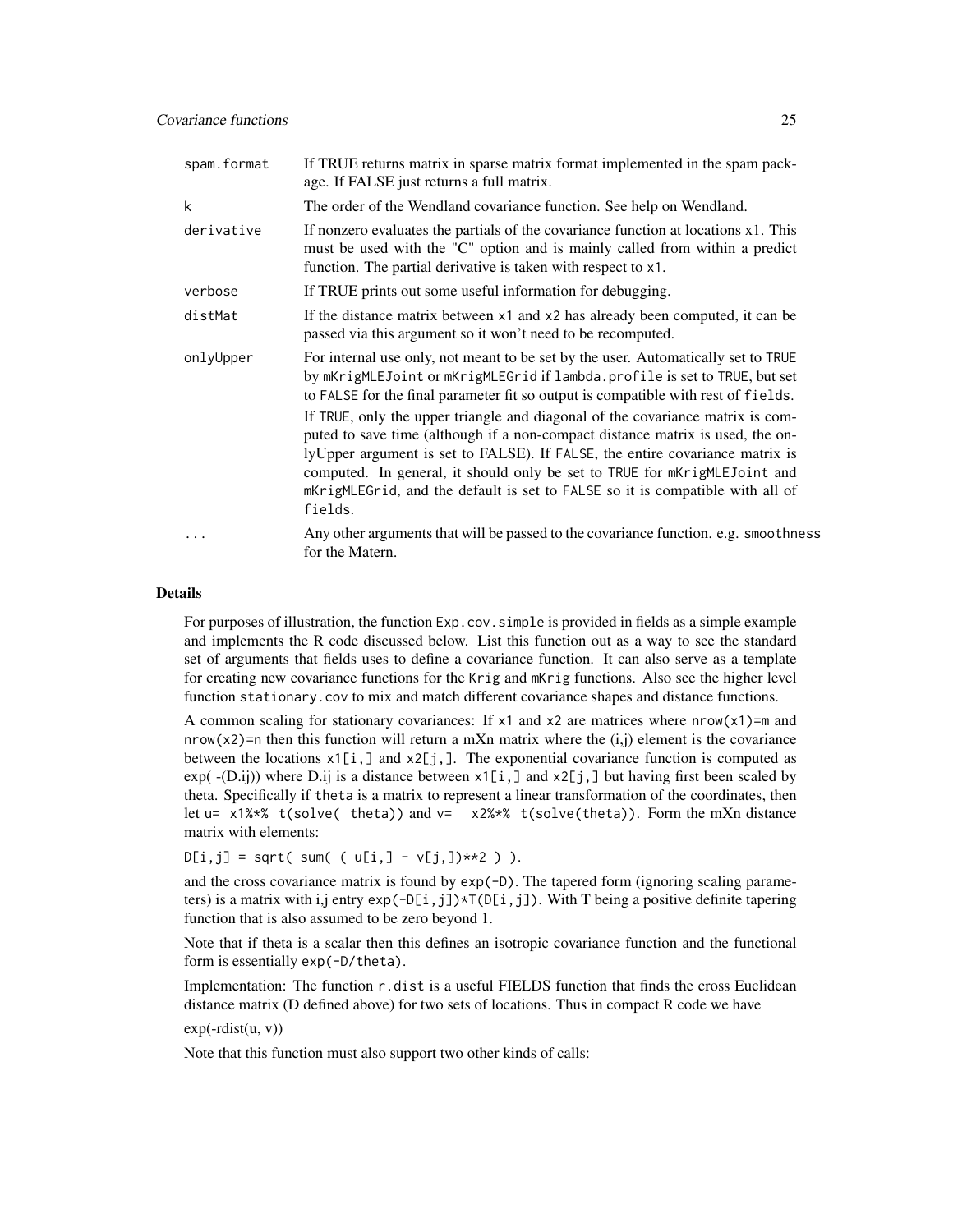If marginal is TRUE then just the diagonal elements are returned (in R code diag( $\exp(-rdist(u,u))$ ).

If C is passed then the returned value is  $exp(-rdist(u, v))$  %\*% C.

Some details on particular covariance functions:

- **Radial basis functions** (Rad.cov: The functional form is Constant\* rdist(u, v)\*\*p for odd dimensions and Constant\* rdist(u,v)\*\*p \* log( rdist(u,v)) For an m th order thin plate spline in d dimensions  $p=2<sup>*</sup>m-d$  and must be positive. The constant, depending on m and d, is coded in the fields function radbas.constant. This form is only a generalized covariance function – it is only positive definite when restricted to linear subspace. See Rad.simple.cov for a coding of the radial basis functions in R code.
- **Stationary covariance** stationary.cov: Here the computation is to apply the function Covariance to the distances found by the Distance function. For example

Exp.cov(x1,x2, theta=MyTheta) and stationary.cov( x1,x2, theta=MyTheta, Distance= "rdist",Covariance="Exponential") are the same. This also the same as stationary.cov( x1,x2, theta=MyTheta, Distance= "rdist",Covariance="Matern",smoothness=.5).

Stationary tapered covariance stationary.taper.cov: The resulting cross covariance is the direct or Shure product of the tapering function and the covariance. In R code given location matrices, x1 and x2 and using Euclidean distance.

Covariance(rdist( x1, x2)/theta)\*Taper( rdist( x1,x2)/Taper.args\$theta)

By convention, the Taper function is assumed to be identically zero outside the interval [0,1]. Some efficiency is introduced within the function to search for pairs of locations that are nonzero with respect to the Taper. This is done by the SPAM function nearest.dist. This search may find more nonzero pairs than dimensioned internally and SPAM will try to increase the space. One can also reset the SPAM options to avoid these warnings. For spam.format TRUE the multiplication with the C argument is done with the spam sparse multiplication routines through the "overloading" of the %\*% operator.

About the FORTRAN: The actual function Exp.cov and Rad.cov call FORTRAN to make the evaluation more efficient this is especially important when the C argument is supplied. So unfortunately the actual production code in Exp.cov is not as crisp as the R code sketched above. See Rad.simple.cov for a R coding of the radial basis functions.

#### Value

If the argument C is NULL the cross covariance matrix is returned. In general if  $nrow(x1)=m$  and nrow(x2)=n then the returned matrix will be mXn. Moreover, if  $x1$  is equal to  $x2$  then this is the covariance matrix for this set of locations.

If C is a vector of length n, then returned value is the multiplication of the cross covariance matrix with this vector.

### See Also

Krig, rdist, rdist.earth, gauss.cov, Exp.image.cov, Exponential, Matern, Wendland.cov, mKrig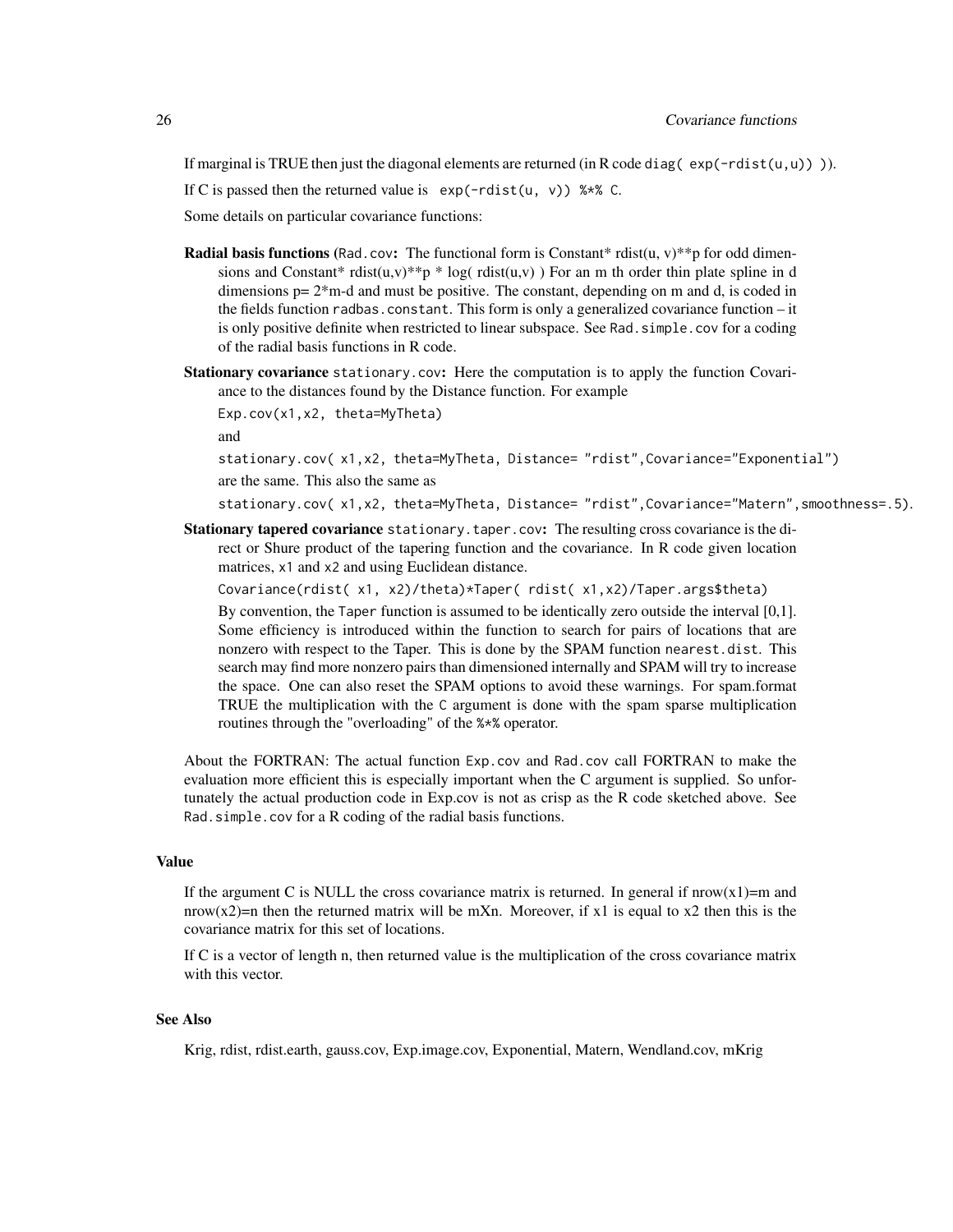# Covariance functions 27

```
# exponential covariance matrix ( marginal variance =1) for the ozone
#locations
out<- Exp.cov( ChicagoO3$x, theta=100)
# out is a 20X20 matrix
out2<- Exp.cov( ChicagoO3$x[6:20,],ChicagoO3$x[1:2,], theta=100)
# out2 is 15X2 matrix
# Kriging fit where the nugget variance is found by GCV
# Matern covariance shape with range of 100.
#
fit<- Krig( ChicagoO3$x, ChicagoO3$y, Covariance="Matern", theta=100,smoothness=2)
data( ozone2)
x<- ozone2$lon.lat
y<- ozone2$y[16,]
# Omit the NAs
good<- !is.na( y)
x < -x[good,]
y<- y[good]
# example of calling the taper version directly
# Note that default covariance is exponential and default taper is
# Wendland (k=2).
stationary.taper.cov( x[1:3,],x[1:10,] , theta=1.5, Taper.args= list(k=2,theta=2.0,
                       dimension=2) )-> temp
# temp is now a tapered 3X10 cross covariance matrix in sparse format.
 is.spam( temp) # evaluates to TRUE
# should be identical to
# the direct matrix product
 temp2<- Exp.cov( x[1:3,],x[1:10,], theta=1.5) * Wendland(rdist(x[1:3,],x[1:10,],),
                     theta= 2.0, k=2, dimension=2)
 test.for.zero( as.matrix(temp), temp2)
# Testing that the "V" option works as advertized ...
x1<-x[1:20,]x2 < - x[1:10, ]V<- matrix( c(2,1,0,4), 2,2)
Vi<- solve( V)
u1<- t(Vi%*% t(x1))
u2<- t(Vi%*% t(x2))
```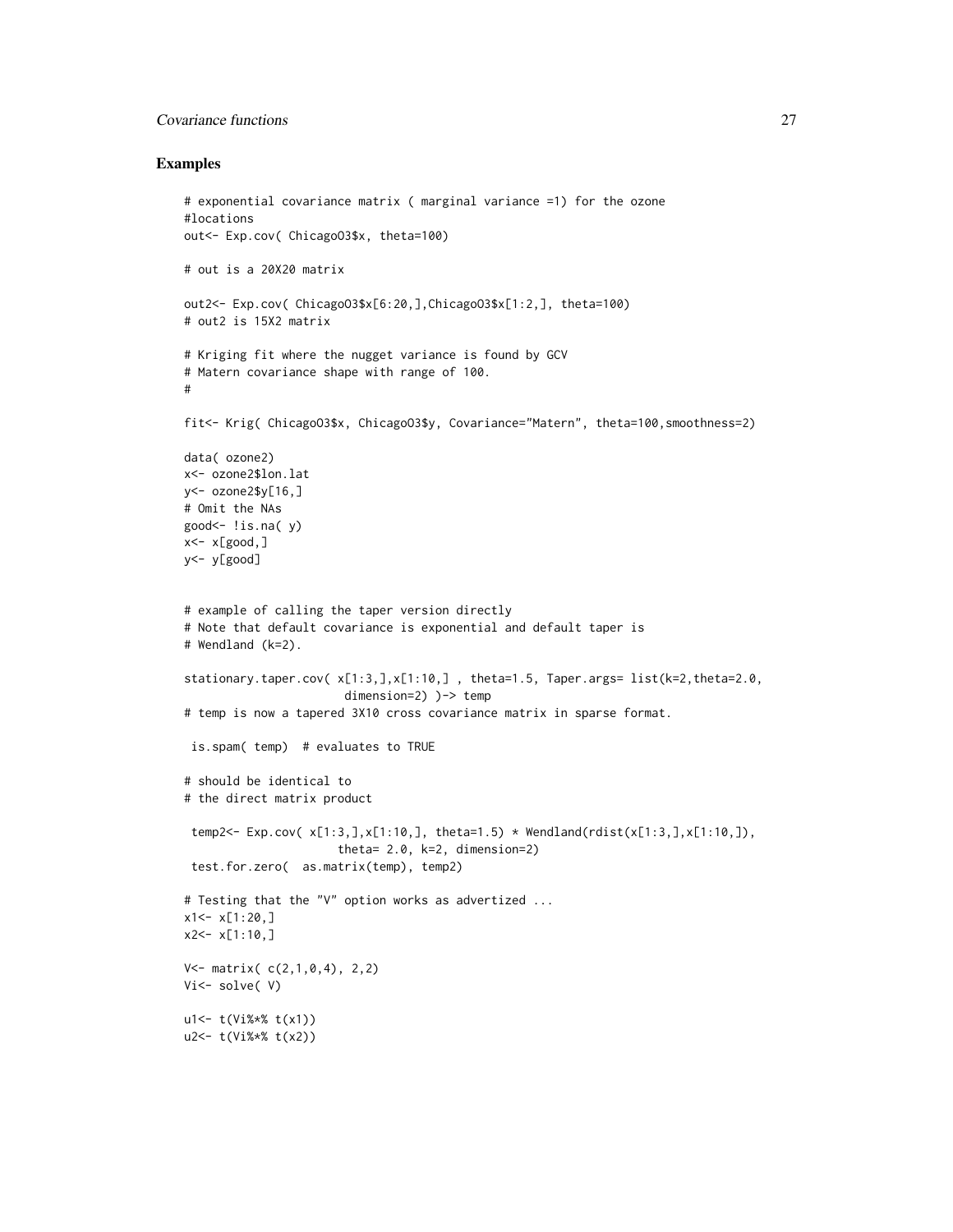```
look<- exp(-1*rdist(u1,u2))
look2<- stationary.cov( x1,x2, V= V)
test.for.zero( look, look2)
# Here is an example of how the cross covariance multiply works
# and lots of options on the arguments
 Ctest<- rnorm(10)
 temp<- stationary.cov( x,x[1:10,], C= Ctest,
        Covariance= "Wendland",
            k=2, dimension=2, theta=1.5 )
# do multiply explicitly
 temp2<- stationary.cov( x,x[1:10,],
       Covariance= "Wendland",
            k=2, dimension=2, theta=1.5 )%*% Ctest
 test.for.zero( temp, temp2)
# use the tapered stationary version
# cov.args is part of the argument list passed to stationary.taper.cov
# within Krig.
# This example needs the spam package.
#
## Not run:
King(x, y, cov.function = "stationary.taper.cov", theta=1.5,cov.args= list(Taper.args= list(k=2, dimension=2,theta=2.0) )
           ) -> out2
# NOTE: Wendland is the default taper here.
## End(Not run)
# BTW this is very similar to
## Not run:
Krig(x,y, theta= 1.5)-> out
## End(Not run)
```
<span id="page-27-0"></span>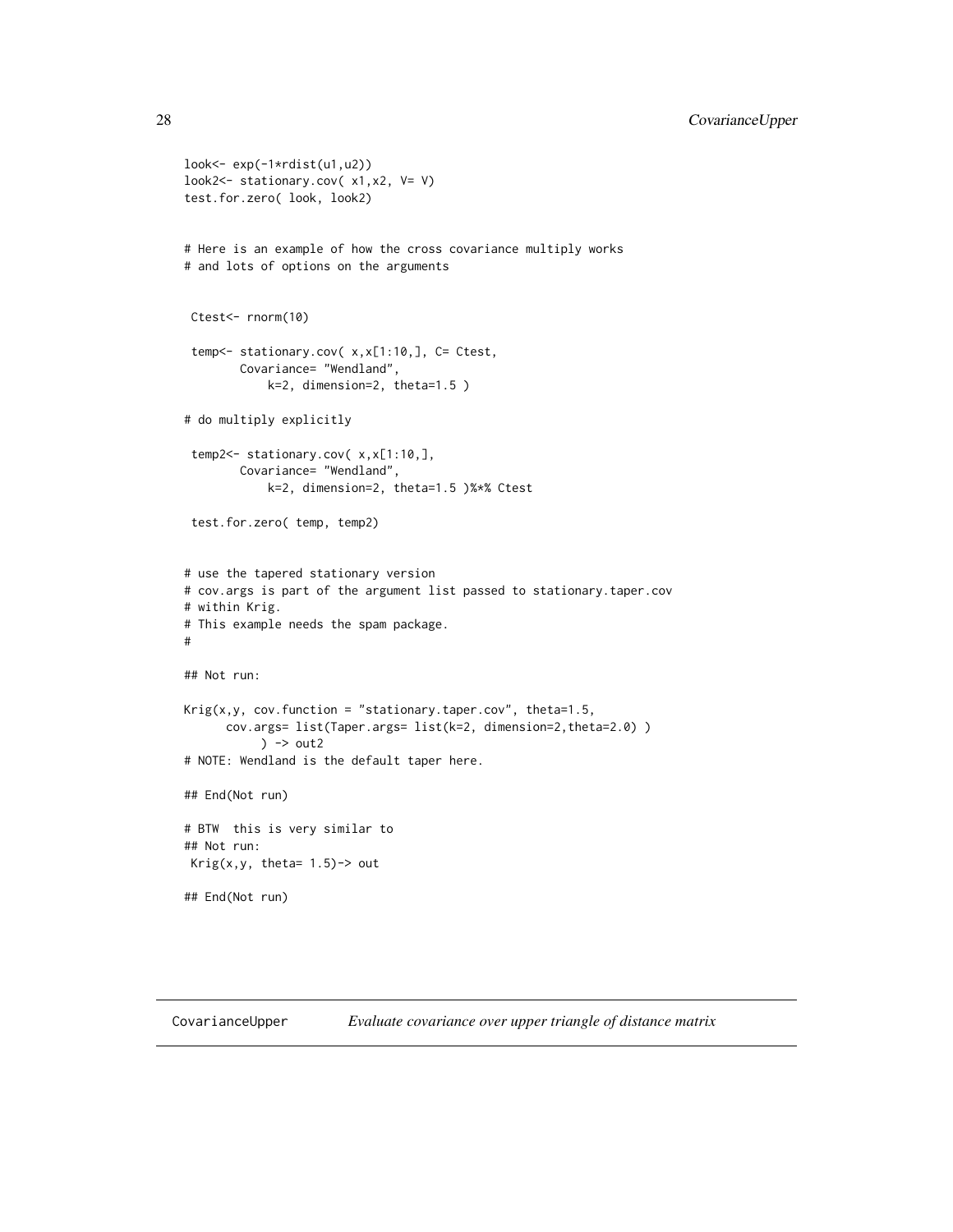# CovarianceUpper 29

# Description

Evaluates the covariance over the upper triangle of a distance matrix rather than over the entire matrix to reduce computation time. Note that the chol function only requires the upper triangle of the covariance matrix to perform the Cholesky decomposition.

#### Usage

```
ExponentialUpper(distMat, range = 1, alpha = 1/range)
```
### Arguments

| distMat | The distance matrix to evaluate the covariance over.                                                                                                   |
|---------|--------------------------------------------------------------------------------------------------------------------------------------------------------|
| range   | Range parameter default is one. Note that the scale can also be specified through<br>the "theta" scaling argument used in fields covariance functions) |
| alpha   | $1/r$ ange                                                                                                                                             |

# Value

The covariance matrix, where only the upper triangle is calculated.

# Author(s)

John Paige

# See Also

[Exponential](#page-37-1)

```
set.seed(123)
```

```
#make distance matrix using the random locations
coords = matrix(runif(10), ncol=2)
distMat = rdist(coords)
```

```
#compute covariance matrix, but only over the upper triangle
upperCov = ExponentialUpper(distMat, range=.1)
```

```
print(distMat)
print(upperCov)
```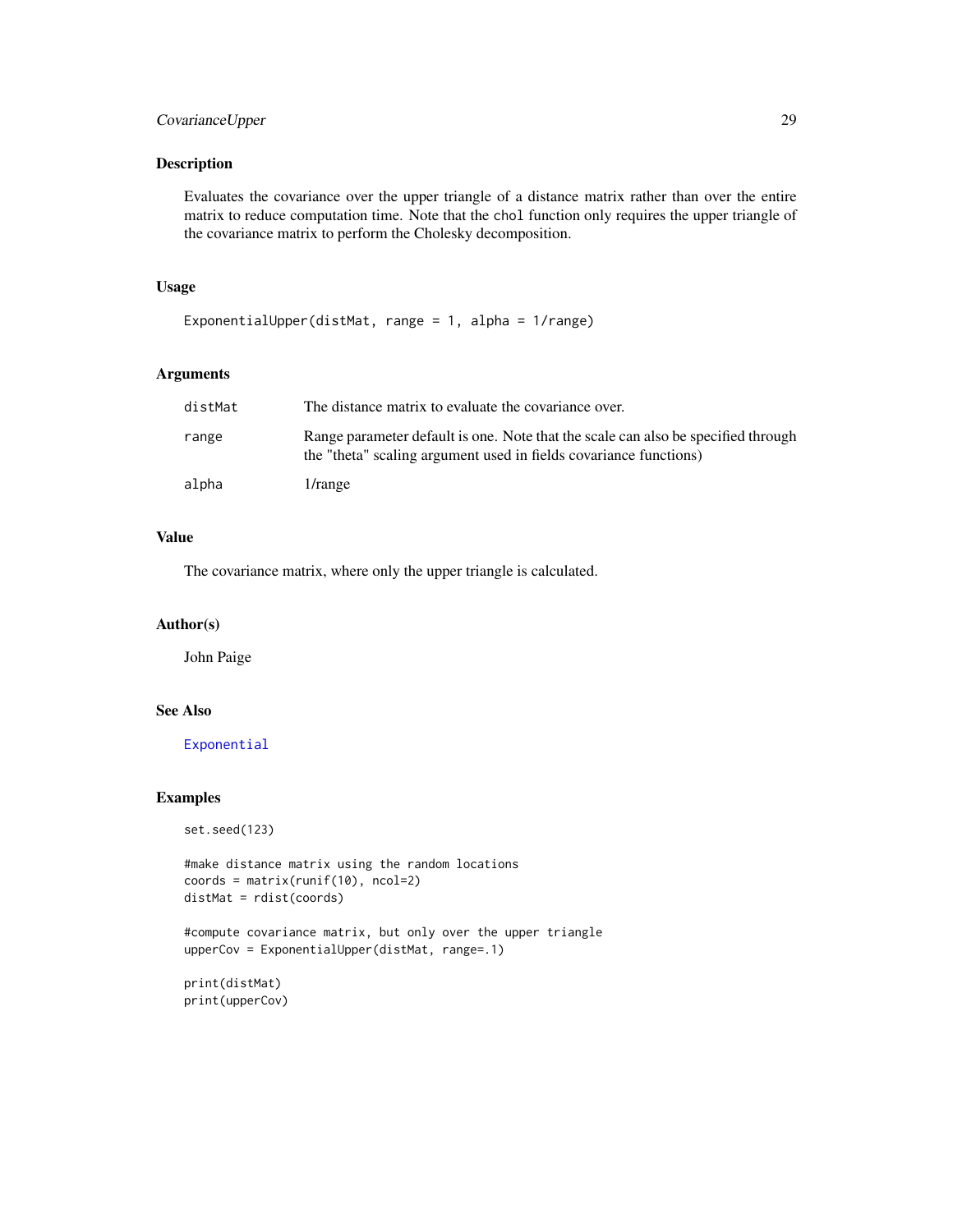<span id="page-29-0"></span>

# Description

Finds the set of points on a discrete grid (Candidate Set) which minimize a geometric space-filling criterion. The strength of this method is that the candidate set can satisfy whatever constraints are important for the problem.

# Usage

```
cover.design(R, nd, nruns = 1, nn = TRUE, num.nn = 100, fixed = NULL,
    scale.type = "unscaled", R.center, R.scale, P = -20, Q = 20,
    start = NULL, DIST = NULL, return.grid = TRUE, return.transform =
TRUE, max.loop=20, verbose=FALSE)
```
# Arguments

| R          | A matrix of candidate points to be considered in the design. Each row is a<br>separate point.                                                                                                                                                                                                                                                                                                                                                                                                                                                                                                             |
|------------|-----------------------------------------------------------------------------------------------------------------------------------------------------------------------------------------------------------------------------------------------------------------------------------------------------------------------------------------------------------------------------------------------------------------------------------------------------------------------------------------------------------------------------------------------------------------------------------------------------------|
| nd         | Number of points to add to the design. If points exist and are to remain in the<br>design (see "fixed" option), nd is the number of points to add. If no points are<br>fixed, nd is the design size.                                                                                                                                                                                                                                                                                                                                                                                                      |
| nruns      | The number of random starts to be optimized. Uses random starts unless "start"<br>is specified. If nruns is great than 1, the final results are the minimum.                                                                                                                                                                                                                                                                                                                                                                                                                                              |
| nn         | Logical value specifying whether or not to consider only nearest neighbors in<br>the swapping algorithm. When nn=FALSE, then the swapping algorithm will<br>consider all points in the candidate space. When nn=TRUE, then the swapping<br>algorithm will consider only the num.nn closest points for possible swapping.<br>The default is to use nearest neighbors only (nn=TRUE).                                                                                                                                                                                                                       |
| num.nn     | Number of nearest-neighbors to search over. The default number is 100. If nn=F<br>then this argument will be ignore.                                                                                                                                                                                                                                                                                                                                                                                                                                                                                      |
| fixed      | A matrix or vector specifying points to be forced into the experimental design.<br>If fixed is a matrix, it gives coordinates of the fixed points in the design. In this<br>case fixed must be a subset of R. If fixed is a vector, then fixed gives the row<br>numbers from the candidate matrix R that identify the fixed points. The number<br>of points to be generated, nd, is in addition to the number of points specified by<br>fixed.                                                                                                                                                            |
| scale.type | A character string that tells how to scale the candidate matrix, R, before calcu-<br>lating distances. The default is "unscaled", no transformation is done. Another<br>option is "range" in which case variables are scaled to a $[0,1]$ range before ap-<br>plying any distance functions. Use "unscaled" when all of the columns of R are<br>commensurate; for example, when R gives x and y in spatial coordinates. When<br>the columns of R are not in the same units, then it is generally thought that an ap-<br>propriate choice of scaling will provide a better design. This would be the case, |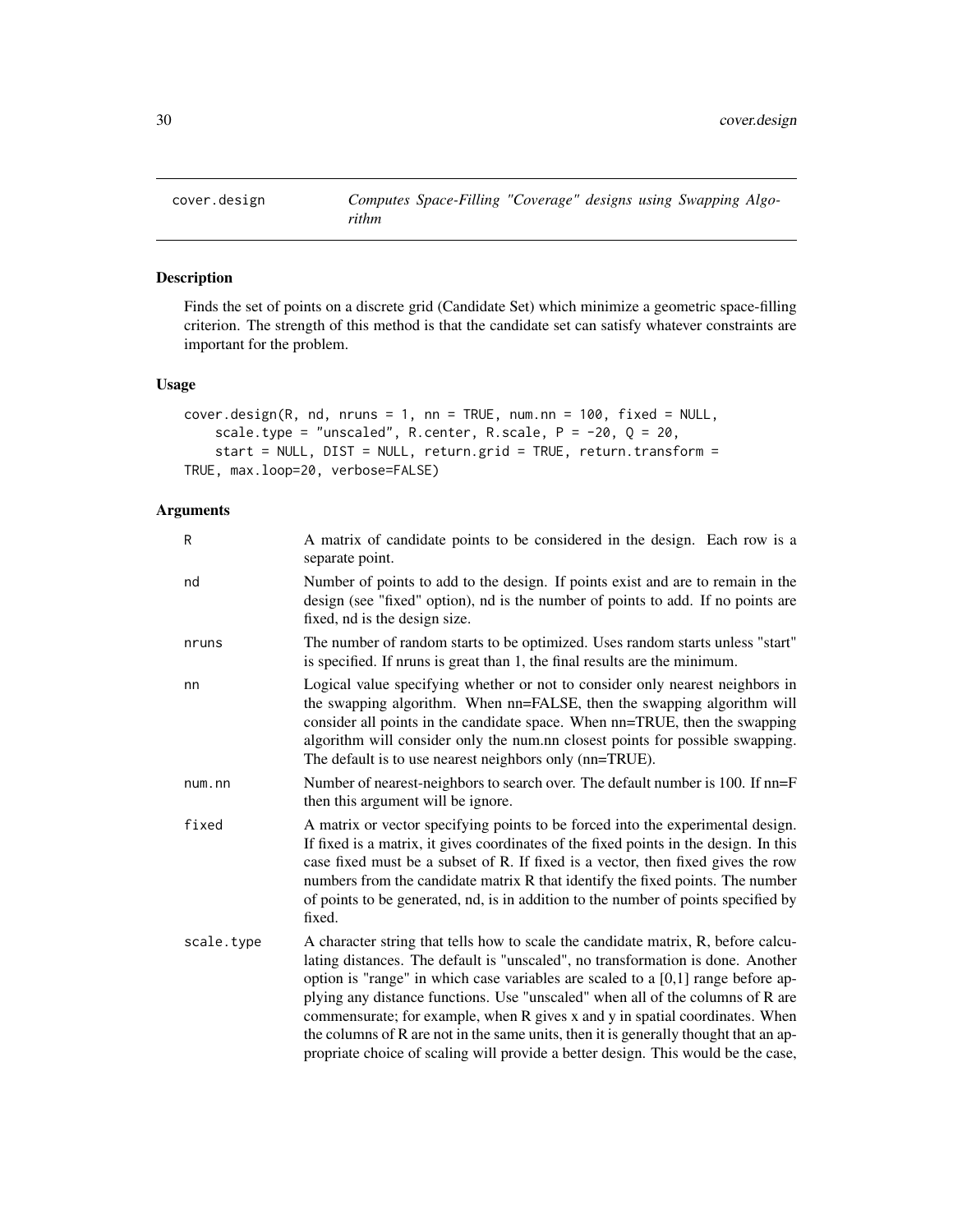|                  | for example, for a typical process optimization. Other choices for scale.type are<br>"unit.sd", which scales all columns of R to have 0 mean and unit standard devia-<br>tion, and "user", which allows a user specified scaling (see R.center and R.scale<br>arguments).                                                                                                                                        |
|------------------|------------------------------------------------------------------------------------------------------------------------------------------------------------------------------------------------------------------------------------------------------------------------------------------------------------------------------------------------------------------------------------------------------------------|
| R.center         | A vector giving the centering values if scale.type=user.                                                                                                                                                                                                                                                                                                                                                         |
| R.scale          | A vector giving the scale values if scale.type=user.                                                                                                                                                                                                                                                                                                                                                             |
| P                | The "p" exponent of the coverage criterion (see below). It affects how the dis-<br>tance from a point x to a set of design points $D$ is calculated. P=1 gives average<br>distance. P=-1 gives harmonic mean distance. P=-Inf would give minimum dis-<br>tance (not available as a value). As P gets large and negative, points will tend to<br>be more spread out.                                              |
| Q                | The "q" exponent of the coverage criterion (see below). It affects how distances<br>from all points not in the design to points in the design are averaged. When $Q=1$ ,<br>simple averaging of the distances is employed. Q=Inf (not available as a value)<br>in combination with P=-Inf would give a classical minimax design.                                                                                 |
| start            | A matrix or vector giving the initial design from which to start optimization. If<br>start is a matrix, it gives the coordinates of the design points. In this case start<br>must be a subset of the candidate set, R matrix. If start is a vector, then start<br>gives the row numbers of the initial design based on the rows of the candidate<br>matrix rows. The default is to use a random starting design. |
| <b>DIST</b>      | This argument is only for cover.design.S. A distance metric in the form of an S<br>function. Default is Euclidean distance (FIELDS rdist function) See details and<br>example below for the correct form.                                                                                                                                                                                                        |
| return.grid      | Logical value that tells whether or not to return the candidate matrix as an at-<br>tribute of the computed design. The default is return.grid=T. If false this just re-<br>duces the returned object size. The candidate matrix is used by plot.spatial.design<br>if it is available.                                                                                                                           |
| return.transform |                                                                                                                                                                                                                                                                                                                                                                                                                  |
|                  | Logical value that tells whether or not to return the transformation attributes of<br>candidate set. The default is return transform=T.                                                                                                                                                                                                                                                                          |
| max.loop         | Maximum number of outer loops in algorithm. This is the maximum number of<br>passes through the design testing for swaps.                                                                                                                                                                                                                                                                                        |
| verbose          | If TRUE prints out debugging information.                                                                                                                                                                                                                                                                                                                                                                        |
|                  |                                                                                                                                                                                                                                                                                                                                                                                                                  |

# Details

OTHER DISTANCE FUNCTIONS: You can supply an R/S-function to be used as the distance metric. The expected calling sequence for this distance function is function( $X1, X2$ ) $\{... \}$  where X1 and X2 are matrices with coordinates as the rows. The returned value of this function should be the pairwise distance matrix. If nrow( $X1$ )=m and nrow( $X2$ )=n then the function should return an m by n matrix of all distances between these two sets of points. See the example for Manhattan distance below.

The candidate set and DIST function can be flexible and the last example below using sample correlation matrices is an example.

COVERAGE CRITERION: For nd design points in the set D and nc candidate points ci in the set C, the coverage criteria is defined as: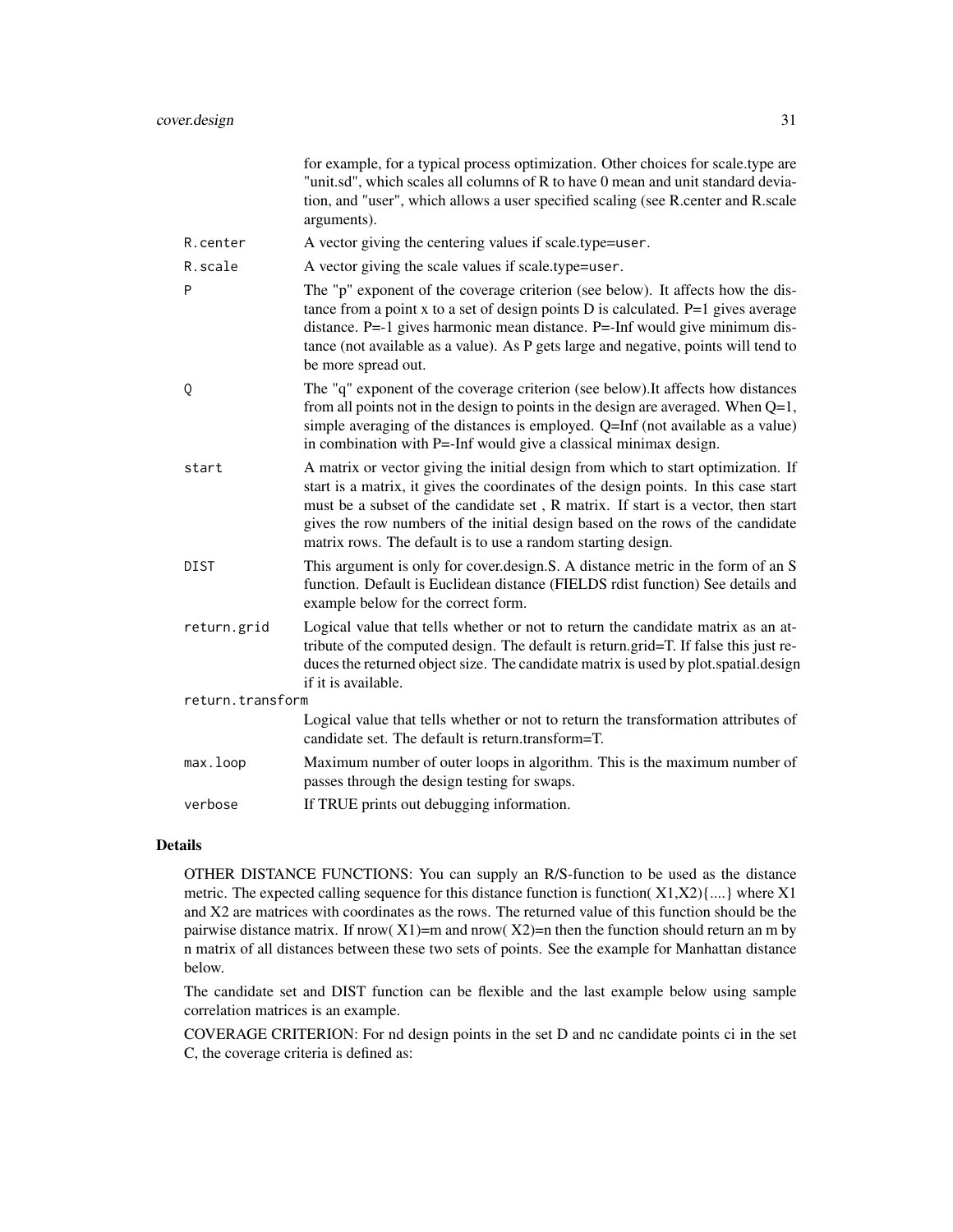$M(D,C) = [\text{sum}(c i in C) [\text{sum}(di in D) (dist(di, ci)**P] ** (Q/P)] ** (1/Q)$ 

Where P, less than 0, and Q, greater than 0, are parameters. The algorithm used in "cover.design" to find the set of nd points in C that minimize this criterion is an iterative swapping algorithm which will be described briefly. The resulting design is referred to as a "coverage design" from among the class of space-filling designs. If fixed points are specified they are simply fixed in the design set and are not allowed to be swapped out.

ALGORITHM: An initial set of nd points is chosen randomly if no starting configuration is provided. The nc x nd distance matrix between the points in C and the points in D is computed, and raised to the power P. The "row sums" of this matrix are computed. Denote these as rs.i and the vector of row sums as rs. Using rs, M(D,C) is computed as:

[sum i (rs.i)\*\*(Q/P)]\*\*(1/Q)

Note that if point d.i is "swapped" for point c.j, one must only recompute 1 column of the original distance matrix, and 1 row. The row elements not in the ith column will be the same for all j and so only need computing when the first swapping occurs for each d.i . Denote the sum of these off-i elements as "newrow(i)". The index is i here since this is the same for all rows ( $j=1,...n$ c). Thus, for each swap, the row sums vector is updated as

 $rs(new) = rs(old) - column(i,old) + column(i,new)$ 

And the jth element of rs(new) is replaced by:

 $rs(new)[i] = column(i,new)[k] + newrow(i)$ 

Finally,  $M(D,C)$  is computed for this swap of the ith design point for the jth candidate point using [2]. The point in C that when swapped produces the minimum value of  $M(D,C)$  replaces d.i. This is done for all nd points in the design, and is iterated until  $M(D,C)$  does not change. When the nearest neighbor option is selected, then the points considered for swapping are limited to the num.nn nearest neighbors of the current design point.

#### STABILITY

The algorithm described above is guaranteed to converge. However, upon convergence, the solution is sensitive to the initial configuration of points. Thus, it is recommended that multiple optimizations be done (i.e. set nruns greater than 1 ). Also, the quality of the solution depends on the density of the points on the region. At the same time, for large regions , optimization can be computationally prohibitive unless the nearest neighbor option is employed.

#### Value

Returns a design object of class spatialDesign. Subscripting this object has the same effect as subscripting the first component (the design). The returned list has the following components:

| design       | The best design in the form of a matrix.                                                          |
|--------------|---------------------------------------------------------------------------------------------------|
| best.id      | Row numbers of the final design from the original candidate matrix, R.                            |
| fixed        | Row numbers of the fixed points from the original candidate matrix, R.                            |
| opt.crit     | Value of the optimality criterion for the final design.                                           |
| start.design | Row numbers of the starting design from the original candidate matrix, R.                         |
| start.crit   | Value of the optimality criterion for the starting design.                                        |
| history      | The swapping history and corresponding values of the optimality criterion for<br>the best design. |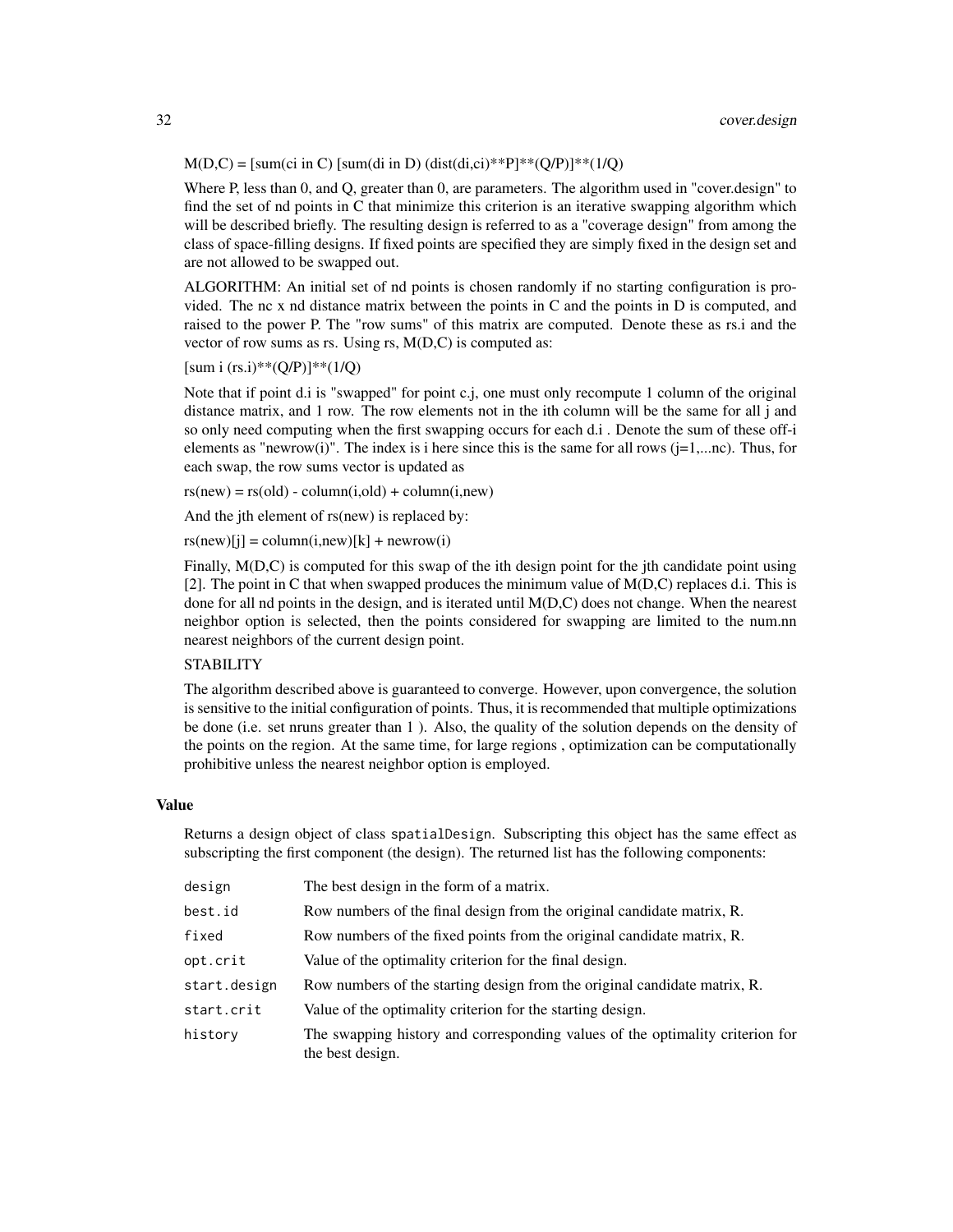# cover.design 33

| other.designs | The designs other than the best design generated when nruns is greater than 1.                                                                     |
|---------------|----------------------------------------------------------------------------------------------------------------------------------------------------|
| other.crit    | The optimality criteria for the other designs when nrun is greate than 1.                                                                          |
| DIST          | The distance function used in calculating the design criterion.                                                                                    |
| nn            | Logical value for nearest-neighbor search or not.                                                                                                  |
| num.in        | The number of nearest neighbor set.                                                                                                                |
| grid          | The matrix R is returned if the argument return.grid=T.                                                                                            |
| transform     | The type of transformation used in scaling the data and the values of the center-<br>ing and scaling constants if the argument return.transform=T. |
| call          | The calling sequence.                                                                                                                              |
| P             | The parameter value for calculating criterion.                                                                                                     |
| Q             | The parameter value for calculating criterion.                                                                                                     |
| nhist         | The number of swaps performed.                                                                                                                     |
| nloop         | The number of outer loops required to reach convergence if nloop is less the<br>max.loop.                                                          |
| minimax.crit  | The minimax design criterion using DIST.                                                                                                           |
| max.loop      | The maximum number of outer loops.                                                                                                                 |

#### References

Johnson, M.E., Moore, L.M., and Ylvisaker, D. (1990). Minimax and maximin distance designs. Journal of Statistical Planning and Inference 26, 131-148. SAS/QC Software. Volume 2: Usage and Reference. Version 6. First Edition (1995). "Proc Optex". SAS Institute Inc. SAS Campus Drive,

#### See Also

rdist, rdist.earth

```
##
##
# first generate candidate set
set.seed(123) # setting seed so that you get the same thing I do!
test.df <- matrix( runif( 600), ncol=3)
test1.des<-cover.design(R=test.df,nd=10)
summary( test1.des)
plot( test1.des)
#
candidates<- make.surface.grid( list( seq( 0,5,,20), seq(0,5,,20)))
out<- cover.design( candidates, 15)
# find 10 more points keeping this original design fixed
```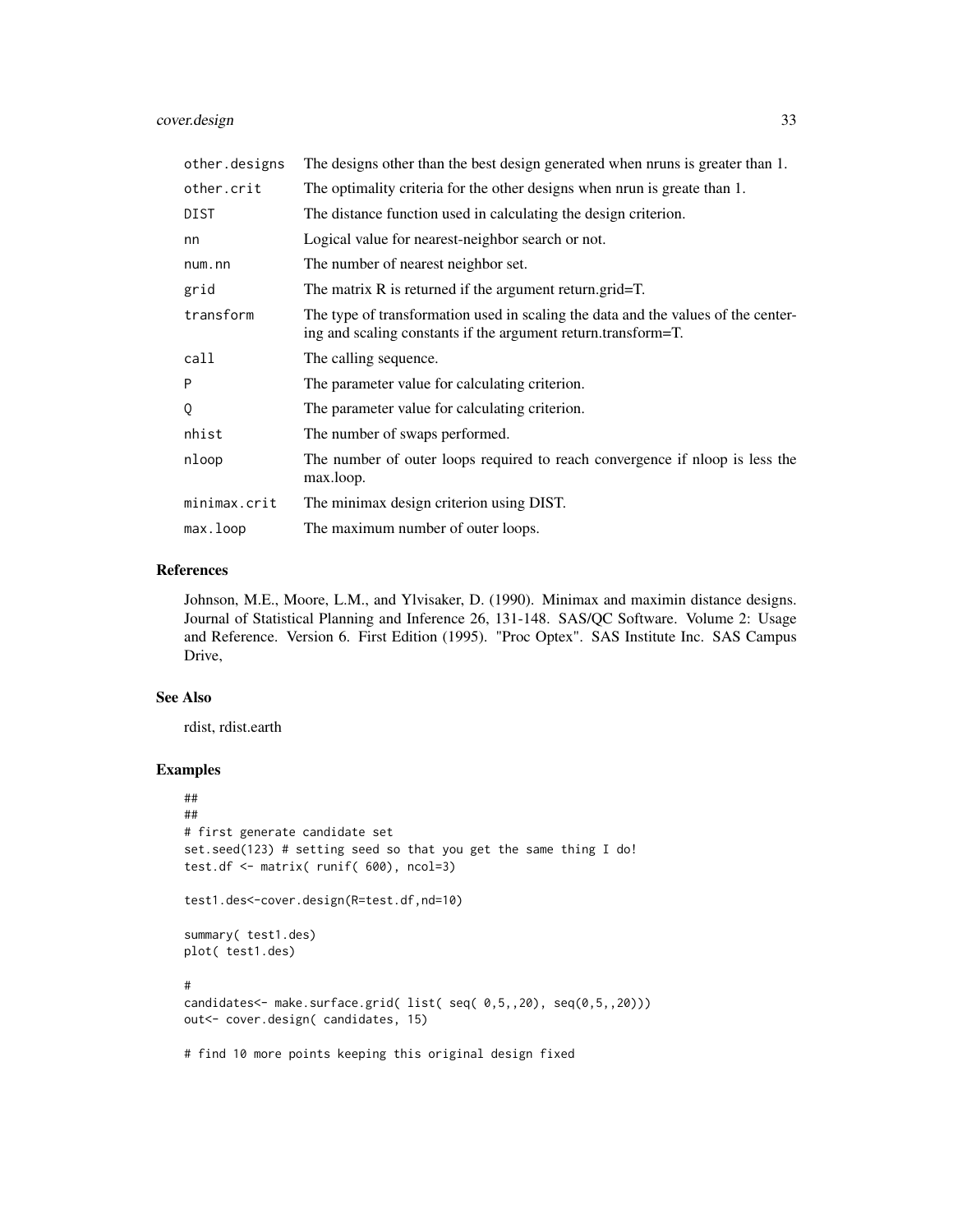```
out3<-cover.design( candidates, 10,fixed=out$best.id)
# see what happened
plot( candidates[,1:2], pch=".")
points( out$design, pch="x")
points( out3$design, pch="o")
# here is a strange graph illustrating the swapping history for the
# the first design. Arrows show the swap done
# at each pass through the design.
h<- out$history
cd<- candidates
plot( cd[,1:2], pch=".")
points( out$design, pch="O", col=2)
points( out$start.design, pch="x", col=5)
arrows(
cd[h[,2],1],
cd[h[,2],2],
cd[h[,3],1],
cd[h[,3],2],length=.1)
text( cd[h[,2],1],
cd[h[,2],2], h[,1], cex=1.0 )
#
# try this out using "Manhattan distance"
# ( distance following a grid of city streets)
dist.man<- function(x1,x2) {
            d <- ncol(x1)temp<- abs(outer( x1[,1], x2[,1],'-'))
            for ( k in 2:d){
               temp<- temp+abs(outer( x1[,k], x2[,k],'-'))
            }
            temp }
# use the design from the Euclidean distance as the starting
#configuration.
cover.design( candidates, 15, DIST=dist.man, start= out3$best.id)-> out2
# this takes a while ...
plot( out2$design)
points( out3$design, col=2)
# find a design on the sphere
#
candidates<- make.surface.grid( list( x=seq( -180,180,,20), y= seq( -85,
85,,20)))
```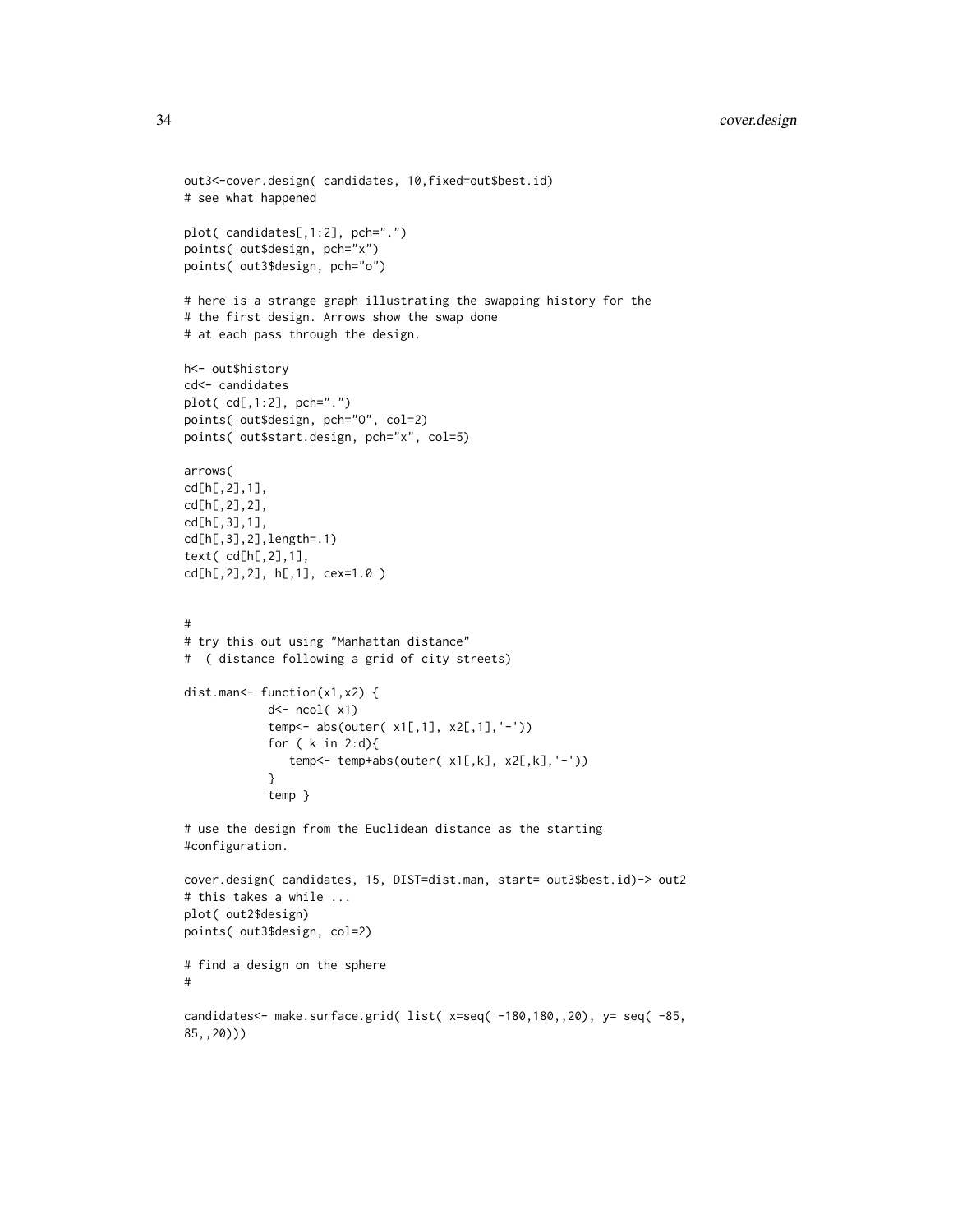#### <span id="page-34-0"></span>drape.plot 35

```
out4<-cover.design( candidates, 15, DIST=rdist.earth)
# this takes a while
plot( candidates, pch="+", cex=2)
points(out4$design, pch="o", cex=2, col="blue")
# covering based on correlation for 153 ozone stations
#
data( ozone2)
cor.mat<-cor( ozone2$y, use="pairwise")
cor.dist<- function( x1,x2)
{matrix( 1-cor.mat[ x1, x2], ncol=length(x2)) }#
# find 25 points out of the 153
# here the "locations" are just the index but the distance is
# determined by the correlation function.
#
out5<-cover.design(cbind(1:153),25, DIST= cor.dist, scale.type="unscaled")
plot( ozone2$lon.lat, pch=".")
points( ozone2$lon.lat[out5$best.id,],pch="O", col=4)
#
# this seems a bit strange probably due some funny correlation values
#
# reset panel
set.panel(1,1)
```
drape.plot *Perspective plot draped with colors in the facets.*

#### Description

Function to produce the usual wireframe perspective plot with the facets being filled with different colors. By default the colors are assigned from a color bar based on the z values. drape.color can be used to create a color matrix different from the z matrix used for the wireframe.

#### Usage

```
drape.plot(x, y, z, z2=NULL, col = tim.colors(64), zlim = range(z, na.rm=TRUE),
zlim2 = NULL, add.legend = TRUE, horizontal = TRUE, theta = 30, phi = 20,
   breaks=NA, ...)
drape.color(z, col = tim.color(64), zlim = NULL,breaks,transparent.color = "white", midpoint=TRUE, eps=1e-8)
```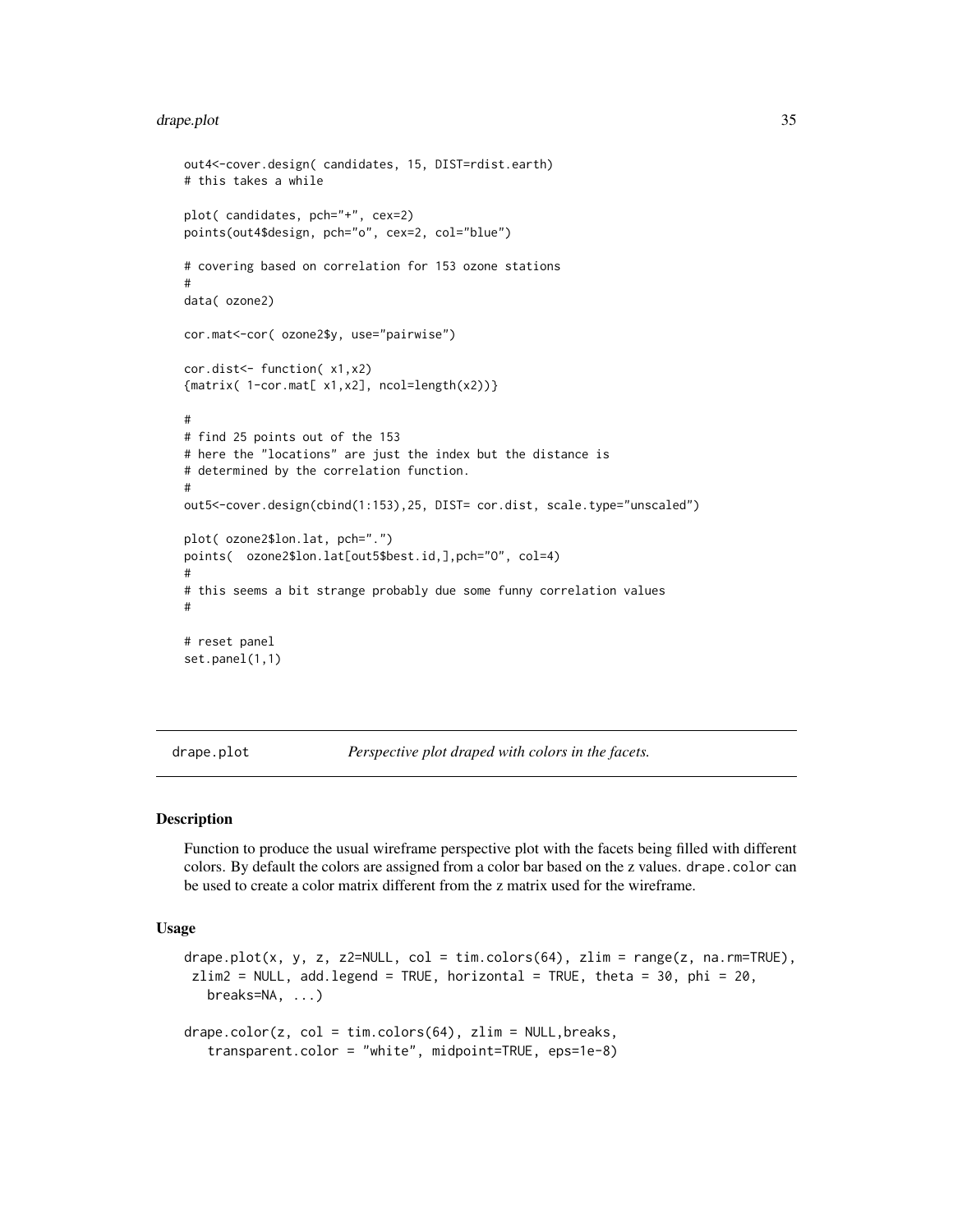#### **Arguments**

| X                 | grid values for x coordinate (or if x is a list the components x y and z are used.)                                                                                                                                                                        |
|-------------------|------------------------------------------------------------------------------------------------------------------------------------------------------------------------------------------------------------------------------------------------------------|
| У                 | grid values for y coordinate                                                                                                                                                                                                                               |
| z                 | A matrix of z heights                                                                                                                                                                                                                                      |
| Z <sub>2</sub>    | A matrix of z values to use for coloring facets. If NULL then z is used for this<br>purpose                                                                                                                                                                |
| col               | A color table for the z values that will be used for draping                                                                                                                                                                                               |
| zlim              | the z limits for z these are used to set up the scale of the persp plot. This defaults<br>to range $(z, na.rm = TRUE)$ as in persp                                                                                                                         |
| zlim2             | the z limits for z2 these are used to set up the color scale. This defaults to                                                                                                                                                                             |
| add.legend        | If true a color strip is added as a legend.                                                                                                                                                                                                                |
| horizontal        | If true color strip is put at bottom of the plot, if FALSE it is placed vertically on<br>the right side.                                                                                                                                                   |
| theta             | x-y rotation angle for perspective.                                                                                                                                                                                                                        |
| phi               | z-angle for perspective.                                                                                                                                                                                                                                   |
| transparent.color |                                                                                                                                                                                                                                                            |
|                   | Color to use when given an NA in z                                                                                                                                                                                                                         |
| midpoint          | If TRUE color scale is formed for midpoints of z obtained by averaging 4 cor-<br>ners.                                                                                                                                                                     |
| breaks            | Numerical divisions for the color scale. If the default $(NA)$ is $N+1$ equally<br>spaced points in the range zlim where N is the number of colors in col. This<br>is the argument has the same effect as used in the image and image.plot func-<br>tions. |
| eps               | Amount to inflate the range $(1+/-$ eps) to inlude points on break endpoints.                                                                                                                                                                              |
| $\cdots$          | Other arguments that will be passed to the persp function. The most common is<br>zlim the z limits for the 3-d plot and also the limits to set up the color scale. The<br>default for zlim is the range of z.                                              |

### Details

The legend strip may obscure part of the plot. If so, add this as another step using image.plot.

When using drape.color just drop the results into the col argument of persp. Given this function there are no surprises how the higher level drape.plot works: it calls drape.color followed by persp and finally the legend strip is added with image.plot.

The color scales essentially default to the ranges of the z values. However, by specifying zlim and/or zlim2 one has more control of how the perspective plot is scaled and the limits of the color scale used to fill the facets. The color assignments are done by dividing up the zlim2 interval into equally spaced bins and adding a very small inflation to these limits. The mean z2 values, comprising an  $(M-1)X(N-1)$  matrix, for each facet are discretized to the bins. The bin numbers then become the indices used for the color scale. If zlim2 is not specified it is the range of the z2 matrix is used to generate the ranges of the color bar. Note that this may be different than the range of the mean facets. If z2 is not passed then z is used in its place and in this case the zlim2 or zlim argument can used to define the color scale.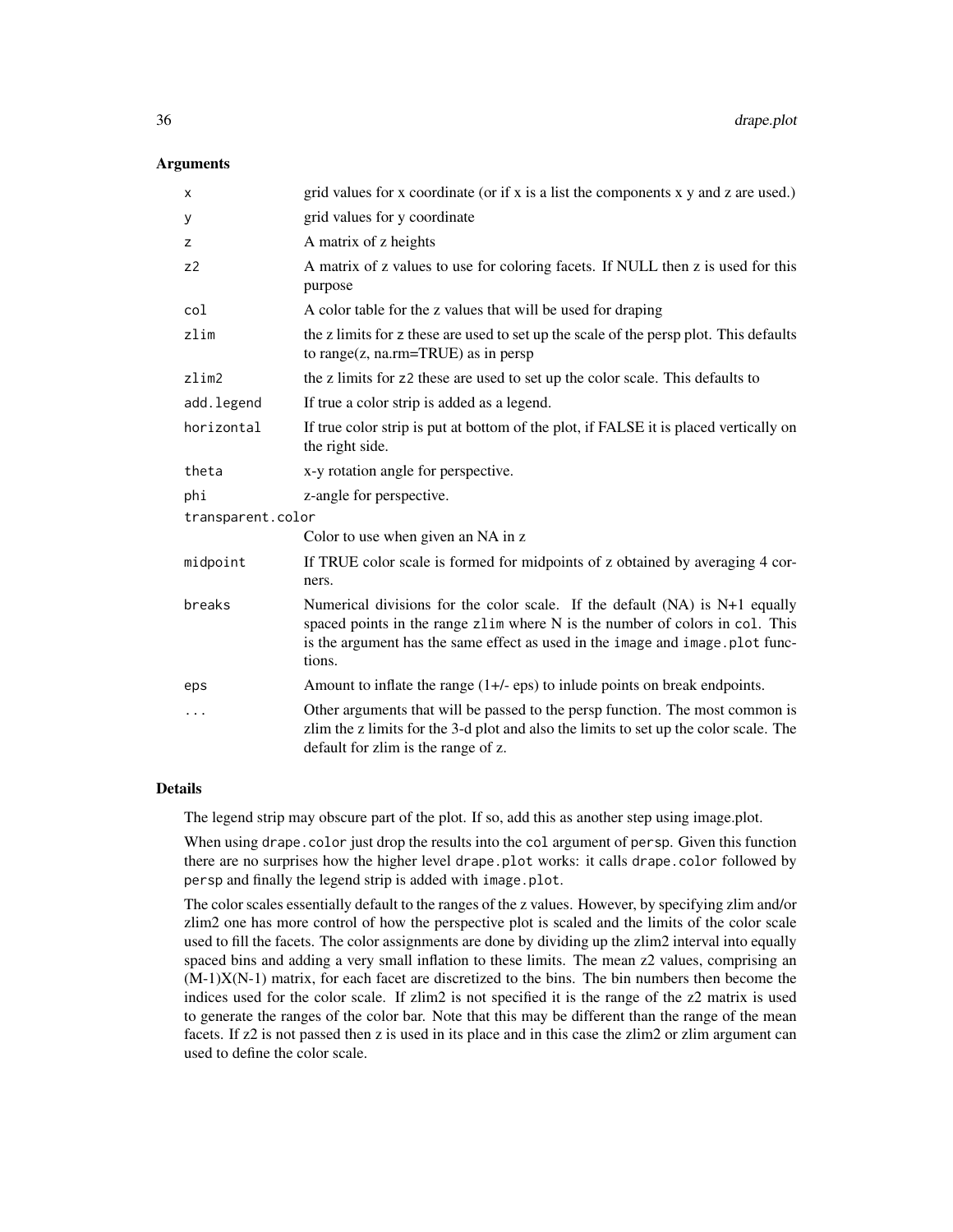#### drape.plot 37 and 37 and 37 and 37 and 37 and 37 and 37 and 37 and 37 and 37 and 37 and 37 and 37 and 37 and 3

This kind of plot is also supported through the wireframe function in the lattice package. The advantage of the fields version is that it uses the standard R graphics functions – and is written in R code.

The drape plot is also drawn by the fields surface function with type="P".

#### Value

drape.plot If an assignment is made the projection matrix from persp is returned. This information can be used to add additional 3-d features to the plot. See the persp help file for an example how to add additional points and lines using the trans3d function and also the example below.

drape.color If dim( $z$ ) = M,N this function returns a list with components:

| color.index | An $(M-1)X(N-1)$ matrix (midpoint= TRUE) or MXN matrx (midpoint= FALSE)  |
|-------------|--------------------------------------------------------------------------|
|             | where each element is a text string specifying the color.                |
| breaks      | The breaks used to assign the numerical values in z to color categories. |

#### Author(s)

D. Nychka

## See Also

image.plot, quilt.plot, persp, plot.surface, surface, lattice, trans3d

```
# an obvious choice:
# Dr. R's favorite New Zealand Volcano!
data( volcano)
M<- nrow( volcano)
N<- ncol( volcano)
x < - seq( 0, 1, .M)
y<- seq( 0,1,,N)
pm<- drape.plot( x,y,volcano, col=terrain.colors(128))
# use different range for color scale and persp plot
# setting of border omits the mesh lines
 drape.plot( x,y,volcano, col=terrain.colors(128),zlim=c(0,300),
                     zlim2=c( 120,165), border=NA)
# note tranparent color for facets outside the zlim2 range
#The projection has been saved in pm
# add a point marking the summit
max( volcano)-> zsummit
ix<- row( volcano)[volcano==zsummit]
iy<- col( volcano)[volcano==zsummit]
```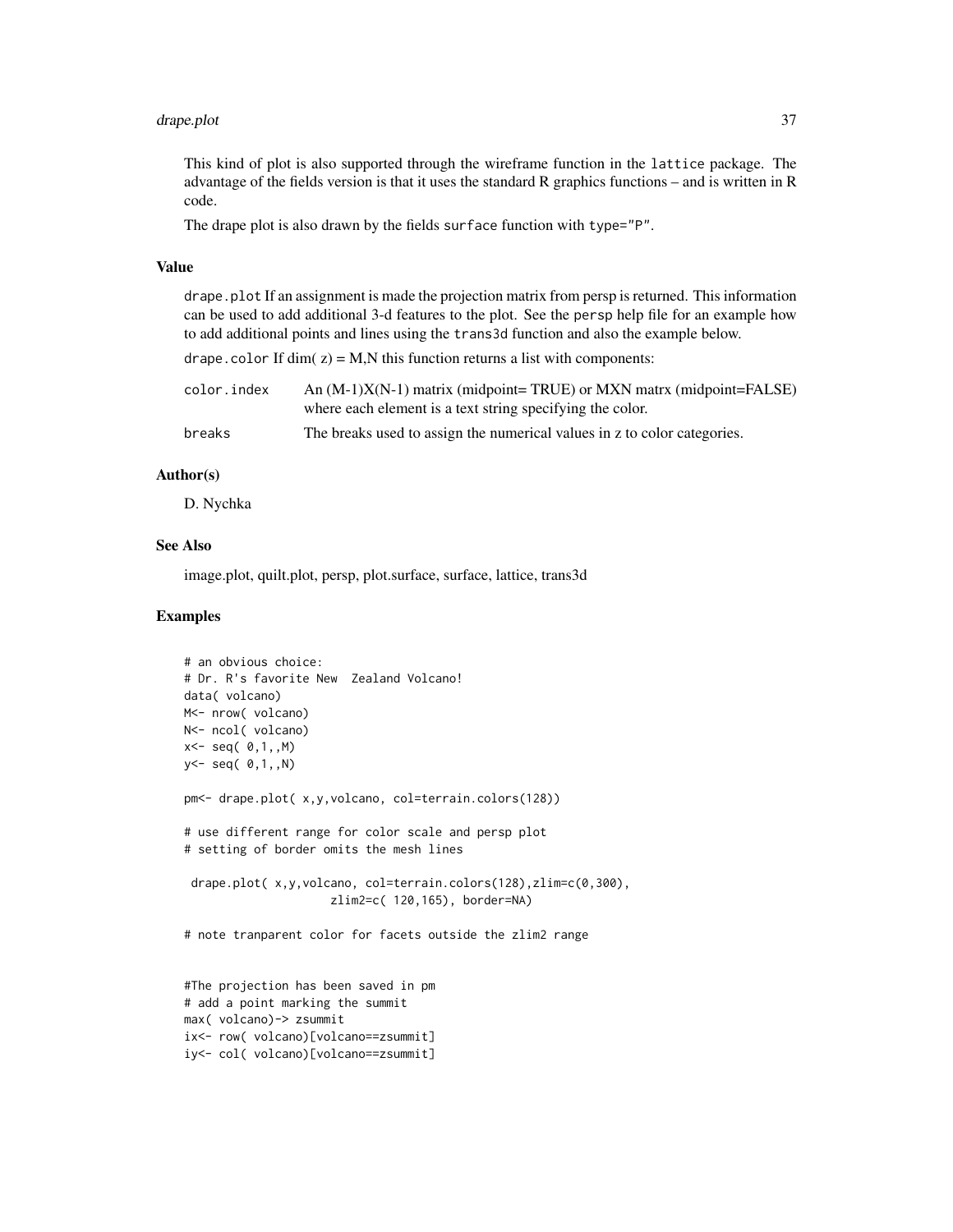```
trans3d( x[ix], y[iy],zsummit,pm)-> uv
points( uv, col="magenta", pch="+", cex=2)
# overlay volcano wireframe with gradient in x direction.
dz<- (
     volcano[1:(M-1), 1:(N-1)] - volcano[2:(M), 1:(N-1)] +
     volcano[1:(M-1), 2:(N)] - volcano[2:(M), 2:(N)]
        )/2
# convert dz to a color scale:
 zlim<- range( c( dz), na.rm=TRUE)
 zcol<-drape.color( dz, zlim =zlim, col = tim.colors(64) )$color.index
# wireframe with these colors
 persp( volcano, col=zcol, theta=30, phi=20)
# add legend using image.plot function
  image.plot( zlim=zlim, legend.only =TRUE, horizontal =TRUE, col= tim.colors(64))
```
Exponential, Matern, Radial Basis *Covariance functions*

#### Description

Functional form of covariance function assuming the argument is a distance between locations. As they are defined here, they are in fact correlation functions. To set the marginal variance (sill) parameter, use the rho argument in mKrig or Krig. To set the nugget variance, use te sigma2 argument in mKrig or Krig.

### Usage

```
Exponential(d, range = 1, alpha = 1/range, phi=1.0)
Matern(d, range = 1,alpha=1/range, smoothness = 0.5,
       nu= smoothness, phi=1.0)
Matern.cor.to.range(d, nu, cor.target=.5, guess=NULL,...)
RadialBasis(d, M, dimension, derivative = 0)
```
#### Arguments

|       | Vector of distances or for Matern, cor, to, range just a single distance.                                                                              |
|-------|--------------------------------------------------------------------------------------------------------------------------------------------------------|
| range | Range parameter default is one. Note that the scale can also be specified through<br>the "theta" scaling argument used in fields covariance functions) |
| alpha | $1/r$ ange                                                                                                                                             |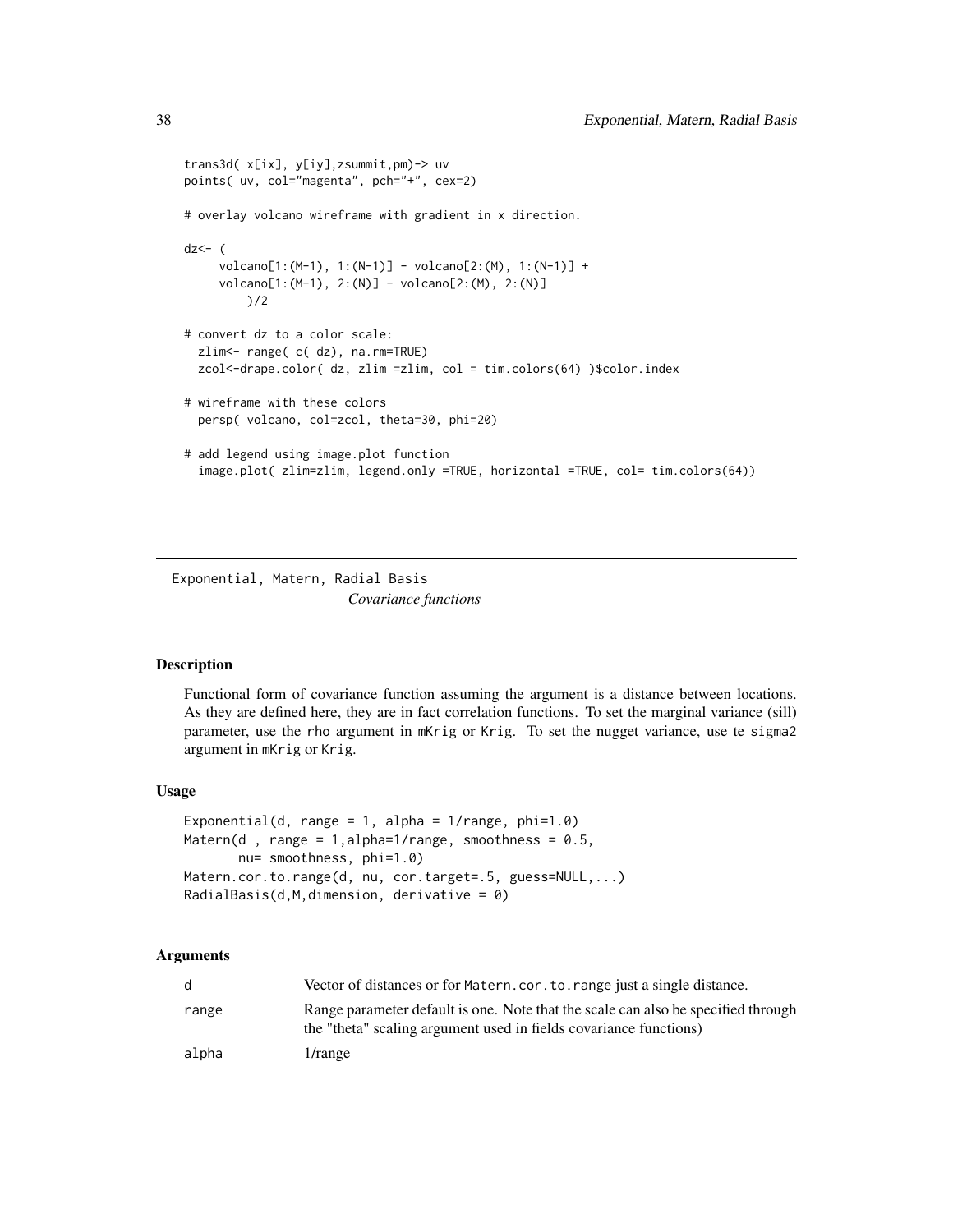| phi        | This parameter option is added to be compatible with older versions of fields<br>and refers to the marginal variance of the process. e.g. $phi* exp(-d/theta)$<br>is the exponential covariance for points separated by distance and range theta.<br>Throughout fields this parameter is equivalent to rho and it recommended that<br>rho be used. If one is simulating random fields. See the help on sim. rf for more<br>details. |
|------------|-------------------------------------------------------------------------------------------------------------------------------------------------------------------------------------------------------------------------------------------------------------------------------------------------------------------------------------------------------------------------------------------------------------------------------------|
| smoothness | Smoothness parameter in Matern. Controls the number of derivatives in the<br>process. Default is $1/2$ corresponding to an exponential covariance.                                                                                                                                                                                                                                                                                  |
| nu         | Same as smoothness                                                                                                                                                                                                                                                                                                                                                                                                                  |
| M          | Interpreted as a spline M is the order of the derivatives in the penalty.                                                                                                                                                                                                                                                                                                                                                           |
| dimension  | Dimension of function                                                                                                                                                                                                                                                                                                                                                                                                               |
| cor.target | Correlation used to match the range parameter. Default is .5.                                                                                                                                                                                                                                                                                                                                                                       |
| guess      | An optional starting guess for solution. This should not be needed.                                                                                                                                                                                                                                                                                                                                                                 |
| derivative | If greater than zero finds the first derivative of this function.                                                                                                                                                                                                                                                                                                                                                                   |
| $\ddots$   | Additional arguments to pass to the bisection search function.                                                                                                                                                                                                                                                                                                                                                                      |

## Details

Exponential:

exp( -d/range)

Matern:

 $con^*(d\wedge nu)$  \* besselK(d, nu)

Matern covariance function transcribed from Stein's book page 31 nu==smoothness, alpha == 1/range

GeoR parameters map to kappa==smoothness and phi == range check for negative distances

con is a constant that normalizes the expression to be 1.0 when d=0.

Matern.cor.to.range: This function is useful to find Matern covariance parameters that are comparable for different smoothness parameters. Given a distance d, smoothness nu, target correlation cor.target and range theta, this function determines numerically the value of theta so that

Matern( d, range=theta, nu=nu) == cor.target

See the example for how this might be used.

Radial basis functions:

| $C.m.d$ $r**(2m-d)$      | d- odd |
|--------------------------|--------|
| $C.m,d$ $r**(2m-d)ln(r)$ | d-even |

where C.m.d is a constant based on spline theory and r is the radial distance between points. See radbas.constant for the computation of the constant. NOTE: Earlier versions of fields used  $ln(r^2)$  instead of  $ln(r)$  and so differ by a factor of 2.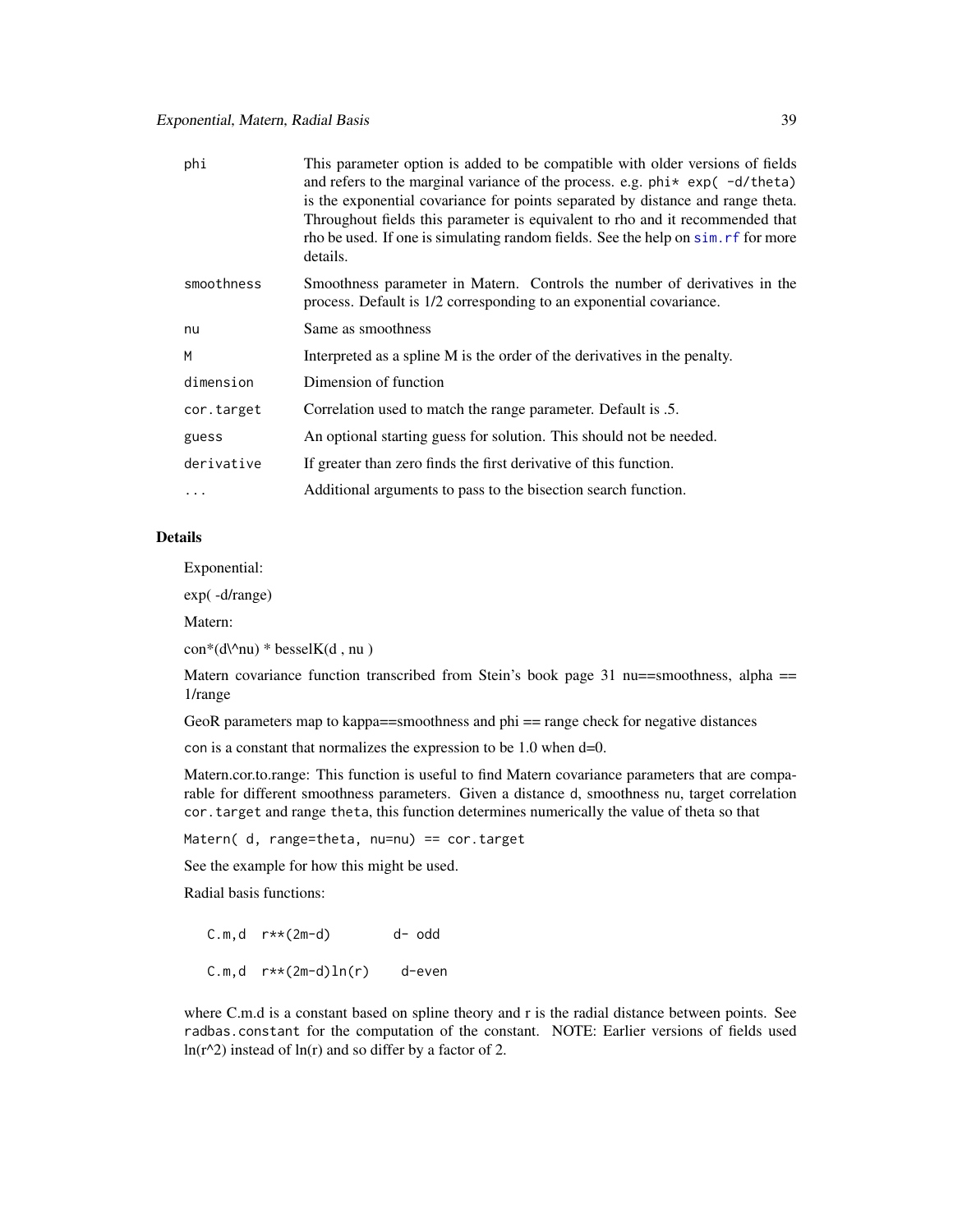## Value

For the covariance functions: a vector of covariances.

For Matern.cor.to.range: the value of the range parameter.

## Author(s)

Doug Nychka

## References

Stein, M.L. (1999) Statistical Interpolation of Spatial Data: Some Theory for Kriging. Springer, New York.

## See Also

stationary.cov, stationary.image.cov, Wendland,stationary.taper.cov rad.cov

```
# a Matern correlation function
d<- seq( 0,10,,200)
y<- Matern( d, range=1.5, smoothness=1.0)
plot( d,y, type="l")
# Several Materns of different smoothness with a similar correlation
# range
# find ranges for nu = .5, 1.0 and 2.0
# where the correlation drops to .1 at a distance of 10 units.
r1<- Matern.cor.to.range( 10, nu=.5, cor.target=.1)
r2<- Matern.cor.to.range( 10, nu=1.0, cor.target=.1)
r3<- Matern.cor.to.range( 10, nu=2.0, cor.target=.1)
# note that these equivalent ranges
# with respect to this correlation length are quite different
# due the different smoothness parameters.
d<- seq( 0, 15,,200)
y<- cbind( Matern( d, range=r1, nu=.5),
            Matern( d, range=r2, nu=1.0),
            Matern( d, range=r3, nu=2.0))
matplot( d, y, type="l", lty=1, lwd=2)
xline( 10)
yline( .1)
```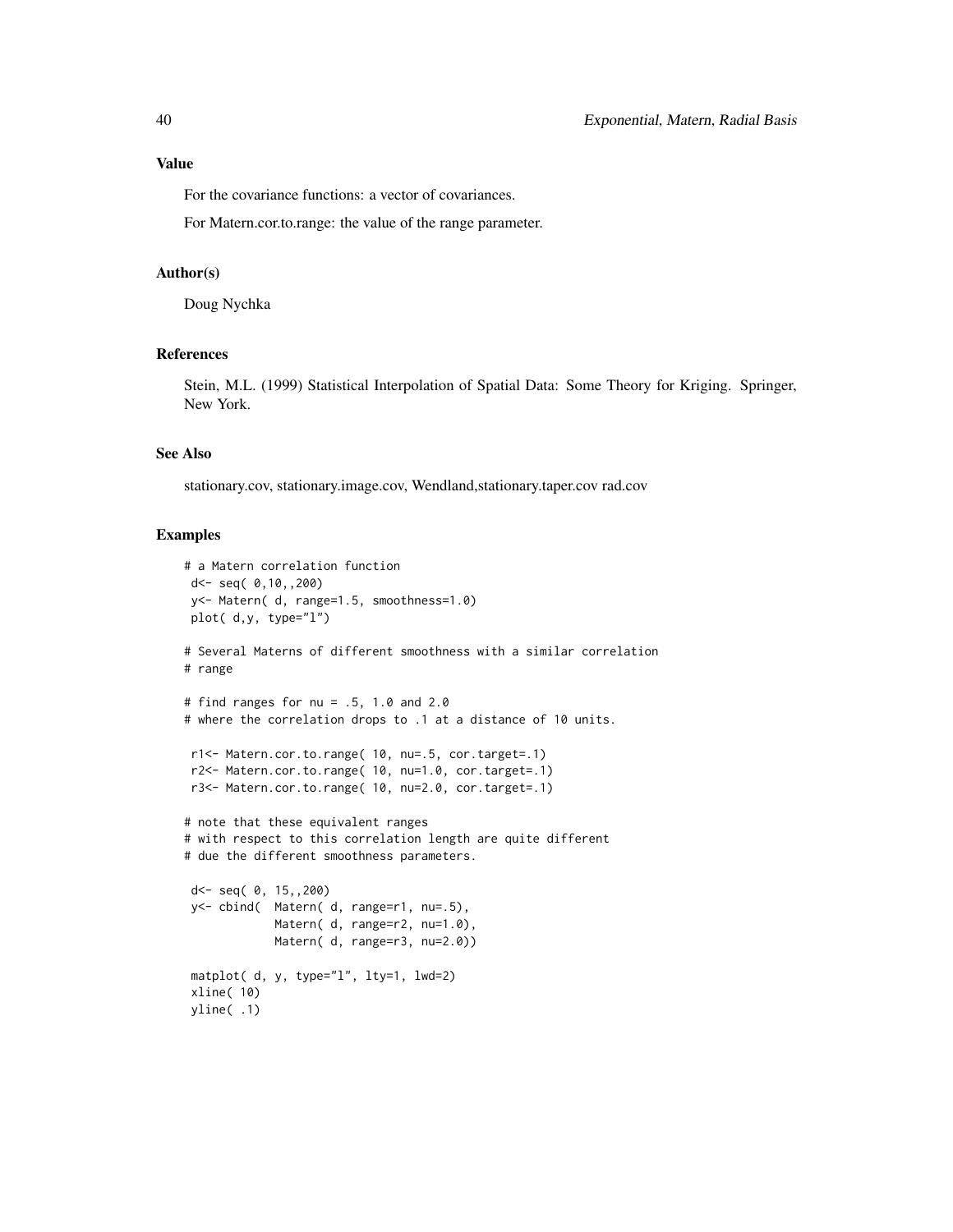#### **Description**

Fields is a collection of programs for curve and function fitting with an emphasis on spatial data and spatial statistics. The major methods implemented include cubic and thin plate splines, universal Kriging and Kriging for large data sets. One main feature is any covariance function implemented in R code can be used for spatial prediction. Another important feature is that fields will take advantage of compactly supported covariance functions in a seamless way through the spam package. See library( help=fields) for a listing of all the fields contents.

fields stives to have readable and tutorial code. Take a look at the source code for Krig and mKrig to see how things work "under the hood". To load fields with the comments retained in the source use keep.source = TRUE in the library command. We also keep the source on-line: browse the directory <http://www.image.ucar.edu/~nychka/Fields/Source> for commented source. [http:](http://www.image.ucar.edu/~nychka/Fields/Help/00Index.html) [//www.image.ucar.edu/~nychka/Fields/Help/00Index.html](http://www.image.ucar.edu/~nychka/Fields/Help/00Index.html) is a page for html formatted help files. (If you obtain the source version of the package (file ends in .gz) the commented source code is the R subdirectory.)

### Major methods

- [Tps](#page-186-0) Thin Plate spline regression including GCV and REML estimates for the smoothing parameter.
- [spatialProcess](#page-161-0) An easy to use method that fits a spatial process model ( e.g. Kriging) but also estimates the key spatial parameters: nugget variance, sill variance and range by maximum likelihood. Default covariance model is a Matern covariance function.
- [Krig](#page-75-0) Spatial process estimation that is the core function of fields.

The Krig function allows you to supply a covariance function that is written in native R code. See ([stationary.cov](#page-22-0)) that includes several families of covariances and distance metrics including the Matern and great circle distance.

- [mKrig](#page-89-0) (micro Krig) are [fastTps](#page-186-1) fast efficient Universal Kriging and spline-like functions, that can take advantage of sparse covariance functions and thus handle very large numbers of spatial locations. [QTps](#page-128-0) A easy to use extension of thin plate splines for quantile and robust surface fitting.
- [mKrigMLEGrid](#page-101-0) for maximum likelihood estimates of covariance parameters. This function also handles replicate fields assumed to be independent realizations at the same locations.

#### Other noteworthy functions

- [vgram](#page-195-0) and [vgram.matrix](#page-198-0) find variograms for spatial data (and with temporal replications.
- [cover.design](#page-29-0) Generates space-filling designs where the distance function is expresed in R code.
- as.image, image.plot, drape.plot, quilt.plot add.image, crop.image, half.image, average.image, [designer.colors](#page-183-0), [color.scale](#page-183-0), [in.poly](#page-70-0) Many convenient functions for working with image data and rationally (well, maybe reasonably) creating and placing a color scale on an image plot. See also grid. list for how fields works with grids and [US](#page-194-0) and [world](#page-202-0) for adding a map quickly.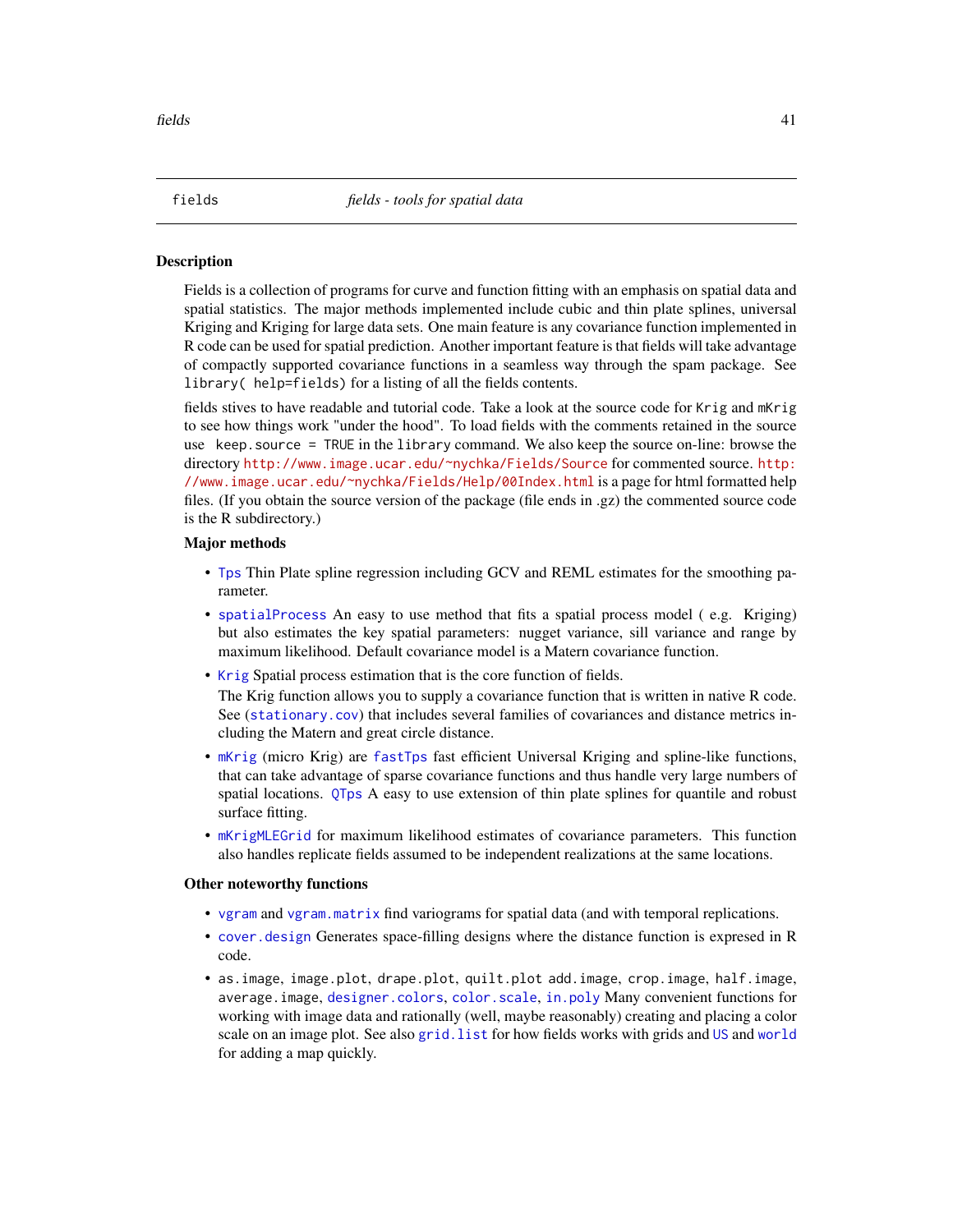• [sreg](#page-168-0) [splint](#page-166-0) Fast 1-D smoothing splines and interpolating cubic splines.

#### Generic functions that support the methods

plot - diagnostic plots of fit summary- statistical summary of fit print- shorter version of summary [surface](#page-0-0)- graphical display of fitted surface predict- evaluation fit at arbitrary points [predictSE](#page-119-0)- prediction standard errors at arbitrary points. [sim.rf](#page-150-0)- Simulate a random fields on a 2-d grid.

#### Getting Started

Try some of the examples from help files for Tps or spatialProcess.

#### Graphics tips

help( fields.hints) gives some R code tricks for setting up common legends and axes. And has little to do with this package!

Testing See help(fields.tests) for testing fields.

### Some fields datasets

- [CO2](#page-12-0) Global satelite CO2 concentrations (simulated field)
- [RCMexample](#page-135-0) Regional climate model output
- [lennon](#page-88-0) Image of John Lennon
- [COmonthlyMet](#page-14-0) Monthly mean temperatures and precip for Colorado
- [RMelevation](#page-146-0) Digital elevations for the Rocky Mountain Empire
- [ozone2](#page-110-0) Daily max 8 hour ozone concentrations for the US midwest for summer 1987.
- [PRISMelevation](#page-146-0) Digital elevations for the continental US at approximately 4km resolution
- [NorthAmericanRainfall](#page-109-0) 50+ year average and trend for summer rainfall at 1700+ stations.
- [rat.diet](#page-135-1) Small paired study on rat food intake over time.
- [WorldBankCO2](#page-203-0) Demographic and carbon emission data for 75 countries and for 1999.

**DISCLAIMER:** The authors can not guarantee the correctness of any function or program in this package.

```
# some air quality data, daily surface ozone measurements for the Midwest:
data(ozone2)
x<-ozone2$lon.lat
y<- ozone2$y[16,] # June 18, 1987
# pixel plot of spatial data
quilt.plot( x,y)
US( add=TRUE) # add US map
fit <- Tps(x, y)# fits a GCV thin plate smoothing spline surface to ozone measurements.
```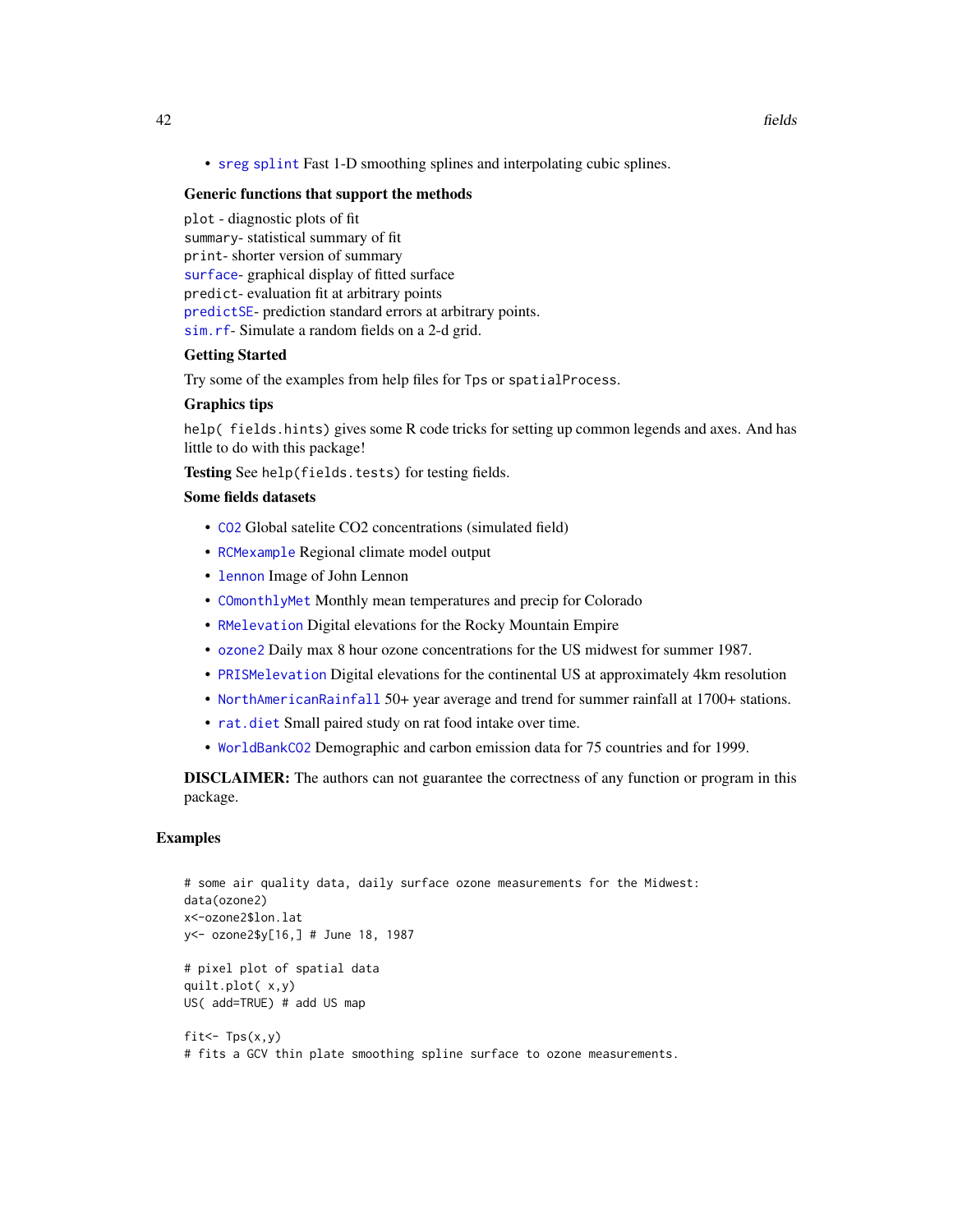# fields testing scripts 43

```
# Hey, it does not get any easier than this!
summary(fit) #diagnostic summary of the fit
set.panel(2,2)
plot(fit) # four diagnostic plots of fit and residuals.
# quick plot of predicted surface
set.panel()
surface(fit) # contour/image plot of the fitted surface
US( add=TRUE, col="magenta", lwd=2) # US map overlaid
title("Daily max 8 hour ozone in PPB, June 18th, 1987")
fit2<- spatialProcess( x,y)
# a "Kriging" model. The covariance defaults to a Matern with smoothness 1.0.
# the nugget, sill and range parameters are found by maximum likelihood
```

```
# summary, plot, and surface also work for fit2 !
```
fields testing scripts

*Testing fields functions*

#### **Description**

Some of the basic methods in fields can be tested by directly implementing the linear algebra using matrix expressions and other functions can be cross checked within fields. These comparisons are done in the the R source code test files in the tests subdirectory of fields. The function test.for.zero is useful for comparing the tests in a meaninful and documented way.

### Usage

```
test.for.zero( xtest, xtrue, tol= 1.0e-8, relative=TRUE, tag=NULL)
```
### Arguments

| xtest    | Vector of target values                                              |
|----------|----------------------------------------------------------------------|
| xtrue    | Vector of reference values                                           |
| tol      | Tolerance to judge whether the test passes.                          |
| relative | If true a relative error comparison is used. (See details below.)    |
| tag      | A text string to be printed out with the test results as a reference |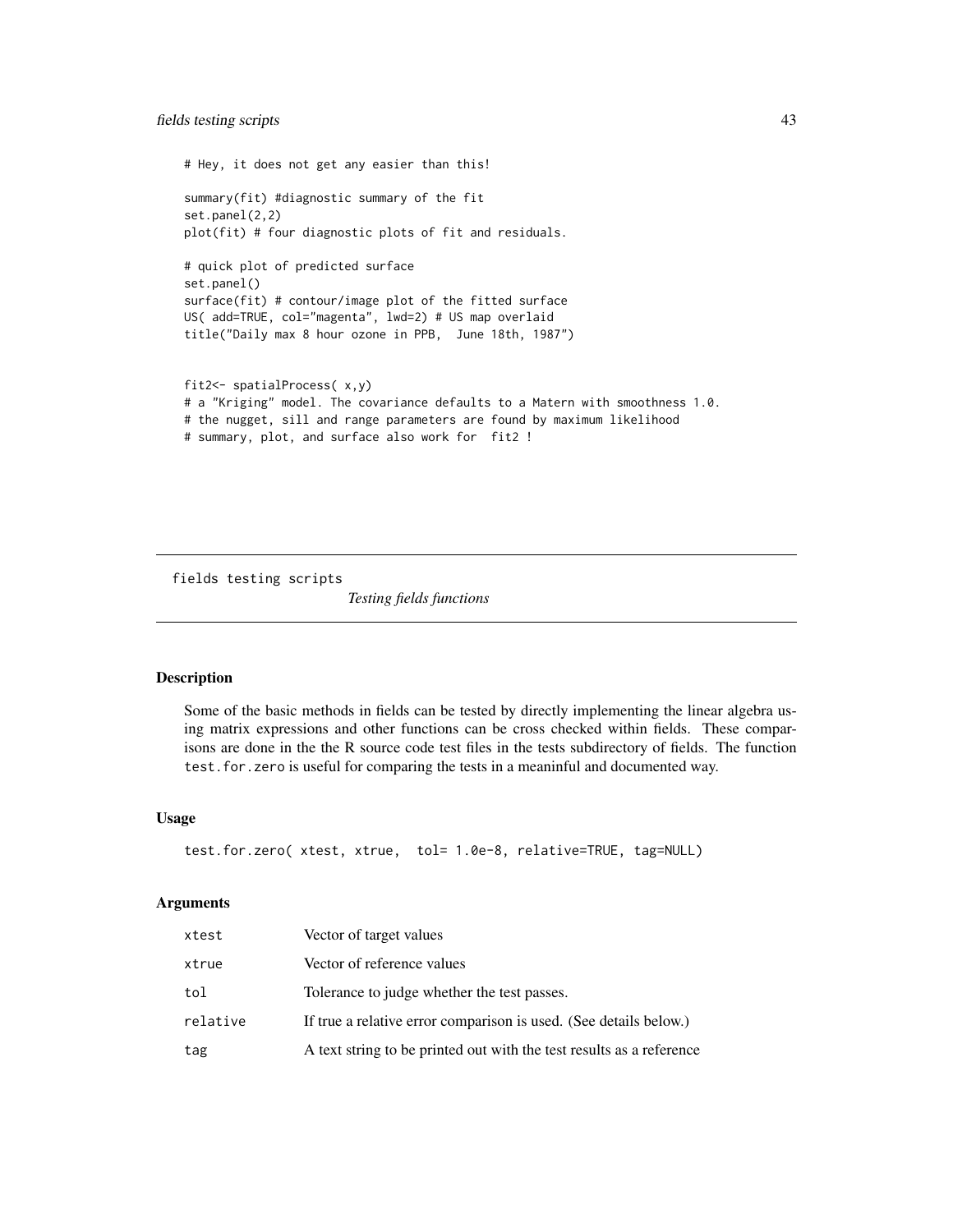### Details

IMPORTANT: If the R object test.for.zero.flag exists with any value ( e.g. test.for.zero.flag <- 1 ) then when the test fails this function will also generate an error in addition to printing a message. This option is added to insure that any test scripts will generate an error when any individual test fails.

An example:

```
> test.for.zero( 1:10, 1:10 + 1e-10, tag="First test")
Testing: First test
PASSED test at tolerance 1e-08
> test.for.zero( 1:10, 1:10 + 1e-10, tag="First test", tol=1e-12)
Testing: First test
FAILED test value = 1.818182e-10 at tolerance 1e-12
> test.for.zero.flag <- 1
Testing: First test
FAILED test value = 1.818182e-10 at tolerance 1e-12
Error in test.for.zero(1:10, 1:10 + 1e-10, tag = "First test", tol = 1e-12) :
```
The scripts in the tests subdirectory are

Krig.test.R: Tests basic parts of the Krig and Tps functions including replicated and weighted observations.

Krig.se.test.R: Tests computations of standard errors for the Kriging estimate.

**Krig.se.grid.test.R** Tests approximate standard errors for the Krig function found by Monte Carlo conditional simulation.

Krig.test.W.R Tests predictions and A matrix when an off diagonal observation weight matrix is used.

Krig.se.W.R Tests standard errors when an off diagonal observation weight matrix is used.

spam.test.R Tests sparse matrix formats and linear algebra.

Wend.test.R Tests form for Wendland covariance family and its use of sparse matrix formats.

diag.multiply.test.R Tests special (efficient) version of matrix multiply for diagonal matrices.

evlpoly.test.R Tests evaluation of univariate and multivariate polynomial evaluation.

mKrig.test.R Tests the micro Krig function with and without sparse matrix methods.

To run the tests just attach the fields library and source the testing file. In the fields source code these are in a subdirectory "tests". Compare the output to the "XXX.Rout.save" text file.

test.for.zero is used to print out the result for each individual comparison. Failed tests are potentially bad and are reported with a string beginning

"FAILED test value = ... "

If the object test.for.zero.flag exists then an error is also generated when the test fails.

FORM OF COMPARISON: The actual test done is the sum of absolute differnces:

test value =  $sum($  abs(c(xtest) - c( xtrue) ) ) /denom

Where denom is either mean( $abs(c(xtrue))$ ) for relative error or 1.0 otherwise.

Note the use of "c" here to stack any structure in xtest and xtrue into a vector.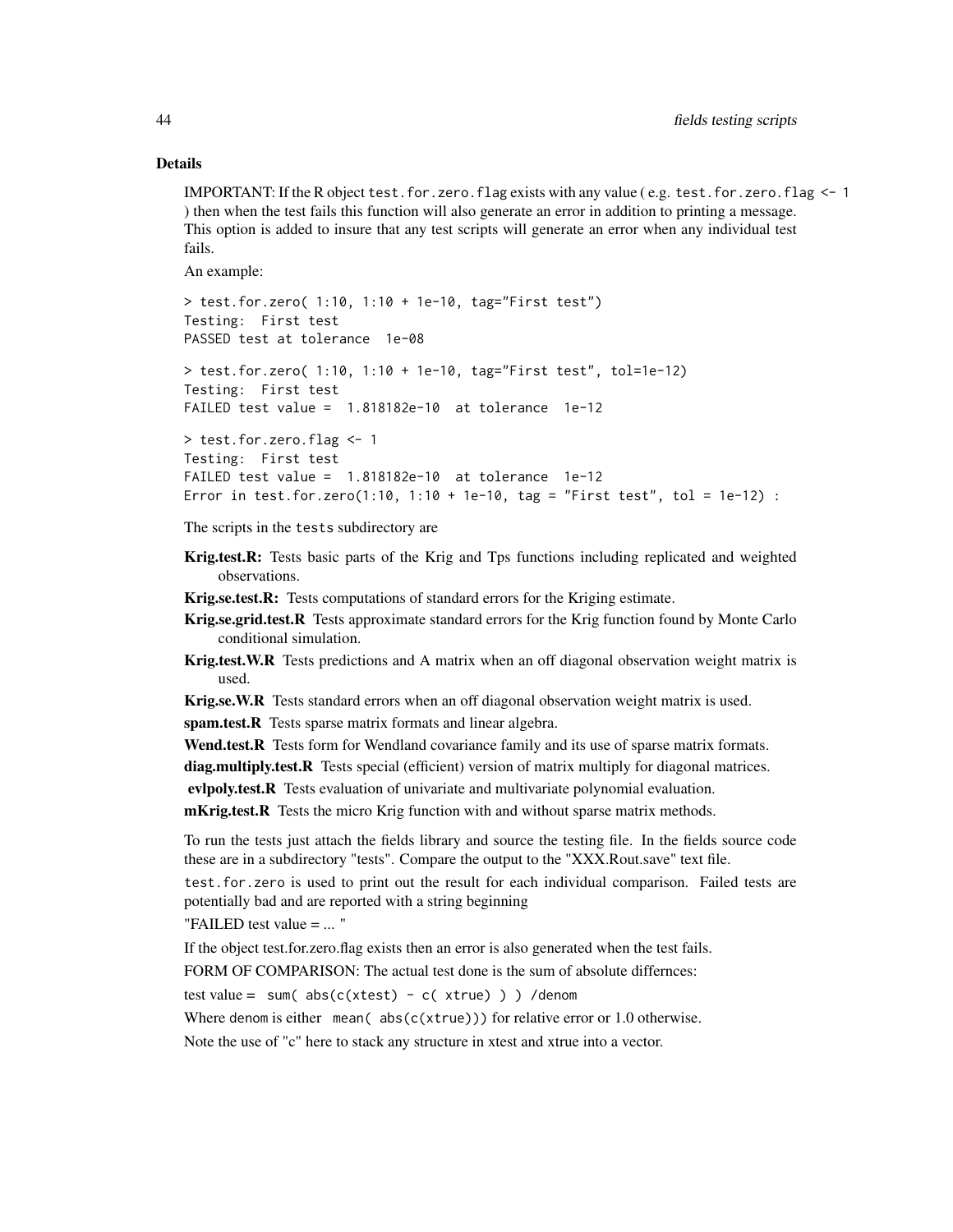### Description

Some supporting functions that are internal to fields top level methods. Variants of these might be found in the R base but these have been written for cleaner code or efficiency.

## Usage

```
fields.diagonalize2(A,B, verbose=FALSE)
fields.diagonalize(A,B)
fields.duplicated.matrix(mat, digits = 8)
fields.mkpoly(x, m = 2)fields.derivative.poly(x, m,dcoef)
fields.evlpoly( x, coef)
fields.evlpoly2( x, coef, ptab)
```
## Arguments

| $\overline{A}$ | A positive definite matrix                                                                     |
|----------------|------------------------------------------------------------------------------------------------|
| B              | A positive definite matrix                                                                     |
| mat            | Arbitrary matrix for examining rows                                                            |
| digits         | Number of significant digits to use for comparing elements to determine duplci-<br>ate values. |
| $\mathsf{x}$   | Arbitrary matrix where rows are components of a multidimensional vector                        |
| m              | The null space degree $-$ results in a polynomial of degree $(m-1)$                            |
| dcoef          | Coefficients of a multidimensional polynomial                                                  |
| coef           | Polynomial coefficients.                                                                       |
| ptab           | Table of powers of different polnomial terms.                                                  |
| verbose        | If TRUE prints condition number of $A+B$                                                       |

### Details

Given two matrices A (positive definite) and B (nonnegative definite) fields.diagonalize and fields.diagonalize2 finds the matrix transformation G that will convert A to a identity matrix and B to a diagonal matrix:

 $G\wedge T A G = I G\wedge T B G = D.$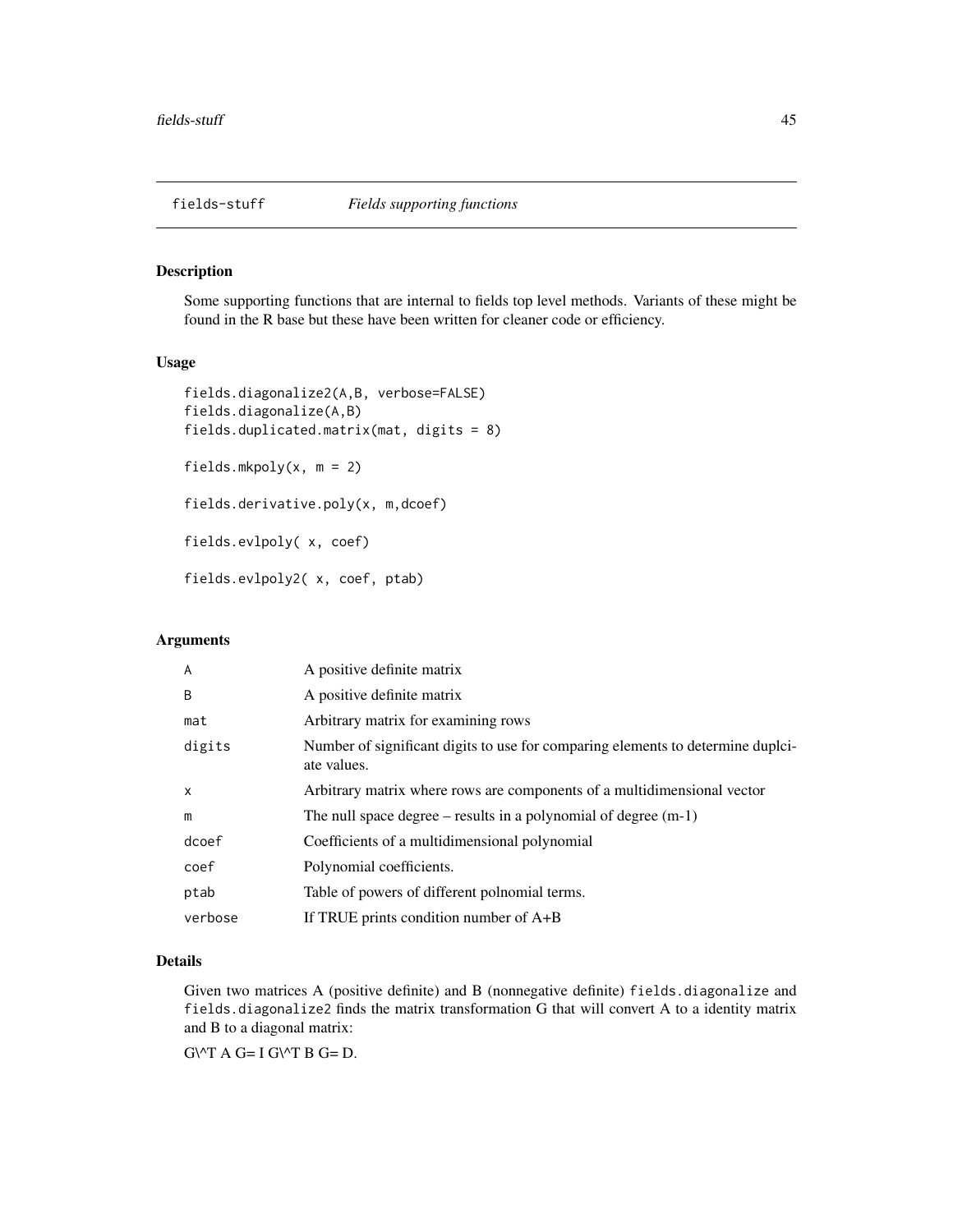fields.diagonalize2 is not as easy to follow as fields.diagonalize but may be more stable and is the version used in the Krig engine.

fields.duplicated finds duplicate rows in a matrix. The digits arguments is the number of digits that are considered in the comparison. The returned value is an array of integers from 1:M where M is the number of unique rows and duplicate rows are referenced in the same order that they appear as the rows of mat.

fields.mkpoly computes the complete matrix of all monomial terms up to degree (m-1). Each row of x is are the componets of a vector. (The fields function mkpoly returns the number of these terms.) In 2 dimensions with  $m=3$  there 6 polynomial terms up to quadratic (3-1 $=$ 2) order and will be returned as the matrix:

cbind( 1, x[,1], x[,2], x[,1]\*\*2, x[,1]\*x[,2], x[,2]\*\*2)

This function is used for the fixed effects polynomial or spatial drift used in spatial estimating functions Krig, Tps and mKrig. The matrix ptab is a table of the powers in each term for each variable and is included as an attribute to the matrix returned by this function. See the attr function for extracting an attribute from an object.

ptab for the example above is

|      | $\left[1, 1\right] \left[1, 2\right]$ |   |
|------|---------------------------------------|---|
| [1,] | 0                                     | 0 |
| [2,] | 1                                     | Ø |
| [3,] | Ø                                     | 1 |
| [4,] | 2                                     | a |
| [5,] | 1                                     | 1 |
| [6.] | Ø                                     | 2 |

This information is used in finding derivatives of the polynomial.

fields.deriviative.poly finds the partial derivative matrix of a multidimensional polynomial of degree (m-1) at different vector values and with coefficients dcoef. This function has been orgainzed to be a clean utility for the predicting the derivative of the estimated function from Krig or mKrig. Within the fields context the polynomial itself would be evaluated as fields.mkpoly( x,m)%\*%dcoef. If x has d columns ( also the dimension of the polynomial) and n rows the partial derivatives of this polynomial at the locations x can be organized in a nXd matrix. This is the object returned by ths function.

evlpoly and evlpoly2 are FORTRAN based functions for evaluating univariate polynomials and multivariate polynomials. The table of powers (ptab) needed for evlpoly2 is the same format as that returned my the fields.mkpoly function.

### Author(s)

Doug Nychka

### See Also

Krig, Tps, as.image, predict.Krig, predict.mKrig, Krig.engine.default, Wendland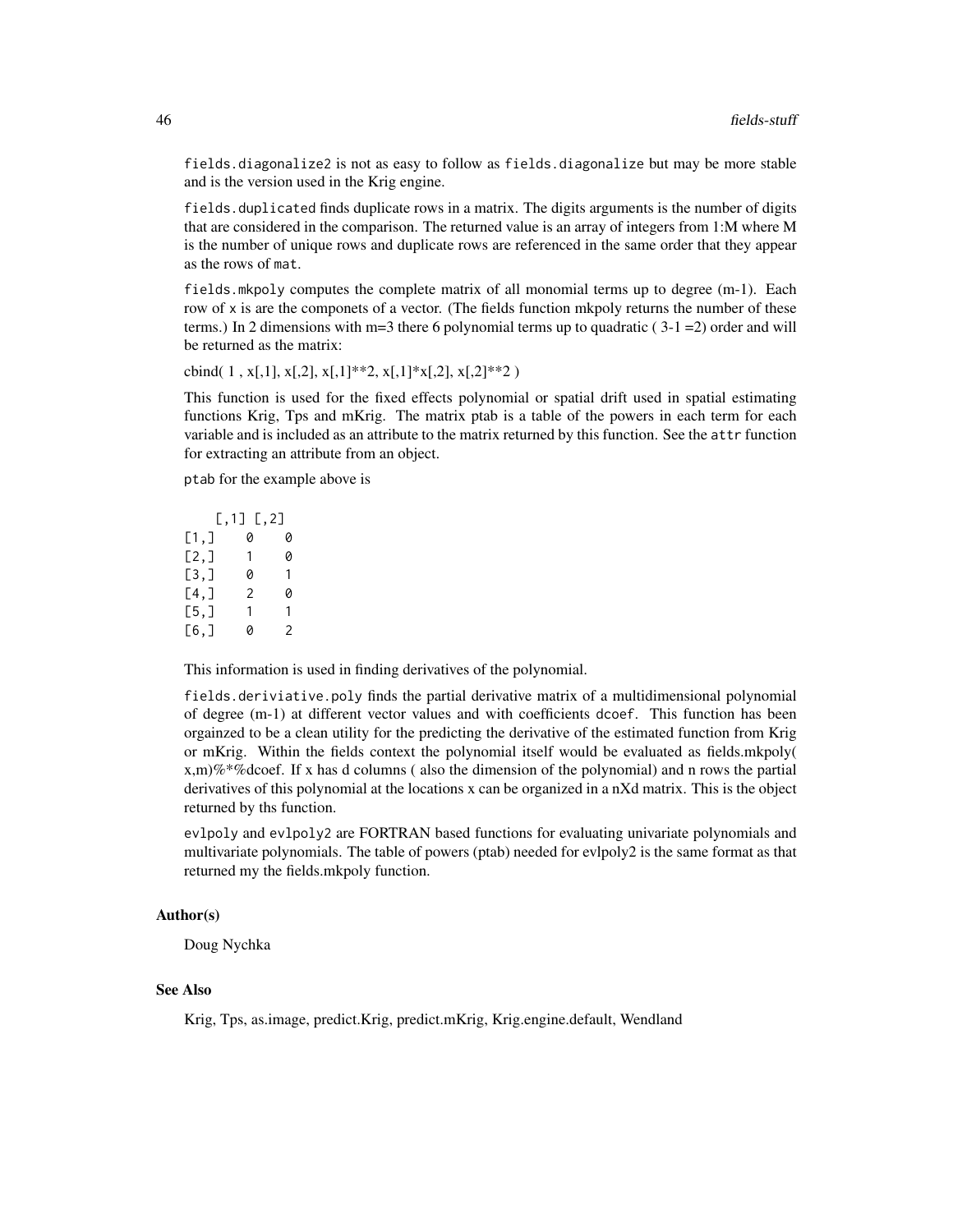### **Description**

This is an extended example for using the sparse/fast interpolation methods in mKrig to evaluate a Kriging estimate on a large grid.

### Details

mKrig is a flexible function for surface fitting using a spatial process model. It can also exploit sparse matrix methods forlarge data sets by using a compactly supported covariance. The example below shows how ot evaluate a solution on a big grid. (Thanks to Jan Klennin for this example.)

```
x<- RMprecip$x
y<- RMprecip$y
Tps(x,y) \rightarrow obj# make up an 80X80 grid that has ranges of observations
# use same coordinate names as the x matrix
glist<- fields.x.to.grid(x, nx=80, ny=80) # this is a cute way to get a default grid that covers x
# convert grid list to actual x and y values ( try plot( Bigx, pch="."))
    make.surface.grid(glist)-> Bigx
# include actual x locations along with grid.
    Bigx<- rbind( x, Bigx)
# evaluate the surface on this set of points (exactly)
    predict(obj, x= Bigx)-> Bigy
# set the range for the compact covariance function
# this will involve less than 20 nearest neighbors that have
# nonzero covariance
#
     V<- diag(c( 2.5*(glist$lon[2]-glist$lon[1]),
                 2.5*(glist$lat[2]-glist$lat[1])))
## Not run:
# this is an interplotation of the values using a compact
# but thin plate spline like covariance.
    mKrig( Bigx,Bigy, cov.function="wendland.cov",k=4, V=V,
                 lambda=0)->out2
# the big evaluation this takes about 45 seconds on a Mac G4 latop
    predictSurface( out2, nx=400, ny=400)-> look
```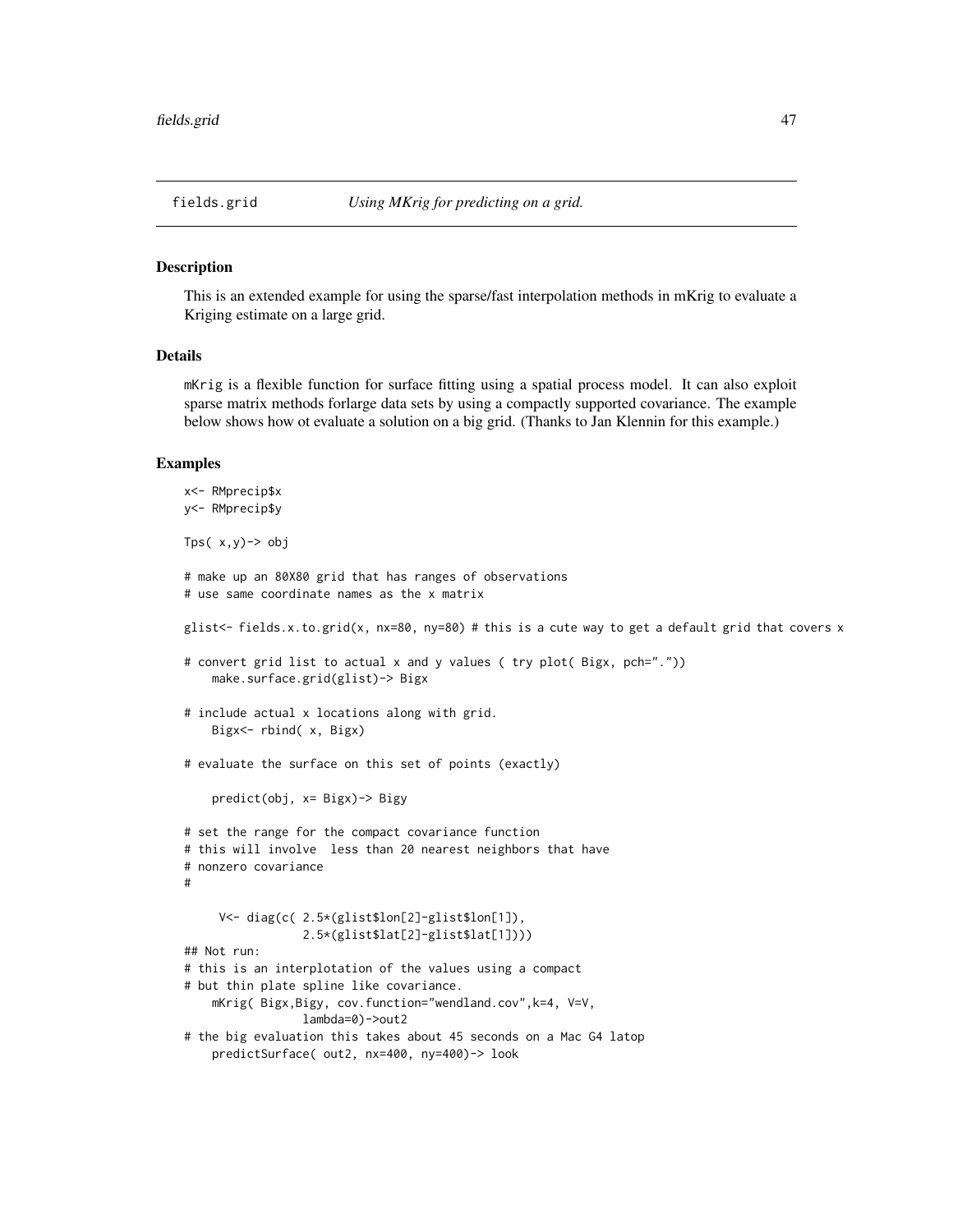```
## End(Not run)
# the nice surface
## Not run:
   surface( look)
   US( add=TRUE, col="white")
## End(Not run)
```
fields.hints *fields - graphics hints*

# Description

Here are some technical hints for assembling multiple plots with common legends or axes and setting the graphics parameters to make more readable figures. Also we an index to the defaultcolors in R graphics and setting their definitions in LaTeX. All these hints use the standard graphics environment.

### Usage

```
fields.style()
fields.color.picker()
```
# Details

fields.style is a simple function to enlarge the characters in a plot and set the colors. List this out to modify the choices.

```
##Two examples of concentrating a panel of plots together
## to conserve the white space.
## see also the example in image.plot using split.screen.
## The basic trick is to use the oma option to reserve some space around the
## plots. Then unset the outer margins to use that room.
library( fields)
# some hokey image data
x < -1:20y < -1:15z < - outer(x, y, "+")zr - range( c(z))
# add common legend to 3X2 panel
```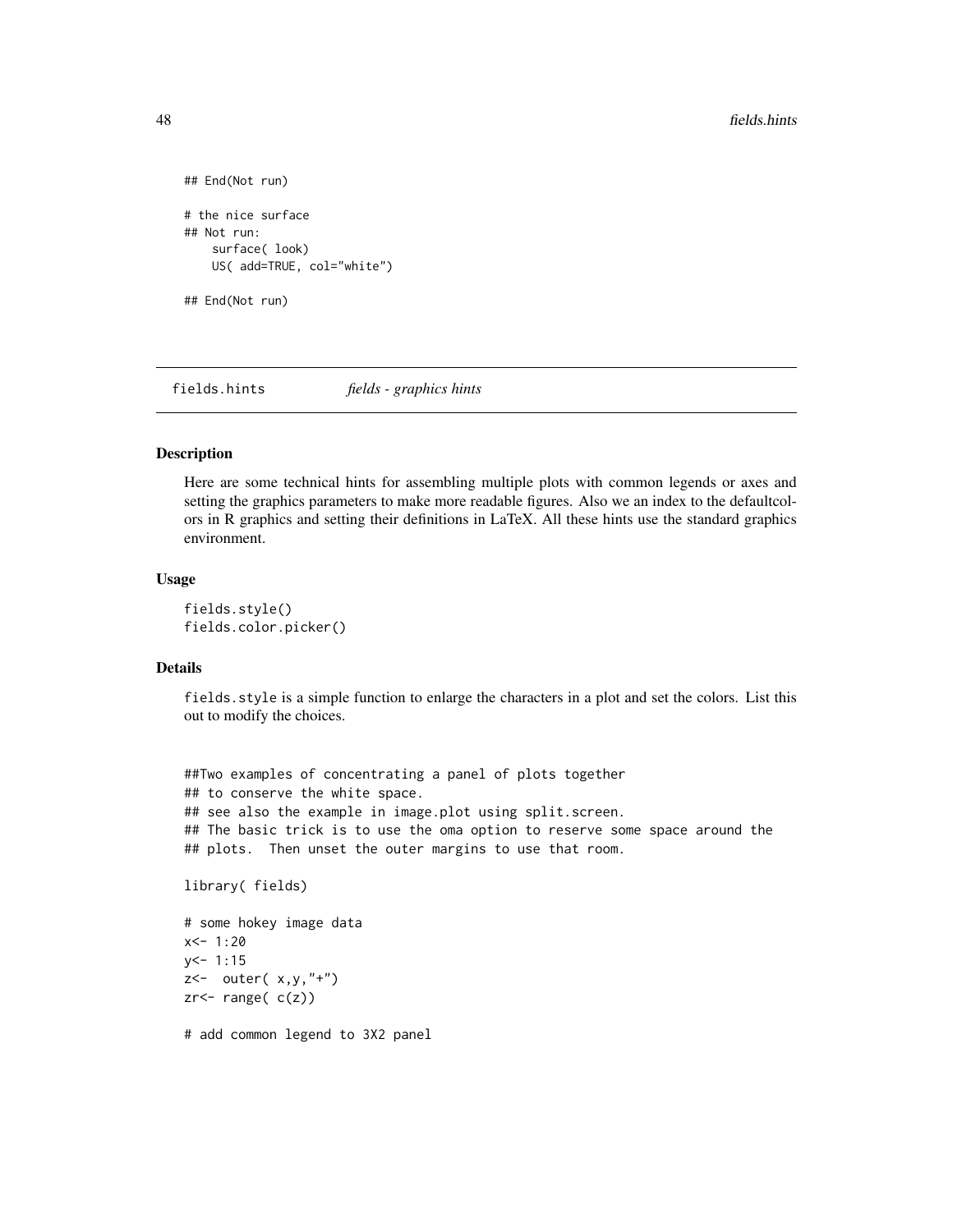```
fields.hints 49
```

```
par( oma=c(4,0,0,0))
set.panel( 3,2)
par( mar=c(1,1,0,0))
# squish plots together with just 1 space between
for ( k in 1:6){
image( x,y,z, axes=FALSE, xlab="", ylab="", zlim=zr)
}
par( oma=c(0,0,0,0))
image.plot( zlim=zr, legend.only=TRUE, horizontal=TRUE, legend.mar=5)
# you may have to play around with legend.mar and the oma settings to
# get enough space.
##
### also add some axes on the sides. in a lattice style
## note oma adds some more room at bottom.
par( oma=c(8,6,1,1))
set.panel( 3,2)
par( mar=c(1,1,0,0))
##
for ( k in 1:6){
image( x,y,z, axes=FALSE, xlab="", ylab="", zlim=zr)
box() # box around figure
# maybe draw an x axis
  if( k %in% c(5,6) ){
  axis( 1, cex.axis=1.5)
 mtext( line=4, side=1, "Xstuff")}
# maybe draw a y axis
  if( k %in% c(1,3,5) ){
 axis( 2, cex.axis=1.5)
 mtext( line=4, side=2, "Ystuff")}
}
# same trick of adding a legend strip.
par( oma=c(0,0,0,0))
image.plot( zlim=zr, legend.only=TRUE, horizontal=TRUE, legend.mar=5)
# reset panel
set.panel()
```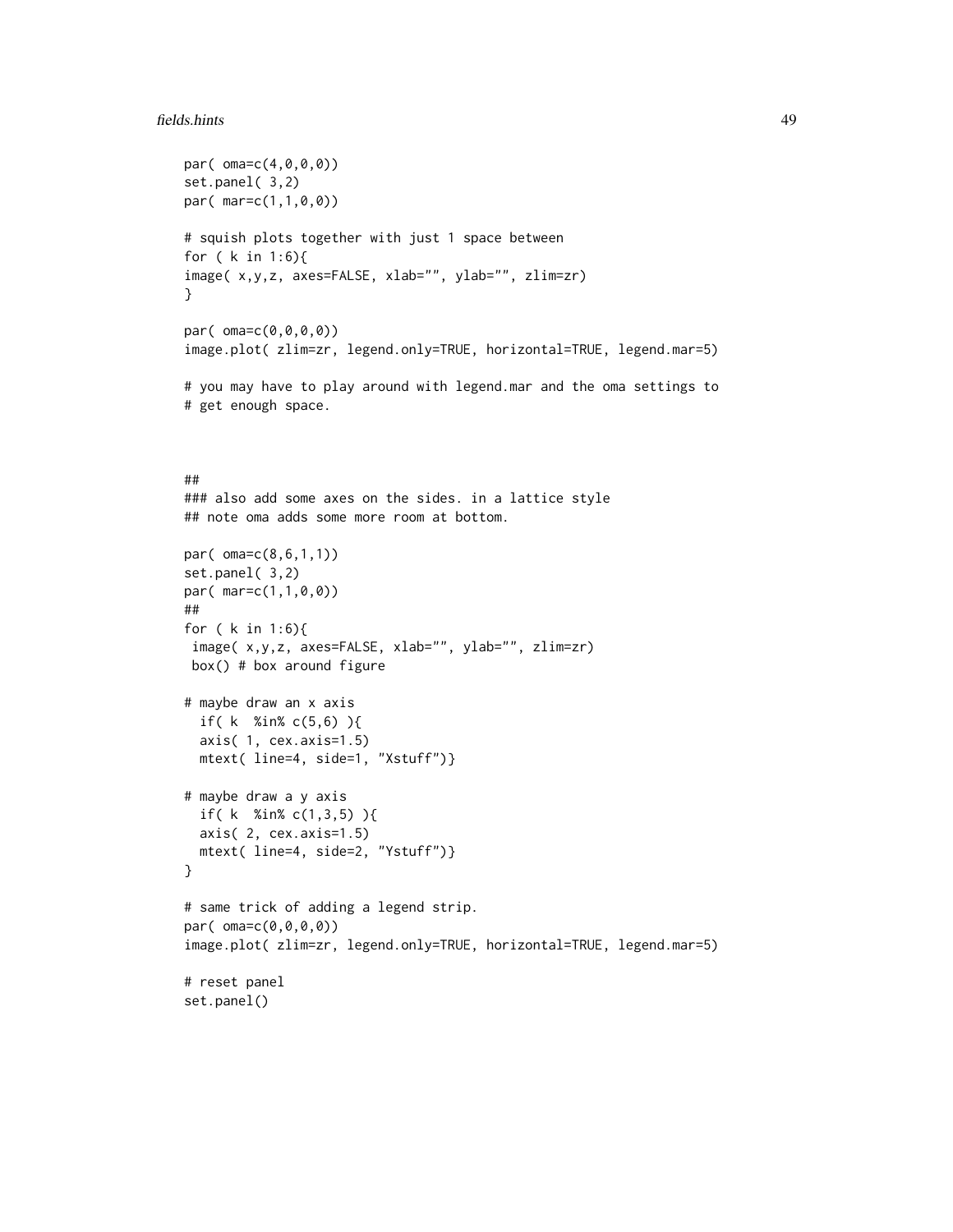```
####
# show colors
## the factory colors:
clab<- colors()
n<- length( clab)
N<- ceiling( sqrt(n) )
M<- N
temp<- rep( NA,M*N)
temp[1:n] <- 1:n
z<- matrix(temp, M,N)
image(seq(.5,M+.5,,M+1), seq(.5,N+.5,,N+1)
       , z, col=clab, axes=FALSE, xlab="", ylab="")
# see the function fields.color.picker() to locate colors
# dumping out colors by name for a latex document
# this creates text strings that are the LaTeX color definitions
# using the definecolor function.
# grab all of the R default colors
clab<- colors()
for( nn in clab){
  temp<- signif(col2rgb(nn)/256, 3)
   cat(
    "\definecolor{",
               nn, "}",
    "{rgb}{", temp[1],
          ",", temp[2],
          ",", temp[3],
           "}", fill=TRUE, sep="")
 }
# this loop prints out definitions such as
# \definecolor{yellowgreen}{rgb}{0.602,0.801,0.195}
# having loaded the color package in LaTeX
# defining this color
# use the construction {\color{yellowgreen} THIS IS A COLOR}
# to use this color in a talk or document.
# this loop prints out all the colors in LaTeX language
# as their names and can be converted to a pdf for handy reference.
```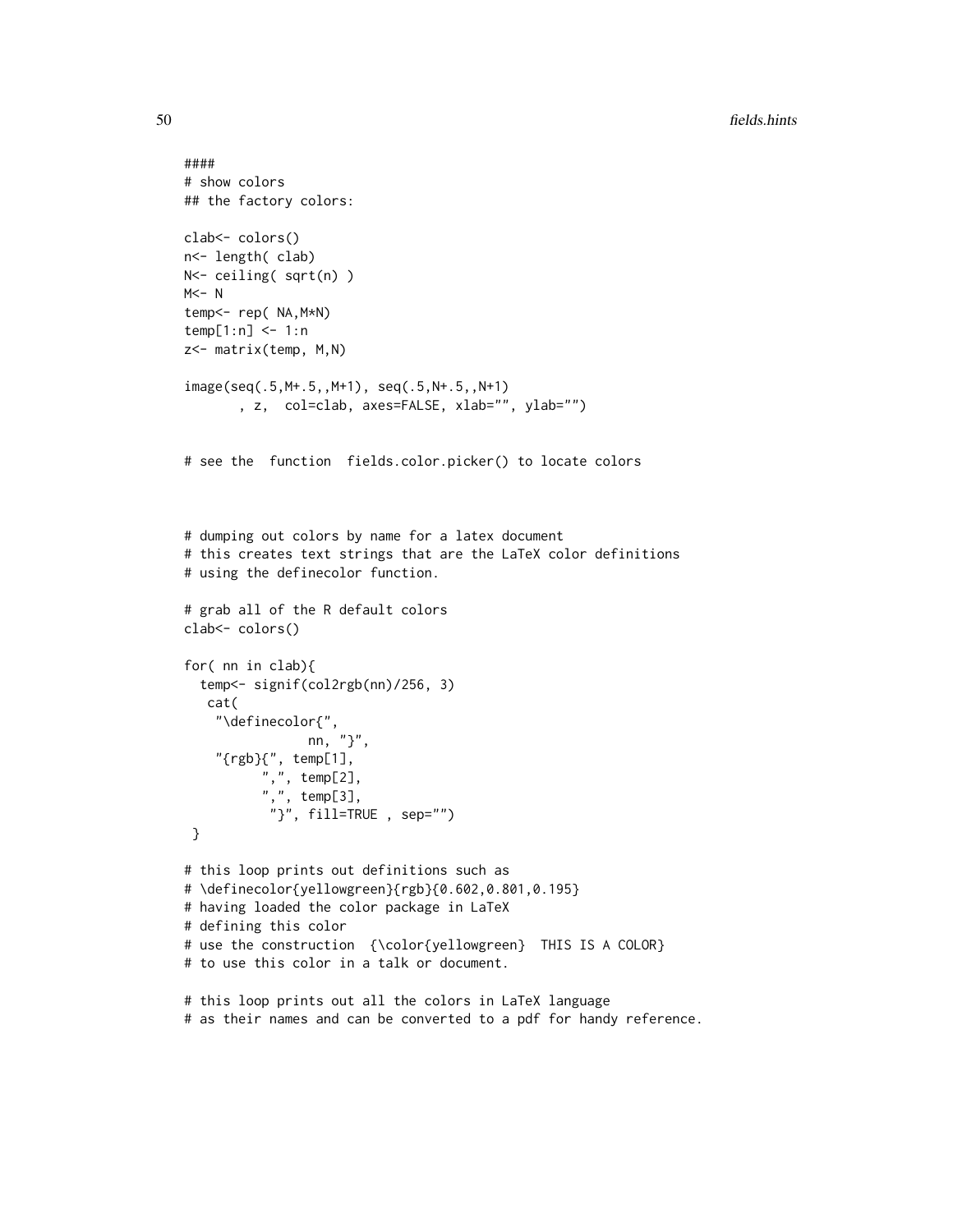#### flame 51

```
sink( "showcolors.tex")
clab<- colors()
for( nn in clab){
  temp<- signif(col2rgb(nn)/256, 3)
   cat(
    "\definecolor{",
                nn, "}",
    "{rgb}{", temp[1],
          ",", temp[2],
          ",", temp[3],
           "}", fill=TRUE , sep="")
   cat( paste("{ \color{",nn,"} ", nn," $\bullet$ \\ }", sep=""),
                    fill=TRUE)
}
sink()
```
flame *Response surface experiment ionizing a reagent*

### Description

The characteristics of an ionizing flame are varied with the intent of maximizing the intensity of emitted light for lithuim in solution. Areas outside of the measurements are where the mixture may explode! Note that the optimum is close to the boundary. Source of data is from a master's level lab experiment in analytical chemistry from Chuck Boss's course at NCSU. <s-section name= "DATA DESCRIPTION"> This is list with the following components

## Arguments

| $\times$ | x is a 2 column matrix with the different Fuel and oxygen flow rates for the<br>burner.             |
|----------|-----------------------------------------------------------------------------------------------------|
| у        | y is the response. The intensity of light at a particular wavelength indicative of<br>Lithium ions. |
| gcv.Krig | Finds profile likelihood and GCV estimates of smoothing parameters<br>for splines and Kriging.      |

## **Description**

This is a secondary function that will use the computed Krig object and find various estimates of the smoothing parameter lambda. These are several different flavors of cross-validation, a moment matching strategy and the profile likelihood. This function can also be used independently with different data sets (the y's) if the covariates ( the x's) are the same and thus reduce the computation.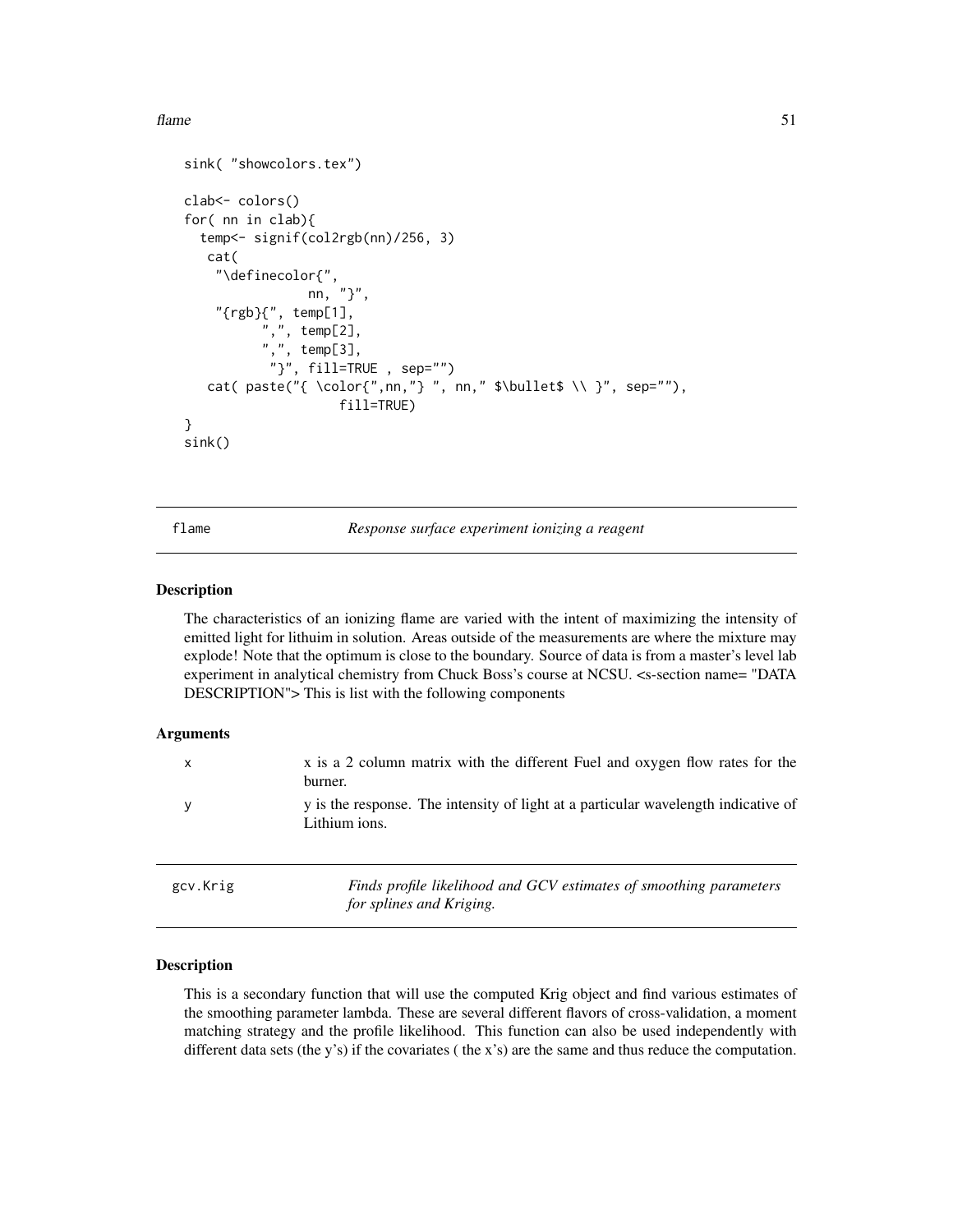### Usage

```
gcv.Krig(
out, lambda.grid = NA, cost = 1, nstep.cv = 200, rmse
                 = NA, verbose = FALSE, tol = 1e-05, offset = 0, y =
                 NULL, give.warnings = TRUE)
gcv.sreg (
out, lambda.grid = NA, cost = 1, nstep.cv = 80, rmse =NA, offset = 0, trmin = NA, trmax = NA, verbose =
                 FALSE, tol = 1e-05, give.warnings = TRUE)
```
### Arguments

| out           | A Krig or sreg object.                                                                                                 |
|---------------|------------------------------------------------------------------------------------------------------------------------|
| lambda.grid   | Grid of lambdas for coarse search. The default is equally spaced on effective<br>degree of freedom scale.              |
| cost          | Cost used in GCV denominator                                                                                           |
| nstep.cv      | Number of grid points in coarse search.                                                                                |
| rmse          | Target root mean squared error to match with the estimate of sigma**2                                                  |
| verbose       | If true prints intermediate results.                                                                                   |
| tol           | Tolerance in delcaring convergence of golden section search or bisection search.                                       |
| offset        | Additional degrees of freedom to be added into the GCV denominator.                                                    |
| y             | A new data vector to be used in place of the one associated with the Krig object<br>(obj)                              |
| give.warnings | If FALSE will suppress warnings about grid search being out of range for vari-<br>ous estimates based on GCV and REML. |
| trmin         | Minimum value of lambda for grid search specified in terms of effective degrees<br>of freedom.                         |
| trmax         | Maximum value for grid search.                                                                                         |

### Details

This function finds several estimates of the smoothing parameter using first a coarse grid search followed by a refinement using a minimization ( in the case of GCV or maximum likelihood) or bisection in the case of mathcing the rmse. Details of the estimators can be found in the help file for the Krig function.

The Krig object passed to this function has some matrix decompostions that facilitate rapid computation of the GCV and ML functions and do not depend on the independent variable. This makes it possible to compute the Krig object once and to reuse the decompostions for multiple data sets. (But keep in mind if the x values change then the object must be recalculated.) The example below show show this can be used for a simulation study on the variability for estimating the smoothing parameter.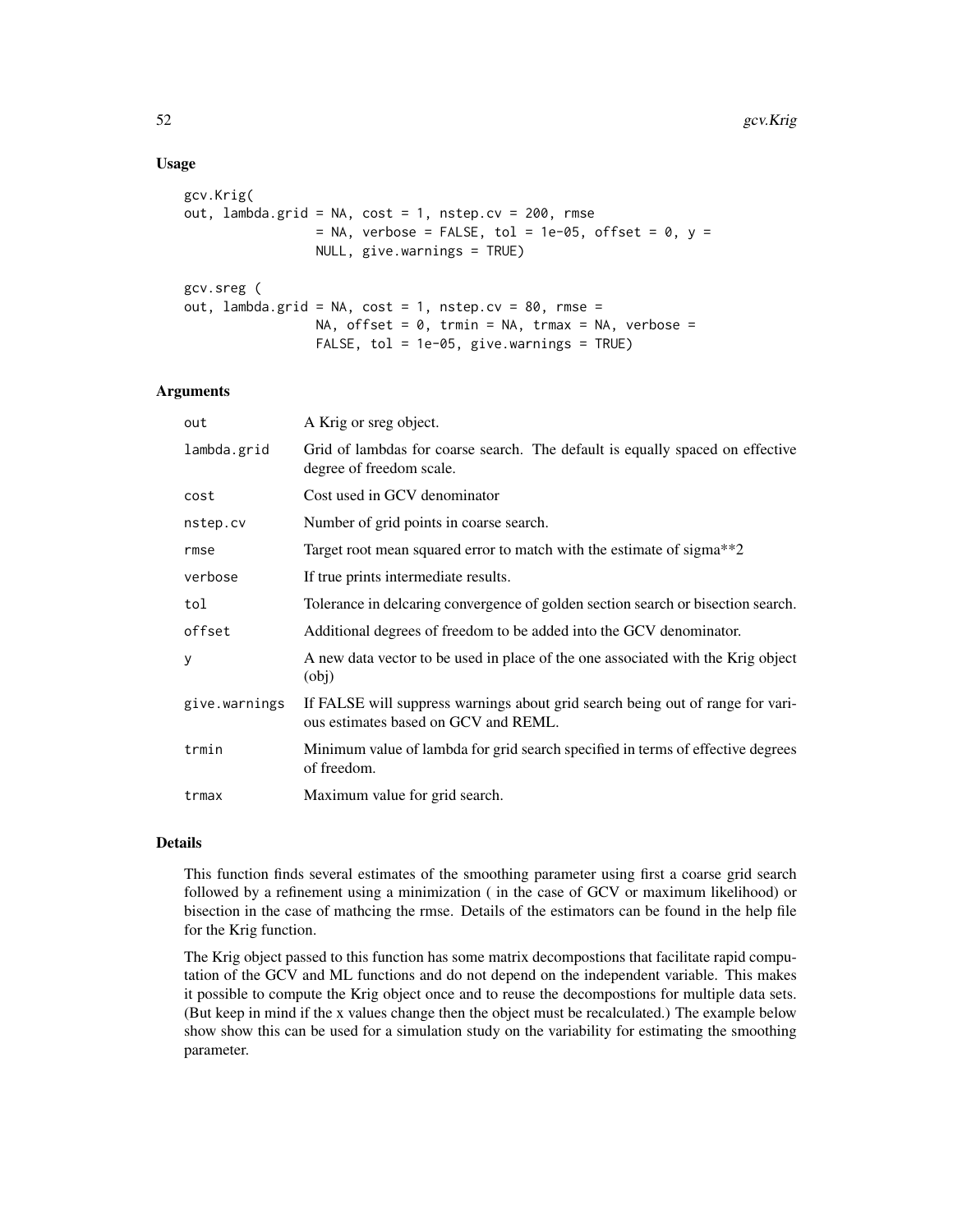#### gcv.Krig  $\sim$  53

# Value

A list giving a summary of estimates and diagonostic details with the following components:

| gcv.grid   | A matrix describing results of the coarse search rows are values of lambda and<br>the columns are lambda= value of smoothing parameter, trA=effective degrees<br>of freedom, GCV=Usual GCV criterion, GCV.one=GCV criterion leave-one-<br>out, GCV.model= GCV based on average response in the case of replicates,<br>shat = Implied estimate of sigma, -Log Profile = negative log of profiel likelihood<br>for the lambda. |
|------------|------------------------------------------------------------------------------------------------------------------------------------------------------------------------------------------------------------------------------------------------------------------------------------------------------------------------------------------------------------------------------------------------------------------------------|
| lambda.est | Summary table of all estimates Rows index different types of estimates: GCV,<br>GCV. model, GCV. one, RMSE, pure error, -Log Profile and the columns are the<br>estimated values for lambda, trA, GCV, shat.                                                                                                                                                                                                                 |

## Author(s)

Doug Nychka

### See Also

[Krig](#page-75-0), [Tps](#page-186-0), [predict.Krig](#page-116-0)

```
#
Tps( ChicagoO3$x, ChicagoO3$y)-> obj # default is to find lambda by GCV
summary( obj)
gcv.Krig( obj)-> out
print( out$lambda.est) # results agree with Tps summary
sreg( rat.diet$t, rat.diet$trt)-> out
gcv.sreg( out, tol=1e-10) # higher tolerance search for minimum
## Not run:
# a simulation example
x<- seq( 0,1,,150)
f<- x**2*(1-x)f<- f/sqrt( var( f))
set.seed(123) # let's all use the same seed
sigma<- .1
y<- f + rnorm( 150)*sigma
Tps( x,y)-> obj # create Krig object
hold<- hold2<- matrix( NA, ncol=6, nrow=200)
for( k in 1:200){
# look at GCV estimates of lambda
# new data simulated
  y<- f + rnorm(150)*sigma
```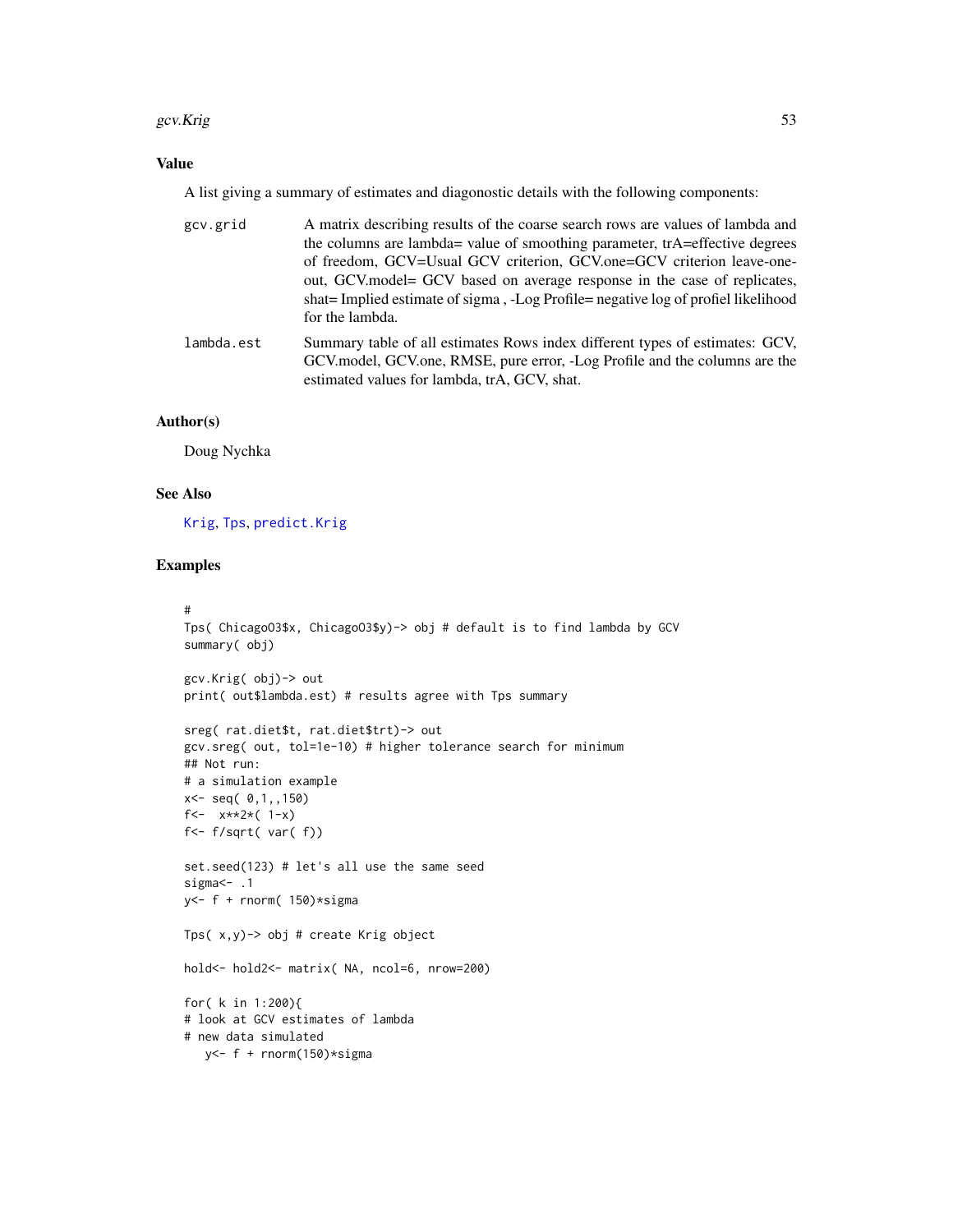```
# save GCV estimates
lambdaTable<- gcv.Krig(obj, y=y, give.warnings=FALSE)$lambda.est
hold[k,]<- lambdaTable[1,]
hold2[k,]<- lambdaTable[6,]
}
matplot( cbind(hold[,2], hold2[,2]),cbind( hold[,4],hold2[,4]),
xlab="estimated eff. df", ylab="sigma hat", pch=16, col=c("orange3", "green2"), type="p")
yline( sigma, col="grey", lwd=2)
## End(Not run)
```
grid list *Some simple functions for working with gridded data and the grid format (grid.list) used in fields.*

# <span id="page-53-0"></span>Description

The object grid.list refers to a list that contains information for evaluating a function on a 2 dimensional grid of points. If a function has more than two independent variables then one also needs to specify the constant levels for the variables that are not being varied. This format is used in several places in fields for functions that evaluate function estimates and plot surfaces. These functions provide some default conversions among information and the gird.list. The function discretize.image is a useful tool for "registering" irregular 2-d points to a grid.

### Usage

```
parse.grid.list( grid.list, order.variables="xy")
fields.x.to.grid(x, nx=80, ny=80, xy=c(1,2))fields.convert.grid( midpoint.grid )
discretize.image(x, m = 64, n = 64, grid = NULL,
                 expand = c(1 + 1e-08, 1 + 1e-08),
                 boundary.grid = FALSE, na.rm = TRUE)
make.surface.grid( grid.list)
unrollZGrid( grid.list, ZGrid)
```
## Arguments

| grid.list       | No surprises here $-$ a grid list! These can be unequally spaced.                                                                       |
|-----------------|-----------------------------------------------------------------------------------------------------------------------------------------|
| order.variables |                                                                                                                                         |
|                 | If "xy" the x variable will be subsequently plotted as the horizontal variable. If<br>"yx" the x variable will be on the vertical axis. |
| $\mathsf{x}$    | A matrix of independent variables such as the locations of observations given to<br>Krig.                                               |
| nx              | Number of grid points for x variable.                                                                                                   |
| ny              | Number of grid points for y variable.                                                                                                   |
| m               | Number of grid points for x variable.                                                                                                   |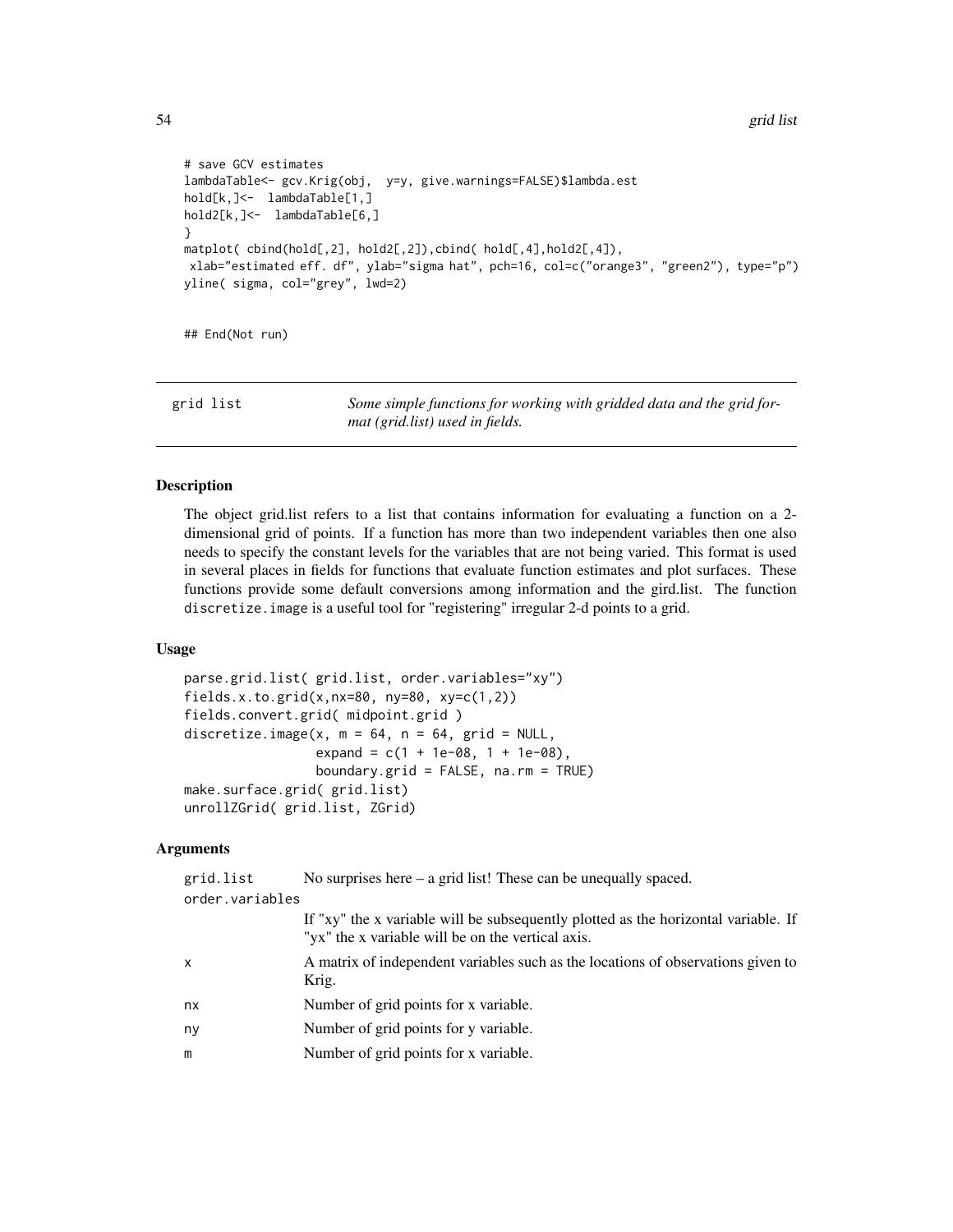grid list 55

| n             | Number of grid points for y variable.                                                                                                                                                                                                                                                                                                                                                                                                                                                                                                                                         |
|---------------|-------------------------------------------------------------------------------------------------------------------------------------------------------------------------------------------------------------------------------------------------------------------------------------------------------------------------------------------------------------------------------------------------------------------------------------------------------------------------------------------------------------------------------------------------------------------------------|
| na.rm         | Remove missing values if TRUE                                                                                                                                                                                                                                                                                                                                                                                                                                                                                                                                                 |
| xy            | The column positions that locate the x and y variables for the grid.                                                                                                                                                                                                                                                                                                                                                                                                                                                                                                          |
| grid          | A grid list!                                                                                                                                                                                                                                                                                                                                                                                                                                                                                                                                                                  |
| expand        | A scalar or two column vector that will expand the grid beyond the range of the<br>observations.                                                                                                                                                                                                                                                                                                                                                                                                                                                                              |
| midpoint.grid | Grid midpoints to convert to grid boundaries.                                                                                                                                                                                                                                                                                                                                                                                                                                                                                                                                 |
| boundary.grid | If TRUE interpret grid points as boundaries of grid boxes. If FALSE interpret<br>as the midpoints of the boxes.                                                                                                                                                                                                                                                                                                                                                                                                                                                               |
| ZGrid         | An array or list form of covariates to use for prediction. This must match the<br>grid. list argument. e.g. ZGrid and grid. list describe the same grid. If ZGrid<br>is an array then the first two indices are the x and y locations in the grid. The<br>third index, if present, indexes the covariates. e.g. For evaluation on a 10X15<br>grid and with 2 covariates. dim( $ZGrid$ ) == $c(10, 15, 2)$ . If ZGrid is a list<br>then the components x and y shold match those of grid. I ist and the z component<br>follows the shape described above for the no list case. |

## Details

The form of a grid.list is

list( var.name1= what1 , var.name2=what2 , ... var.nameN=what3)

Here var.names are the names of the independent variables. The what options describe what should be done with this variable when generating the grid. These should either an increasing sequence of points or a single vaules. Obviously there should be only be two variables with sequences to define a grid for a surface.

Most of time the gridding sequences are equally spaced and are easily generated using the seq function. Also throughout fields the grid points are typically the midpoints of the grid rather the grid box boundaries. However, these functions can handle unequally spaced grids and the logical boundary.grid can indicate a grid being the box boundaries.

The variables in the list components are assumed to be in the same order as they appear in the data matrix.

A useful function that expands the grid from the grid.list description into a full set of locations is make.surface.grid and is just a wrapper around the R base function expand.grid. A typical operation is to go from a grid.list to the set of grid locations. Evaluate a fucntion at these lcoations and then reformat this as an image for plotting. Here is how to do this cleanly:

```
grid.list<- list( x= 1:10, y=1:15)
xg<- make.surface.grid(grid.list)
# look at a surface dependin on xg locations
z < - xg[, 1] + 2*xg[, 2]
out<- list( x=grid.list$x, y= grid.list$y, z=matrix( z, nrow=10, ncol=15))
# now for example
image.plot( out)
```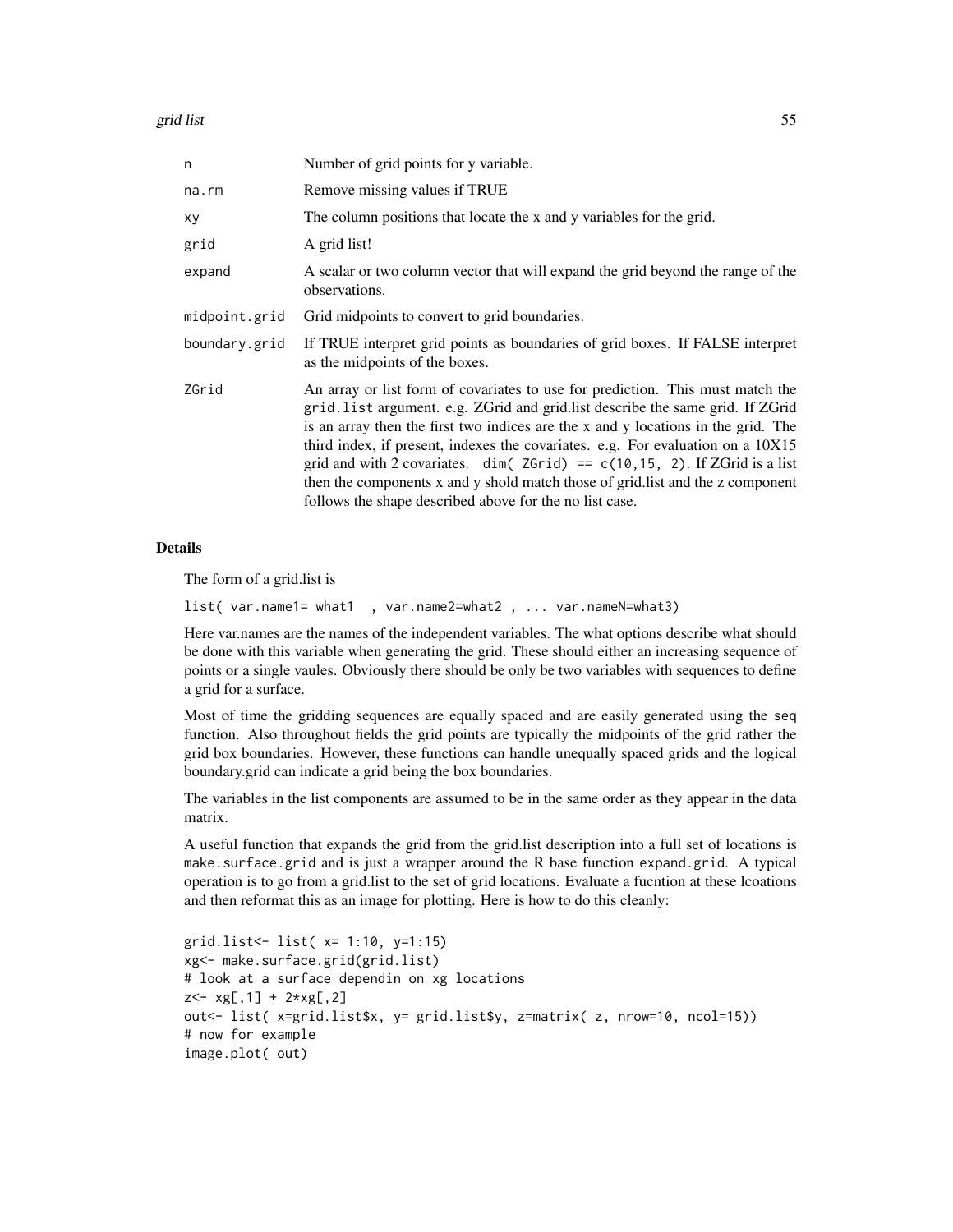The key here is that xg and matrix both organize the grid in the same order.

Some fields internal functions that support interpreting grid list format are:

fields.x.to.grid: Takes an "x" matrix of locations or independent variables and creates a reasonable grid list. This is used to evaluate predicted surfaces when a grid list is not explicited given to predictSurface. The variables (i.e. columns of x) that are not part of the grid are set to the median values. The x grid values are nx equally spaced points in the range  $x$ [, xy[1]]. The y grid values are ny equally spaced points in the range  $x$ [,  $xy$ [2]].

parse.grid.list: Takes a grid list and returns the information in a more expanded list form that is easy to use. This is used, for example, by predictSurface to figure out what to do!

fields.convert.grid: Takes a vector of n values assumed to be midpoints of a grid and returns the n+1 boundaries. See how this is used in discretize.image with the cut function. This function will handle unequally spaced grid values.

discretize.image: Takes a vector of locations and a 2-d grid and figures out to which boxes they belong. The output matrix ind has the grid locations. If boundary.grid is FALSE then the grid list (grid) is assumed to be grid midpoints. The grid boundaries are taken to be the point half way between these midpoints. The first and last boundaries points are determined by extrapolating so that the first and last box has the midpoint in its center. (See the code in fields.convert.grid for details.) If grid is NULL then midpoints are found from m and n and the range of the x matrix.

unrollZGrid Checks that the ZGrid object is compatible with th e grid.list and concatenates the grid arrays into vectors. This version of the covariates are used the usual predict function.

#### See Also

as.surface, predictSurface, plot.surface, surface, expand.grid, as.image

### Examples

```
#Given below are some examples of grid.list objects and the results
#when they are used with make.surface.grid. Note that
#make.surface.grid returns a matrix that retains the grid.list
#information as an attribute.
```
grid.l<- list( 1:3, 2:5) make.surface.grid(grid.l)

```
grid.l <- list( 1:3, 10, 1:3)
make.surface.grid(grid.l)
```
#The next example shows how the grid.list can be used to #control surface plotting and evaluation of an estimated function. # first create a test function

set.seed( 124)

X<- 2\*cbind( runif(30), runif(30), runif(30)) -1

dimnames( X)<- list(NULL, c("X1","X2","X3"))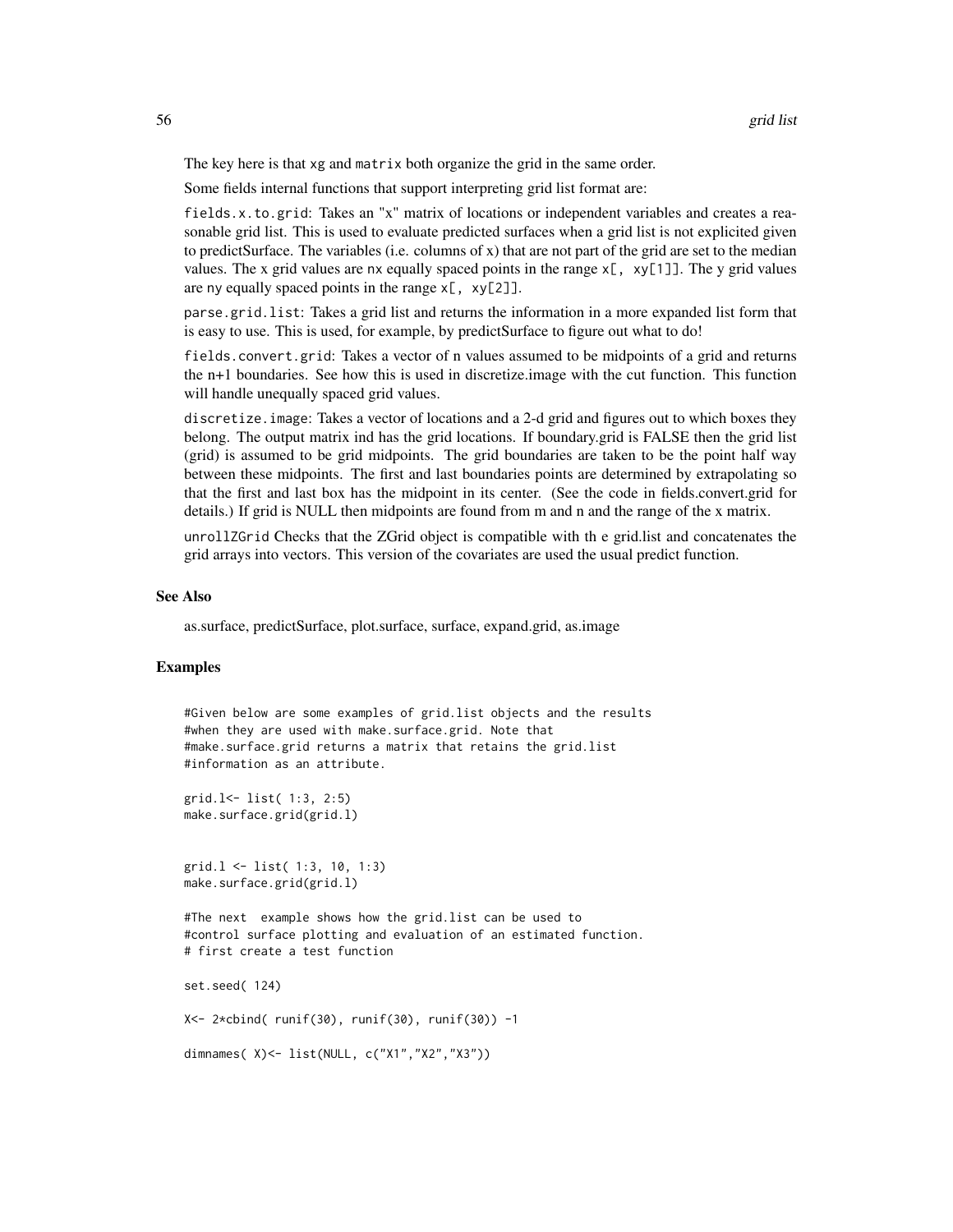# image.cov 57

```
y<- X[,1]**2 + X[,2]**2 + exp(X[,3])
# fit an interpolating thin plate spline
out \leftarrow Tps( X, y)
grid.l<- list( X1= seq( 0,1,,20), X2=.5, X3=seq(0,1,,25))
surface( out, grid.list=grid.l)
# surface plot based on a 20X25 grid in X1 an X3
# over the square [0,2] and [0,2]
# holding X2 equal to 1.0.
#
# test of discretize to make sure points on boundaries are counted right
set.seed(123)
x<- matrix( runif(200), 100,2)
look<- discretize.image( x, m=2,n=2)
xc < - seq(min(x[,1]), max(x[,1]),,5)
xc<- xc[2:4]
yc<- seq(min(x[,2]), max(x[,2]),,5)
yc<- yc[2:4]
grid \leftarrow list(x=xc, y=yc)
look2<- discretize.image( x, m=2,n=2)
table( look$index )
table( look2$index )
# indicator image of discretized locations
look<- discretize.image( RMprecip$x, m=15, n=15)
image.plot( look$grid$x, look$grid$y,look$hist )
# actual locations
points( RMprecip$x,col="magenta", pch=".")
```
image.cov *Exponential, Matern and general covariance functions for 2-d gridded locations.*

# Description

Given two sets of locations defined on a 2-d grid efficiently multiplies a cross covariance with a vector. The intermediate compuations (the setup) can also be used for fast simulation of the processes on a grid using the circulant embedding technique.

#### Usage

```
stationary.image.cov(ind1, ind2, Y, cov.obj = NULL, setup = FALSE,
grid, M=NULL, N=NULL, cov.function="stationary.cov", delta = NULL, cov.args = NULL, ...)
```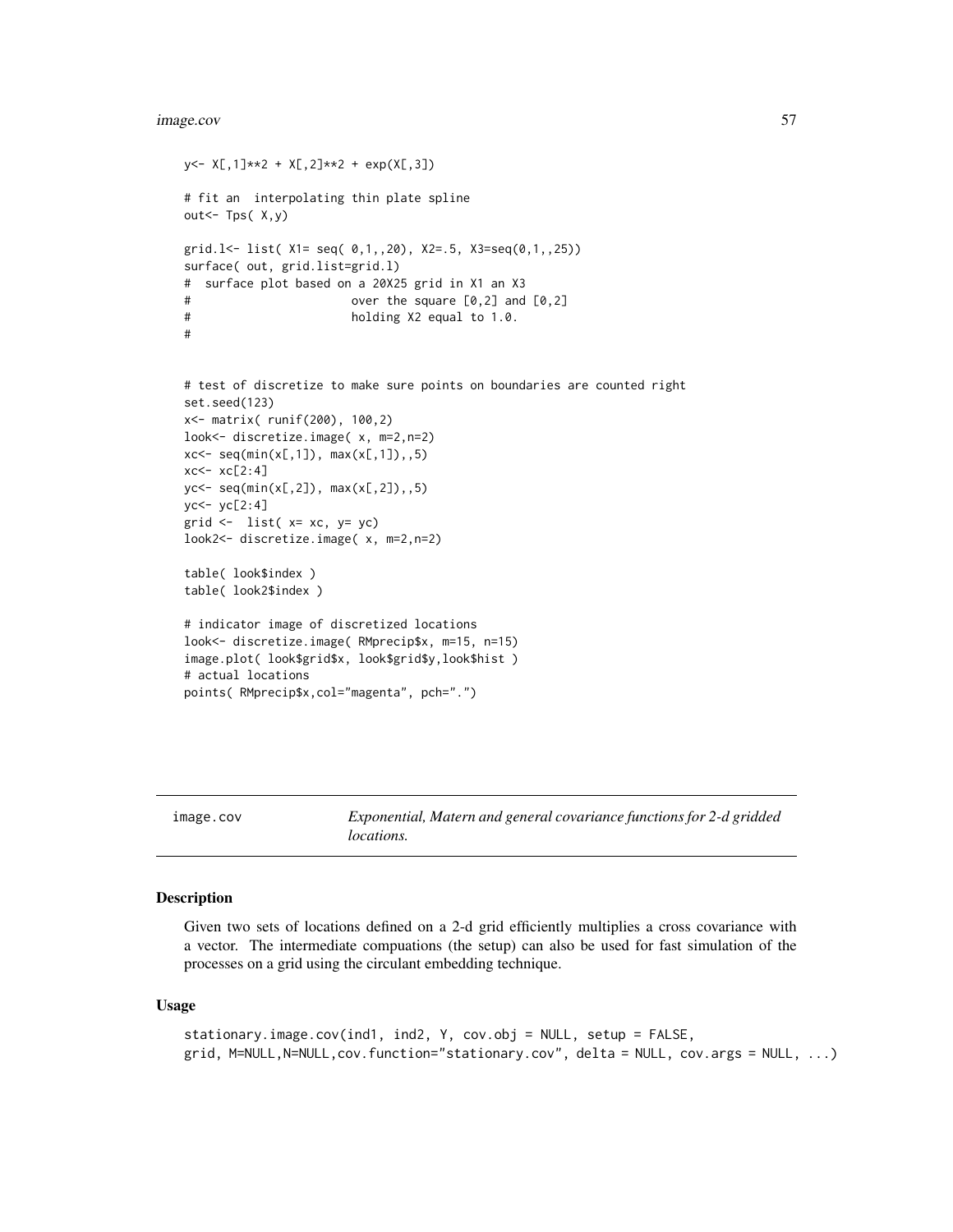```
Exp.image.cov(ind1, ind2, Y, cov.obj = NULL, setup = FALSE, grid, ...)
Rad.image.cov(ind1, ind2, Y, cov.obj = NULL, setup = FALSE, grid, ...)
matern.image.cov(ind1, ind2, Y, cov.obj = NULL, setup = FALSE, grid,
M=NULL,N=NULL,theta= 1.0, smoothness=.5)
wendland.image.cov(ind1, ind2, Y, cov.obj = NULL,
    setup = FALSE, grid, M = NULL, N = NULL, cov.args=NULL, ...)
```
# Arguments

| ind1         | Matrix of indices for first set of locations this is a two column matrix where each<br>row is the row/column index of the image element. If missing the default is to<br>use all grid locations.                                                                                                                             |
|--------------|------------------------------------------------------------------------------------------------------------------------------------------------------------------------------------------------------------------------------------------------------------------------------------------------------------------------------|
| ind2         | Matrix of indices for second set of locations. If missing this is taken to be ind2.<br>If ind1 is missing ind2 is coerced to be all grid locations.                                                                                                                                                                          |
| Y            | Vector to multiply by the cross covariance matrix. Y must be the same locations<br>as those referred to by ind2.                                                                                                                                                                                                             |
| cov.args     | Any additional arguments or parameters to the covariance function.                                                                                                                                                                                                                                                           |
| cov.obj      | A list with the information needed to do the multiplication by convolutions. This<br>is usually found by using the returned list when setup=T.                                                                                                                                                                               |
| cov.function | Name of the (stationary) covariance function.                                                                                                                                                                                                                                                                                |
| setup        | If true do not do the multiplication but just return the covariance object required<br>by this function.                                                                                                                                                                                                                     |
| delta        | A distance that indicates the range of the covariance when it has compact sup-<br>port. For example this is the theta parameter in the Wendland covariance.                                                                                                                                                                  |
| grid         | A grid list giving the X and Y grids for the image. (See example below.) This is<br>only required if setup is true.                                                                                                                                                                                                          |
| M            | Size of x-grid used to compute multiplication (see notes on image.smooth for<br>details) by the FFT. If NULL, the default for M is the largest power of 2 greater<br>than or equal to $2*$ m where m= length( grid\\$x). This will give an exact result<br>but smaller values of M will yield an approximate, faster result. |
| N            | Size of y-grid used to compute multiplication by the FFT.                                                                                                                                                                                                                                                                    |
| theta        | Scale parameter for Matern.                                                                                                                                                                                                                                                                                                  |
| smoothness   | Smoothness parameter for Matern (.5=Exponential)                                                                                                                                                                                                                                                                             |
|              | Any arguments to pass to the covariance function in setting up the covariance<br>object. This is only required if setup is TRUE. For stationary. image.cov<br>one can include V a matrix reflecting a rotation and scaling of coordinates. See<br>stationary.cov for details.                                                |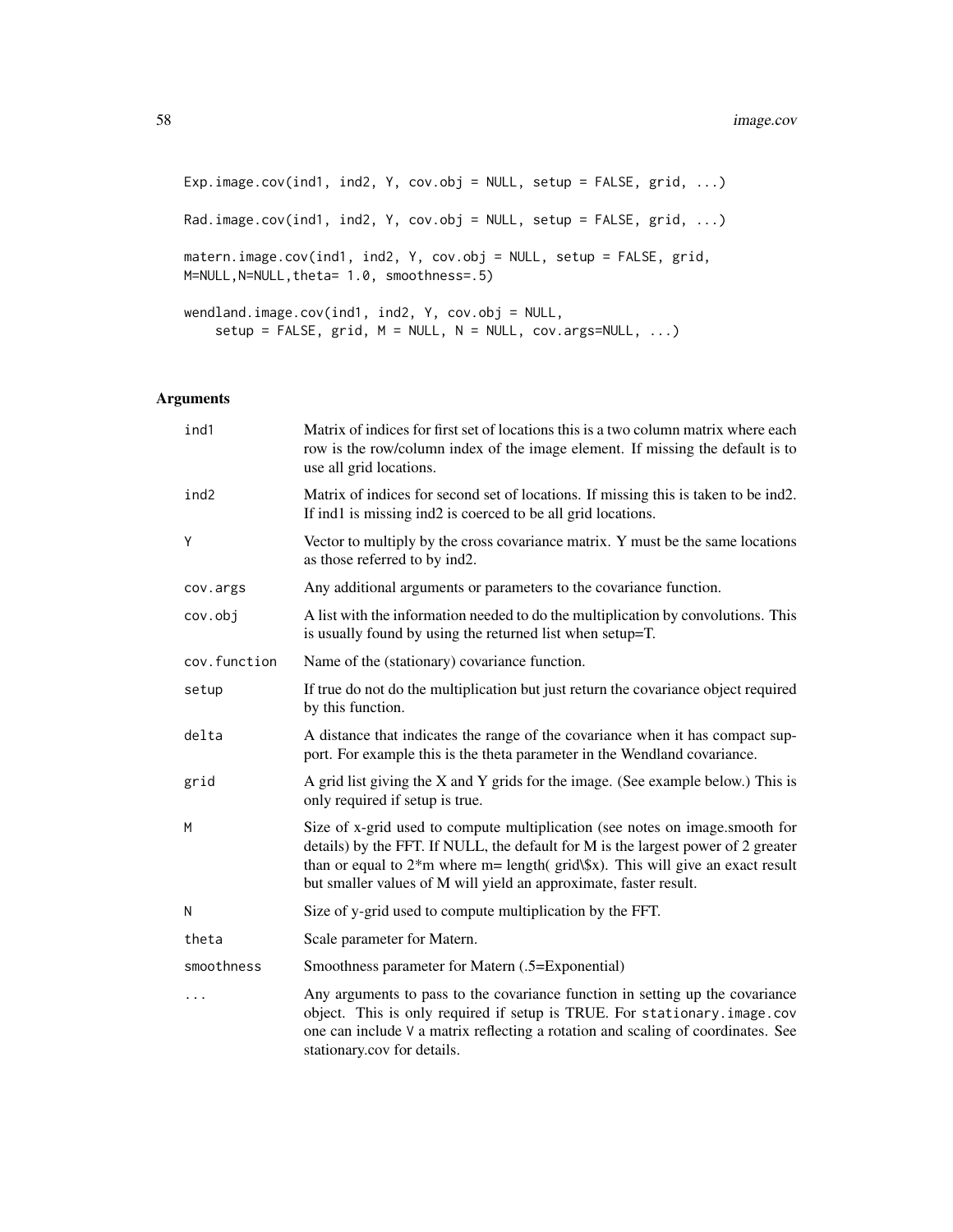#### image.cov 59

#### Details

This function was provided to do fast computations for large numbers of spatial locations and supports the conjugate gradient solution in krig.image. In doing so the observations can be irregular spaced but their coordinates must be 2-dimensional and be restricted to grid points. (The function as.image will take irregular, continuous coordinates and overlay a grid on them.)

Returned value: If ind1 and ind2 are matrices where  $nrow(ind1)=m$  and  $nrow(ind2)=n$  then the cross covariance matrix, Sigma is an mXn matrix (i,j) element is the covariance between the grid locations indexed at ind1[i,] and ind2[j,]. The returned result is Sigma%\*%Y. Note that one can always recover the coordinates themselves by evaluating the grid list at the indices. e.g. cbind( grid\\$x[ ind1[,1]], grid\\$y[ind1[,2])) will give the coordinates associated with ind1. Clearly it is better just to work with ind1!

Functional Form: Following the same form as Exp.cov stationary.cov for irregular locations, the covariance is defined as phi( $D_{ij}$ ) where  $D_{ij}$  is the Euclidean distance between x1[i,] and x2[j,] but having first been scaled by theta. Specifically,

D.ij = sqrt( sum.k ((  $x1[i,k] - x2[i,k]$ ) /theta[k])\*\*2 ).

See Matern for the version of phi for the Matern family.

Note that if theta is a scalar then this defines an isotropic covariance function.

Implementation: This function does the multiplication on the full grid efficiently by a 2-d FFT. The irregular pattern in Y is handled by padding with zeroes and once that multiplication is done only the appropriate subset is returned.

As an example assume that the grid is 100X100 let big.Sigma denote the big covariance matrix among all grid points (If the parent grid is  $100x100$  then big. Sigma is  $10K$  by  $10K$  !) Here are the computing steps:

temp<- matrix( 0, 100,100)

 $temp[ind2] < Y$ 

temp2<- big.Sigma%\*% temp

temp2[ind1]

Notice how much we pad with zeroes or at the end throw away! Here the matrix multiplication is effected through convolution/FFT tricks to avoid creating and multiplying big.Sigma explicitly. It is often faster to multiply the regular grid and throw away the parts we do not need then to deal directly with the irregular set of locations.

Note: In this entire discussion Y is treated as vector. However if one has complete data then Y can also be interpreted as a image matrix conformed to correspond to spatial locations. See the last example for this distinction.

## Value

A vector that is the multiplication of the cross covariance matrix with the vector Y.

### See Also

smooth.2d, as.image, krig.image, stationary.cov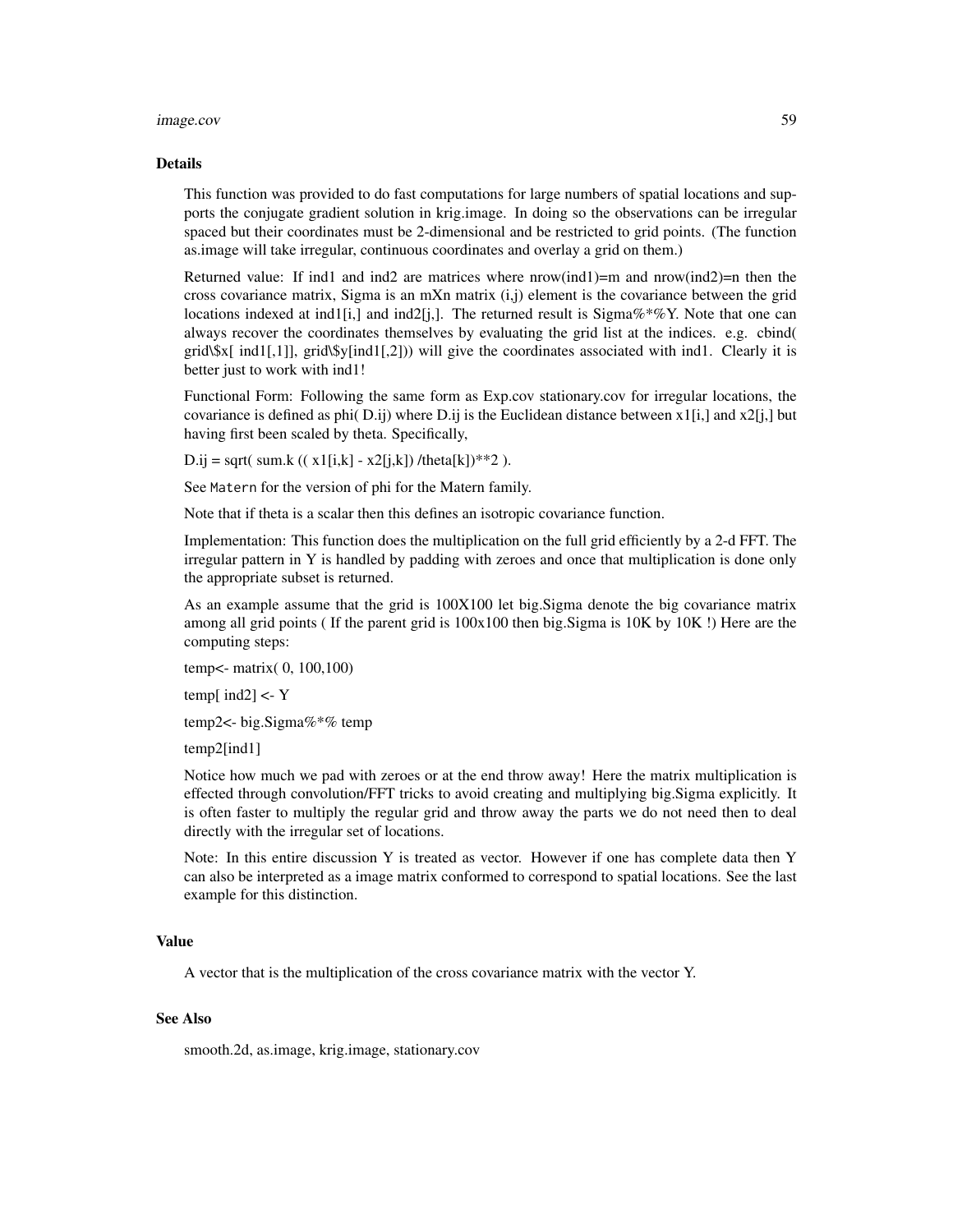```
# multiply 2-d isotropic exponential with theta=4 by a random vector
junk<- matrix(rnorm(100*100), 100,100)
cov.obj<- stationary.image.cov( setup=TRUE,
            grid=list(x=1:100,y=1:100),theta=8)
result<- stationary.image.cov(Y=junk,cov.obj=cov.obj)
image( matrix( result, 100,100)) # NOTE that is also a smoother!
# to do it again, no setup is needed
# e.g.
# junk2<- matrix(rnorm(100**2, 100,100))
# result2<- stationary.image.cov(Y=junk2, cov.obj=cov.obj)
# generate a grid and set of indices based on discretizing the locations
# in the precip dataset
out<-as.image( RMprecip$y, x= RMprecip$x)
ind1<- out$ind
grid<- list( x= out$x, y=out$y)
#
# discretized x locations to use for comparison
 xd<- cbind( out$x[ out$ind[,1]], out$y[ out$ind[,2]] )
# setup to create cov.obj for exponential covariance with range= 1.25
cov.obj<- stationary.image.cov( setup=TRUE, grid=grid, theta=1.25)
# multiply covariance matrix by an arbitrary vector
junk<- rnorm(nrow( ind1))
result<- stationary.image.cov( ind1, ind1, Y= junk,cov.obj=cov.obj)
# The brute force way would be
# result<- stationary.cov( xd, xd, theta=1.25, C=junk)
# or
# result<- stationary.cov( xd, xd, theta=1.25) %*% junk
# both of these take much longer
# evaluate the covariance between all grid points and the center grid point
Y<- matrix(0,cov.obj$m, cov.obj$n)
Y[32,32]<- 1
result<- stationary.image.cov( Y= Y,cov.obj=cov.obj)
# covariance surface with respect to the grid point at (32,32)
#
# reshape "vector" as an image
temp<- matrix( result, cov.obj$m,cov.obj$n)
image.plot(cov.obj$grid$x,cov.obj$grid$y, temp)
# or persp( cov.obj$grid$x,cov.obj$grid$y, temp)
```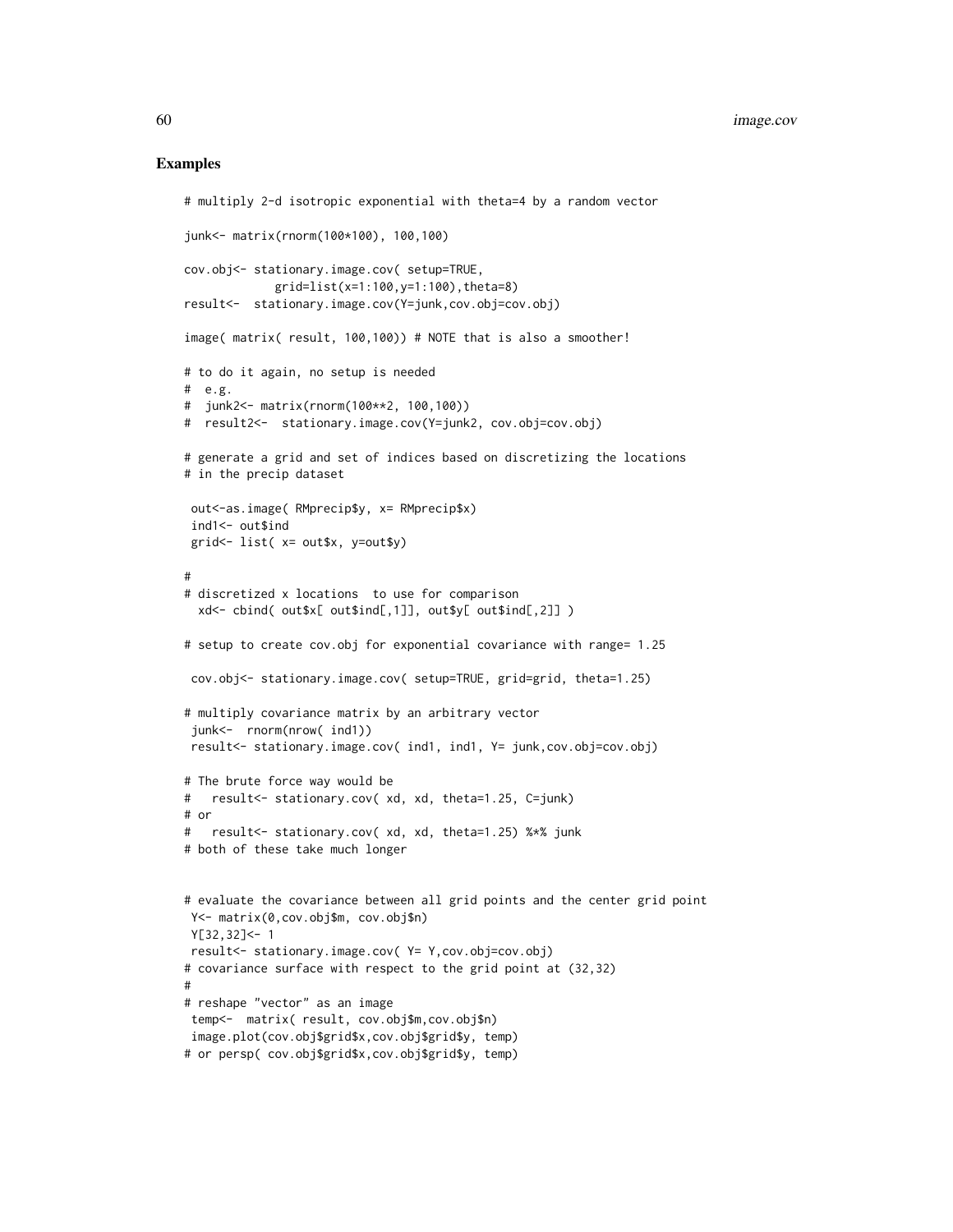# image.plot 61

```
# check out the Matern
grid<- list( x= seq(-105,-99,,64), y= seq( 40,45,,64))
cov.obj<- matern.image.cov(
            setup=TRUE, grid=grid, theta=.55, smoothness=1.0)
Y<- matrix(0,64,64)
Y[16,16]<- 1
result<- matern.image.cov( Y= Y,cov.obj=cov.obj)
 temp<- matrix( result, cov.obj$m,cov.obj$n)
image.plot( cov.obj$grid$x,cov.obj$grid$y, temp)
# Note we have centered at the location (grid$x[16],grid$y[16]) for this case
# using sim.rf to simulate an Matern field
 look<- sim.rf( cov.obj)
 image.plot( grid$x, grid$y, look)
```
image.plot *Draws image plot with a legend strip for the color scale based on either a regular grid or a grid of quadrilaterals.*

### Description

This function combines the R image function with some automatic placement of a legend. This is done by automatically splitting the plotting region into two parts. Putting the image in one and the legend in the other. After the legend is added the plot region is reset to the image plot. This function also allows for plotting quadrilateral cells in the image format that often arise from regular grids transformed with a map projection.

## Usage

```
## S3 method for class 'plot'
image(...,
                 add = FALSE,breaks= NULL, nlevel = 64, col = NULL,
   horizontal = FALSE, legend.shrink = 0.9, legend.width = 1.2,
   legend.mar = ifelse(horizontal, 3.1, 5.1), legend.lab = NULL,
   legend.line= 2,
   graphics.reset = FALSE, bigplot = NULL, smallplot = NULL,
   legend.only = FALSE, lab.breaks = NULL,axis.args = NULL, legend.args = NULL, legend.cex=1.0, midpoint = FALSE, border = NA,
   lwd = 1, verbose = FALSE )
```
#### Arguments

... The usual arguments to the image function as x,y, or z or as a list with x,y,z as components. One can also include a breaks an argument for an unequal spaced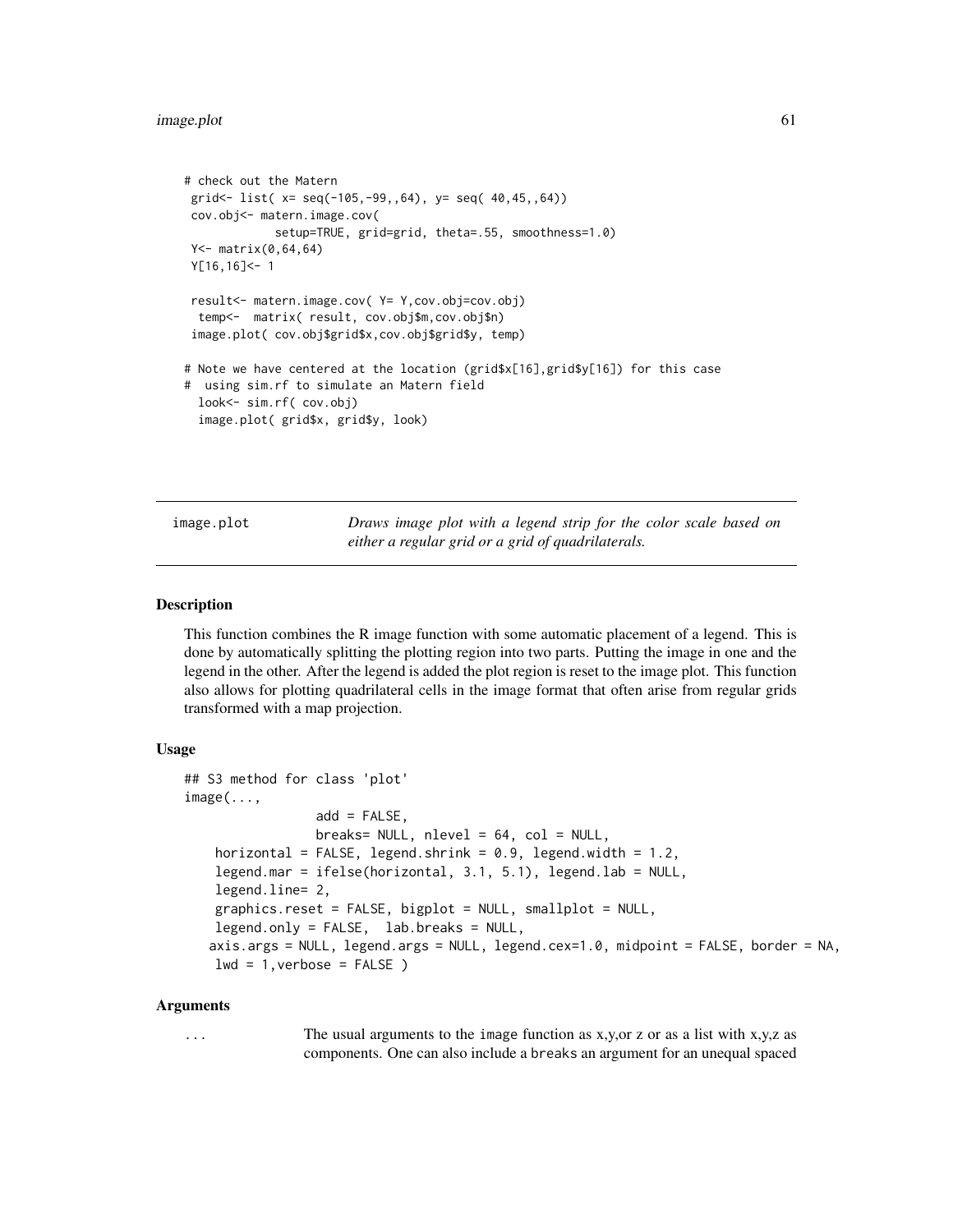|                | color scale with color scale boundaries at the breaks (see example below). If a<br>"quadrilateral grid", arguments must be explicitly x,y and z with x, and y being<br>matrices of dimensions equal to, or one more than, z giving the grid locations.<br>The basic concept is that the coordinates of x and y still define a grid but the im-<br>age cells are quadrilaterals rather than being restricted to rectangles. See details<br>below as to how one handles whether the quads are specified by their vertices<br>or by their midpoints. NOTE graphical argruments passed here will only have<br>impact on the image plot. To change the graphical defaults for the legend use<br>the par function beforehand e.g. par(lab.cex=2.0) to increase colorbar labels. |
|----------------|---------------------------------------------------------------------------------------------------------------------------------------------------------------------------------------------------------------------------------------------------------------------------------------------------------------------------------------------------------------------------------------------------------------------------------------------------------------------------------------------------------------------------------------------------------------------------------------------------------------------------------------------------------------------------------------------------------------------------------------------------------------------------|
| add            | If true add image and a legend strip to the existing plot.                                                                                                                                                                                                                                                                                                                                                                                                                                                                                                                                                                                                                                                                                                                |
| bigplot        | Plot coordinates for image plot. If not passed these will be determined within<br>the function.                                                                                                                                                                                                                                                                                                                                                                                                                                                                                                                                                                                                                                                                           |
| border         | This only works if $x$ and $y$ are matrices $-$ if NA the quadralaterals will have a<br>border color that is the same as the interior color. Otherwise this specifies the<br>color to use.                                                                                                                                                                                                                                                                                                                                                                                                                                                                                                                                                                                |
| breaks         | Break points in sorted order to indicate the intervals for assigning the colors.<br>Note that if there are nlevel colors there should be (nlevel+1) breakpoints. If<br>breaks is not specified (nlevel+1) equally spaced breaks are created where the<br>first and last bin have their midpoints at the minimum and maximum values in z<br>or at zlim.                                                                                                                                                                                                                                                                                                                                                                                                                    |
| col            | Color table to use for image (See help file on image for details.). Default is<br>a pleasing range of 64 divisions suggested by Tim Hoar and is similar to the<br>MATLAB (TM) jet color scheme. Note that if breaks is specified there must be<br>one less colors specified than the number of breaks.                                                                                                                                                                                                                                                                                                                                                                                                                                                                    |
| graphics.reset | If FALSE (default) the plotting region (plt in par) will not be reset and one can<br>add more information onto the image plot. (e.g. using functions such as points<br>or lines.) If TRUE will reset plot parameters to the values before entering the<br>function.                                                                                                                                                                                                                                                                                                                                                                                                                                                                                                       |
| horizontal     | If false (default) legend will be a vertical strip on the right side. If true the legend<br>strip will be along the bottom.                                                                                                                                                                                                                                                                                                                                                                                                                                                                                                                                                                                                                                               |
| lab.breaks     | If breaks are supplied these are text string labels to put at each break value. This<br>is intended to label axis on a transformed scale such as logs.                                                                                                                                                                                                                                                                                                                                                                                                                                                                                                                                                                                                                    |
| axis.args      | Additional arguments for the axis function used to create the legend axis. (See<br>example below adding a log scaling.)                                                                                                                                                                                                                                                                                                                                                                                                                                                                                                                                                                                                                                                   |
| legend.only    | If TRUE just add the legend to a the plot in the plot region defined by the coor-<br>dinates in smallplot. In the absence of other information the range for the legend<br>is determined from the zlim argument.                                                                                                                                                                                                                                                                                                                                                                                                                                                                                                                                                          |
| legend.args    | Arguments for a complete specification of the legend label, e.g. if you need to<br>the rotate text or other details. This is in the form of list and is just passed to the<br>mtext function and you will need to give both the side and line arguments for<br>positioning. This usually will not be needed. (See example below.)                                                                                                                                                                                                                                                                                                                                                                                                                                         |
| legend.cex     | Character expansion to change size of the legend label.                                                                                                                                                                                                                                                                                                                                                                                                                                                                                                                                                                                                                                                                                                                   |
| legend.line    | Distance in units of character height (as in mtext) of the legend label from the<br>color bar. Make this larger if the label collides with the color axis labels.                                                                                                                                                                                                                                                                                                                                                                                                                                                                                                                                                                                                         |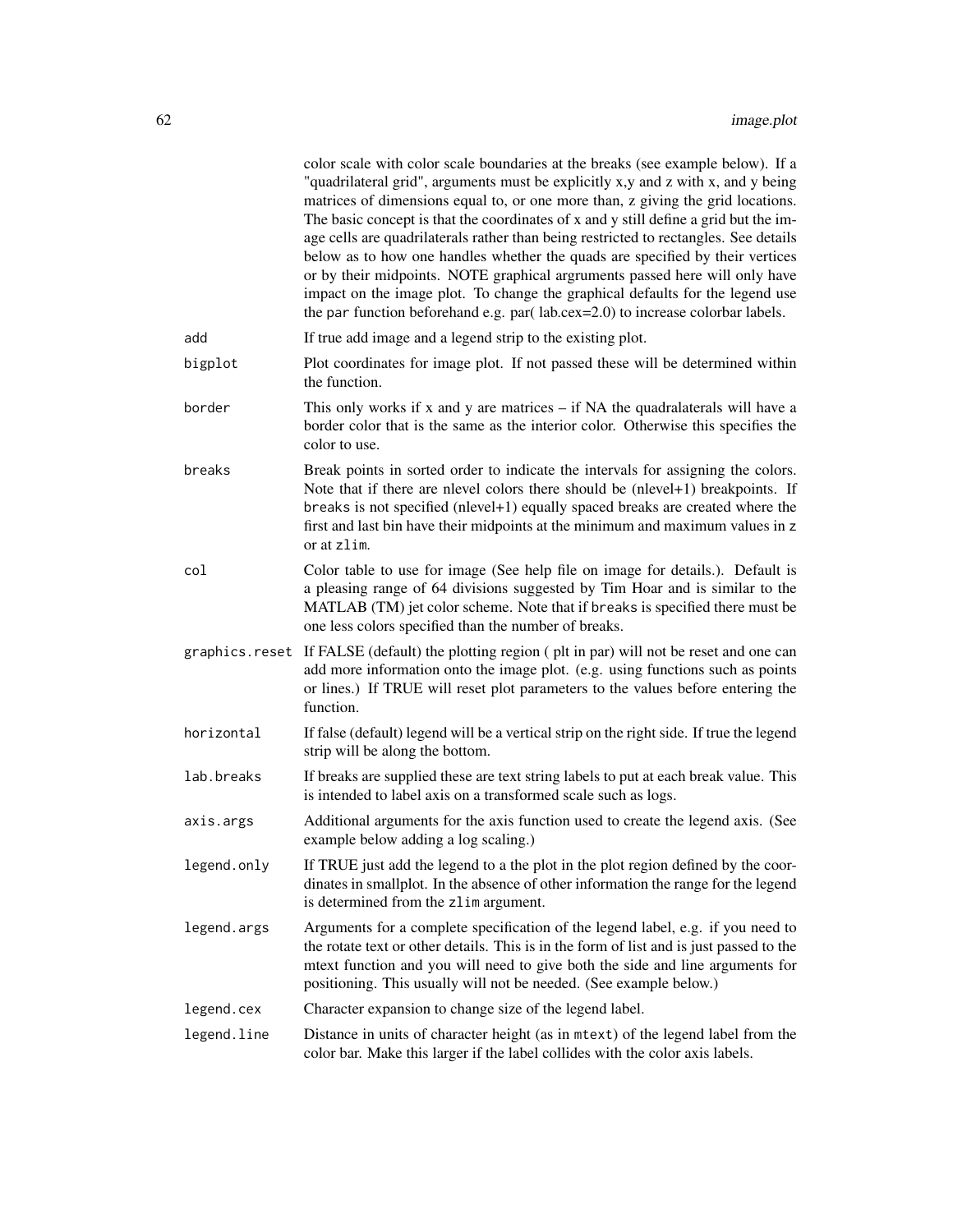image.plot 63

| legend.mar    | Width in characters of legend margin that has the axis. Default is 5.1 for a<br>vertical legend and 3.1 for a horizontal legend.                                                                                                                                                                                                                                                                                                                                                                          |
|---------------|-----------------------------------------------------------------------------------------------------------------------------------------------------------------------------------------------------------------------------------------------------------------------------------------------------------------------------------------------------------------------------------------------------------------------------------------------------------------------------------------------------------|
| legend.lab    | Label for the axis of the color legend. Default is no label as this is usual evident<br>from the plot title.                                                                                                                                                                                                                                                                                                                                                                                              |
| legend.shrink | Amount to shrink the size of legend relative to the full height or width of the<br>plot.                                                                                                                                                                                                                                                                                                                                                                                                                  |
| legend.width  | Width in characters of the legend strip. Default is 1.2, a little bigger that the<br>width of a character.                                                                                                                                                                                                                                                                                                                                                                                                |
| lwd           | Line width of bordering lines around pixels. This might need to be set less than<br>1.0 to avoid visible rounding of the pixel corners.                                                                                                                                                                                                                                                                                                                                                                   |
| midpoint      | This option for the case of unequally spaced grids with x and y being matrices<br>of grid point locations. If FALSE (default) the quadralaterals will be extended to<br>surround the z locations as midpoints. If TRUE z values will be averaged to yield<br>a midpoint value and the original grid points be used to define the quadralaterals.<br>(See help on poly.image for details). In most cases midpoint should be FALSE<br>to preserve exact values for z and let the grid polygons be modified. |
| nlevel        | Number of color levels used in legend strip                                                                                                                                                                                                                                                                                                                                                                                                                                                               |
| smallplot     | Plot coordinates for legend strip. If not passed these will be determined within<br>the function. Be sure to leave room for the axis labels. For example, if the<br>legend is on the right side smallplot= $c(.85, .9, 0, 1)$ will leave $(.1 \text{ in plot})$<br>coordinates) for the axis labels to the right of the color strip. This argument<br>is useful for drawing a plot with the legend that is the same size as the plots<br>without legends.                                                 |
| verbose       | If TRUE prints intermediate information about setting up plots (for debugging).                                                                                                                                                                                                                                                                                                                                                                                                                           |

## Details

This is a function using the basic R graphics. The coding was done to make it easier for users to see how this function works and to modify.

How this function works: The strategy for image.plot is simple, divide the plotting region into two smaller regions bigplot and smallplot. The image goes in one and the legend in the other. This way there is always room for the legend. Some adjustments are made to this rule by not shrinking the bigplot if there is already room for the legend strip and also sticking the legend strip close to the image plot. One can specify the plot regions explicitly by bigplot and smallplot if the default choices do not work. There may be problems with small plotting regions in fitting both of these elements in the plot region and one may have to change the default character sizes or margins to make things fit. Sometimes this function will not reset the type of margins correctly and the "null" call par(mar = par("mar")) may help to fix this issue.

The text is too small! This always seems to happen as one is rushing to finish a talk and the figures have tiny default axis labels. Try just calling the function fields.style before plotting. List out this function to see what is changed, however, all text is increased by 20% in size.

Why "image.plot" and not "image"? The R Base function image is very useful but it is awkward to place a legend quickly. However, that said if you are drawing several image plots and want a common legend use the image function and just just use image.plot to add the legend. See the example in the help file. Note that you can use image to draw a bunch of images and then follow with image.plot and legend.only=TRUE to add a common legend. (See examples below.)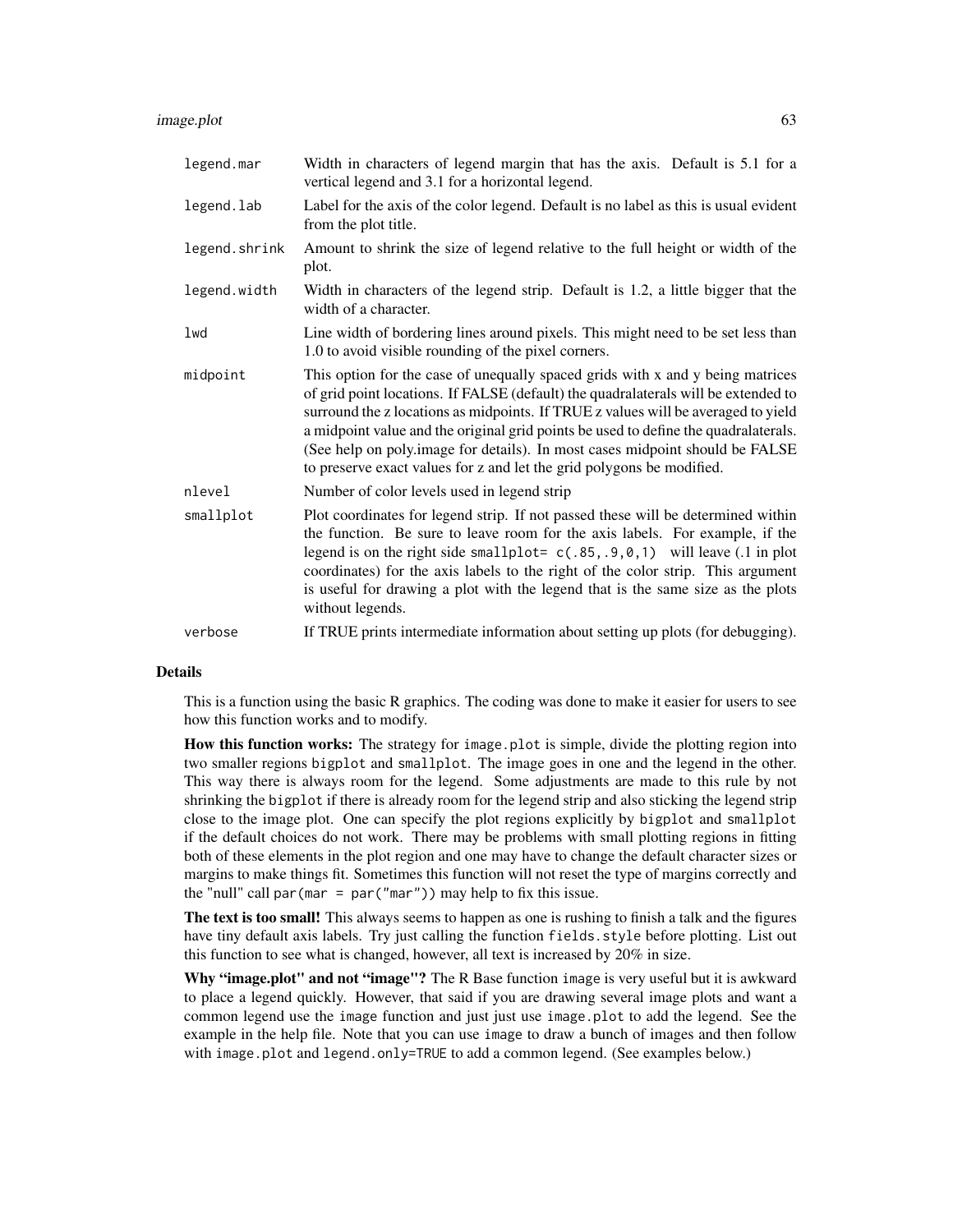Almost cloropleths too: It should be noted that this image function is slightly different than a cloropleth map because the legend is assuming that a continous scale has been discretized into a series of colors. To make the image.plot function as a cloropleth graphic one would of course use the breaks option and for clarity perhaps code the different regions as different integer values. In addition, for publication quality one would want to use the legend.args to add more descriptive labels at the midpoints in the color strip.

**Relationship of x, y and z:** If the z component is a matrix then the user should be aware that this function locates the matrix element  $z[i,j]$  at the grid locations  $(x[i], y[j])$  this is very different than simply listing out the matrix in the usual row column tabular form. See the example below for details on the difference in formatting. What does one do if you do not really have the "z" values on a regular grid? See the functions quilt.plot.Rd and as.image to discretise irregular observations to a grid. If the values makes sense as points on a smooth surface see Tps and fastTps for surface interpolation.

Grids with unequally spacing  $-$  quadrialteral pixels: If  $x$  and  $y$  are matrices that are a smooth transformation of a regular grid then  $z[i,j]$  is rendered at a quadrilateral that is centered at  $x[i,j]$ and y[i,j] (midpoint TRUE). The details of how this cell is found are buried in poly. image but it it essentially found using midpoints between the centers.If midpoint is FALSE then x and y are interpreted as the corners of the quadrilateral cells. But what about z? The four values of z are now averaged to represent a value at the midpoint of the cell and this is what is used for plotting. Quadrilateral grids were added to help with plotting the gridded output of geophysical models where the regular grid is defined according to one map projection but the image plotting is required in another projection. Typically the regular grid becomes distorted in a smooth way when this happens. See the regional climate example for a illustration of this application. One can add border colors in this case easily because these choices are jsut passed onto the polygon function.

Adding the pixel grid for rectangular images: For adding the grid of pixel borders to a rectangular image try this example after calling image.plot

```
dx < - x[2] - x[1]dy \le -y[2]-y[1]xtemp<- seq( min( x)- dx/2, max(x)+ dx/2, length(x) +1)
vtemp<- seq( min( y)- dy/2, max(y)+ dy/2,, length(y) +1)
xline( xtemp, col="grey50", lwd=2); yline( ytemp, col="grey50", lwd=2)
```
Here x and y here are the x and y grid values from the image list.

Fine tuning color scales: This function gives some flexibility in tuning the color scale to fit the rendering of z values. This can either be specially designed color scale with specific colors ( see help on designer.colors), positioning the colors at specific points on the [0,1] scale, or mapping distinct colors to intervals of z. The examples below show how to do each of these. In addition, by supplying lab.break strings or axis parameters one can annotate the legend axis in an informative matter.

Adding just the legend strip: Note that to add just the legend strip all the numerical information one needs is the zlim argument and the color table!

About color tables: We like tim. colors as a default color scale and so if this what you use this can be omitted. Unfortunately this is not the default for the image function. The topographic color scale (topo.colors) is also a close second showing our geophysical bias. Users may find larry.colors useful for coding distinct regions in the style of a cloropleith map. See also terrain.colors for a subset of the topo ones and designer.colors to "roll your own" color table. One nice option in this last function is to fix color transitions at particular quantiles of the data rather than at equally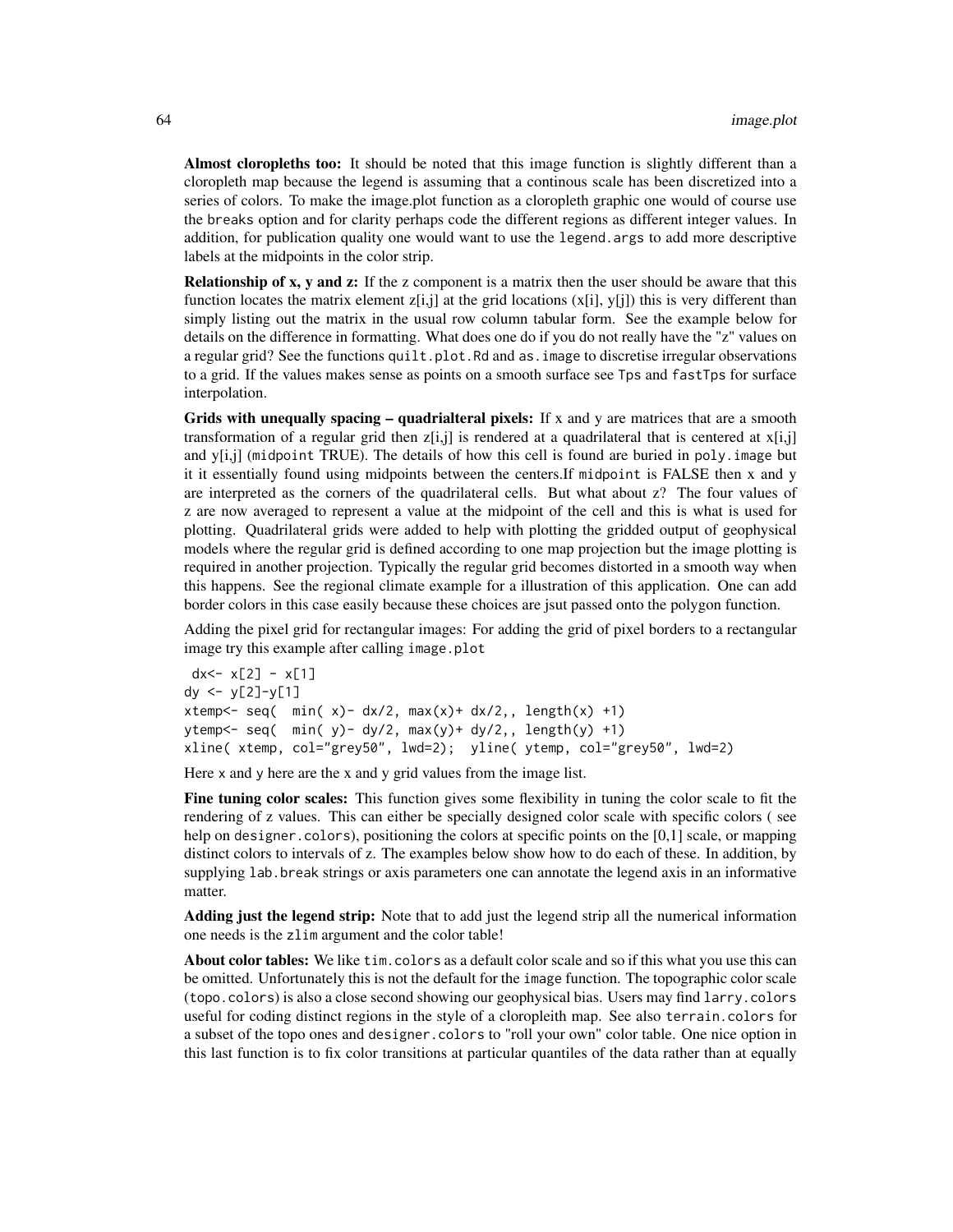#### image.plot 65

spaced intervals. For color choices see how the nlevels argument figures into the legend and main plot number of colors. Also see the colors function for a listing of all the colors that come with the R base environment.

The details of placing the legend and dividing up the plotting real estate: It is surprising how hard it is to automatically add the legend! All "plotting coordinates" mentioned here are in device coordinates. The plot region is assumed to be  $[0,1]X[0,1]$  and plotting regions are defined as rectangles within this square. We found these easier to work with than user coordinates.

legend.width and legend.mar are in units of character spaces. These units are helpful in thinking about axis labels that will be put into these areas. To add more or less space between the legend and the image plot alter the mar parameters. The default mar settings (5.1,5.1,5.1,2.1) leaves 2.1 spaces for vertical legends and 5.1 spaces for horizontal legends.

There are always problems with default solutions to placing information on graphs but the choices made here may be useful for most cases. The most annoying thing is that after using image.plot and adding information the next plot that is made may have the slightly smaller plotting region set by the image plotting. The user should set reset.graphics=TRUE to avoid the plotting size from changing. The disadvantage, however, of resetting the graphics is that one can no longer add additional graphics elements to the image plot. Note that filled.contour always resets the graphics but provides another mechanism to pass through plotting commands. Apparently filled.contour, while very pretty, does not work for multiple plots. levelplot that is part of the lattice package has a very similar function to image.plot and a formula syntax in the call.

By keeping the zlim argument the same across images one can generate the same color scale. (See the image help file.) One useful technique for a panel of images is to just draw the images with image and then use image.plot to add a legend to the last plot. (See example below for messing with the outer margins to make this work.) Usually a square plot ( $py = "s"$ ) done in a rectangular plot region will have room for the legend stuck to the right side without any other adjustments. See the examples below for more complicated arrangements of multiple image plots and a summary legends.

### Side Effects

After exiting, the plotting region may be changed to make it possible to add more features to the plot. To be explicit, par()\$plt may be changed to reflect a smaller plotting region that has accommodated room for the legend subplot.

If xlim and ylim are specified the pixels may overplot the axis lines. Just use the box function to redraw them.

## See Also

image, poly.image, filled.contour, quilt.plot, plot.surface, add.image, colorbar.plot, tim.colors, designer.colors

```
x < -1:10y < -1:15z <- outer( x, y, "+")image.plot(x,y,z)
```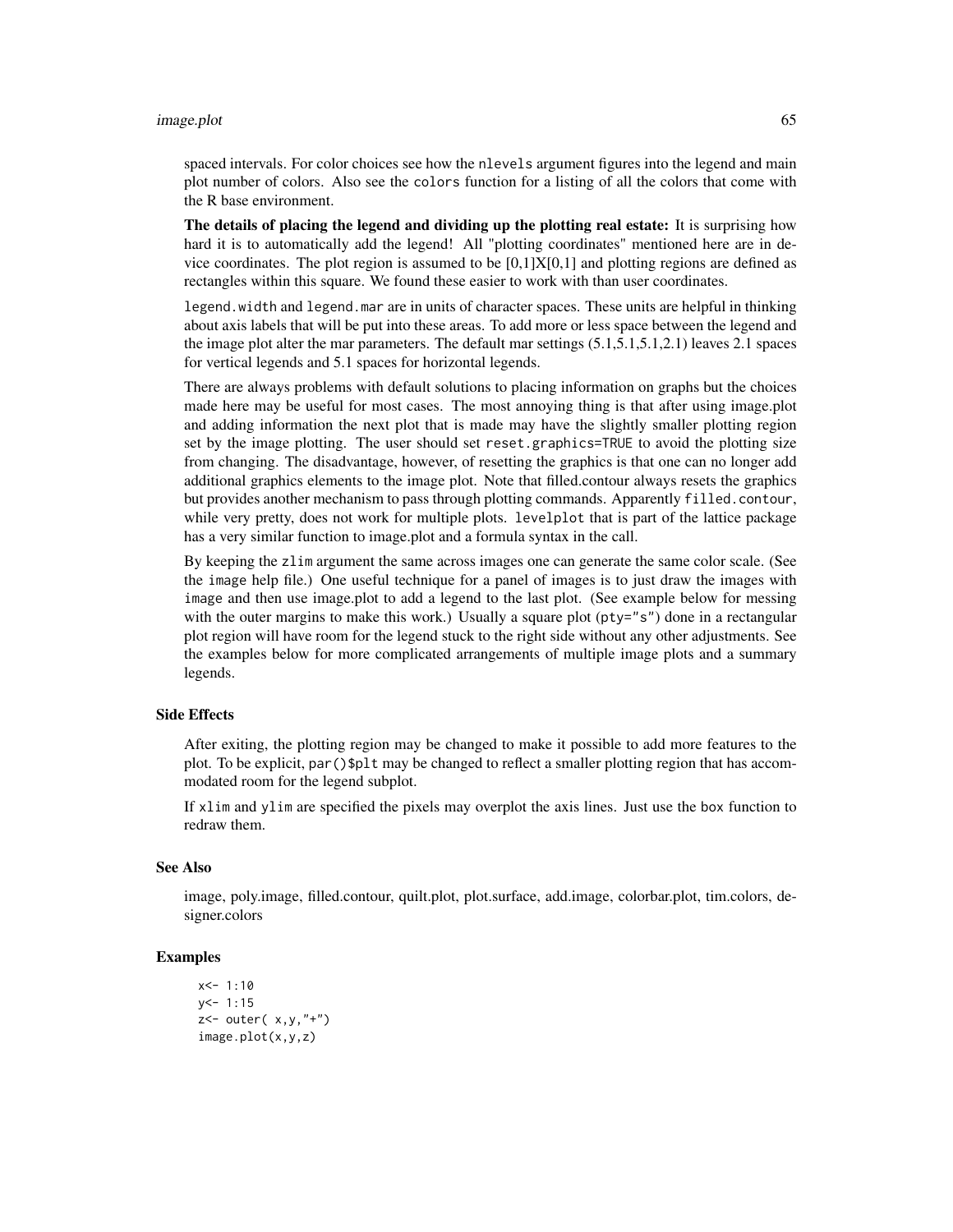```
# or
 obj<- list( x=x,y=y,z=z)
 image.plot(obj, legend.lab="Sverdrups")
# add some points on diagonal using standard plot function
#(with some clipping beyond 10 anticipated)
 points( 5:12, 5:12, pch="X", cex=3)
# adding breaks and distinct colors for intervals of z
# with and without lab.breaks
 brk<- quantile( c(z))
 image.plot(x,y,z, breaks=brk, col=rainbow(4))
# annotate legend strip at break values and add a label
  image.plot(x,y,z, breaks=brk, col=rainbow(4),
                       lab.breaks=names(brk))
#
# compare to
 zp <-quantile(c(z), c( .05, .1,.5, .9,.95))
 image.plot(x,y,z,
     axis.args=list( at=zp, labels=names(zp) ) )
# a log scaling for the colors
 ticks<- c( 1, 2,4,8,16,32)
 image.plot(x,y,log(z), axis.args=list( at=log(ticks), labels=ticks))
# see help file for designer.colors to generate a color scale that adapts to
# quantiles of z.
# Two add some color scales together here is an example of 5 blues to white to 5 reds
# with white being a specific size.
colorTable<- designer.colors(11, c( "blue","white", "red") )
# breaks with a gap of 10 to 17 assigned the white color
brks<- c(seq( 1, 10,,6), seq( 17, 25,,6))
image.plot( x,y,z,breaks=brks, col=colorTable)
#
#fat (5 characters wide) and short (50% of figure) color bar on the bottom
   image.plot( x,y,z,legend.width=5, legend.shrink=.5, horizontal=TRUE)
# adding a label with all kinds of additional arguments.
# use side=4 for vertical legend and side= 1 for horizontal legend
# to be parallel to axes. See help(mtext).
image.plot(x,y,z,
      legend.args=list( text="unknown units",
     col="magenta", cex=1.5, side=4, line=2))
#### example using a irregular quadrilateral grid
data( RCMexample)
image.plot( RCMexample$x, RCMexample$y, RCMexample$z[,,1])
ind<- 50:75 # make a smaller image to show bordering lines
image.plot( RCMexample$x[ind,ind], RCMexample$y[ind,ind], RCMexample$z[ind,ind,1],
                                      border="grey50", lwd=2)
```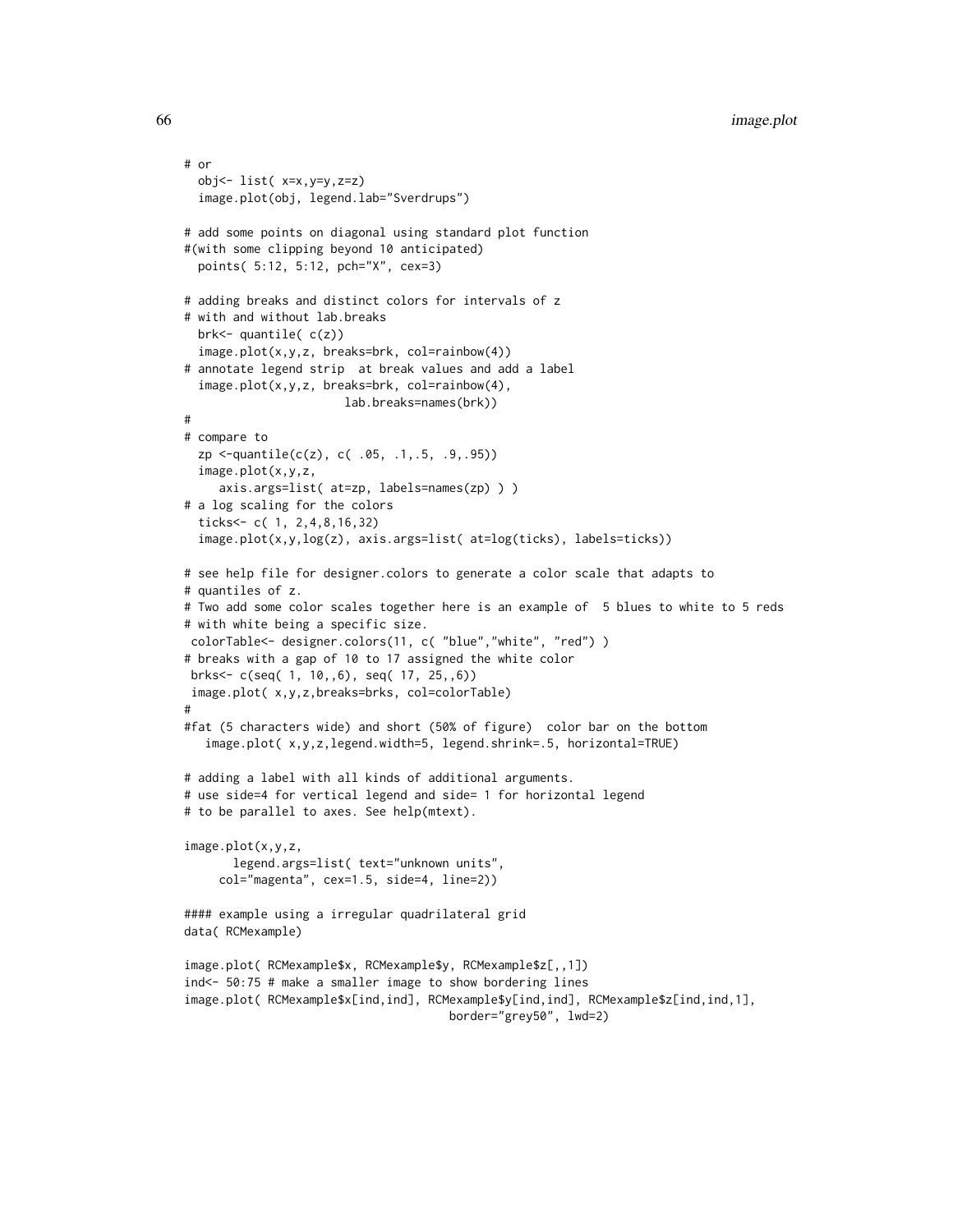### image.plot 67

```
#### multiple images with a common legend
set.panel()
# Here is quick but quirky way to add a common legend to several plots.
# The idea is leave some room in the margin and then over plot in this margin
par(oma=c( 0,0,0,4)) # margin of 4 spaces width at right hand side
set.panel( 2,2) # 2X2 matrix of plots
# now draw all your plots using usual image command
for ( k in 1:4){
 data<- matrix( rnorm(150), 10,15)
  image( data, zlim=c(-4,4), col=tim.colors())
# and just for fun add a contour plot
 contour( data, add=TRUE)
}
par(oma=c( 0,0,0,1))# reset margin to be much smaller.
image.plot( legend.only=TRUE, zlim=c(-4,4))
# image.plot tricked into plotting in margin of old setting
set.panel() # reset plotting device
#
# Here is a more learned strategy to add a common legend to a panel of
# plots consult the split.screen help file for more explanations.
# For this example we draw two
# images top and bottom and add a single legend color bar on the right side
# first divide screen into the figure region (left) and legend region (right)
   split.screen( rbind(c(0, .8,0,1), c(.8,1,0,1)))
# now subdivide up the figure region into two parts
  split.screen(c(2,1), screen=1)-> ind
  zr<- range( 2,35)
# first image
   screen( ind[1])
   image( x,y,z, col=tim.colors(), zlim=zr)
# second image
   screen( ind[2])
   image( x,y,z+10, col=tim.colors(), zlim =zr)
# move to skinny region on right and draw the legend strip
   screen( 2)
   image.plot( zlim=zr,legend.only=TRUE, smallplot=c(.1,.2, .3,.7),
  col=tim.colors())
  close.screen( all=TRUE)
```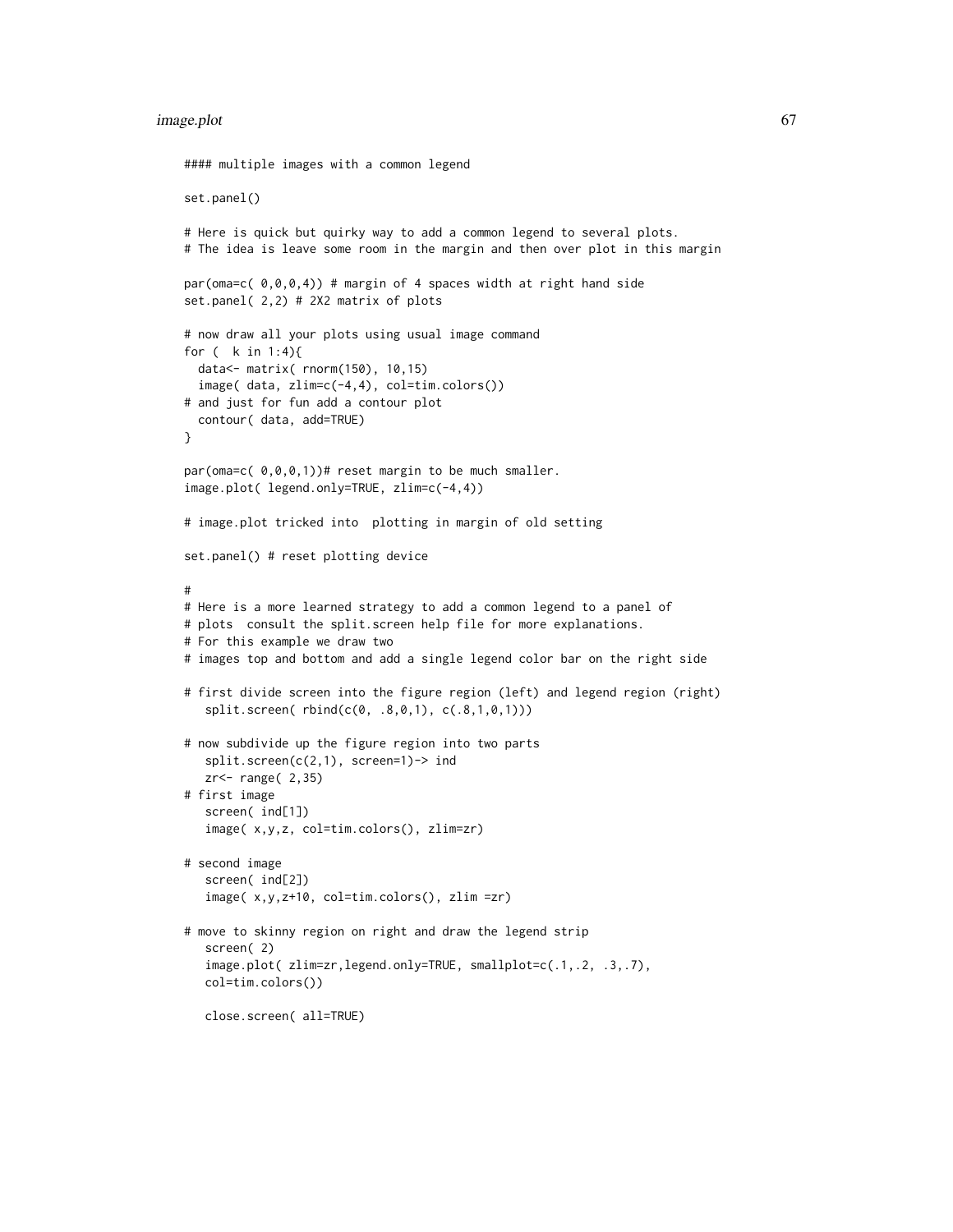```
# you can always add a legend arbitrarily to any plot;
# note that here the plot is too big for the vertical strip but the
# horizontal fits nicely.
plot( 1:10, 1:10)
image.plot( zlim=c(0,25), legend.only=TRUE)
image.plot( zlim=c(0,25), legend.only=TRUE, horizontal =TRUE)
# combining the usual image function and adding a legend
# first change margin for some more room
## Not run:
par( mar=c(10,5,5,5))
image( x,y,z, col=topo.colors(64))
image.plot( zlim=c(0,25), nlevel=64,legend.only=TRUE, horizontal=TRUE,
col=topo.colors(64))
## End(Not run)
#
#
# sorting out the difference in formatting between matrix storage
# and the image plot depiction
# this really has not much to do with image.plot but I hope it is useful
A<- matrix( 1:48, ncol=6, nrow=8)
# first column of A will be 1:8
# ... second is 9:16
image.plot(1:8, 1:6, A)
# add labels to each box
text( c( row(A)), c( col(A)), A)
# and the indices ...
text( c( row(A)), c( col(A))-.25,
   paste( "(", c(row(A)), ",",c(col(A)),")", sep=""), col="grey")
# "columns" of A are horizontal and rows are ordered from bottom to top!
#
# matrix in its usual tabular form where the rows are y and columns are x
image.plot( t( A[8:1,]), axes=FALSE)
```
#### **Description**

Takes an image matrix and applies a kernel smoother to it. Missing values are handled using the Nadaraya/Watson normalization of the kernel.

### Usage

## S3 method for class 'smooth'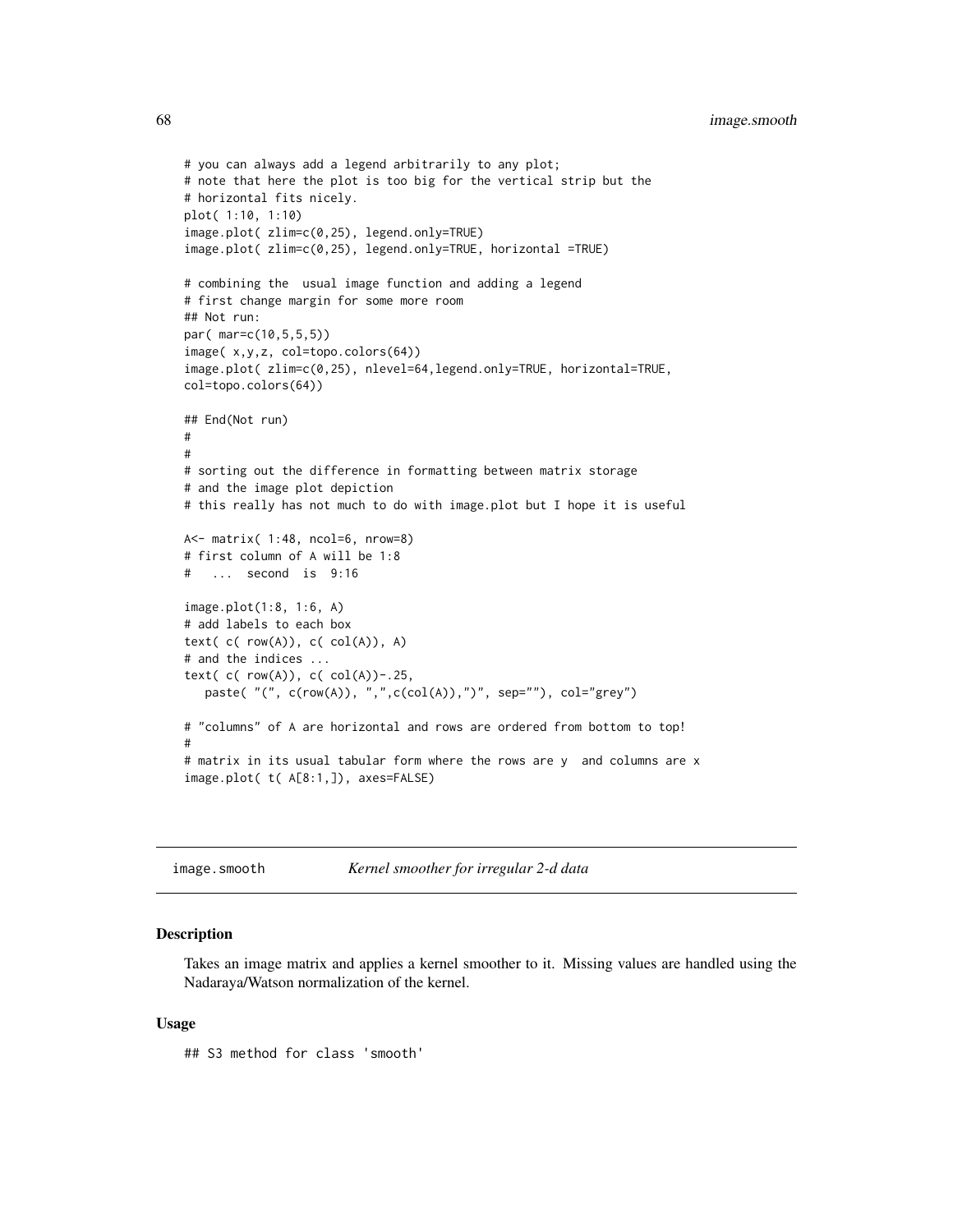# image.smooth 69

```
image(x, wght = NULL, dx = 1, dy = 1,kernel.function = double.exp,
    theta = 1, grid = NULL, tol = 1e-08, xwidth = NULL, ywidth = NULL,
    weights = NULL, \ldots)setup.image.smooth(nrow = 64, ncol = 64, dx = 1, dy = 1,
                   kernel.function = double.exp,
               theta = 1, xwidth = nrow * dx, ywidth = ncol * dx, lambda=NULL, ...)
```
## **Arguments**

| X.              | A matrix image. Missing values can be indicated by NAs.                                                                                                                                                                                                                                                                                            |
|-----------------|----------------------------------------------------------------------------------------------------------------------------------------------------------------------------------------------------------------------------------------------------------------------------------------------------------------------------------------------------|
| wght            | FFT of smoothing kernel. If this is NULL the default is to compute this object.                                                                                                                                                                                                                                                                    |
| grid            | A list with x and y components. Each are equally spaced and define the rectan-<br>gular. (see grid.list)                                                                                                                                                                                                                                           |
| dx              | Grid spacing in x direction                                                                                                                                                                                                                                                                                                                        |
| dy              | Grid spacing in x direction                                                                                                                                                                                                                                                                                                                        |
| kernel.function |                                                                                                                                                                                                                                                                                                                                                    |
|                 | An R function that takes as its argument the <i>squared</i> distance between two points<br>divided by the bandwidth. The default is $exp(-abs(x))$ yielding a normal kernel                                                                                                                                                                        |
| theta           | the bandwidth or scale parameter.                                                                                                                                                                                                                                                                                                                  |
| xwidth          | Amount of zero padding in horizontal dimension in units of the grid spacing. If<br>NULL the default value is equal to the width of the image the most conserva-<br>tive value but possibly inefficient for computation. Set this equal to zero to get<br>periodic wrapping of the smoother. This is useful to smooth a Mercator map<br>projection. |
| ywidth          | Same as xwidth but for the vertical dimension.                                                                                                                                                                                                                                                                                                     |
| weights         | Weights to apply when smoothing.                                                                                                                                                                                                                                                                                                                   |
| tol             | Tolerance for the weights of the N-W kernel. This avoids kernel estimates that<br>are "far" away from data. Grid points with weights less than tol are set to NA.                                                                                                                                                                                  |
| nrow            | X dimension of image in setting up smoother weights                                                                                                                                                                                                                                                                                                |
| ncol            | Y dimension of image                                                                                                                                                                                                                                                                                                                               |
| lambda          | Smoothing parameter if smoother is interpreted in a spline-like way.                                                                                                                                                                                                                                                                               |
| $\cdots$        | Other arguments to be passed to the kernel function                                                                                                                                                                                                                                                                                                |
|                 |                                                                                                                                                                                                                                                                                                                                                    |

# Details

The function works by taking convolutions using an FFT. The missing pixels are taken into account and the kernel smoothing is correctly normalized for the edge effects following the classical Nadaraya-Watson estimator. For this reason the kernel doe snot have to be a desity as it is automatically normalized when the kernel weight function is found for the data. If the kernel has limited support then the width arguments can be set to reduce the amount of computation. (See example below.) For multiple smoothing compute the fft of the kernel just once using setup. image. smooth and pass this as the wght argument to image.smooth. this will save an FFT in computations.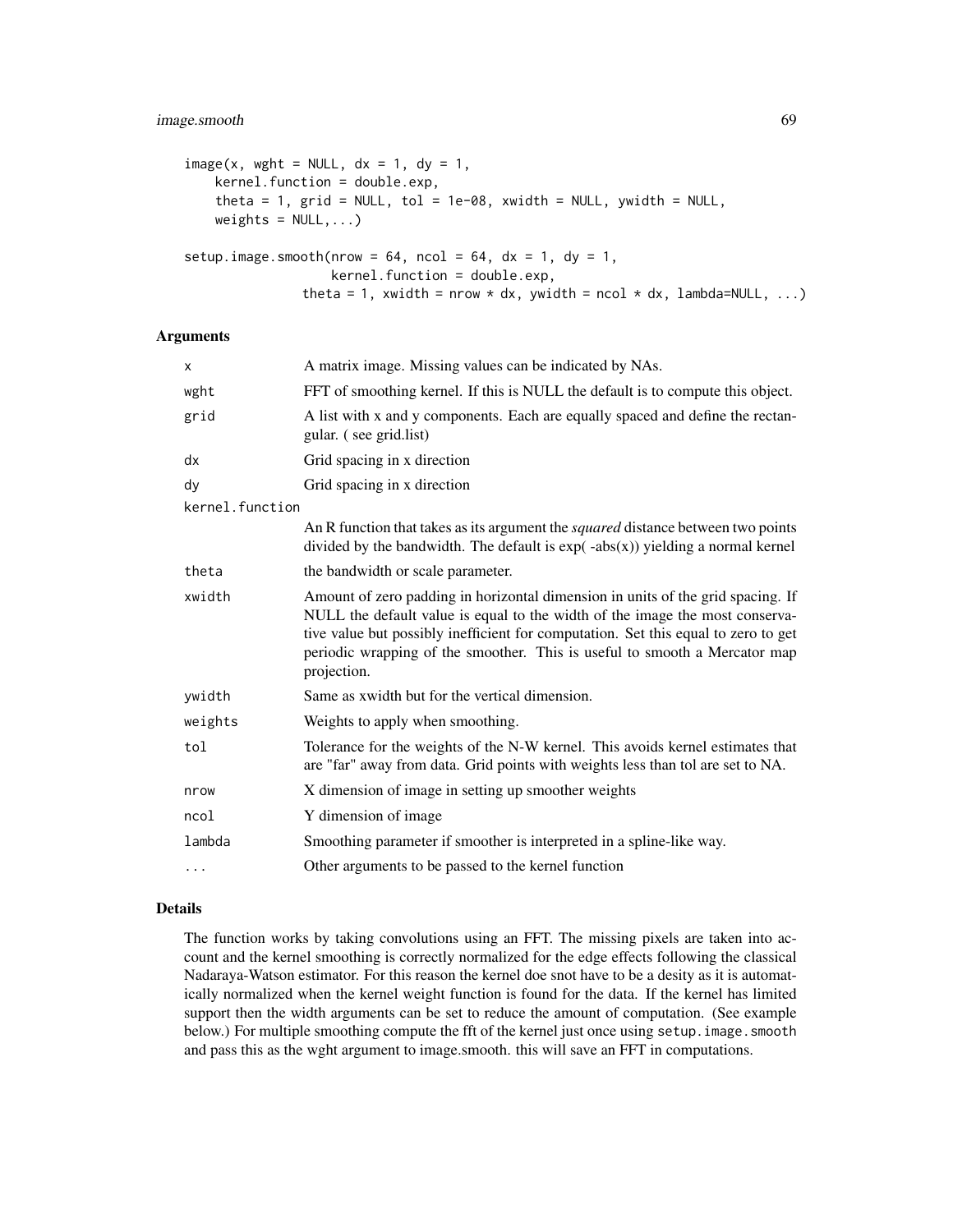#### Value

The smoothed image in R image format. (A list with components x, y and z.) setup. image. smooth returns a list with components W a matrix being the FFT of the kernel, dx, dy, xwidth and ywidth.

### See Also

as.image, sim.rf, image.plot

```
# first convert precip data to the 128X128 discretized image format ( with
# missing values to indicate where data is not observed)
#
out<- as.image( RMprecip$y, x= RMprecip$x, nx=128, ny=128)
# out$z is the image matrix
dx<- out$x[2]- out$x[1]
dy<- out$y[2] - out$y[1]
#
# grid scale in degrees and choose kernel bandwidth to be .25 degrees.
look<- image.smooth( out, theta= .25)
# pass in a tophat kernel
topHat <- function( dd, h ){ ifelse( dd <= h^2, 1, 0)}
## dd is the distance squared
look2<- image.smooth( out, kernel.function=topHat, h=.8)
image.plot(look)
points( RMprecip$x)
US( add=TRUE, col="grey", lwd=2)
# to save on computation, decrease the padding with zeroes
# only pad 32 grid points around the margins ofthe image.
look<- image.smooth(out$z, dx=dx, dy=dy, theta= .25, xwidth=32*dx,ywidth=32*dy)
# the range of these data is \sim 10 degrees and so
# with a padding of 32 grid points 32*( 10/128) = 2.5
# about 10 standard deviations of the normal kernel so there is still
# lots of room for padding
# a minimal choice might be xwidth = 4*(-25)=1 4 SD for the normal kernel
# creating weighting object outside the call
# this is useful when one wants to smooth different data sets but on the
# same grid with the same kernel function
#
#
# random fields from smoothing white noise with this filter.
#
set.seed(123)
```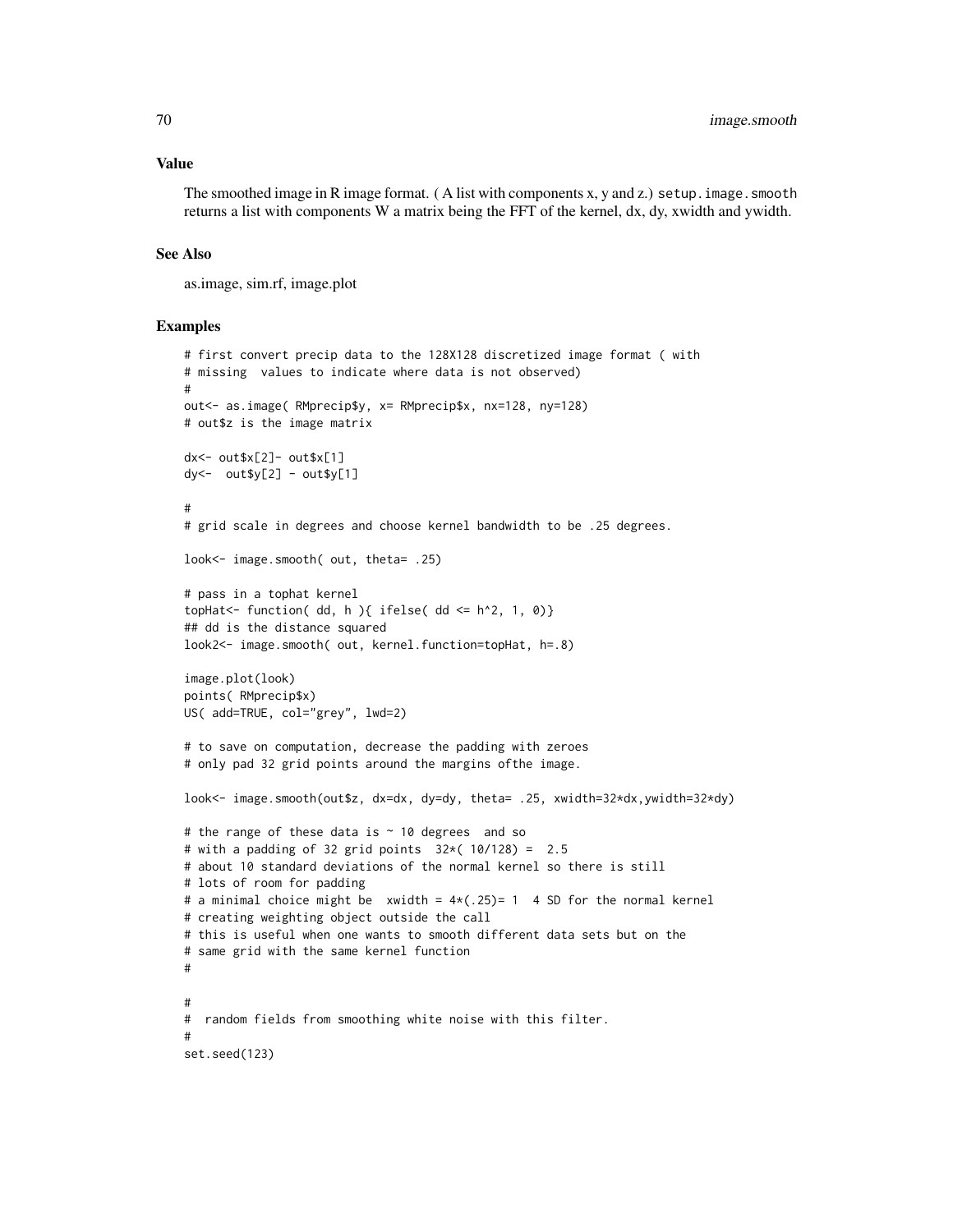```
image2lz 71
```

```
test.image<- matrix( rnorm(128**2),128,128)
dx < -.1
dy<- .8
wght<- setup.image.smooth( nrow=128, ncol=128, dx=dx, dy=dy,
            theta=.25, xwidth=2.5, ywidth=2.5)
#
look<- image.smooth( test.image, dx=dx, dy=dy, wght)
# NOTE: this is the same as using
#
# image.smooth( test.image , 128,128), xwidth=2.5,
# ywidth=2.5, dx=dx,dy=dy, theta=.25)
#
# but the call to image.smooth is faster because the fft of kernel
# has been precomputed.
# periodic smoothing in the horizontal dimension
look<- image.smooth( test.image , xwidth=1.5,
                       ywidth=2.5, dx=dx,dy=dy, theta=1.5)
look2<- image.smooth( test.image , xwidth=0,
                       ywidth=2.5, dx=dx,dy=dy, theta=1.5)
# compare these two
set.panel( 1,2)
image.plot( look, legend.mar=7.1)
title("free boundaries")
image.plot( look2, legend.mar=7.1) # look for periodic continuity at edges!
title("periodic boundary in horizontal")
set.panel(1,1)
```
image2lz *Some simple functions for subsetting images*

### <span id="page-70-0"></span>Description

These function help in subsetting images or reducing its size by averaging adjecent cells.

### Usage

```
crop.image(obj, loc=NULL,...)
which.max.matrix(z)
which.max.image(obj)
get.rectangle()
average.image(obj, Q=2)
half.image(obj)
```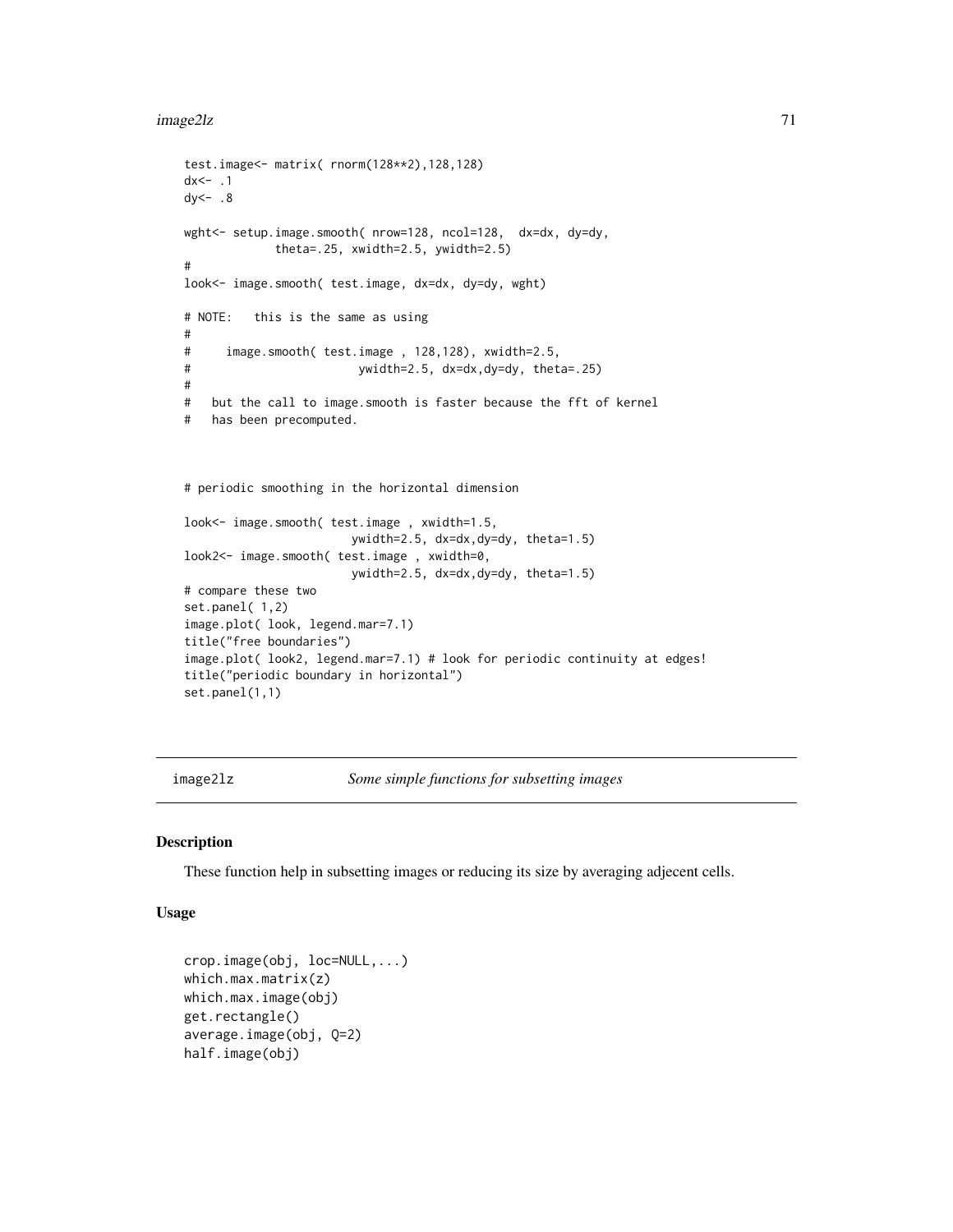72 image2lz

```
in.poly( xd, xp, convex.hull=FALSE, inflation=1e-07)
in.poly.grid( grid.list,xp, convex.hull=FALSE, inflation=1e-07)
```
### Arguments

| obj         | A list in image format with the usual x,y defining the grid and z a matrix of<br>image values.                                                                                      |
|-------------|-------------------------------------------------------------------------------------------------------------------------------------------------------------------------------------|
| loc         | A 2 column matrix of locations within the image region that define the sub-<br>set. If not specified then the image is plotted and the rectangle can be specified<br>interactively. |
| Q           | Number of pixels to average.                                                                                                                                                        |
| xd          | A 2 column matrix of locations that are the points to check for being inside a<br>polygon.                                                                                          |
| xp          | A 2 column matrix of locations that are vertices of a polygon. The last point is<br>assumed to be connected to the first.                                                           |
| convex.hull | If TRUE then the convex hull of xp is used instead of the polygon.                                                                                                                  |
| grid.list   | A list with components x and y specifing the 2-d grid values. (See help(grid.list)<br>for more details.)                                                                            |
| inflation   | A small expansion factor to insure that points precisely on the boundaries and<br>vertices of the convex hull are included as members.                                              |
| z           | A matrix of numerical values                                                                                                                                                        |
| $\cdots$    | Graphics arguments passed to image plot. This is only relevant when loc is<br>NULL and the locator function is called via get. rectangle.                                           |

### Details

If loc has more than 2 rows then the largest rectangle containing the locations is used.

- crop. image Creates a subset of the image obj by taking using the largest rectangle in the locations loc. This is useful if one needs to extract a image that is no bigger in extant than som edata location. If locations are omitted the parent image is plotted and the locations from two mouse clicks on the image. Returned value is an image with appropriate x,y and z components.
- get.rectangle Given an image plots and waits for two mouse clicks that are returned.
- which.max.image Returns a list with components  $x$ ,  $y$ ,  $z$ , and ind giving the location of the maximun and value of the maximum in the image based on the grid values and also on the indicies of the image matrix.
- average.image, half.image Takes passed image and averages the pixel values and adjusts the grid to create an image that has a smaller number of elements. If  $Q=2$  in average. image it has the same effect as half. image but might be slower – if the original image is mXn then half image will be an image  $(m/2)X(n/2)$ . This begs the question what happens when m or n is odd or when  $(m/Q)$  or  $(n/Q)$  are not integers. In either case the largest rows or columns are dropped. (For large Q the function might be modified to drop about half the pixels at both edges.)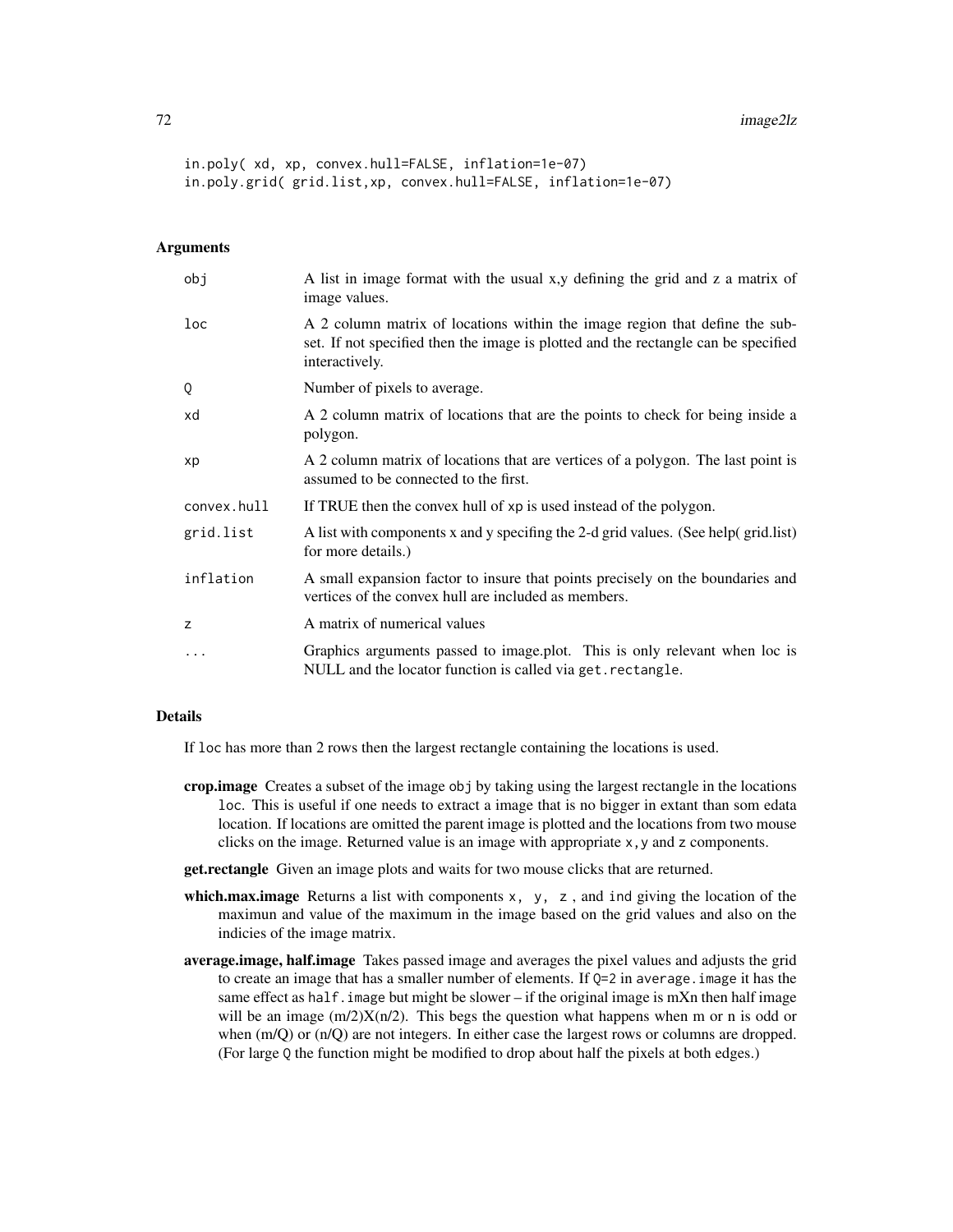#### image2lz 73

in.poly, in.poly.grid Determines whether the points xd,yd are inside a polygon or outside. Return value is a logical vector with TRUE being inside or on boundary of polygon. The test expands the polygon slightly in size (on the order of single precision zero) to include points that are at the vertices. in.poly does not really depend on an image format however the grid version in.poly.grid is more efficient for considering the locations on a regular grid See also in.land.grid that is hard coded to work with the fields world map.

# Author(s)

Doug Nychka

### See Also

drape.plot, image.plot, interp.surface, interp.surface.grid, in.land.grid

### Examples

```
data(RMelevation)
```

```
# region defining Colorado Front Range
```

```
loc<- rbind( c(-106.5, 40.8),
           c(-103.9, 37.5))
```

```
# extract elevations for just CO frontrange.
  FR<- crop.image(RMelevation, loc)
  image.plot( FR, col=terrain.colors(256))
```
which.max.image( FR)

```
# average cells 4 to 1 by doing this twice!
  temp<- half.image( RMelevation)
  temp<- half.image( temp)
```
# find all grid points inside poly

```
# or in one step
   temp<- average.image( RMelevation, Q=4)-> temp
   image.plot( temp, col=terrain.colors(256))
```

```
# a polygon (no special meaning entered with just locator)
x1p<-\frac{c}{c}-106.2017, -104.2418, -102.9182, -102.8163, -102.8927, -103.3254, -104.7763,
-106.5581, -108.2889, -109.1035, -109.3325, -108.7980)
x2p<- c(
 43.02978, 42.80732, 41.89727, 40.84566, 39.81427, 38.17618, 36.53810, 36.29542,
 36.90211, 38.29752, 39.45025, 41.02767)
xp<- cbind( x1p,x2p)
 image.plot( temp)
polygon( xp[,1], xp[,2], lwd=2)
```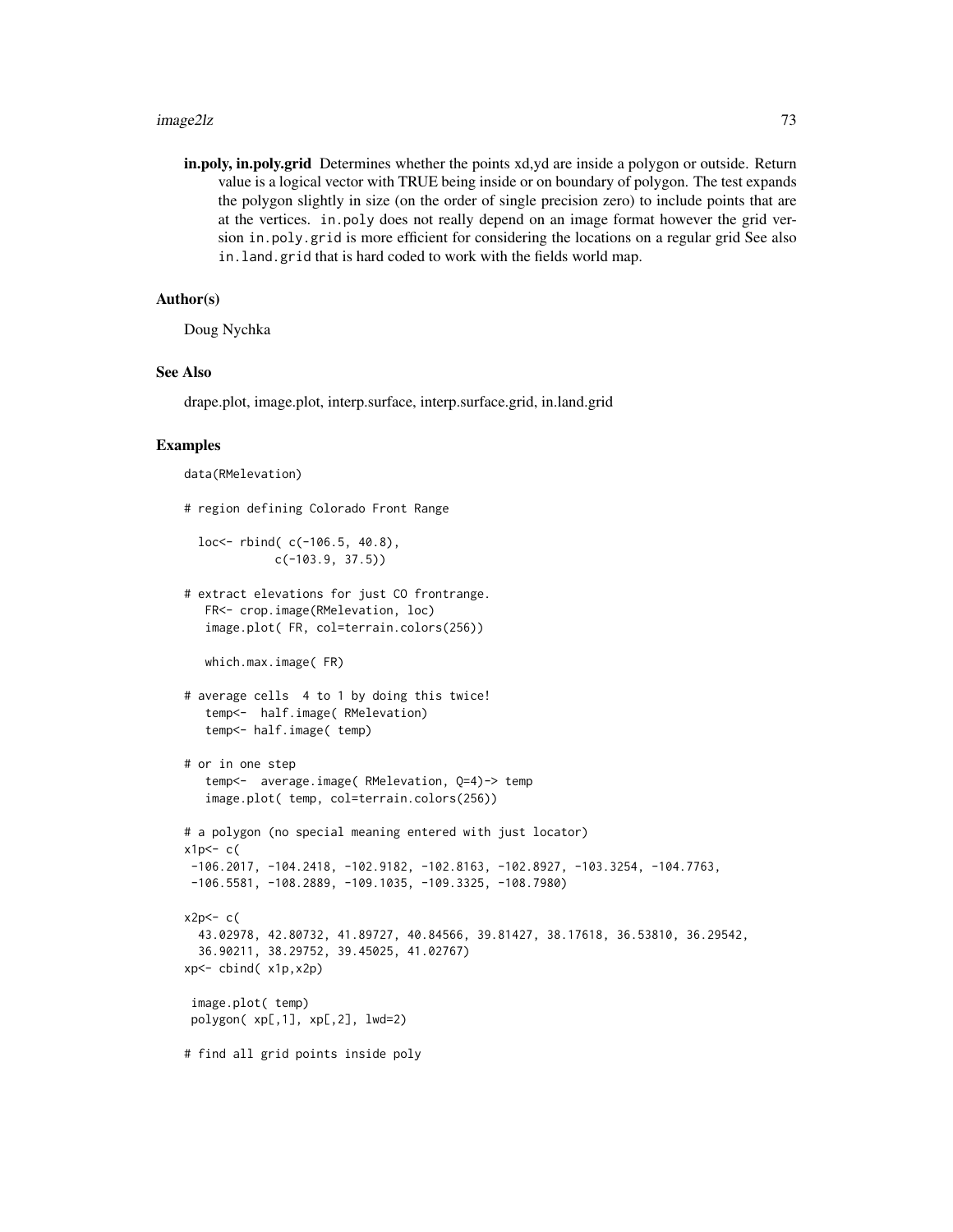```
fullset<- make.surface.grid( list( x= temp$x, y= temp$y))
ind<- in.poly( fullset,xp)
# take a look
plot( fullset, pch=".")
polygon( xp[,1], xp[,2], lwd=2)
points( fullset[ind,], pch="o", col="red", cex=.5)
# masking out the image NA == white in the image plot
temp$z[!ind] <- NA
image.plot( temp)
polygon( xp[,1], xp[,2], lwd=2)
# This is more efficient for large grids:
# because the large number of grid location ( xg above) is
# never explicitly created.
ind<- in.poly.grid( list( x= temp$x, y= temp$y), xp)
# now use ind in the same way as above to mask points outside of polygon
```
interp.surface *Fast bilinear interpolator from a grid.*

### Description

Uses bilinear weights to interpolate values on a rectangular grid to arbitrary locations or to another grid.

### Usage

```
interp.surface(obj, loc)
interp.surface.grid(obj, grid.list)
```
# Arguments

| obj       | A list with components x,y, and z in the same style as used by contour, persp,<br>image etc. $x$ and $y$ are the $X$ and $Y$ grid values and $z$ is a matrix with the<br>corresponding values of the surface |
|-----------|--------------------------------------------------------------------------------------------------------------------------------------------------------------------------------------------------------------|
| loc       | A matrix of (irregular) locations to interpolate. First column of loc is the X<br>coordinates and second is the Y's.                                                                                         |
| grid.list | A list with components x and y describing the grid to interpolate. The grids do<br>not need to be equally spaced.                                                                                            |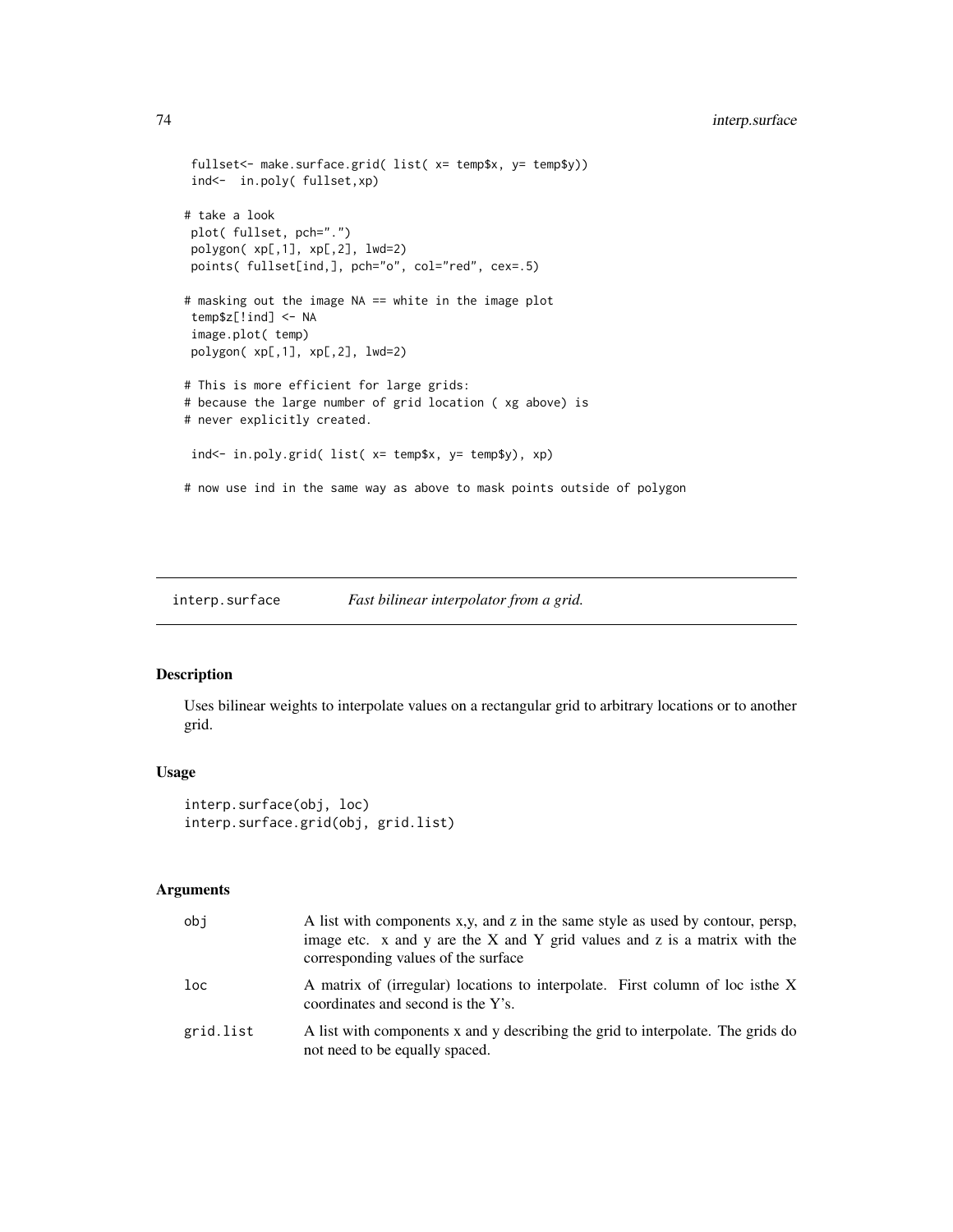#### interp.surface 75

#### Details

Here is a brief explanation of the interpolation: Suppose that the location, (locx, locy) lies in between the first two grid points in both x an y. That is locx is between x1 and x2 and locy is between y1 and y2. Let  $ex = (11-x1)/(x2-x1)$  ey=  $(12-y1)/(y2-y1)$ . The interpolant is

 $(1-ex)(1-ey)*z11 + (1-ex)(ey)*z12 + (ex)(1-ey)*z21 + (ex)(ey)*z22$ 

Where the z's are the corresponding elements of the Z matrix.

Note that bilinear interpolation can produce some artifacts related to the grid and not reproduce higher behavior in the surface. For, example the extrema of the interpolated surface will always be at the parent grid locations. There is nothing special about about interpolating to another grid, this function just includes a for loop over one dimension and a call to the function for irregular locations. It was included in fields for convenience. since the grid format is so common.

See also the akima package for fast interpolation from irrgeular locations. Many thanks to Jean-Olivier Irisson for making this code more efficient and concise.

#### Value

An vector of interpolated values. NA are returned for regions of the obj\\$z that are NA and also for locations outside of the range of the parent grid.

#### See Also

image.smooth, as.surface, as.image, image.plot, krig.image,Tps

# Examples

```
#
# evaluate an image at a finer grid
#
data( lennon)
# create an example in the right list format like image or contour
obj<- list( x= 1:20, y=1:20, z= lennon[ 201:220, 201:220])
set.seed( 123)
# lots of random points
N<- 500
loc<- cbind( runif(N)*20, runif(N)*20)
z.new<- interp.surface( obj, loc)
# compare the image with bilinear interpolation at scattered points
set.panel(2,2)
image.plot( obj)
quilt.plot( loc, z.new)
# sample at 100X100 equally spaced points on a grid
grid.list<- list( x= seq( 1,20,,100), y= seq( 1,20,,100))
interp.surface.grid( obj, grid.list)-> look
```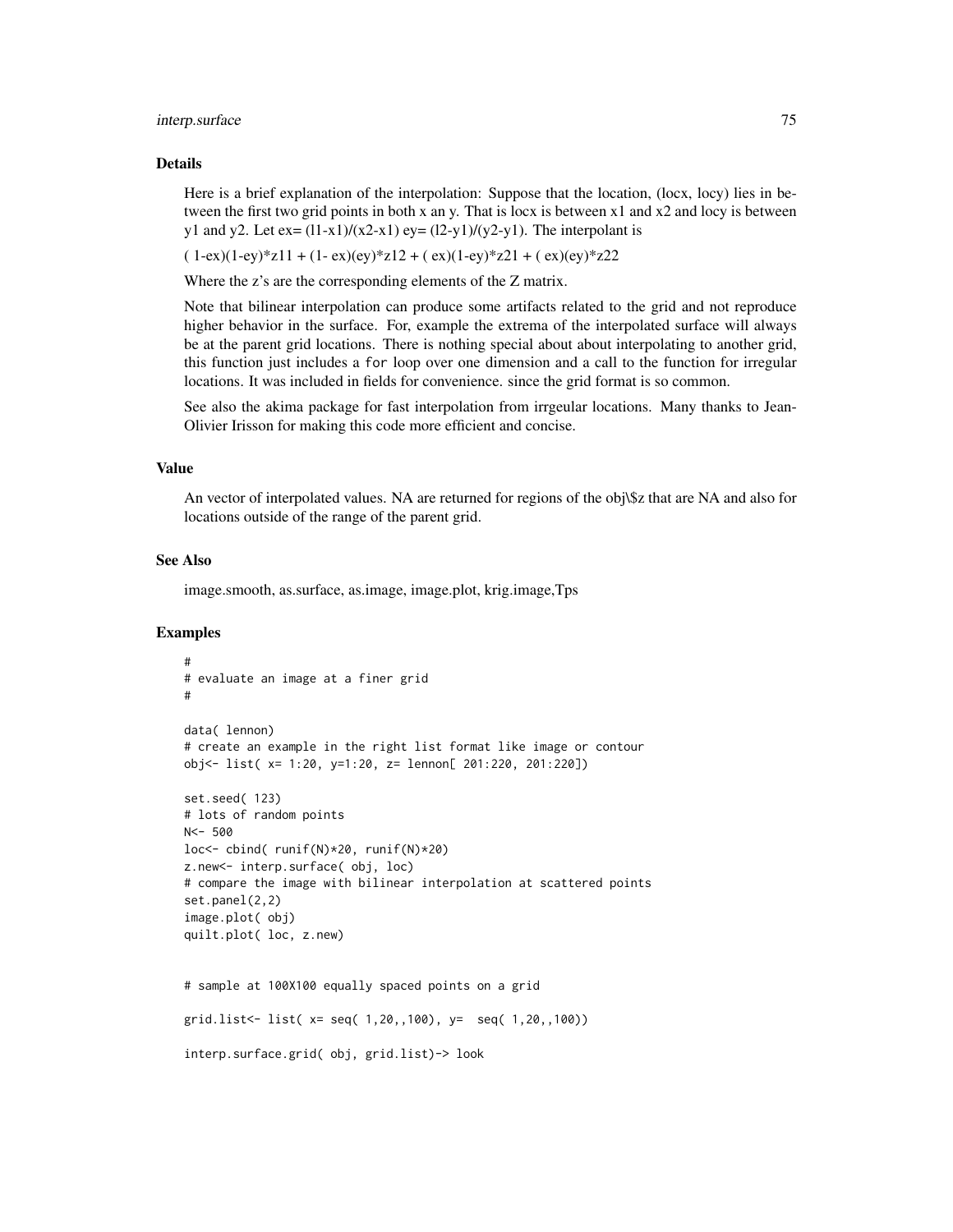```
# take a look
set.panel(2,2)
image.plot( obj)
image.plot( look)
```
<span id="page-75-0"></span>

Krig *Kriging surface estimate*

### Description

Fits a surface to irregularly spaced data. The Kriging model assumes that the unknown function is a realization of a Gaussian random spatial processes. The assumed model is additive  $Y = P(x) + P(y)$  $Z(X)$  + e, where P is a low order polynomial and Z is a mean zero, Gaussian stochastic process with a covariance that is unknown up to a scale constant. The main advantages of this function are the flexibility in specifying the covariance as an R language function and also the supporting functions plot, predict, predictSE, surface for subsequent analysis. Krig also supports a correlation model where the mean and marginal variances are supplied.

#### Usage

```
Krig(x, Y, cov.function = "stationary.cov", lambda = NA, df
                 = NA, GCV = FALSE, Z = NULL, cost = 1, knots = NA,
                 weights = NULL, m = 2, nstep.cv = 200, scale.type =
                 "user", x.center = rep(\emptyset, ncol(x)), x.scale = rep(1,ncol(x), rho = NA, sigma2 = NA, method = "REML",
                 verbose = FALSE, mean.obj = NA, sd.obj = NA,
                 null.function = "Krig.null.function", wght.function =
                 NULL, offset = 0, na.rm = TRUE, cov.args = NULL,
                 chol.args = NULL, null.args = NULL, wght.args = NULL,
                 W = NULL, give.warnings = TRUE, ...)
## S3 method for class 'Krig'
fitted(object,...)
## S3 method for class 'Krig'
coef(object,...)
resid.Krig(object,...)
```
### Arguments

chol.args Arguments to be passed to the cholesky decomposition in Krig.engine.fixed. The default if NULL, assigned at the top level of this function, is list( pivot=FALSE). This argument is useful when working with the sparse matrix package.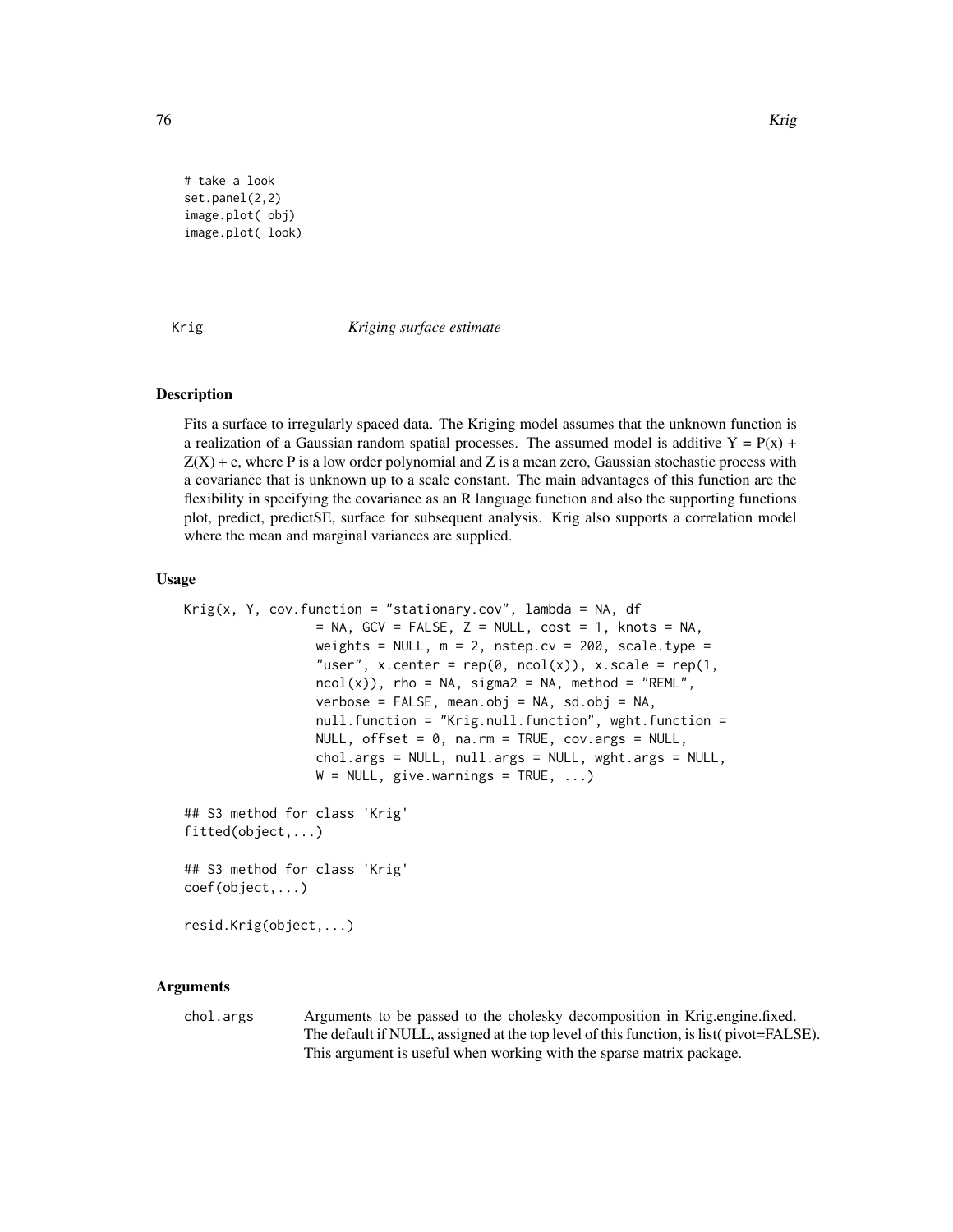| cov.args      | A list with the arguments to call the covariance function. (in addition to the<br>locations)                                                                                                                                                                                                                                                                                                                        |
|---------------|---------------------------------------------------------------------------------------------------------------------------------------------------------------------------------------------------------------------------------------------------------------------------------------------------------------------------------------------------------------------------------------------------------------------|
| cov.function  | Covariance function for data in the form of an R function (see Exp.simple.cov<br>as an example). Default assumes that correlation is an exponential function<br>of distance. See also stationary.cov for more general choice of covariance<br>shapes. exponential.cov will be faster if only the exponential covariance form<br>is needed.                                                                          |
| cost          | Cost value used in GCV criterion. Corresponds to a penalty for increased num-<br>ber of parameters. The default is 1.0 and corresponds to the usual GCV function.                                                                                                                                                                                                                                                   |
| df            | The effective number of parameters for the fitted surface. Conversely, N- df,<br>where N is the total number of observations is the degrees of freedom associated<br>with the residuals. This is an alternative to specifying lambda and much more<br>interpretable. NOTE: GCV argument defaults to TRUE if this argument is used.                                                                                  |
| GCV           | If TRUE matrix decompositions are done to allow estimating lambda by GCV or<br>REML and specifying smoothness by the effective degrees of freedom. So the<br>GCV switch does more than just supply a GCV estimate. Also if lambda or df<br>are passed the estimate will be evaluated at those values, not at the GCV/REML<br>estimates of lambda. If FALSE Kriging estimate is found under a fixed lambda<br>model. |
| give.warnings | If TRUE warnings are given in gcv grid search limits. If FALSE warnings are<br>not given. Best to leave this TRUE! This argument is set ot FALSE if warn is<br>less than zero in the top level, R options function. See options()\$warn                                                                                                                                                                             |
| knots         | A matrix of locations similar to x. These can define an alternative set of basis<br>functions for representing the estimate. One choice may be a space-filling subset<br>of the original x locations, thinning out the design where locations cluster. The<br>default is to put a "knot" at all unique locations. (See details.)                                                                                    |
| lambda        | Smoothing parameter that is the ratio of the error variance (sigma**2) to the<br>scale parameter of the covariance function (rho). If omitted this is estimated by<br>GCV (see method below).                                                                                                                                                                                                                       |
| method        | Determines what "smoothing" parameter should be used. The default is to es-<br>timate standard GCV Other choices are: GCV.model, GCV.one, RMSE, pure<br>error and REML. The differences are explained below.                                                                                                                                                                                                        |
| mean.obj      | Object to predict the mean of the spatial process. This used in when fitting a<br>correlation model with varying spatial means and varying marginal variances.<br>(See details.)                                                                                                                                                                                                                                    |
| m             | A polynomial function of degree $(m-1)$ will be included in the model as the drift<br>(or spatial trend) component. The "m" notation is from thin-plate splines where<br>m is the derivative in the penalty function. With $m=2$ as the default a linear<br>model in the locations will be fit a fixed part of the model.                                                                                           |
| na.rm         | If TRUE NAs will be removed from the y vector and the corresponding rows of<br>x – with a warning. If FALSE Krig will just stop with a message. Once NAs are<br>removed all subsequent analysis in fields does not use those data.                                                                                                                                                                                  |
| nstep.cv      | Number of grid points for the coarse grid search to minimize the GCV RMLE<br>and other related criteria for finding lambda, the smoothing parameter. Default                                                                                                                                                                                                                                                        |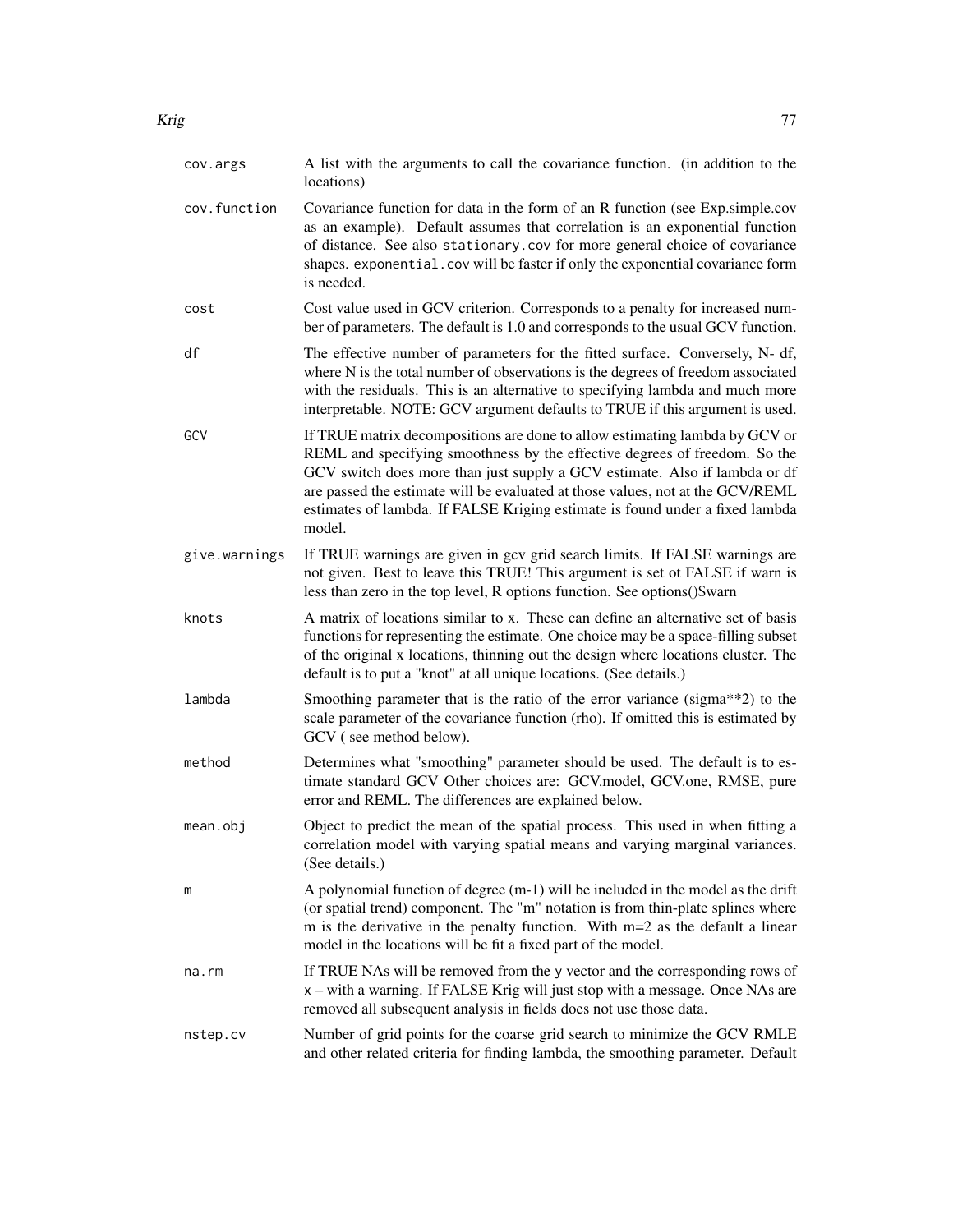|               | is 200, fairly large to avoid some cases of closely spaced local minima. Eval-<br>uations of the GCV and related objective functions are cheap given the matrix<br>decompositions described below.                                                                                                                                                                                                                                                                                                                                                                                      |
|---------------|-----------------------------------------------------------------------------------------------------------------------------------------------------------------------------------------------------------------------------------------------------------------------------------------------------------------------------------------------------------------------------------------------------------------------------------------------------------------------------------------------------------------------------------------------------------------------------------------|
| null.args     | Extra arguments for the null space function null. function. If fields.mkpoly<br>is passed as null. function then this is set to a list with the value of m. So the<br>default is use a polynomial of degree m-1 for the null space (fixed part) of the<br>model.                                                                                                                                                                                                                                                                                                                        |
| null.function | An R function that creates the matrices for the null space model. The default is<br>fields.mkpoly, an R function that creates a polynomial regression matrix with all<br>terms up to degree m-1. (See Details)                                                                                                                                                                                                                                                                                                                                                                          |
| offset        | The offset to be used in the GCV criterion. Default is 0. This would be used<br>when Krig is part of a backfitting algorithm and the offset is other model degrees<br>of freedom from other regression components.                                                                                                                                                                                                                                                                                                                                                                      |
| rho           | Scale factor for covariance.                                                                                                                                                                                                                                                                                                                                                                                                                                                                                                                                                            |
| scale.type    | This is a character string among: "range", "unit.sd", "user", "unscaled". The<br>independent variables and knots are scaled to the specified scale.type. By default<br>no scaling is done. This usuall makes sense for spatial locations. Scale type of<br>"range" scales the data to the interval $(0,1)$ by forming $(x-min(x))/range(x)$ for<br>each x. Scale type of "unit.sd" Scale type of "user" allows specification of an<br>x.center and x.scale by the user. The default for "user" is mean 0 and standard<br>deviation 1. Scale type of "unscaled" does not scale the data. |
| sd.obj        | Object to predict the marginal standard deviation of the spatial process.                                                                                                                                                                                                                                                                                                                                                                                                                                                                                                               |
| sigma2        | Variance of the errors, often called the nugget variance. If weights are specified<br>then the error variance is sigma2 divided by weights. Note that lambda is defined<br>as the ratio sigma2/rho.                                                                                                                                                                                                                                                                                                                                                                                     |
| verbose       | If true will print out all kinds of intermediate stuff. Default is false, of course as<br>this is used mainly for debugging.                                                                                                                                                                                                                                                                                                                                                                                                                                                            |
| weights       | Weights are proportional to the reciprocal variance of the measurement error.<br>The default is equal weighting i.e. vector of unit weights.                                                                                                                                                                                                                                                                                                                                                                                                                                            |
| wght.function | An R function that creates a weights matrix to the observations. This is only<br>needed if the weight matirx has off diagonal elements. The default is NULL<br>indicating that the weight matrix is a diagonal, based on the weights argument.<br>(See details)                                                                                                                                                                                                                                                                                                                         |
| W             | The observation weight matrix.                                                                                                                                                                                                                                                                                                                                                                                                                                                                                                                                                          |
| wght.args     | Optional arguments to be passed to the weight function (wght.function) used to<br>create the observation weight matrix.                                                                                                                                                                                                                                                                                                                                                                                                                                                                 |
| х             | Matrix of independent variables. These could the locations for spatial data or<br>the indepedent variables in a regression.                                                                                                                                                                                                                                                                                                                                                                                                                                                             |
| x.center      | Centering values to be subtracted from each column of the x matrix.                                                                                                                                                                                                                                                                                                                                                                                                                                                                                                                     |
| x.scale       | Scale values that are divided into each column after centering.                                                                                                                                                                                                                                                                                                                                                                                                                                                                                                                         |
| Υ             | Vector of dependent variables. These are the values of the surface (perhaps with<br>measurement error) at the locations or the dependent response in a regression.                                                                                                                                                                                                                                                                                                                                                                                                                      |
| Ζ             | A vector of matrix of covariates to be include in the fixed part of the model. If<br>NULL (default) no addtional covariates are included.                                                                                                                                                                                                                                                                                                                                                                                                                                               |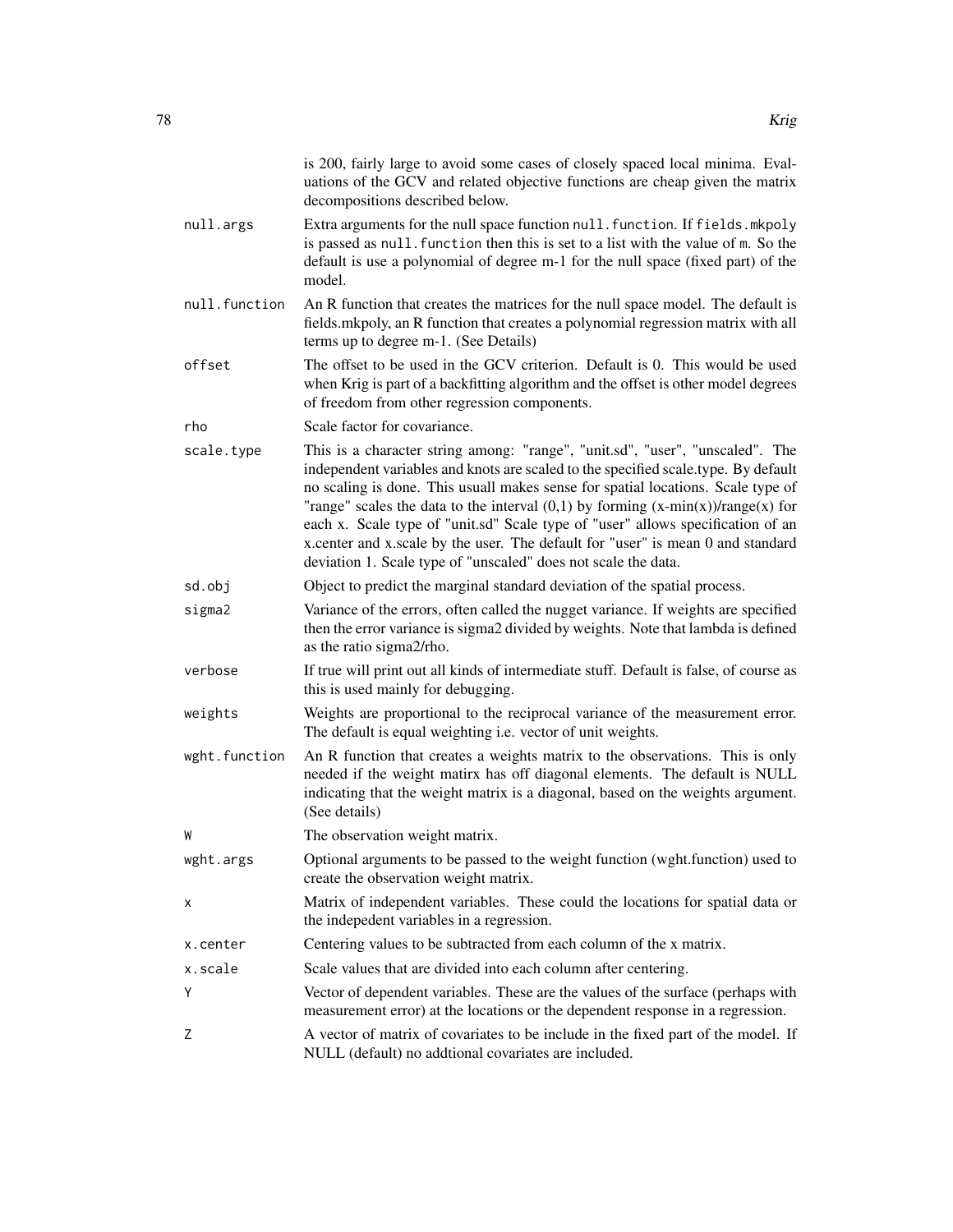| $\cdot$ $\cdot$ $\cdot$ | Optional arguments that appear are assumed to be additional arguments to the       |
|-------------------------|------------------------------------------------------------------------------------|
|                         | covariance function. Or are included in methods functions (resid, fitted, coef) as |
|                         | a required argument.                                                               |
| object                  | A Krig object                                                                      |

#### Details

This function produces a object of class Krig. With this object it is easy to subsequently predict with this fitted surface, find standard errors, alter the y data ( but not x), etc.

The Kriging model is:  $Y.k = f(x.k) = P(x.k) + Z(x.k) + e.k$ 

where ".k" means subscripted by k, Y is the dependent variable observed at location x.k, P is a low order polynomial, Z is a mean zero, Gaussian field with covariance function K and e is assumed to be independent normal errors. The estimated surface is the best linear unbiased estimate (BLUE) of  $f(x) = P(x) + Z(x)$  given the observed data. For this estimate K, is taken to be rho\*cov.function and the errors have variance sigma\*\*2. In more conventional geostatistical terms rho is the "sill" if the covariance function is actually a correlation function and sigma\*\*2 is the nugget variance or measure error variance (the two are confounded in this model.) If the weights are given then the variance of e.k is sigma\*\*2/ weights.k . In the case that the weights are specified as a matrix, W, using the wght.function option then the assumed covariance matrix for the errors is sigma\*\*2 Wi, where Wi is the inverse of W. It is straightforward to show that the estimate of f only depends on sigma and rho through the ratio lambda =  $\sigma$  sigma\*\*2/ rho. This parameter, termed the smoothing parameter plays a central role in the statistical computations within Krig. See also the help for thin plate splines, (Tps) to get another perspective on the smoothing parameter.

This function also supports a modest extension of the Generalized Kriging model to include other covariates as fixed regression type components. In matrix form  $Y = Zb + F + E$  where Z is a matrix of covariates and b a fixed parameter vector, F the vector of function values at the observations and E a vector of errors. The The Z argument in the function is the way to specify this additional component.

If the parameters rho and sigma2 are omitted in the call, then they are estimated in the following way. If lambda is given, then sigma2 is estimated from the residual sum of squares divided by the degrees of freedom associated with the residuals. Rho is found as the difference between the sums of squares of the predicted values having subtracted off the polynomial part and sigma2. These estimates are the MLE's under Gaussian assumptions on the process and errors. If lambda is also omitted is it estimated from the data using a variety of approaches and then the values for sigma and rho are found in the same way from the estimated lambda.

A useful extension of a stationary correlation to a nonstationary covariance is what we term a correlation model. If mean and marginal standard deviation objects are included in the call. Then the observed data is standardized based on these functions. The spatial process is then estimated with respect to the standardized scale. However for predictions and standard errors the mean and standard deviation surfaces are used to produce results in the original scale of the observations.

The GCV function has several alternative definitions when replicate observations are present or if one uses a reduced set knots. Here are the choices based on the method argument:

GCV: leave-one-out GCV. But if there are replicates it is leave one group out. (Wendy and Doug prefer this one.)

GCV.one: Really leave-one-out GCV even if there are replicate points. This what the old tps function used in FUNFITS.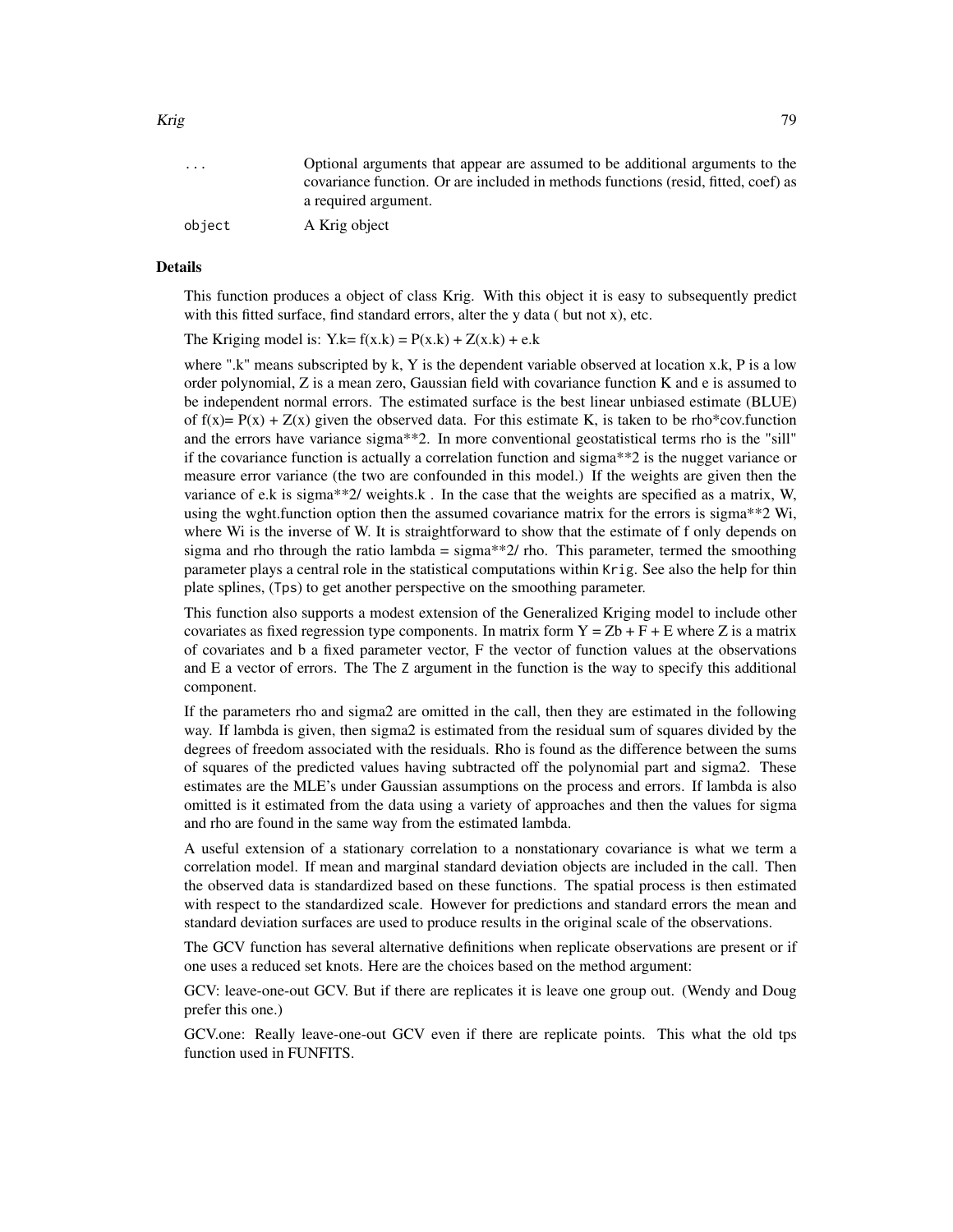rmse: Match the estimate of sigma\*\*2 to a external value ( called rmse)

pure error: Match the estimate of sigma\*\*2 to the estimate based on replicated data (pure error estimate in ANOVA language).

GCV.model: Only considers the residual sums of squares explained by the basis functions.

REML: The process and errors are assumed to the Gaussian and the likelihood is concentrated (or profiled) with respect to lambda. The MLE of lambda is found from this criterion. Restricted means that the likelihood is formed from a linear transformation of the observations that is orthogonal to the column space of  $P(x)$ .

WARNING: The covariance functions often have a nonlinear parameter(s) that often control the strength of the correlations as a function of separation, usually referred to as the range parameter. This parameter must be specified in the call to Krig and will not be estimated.

#### Value

A object of class Krig. This includes the predicted values in fitted.values and the residuals in residuals. The results of the grid search to minimize the generalized cross validation function are returned in gcv.grid.

The coef.Krig function only returns the coefficients, "d", associated with the fixed part of the model (also known as the null space or spatial drift).

| Call to the function                                                                                                                                                                                                                                                                               |  |
|----------------------------------------------------------------------------------------------------------------------------------------------------------------------------------------------------------------------------------------------------------------------------------------------------|--|
| Vector of dependent variables.                                                                                                                                                                                                                                                                     |  |
| Matrix of independent variables.                                                                                                                                                                                                                                                                   |  |
| Vector of weights.                                                                                                                                                                                                                                                                                 |  |
| Locations used to define the basis functions.                                                                                                                                                                                                                                                      |  |
| List of components used in centering and scaling data.                                                                                                                                                                                                                                             |  |
| Total number of parameters in the model.                                                                                                                                                                                                                                                           |  |
| Number of parameters in the null space.                                                                                                                                                                                                                                                            |  |
| List of matrices from the decompositions $(D, G, u, X, qr.T)$ .                                                                                                                                                                                                                                    |  |
| Matrix of values from the GCV grid search. The first column is the grid of<br>lambda values used in the search, the second column is the trace of the A matrix,<br>the third column is the GCV values and the fourth column is the estimated value<br>of sigma conditional on the vlaue of lambda. |  |
| A table of estimated smoothing parameters with corresponding degrees of free-<br>dom and estimates of sigma found by different methods.                                                                                                                                                            |  |
| Cost value used in GCV criterion.                                                                                                                                                                                                                                                                  |  |
| Order of the polynomial space: highest degree polynomial is (m-1). This is a<br>fixed part of the surface often referred to as the drift or spatial trend.                                                                                                                                         |  |
| Effective degrees of freedom of the model.                                                                                                                                                                                                                                                         |  |
| Predicted values from the fit.                                                                                                                                                                                                                                                                     |  |
| Residuals from the fit.                                                                                                                                                                                                                                                                            |  |
| Value of the smoothing parameter used in the fit. Lambda is defined as sigma**2/rho.<br>See discussion in details.                                                                                                                                                                                 |  |
|                                                                                                                                                                                                                                                                                                    |  |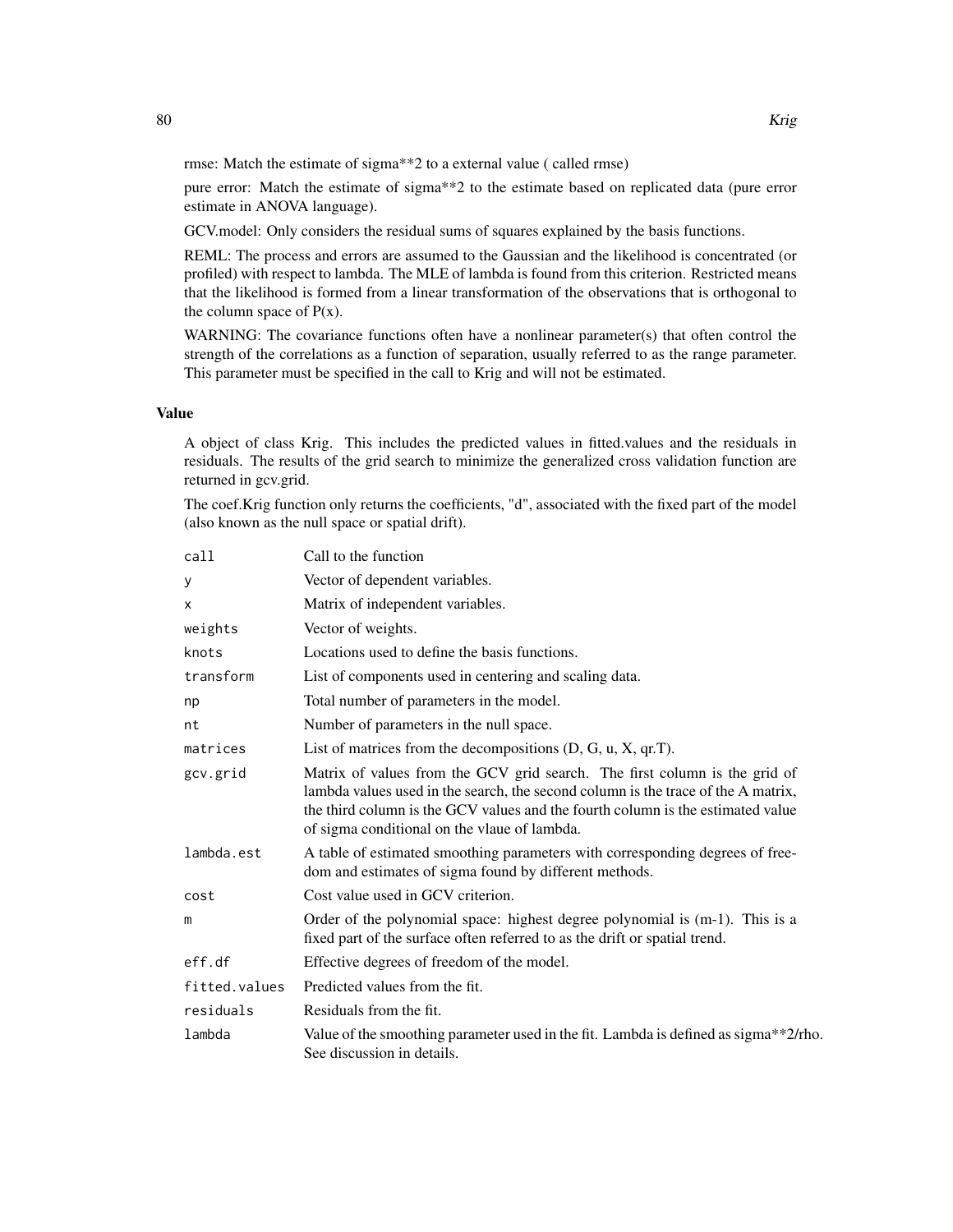| yname              | Name of the response.                                                                                                                                            |
|--------------------|------------------------------------------------------------------------------------------------------------------------------------------------------------------|
| cov.function       | Covariance function of the model.                                                                                                                                |
| beta               | Estimated coefficients in the ridge regression format                                                                                                            |
| d                  | Estimated coefficients for the polynomial basis functions that span the null space                                                                               |
| fitted.values.null |                                                                                                                                                                  |
|                    | Fitted values for just the polynomial part of the estimate                                                                                                       |
| trace              | Effective number of parameters in model.                                                                                                                         |
| $\mathsf{C}$       | Estimated coefficients for the basis functions derived from the covariance.                                                                                      |
| coefficients       | Same as the beta vector.                                                                                                                                         |
| just.solve         | Logical describing if the data has been interpolated using the basis functions.                                                                                  |
| shat               | Estimated standard deviation of the measurement error (nugget effect).                                                                                           |
| sigma2             | Estimated variance of the measurement error (shat**2).                                                                                                           |
| rho                | Scale factor for covariance. $COV(h(x), h(x)) = rho * cov$ . function(x, x) If the<br>covariance is actually a correlation function then rho is also the "sill". |
| mean.var           | Normalization of the covariance function used to find rho.                                                                                                       |
| best.model         | Vector containing the value of lambda, the estimated variance of the measure-<br>ment error and the scale factor for covariance used in the fit.                 |

# References

See "Additive Models" by Hastie and Tibshirani, "Spatial Statistics" by Cressie and the FIELDS manual.

# See Also

summary.Krig, predict.Krig, predictSE.Krig, predictSurfaceSE, predictSurface, plot.Krig, surface.Krig

# Examples

```
# a 2-d example
# fitting a surface to ozone
# measurements. Exponential covariance, range parameter is 20 (in miles)
fit <- Krig(ChicagoO3$x, ChicagoO3$y, theta=20)
summary( fit) # summary of fit
set.panel( 2,2)
plot(fit) # four diagnostic plots of fit
set.panel()
surface( fit, type="C") # look at the surface
# predict at data
predict( fit)
# predict using 7.5 effective degrees of freedom:
predict( fit, df=7.5)
```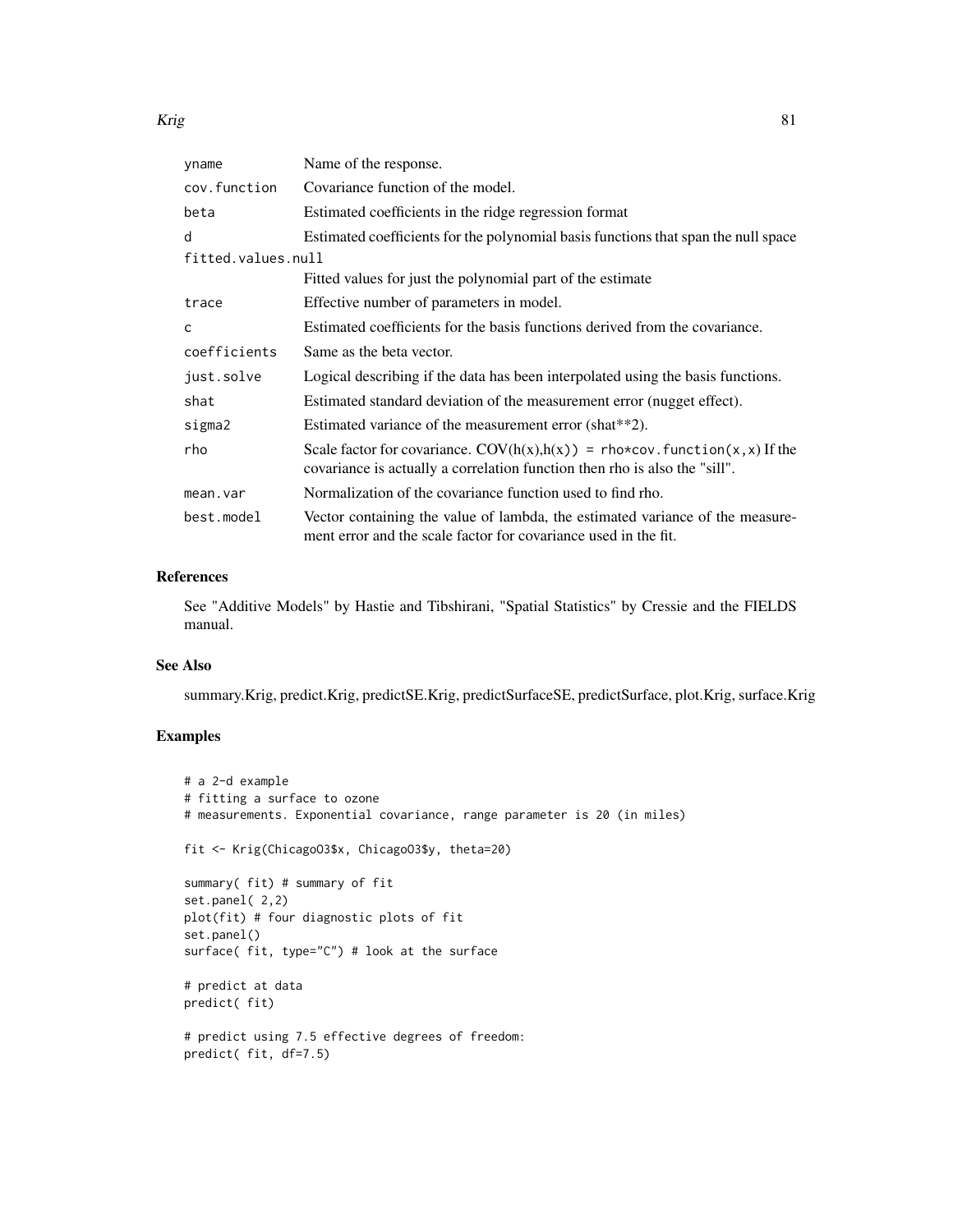```
# predict on a grid ( grid chosen here by defaults)
out<- predictSurface( fit)
 surface( out, type="C") # option "C" our favorite
# predict at arbitrary points (10,-10) and (20, 15)
 xnew<- rbind( c( 10, -10), c( 20, 15))
 predict( fit, xnew)
# standard errors of prediction based on covariance model.
 predictSE( fit, xnew)
# surface of standard errors on a default grid
 predictSurfaceSE( fit)-> out.p # this takes some time!
 surface( out.p, type="C")
points( fit$x)
## Not run:
# Using another stationary covariance.
# smoothness is the shape parameter for the Matern.
fit <- Krig(ChicagoO3$x, ChicagoO3$y, Covariance="Matern", theta=10, smoothness=1.0)
summary( fit)
#
# Roll your own: creating very simple user defined Gaussian covariance
#
test.cov <- function(x1,x2,theta,marginal=FALSE,C=NA){
   # return marginal variance
     if( marginal) { return(rep( 1, nrow( x1)))}
    # find cross covariance matrix
      temp<- exp(-(rdist(x1,x2)/theta)**2)
      if( is.na(C[1])){
          return( temp)}
      else{
          return( temp%*%C)}
      }
#
# use this and put in quadratic polynomial fixed function
 fit.flame<- Krig(flame$x, flame$y, cov.function="test.cov", m=3, theta=.5)
#
# note how range parameter is passed to Krig.
# BTW: GCV indicates an interpolating model (nugget variance is zero)
# This is the content of the warning message.
# take a look ...
 surface(fit.flame, type="I")
```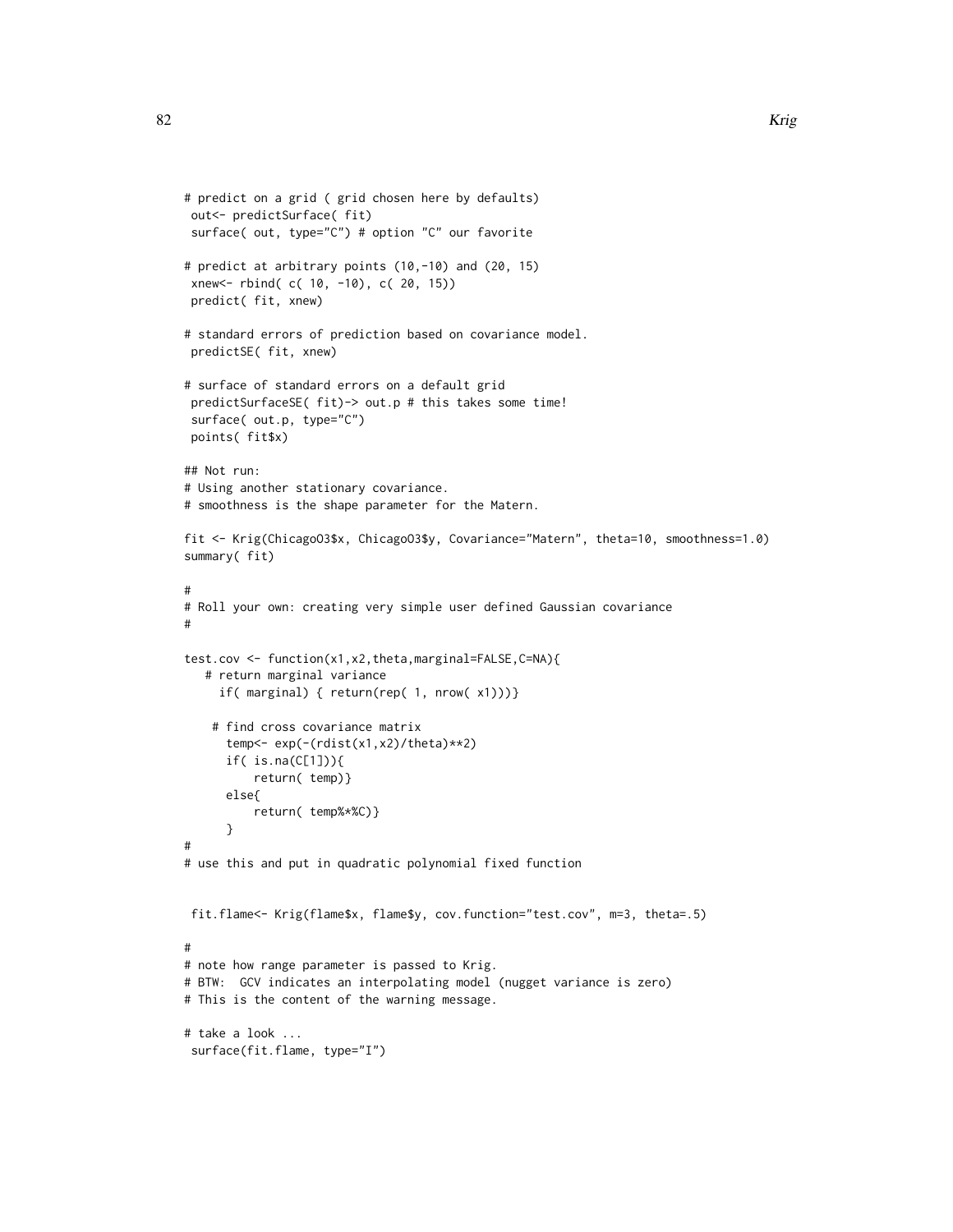## End(Not run)

```
#
# Thin plate spline fit to ozone data using the radial
# basis function as a generalized covariance function
#
# p=2 is the power in the radial basis function (with a log term added for
# even dimensions)
# If m is the degree of derivative in penalty then p=2m-d
# where d is the dimension of x. p must be greater than 0.
# In the example below p = 2 \times 2 - 2 = 2#
 out<- Krig( ChicagoO3$x, ChicagoO3$y,cov.function="Rad.cov",
                       m=2,p=2,scale.type="range")
# See also the Fields function Tps
# out should be identical to Tps( ChicagoO3$x, ChicagoO3$y)
#
# A Knot example
 data(ozone2)
 y16<- ozone2$y[16,]
# there are some missing values -- remove them
 good<- !is.na( y16)
 y<- y16[good]
x<- ozone2$lon.lat[ good,]
#
# the knots can be arbitrary but just for fun find them with a space
# filling design. Here we select 50 from the full set of 147 points
#
xknots<- cover.design( x, 50, num.nn= 75)$design # select 50 knot points
 out<- Krig( x, y, knots=xknots, cov.function="Exp.cov", theta=300)
 summary( out)
# note that that trA found by GCV is around 17 so 50>17 knots may be a
# reasonable approximation to the full estimator.
#
## Not run:
# the plot
surface( out, type="C")
US( add=TRUE)
 points( x, col=2)
 points( xknots, cex=2, pch="O")
## End(Not run)
## Not run:
## A quick way to deal with too much data if you intend to smooth it anyway
```
## Discretize the locations to a grid, then apply Krig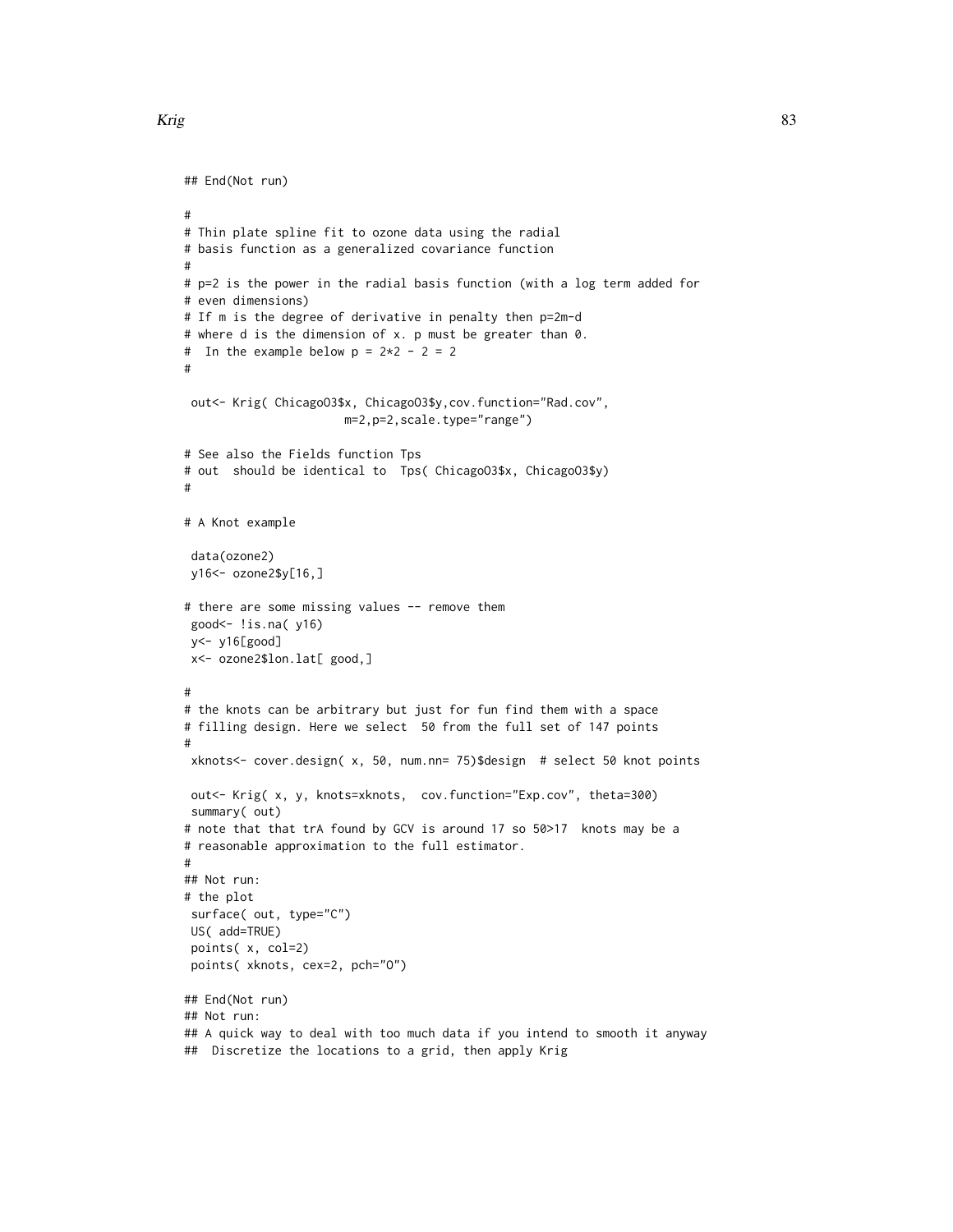```
## to the discretized locations:
##
RM.approx<- as.image(RMprecip$y, x=RMprecip$x, nx=20, ny=20)
# take a look:
image.plot( RM.approx)
# discretized data (observations averaged if in the same grid box)
# 336 locations -- down form the full 806
# convert the image format to locations, obs and weight vectors
yd<- RM.approx$z[RM.approx$ind]
weights<- RM.approx$weights[RM.approx$ind] # takes into account averaging
xd<- RM.approx$xd
obj<- Krig( xd, yd, weights=weights, theta=4)
# compare to the full fit:
# Krig( RMprecip$x, RMprecip$y, theta=4)
## End(Not run)
## Not run:
# A correlation model example
# fit krig surface using a mean and sd function to standardize
# first get stats from 1987 summer Midwest O3 data set
 data(ozone2)
 stats.o3<- stats( ozone2$y)
 mean.o3<- Tps( ozone2$lon.lat, c( stats.o3[2,]))
 sd.o3<- Tps( ozone2$lon.lat, c( stats.o3[3,]))
#
# Now use these to fit particular day ( day 16)
# and use great circle distance
 fit<- Krig( ozone2$lon.lat, ozone2$y[16,],
            theta=350, mean.obj=mean.o3, sd.obj=sd.o3,
            Covariance="Matern", Distance="rdist.earth",
            smoothness=1.0,
            na.rm=TRUE) #
# the finale
 surface( fit, type="I")
 US( add=TRUE)
 points( fit$x)
 title("Estimated ozone surface")
## End(Not run)
## Not run:
#
#
# explore some different values for the range and lambda using REML
```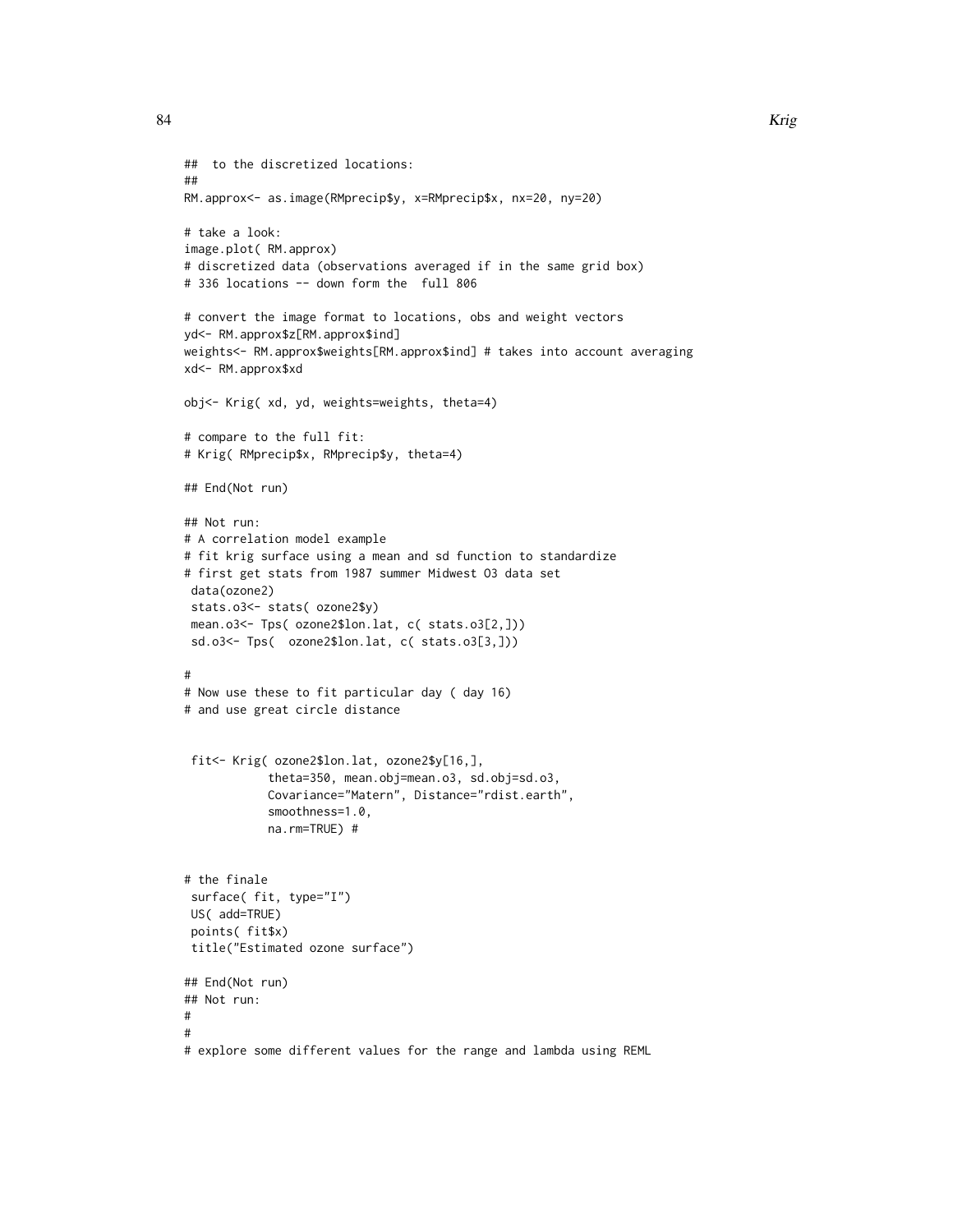```
theta <- seq( 100,500,,40)
 PLL<- matrix( NA, 40,80)
# the loop
 for( k in 1:40){
# call to Krig with different ranges
# also turn off warnings for GCV search
# to avoid lots of messages. (not recommended in general!)
    PLL[k,]<- Krig( ozone2$lon.lat,ozone2$y[16,],
             cov.function="stationary.cov",
             theta=theta[k], mean.obj=mean.o3, sd.obj=sd.o3,
             Covariance="Matern",smoothness=.5,
             Distance="rdist.earth", nstep.cv=80,
             give.warnings=FALSE, na.rm=TRUE)$gcv.grid[,7]
#
# gcv.grid is the grid search output from
# the optimization for estimating different estimates for lambda including
# REML
# default grid is equally spaced in eff.df scale ( and should the same across theta)
# here
 }
# get lambda grid from looping
  k<-1lam<- Krig( ozone2$lon.lat,ozone2$y[16,],
             cov.function="stationary.cov",
             theta=theta[k], mean.obj=mean.o3, sd.obj=sd.o3,
             Covariance="Matern",smoothness=.5,
             Distance="rdist.earth", nstep.cv=80,
             give.warnings=FALSE, na.rm=TRUE)$gcv.grid[,1]
# see the 2 column of $gcv.grid to get the effective degress of freedom.
 contour( theta,log(lam) , PLL)
## End(Not run)
```
Krig.Amatrix *Smoother (or "hat") matrix relating predicted values to the dependent (Y) values.*

### Description

For a fixed value of the smoothing parameter or the covariance function some nonparametric curve estimates are linear functions of the observed data. This is a intermediate level function that computes the linear weights to be applied to the observations to estimate the curve at a particular point. For example the predicted values can be represented as Ay where A is an N X N matrix of coefficients and Y is the vector of observed dependent variables. For linear smoothers the matrix A may depend on the smoothing parameter ( or covariance function and the independent variables (X) but NOT on Y.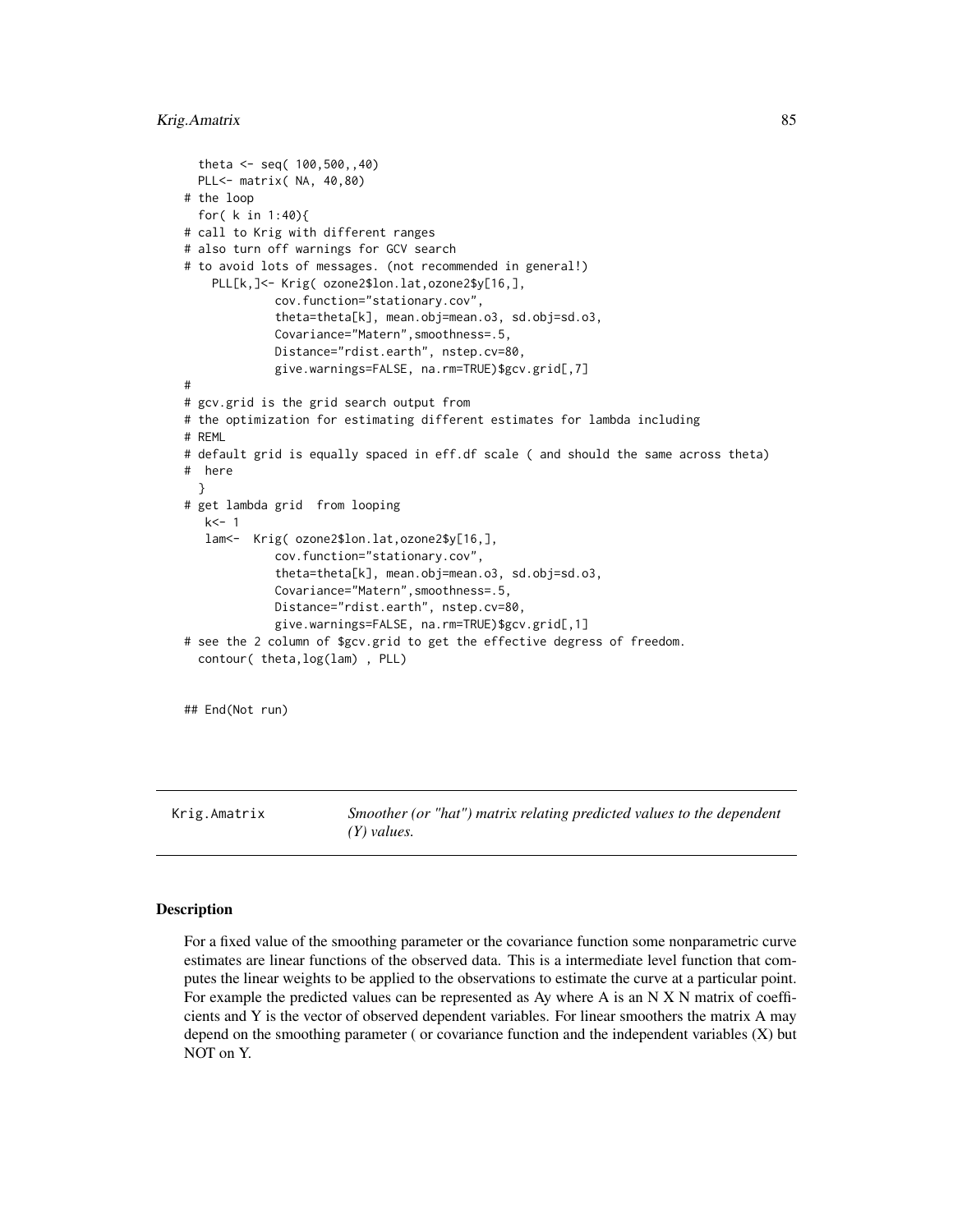### Usage

```
Krig.Amatrix(object, x0 = object$x, lambda=NULL,
     eval.correlation.model = FALSE,...)
```
# Arguments

|                        | Output object from fitting a data set using a FIELD regression method. Currently<br>this is supported only for Krig (and Tps) functions.                                                                                                                                                                                                                       |  |
|------------------------|----------------------------------------------------------------------------------------------------------------------------------------------------------------------------------------------------------------------------------------------------------------------------------------------------------------------------------------------------------------|--|
|                        | A Krig object produced by the Krig (or Tps) function.                                                                                                                                                                                                                                                                                                          |  |
| ⊠∂ject                 | Locations for prediction default is the observation locations.                                                                                                                                                                                                                                                                                                 |  |
| lambda                 | Value of the smoothing parameter.                                                                                                                                                                                                                                                                                                                              |  |
| eval.correlation.model |                                                                                                                                                                                                                                                                                                                                                                |  |
|                        | This applies to a correlation model where the observations have been standard-<br>ized – e.g. y standardized = (yraw - mean) / (standard deviation). If TRUE the<br>prediction in the correlation scale is transformed by the standard deviation and<br>mean to give a prediction in the raw scale. If FALSE predictions are left in the<br>correlation scale. |  |
| $\ddots$               | Other arguments that can used by predict. Krig.                                                                                                                                                                                                                                                                                                                |  |
|                        |                                                                                                                                                                                                                                                                                                                                                                |  |

### Details

The main use of this function is in finding prediction standard errors.

For the Krig ( and Tps) functions the A matrix is constructed based on the representation of the estimate as a generalized ridge regression. The matrix expressions are explained in the references from the FIELDS manual. For linear regression the matrix that gives predicted values is often referred to as the "hat" matrix and is useful for regression diagnostics. For smoothing problems the effective number of parameters in the fit is usually taken to be the trace of the A matrix. Note that while the A matrix is usually constructed to predict the estimated curve at the data points Amatrix.Krig does not have such restrictions. This is possible because any value of the estimated curve will be a linear function of Y.

The actual calculation in this function is simple. It invovles loop through the unit vectors at each observation and computation of the prediction for each of these delta functions. This approach makes it easy to handle different options such as including covariates.

## Value

A matrix where the number of rows is equal to the number of predicted points and the number of columns is equal to the length of the Y vector.

### References

Nychka (2000) "Spatial process estimates as smoothers."

# See Also

Krig, Tps, predict.Krig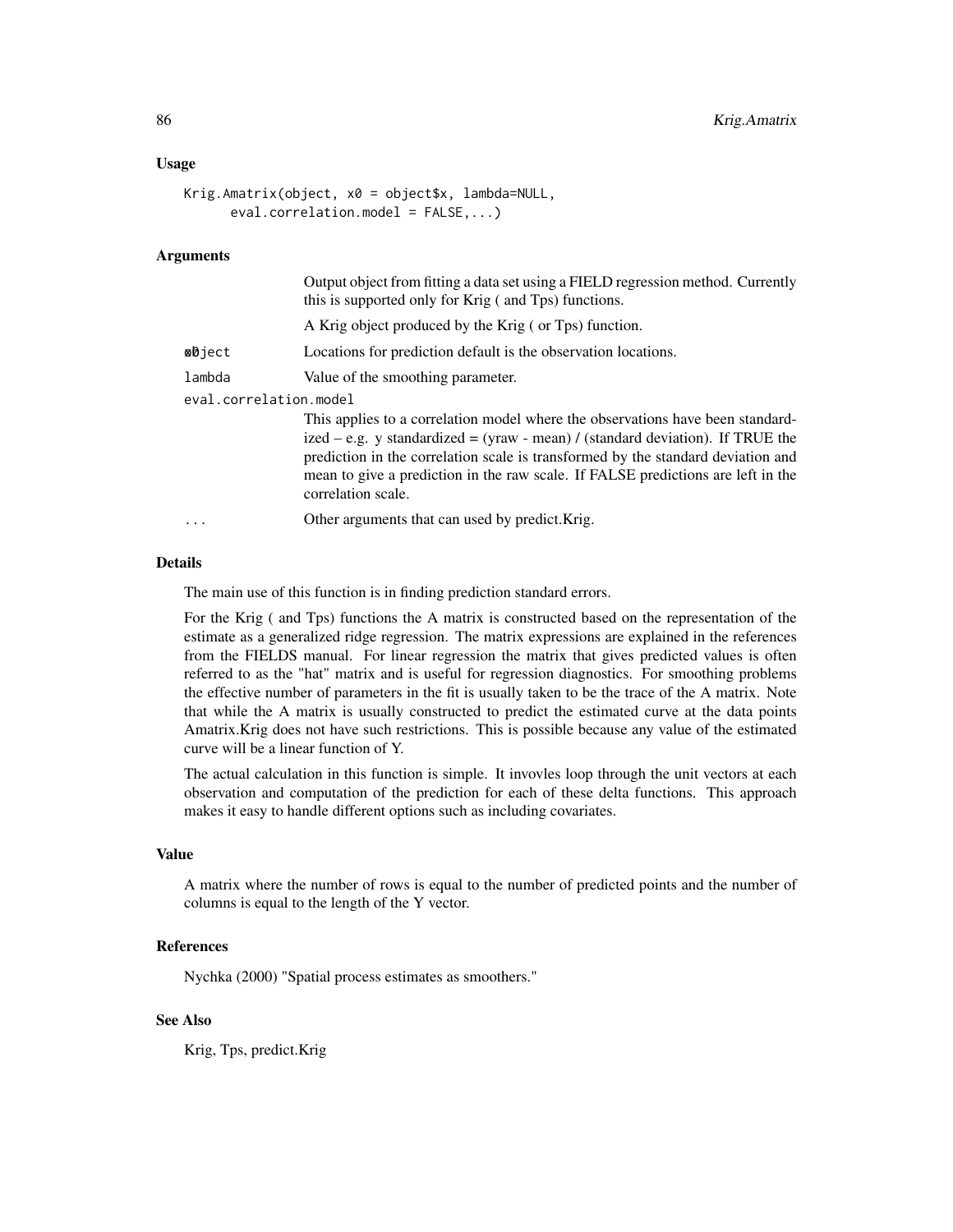# Krig.null.function 87

### Examples

```
# Compute the A matrix or "hat" matrix for a thin plate spline
# check that this gives the same predicted values
tps.out<-Tps( ChicagoO3$x, ChicagoO3$y)
A<-Krig.Amatrix( tps.out, ChicagoO3$x)
test<- A%*%ChicagoO3$y
# now compare this to predict( tps.out) or tps.out$fitted.values
# they should be the same
stats( test- tps.out$fitted.values)
```
Krig.null.function *Default function to create fixed matrix part of spatial process model.*

#### Description

Constructs a matrix of terms representing a low order polynomial and binds additional columns due to covariates ( the Z matrix)

### Usage

Krig.null.function(x,  $Z = NULL$ , drop. $Z = FALSE$ , m)

# Arguments

| x      | Spatial locations                                      |
|--------|--------------------------------------------------------|
| Ζ      | Other covariates to be associated with each location.  |
| drop.Z | If TRUE only the low order polynomial part is created. |
| m      | The polynomial order is $(m-1)$ .                      |

# Details

This function can be modified to produce a different fixed part of the spatial model. The arguments x, Z and drop.Z are required but other arguments can be passed as part of a list in null.args in the call to Krig.

### Value

A matrix where the first columns are the polynomial terms and the following columns are from Z.

### Author(s)

Doug Nychka

# See Also

Krig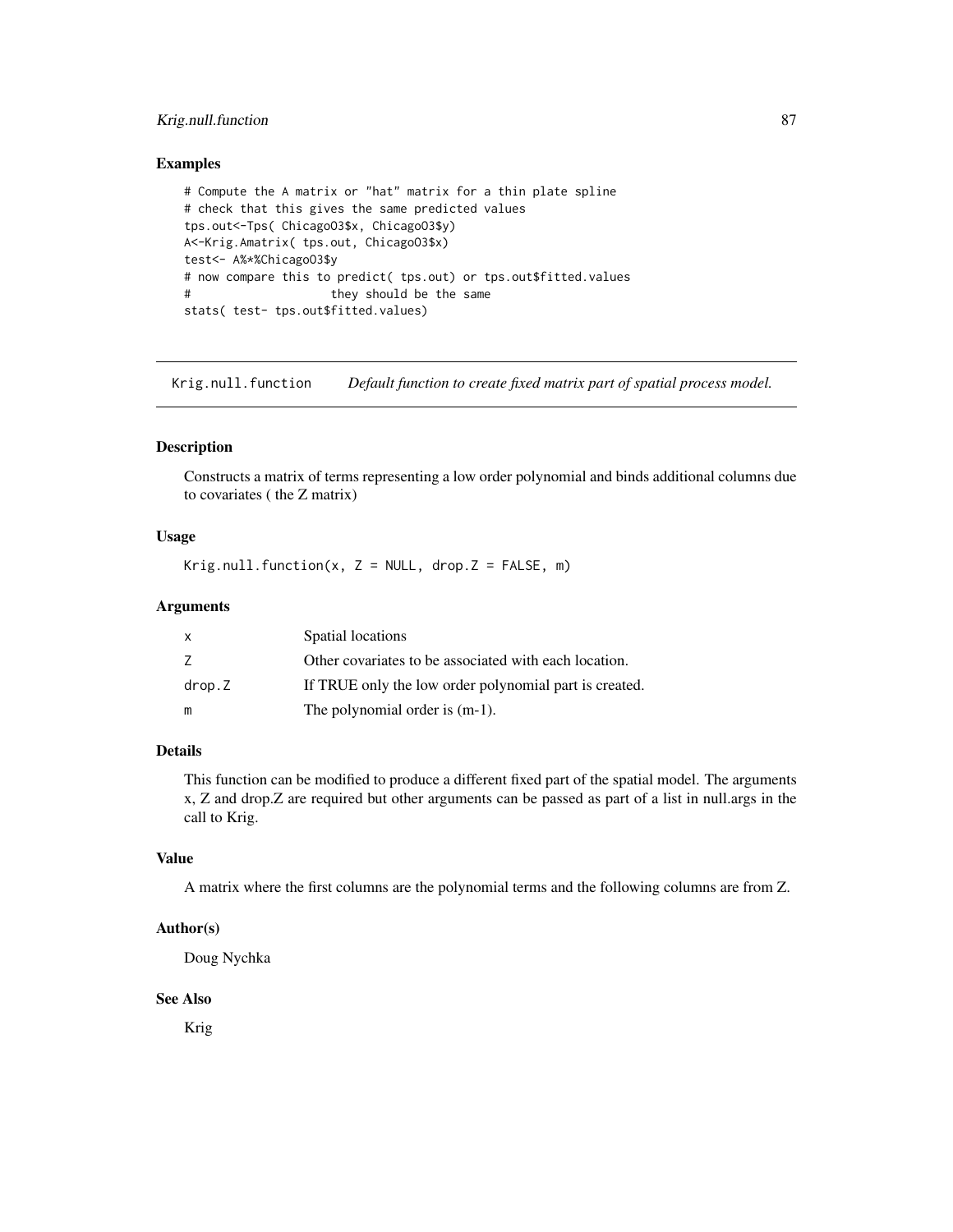### Description

In case that several observations are available for a single spatial location find the group means and replicate variability

# Usage

```
Krig.replicates(out, x, y, Z, weights=rep( 1, length(y)), verbose = FALSE)
```
# Arguments

| out          | A list with components x, y, weights, and possibily Z.        |
|--------------|---------------------------------------------------------------|
| $\mathsf{x}$ | Spatial locations.                                            |
| У            | Spatial observations                                          |
| Z            | Spatial covariates.                                           |
| weights      | Weights proportional to reciprocal varainces of observations. |
| verbose      | If TRUE print out details for debugging.                      |

# Details

This function figures out which locations are the same and within the function fast.1way use tapply to find replicate group means and standard deviations. NOTE: it is assumed the Z covariates are unique at the locations. Currently these functions can not handle a model with common spatial locations but different values for the Z covariates.

# Value

A list with components:

| уM                        | Data at unique locations and where more than one observation is available this<br>is the mean of the replicates.                                       |  |
|---------------------------|--------------------------------------------------------------------------------------------------------------------------------------------------------|--|
| хM                        | Unique spatial locations.                                                                                                                              |  |
| weightsM                  | Weights matching the unique lcoations proportional to reciprocal variances This<br>is found as a combination of the original weights at each location. |  |
| ZM                        | Values of the covariates at the unique locations.                                                                                                      |  |
| uniquerows                | Index for unique rows of x.                                                                                                                            |  |
| shat.rep, shat.pure.error |                                                                                                                                                        |  |
|                           | Standard deviation of pure error estimate based on replicate groups (and adjust-<br>ing for possibly different weights.)                               |  |
| rep.info                  | Integer tags indicating replicate groups.                                                                                                              |  |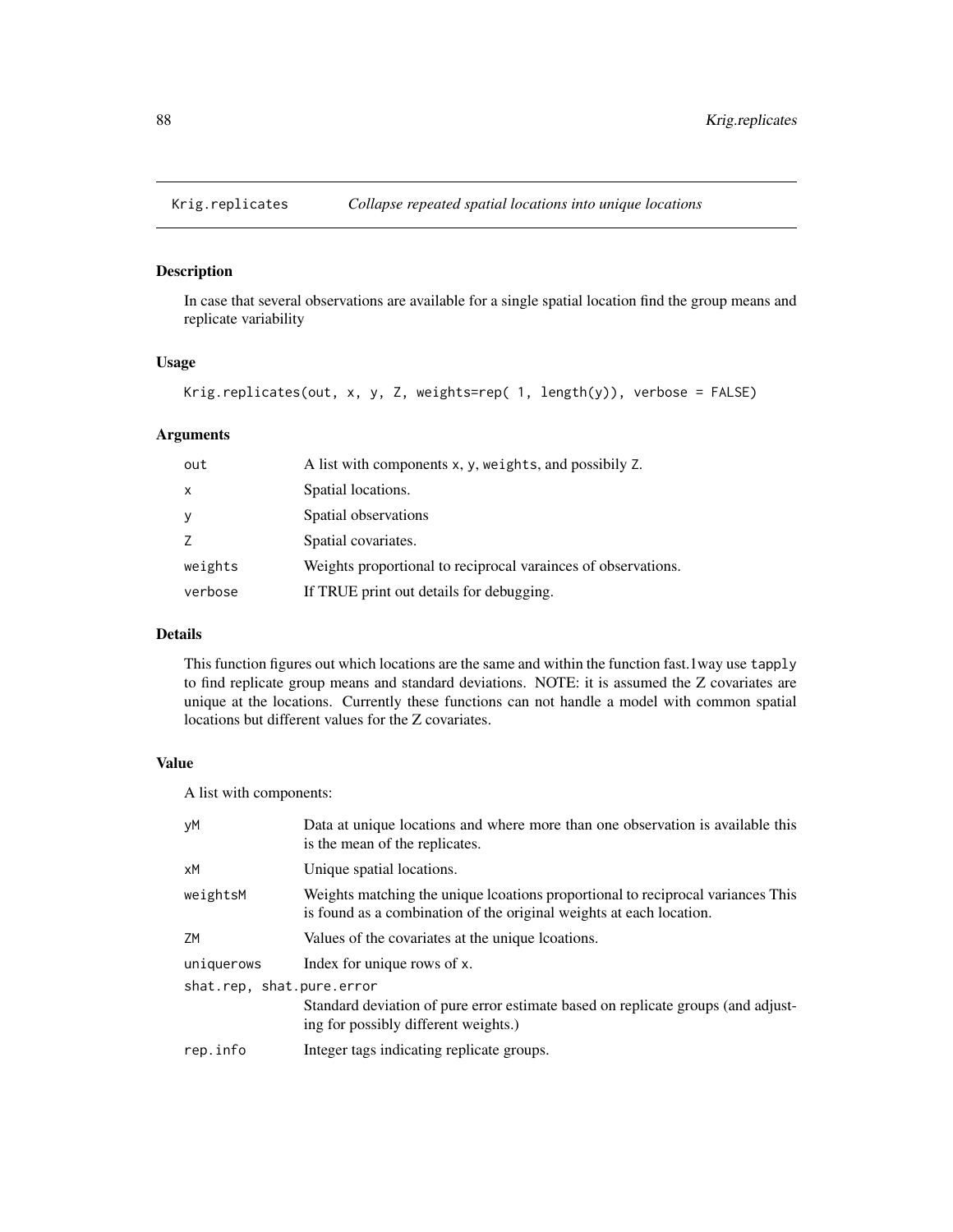#### lennon and the set of the set of the set of the set of the set of the set of the set of the set of the set of the set of the set of the set of the set of the set of the set of the set of the set of the set of the set of th

### Author(s)

Douglas Nychka

### Examples

```
#create some spatial replicates
set.seed( 123)
x0<- matrix( runif(10*2), 10,2)
x<- x0[ c(rep(1,3), 2:8, rep( 9,5),10) , ]
y<- rnorm( 16)
out<- Krig.replicates( x=x, y=y)
# compare
# out$yM[1] ; mean( y[1:3])
# out$yM[9] ; mean( y[11:15])
# mean( y[ out$rep.info==9])
```
lennon *Gray image of John Lennon.*

#### Description

A 256X256 image of John Lennon. Try: image(lennon, col=grey(seq(0,1,,256)) )

minitri *Mini triathlon results*

# Description

Results from a mini triathlon sponsored by Bud Lite, held in Cary, NC, June 1990. Times are in minutes for the male 30-34 group. Man was it hot and humid! (DN)

The events in order were swim: (1/2 mile) bike: (15 miles) run: (4 miles)

<s-section name= "DATA DESCRIPTION"> This is a dataframe. Row names are the place within this age group based on total time.

### Arguments

| swim | swim times |
|------|------------|
| bike | bike times |
| run  | run times  |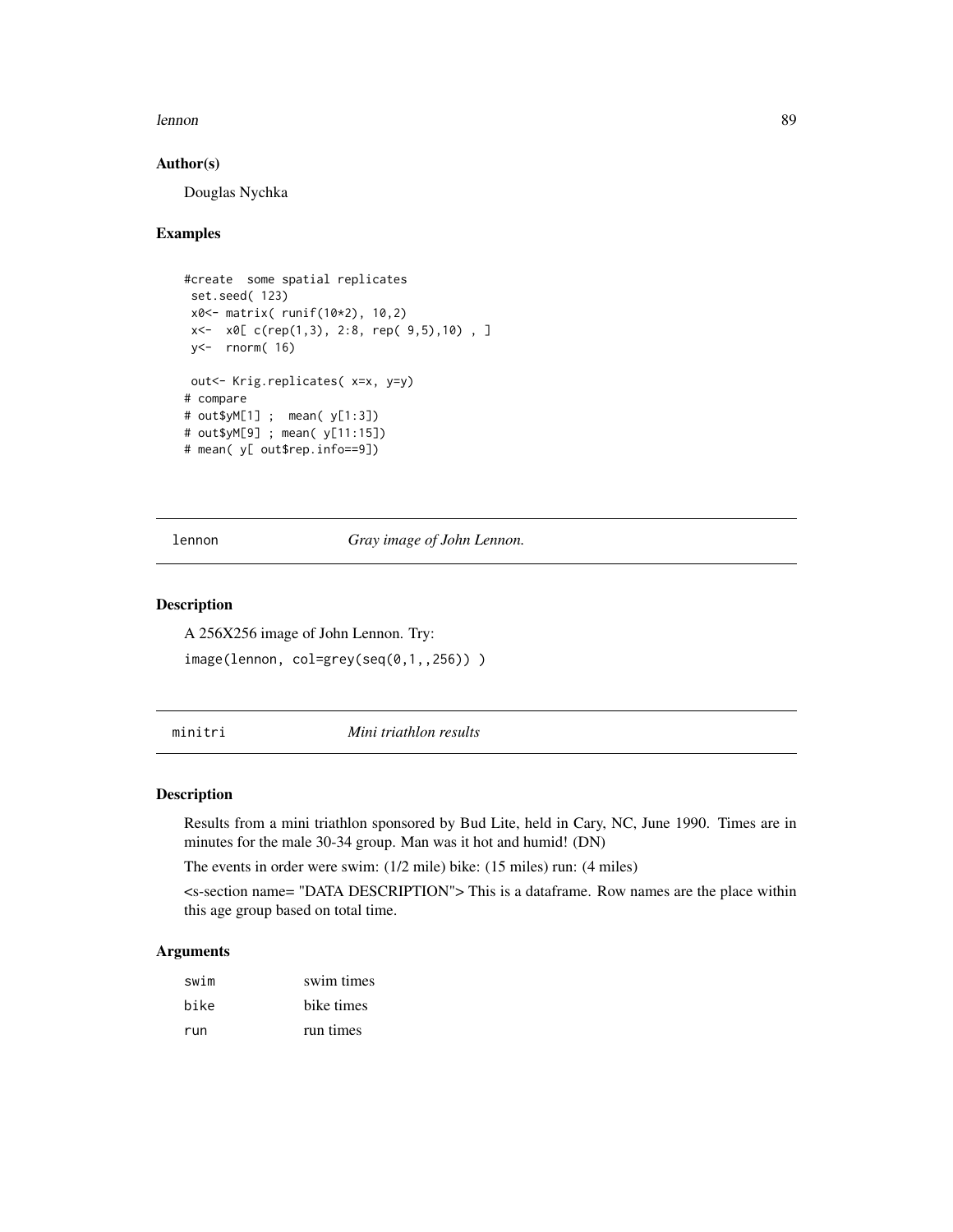90 mKrig

<span id="page-89-0"></span>mKrig *"micro Krig" Spatial process estimate of a curve or surface, "kriging" with a known covariance function.*

### **Description**

This is a simple version of the Krig function that is optimized for large data sets, sparse linear algebra, and a clear exposition of the computations. Lambda, the smoothing parameter must be fixed. This function is called higher level functions for maximum likelihood estimates of covariance paramters.

### Usage

```
mKrig(x, y, weights = rep(1, nrow(x)), Z = NULL,cov.function = "stationary.cov", cov.args = NULL,
                 lambda = 0, m = 2, chol.args = NULL, find.trA = TRUE,
                 NtrA = 20, iseed = 123, llambda = NULL, na.rm = FALSE,
                  collapseFixedEffect = TRUE,
                 ...)
## S3 method for class 'mKrig'
predict( object, xnew=NULL,ynew=NULL, grid.list = NULL,
derivative=0,
Z=NULL,drop.Z=FALSE,just.fixed=FALSE,
collapseFixedEffect = object$collapseFixedEffect, ...)
## S3 method for class 'mKrig'
summary(object, ...)
## S3 method for class 'mKrig'
print( x, digits=4,... )
mKrig.coef(object, y, collapseFixedEffect=TRUE)
mKrig.trace( object, iseed, NtrA)
mKrigCheckXY(x, y, weights, Z, na.rm)
```
# **Arguments**

collapseFixedEffect

If replicated fields are given to mKrig (i.e. y has more than one column) there is the choice of estimating the fixed effect coefficients (d in the returned object) separately for each replicate or pooling across replicates and deriving a single estimate. If collapseFixedEffect is TRUE (default) the estimates are pooled. chol.args A list of optional arguments (pivot, nnzR) that will be used with the call to the cholesky decomposition. Pivoting is done by default to make use of sparse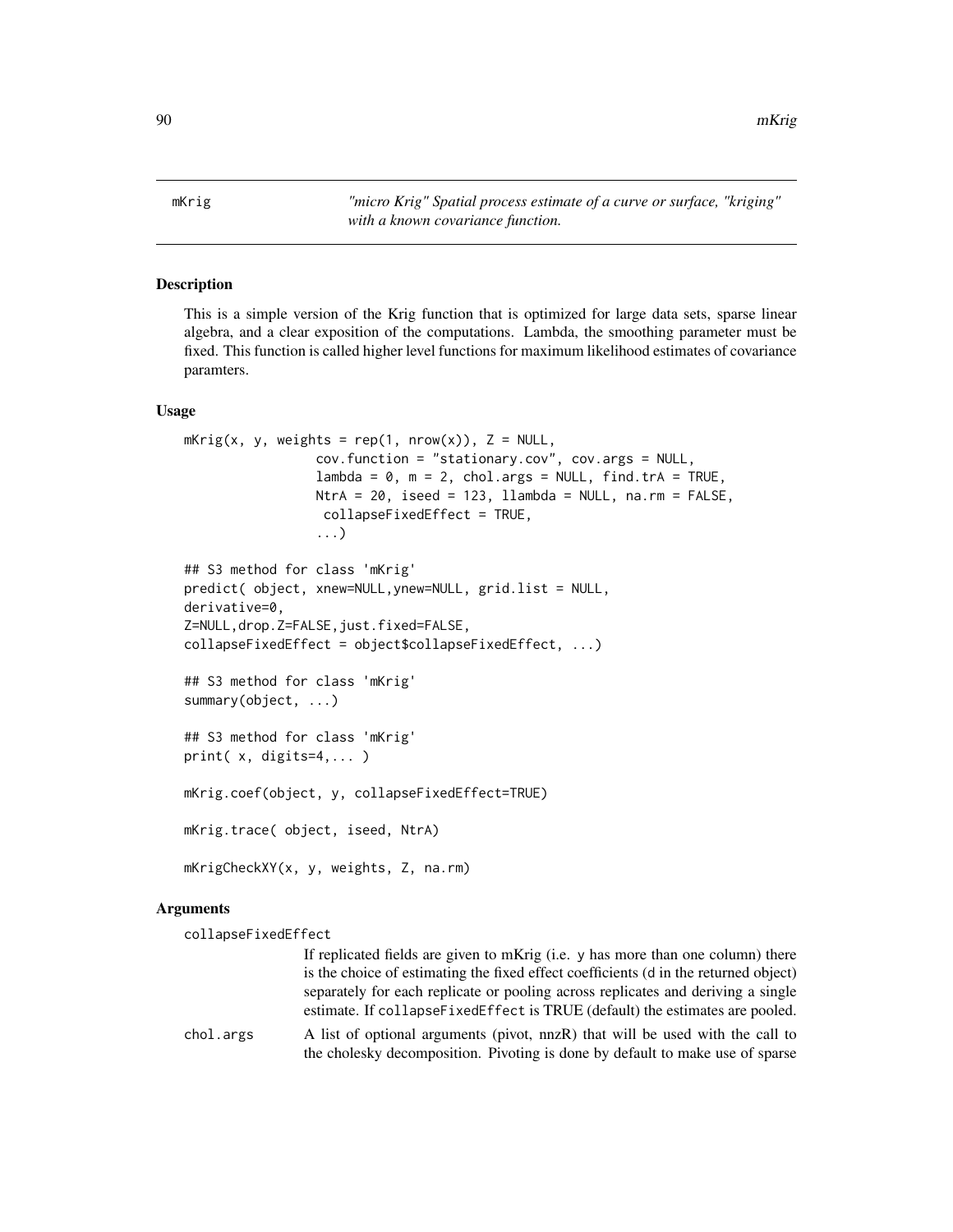|              | matrices when they are generated. This argument is useful in some cases for<br>sparse covariance functions to reset the memory parameter nnzR. (See example<br>below.)                                                                                                                                                                                                    |
|--------------|---------------------------------------------------------------------------------------------------------------------------------------------------------------------------------------------------------------------------------------------------------------------------------------------------------------------------------------------------------------------------|
| cov.args     | A list of optional arguments that will be used in calls to the covariance function.                                                                                                                                                                                                                                                                                       |
| cov.function | The name, a text string of the covariance function.                                                                                                                                                                                                                                                                                                                       |
| derivative   | If zero the surface will be evaluated. If not zero the matrix of partial derivatives<br>will be computed.                                                                                                                                                                                                                                                                 |
| digits       | Number of significant digits used in printed output.                                                                                                                                                                                                                                                                                                                      |
| drop.Z       | If true the fixed part will only be evaluated at the polynomial part of the fixed<br>model. The contribution from the other covariates will be omitted.                                                                                                                                                                                                                   |
| find.trA     | If TRUE will estimate the effective degrees of freedom using a simple Monte<br>Carlo method. This will add to the computational burden by approximately<br>NtrA solutions of the linear system but the cholesky decomposition is reused.                                                                                                                                  |
| grid.list    | A grid.list to evaluate the surface in place of specifying arbitrary locations.                                                                                                                                                                                                                                                                                           |
| iseed        | Random seed (using set. seed(iseed)) used to generate iid normals for Monte<br>Carlo estimate of the trace.                                                                                                                                                                                                                                                               |
| just.fixed   | If TRUE only the predictions for the fixed part of the model will be evaluted.                                                                                                                                                                                                                                                                                            |
| lambda       | Smoothing parameter or equivalently the ratio between the nugget and process<br>varainces.                                                                                                                                                                                                                                                                                |
| llambda      | If not NULL then $lambda = exp($ llambda)                                                                                                                                                                                                                                                                                                                                 |
| m            | The degree of the polynomial used in teh fixed part is $(m-1)$                                                                                                                                                                                                                                                                                                            |
| $na$ . $rm$  | If TRUE NAs in y are omitted along with corresonding rows of x.                                                                                                                                                                                                                                                                                                           |
| NtrA         | Number of Monte Carlo samples for the trace. But if NtrA is greater than or<br>equal to the number of observations the trace is computed exactly.                                                                                                                                                                                                                         |
| object       | Object returned by mKrig. (Same as "x" in the print function.)                                                                                                                                                                                                                                                                                                            |
| weights      | Precision (1/variance) of each observation                                                                                                                                                                                                                                                                                                                                |
| х            | Matrix of unique spatial locations (or in print or surface the returned mKrig<br>object.)                                                                                                                                                                                                                                                                                 |
| xnew         | Locations for predictions.                                                                                                                                                                                                                                                                                                                                                |
| У            | Vector or matrix of observations at spatial locations, missing values are not al-<br>lowed! Or in mKrig.coef a new vector of observations. If y is a matrix the<br>columns are assumed to be independent replicates of the spatial field. I.e. obser-<br>vation vectors generated from the same covariance and measurment error model<br>but independent from each other. |
| ynew         | New observation vector. mKrig will reuse matrix decompositions and find the<br>new fit to these data.                                                                                                                                                                                                                                                                     |
| Ζ            | Linear covariates to be included in fixed part of the model that are distinct from<br>the default low order polynomial in x. (NOTE the order of the polynomial de-<br>termined by m)                                                                                                                                                                                      |
|              | In mKrig and predict additional arguments that will be passed to the covariance<br>function.                                                                                                                                                                                                                                                                              |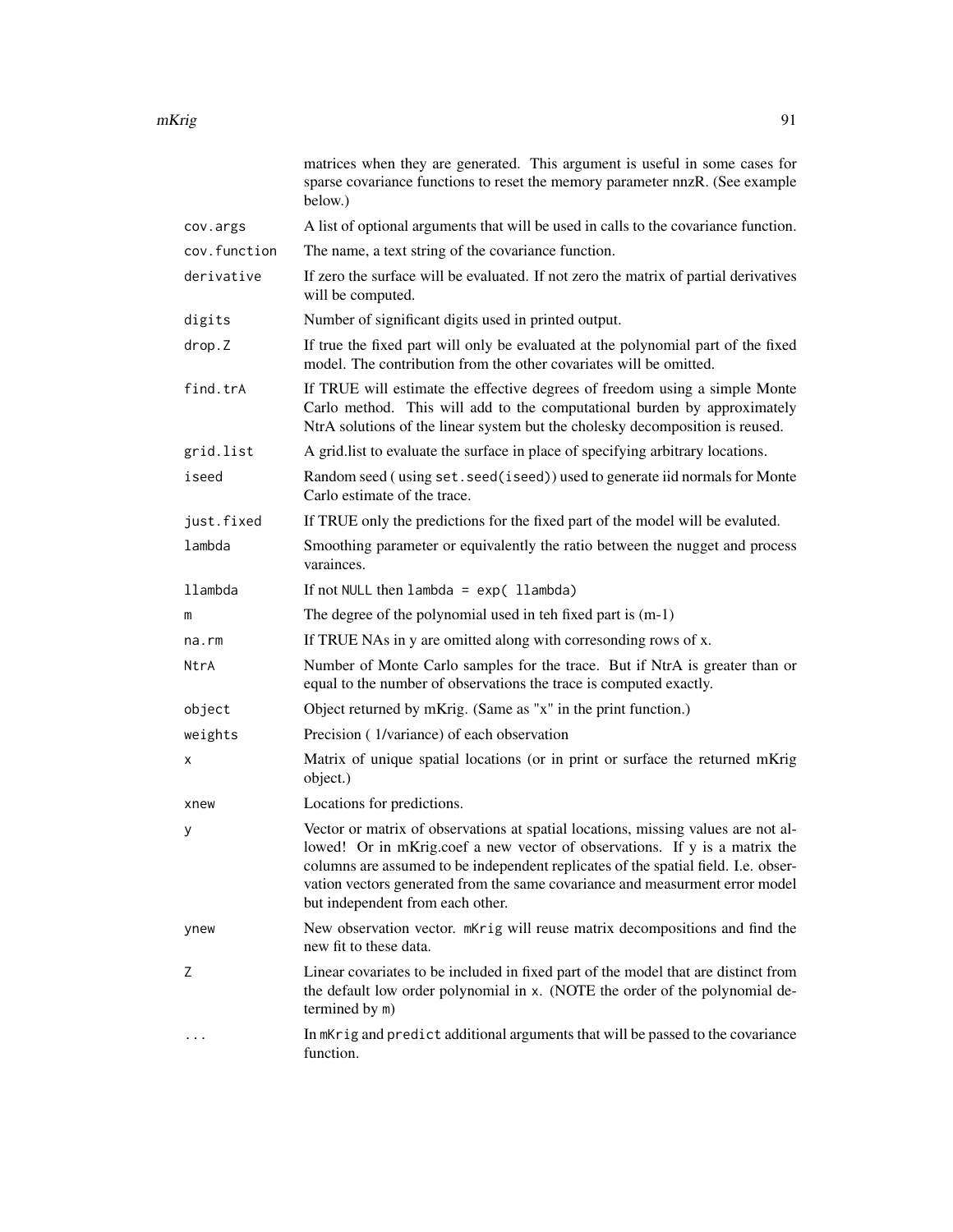#### Details

This function is an abridged version of Krig. The m stand for micro and this function focuses on the computations in Krig.engine.fixed done for a fixed lambda parameter, for unique spatial locations and for data without missing values.

These restrictions simplify the code for reading. Note that also little checking is done and the spatial locations are not transformed before the estimation. Because most of the operations are linear algebra this code has been written to handle multiple data sets. Specifically if the spatial model is the same except for different observed values (the y's), one can pass y as a matrix and the computations are done efficiently for each set. Note that this is not a multivariate spatial model just an efficient computation over several data vectors without explicit looping.A big difference in the computations is that an exact expression for thetrace of the smoothing matrix is (trace A(lambda)) is computationally expensive and a Monte Carlo approximation is supplied instead.

See predictSE.mKrig for prediction standard errors and sim.mKrig.approx to quantify the uncertainty in the estimated function using conditional simulation.

predict.mKrig will evaluate the derivatives of the estimated function if derivatives are supported in the covariance function. For example the wendland.cov function supports derivatives.

print.mKrig is a simple summary function for the object.

mKrig.coef finds the "d" and "c" coefficients represent the solution using the previous cholesky decomposition for a new data vector. This is used in computing the prediction standard error in predictSE.mKrig and can also be used to evalute the estimate efficiently at new vectors of observations provided the locations and covariance remain fixed.

Sparse matrix methods are handled through overloading the usual linear algebra functions with sparse versions. But to take advantage of some additional options in the sparse methods the list argument chol.args is a device for changing some default values. The most important of these is nnzR, the number of nonzero elements anticipated in the Cholesky factorization of the postive definite linear system used to solve for the basis coefficients. The sparse of this system is essentially the same as the covariance matrix evalauted at the observed locations. As an example of resetting nzR to 450000 one would use the following argument for chol.args in mKrig:

chol.args=list(pivot=TRUE,memory=list(nnzR= 450000))

mKrig.trace This is an internal function called by mKrig to estimate the effective degrees of freedom. The Kriging surface estimate at the data locations is a linear function of the data and can be represented as A(lambda)y. The trace of A is one useful measure of the effective degrees of freedom used in the surface representation. In particular this figures into the GCV estimate of the smoothing parameter. It is computationally intensive to find the trace explicitly but there is a simple Monte Carlo estimate that is often very useful. If E is a vector of iid  $N(0,1)$  random variables then the trace of A is the expected value of t(E)AE. Note that AE is simply predicting a surface at the data location using the synthetic observation vector E. This is done for  $NtrA$  independent  $N(0,1)$  vectors and the mean and standard deviation are reported in the mKrig summary. Typically as the number of observations is increased this estimate becomse more accurate. If NtrA is as large as the number of observations (np) then the algorithm switches to finding the trace exactly based on applying A to np unit vectors.

#### Value

d Coefficients of the polynomial fixed part and if present the covariates (Z).To determine which is which the logical vector ind.drift also part of this object is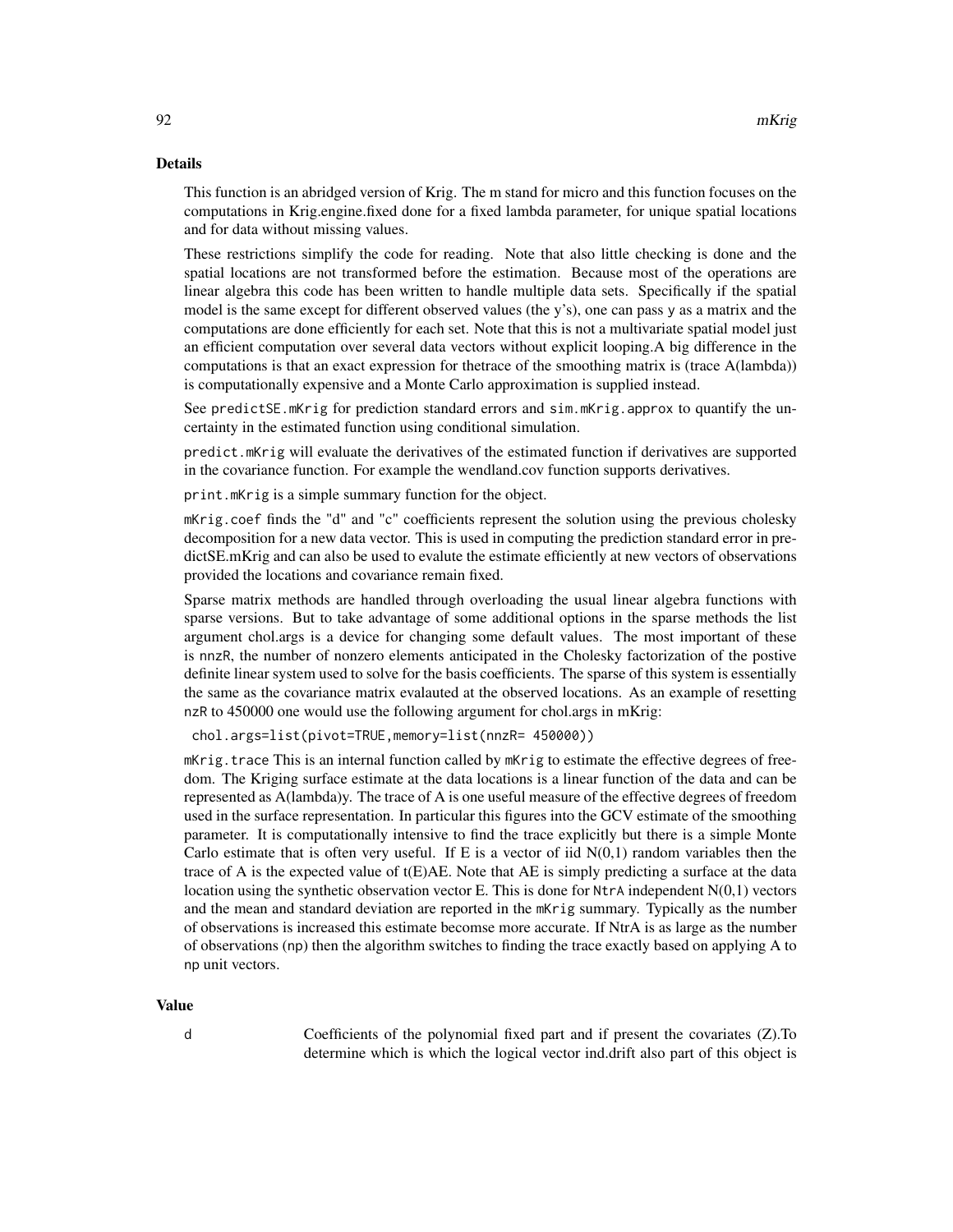|                          | TRUE for the polynomial part.                                                                                                                                                                                                                     |
|--------------------------|---------------------------------------------------------------------------------------------------------------------------------------------------------------------------------------------------------------------------------------------------|
| с                        | Coefficients of the nonparametric part.                                                                                                                                                                                                           |
| nt                       | Dimension of fixed part.                                                                                                                                                                                                                          |
| np                       | Dimension of c.                                                                                                                                                                                                                                   |
| nZ                       | Number of columns of Z covariate matrix (can be zero).                                                                                                                                                                                            |
| ind.drift                | Logical vector that indicates polynomial coefficients in the d coefficients vector.<br>This is helpful to distguish between polynomial part and the extra covariates<br>coefficients associated with Z.                                           |
| lambda.fixed             | The fixed lambda value                                                                                                                                                                                                                            |
| х                        | Spatial locations used for fitting.                                                                                                                                                                                                               |
| knots                    | The same as x                                                                                                                                                                                                                                     |
| cov.function.name        |                                                                                                                                                                                                                                                   |
|                          | Name of covariance function used.                                                                                                                                                                                                                 |
| args                     | A list with all the covariance arguments that were specified in the call.                                                                                                                                                                         |
| m                        | Order of fixed part polynomial.                                                                                                                                                                                                                   |
| chol.args                | A list with all the cholesky arguments that were specified in the call.                                                                                                                                                                           |
| call                     | A copy of the call to mKrig.                                                                                                                                                                                                                      |
| non.zero.entries         |                                                                                                                                                                                                                                                   |
|                          | Number of nonzero entries in the covariance matrix for the process at the obser-<br>vation locations.                                                                                                                                             |
| shat.MLE                 | MLE of sigma.                                                                                                                                                                                                                                     |
| rho.MLE                  | MLE or rho.                                                                                                                                                                                                                                       |
| rhohat                   | Estimate for rho adjusted for fixed model degrees of freedom (ala REML).                                                                                                                                                                          |
| lnProfileLike            | log Profile likelihood for lambda                                                                                                                                                                                                                 |
| lnDetCov                 | Log determinant of the covariance matrix for the observations having factored<br>$out$ rho.                                                                                                                                                       |
| Omega                    | GLS covariance for the estimated parameters in the fixed part of the model (d<br>coefficients0.                                                                                                                                                   |
| qr.VT, Mc                | QR and cholesky matrix decompositions needed to recompute the estimate for<br>new observation vectors.                                                                                                                                            |
| fitted.values, residuals | Usual predictions from fit.                                                                                                                                                                                                                       |
| eff.df                   | Estimate of effective degrees of freedom. Either the mean of the Monte Carlo<br>sample or the exact value.                                                                                                                                        |
| trA.info                 | If NtrA ids less than np then the individual members of the Monte Carlo sample<br>and sd(trA.info)/ sqrt(NtrA) is an estimate of the standard error. If NtrA<br>is greater than or equal to np then these are the diagonal elements of A(lamdba). |
| GCV                      | Estimated value of the GCV function.                                                                                                                                                                                                              |
| GCV.info                 | Monte Carlo sample of GCV functions                                                                                                                                                                                                               |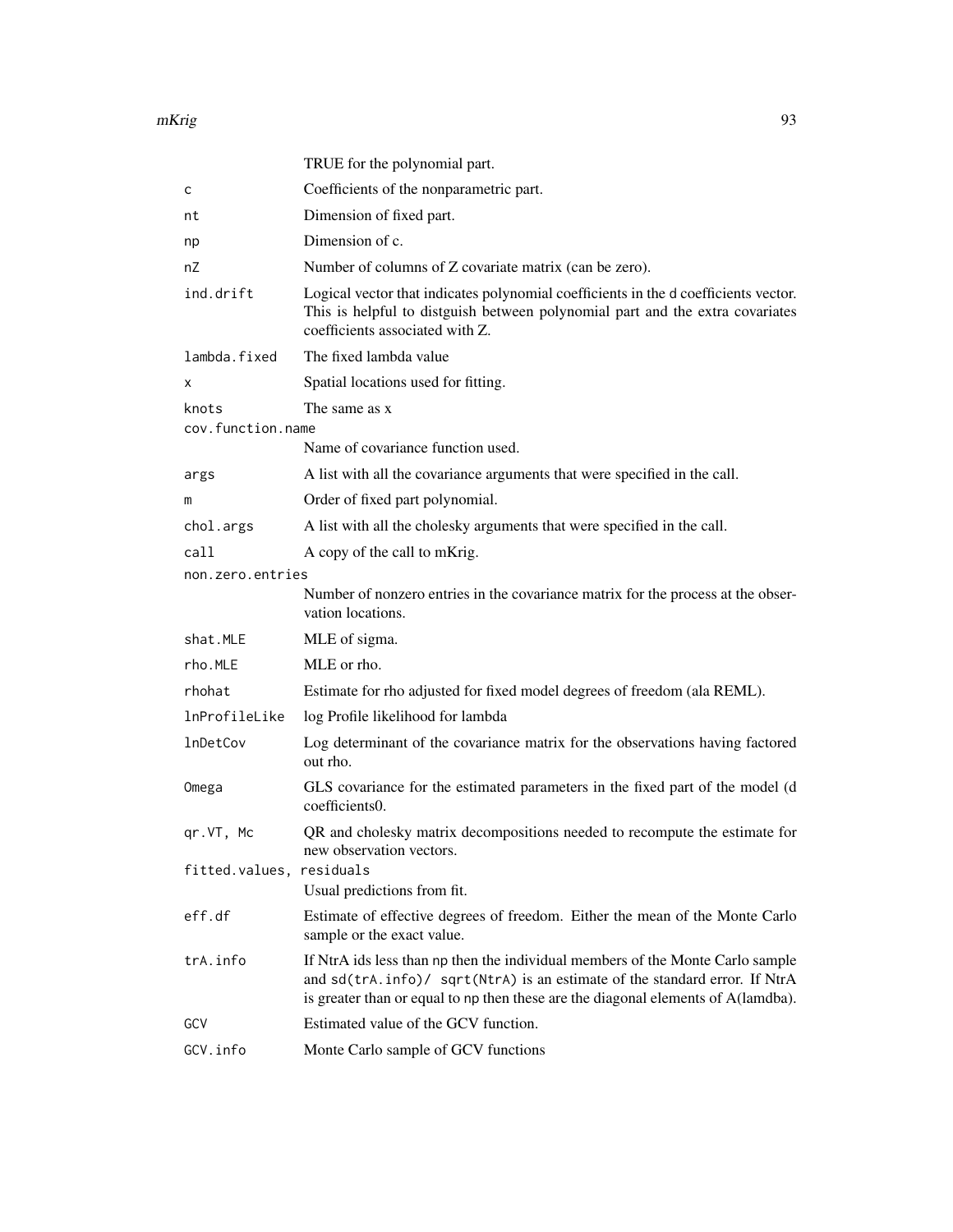### Author(s)

Doug Nychka, Reinhard Furrer, John Paige

#### References

http://cran.r-project.org/web/packages/fields/fields.pdf http://www.image.ucar.edu/~nychka/Fields/

# See Also

Krig, surface.mKrig, Tps, fastTps, predictSurface, predictSE.mKrig, sim.mKrig.approx, [mKrig.grid](#page-46-0)

### Examples

```
#
# Midwest ozone data 'day 16' stripped of missings
 data( ozone2)
 y<- ozone2$y[16,]
 good<- !is.na( y)
 y<-y[good]
 x<- ozone2$lon.lat[good,]
# nearly interpolate using defaults (Exponential covariance range = 2.0)
# see also mKrigMLEGrid to choose lambda by maxmimum likelihood
 out \leq mKrig( x, y, theta = 2.0, lambda=.01)
 out.p<- predictSurface( out)
 surface( out.p)
#
# NOTE this should be identical to
# Krig( x,y, theta=2.0, lambda=.01)
##############################################################################
# an example using a "Z" covariate and the Matern family
# again see mKrigMLEGrid to choose parameters by MLE.
data(COmonthlyMet)
yCO<- CO.tmin.MAM.climate
good<- !is.na( yCO)
yCO<-yCO[good]
xCO<- CO.loc[good,]
Z<- CO.elev[good]
out<- mKrig( xCO,yCO, Z=Z, cov.function="stationary.cov", Covariance="Matern",
                    theta=4.0, smoothness=1.0, lambda=.1)
set.panel(2,1)
# quilt.plot with elevations
quilt.plot( xCO, predict(out))
# Smooth surface without elevation linear term included
surface( out)
set.panel()
```
#########################################################################

# Interpolate using tapered version of the exponential,

- # the taper scale is set to 1.5 default taper covariance is the Wendland.
- # Tapering will done at a scale of 1.5 relative to the scaling
- # done through the theta passed to the covariance function.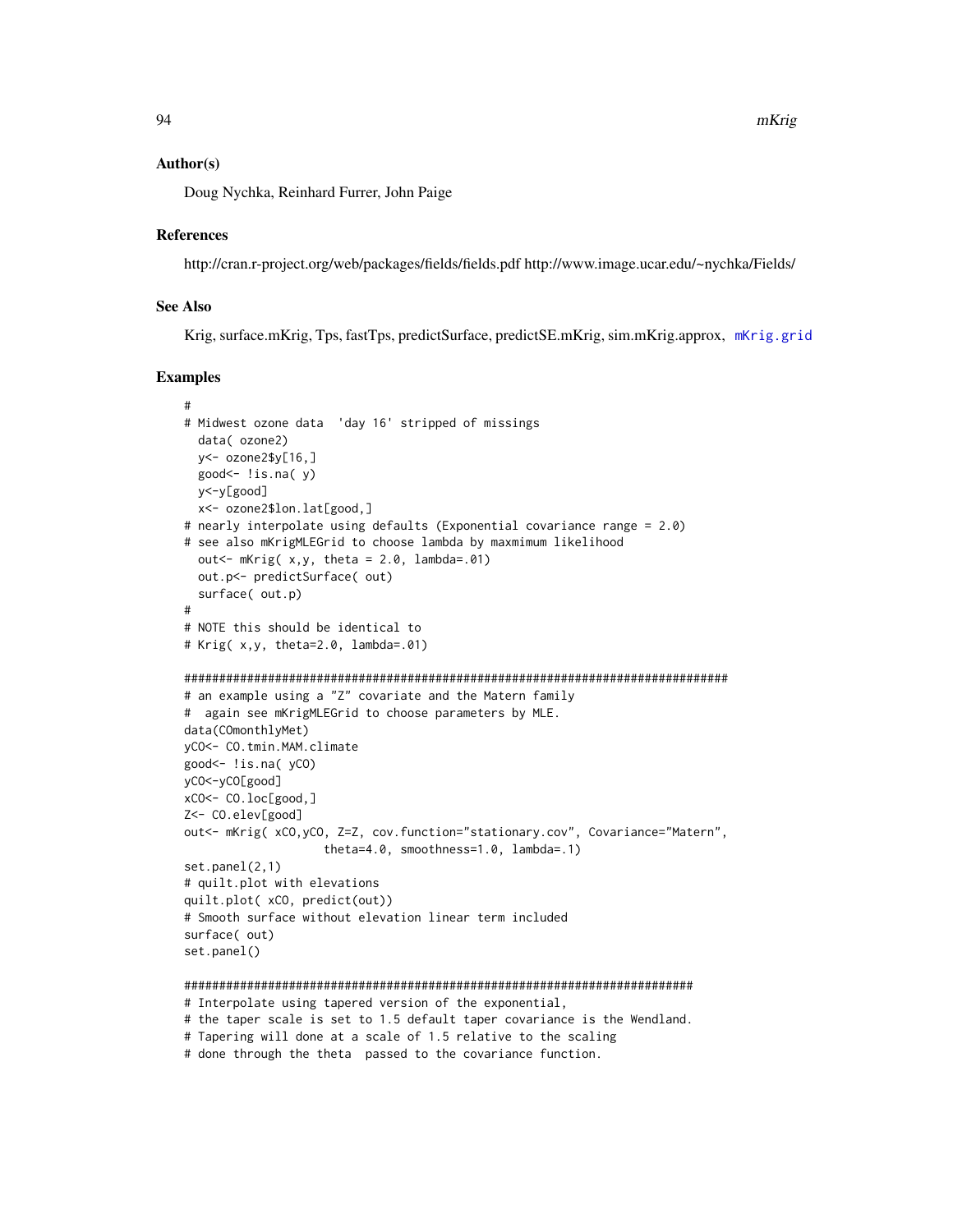```
data( ozone2)
 y<- ozone2$y[16,]
 good<- !is.na( y)
 y<-y[good]
 x<- ozone2$lon.lat[good,]
 mKrig( x,y,cov.function="stationary.taper.cov",
      theta = 2.0, lambda=.01,
      Taper="Wendland", Taper.args=list(theta = 1.5, k=2, dimension=2)
           ) -> out2
# Try out GCV on a grid of lambda's.
# For this small data set
# one should really just use Krig or Tps but this is an example of
# approximate GCV that will work for much larger data sets using sparse
# covariances and the Monte Carlo trace estimate
#
# a grid of lambdas:
 lgrid<- 10**seq(-1,1,,15)
 GCV<- matrix( NA, 15,20)
 trA<- matrix( NA, 15,20)
 GCV.est<- rep( NA, 15)
 eff.df<- rep( NA, 15)
 logPL<- rep( NA, 15)
# loop over lambda's
 for( k in 1:15){
     out<- mKrig( x,y,cov.function="stationary.taper.cov",
                    theta = 2.0, lambda=lgrid[k],
          Taper="Wendland", Taper.args=list(theta = 1.5, k=2, dimension=2) )
     GCV[k,]<- out$GCV.info
     trA[k,]<- out$trA.info
     eff.df[k]<- out$eff.df
     GCV.est[k]<- out$GCV
     logPL[k]<- out$lnProfileLike
 }
#
# plot the results different curves are for individual estimates
# the two lines are whether one averages first the traces or the GCV criterion.
#
 par( mar=c(5,4,4,6))
 matplot( trA, GCV, type="l", col=1, lty=2,
            xlab="effective degrees of freedom", ylab="GCV")
 lines( eff.df, GCV.est, lwd=2, col=2)
 lines( eff.df, rowMeans(GCV), lwd=2)
# add exact GCV computed by Krig
 out0<- Krig( x,y,cov.function="stationary.taper.cov",
              theta = 2.0,
              Taper="Wendland", Taper.args=list(theta = 1.5, k=2, dimension=2),
              spam.format=FALSE)
 lines( out0$gcv.grid[,2:3], lwd=4, col="darkgreen")
# add profile likelihood
 utemp<- par()$usr
 utemp[3:4] <- range( -logPL)
```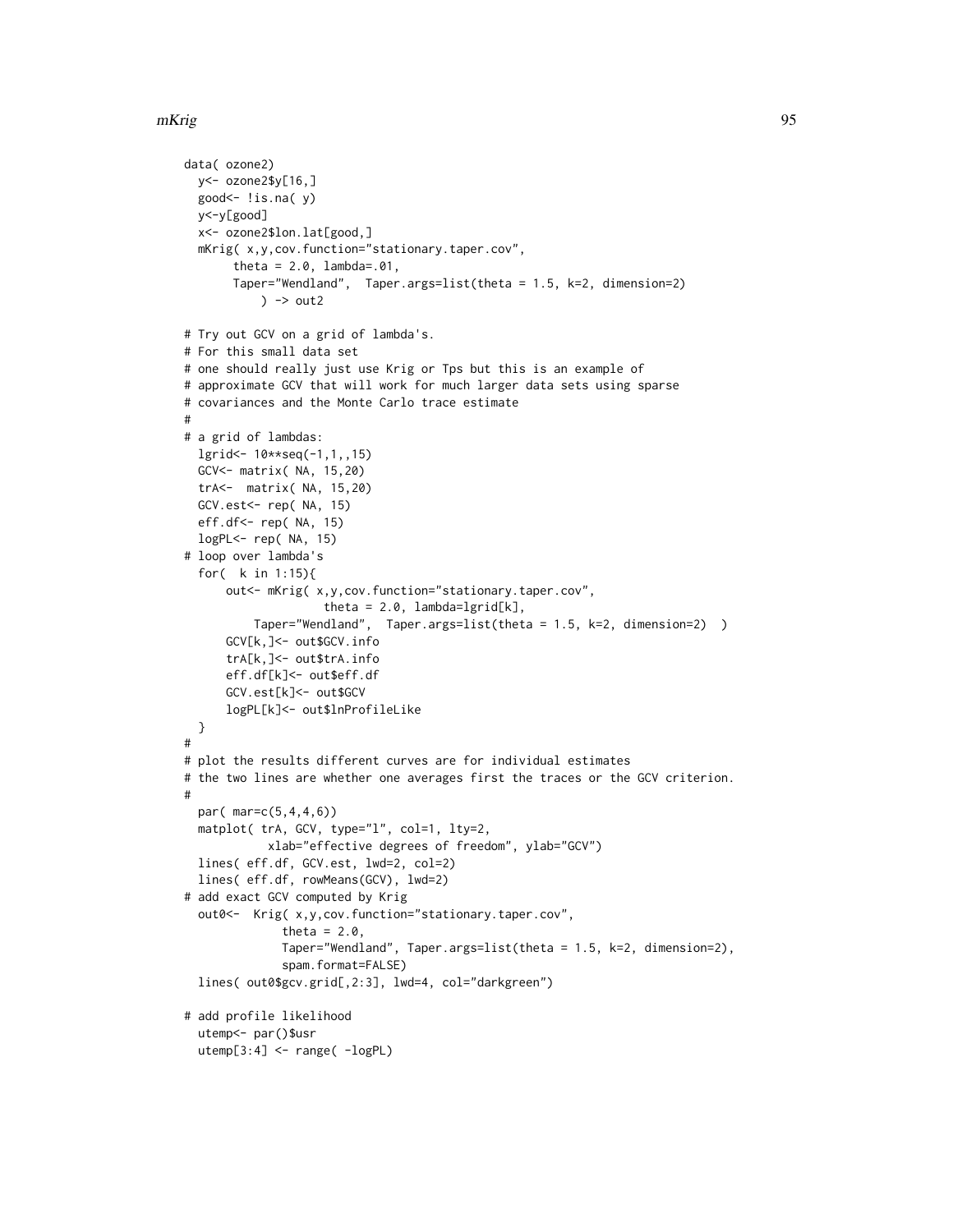```
par( usr=utemp)
  lines( eff.df, -logPL, lwd=2, col="blue", lty=2)
  axis( 4)
  mtext( side=4,line=3, "-ln profile likelihood", col="blue")
  title( "GCV ( green = exact) and -ln profile likelihood", cex=2)
#########################################################################
# here is a series of examples with bigger datasets
# using a compactly supported covariance directly
set.seed( 334)
N<- 1000
x<- matrix( 2*(runif(2*N)-.5),ncol=2)
y<- sin( 1.8*pi*x[,1])*sin( 2.5*pi*x[,2]) + rnorm( 1000)*.1
look2<-mKrig( x,y, cov.function="wendland.cov",k=2, theta=.2,
            lambda=.1)
# take a look at fitted surface
predictSurface(look2)-> out.p
surface( out.p)
# this works because the number of nonzero elements within distance theta
# are less than the default maximum allocated size of the
# sparse covariance matrix.
# see options() for the default values. The names follow the convention
# spam.arg where arg is the name of the spam component
# e.g. spam.nearestdistnnz
# The following will give a warning for theta=.9 because
# allocation for the covariance matirx storage is too small.
# Here theta controls the support of the covariance and so
# indirectly the number of nonzero elements in the sparse matrix
## Not run:
look2<- mKrig( x,y, cov.function="wendland.cov",k=2, theta=.9, lambda=.1)
## End(Not run)
# The warning resets the memory allocation for the covariance matrix
# according the to values options(spam.nearestdistnnz=c(416052,400))'
# this is inefficient becuase the preliminary pass failed.
# the following call completes the computation in "one pass"
# without a warning and without having to reallocate more memory.
options( spam.nearestdistnnz=c(416052,400))
  look2<- mKrig( x,y, cov.function="wendland.cov",k=2,
                    theta=.9, lambda=1e-2)
# as a check notice that
# print( look2)
# reports the number of nonzero elements consistent with the specifc allocation
# increase in spam.options
```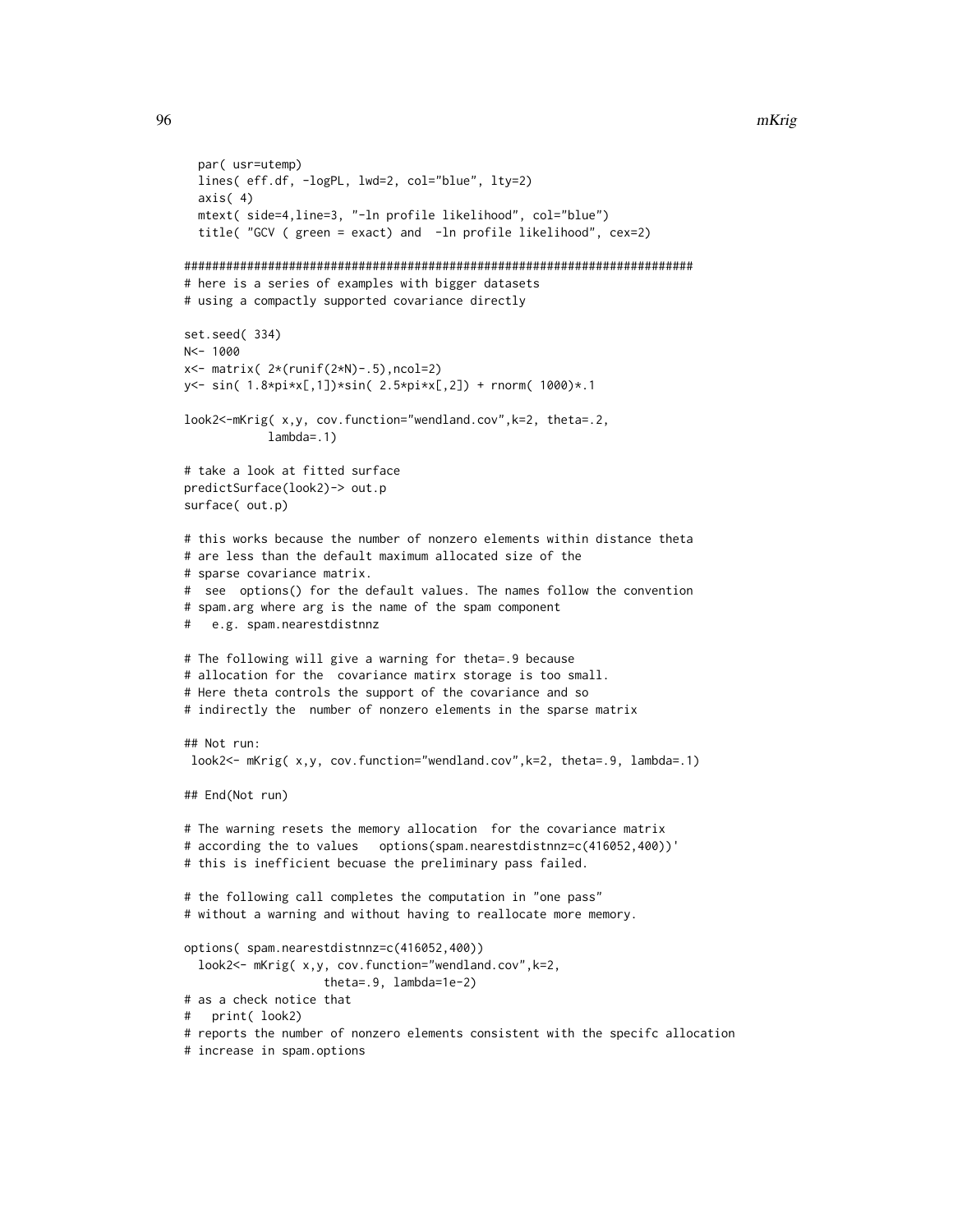```
# new data set of 1500 locations
 set.seed( 234)
 N<- 1500
 x<- matrix( 2*(runif(2*N)-.5),ncol=2)
 y<- sin( 1.8*pi*x[,1])*sin( 2.5*pi*x[,2]) + rnorm( N)*.01
## Not run:
# the following is an example of where the allocation (for nnzR)
# for the cholesky factor is too small. A warning is issued and
# the allocation is increased by 25
#
look2<- mKrig( x,y,
            cov.function="wendland.cov",k=2, theta=.1, lambda=1e2 )
## End(Not run)
# to avoid the warning
look2<-mKrig( x,y,
            cov.function="wendland.cov", k=2, theta=.1,
            lambda=1e2, chol.args=list(pivot=TRUE, memory=list(nnzR= 450000)))
###############################################################################
# fiting multiple data sets
#
#\dontrun{
 y1<- sin( 1.8*pi*x[,1])*sin( 2.5*pi*x[,2]) + rnorm( N)*.01
 y2<- sin( 1.8*pi*x[,1])*sin( 2.5*pi*x[,2]) + rnorm( N)*.01
 Y<- cbind(y1,y2)
 look3<- mKrig( x,Y,cov.function="wendland.cov",k=2, theta=.1,
            lambda=1e2 )
# note slight difference in summary because two data sets have been fit.
 print( look3)
#}
##################################################################
# finding a good choice for theta as a taper
# Suppose the target is a spatial prediction using roughly 50 nearest neighbors
# (tapering covariances is effective for roughly 20 or more in the situation of
# interpolation) see Furrer, Genton and Nychka (2006).
# take a look at a random set of 100 points to get idea of scale
# and saving computation time by not looking at the complete set
# of points
# NOTE: This could also be done directly using the FNN package for finding nearest
# neighbors
 set.seed(223)
 ind<- sample( 1:N,100)
 hold<- rdist( x[ind,], x)
 dd<- apply( hold, 1, quantile, p= 50/N )
 dguess<- max(dd)
# dguess is now a reasonable guess at finding cutoff distance for
# 50 or so neighbors
```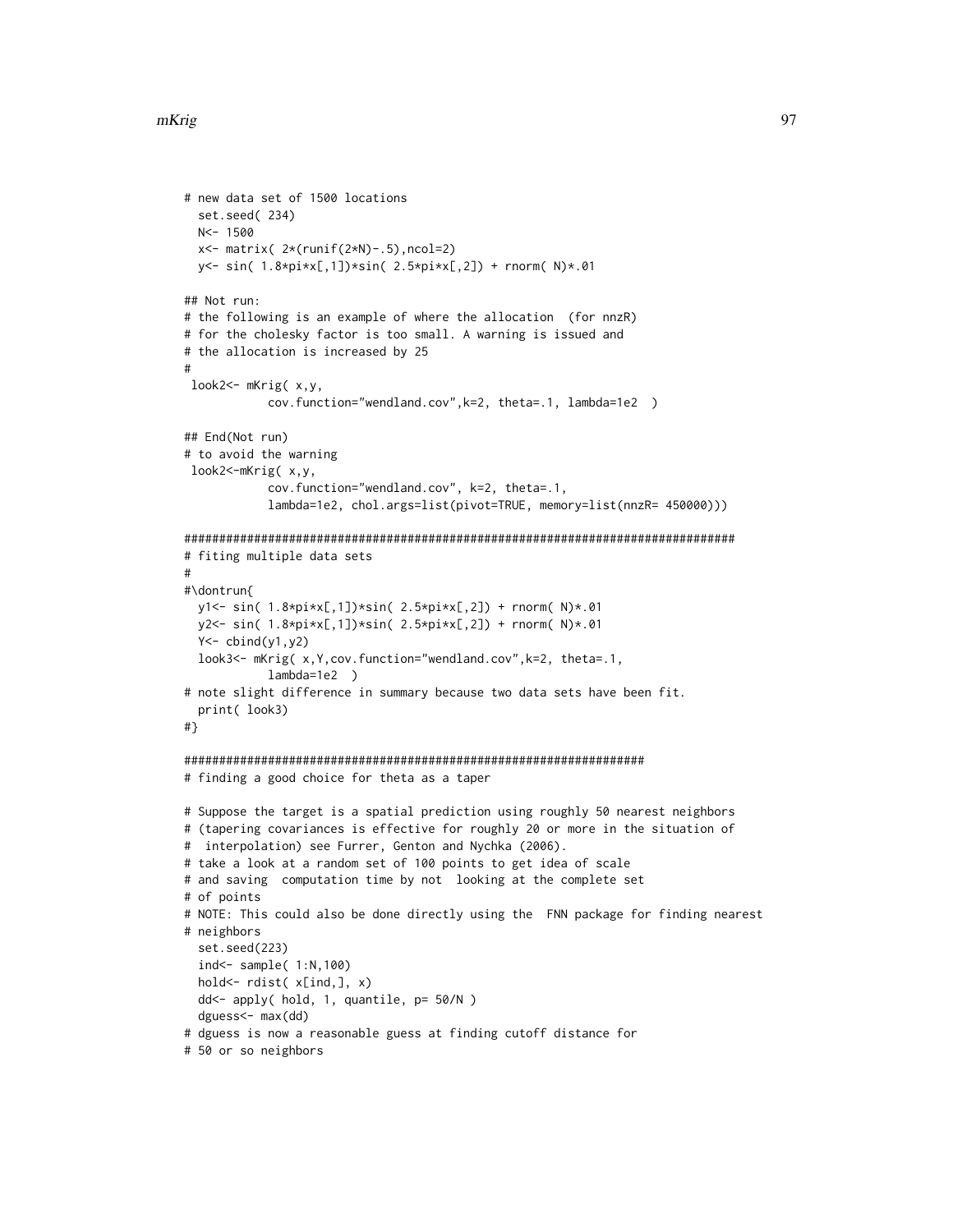```
# full distance matrix excluding distances greater than dguess
 hold2<- nearest.dist( x, x, delta= dguess )
# here is trick to find the number of nonsero rows for a matrix in spam format.
 hold3<- diff( hold2@rowpointers)
# min( hold3) = 43 which we declare close enough. This also counts the diagonal
# So there are a minimum of 42 nearest neighbors ( median is 136)
# see table( hold3) for the distribution
# now the following will use no less than 43 - 1 nearest neighbors
# due to the tapering.
## Not run:
 mKrig( x,y, cov.function="wendland.cov",k=2, theta=dguess,
           lambda=1e2) -> look2
## End(Not run)
###############################################################################
# use precomputed distance matrix
#
## Not run:
 y1<- sin( 1.8*pi*x[,1])*sin( 2.5*pi*x[,2]) + rnorm( N)*.01
 y2<- sin( 1.8*pi*x[,1])*sin( 2.5*pi*x[,2]) + rnorm( N)*.01
 Y<- cbind(y1,y2)
 #precompute distance matrix in compact form
 distMat = rdist(x, compact=TRUE)
 look3<- mKrig( x,Y,cov.function="stationary.cov", theta=.1,
           lambda=1e2, distMat=distMat )
  #precompute distance matrix in standard form
 distMat = rdist(x)look3<- mKrig( x,Y,cov.function="stationary.cov", theta=.1,
           lambda=1e2, distMat=distMat )
```
## End(Not run)

mKrig.MLE *Maximizes likelihood for the process marginal variance (rho) and nugget standard deviation (sigma) parameters (e.g. lambda) over a many covariance models or covariance parameter values.*

#### Description

These functions are designed to explore the likelihood surface for different covariance parameters with the option of maximizing over sigma and rho. They are depreciated and my be omitted in later versions of fields with their roles being replaced by other functions. See details below.

### Usage

```
mKrig.MLE(x, y, weights = rep(1, nrow(x)), cov.fun='stationary.cov",cov.args = NULL,
          Z = NULL, par.grid = NULL, lambda = NULL, lambda.profile = TRUE,
          verbose = FALSE, relative.tolerance = 1e-04, ...)
```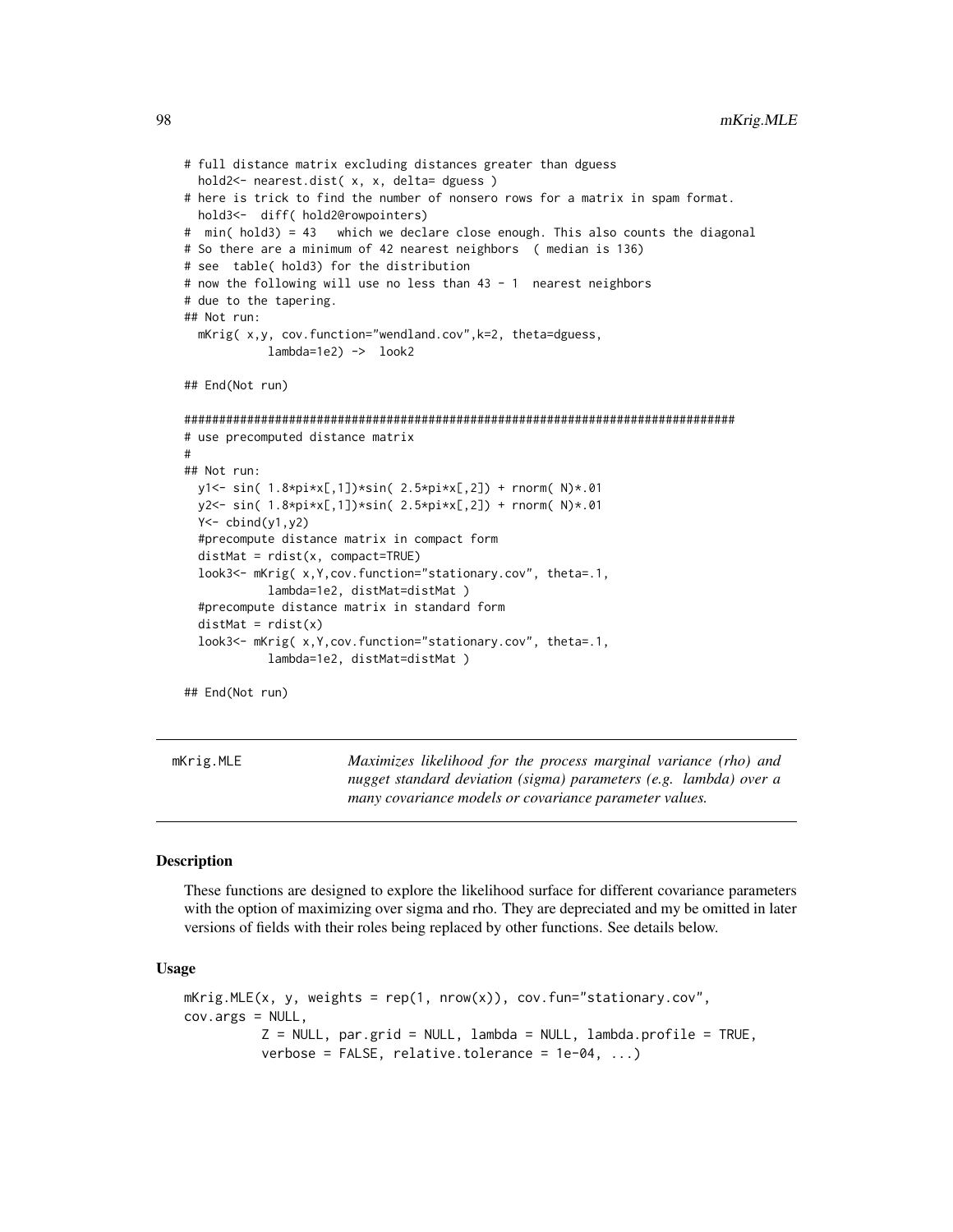```
mKrig.MLE.joint(x, y, weights = rep(1, nrow(x)),
                lambda.guess = 1, cov.params.guess=NULL,
                cov.fun="stationary.cov", cov.args=NULL,
                Z = NULL, optim.args=NULL, find.trA.MLE = FALSE,
                ..., verbose = FALSE)
fastTps.MLE(x, y, weights = rep(1, nrow(x)), Z = NULL, ...,
                 par.grid=NULL, theta, lambda = NULL, lambda.profile = TRUE,
                 verbose = FALSE, relative.tolerance = 1e-04)
```
# Arguments

| cov.args                    | Additional arguments that would also be included in calls to the covariance func-<br>tion to specify the fixed part of the covariance model.                                                                                                                                                                                                                                                                                                                                                                                                                                                                         |
|-----------------------------|----------------------------------------------------------------------------------------------------------------------------------------------------------------------------------------------------------------------------------------------------------------------------------------------------------------------------------------------------------------------------------------------------------------------------------------------------------------------------------------------------------------------------------------------------------------------------------------------------------------------|
| cov.fun<br>cov.params.guess | The name, a text string, of the covariance function.                                                                                                                                                                                                                                                                                                                                                                                                                                                                                                                                                                 |
|                             | A list of initial guesses for covariance parameters over which the user wishes to<br>perform likelihood maximization. The list contains the names of the parameters<br>as well as the values.                                                                                                                                                                                                                                                                                                                                                                                                                        |
| find.trA.MLE                | If TRUE will estimate the effective degrees of freedom using a simple Monte<br>Carlo method throughout joint likelihood maximization. Either way, the trace<br>of the mKrig object with the best log-likelihood is calculated depending on<br>find.trA. Computing the trace will add to the computational burden by ap-<br>proximately NtrA solutions of the linear system but the cholesky decomposition<br>is reused.                                                                                                                                                                                              |
| lambda                      | If lambda.profile=FALSE the values of lambda to evaluate the likelihood if<br>"TRUE" the starting values for the optimization. If lambda is NA then the opti-<br>mum value from previous search is used as the starting value. If lambda is NA<br>and it is the first value the starting value defaults to 1.0.                                                                                                                                                                                                                                                                                                      |
| lambda.guess                | The initial guess for lambda in the joint log-likelihood maximization process.                                                                                                                                                                                                                                                                                                                                                                                                                                                                                                                                       |
|                             | lambda.profile If TRUE maximize likelihood over lambda.                                                                                                                                                                                                                                                                                                                                                                                                                                                                                                                                                              |
| optim.args                  | Additional arguments that would also be included in calls to the optim function<br>in joint likelihood maximization. If NULL, this will be set to use the "BFGS-<br>" optimization method. See optim for more details. The default value is:<br>optim.args = $list(method = "BFGS",$<br>$control=list(fnscale = -1,$<br>Note that the first parameter is lambda and the others are the covariance param-<br>eters in the order they are given in cov.params.guess. Also note that the opti-<br>mization is performed on a log-scale, and this should be taken into consideration<br>when passing arguments to optim. |
| par.grid                    | A list or data frame with components being parameters for different covariance<br>models. A typical component is "theta" comprising a vector of scale parameters<br>to try. If par.grid is "NULL" then the covariance model is fixed at values that are<br>given in $\dots$                                                                                                                                                                                                                                                                                                                                          |
| relative.tolerance          |                                                                                                                                                                                                                                                                                                                                                                                                                                                                                                                                                                                                                      |
|                             | Relative tolerance used to declare convergence when maximizing likelihood<br>over lambda.                                                                                                                                                                                                                                                                                                                                                                                                                                                                                                                            |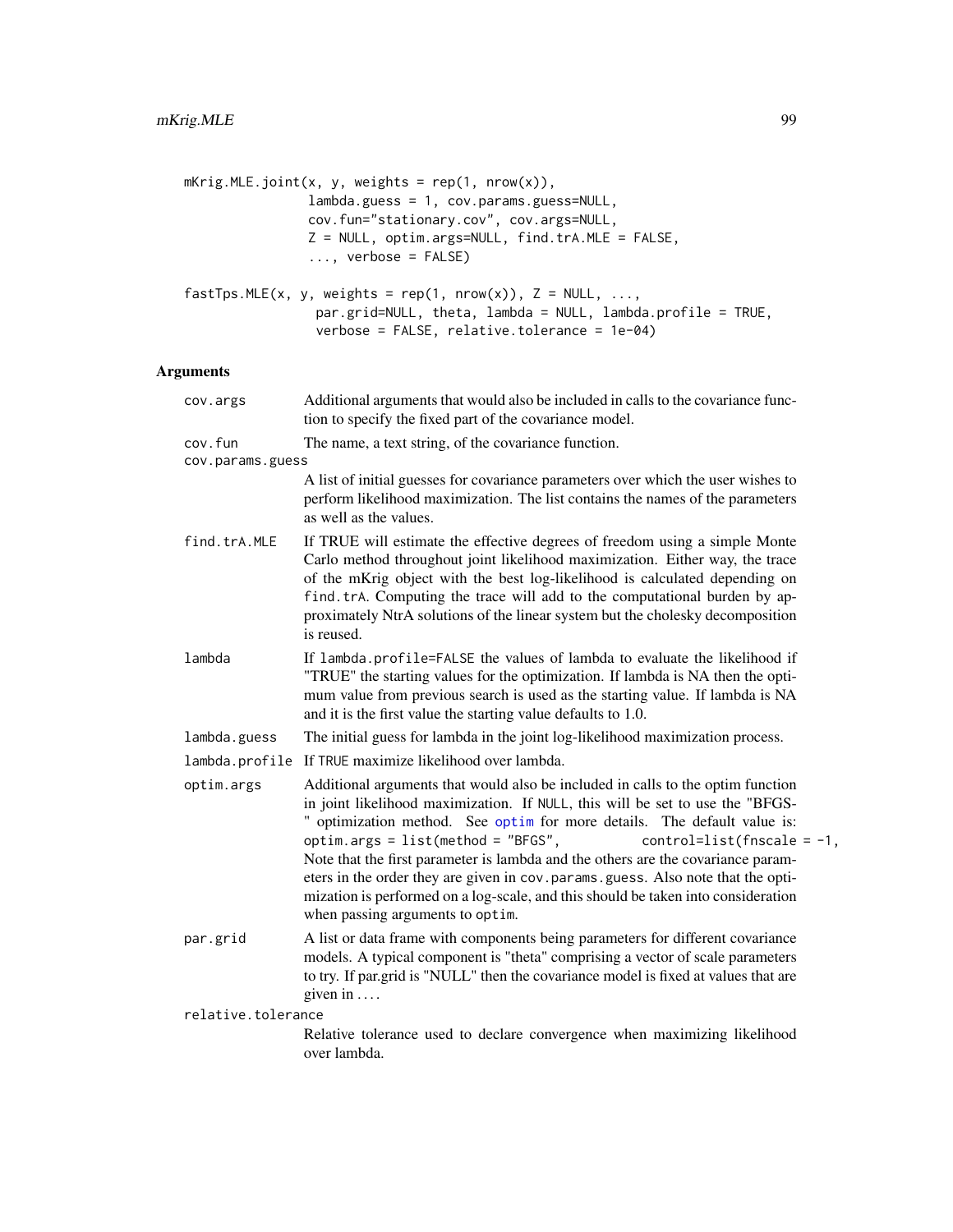| theta        | Range parameter for compact Wendland covariance. (seefastTps)                                                                                                                                                                                                                                   |
|--------------|-------------------------------------------------------------------------------------------------------------------------------------------------------------------------------------------------------------------------------------------------------------------------------------------------|
| verbose      | If TRUE print out interesting intermediate results.                                                                                                                                                                                                                                             |
| weights      | Precision (1/variance) of each observation                                                                                                                                                                                                                                                      |
| $\mathsf{x}$ | Matrix of unique spatial locations (or in print or surface the returned mKrig<br>object.)                                                                                                                                                                                                       |
| У            | Vector or matrix of observations at spatial locations, missing values are not al-<br>lowed! Or in mKrig.coef a new vector of observations. If y is a matrix the<br>columns are assumed to be independent observations vectors generated from<br>the same covariance and measurment error model. |
| Z            | Linear covariates to be included in fixed part of the model that are distinct from<br>the default low order polynomial in x                                                                                                                                                                     |
| $\cdot$      | Additional arguments that would also be included in a call to mothing to specify<br>the covariance model and fixed model covariables.                                                                                                                                                           |

# Details

The "mKrig" prefixed functions are depreciated and are replaced in functionality by [mKrigMLEJoint](#page-101-0) and [mKrigMLEGrid](#page-101-0).

The observational model follows the same as that described in the Krig function and thus the two primary covariance parameters for a stationary model are the nugget standard deviation (sigma) and the marginal variance of the process (rho). It is useful to reparametrize as rho and\ lambda= sigma^2/rho. The likelihood can be maximized analytically over rho and the parameters in the fixed part of the model the estimate of rho can be substituted back into the likelihood to give a expression that is just a function of lambda and the remaining covariance parameters. It is this expression that is then maximized numerically over lambda when lambda.profile = TRUE.

Note that fastTps.MLE is a convenient variant of this more general version to use directly with fastTps, and mKrig.MLE.joint is similar to mKrig.MLE, except it uses the optim function to optimize over the specified covariance parameters and lambda jointly rather than optimizing on a grid. Unlike mKrig.MLE, it returns an mKrig object.

#### Value

mKrig.MLE returns a list with the components:

| summary      | A matrix giving the results for evaluating the likelihood for each covariance<br>model.                                                                                                                                                                                                                                                   |
|--------------|-------------------------------------------------------------------------------------------------------------------------------------------------------------------------------------------------------------------------------------------------------------------------------------------------------------------------------------------|
| par.grid     | The partgrid argument used.                                                                                                                                                                                                                                                                                                               |
| cov.args.MLE | The list of covariance arguments (except for lambda) that have the largest likeli-<br>hood over the list covariance models. To fit the surface at the largest likelihood<br>among those tried<br>do.call( "mKrig", c(obj\$mKrig.args,obj\$cov.args.MLE,list(lambda=obj\$lambda.opt)))<br>where obj is the list returned by this function. |
| call         | The calling arguments to this function.                                                                                                                                                                                                                                                                                                   |

mKrig.MLE.joint returns an mKrig object with the best computed log-likelihood computed in the maximization process with the addition of the summary table for the mKrig object log-likelihood and: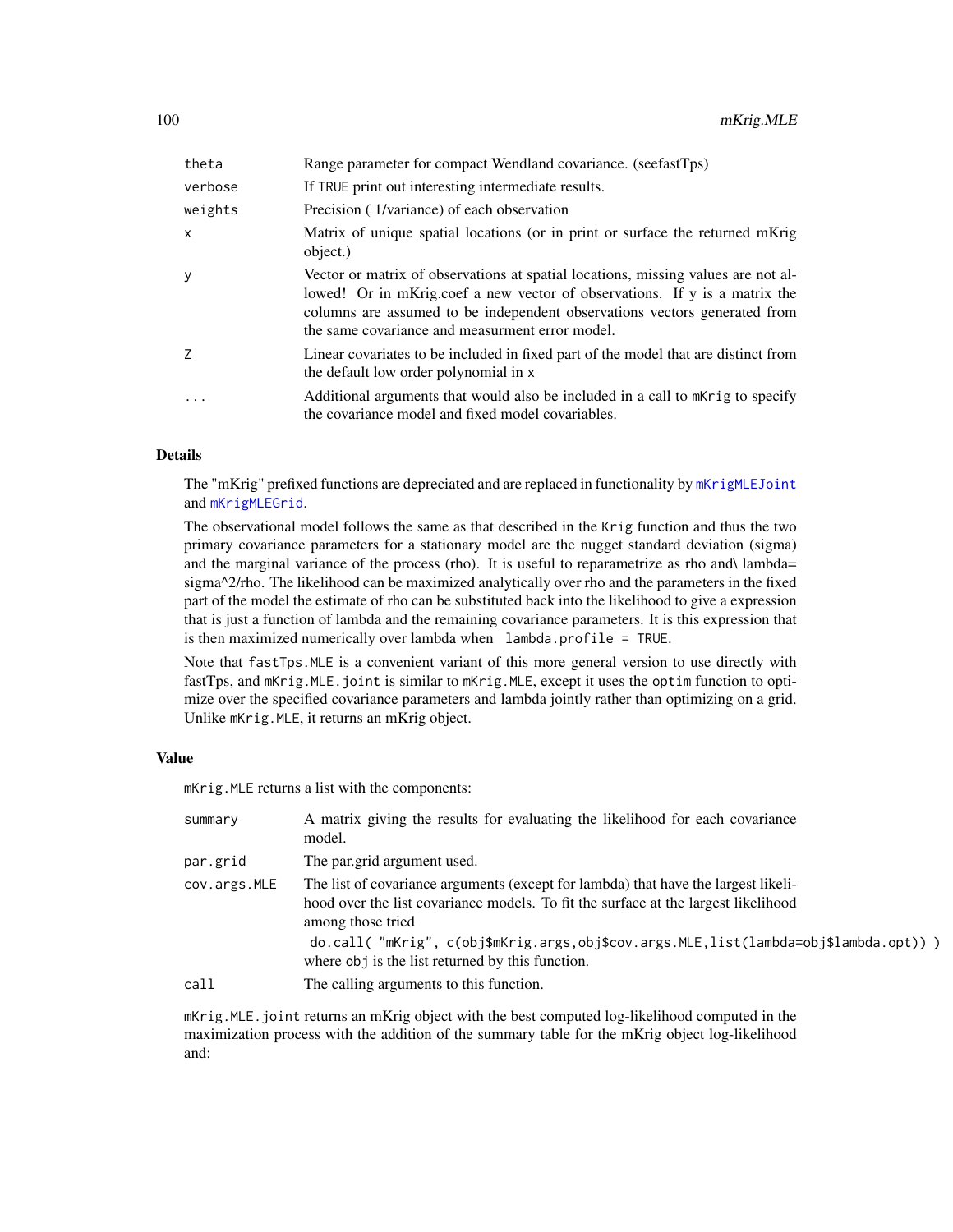# mKrig.MLE 101

lnLike.eval A table containing information on all likelihood evaluations performed in the maximization process.

#### Author(s)

Douglas W. Nychka, John Paige

### References

http://cran.r-project.org/web/packages/fields/fields.pdf http://www.image.ucar.edu/~nychka/Fields/

# See Also

[mKrig](#page-89-0) [Krig](#page-75-0) [stationary.cov](#page-22-0) [optim](#page-0-0)

# Examples

```
# some synthetic data
 N<- 100
 set.seed(123)
 x<- matrix(runif(2*N), N,2)
 theta<- .2
 Sigma <- Matern( rdist(x,x)/theta, smoothness=1.0)
 Sigma.5 <- chol( Sigma)
 sigma<sup><-</sup> .1
 M<-5 # Five (5) independent spatial data sets
 F.true<- t( Sigma.5)%*% matrix( rnorm(N*M), N,M)
 Y<- F.true + sigma* matrix( rnorm(N*M), N,M)
# find MLE for lambda with range and smoothness fixed in Matern for first
# data set
 obj<- mKrig.MLE( x,Y[,1], Covariance="Matern", theta=.2, smoothness=1.0)
 obj$summary # take a look
 fit<- mKrig( x,Y[,1], Covariance="Matern", theta=.2,
                                   smoothness=1.0, lambda= obj$lambda.best)
#
# search over the range parameter and use all 5 replications for combined
# likelihood
## Not run:
 par.grid<- list( theta= seq(.1,.25,,6))
# default starting value for lambda is .02 subsequent ones use previous optimum.
 obj<- mKrig.MLE( x,Y, Covariance="Matern",lambda=c(.02,rep(NA,4)),
                                  smoothness=1.0, par.grid=par.grid)
## End(Not run)
#perform joint likelihood maximization over lambda and theta.
#optim can get a bad answer with poor initial guesses.
set.seed(123)
obj<- mKrig.MLE.joint(x,Y[,1],
                      cov.args=list(Covariance="Matern", smoothness=1.0),
                      cov.params.guess=list(theta=.2), lambda.guess=.1)
```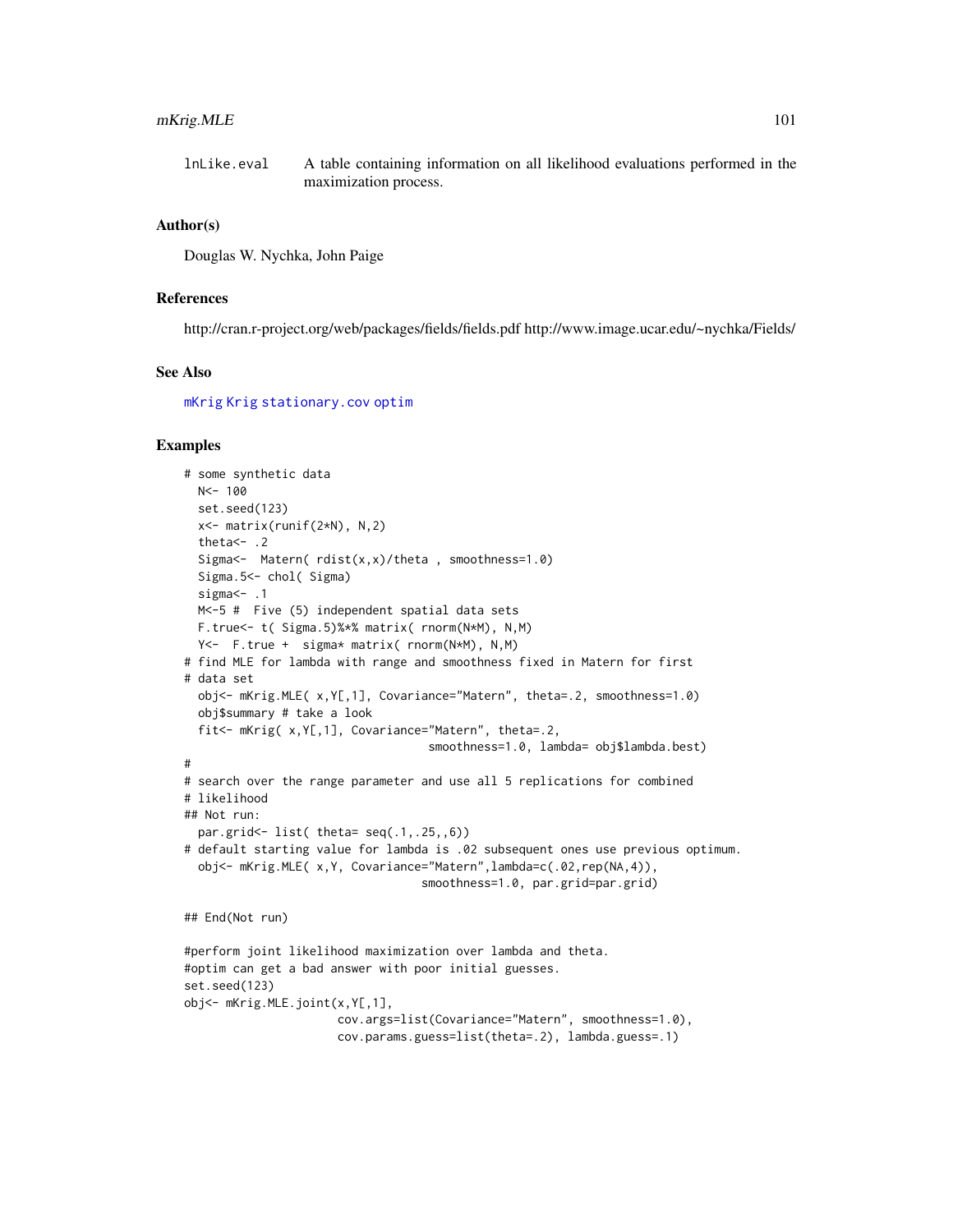```
#look at lnLik evaluations
obj$lnLik.eval
## Not run:
#perform joint likelihood maximization over lambda, theta, and smoothness.
#optim can get a bad answer with poor initial guesses.
set.seed(123)
obj<- mKrig.MLE.joint(x,Y[,1],
                      cov.args=list(Covariance="Matern"),
                      cov.params.guess=list(theta=.2, smoothness=1), lambda.guess=.1)
#look at lnLik evaluations
obj$lnLik.eval
#generate surface plot of results of joint likelihood maximization
#NOTE: mKrig.MLE.joint returns mKrig object while mKrig.MLE doesn't,
#so this won't work for mKrig.MLE.
surface(obj)
## End(Not run)
```
mKrigMLE *Maximizes likelihood for the process marginal variance (rho) and nugget standard deviation (sigma) parameters (e.g. lambda) over a many covariance models or covariance parameter values.*

### <span id="page-101-0"></span>Description

These function are designed to explore the likelihood surface for different covariance parameters with the option of maximizing over sigma and rho. They used the mKrig base are designed for computational efficiency.

#### Usage

```
mKrigMLEGrid(x, y, weights = rep(1, nrow(x)), Z = NULL, mKrig.args = NULL,
   cov.fun = "stationary.cov", cov.args = NULL, na.rm = TRUE,
   par.grid = NULL, lambda = NULL, lambda.profile = TRUE,
   relative.tolerance = 1e-04,
   REML = FALSE, verbose = FALSE)
mKrigMLEJoint(x, y, weights = rep(1, nrow(x)), Z = NULL, mKrig.args
                 = NULL, na.rm = TRUE, cov.fun = "stationary.cov",
                 cov.args = NULL, lambda.start = 0.5, cov.params.start= NULL, optim.args = NULL, abstol = 1e-04,
                 parTransform = NULL, REML = FALSE, verbose = FALSE)
fastTpsMLE(x, y, weights = rep(1, nrow(x)), Z = NULL, ...,par.grid=NULL, theta, lambda = NULL, lambda.profile = TRUE,
```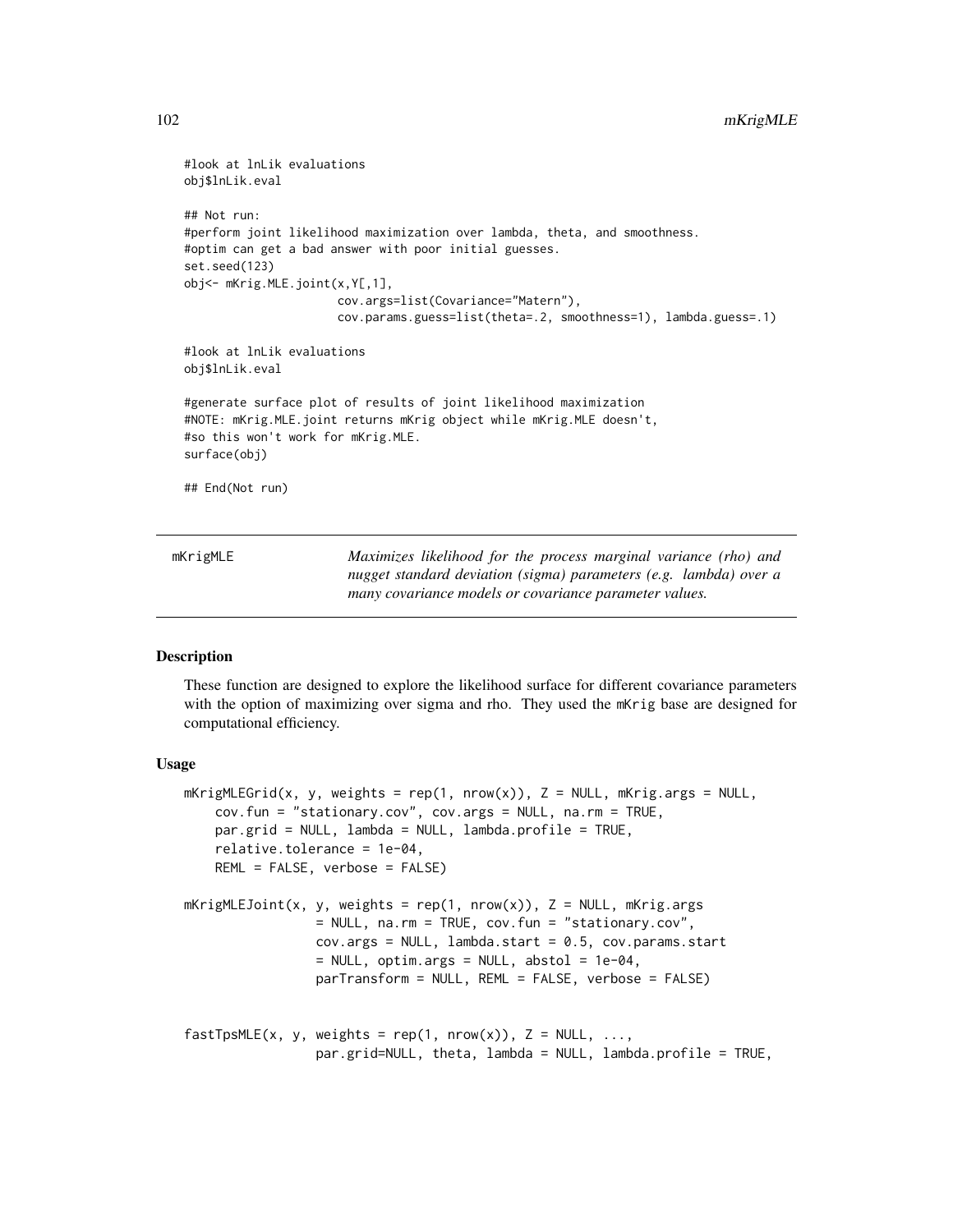verbose = FALSE, relative.tolerance = 1e-04)

mKrigJointTemp.fn(parameters, mKrig.args, cov.args, parTransform, parNames, REML = FALSE, capture.env)

# Arguments

| Absolute convergence tolerance used in optim.                                                                                                                                                                                                                                                                                                                                                                                                                                                                                                                                                                                                                        |
|----------------------------------------------------------------------------------------------------------------------------------------------------------------------------------------------------------------------------------------------------------------------------------------------------------------------------------------------------------------------------------------------------------------------------------------------------------------------------------------------------------------------------------------------------------------------------------------------------------------------------------------------------------------------|
| For the ML obective function the frame to save the results of the evaluation.<br>This should be the environment of the function calling optim.                                                                                                                                                                                                                                                                                                                                                                                                                                                                                                                       |
| The name, a text string, of the covariance function.                                                                                                                                                                                                                                                                                                                                                                                                                                                                                                                                                                                                                 |
| Additional arguments that would also be included in calls to the covariance func-<br>tion to specify the fixed part of the covariance model.                                                                                                                                                                                                                                                                                                                                                                                                                                                                                                                         |
| cov.params.start                                                                                                                                                                                                                                                                                                                                                                                                                                                                                                                                                                                                                                                     |
| A list of initial starts for covariance parameters over which the user wishes to<br>perform likelihood maximization. The list contains the names of the parameters<br>as well as the values.                                                                                                                                                                                                                                                                                                                                                                                                                                                                         |
| If lambda.profile=FALSE the values of lambda to evaluate the likelihood if<br>"TRUE" the starting values for the optimization. If lambda is NA then the opti-<br>mum value from previous search is used as the starting value. If lambda is NA<br>and it is the first value the starting value defaults to 1.0.                                                                                                                                                                                                                                                                                                                                                      |
| The initial guess for lambda in the joint log-likelihood maximization process                                                                                                                                                                                                                                                                                                                                                                                                                                                                                                                                                                                        |
| If TRUE maximize likelihood over lambda.                                                                                                                                                                                                                                                                                                                                                                                                                                                                                                                                                                                                                             |
| A list of additional parameters to supply to the base mKrig function that are<br>distinct from the covariance model. For example mKrig.args= list(m=1)<br>will set the polynomial to be just a constant term (degree = $m - 1 = 0$ ).                                                                                                                                                                                                                                                                                                                                                                                                                                |
| Remove NAs from data.                                                                                                                                                                                                                                                                                                                                                                                                                                                                                                                                                                                                                                                |
| Additional arguments that would also be included in calls to the optim function<br>in joint likelihood maximization. If NULL, this will be set to use the "BFGS-<br>" optimization method. See optim for more details. The default value is:<br>optim.args = $list(method = "BFGS",$<br>$control=list(fnscale = -1,$<br>Note that the first parameter is lambda and the others are the covariance pa-<br>rameters in the order they are given in cov.params.start. Also note that<br>the optimization is performed on a transformed scale (based on the function<br>parTransform), and this should be taken into consideration when passing ar-<br>guments to optim. |
| The parameter values for evaluate the likelihood.                                                                                                                                                                                                                                                                                                                                                                                                                                                                                                                                                                                                                    |
| A list or data frame with components being parameters for different covariance<br>models. A typical component is "theta" comprising a vector of scale parameters<br>to try. If par.grid is "NULL" then the covariance model is fixed at values that are<br>given in $\dots$                                                                                                                                                                                                                                                                                                                                                                                          |
| Names of the parameters to optimize over.                                                                                                                                                                                                                                                                                                                                                                                                                                                                                                                                                                                                                            |
| A function that maps the parameters to a scale for optimization or effects the<br>inverse map from the transformed scale into the original values. See below for<br>more details.                                                                                                                                                                                                                                                                                                                                                                                                                                                                                    |
|                                                                                                                                                                                                                                                                                                                                                                                                                                                                                                                                                                                                                                                                      |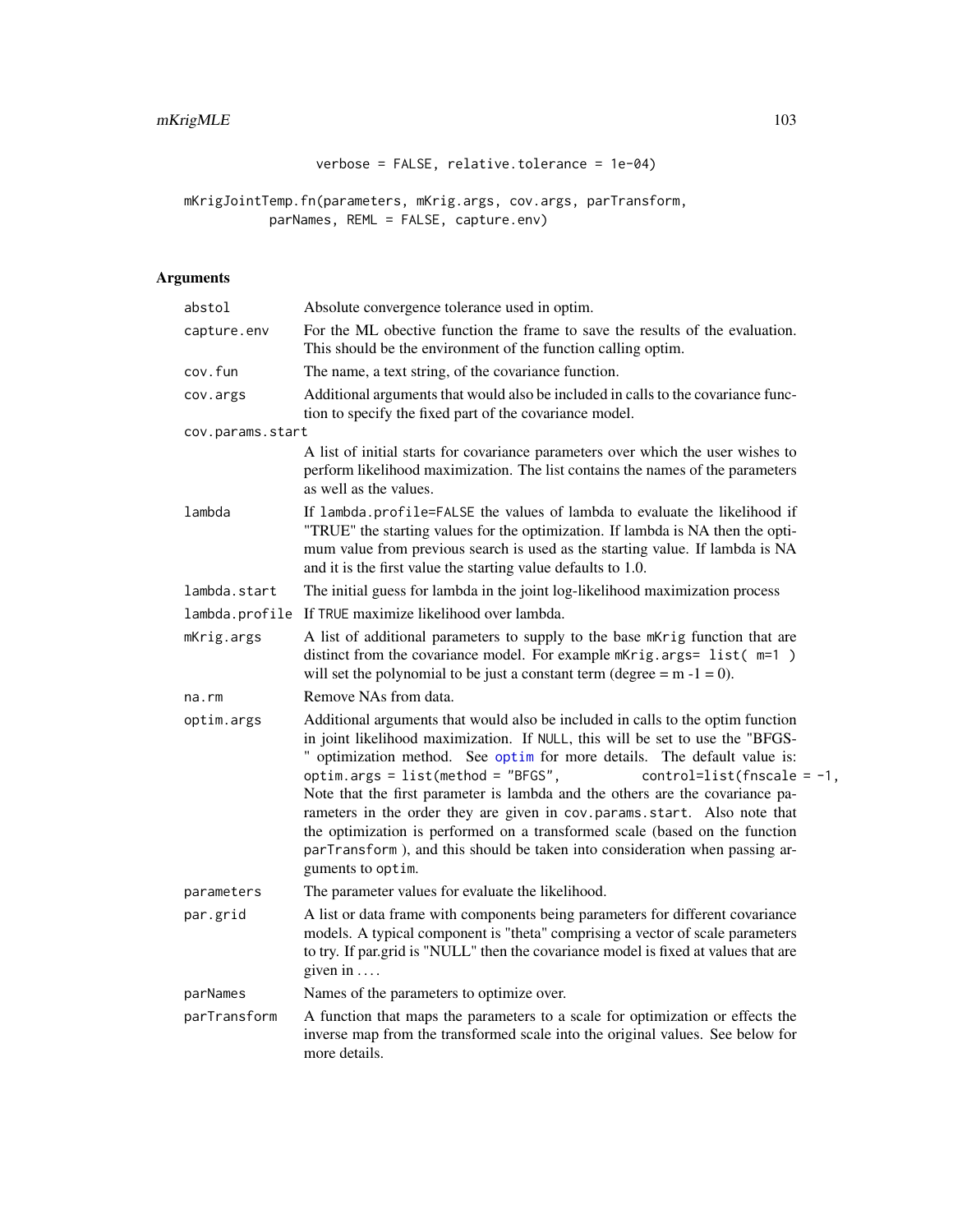| relative.tolerance |                                                                                                                                                                                                                                                                                                 |
|--------------------|-------------------------------------------------------------------------------------------------------------------------------------------------------------------------------------------------------------------------------------------------------------------------------------------------|
|                    | Tolerance used to declare convergence when maximizing likelihood over lambda.                                                                                                                                                                                                                   |
| REML               | Currently using REML is not implemented.                                                                                                                                                                                                                                                        |
| theta              | Range parameter for compact Wendland covariance. (see fastTps)                                                                                                                                                                                                                                  |
| verbose            | If TRUE print out interesting intermediate results.                                                                                                                                                                                                                                             |
| weights            | Precision (1/variance) of each observation                                                                                                                                                                                                                                                      |
| $\mathsf{x}$       | Matrix of unique spatial locations (or in print or surface the returned mKrig<br>object.)                                                                                                                                                                                                       |
| У                  | Vector or matrix of observations at spatial locations, missing values are not al-<br>lowed! Or in mKrig.coef a new vector of observations. If y is a matrix the<br>columns are assumed to be independent observations vectors generated from<br>the same covariance and measurment error model. |
| Z                  | Linear covariates to be included in fixed part of the model that are distinct from<br>the default low order polynomial in x                                                                                                                                                                     |
|                    | Other arguments to pass to the mKrig function.                                                                                                                                                                                                                                                  |

# Details

The observational model follows the same as that described in the Krig function and thus the two primary covariance parameters for a stationary model are the nugget standard deviation (sigma) and the marginal variance of the process (rho). It is useful to reparametrize as rho and\ lambda= sigma^2/rho. The likelihood can be maximized analytically over rho and the parameters in the fixed part of the model the estimate of rho can be substituted back into the likelihood to give a expression that is just a function of lambda and the remaining covariance parameters. It is this expression that is then maximized numerically over lambda when lambda.profile = TRUE.

Note that fastTpsMLE is a convenient variant of this more general version to use directly with fastTps, and mKrigMLEJoint is similar to mKrigMLEGrid, except it uses the optim function to optimize over the specified covariance parameters and lambda jointly rather than optimizing on a grid. Unlike mKrigMLEJoint, it returns an mKrig object.

For mKrigMLEJoint the default transformation of the parameters is set up for a log/exp transformation:

```
parTransform <- function(ptemp, inv = FALSE) {
           if (!inv) {
               log(ptemp)
           }
           else {
               exp(ptemp)
           }
       }
```
### Value

mKrigMLEGrid returns a list with the components:

summary A matrix giving the results for evaluating the likelihood for each covariance model.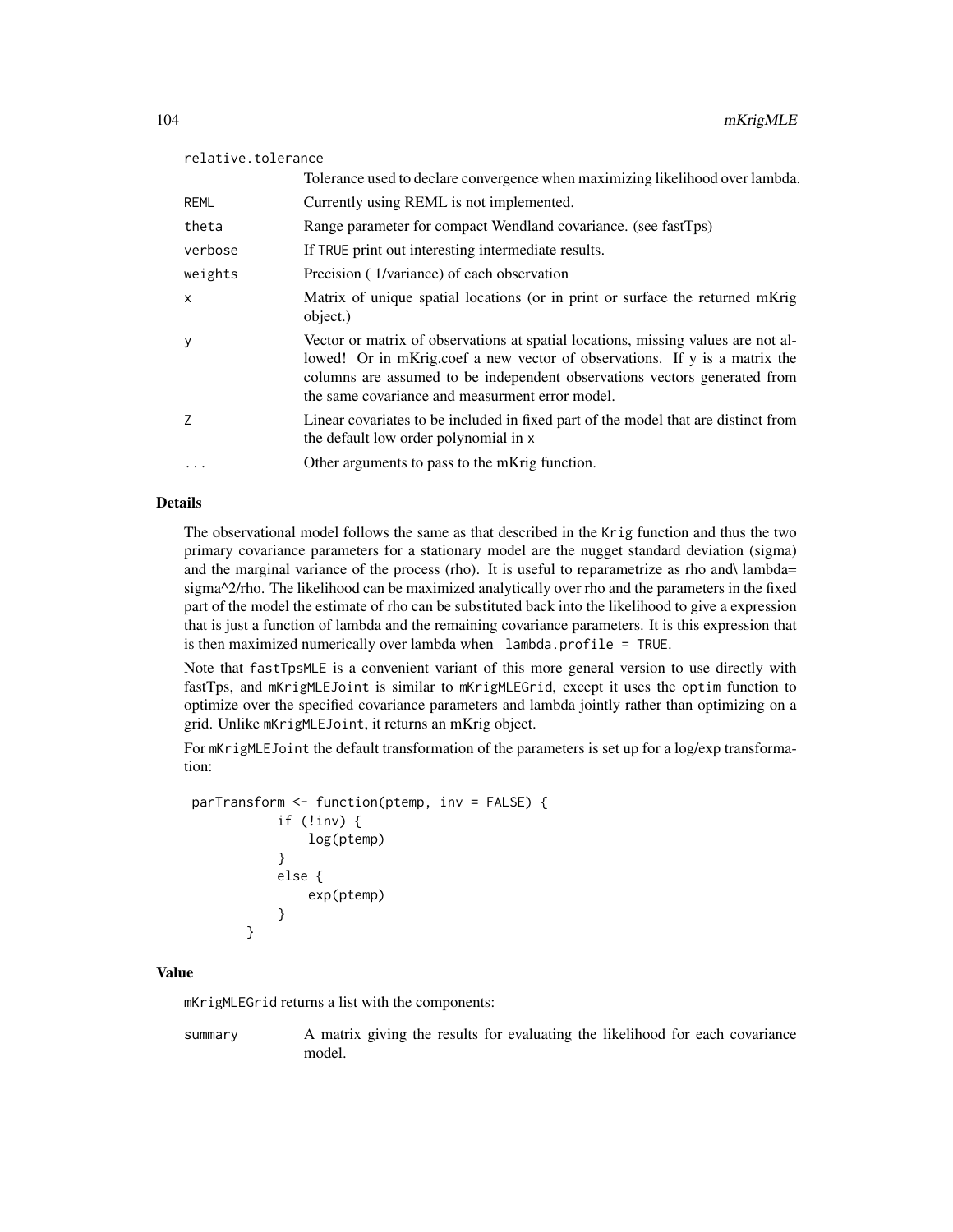# mKrigMLE 105

| par.grid     | The partgrid argument used.                                                                                                                                                                                                                                                                                                  |
|--------------|------------------------------------------------------------------------------------------------------------------------------------------------------------------------------------------------------------------------------------------------------------------------------------------------------------------------------|
| cov.args.MLE | The list of covariance arguments (except for lambda) that have the largest likeli-<br>hood over the list covariance models. NOTE: To fit the surface at the largest like-<br>lihood among those tried do.call( "mKrig", c(obj\$mKrig.args,obj\$cov.args.MLE,list(lambda=<br>where obj is the list returned by this function. |
| call         | The calling arguments to this function.                                                                                                                                                                                                                                                                                      |
|              | mKrigMLEJoint returns a list with components:                                                                                                                                                                                                                                                                                |
|              |                                                                                                                                                                                                                                                                                                                              |
| summary      | A vector giving the MLEs and the log likelihood at the maximum                                                                                                                                                                                                                                                               |
| lnLike.eval  | A table containing information on all likelihood evaluations performed in the<br>maximization process.                                                                                                                                                                                                                       |
| optimResults | The list returned from the optim function.                                                                                                                                                                                                                                                                                   |
| par.MLE      | The maximum likelihood estimates.                                                                                                                                                                                                                                                                                            |

### Author(s)

Douglas W. Nychka, John Paige

### References

http://cran.r-project.org/web/packages/fields/fields.pdf http://www.image.ucar.edu/~nychka/Fields/

# See Also

[mKrig](#page-89-0) [Krig](#page-75-0) [stationary.cov](#page-22-0) [optim](#page-0-0)

# Examples

```
#perform joint likelihood maximization over lambda and theta.
#optim can get a bad answer with poor initial starts.
data(ozone2)
x<- ozone2$lon.lat
y<- ozone2$y[16,]
obj<- mKrigMLEJoint(x,y,
                     cov.args=list(Covariance="Matern", smoothness=1.0),
                     cov.params.start=list(theta=.2), lambda.start=.1)
#
# check lnLikeihood evaluations that were culled from optim
# these are in obj$lnLike.eval
# funny ranges are set to avoid very low likelihood values
quilt.plot( log10(cbind(obj$lnLike.eval[,1:2])), obj$lnLike.eval[,5],
             xlim=c(-1.2,-.40), ylim=c(-1,1), zlim=c(-625, -610))points( log10(obj$pars.MLE[1]), log10(obj$pars.MLE[2]),
     pch=16, col="grey" )
# some synthetic data with replicates
 N<- 50
```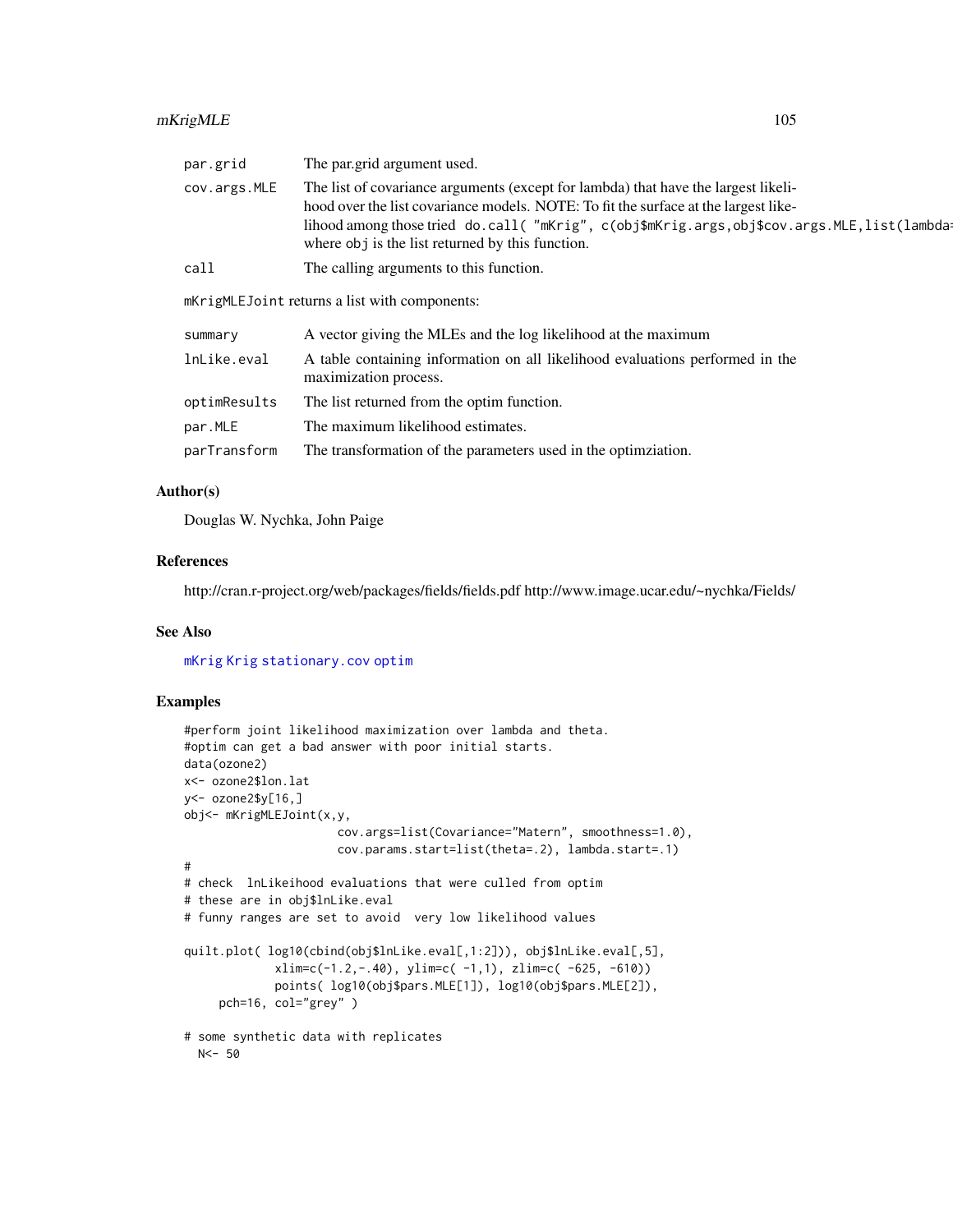```
set.seed(123)
 x<- matrix(runif(2*N), N,2)
 theta\leftarrow .2
 Sigma <- Matern( rdist(x,x)/theta, smoothness=1.0)
 Sigma.5 <- chol( Sigma)
 sigma<- .1
 # 250 independent spatial data sets but a common covariance function
      -- there is little overhead in
 # MLE across independent realizations and a good test of code validity.
 M < -250#F.true<- t( Sigma.5)%*% matrix( rnorm(N*M), N,M)
 F.true<- t( Sigma.5)%*% matrix( rnorm(N*M), N,M)
 Y<- F.true + sigma* matrix( rnorm(N*M), N,M)
# find MLE for lambda with grid of ranges
# and smoothness fixed in Matern
par.grid<- list( theta= seq( .1,.35,,8))
 obj1b<- mKrigMLEGrid( x,Y,
     cov.args = list(Covariance="Matern", smoothness=1.0),
       par.grid = par.grid
                    )
 obj$summary # take a look
# profile over theta
 plot( par.grid$theta, obj1b$summary[,"lnProfileLike.FULL"],
    type="b", log="x")
 ## Not run:
# m=0 is a simple switch to indicate _no_ fixed spatial drift
# (the default and highly recommended is linear drift, m=2).
# this results in MLEs that are less biased -- in fact it nails it !
 obj1a<- mKrigMLEJoint(x,Y,
                    cov.args=list(Covariance="Matern", smoothness=1.0),
                    cov.params.start=list(theta=.5), lambda.start=.5,
                     mKrig.args= list( m=0))
 test.for.zero( obj1a$summary["sigmaMLE"], sigma, tol=.0075)
 test.for.zero( obj1a$summary["theta"], theta, tol=.05)
## End(Not run)
## Not run:
#perform joint likelihood maximization over lambda, theta, and smoothness.
#optim can get a bad answer with poor initial guesses.
obj2<- mKrigMLEJoint(x,Y,
                      cov.args=list(Covariance="Matern", smoothness=1),
                      cov.params.start=list(theta=.2),
                       lambda.start=.1)
#look at lnLikelihood evaluations
obj2$summary
#compare to REML
obj3<- mKrigMLEJoint(x,Y,
                      cov.args=list(Covariance="Matern", smoothness=1),
```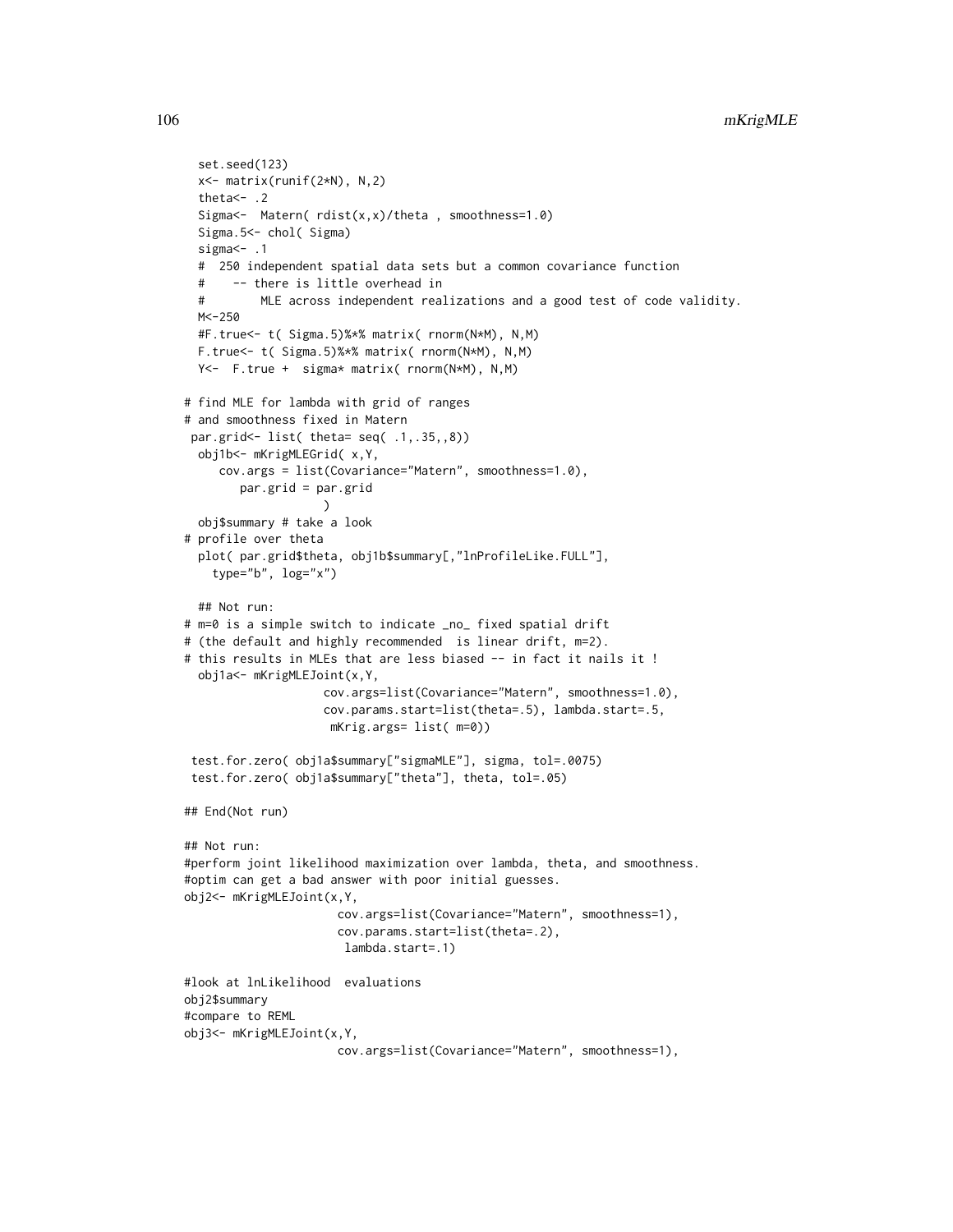# MLESpatialProcess 107

```
cov.params.start=list(theta=.2),
                       lambda.start=.1, REML=TRUE)
## End(Not run)
## Not run:
#look at lnLikelihood evaluations
obj3$summary
# check convergence of MLE to true fit with no fixed part
#
obj4<- mKrigMLEJoint(x,Y,
                      mKrig.args= list( m=0),
                      cov.args=list(Covariance="Matern", smoothness=1),
                      cov.params.start=list(theta=.2),
                       lambda.start=.1, REML=TRUE)
#look at lnLikelihood evaluations
obj4$summary
# nails it!
## End(Not run)
```
MLESpatialProcess *Estimates key covariance parameters for a spatial process.*

#### Description

Maximizes the likelihood to determine the nugget variance (sigma^2), the sill ( rho) and the range (theta) for a spatial process.

## Usage

```
MLESpatialProcess(x, y, weights = rep(1, nrow(x)), Z = NULL, mKrig.args)= NULL, cov.function = "stationary.cov", cov.args =
                 list(Covariance = "Matern", smoothness = 1),
                 lambda.start = 0.5, theta.start = NULL, theta.range =
                 NULL, gridN = 20, optim.args = NULL, na.rm = TRUE,
                 verbose = FALSE, abstol = 1e-04, REML = FALSE, ...)
```
# Arguments

| $\mathsf{X}$ | A matrix of spatial locations with rows indexing location and columns the di-<br>mension (e.g. longitude/latitude)          |
|--------------|-----------------------------------------------------------------------------------------------------------------------------|
| y            | Spatial observations                                                                                                        |
| weights      | Precision (1/variance) of each observation                                                                                  |
|              | Linear covariates to be included in fixed part of the model that are distinct from<br>the default low order polynomial in x |
| mKrig.args   | A list containing other objects to pass to mKrig.                                                                           |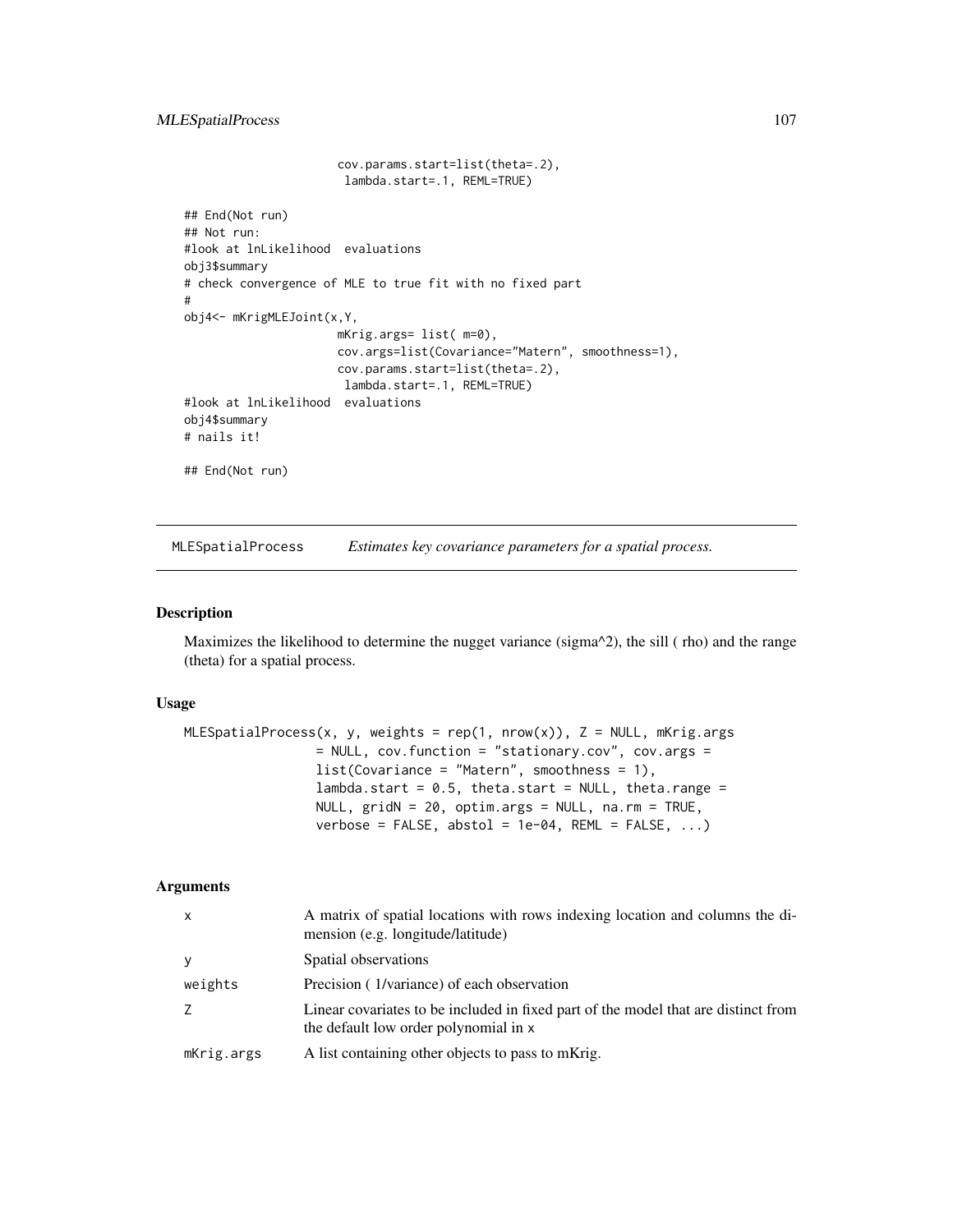| lambda.start | The initial guess for lambda, the nugget to sill ratio.                                                                                                          |                       |
|--------------|------------------------------------------------------------------------------------------------------------------------------------------------------------------|-----------------------|
| theta.start  | The initial guess for theta, the correlation range parameter.                                                                                                    |                       |
| theta.range  | Range of range parameters (aka theta) to search over. Default is the range from<br>the 2 and 97 percent quantiles of the pairwise distances among locations.     |                       |
| gridN        | Number of points to use in grid search over theta.                                                                                                               |                       |
| cov.function | The name of the covariance function (See help on Krig for details.)                                                                                              |                       |
| cov.args     | A list with arguments for the covariance functions. These are usually parameters<br>and other options such as the type of distance function.                     |                       |
| optim.args   | Additional arguments passed to the optim function for likelihood maximization.<br>The default value is: optim.args = $list(method = "BFGS",$                     | $control = list(fns)$ |
| na.rm        | If TRUE remove missing values in y and corresponding locations in x.                                                                                             |                       |
| verbose      | If TRUE print out intermediate information for debugging.                                                                                                        |                       |
| abstol       | Absolute tolerance used to judeg convergence in optim.                                                                                                           |                       |
| <b>REML</b>  | If TRUE use maximize the restricted Likelihood instead of the concentrated like-<br>lihood.(Preliminary experience suggests this does not make much difference.) |                       |
| .            | Additional arguments to pass to the mKrig function.                                                                                                              |                       |

### Details

MLESpatialProcess is designed to be a simple and easy to use function for maximizing the likelihood for a Gaussian spatial process. For other fixed, covariance parameters, the likelihood is maximized over the nugget and sill parameters using the mKrig function. lambda and theta are optimized using the mKrigMLEJoint function on a log scale.

MLESpatialProcess.fast is an older fields function also using the optim function to maximize the likelihood computed from the mKrig function. It will eventually be removed from later versions of fields but is still useful as a cross check on newer functions

Note the likelihood can be maximized analytically over the parameters of the fixed part of the spatial model and with the nugget (sigma) and sill (rho) reduced to the single parameter lambda= sigma^2/rho. The likelihood is maximized numerically over lambda and theta if there are additional covariance parameters ( such as smoothness for the Matern) these need to be fixed and so the MLE is found for the covariance conditional on these additional parameter values. From a practical point of view it is often difficult to estimate just these three from a moderate spatial data set and the user is encourage to try different combinations of fixing covariance parameters with ML for the remaining ones.

#### Value

MLESpatialProcess: A list that includes components: theta.MLE, rho.MLE, sigma.MLE, lambda.MLE being the maximum likelihood estimates of these parameters. The component REML.grid is a two column matrix with the first column being the theta grid and the second column being the profiled and restricted likelihood for that value of theta. Here profile means that the likelihood has already been evaluated at the maximum over sigma and rho for this value of theta. eval.grid is a more complete "capture" of the evaluations being a 6 column matrix with the parameters theta, lambda, sigma, rho, profile likelihood and the effective degrees of freedom.

MLESpatialProcess.fast has been depreciated and is included for backward compatibility.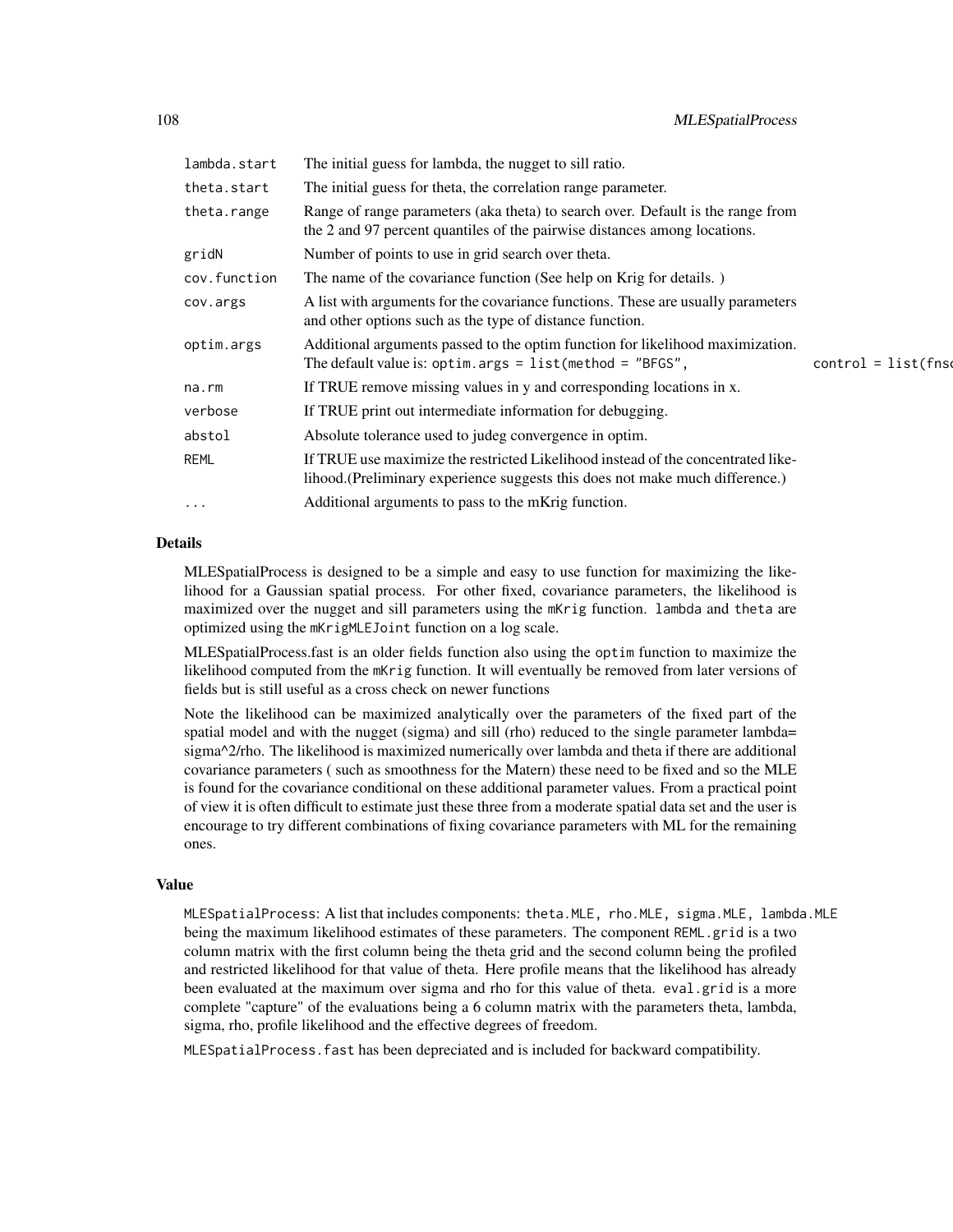## Author(s)

Doug Nychka, John Paige

## See Also

[Krig](#page-75-0), [mKrigMLEGrid](#page-101-0), [mKrigMLEJoint](#page-101-0), [optim](#page-0-0), [fastTps.MLE](#page-97-0), [spatialProcess](#page-161-0)

```
#
#
#generate observation locations (100 is small just to make this run quickly)
n=100
set.seed(124)
x = matrix(runit(2*n), nrow=n)#generate observations at the locations
trueTheta = .1
trueSigma = .01
Sigma = exp(-rdist(x, x)) / trueTheta# y = t(chol(Sigma))%*% (rnorm(n)) + trueSigma * rnorm( n)
y = t(chol(Sigma))%*% (rnorm(n)) + trueSigma * rnorm(n)
# Use exponential covariance estimate constant function for mean
out = MLESpatialProcess(x, y,
                          smoothness=.5,
                        mKrig.args = list(m = 1)\lambda# Use exponential covariance, use a range to determine MLE of range parameter
## Not run:
#Use Matern covariance, compute joint MLE of range, smoothness, and lambda.
#This may take a few seconds
testSmoothness = c(.5, 1, 2)for( nu in testSmoothness){
  out = MLESpatialProcess(x, y, cov.args=list(Covariance="Matern"), smoothness=nu)
  print( out$MLEJoint$summary)
}
## End(Not run)
# example with a covariate
## Not run:
data(COmonthlyMet)
ind<- !is.na( CO.tmean.MAM.climate)
x<- CO.loc[ind,]
y<- CO.tmean.MAM.climate[ind]
elev<- CO.elev[ind]
obj2<- MLESpatialProcess( x,y)
obj3<- MLESpatialProcess( x,y, Z=elev)
# elevation makes a difference
obj2$MLEJoint$summary
obj3$MLEJoint$summary
```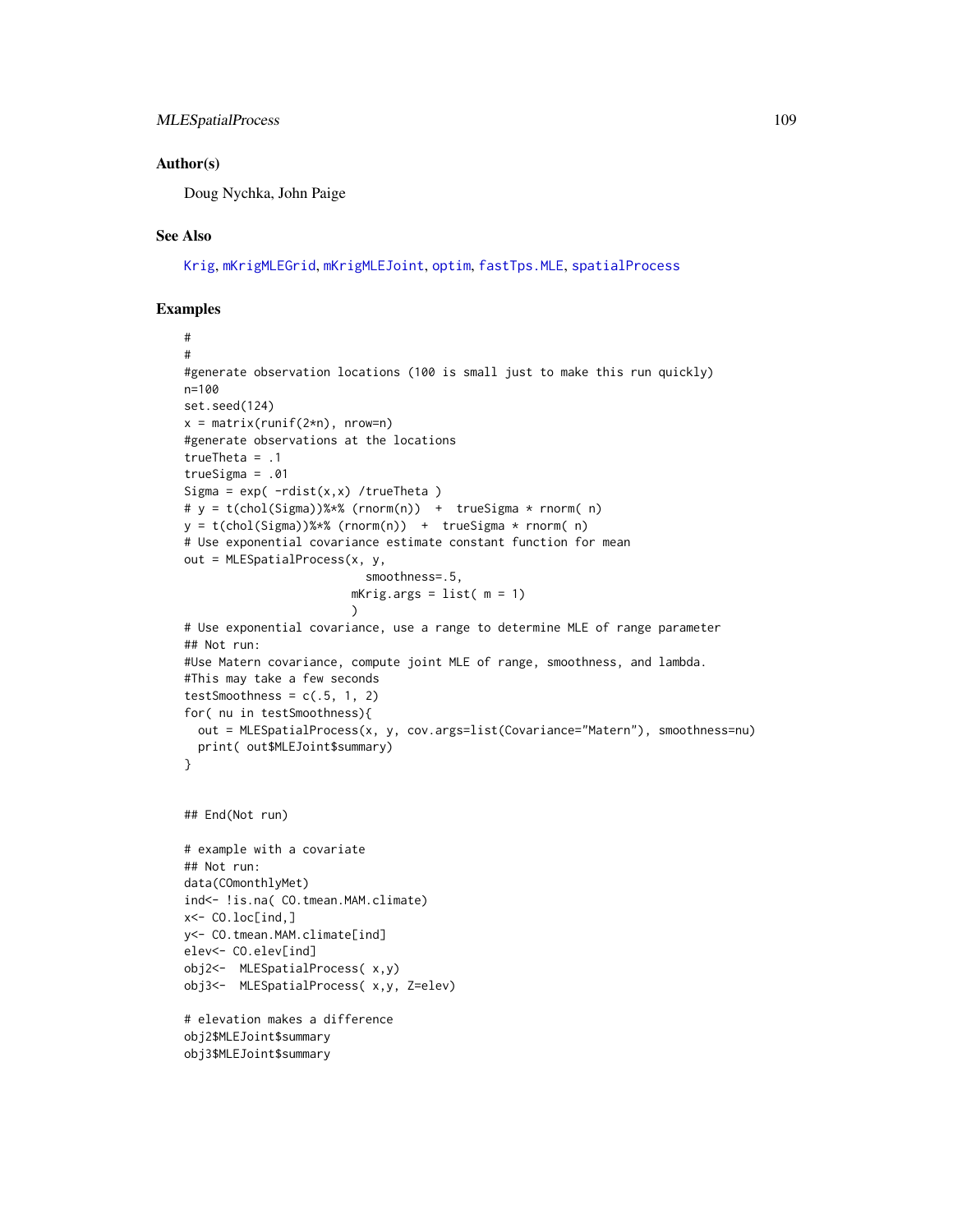```
## End(Not run)
## Not run:
# fits for first 10 days from ozone data
data( ozone2)
NDays<- 10
O3MLE<- matrix( NA, nrow= NDays, ncol=7)
for( day in 1: NDays){
cat( day, " ")
ind<- !is.na(ozone2$y[day,] )
x<- ozone2$lon.lat[ind,]
y<- ozone2$y[day,ind]
print( length( y))
O3MLE[day,]<- MLESpatialProcess( x,y,
           Distance="rdist.earth")$MLEJoint$summary
}
# NOTE: names of summary:
#[1] "lnProfileLike.FULL" "lambda"
#[3] "theta" "sigmaMLE"
#[5] "rhoMLE" "funEval"
#[7] "gradEval"
plot( log(O3MLE[,2]), log(O3MLE[,3]))
## End(Not run)
```
NorthAmericanRainfall *Observed North American summer precipitation from the historical climate network.*

# Description

Average rainfall in tenths of millimeters for the months of June, July and August for the period 1950-2010. Data is based on 1720 stations located in North America.

#### Format

The format is a list with components: "longitude" "latitude" "precip" "elevation" "precipSE" "trend" "trendSE" "type" "x.s" "sProjection" with elevation in meters, longitude as (-180,180), latitude as (-90, 90) and precipitaion in 1/10 mm ( precip/254 converts to inches of rainfall)

precip is the intercept for 1980.5 when a straight line least squares regression is fit to each station's record. SE is the companion standard error from the least squares fit. If the station is complete, then precip and precipSE will just be the mean and standard deviation adjusted for a linear trend. The estimated trend trend and and its standard error trendSE are also included. Also due to the centering, for complete data the intercept and trend estimate will be uncorrelated. The component type indicates whether the station has been "adjusted" (see below) or is still in "unadjusted" form.

x.s is a useful transformation of locations into stereographic coordinates that reduces the inflation of North Canada due to the usual lon/lat coordinates. Specifically it is found by: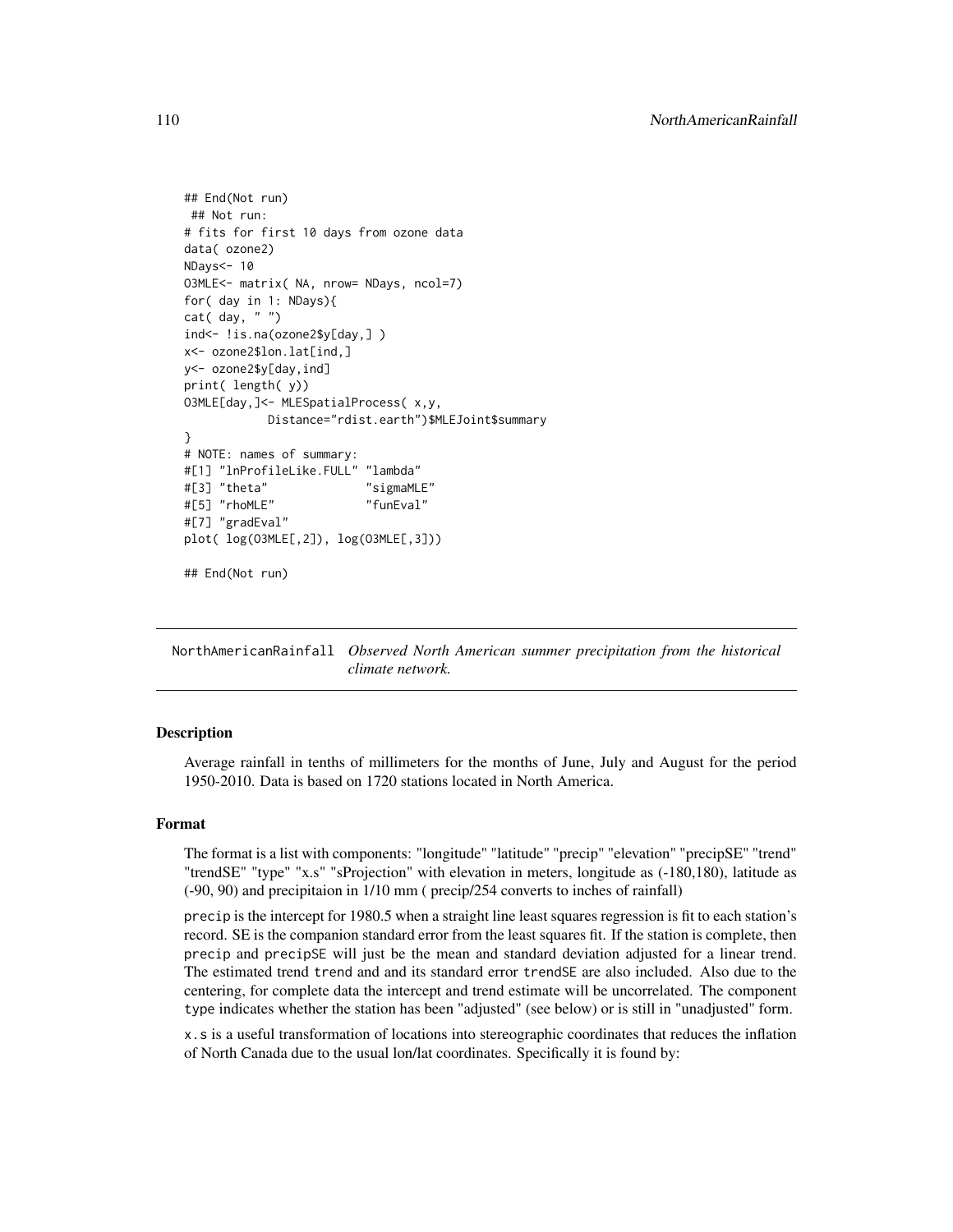#### $ozone2$  111

```
library(mapproj)
xStereo<- mapproject( NorthAmericanRainfall$lon,NorthAmericanRainfall$lat, projection="stereographic")
NorthAmericanRainfall$x.s<- cbind( xStereo$x, xStereo$y)
NorthAmericanRainfall$projection<- .Last.projection
```
Use NorthAmericanRainfall\$orientation to access the stereographic projection orientation.

#### Source

The monthly data used to construct this summary was generously provided by Xuebin Zhang, however, the orignal source is freely available as the Global Historical Climate Network Version 2 Precipitation quality controlled, curated and served by the US National Climatic Data Center (NCDC). The adjusted data from this archive has been modified from its raw form to make the record more homogenous. Heterogenities can come from a variety of sources such as a moving the station a short distance or changes in instruments. See <https://www.ncdc.noaa.gov/data-access>and goto GHCN.

## Examples

```
data(NorthAmericanRainfall)
x<- cbind(NorthAmericanRainfall$longitude, NorthAmericanRainfall$latitude)
y<- NorthAmericanRainfall$precip
quilt.plot( x,y)
world( add=TRUE)
Zstat<- NorthAmericanRainfall$trend / NorthAmericanRainfall$trendSE
quilt.plot( x, Zstat)
```
ozone2 *Daily 8-hour ozone averages for sites in the Midwest*

#### **Description**

The response is 8-hour average (surface) ozone ( from 9AM-4PM) measured in parts per billion (PPB) for 153 sites in the midwestern US over the period June 3,1987 through August 31, 1987, 89 days. This season of high ozone corresponds with a large modeling experiment using the EPA Regional Oxidant Model.

#### Usage

data(ozone2)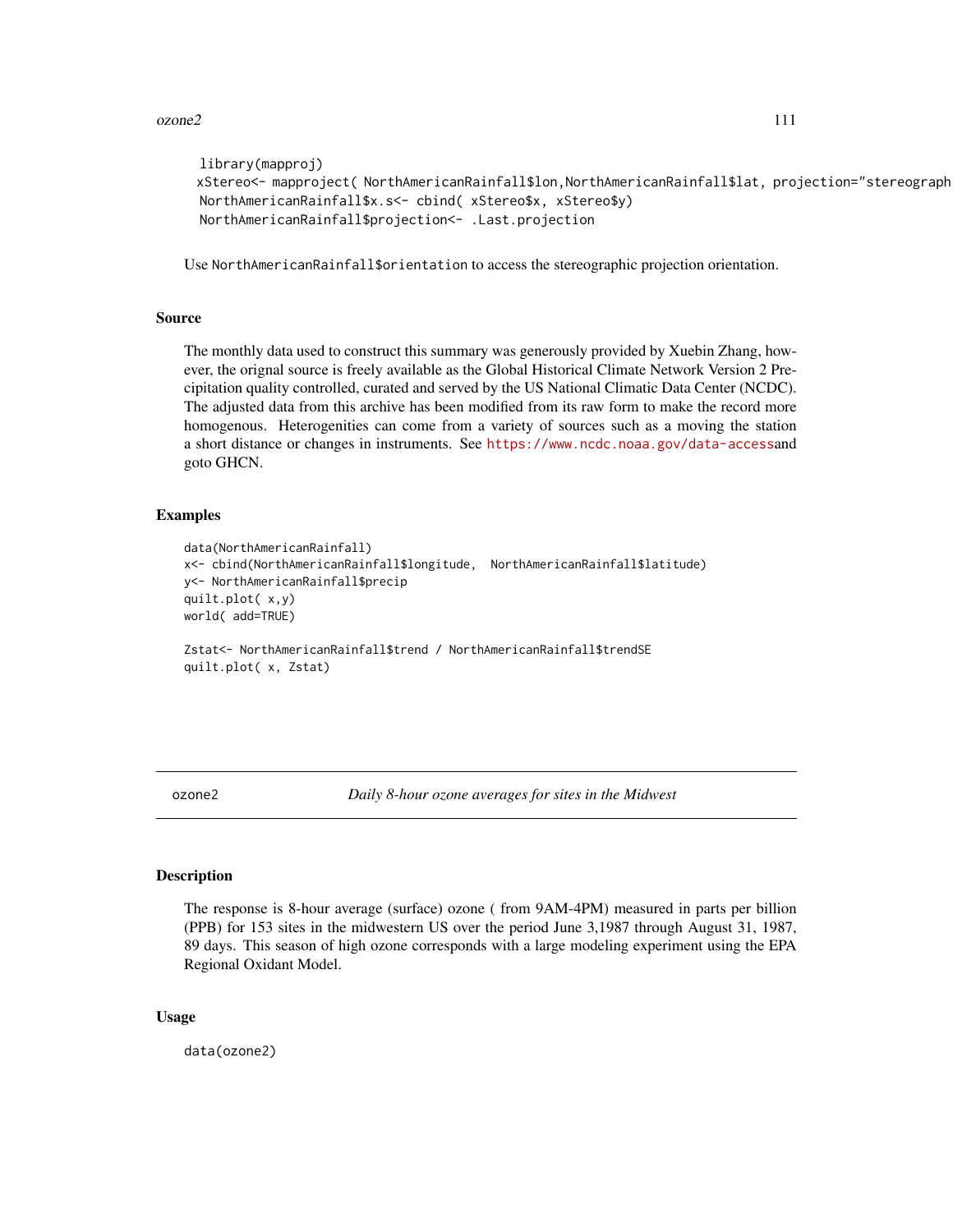# Format

The data list has components: <s-args> <s-arg name="y"> a 89X153 matrix of ozone values. Rows are days and columns are the sites. </s-arg> </s-arg name="lon.lat"> Site locations in longitude and latitude as a 153X2 table </s-arg> <s-arg name="chicago.subset"> Logical vector indicating stations that form teh smaller Chicagoland subset. (see FIELDS ozone data set) </s-arg> </s-args> <s-section name="Reference"> Nychka, D., Cox, L., Piegorsch, W. (1998) Case Studies in Environmental Statistics Lecture Notes in Statistics, Springer Verlag, New York

# Examples

```
data( ozone2)
```
# pairwise correlation among all stations # ( See cover.design to continue this example) cor.mat<- cor( ozone2\$y, use="pairwise")

```
#raw data image for day number 16
good<- !is.na( ozone2$y[16,])
out<- as.image( ozone2$y[16,good], x=ozone2$lon.lat[good,])
image.plot( out)
```

| plot.Krig | Diagnostic and summary plots of a Kriging, spatialProcess or spline |  |
|-----------|---------------------------------------------------------------------|--|
|           | <i>object.</i>                                                      |  |

# Description

Plots a series of four diagnostic plots that summarize the fit.

#### Usage

```
## S3 method for class 'Krig'
plot(x, digits=4, which= 1:4,...)## S3 method for class 'sreg'
plot(x, digits = 4, which = 1:4, ...)
```
# Arguments

| x         | A Krig or an sreg object                                                              |
|-----------|---------------------------------------------------------------------------------------|
| digits    | Number of significant digits for the RMSE label.                                      |
| which     | A vector specifying by number which of the four plots to draw. 1:4 plots all<br>four. |
| $\ddotsc$ | Optional graphics arguments to pass to each plot.                                     |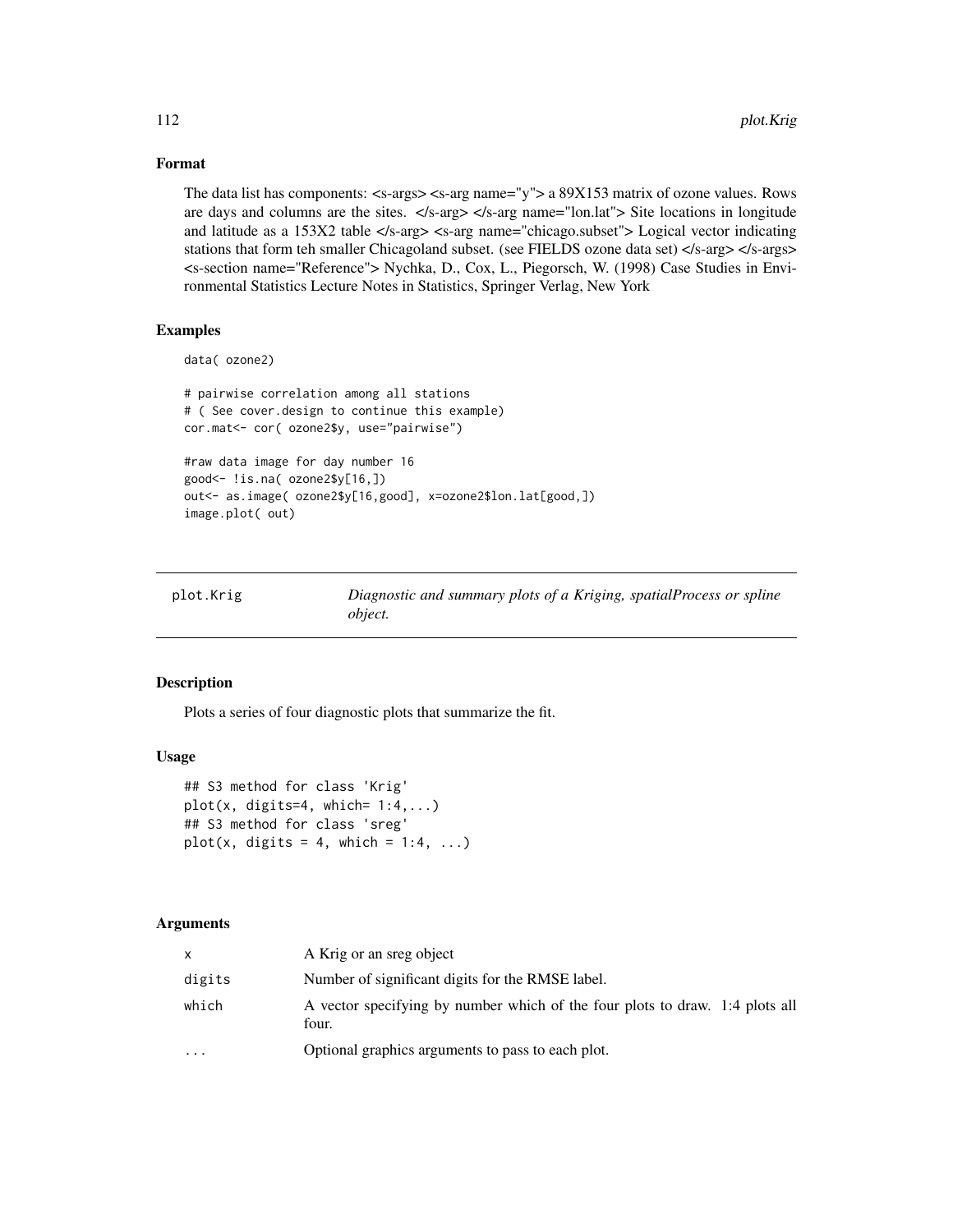#### plot.Krig the contract of the contract of the contract of the contract of the contract of the contract of the contract of the contract of the contract of the contract of the contract of the contract of the contract of the

#### Details

This function creates four summary plots of the Krig or sreg object. The default is to put these on separate pages. However if the screen is already divided in some other fashion the plots will just be added according to that scheme. This option is useful to compare to compare several different model fits.

The first is a scatterplot of predicted value against observed.

The second plot is "standardized" residuals against predicted value. Here we mean that the residuals are divided by the GCV estimate for sigma and multiplied by the square root of any weights that have been specified. In the case of a "correlation model" the residuals are also divided by the marginal standard deviation from this model.

The third plot are the values of the GCV function against the effective degrees of freedom. When there are replicate points several versions of the GCV function may be plotted. GCV function is with respect to the standardized data if a correlation model is specified. A vertical line indicates the minimium found.

For Krig and sreg objects the fourth plot is a histogram of the standardized residuals. For sreg if multiple lambdas are given plotted are boxplots of the residuals for each fit.

For spatialProcess object the fourth plot is the profile likelihood for the theta parameter. Points are the actual evaluated log likelihoods and the dashed line is just a spline interpolation to help with visualization.

# See Also

Krig, spatialProcess, summary.Krig, Tps, set.panel

```
data( ozone2)
x<- ozone2$lon.lat
y <- ozone 2\frac{6}{5} [16,]
fit1<-Krig(x,y, theta=200)
# fitting a surface to ozone
# measurements
set.panel( 2,2)
plot(fit1)
fit2<-spatialProcess(x,y)
# fitting a spatial process model to ozone
# measurements
# Although an example does not make too much sense for only 20 observations!
set.panel( 2,2)
plot(fit2)
# fit rat data
fit3<-sreg(rat.diet$t,rat.diet$con)
set.panel(2,2)
plot(fit3)
set.panel(1,1) # reset graphics window.
```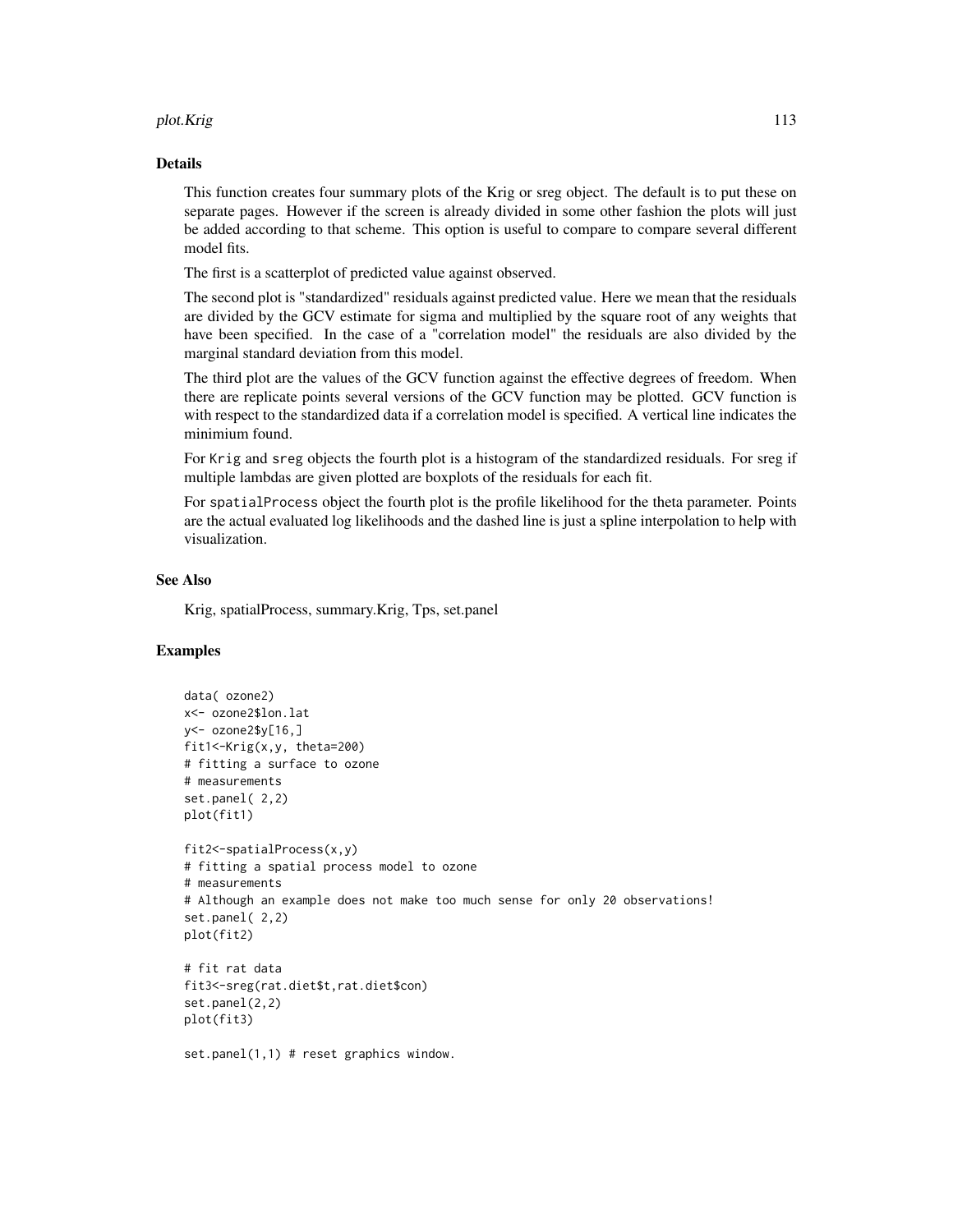plot.surface *Plots a surface*

# Description

Plots a surface object in several different ways to give 3-d information e.g. a contour plots, perspective plots.

# Usage

```
## S3 method for class 'surface'
plot(x, main = NULL, type = "C", zlab = NULL, xlab = NULL,ylab = NULL, levels = NULL, zlim = NULL, graphics.reset = NULL,
     labcex = 0.6, add.legend = TRUE, ...)
```
# Arguments

| x          | A surface object. At the minimum a list with components x,y and z in the same<br>form as the input list for the standard contour, persp or image functions. This<br>can also be an object from predictSurface.                                                            |
|------------|---------------------------------------------------------------------------------------------------------------------------------------------------------------------------------------------------------------------------------------------------------------------------|
| main       | Title for plot.                                                                                                                                                                                                                                                           |
| type       | type="p" for a perspective/drape plot (see drape.plot), type="I" for an image plot<br>with a legend strip (see image.plot), type="c" draws a contour plot, type="C" is<br>the "I" option but with contours lines added. type="b" gives both "p" and "C" as<br>a 2X1 panel |
| zlab       | z-axes label                                                                                                                                                                                                                                                              |
| xlab       | x-axes label                                                                                                                                                                                                                                                              |
| ylab       | y-axes labels                                                                                                                                                                                                                                                             |
| levels     | Vector of levels to be passed to contour function.                                                                                                                                                                                                                        |
|            | graphics. reset Reset to original graphics parameters after function plotting. Default is to reset<br>if type $=$ "b" but not for the single plot options.                                                                                                                |
| zlim       | Sets z limits on perspective plot.                                                                                                                                                                                                                                        |
| labcex     | Label sizes for axis labeling etc.                                                                                                                                                                                                                                        |
| add.legend | If TRUE adds a legend to the draped perspective plot                                                                                                                                                                                                                      |
| .          | Other graphical parameters that are passed along to either drape.persp or im-<br>age.plot                                                                                                                                                                                 |

# See Also

surface, predictSurface, as.surface, drape.plot, image.plot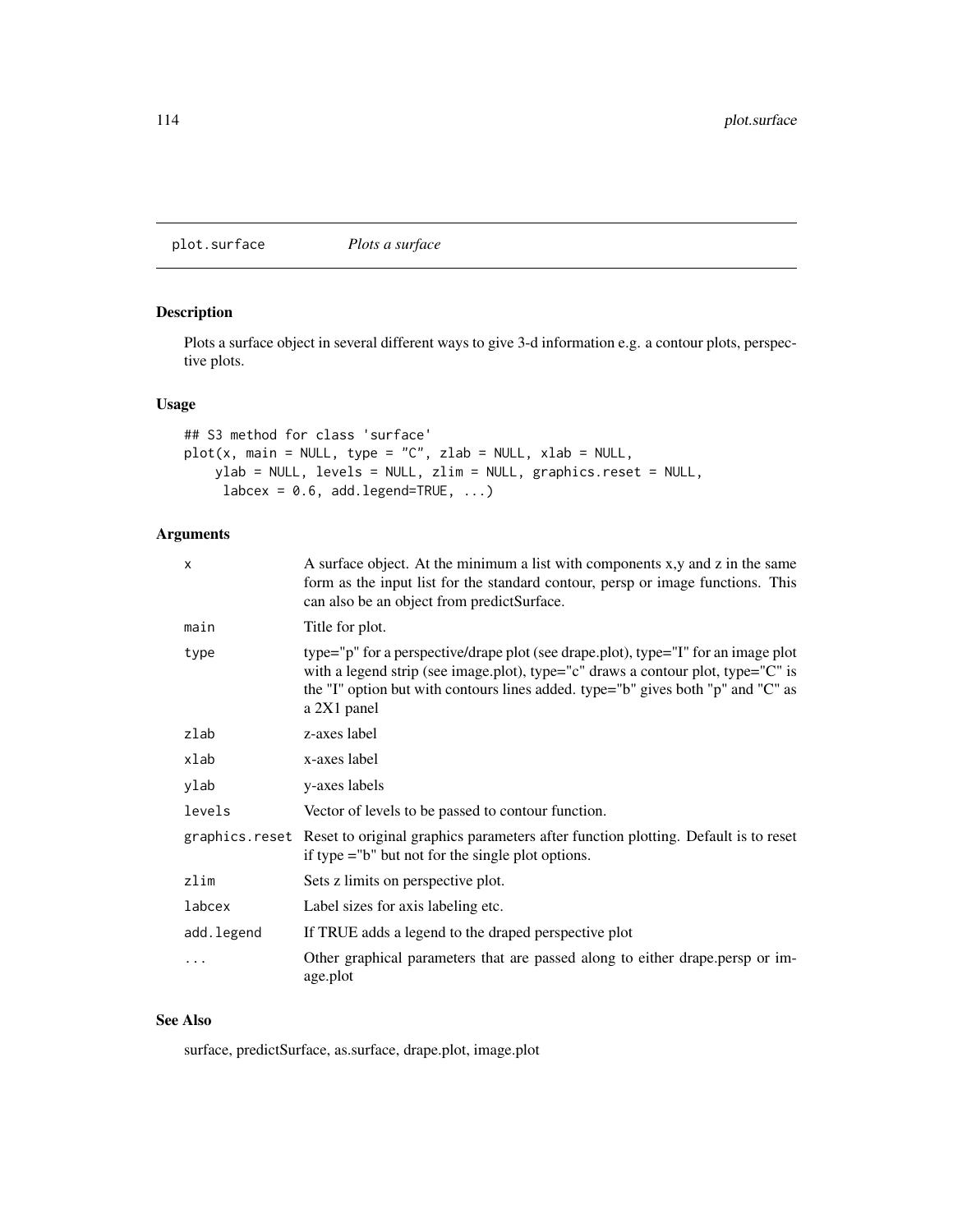# poly.image 115

#### Examples

```
x < - seq( -2, 2, 80)
y < - seq( -2, 2, 80)
# a lazy way to create some test image
z<- outer( x,y, "+")
# create basic image/surface object
obj<- list(x=x, y=y,z=z)
# basic contour plot
# note how graphical parameters appropriate to contour are passed
plot.surface( obj, type="c", col="red")
# using a fields function to fit a surface and evaluate as surface object.
fit<- Tps( BD[,1:4], BD$lnya) # fit surface to data
# surface of variables 2 and 3 holding 1 and 4 fixed at their median levels
out.p<-predictSurface(fit, xy=c(2,3))
 plot.surface(out.p) # surface plot
```
poly.image *Image plot for cells that are irregular quadrilaterals.*

# Description

Creates an image using polygon filling based on a grid of irregular quadrilaterals. This function is useful for a regular grid that has been transformed to another nonlinear or rotated coordinate system. This situation comes up in lon-lat grids created under different map projections. Unlike the usual image format this function requires the grid to be specified as two matrices x and y that given the grid x and y coordinates explicitly for every grid point.

#### Usage

```
poly.inage(x, y, z, col = tim.color(64), breaks, transparent.color = "white",midpoint = FALSE, zlim = range(z, na.rm = TRUE),
xlim = range(x), ylim = range(y), add = FALSE, border=NA, lwd.poly=1,...)
```
poly.image.regrid(x)

#### Arguments

| X   | A matrix of the x locations of the grid.                                                                                  |
|-----|---------------------------------------------------------------------------------------------------------------------------|
| y   | A matrix of the y locations of the grid.                                                                                  |
| z   | Values for each grid cell. Can either be the value at the grid points or interpreted<br>as the midpoint of the grid cell. |
| col | Color scale for plotting.                                                                                                 |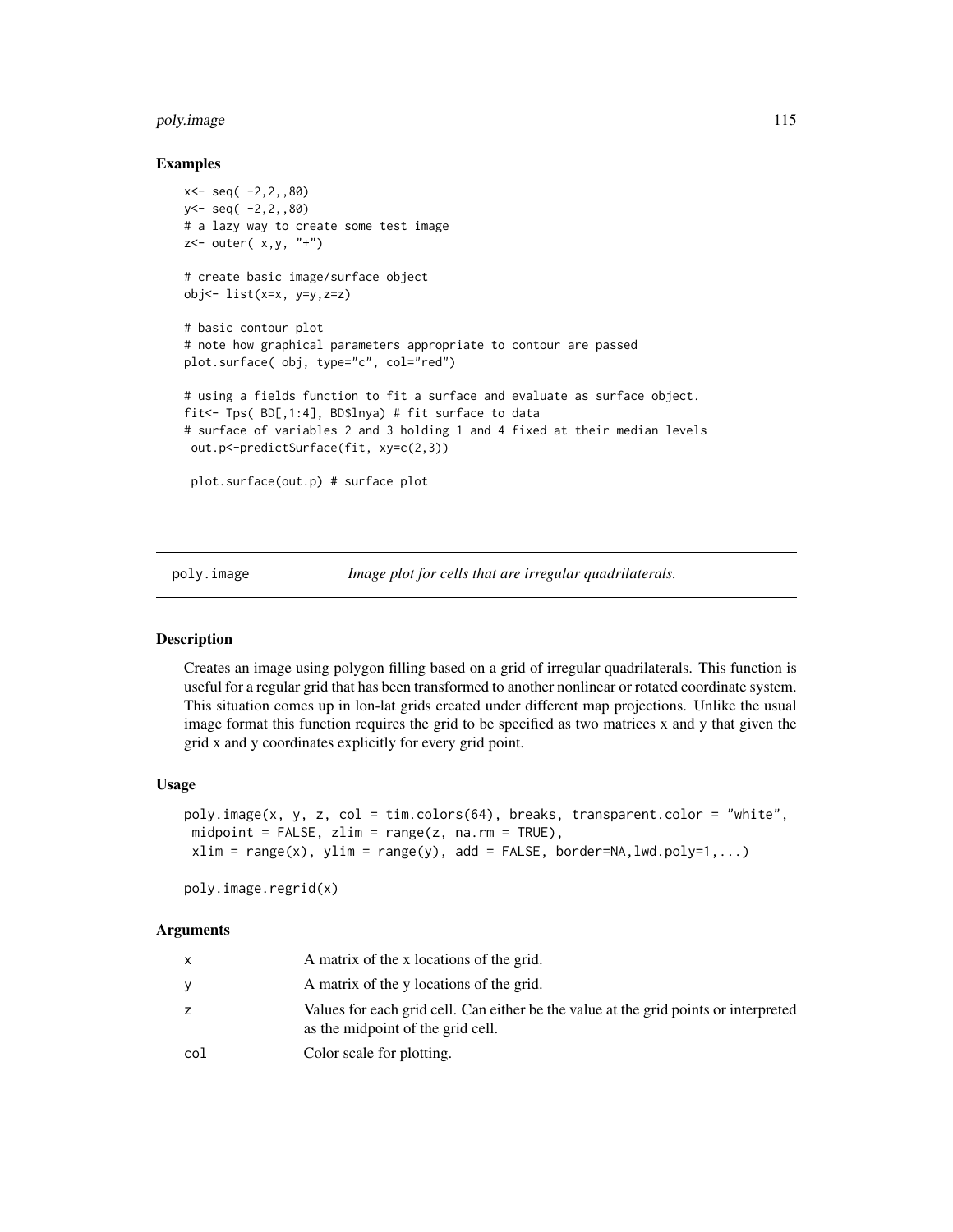| breaks            | Numerical breaks to match to the colors. If missing breaks are equally spaced<br>on the range zlim.                                                                                                                                                       |
|-------------------|-----------------------------------------------------------------------------------------------------------------------------------------------------------------------------------------------------------------------------------------------------------|
| transparent.color |                                                                                                                                                                                                                                                           |
|                   | Color to plot cells that are outside the range specified in the function call.                                                                                                                                                                            |
| midpoint          | Only relevant if the dimensions of x,y, and z are the same. If TRUE the z values<br>will be averaged and then used as the cell midpoints. If FALSE the x/y grid will<br>be expanded and shifted to represent grid cells corners. (See poly.image.regrid.) |
| zlim              | Plotting limits for z.                                                                                                                                                                                                                                    |
| xlim              | Plotting limits for x.                                                                                                                                                                                                                                    |
| ylim              | Plotting limits for y.                                                                                                                                                                                                                                    |
| add               | If TRUE will add image onto current plot.                                                                                                                                                                                                                 |
| border            | Color of the edges of the quadrilaterals, the default is no color.                                                                                                                                                                                        |
| lwd.poly          | Line width for the mesh surface. <i>i.e.</i> the outlines of the quadrilateral facets.<br>This might have to be set smaller than one if rounded corners on the facets are<br>visible.                                                                     |
| .                 | If add is FALSE, additional graphical arguments that will be supplied to the plot<br>function.                                                                                                                                                            |

# Details

This function is straightforward except in the case when the dimensions of x,y, and z are equal. In this case the relationship of the values to the grid cells is ambigious and the switch midpoint gives two possible solutions. The z values at 4 neighboring grid cells can be averaged to estimate a new value interpreted to be at the center of the grid. This is done when midpoint is TRUE. Alternatively the full set of z values can be retained by redefining the grid. This is accomplisehd by finding the midpoints of x and y grid points and adding two outside rows and cols to complete the grid. The new result is a new grid that is is  $(M+1)X(N+1)$  if z is MXN. These new grid points define cells that contain each of the original grid points as their midpoints. Of course the advantage of this alternative is that the values of z are preserved in the image plot; a feature that may be important for some uses.

The function image.plot uses this function internally when image information is passed in this format and can add a legend. In most cases just use image.plot.

The function  $poly$ . image. regrid does a simple averaging and extrapolation of the grid locations to shift from midpoints to corners. In the interior grid corners are found by the average of the 4 closest midpoints. For the edges the corners are just extrapolated based on the separation of nieghboring grid cells.

#### Author(s)

Doug Nychka

# See Also

image.plot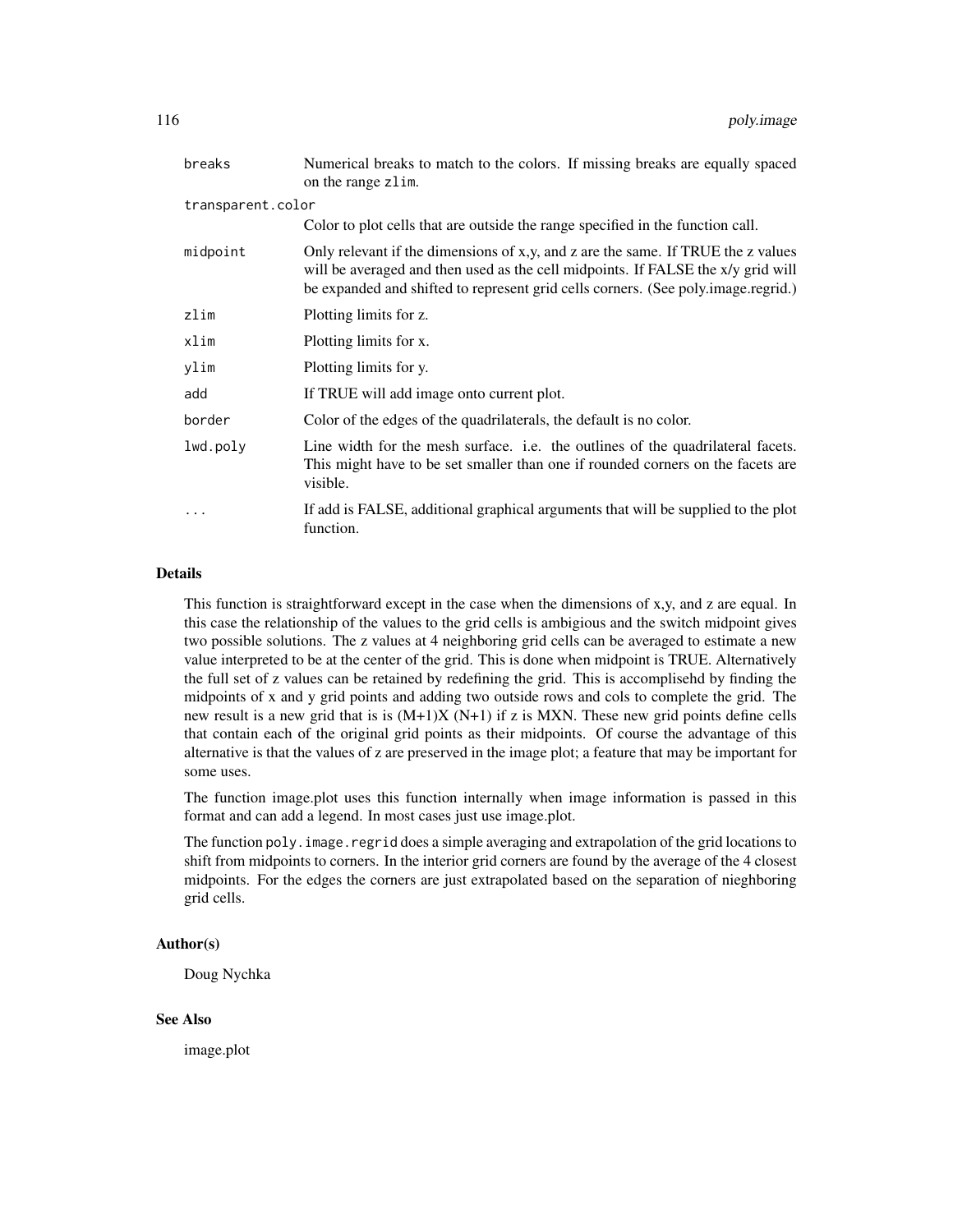# predict.Krig 117

## Examples

```
data(RCMexample)
set.panel( 1,2)
par(pty="s")
# plot with grid modified
poly.image( RCMexample$x, RCMexample$y, RCMexample$z[,,1])
# use midpoints of z
poly.image( RCMexample$x, RCMexample$y, RCMexample$z[,,1],midpoint=TRUE)
  set.panel()
# an example with quantile breaks
 brk<- quantile( RCMexample$z[,,1], c( 0, .9,.95,.99,1.0) )
 poly.image( RCMexample$x, RCMexample$y, RCMexample$z[,,1], breaks=brk, col=
    rainbow(4))
# images are very similar.
  set.panel()
# Regridding of x and y
  l1<- poly.image.regrid( RCMexample$x)
  l2<- poly.image.regrid( RCMexample$y)
# test that this works
  i <- 1:10
  plot( l1[i,i], l2[i,i])
  points( RCMexample$x[i,i], RCMexample$y[i,i],col="red")
```
predict.Krig *Evaluation of Krig spatial process estimate.*

#### Description

Provides predictions from the Krig spatial process estimate at arbitrary points, new data (Y) or other values of the smoothing parameter (lambda) including a GCV estimate.

# Usage

```
## S3 method for class 'Krig'
predict(
object, x = NULL, Z = NULL, drop.Z = FALSE, just.fixed
                 = FALSE, lambda = NA, df = NA, model = NA,
                 eval.correlation.model = TRUE, y = NULL, yM = NULL,
                 verbose = FALSE, ...)
```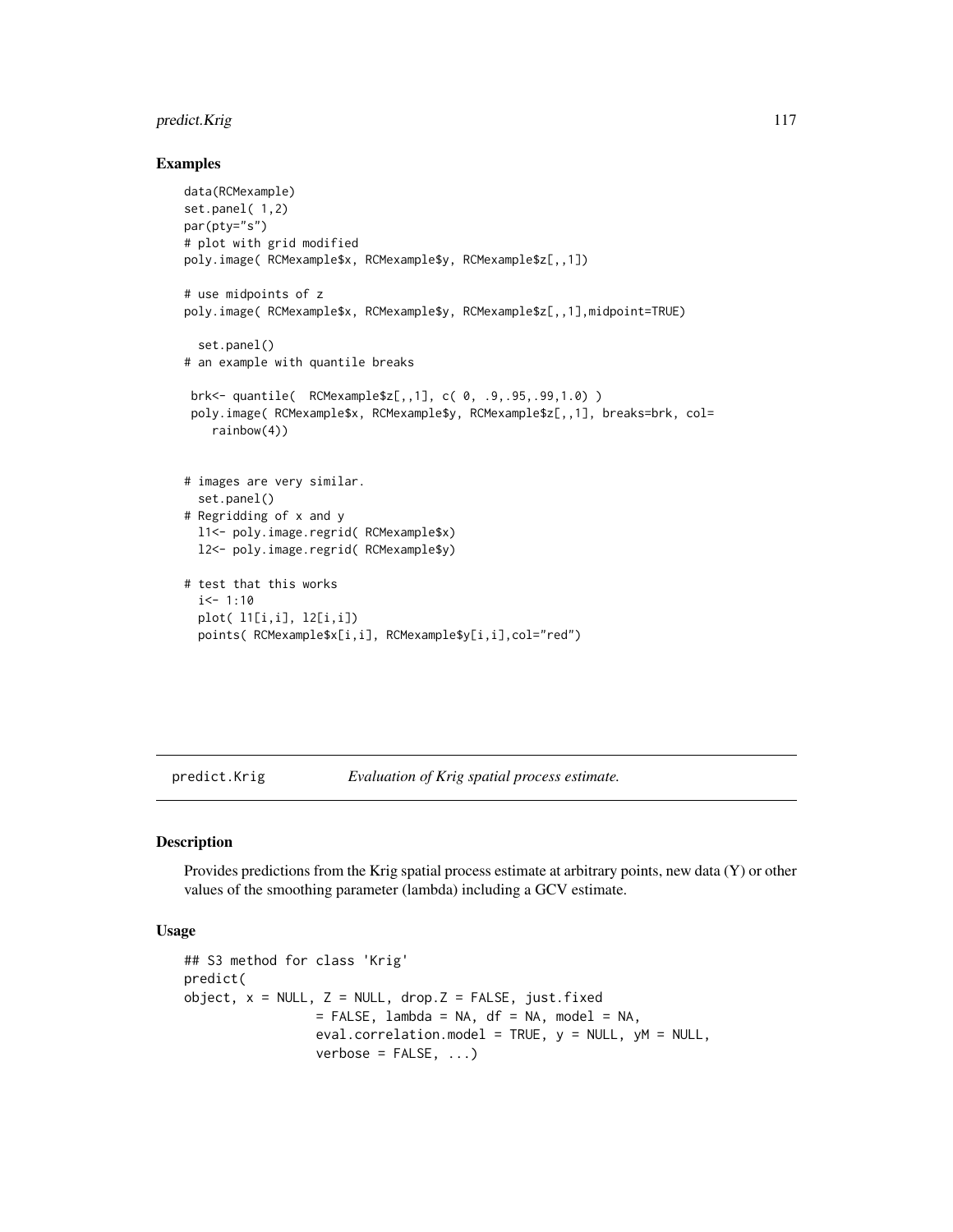```
predictDerivative.Krig(object, x = NULL, verbose = FALSE,...)
## S3 method for class 'Tps'
predict(object, ... )
## S3 method for class 'fastTps'
predict(object, xnew = NULL, grid.list = NULL, ynew = NULL,
                 derivative = 0, Z = NULL, drop. Z = FALSE, just. fixed =
                 FALSE, xy = c(1, 2), ...
```
# Arguments

| derivative             | The degree of the derivative to be evaluated. Default is $0$ (evaluate the function<br>itself), 1 is supported by some covariance functions, Higher derivatives are not<br>supported in this version and for mKrig.                                                                            |
|------------------------|------------------------------------------------------------------------------------------------------------------------------------------------------------------------------------------------------------------------------------------------------------------------------------------------|
| df                     | Effective degrees of freedom for the predicted surface. This can be used in place<br>of lambda (see the function Krig.df.to.lambda)                                                                                                                                                            |
| eval.correlation.model |                                                                                                                                                                                                                                                                                                |
|                        | If true (the default) will multiply the predicted function by marginal sd's and add<br>the mean function. This usually what one wants. If false will return predicted<br>surface in the standardized scale. The main use of this option is a call from Krig<br>to find MLE's of rho and sigma2 |
| grid.list              | A grid. list specfiying a grid of locations to evaluate the fitted surface.                                                                                                                                                                                                                    |
| just.fixed             | Only fixed part of model is evaluated                                                                                                                                                                                                                                                          |
| lambda                 | Smoothing parameter. If omitted, out\\$lambda will be used. (See also df and<br>gcv arguments)                                                                                                                                                                                                 |
| model                  | Generic argument that may be used to pass a different lambda.                                                                                                                                                                                                                                  |
| object                 | Fit object from the Krig, Tps, mKrig, or fastTps functions.                                                                                                                                                                                                                                    |
| verbose                | Print out all kinds of intermediate stuff for debugging                                                                                                                                                                                                                                        |
| хy                     | The column positions that locate the x and y variables for evaluating on a grid.<br>This is mainly useful if the surface has more than 2 dimensions.                                                                                                                                           |
| y                      | Evaluate the estimate using the new data vector y (in the same order as the old<br>data). This is equivalent to recomputing the Krig object with this new data but<br>is more efficient because many pieces can be reused. Note that the x values are<br>assumed to be the same.               |
| Χ                      | Matrix of x values on which to evaluate the kriging surface. If omitted, the data<br>x values, i.e. out\\$x will be used.                                                                                                                                                                      |
| xnew                   | Same as x above.                                                                                                                                                                                                                                                                               |
| ynew                   | Same as y above.                                                                                                                                                                                                                                                                               |
| уM                     | If not NULL evaluate the estimate using this vector as the replicate mean data.<br>That is, assume the full data has been collapsed into replicate means in the same<br>order as xM. The replicate weights are assumed to be the same as the original<br>data. (weightsM)                      |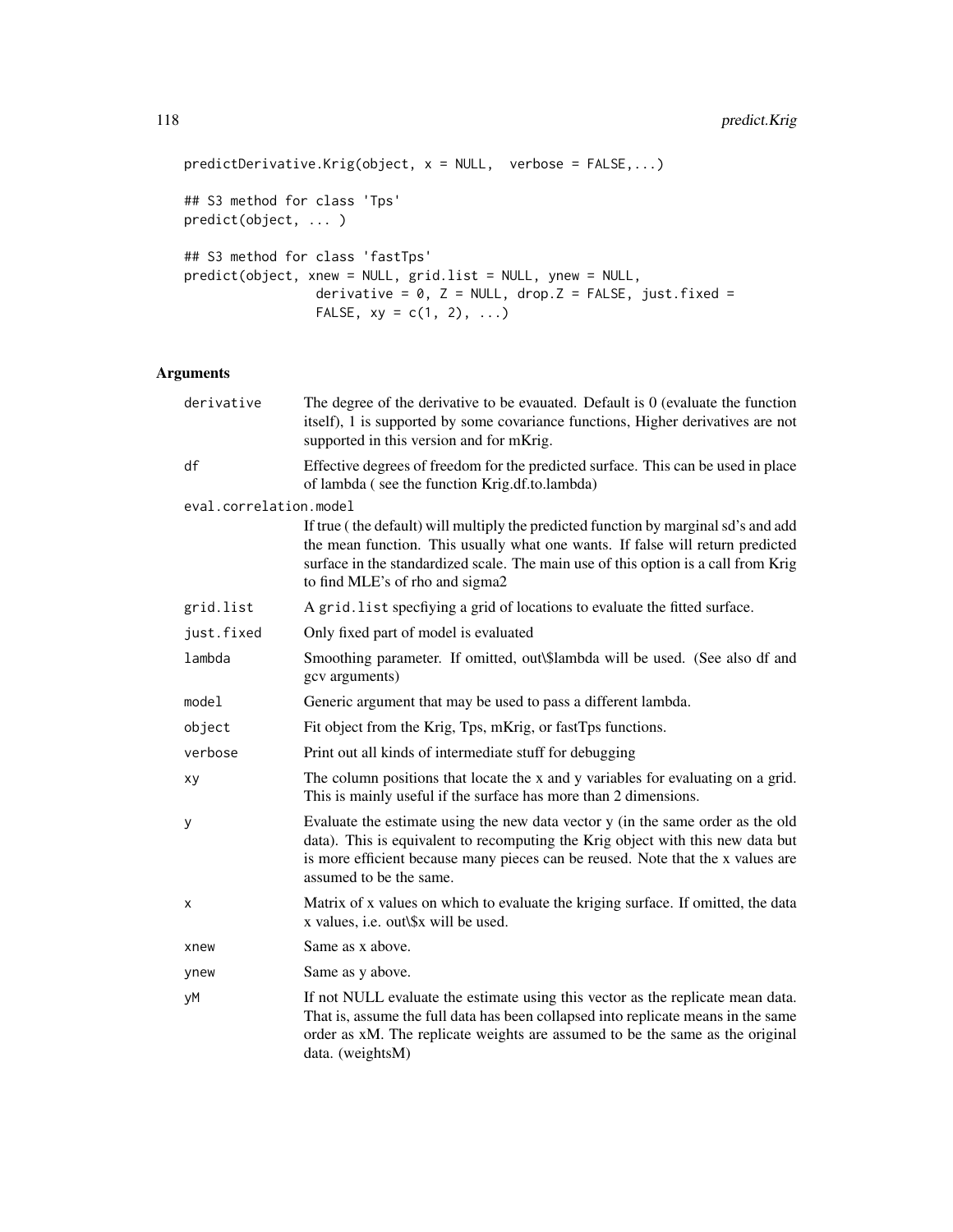| Z      | Vector/Matrix of additional covariates to be included in fixed part of spatial<br>model                                                                       |
|--------|---------------------------------------------------------------------------------------------------------------------------------------------------------------|
| drop.Z | If TRUE only spatial fixed part of model is evaluated. i.e. Z covariates are not<br>used.                                                                     |
| .      | Other arguments passed to covariance function. In the case of fast Tps these are<br>the same arguments as predict.mKrig. This argument is usually not needed. |

# Details

The main goal in this function is to reuse the Krig object to rapidly evaluate different estimates. Thus there is flexibility in changing the value of lambda and also the independent data without having to recompute the matrices associated with the Krig object. The reason this is possible is that most on the calculations depend on the observed locations not on lambda or the observed data. Note the version for evaluating partial derivatives does not provide the same flexibility as predict.Krig and makes some assumptions about the null model (as a low order polynomial) and can not handle the correlation model form.

#### Value

Vector of predicted responses or a matrix of the partial derivatives.

# See Also

Krig, predictSurface gcv.Krig

```
Krig(ChicagoO3$x,ChicagoO3$y, theta=50) ->fit
predict( fit) # gives predicted values at data points should agree with fitted.values
              # in fit object
```

```
# predict at the coordinate (-5,10)
 x0 < - cbind(-5,10) # has to be a 1X2 matrix
 predict( fit,x= x0)
```
- # redoing predictions at data locations: predict( fit, x=ChicagoO3\$x)
- # only the fixed part of the model predict( fit, just.fixed=TRUE)
- # evaluating estimate at a grid of points grid<- make.surface.grid( list( seq( -40,40,,15), seq( -40,40,,15))) look<- predict(fit,grid) # evaluate on a grid of points
- # some useful graphing functions for these gridded predicted values out.p<- as.surface( grid, look) # reformat into \$x \$y \$z image-type object contour( out.p)

```
# see also the functions predictSurface and surface
# for functions that combine these steps
```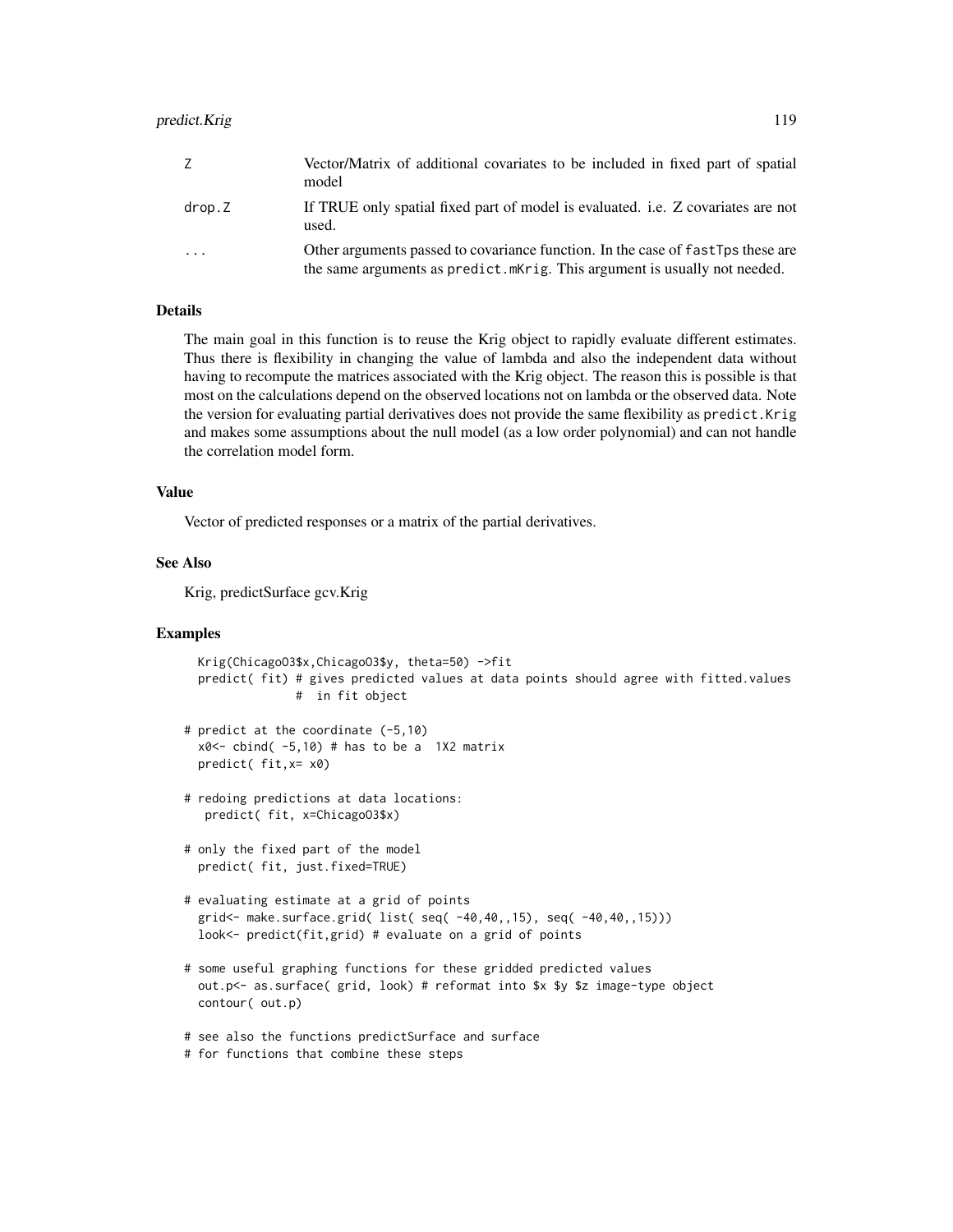```
# refit with 10 degrees of freedom in surface
 look<- predict(fit,grid, df=15)
# refit with random data
 look<- predict( fit, grid, y= rnorm( 20))
# finding partial derivatives of the estimate
#
# find the partial derivatives at observation locations
# returned object is a two column matrix.
# this does not make sense for the exponential covariance
# but can illustrate this with a thin plate spline with
# a high enough order ( i.e. need m=3 or greater)
#
 data(ozone2)
# the 16th day of this ozone spatial dataset
 fit0<- Tps( ozone2$lon.lat, ozone2$y[16,], m=3)
 look1<- predictDerivative.Krig( fit0)
# for extra credit compare this to
 look2<- predictDerivative.Krig( fit0, x=ozone2$lon.lat)
# (why are there more values in look2)
```
predictSE *Standard errors of predictions for Krig spatial process estimate*

## Description

Finds the standard error ( or covariance) of prediction based on a linear combination of the observed data. The linear combination is usually the "Best Linear Unbiased Estimate" (BLUE) found from the Kriging equations. This statistical computation is done under the assumption that the covariance function is known.

#### Usage

```
predictSE(object, ...)
## S3 method for class 'Krig'
predictSE(object, x = NULL, cov = FALSE, verbose = FALSE,...)## S3 method for class 'mKrig'
predictSE(object, xnew = NULL, Z = NULL, verbose = FALSE, drop.Z
                 = FALSE, \ldots)
```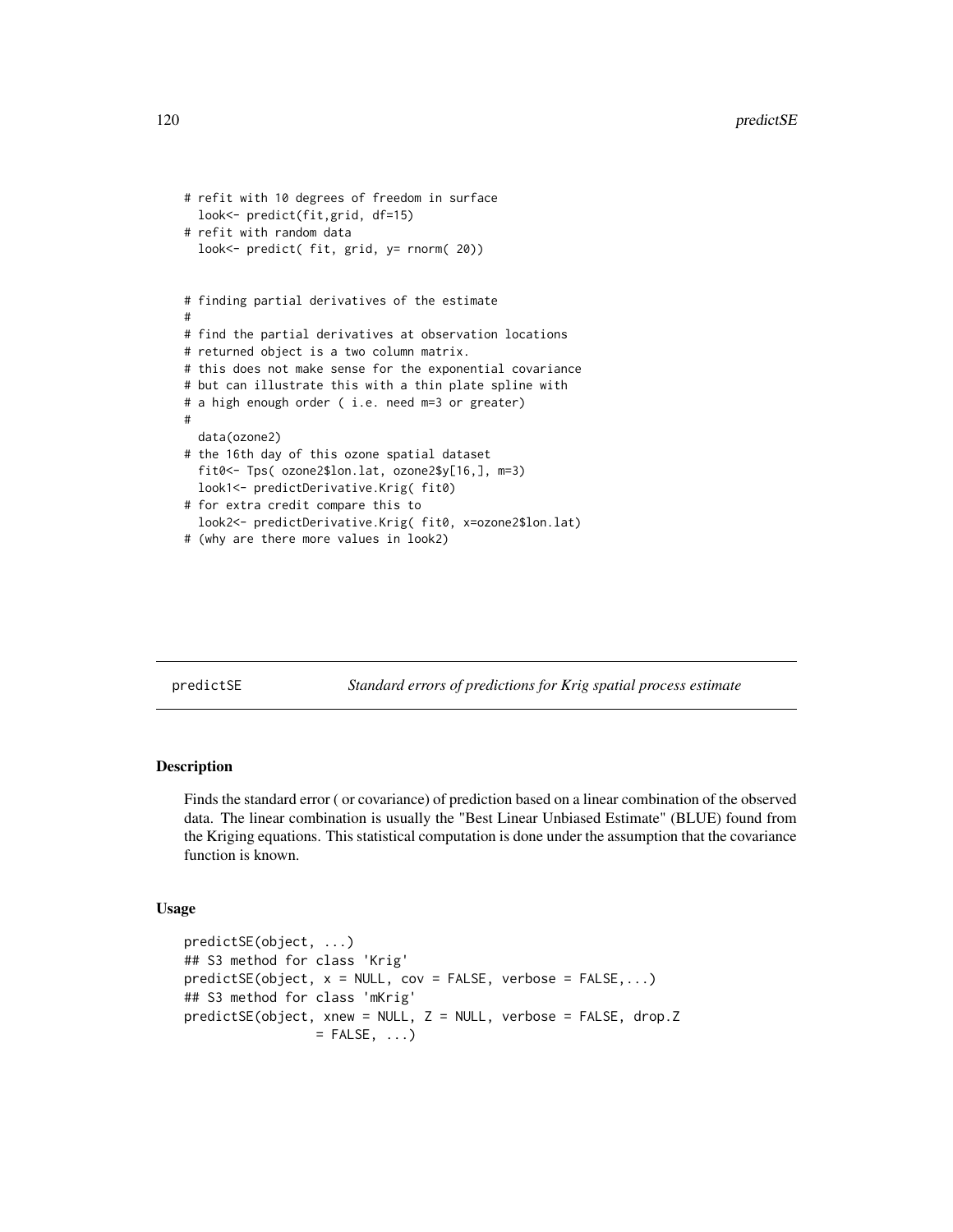#### predictSE 121

#### Arguments

| drop.Z         | If FALSE find standard error without including the additional spatial covariates<br>described by Z. If TRUE find full standard error with spatial covariates if they<br>are part of the model.                                                                                                                        |
|----------------|-----------------------------------------------------------------------------------------------------------------------------------------------------------------------------------------------------------------------------------------------------------------------------------------------------------------------|
| object         | A fitted object that can be used to find prediction standard errors. This is usually<br>from fitting a spatial model to data. e.g. a Krig or mKrig object.                                                                                                                                                            |
| xnew           | Points to compute the predict standard error or the prediction cross covariance<br>matrix.                                                                                                                                                                                                                            |
| $\mathsf{x}$   | Same as xnew – points to compute the predict standard error or the prediction<br>cross covariance matrix.                                                                                                                                                                                                             |
| COV            | If TRUE the full covariance matrix for the predicted values is returned. Make<br>sure this will not be big if this option is used. (e.g. 50X50 grid will return a<br>matrix that is 2500X2500!) If FALSE just the marginal standard deviations of<br>the predicted values are returned. Default is FALSE – of course. |
| verbose        | If TRUE will print out various information for debugging.                                                                                                                                                                                                                                                             |
| $\ddots$       | These additional arguments passed to the predict SE function.                                                                                                                                                                                                                                                         |
| $\overline{7}$ | Additional matrix of spatial covariates used for prediction. These are used to<br>determine the additional covariance contributed in teh fixed part of the model.                                                                                                                                                     |

#### Details

The predictions are represented as a linear combination of the dependent variable, Y. Call this LY. Based on this representation the conditional variance is the same as the expected value of  $(P(x) + P(y))$  $Z(X)$  - LY)<sup>\*\*</sup>2. where  $P(x)+Z(x)$  is the value of the surface at x and LY is the linear combination that estimates this point. Finding this expected value is straight forward given the unbiasedness of LY for  $P(x)$  and the covariance for Z and Y.

In these calculations it is assumed that the covariance parameters are fixed. This is an approximation since in most cases they have been estimated from the data. It should also be noted that if one assumes a Gaussian field and known parameters in the covariance, the usual Kriging estimate is the conditional mean of the field given the data. This function finds the conditional standard deviations (or full covariance matrix) of the fields given the data.

There are two useful extensions supported by this function. Adding the variance to the estimate of the spatial mean if this is a correlation model. (See help file for Krig) and calculating the variances under covariance misspecification. The function predictSE.KrigA uses the smoother matrix ( A(lambda) ) to find the standard errors or covariances directly from the linear combination of the spatial predictor. Currently this is also the calculation in predictSE.Krig although a shortcut is used predictSE.mKrig for mKrig objects.

#### Value

A vector of standard errors for the predicted values of the Kriging fit.

## See Also

Krig, predict.Krig, predictSurfaceSE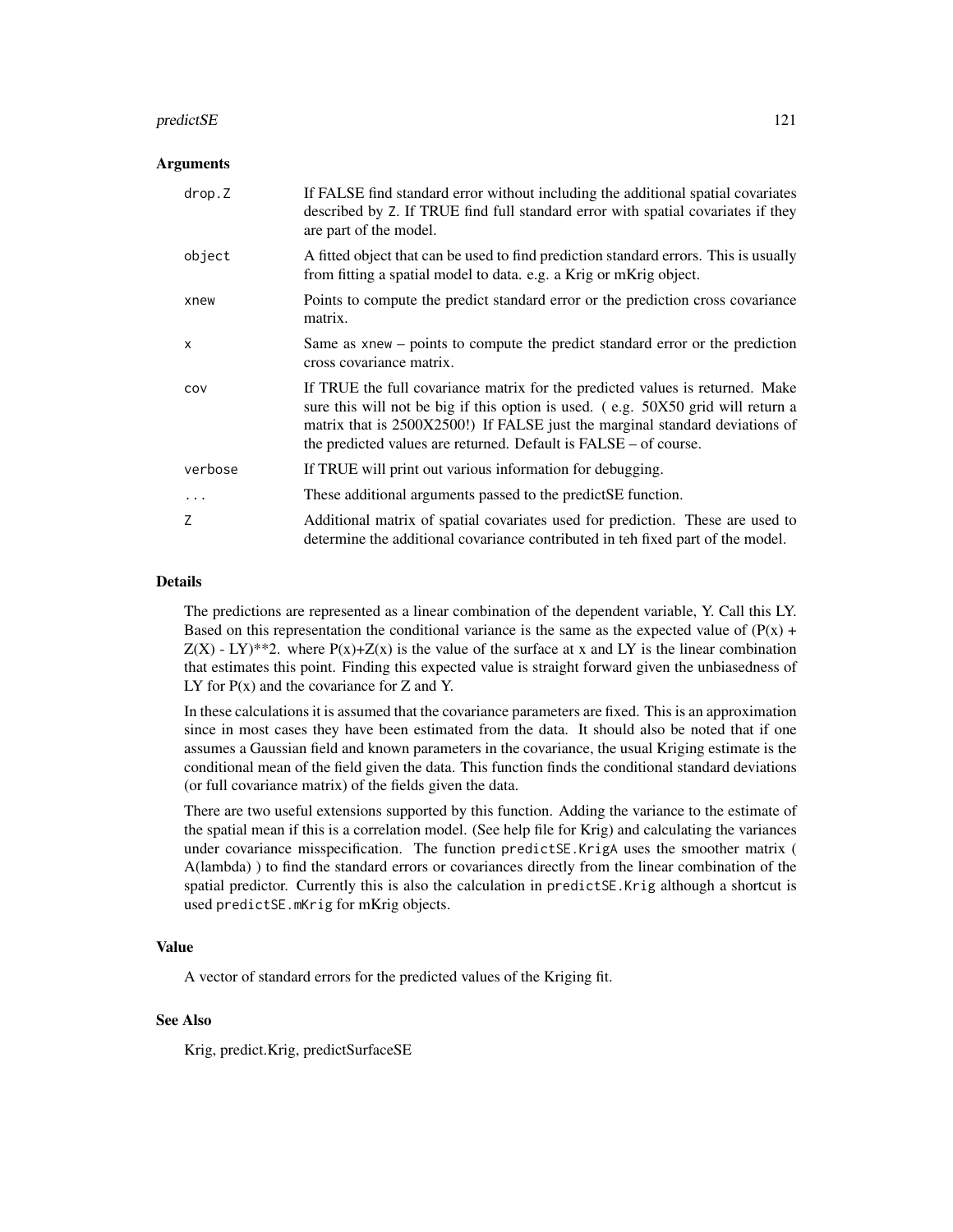## Examples

```
#
# Note: in these examples predictSE will default to predictSE.Krig using
# a Krig object
 fit<- Krig(ChicagoO3$x,ChicagoO3$y,cov.function="Exp.cov", theta=10) # Krig fit
 predictSE.Krig(fit) # std errors of predictions at obs.
# make a grid of X's
 xg<-make.surface.grid(
 list(East.West=seq(-27,34,,20),North.South=seq(-20,35,,20)))
 out<- predictSE(fit,xg) # std errors of predictions
#at the grid points out is a vector of length 400
#reshape the grid points into a 20X20 matrix etc.
  out.p<-as.surface( xg, out)
  surface( out.p, type="C")
# this is equivalent to the single step function
# (but default is not to extrapolation beyond data
# out<- predictSurfaceSE( fit)
```

| predictSurface | Evaluates a fitted function or the prediction error as a surface that is<br>suitable for plotting with the image, persp, or contour functions. |
|----------------|------------------------------------------------------------------------------------------------------------------------------------------------|
|                |                                                                                                                                                |

# Description

# image.plot( out)

Evaluates a a fitted model or the prediction error on a 2-D grid keeping any other variables constant. The resulting object is suitable for use with functions for viewing 3-d surfaces.

# Usage

```
## Default S3 method:
predictSurface(object, grid.list = NULL,
                     extrap = FALSE, chull.mask = NA, nx = 80, ny = 80,
                        xy = c(1,2), verbose = FALSE, ...)
## S3 method for class 'fastTps'
predictSurface(object, grid.list = NULL,
      extrap = FALSE, chull.mask = NA, nx = 80, ny = 80,
       xy = c(1,2), verbose = FALSE, ...)
```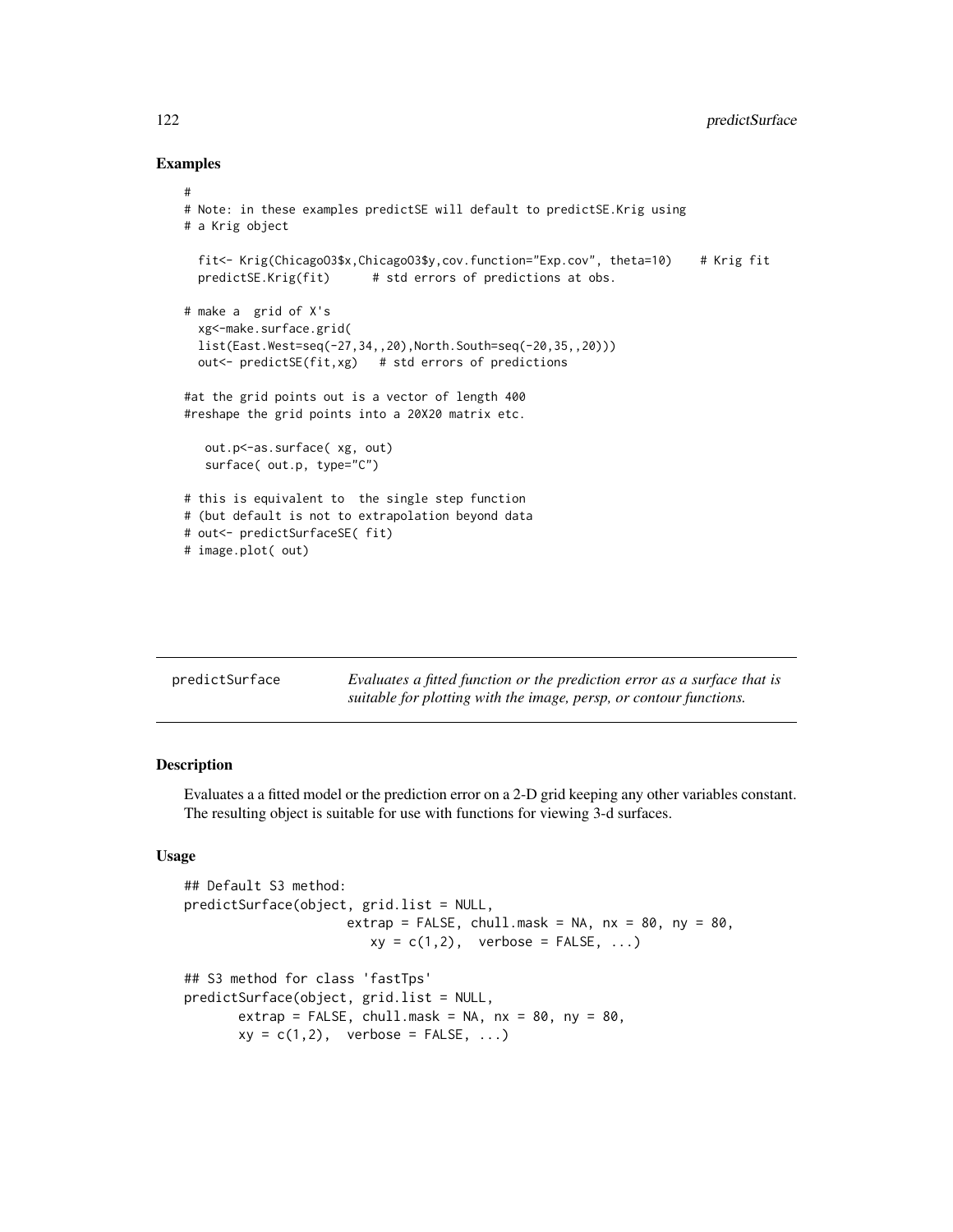# predictSurface 123

```
## S3 method for class 'Krig'
predictSurface(object, grid.list = NULL, extrap = FALSE, chull.mask = NA,
nx = 80, ny = 80, xy = c(1, 2), verbose = FALSE, ZGrid = NULL,
    drop.Z = FALSE, just.fixed=FALSE, ...)
## S3 method for class 'mKrig'
predictSurface(object, ...)
## Default S3 method:
predictSurfaceSE( object, grid.list = NULL, extrap =
FALSE, chull.mask = NA, nx = 80, ny = 80, xy = c(1,2), verbose =
FALSE, \ldots)
## S3 method for class 'surface'
```
predict(object,...)

# Arguments

| object     | An object from fitting a function to data. In fields this is usually a Krig, mKrig,<br>or fastTps object.                                                                                                                                                                                                                                                                                                                                                                                                                    |
|------------|------------------------------------------------------------------------------------------------------------------------------------------------------------------------------------------------------------------------------------------------------------------------------------------------------------------------------------------------------------------------------------------------------------------------------------------------------------------------------------------------------------------------------|
| grid.list  | A list with as many components as variables describing the surface. All com-<br>ponents should have a single value except the two that give the grid points for<br>evaluation. If the matrix or data frame has column names, these must appear in<br>the grid list. See the grid.list help file for more details. If this is omitted and the<br>fit just depends on two variables the grid will be made from the ranges of the<br>observed variables. (See the function fields.x.to.grid.)                                   |
| extrap     | Extrapolation beyond the range of the data. If FALSE (the default) the predictions<br>will be restricted to the convex hull of the observed data or the convex hull<br>defined from the points from the argument chull.mask. This function may be<br>slightly faster if this logical is set to TRUE to avoid checking the grid points<br>for membership in the convex hull. For more complicated masking a low level<br>creation of a bounding polygon and testing for membership with in. poly may<br>be useful.            |
| chull.mask | Whether to restrict the fitted surface to be on a convex hull, NA's are assigned<br>to values outside the convex hull. chull.mask should be a sequence of points<br>defining a convex hull. Default is to form the convex hull from the observations<br>if this argument is missing (and extrap is false).                                                                                                                                                                                                                   |
| nx         | Number of grid points in X axis.                                                                                                                                                                                                                                                                                                                                                                                                                                                                                             |
| ny         | Number of grid points in Y axis.                                                                                                                                                                                                                                                                                                                                                                                                                                                                                             |
| хy         | A two element vector giving the positions for the "X" and "Y" variables for the<br>surface. The positions refer to the columns of the x matrix used to define the<br>multidimensional surface. This argument is provided in lieu of generating the<br>grid list. If a 4 dimensional surface is fit to data then $xy = c(2, 4)$ will evaluate<br>a surface using the second and fourth variables with variables 1 and 3 fixed at<br>their median values. NOTE: this argument is ignored if a grid.list argument is<br>passed. |
| drop.Z     | If TRUE the fixed part of model depending on covariates is omitted.                                                                                                                                                                                                                                                                                                                                                                                                                                                          |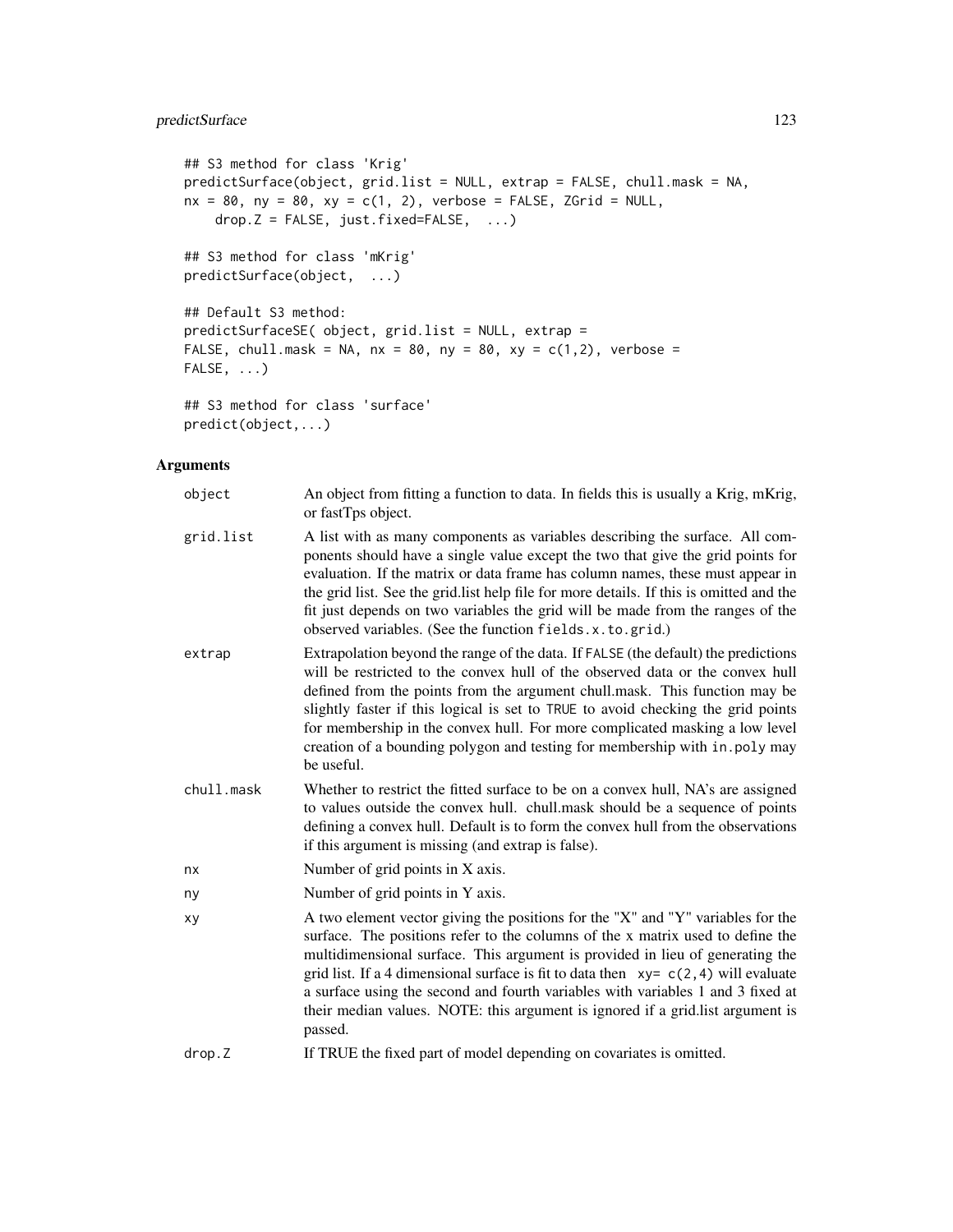| just.fixed | If TRUE the nonparametric surface is omitted.                                                                                                                                                                                                                                                                                                                                                                                                                                                                                                                                   |
|------------|---------------------------------------------------------------------------------------------------------------------------------------------------------------------------------------------------------------------------------------------------------------------------------------------------------------------------------------------------------------------------------------------------------------------------------------------------------------------------------------------------------------------------------------------------------------------------------|
| $\cdot$    | Any other arguments to pass to the predict function associated with the fit object.<br>Some of the usual arguments for several of the fields fitted objects include:                                                                                                                                                                                                                                                                                                                                                                                                            |
|            | <b>ynew</b> New values of y used to reestimate the surface.                                                                                                                                                                                                                                                                                                                                                                                                                                                                                                                     |
|            | <b>Z</b> A matrix of covariates for the fixed part of model.                                                                                                                                                                                                                                                                                                                                                                                                                                                                                                                    |
| ZGrid      | An array or list form of covariates to use for prediction. This must match the<br>grid. list argument. e.g. ZGrid and grid. list describe the same grid. If ZGrid<br>is an array then the first two indices are the x and y locations in the grid. The<br>third index, if present, indexes the covariates. e.g. For evaluation on a $10X15$<br>grid and with 2 covariates. dim( $ZGrid$ ) == $c(10, 15, 2)$ . If ZGrid is a list<br>then the components x and y shold match those of grid. I ist and the z component<br>follows the shape described above for the no list case. |
| verbose    | If TRUE prints out some imtermediate results for debugging.                                                                                                                                                                                                                                                                                                                                                                                                                                                                                                                     |

#### Details

This function creates the right grid using the grid.list information or the attribute in xg, calls the predict function for the object with these points and also adding any extra arguments passed in the ... section, and then reforms the results as a surface object (as.surface). To determine the what parts of the prediction grid are in the convex hull of the data the function in.poly is used. The argument inflation in this function is used to include a small margin around the outside of the polygon so that point on convex hull are included. This potentially confusing modification is to prevent excluding grid points that fall exactly on the ranges of the data. Also note that as written there is no computational savings for evaluting only the convex subset compared to the full grid.

predictSurface. fastTps is a specific version ( $m=2$ , and  $k=2$ ) that can be much more efficient because it takes advantage of a low level FORTRAN call to evaluate the Wendland covariance function. Use predictSurface or predict for other choices of m and k.

predictSurface.Krig is designed to also include covariates for the fixed in terms of grids. Due to similarity in output and the model. predictSurface.mKrig just uses the Krig method.

NOTE: predict.surface has been depreciated and just prints out a warning when called.

#### Value

The usual list components for making contour and perspective plots  $(x,y,z)$  along with labels for the x and y variables. For predict Surface derivative the component  $z$  is a three dimensional array with nx, ny, 2.

#### See Also

Tps, Krig, predict, grid.list, make.surface.grid, as.surface, surface, in.poly

#### Examples

fit<- Tps( BD[,1:4], BD\$lnya) # fit surface to data # evaluate fitted surface for first two # variables holding other two fixed at median values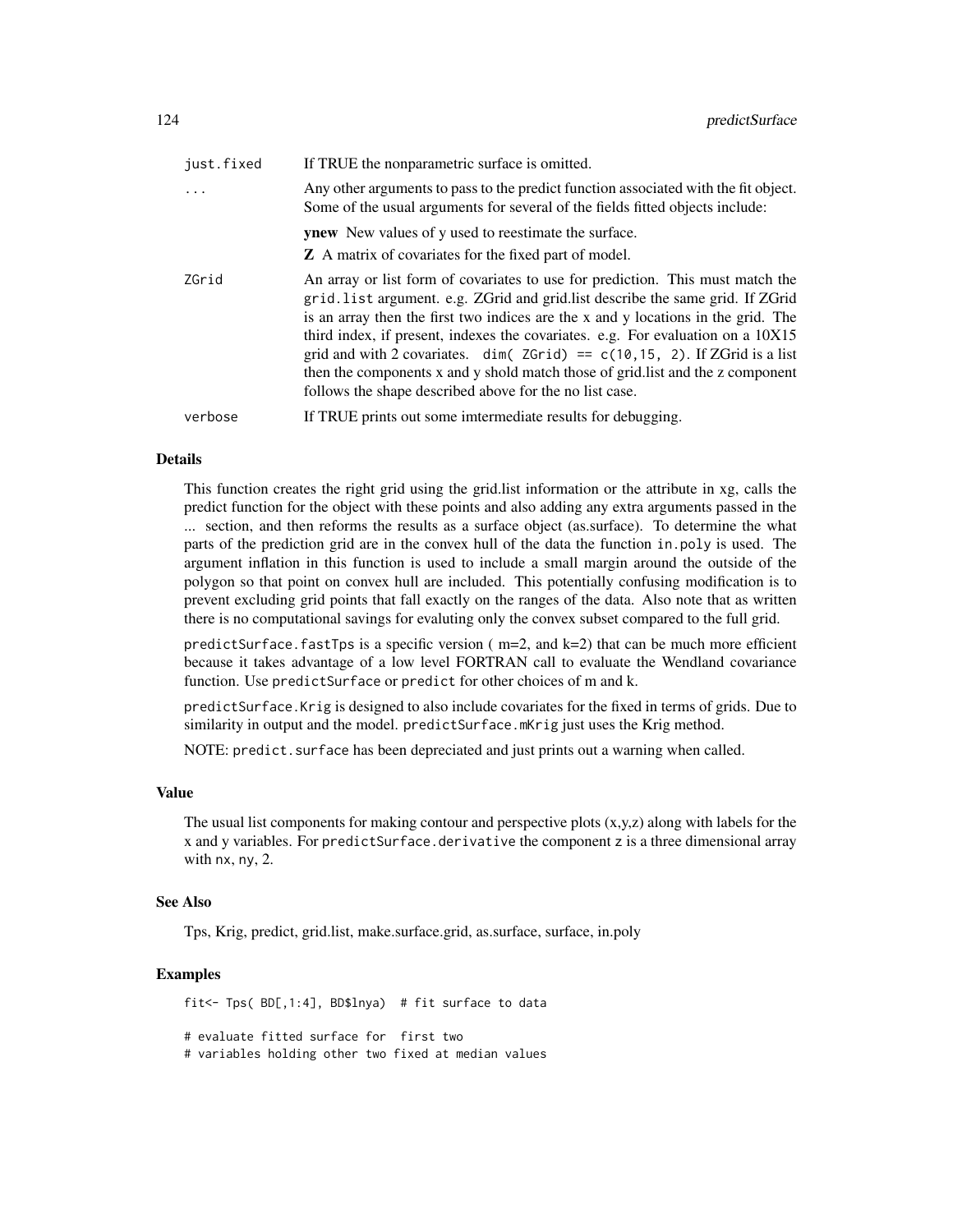#### print.Krig the contract of the contract of the contract of the contract of the contract of the contract of the contract of the contract of the contract of the contract of the contract of the contract of the contract of the

```
out.p<- predictSurface(fit)
surface(out.p, type="C")
#
# plot surface for second and fourth variables
# on specific grid.
glist<- list( KCL=29.77, MgCl2= seq(3,7,,25), KPO4=32.13,
                     dNTP=seq( 250,1500,,25))
out.p<- predictSurface(fit, glist)
surface(out.p, type="C")
out.p<- predictSurfaceSE(fit, glist)
surface(out.p, type="C")
```
print.Krig *Print kriging fit results.*

# Description

Prints the results from a fitting a spatial process estimate (Krig)

# Usage

## S3 method for class 'Krig' print(x,digits=4,...)

#### Arguments

|                         | Object from Krig function.                                    |
|-------------------------|---------------------------------------------------------------|
| digits                  | Number of significant digits in printed output. Default is 4. |
| $\cdot$ $\cdot$ $\cdot$ | Other arguments to print.                                     |

# Value

Selected summary results from Krig.

# See Also

print, summary.Krig, Krig

```
fit<- Krig(ChicagoO3$x,ChicagoO3$y, theta=100)
print(fit) # print the summary
fit # this will work too
```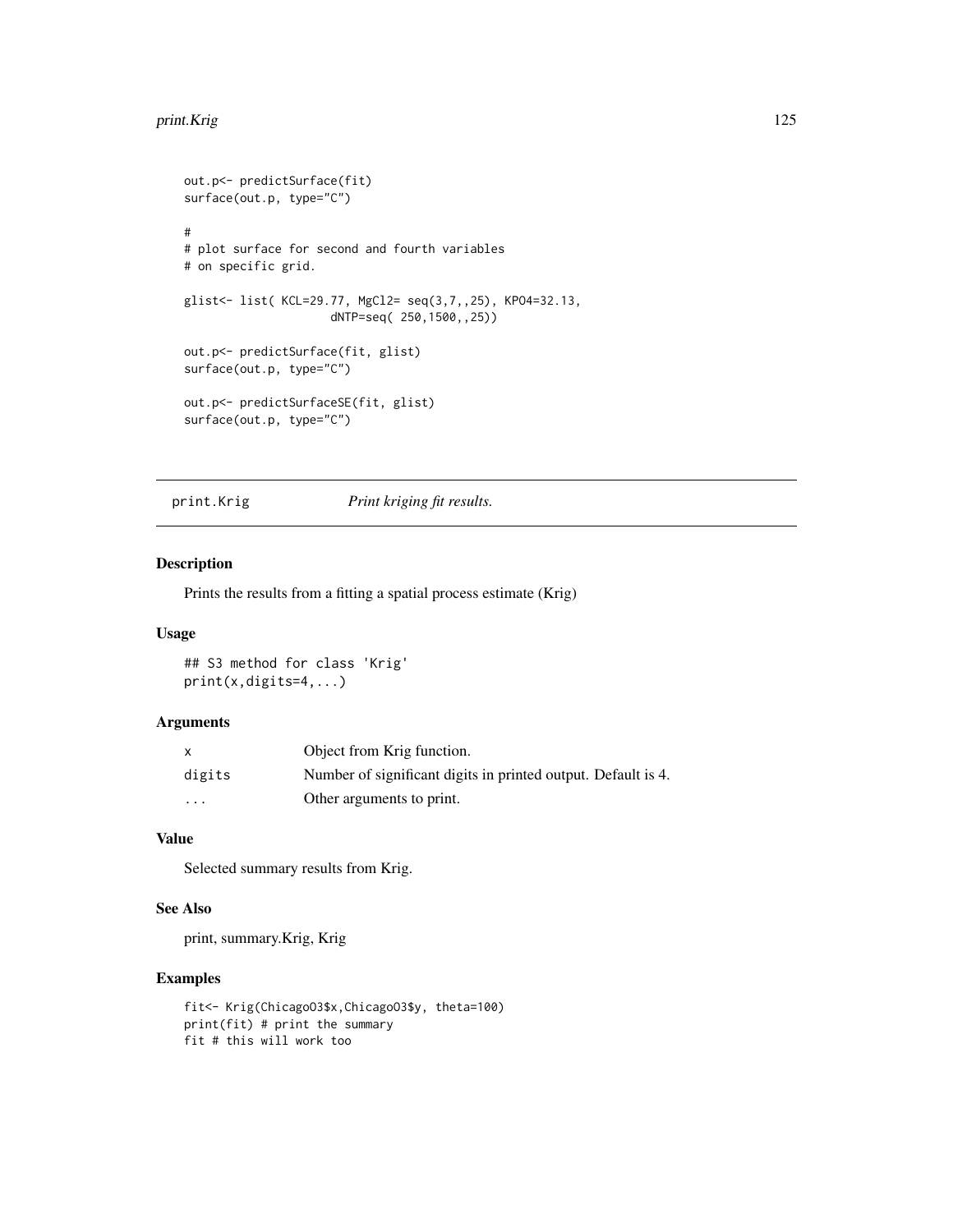# Description

Adds to an existing 3-d perspective plot a push pin to locate a specific point.

# Usage

```
pushpin( x,y,z,p.out, height=.05,col="black",text=NULL,adj=-.1,cex=1.0,...)
```
# Arguments

| $\times$ | x location                                                                                         |
|----------|----------------------------------------------------------------------------------------------------|
| y        | y location                                                                                         |
| z        | z location                                                                                         |
| p.out    | Projection information returned by persp                                                           |
| height   | Height of pin in device coordinates (default is about 5% of the vertical distance<br>$\mathbf{).}$ |
| col      | Color of pin head.                                                                                 |
| text     | Optional text to go next to pin head.                                                              |
| adj      | Position of text relative to pin head.                                                             |
| cex      | Character size for pin head and/or text                                                            |
| $\cdot$  | Additional graphics arguments that are passed to the text function.                                |

# Details

See the help(text) for the conventions on the adj argument and other options for placing text.

# Author(s)

Doug Nychka

# See Also

drape.plot,persp

```
# Dr. R's favorite New Zealand Volcano!
    data( volcano)
    M<- nrow( volcano)
    N<- ncol( volcano)
    x < - seq( 0,1,,M)
    y<- seq( 0,1,,N)
```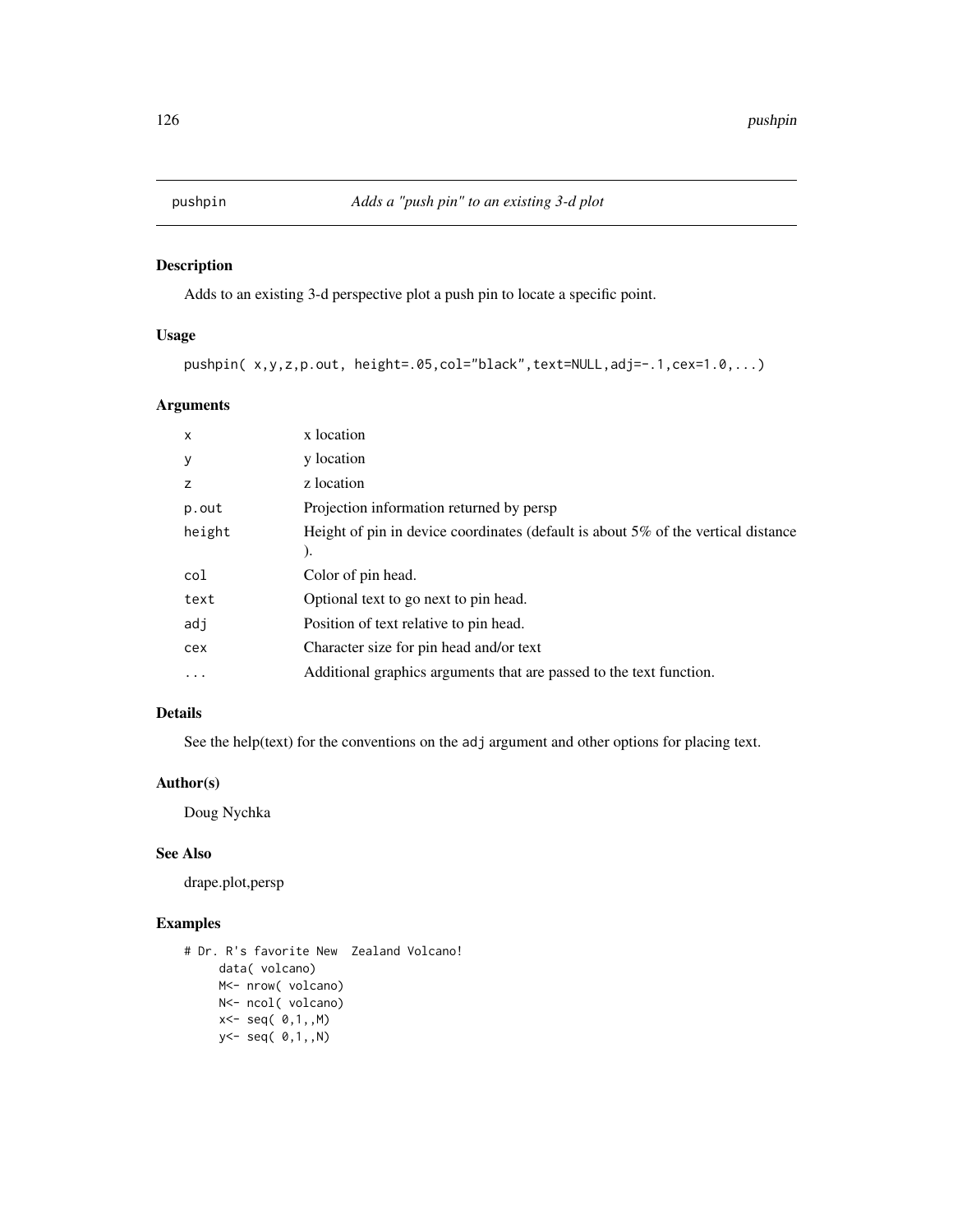```
drape.plot( x,y,volcano, col=terrain.colors(128))-> pm
     max( volcano)-> zsummit
     xsummit<- x[ row( volcano)[volcano==zsummit]]
    ysummit<- y[ col( volcano)[volcano==zsummit]]
pushpin( xsummit,ysummit,zsummit,pm, text="Summit")
```
qsreg *Quantile or Robust spline regression*

#### Description

Uses a penalized likelihood approach to estimate the conditional quantile function for regression data. This method is only implemented for univariate data. For the pairs  $(X,Y)$  the conditional quantile,  $f(x)$ , is P(  $Y \le f(x)$ )  $X=x$ ) = alpha. This estimate is useful for determining the envelope of a scatterplot or assessing departures from a constant variance with respect to the independent variable.

#### Usage

```
qsreg(x, y, lam = NA, maxit = 50, maxit.cv = 10, tol =
                 1e-07, offset = 0, sc = sqrt(var(y)) * 1e-05, alpha =
                 0.5, wt = rep(1, length(x)), cost = 1, nstep.cv = 80,hmin = NA, hmax = NA, trmin = 2 * 1.05, trmax = 0.95
                 * length(unique(x)))
```
#### Arguments

| x         | Vector of the independent variable in $y = f(x) + e$                                                                                                                                                                                                                                                                                                                                                                                                                            |
|-----------|---------------------------------------------------------------------------------------------------------------------------------------------------------------------------------------------------------------------------------------------------------------------------------------------------------------------------------------------------------------------------------------------------------------------------------------------------------------------------------|
| у         | Vector of the dependent variable                                                                                                                                                                                                                                                                                                                                                                                                                                                |
| lam       | Values of the smoothing parameter. If omitted is found by GCV based on the<br>the quantile criterion                                                                                                                                                                                                                                                                                                                                                                            |
| maxit     | Maximum number of iterations used to estimate each quantile spline.                                                                                                                                                                                                                                                                                                                                                                                                             |
| maxit.cv  | Maximum number of iterations to find GCV minimum.                                                                                                                                                                                                                                                                                                                                                                                                                               |
| tol       | Tolerance for convergence when computing quantile spline.                                                                                                                                                                                                                                                                                                                                                                                                                       |
| cost      | Cost value used in the GCV criterion. Cost=1 is the usual GCV denominator.                                                                                                                                                                                                                                                                                                                                                                                                      |
| offset    | Constant added to the effective degrees of freedom in the GCV function.                                                                                                                                                                                                                                                                                                                                                                                                         |
| <b>SC</b> | Scale factor for rounding out the absolute value function at zero to a quadratic.<br>Default is a small scale to produce something more like quantiles. Scales on the<br>order of the residuals will result is a robust regression fit using the Huber weight<br>function. The default is 1e-5 of the variance of the Y's. The larger this value<br>the better behaved the problem is numerically and requires fewer iterations for<br>convergence at each new value of lambda. |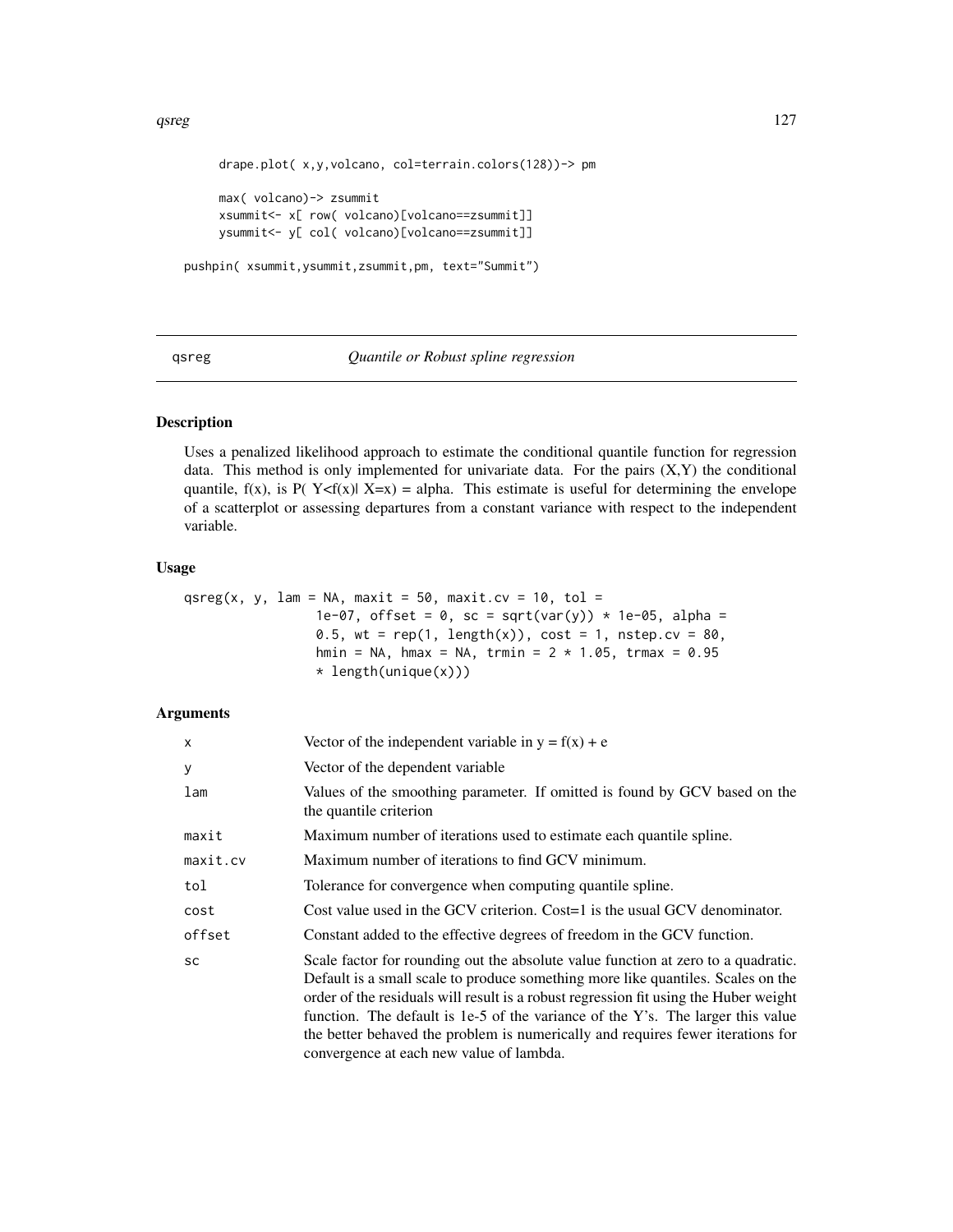| alpha    | Quantile to be estimated. Default is find the median.                                                                     |
|----------|---------------------------------------------------------------------------------------------------------------------------|
| wt       | Weight vector default is constant values. Passing nonconstant weights is a pretty<br>strange thing to do.                 |
| nstep.cv | Number of points used in CV grid search                                                                                   |
| hmin     | Minimum value of log(lambda) used for GCV grid search.                                                                    |
| hmax     | Maximum value of log(lambda) used for GCV grid search.                                                                    |
| trmin    | Minimum value of effective degrees of freedom in model used for specifying<br>the range of lambda in the GCV grid search. |
| trmax    | Maximum value of effective degrees of freedom in model used for specifying<br>the range of lambda in the GCV grid search. |

## Details

This is an experimental function to find the smoothing parameter for a quantile or robust spline using a more appropriate criterion than mean squared error prediction. The quantile spline is found by an iterative algorithm using weighted least squares cubic splines. At convergence the estimate will also be a weighted natural cubic spline but the weights will depend on the estimate. Alternatively at convergence the estimate will be a least squares spline applied to the empirical psuedo data. The user is referred to the paper by Oh and Nychka ( 2002) for the details and properties of the robust cross-validation using empirical psuedo data. Of course these weights are crafted so that the resulting spline is an estimate of the alpha quantile instead of the mean. CV as function of lambda can be strange so it should be plotted.

#### Value

trmin trmax Define the minimum and maximum values for the CV grid search in terms of the effective number of parameters. (see hmin, hmax) Object of class qsreg with many arguments similar to a sreg object. One difference is that cv.grid has five columns the last being the number of iterations for convergence at each value of lambda.

## See Also

[sreg](#page-168-0)

```
# fit a CV quantile spline
fit50<- qsreg(rat.diet$t,rat.diet$con)
# (default is .5 so this is an estimate of the conditional median)
# control group of rats.
plot( fit50)
predict( fit50)
# predicted values at data points
xg<- seq(0,110,,50)
plot( fit50$x, fit50$y)
lines( xg, predict( fit50, xg))
```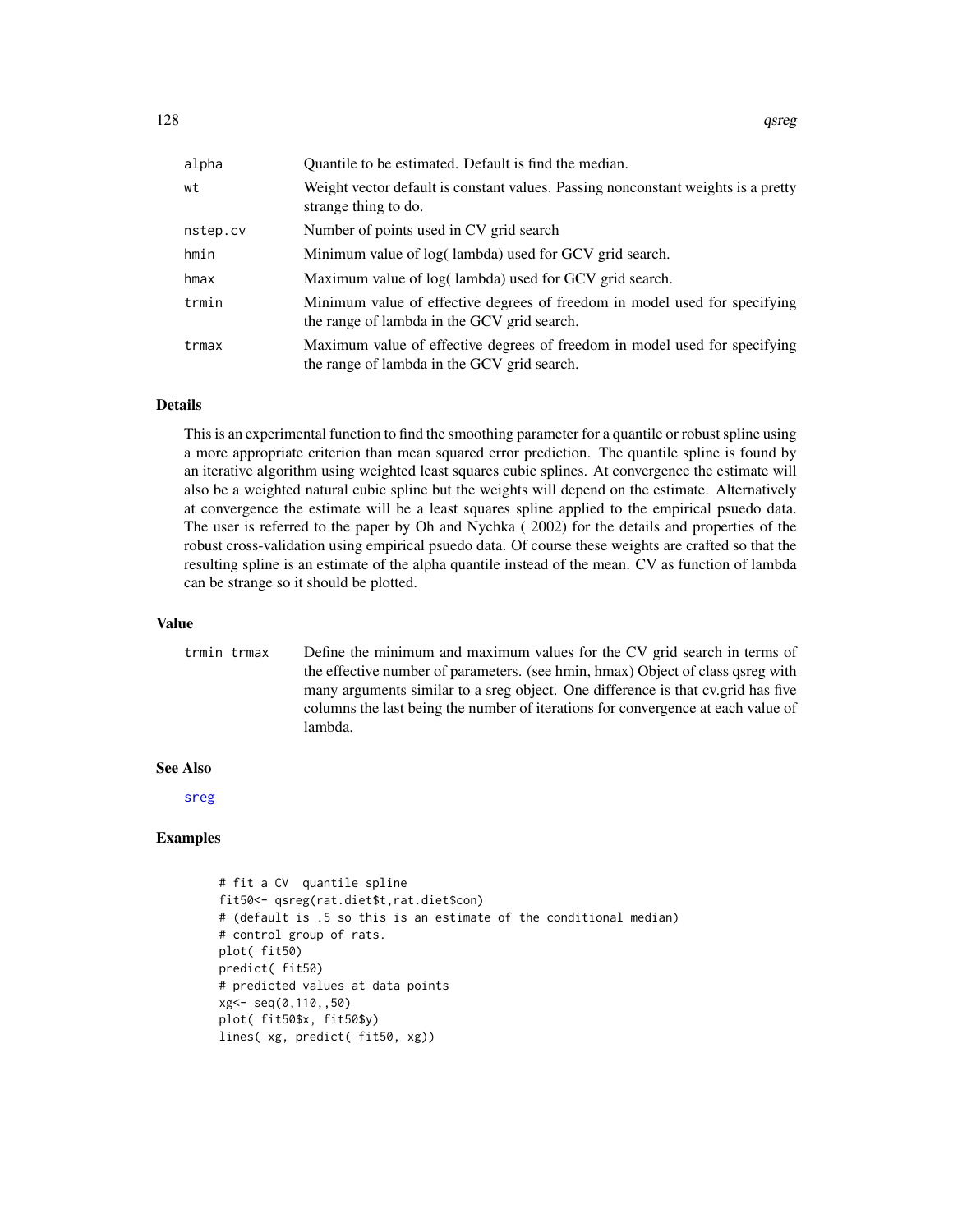```
# A robust fit to rat diet data
#
SC<- .5* median(abs((rat.diet$con- median(rat.diet$con))))
fit.robust<- qsreg(rat.diet$t,rat.diet$con, sc= SC)
plot( fit.robust)
# The global GCV function suggests little smoothing so
# try the local
# minima with largest lambda instead of this default value.
# one should should consider redoing the three quantile fits in this
# example after looking at the cv functions and choosing a good value for
#lambda
# for example
lam<- fit50$cv.grid[,1]
tr<- fit50$cv.grid[,2]
# lambda close to df=6
lambda.good<- max(lam[tr>=6])
fit50.subjective<-qsreg(rat.diet$t,rat.diet$con, lam= lambda.good)
fit10<-qsreg(rat.diet$t,rat.diet$con, alpha=.1, nstep.cv=200)
fit90<-qsreg(rat.diet$t,rat.diet$con, alpha=.9, nstep.cv=200)
# spline fits at 50 equally spaced points
sm<- cbind(
predict( fit10, xg),
predict( fit50.subjective, xg),predict( fit50, xg),
predict( fit90, xg))
# and now zee data ...
plot( fit50$x, fit50$y)
# and now zee quantile splines at 10% 50% and 90%.
#
matlines(xg, sm, col=c(3,3,2,3), lty=1) # the spline
```
QTps *Robust and Quantile smoothing using a thin-plate spline*

# **Description**

This function uses the standard thin plate spline function Tps and a algorithm based on psuedo data to compute robust smoothers based on the Huber weight function. By modifying the symmetry of the Huber function and changing the scale one can also approximate a quantile smoother. This function is experimental in that is not clear how efficient the psuedo-data algorithm is acheiving convergence to a solution.

## Usage

$$
QTps(x, Y, \ldots, f.start = NULL, psi-scale = NULL, C = 1, alpha = 0.5, Niterations = 100, tolerance = 0.001, verbose = FALSE)
$$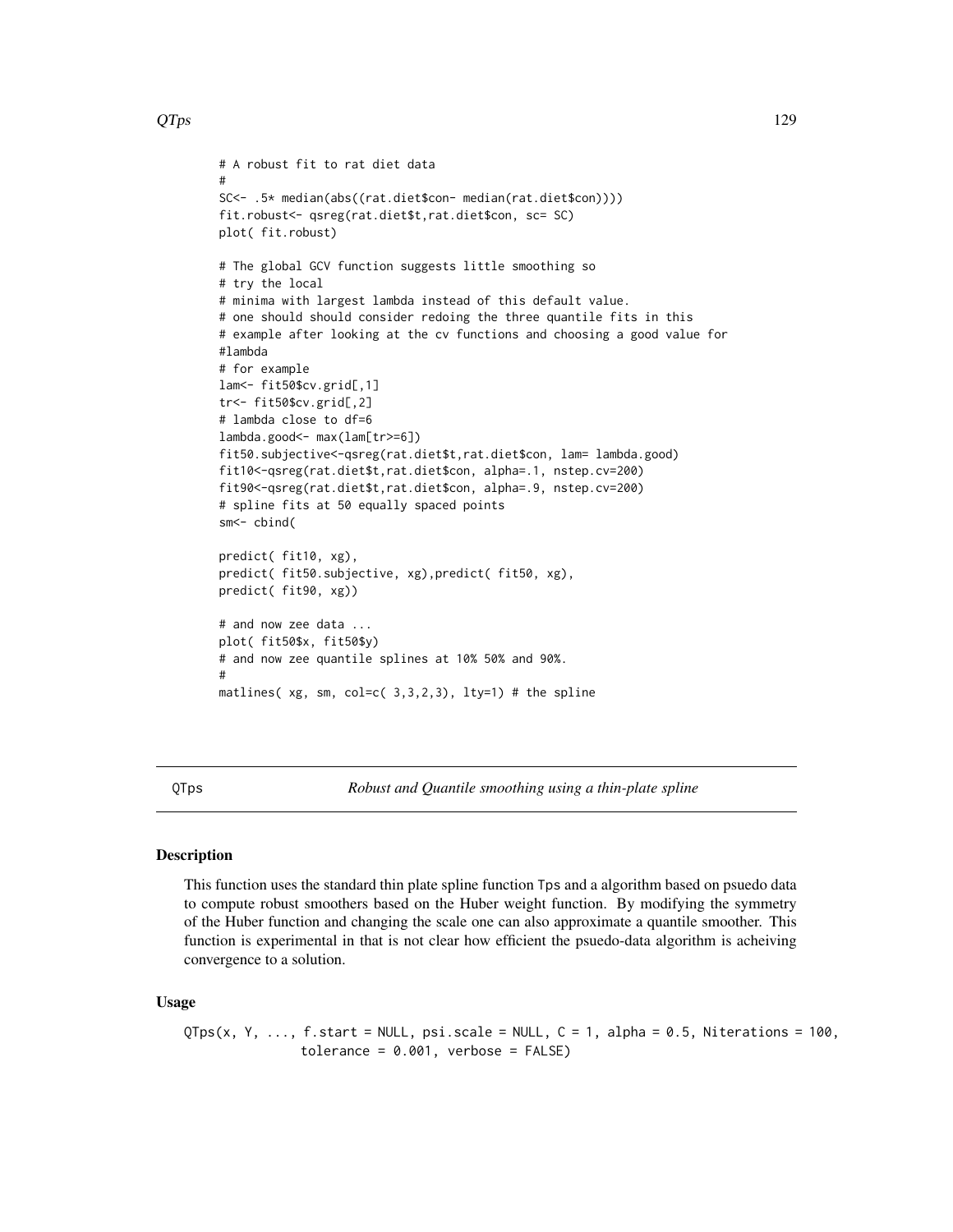# Arguments

| $\times$    | Locations of observations.                                                                                                                                                                                                                                                                                                                                                                 |
|-------------|--------------------------------------------------------------------------------------------------------------------------------------------------------------------------------------------------------------------------------------------------------------------------------------------------------------------------------------------------------------------------------------------|
| Υ           | <b>Observations</b>                                                                                                                                                                                                                                                                                                                                                                        |
| $\ddotsc$   | Any other arguments to pass to the Tps function.                                                                                                                                                                                                                                                                                                                                           |
| C           | Scaling for huber robust weighting function. (See below.) Usually it is better to<br>leave this at 1 and just modify the scale psi. scale according to the size of the<br>residuals.                                                                                                                                                                                                       |
| f.start     | The initial value for the estimated function. If NULL then the constant function<br>at the median of Y will be used. NOTE: This may not be a very good starting<br>vector and a more robust method would be to use a local robust smoother.                                                                                                                                                |
| psi.scale   | The scale value for the Huber function. When $C=1$ , this is the point where the<br>Huber weight function will change from quadratic to linear. Default is to use the<br>scale .05*mad(Y) and C=1. Very small scales relative to the size of the residuals<br>will cause the estimate to approximate a quantile spline. Very large scales will<br>yield the ordinary least squares spline. |
| alpha       | The quantile that is estimated by the spline. Default is .5 giving a median. Equiv-<br>alently this parameter controls the slope of the linear wings in the Huber function<br>2*alpha for the positive wing and $2*(1-\alpha)$ for the negative wing.                                                                                                                                      |
| Niterations | Maximum number of interations of the psuedo data algorithm                                                                                                                                                                                                                                                                                                                                 |
| tolerance   | Convergence criterion based on the relative change in the predicted values of the<br>function estimate. Specifically if the criterion mean (abs( $f$ .hat.new - $f$ .hat))/mean(abs( $f$ .hat))<br>is less than tolerance the iterations re stopped.                                                                                                                                       |
| verbose     | If TRUE intermediate results are printed out.                                                                                                                                                                                                                                                                                                                                              |

# Details

This is an experimentla function that uses the psuedo-value algorithm to compute a class of robust and quantile problems.

The Thin Plate Spline/ Kriging model through fields is:  $Y.k = f(x.k) = P(x.k) + Z(x.k) + e.k$ 

with the goal of estimating the smooth function:  $f(x) = P(x) + Z(x)$ 

The extension in this function is that e.k can be heavy tailed or have outliers and one would still like a robust estimate of  $f(x)$ . In the quantile approximation (very small scale parameter)  $f(x)$  is an estimate of the alpha quantile of the conditional distribution of Y given x.

The algorithm is iterative and involves at each step tapering the residuals in a nonlinear way. Let psi.wght be this tapering function then given an initial estimate of f, f.hat the new data for smoothing is

Y.psuedo<- f.hat + psi.scale\* psi.wght( Y - f.hat, psi.scale=psi.scale, alpha=alpha) A thin plate spline is now estimated for these data and a new prediction for f is found. This new vector is used to define new psuedo values. Convergence is achieved when the the subsequent estimates of f.hat do not change between interations. The advantage of this algorithm is at every step a standard "least squares" thin plate spline is fit to the psuedo data. Because only the observation vector is changing at each iteration Some matrix decompositions need only be found once and the computations at each subsequent iteration are efficient. At convergence there is some asymptotic theory to suggest that the psuedo data can be fit using the least squares spline and the standard smoothing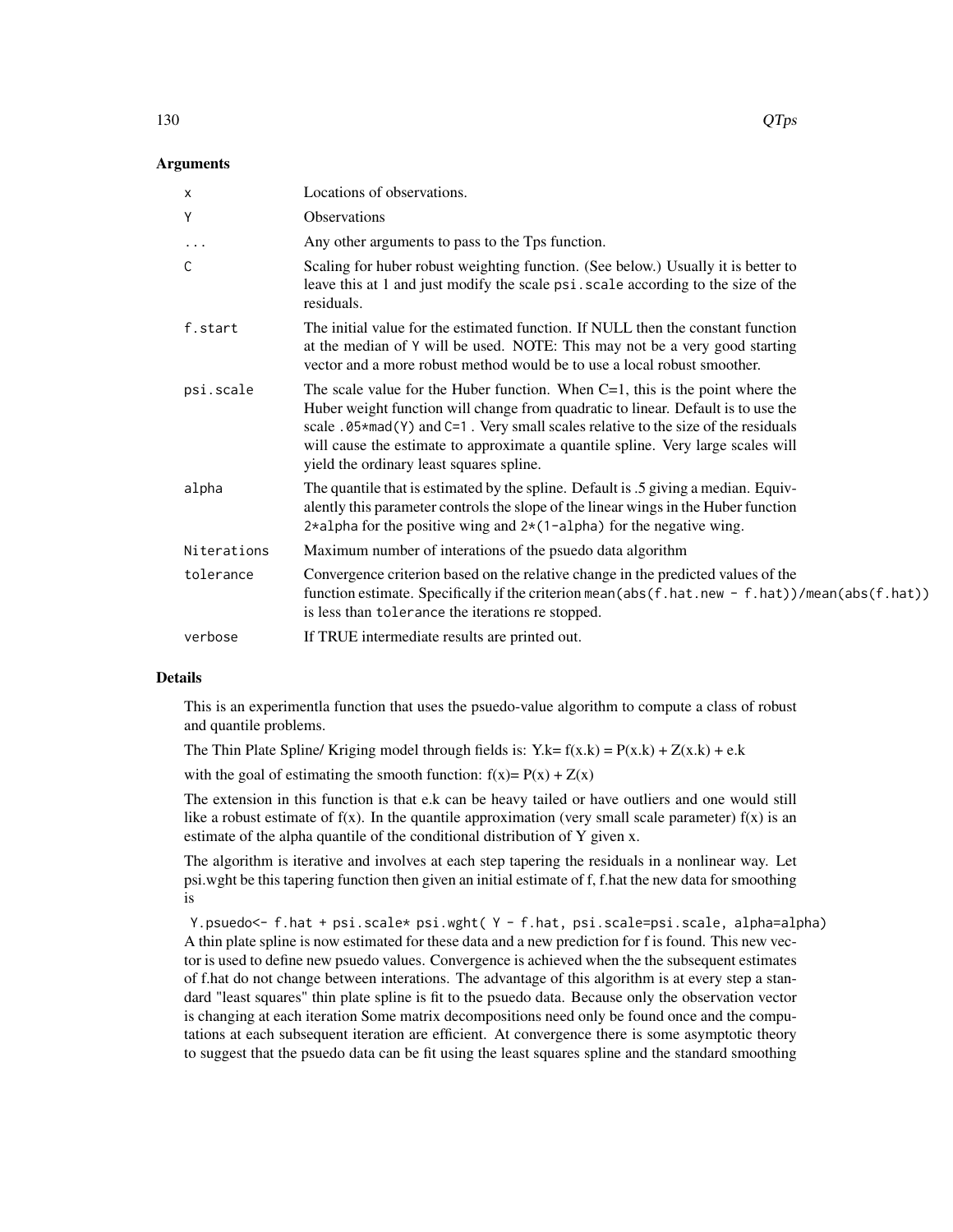techinques are valid. For example one can consider looking at the cross-validation function for the psuedo-data as a robust version to select a smoothing parameter. This approach is different from the weighted least squared algorithm used in the qsreg function. Also qsreg is only designed to work with 1-d cubic smoothing splines.

The "rho" function indicating the departure from a pure quadratic loss function has the definition

```
qsreg.rho \text{-}function(r, alpha = 0.5, C = 1)
     temp <- ifelse(r < 0, ((1 - alpha) * r^2)/C, (alpha * r^2)/C)
     temp<- ifelse( r >C, 2 * alpha * r - alpha * C, temp)
     temp<- ifelse(r < -C, -2 \times (1 - alpha) \times r - (1 - alpha) \times C, temp)
     temp
```
The derivative of this function "psi" is

```
qsreg.psi<- function(r, alpha = 0.5, C = 1)
    temp \le ifelse( r \le 0, 2*(1-alpha)* r/C, 2*alpha * r/C )
    temp <- ifelse( temp > 2*alpha, 2*alpha, temp)
    temp \le ifelse( temp \le -2*(1-\alpha), -2*(1-\alpha), temp)
    temp
```
Note that if C is very small and if alpha = .5 then psi will essentially be 1 for  $r > 0$  and -1 for  $r <$ 0. The key feature here is that outside a ceratin range the residual is truncated to a constant value. This is similar to the Windsorizing operation in classical robust statistics.

Another advantage of the psuedo data algotrithm is that at convergence one can just apply all the usual generic functions from Tps to the psuedo data fit. For example, predict, surface, print, etc. Some additional components are added to the Krig/Tps object, however, for information about the iterations and original data. Note that currently these are not reported in the summaries and printing of the output object.

#### Value

A Krig object with additional components:

| yraw      | Original Y values                                                     |
|-----------|-----------------------------------------------------------------------|
| conv.info | A vector giving the convergence criterion at each iteration.          |
| conv.flag | If TRUE then convergence criterion was less than the tolerance value. |
| psi.scale | Scaling factor used for the psi, weht function.                       |
| value     | Value of alpha.                                                       |

#### Author(s)

Doug Nychka

#### References

Oh, Hee-Seok, Thomas CM Lee, and Douglas W. Nychka. "Fast nonparametric quantile regression with arbitrary smoothing methods." Journal of Computational and Graphical Statistics 20.2 (2011): 510-526.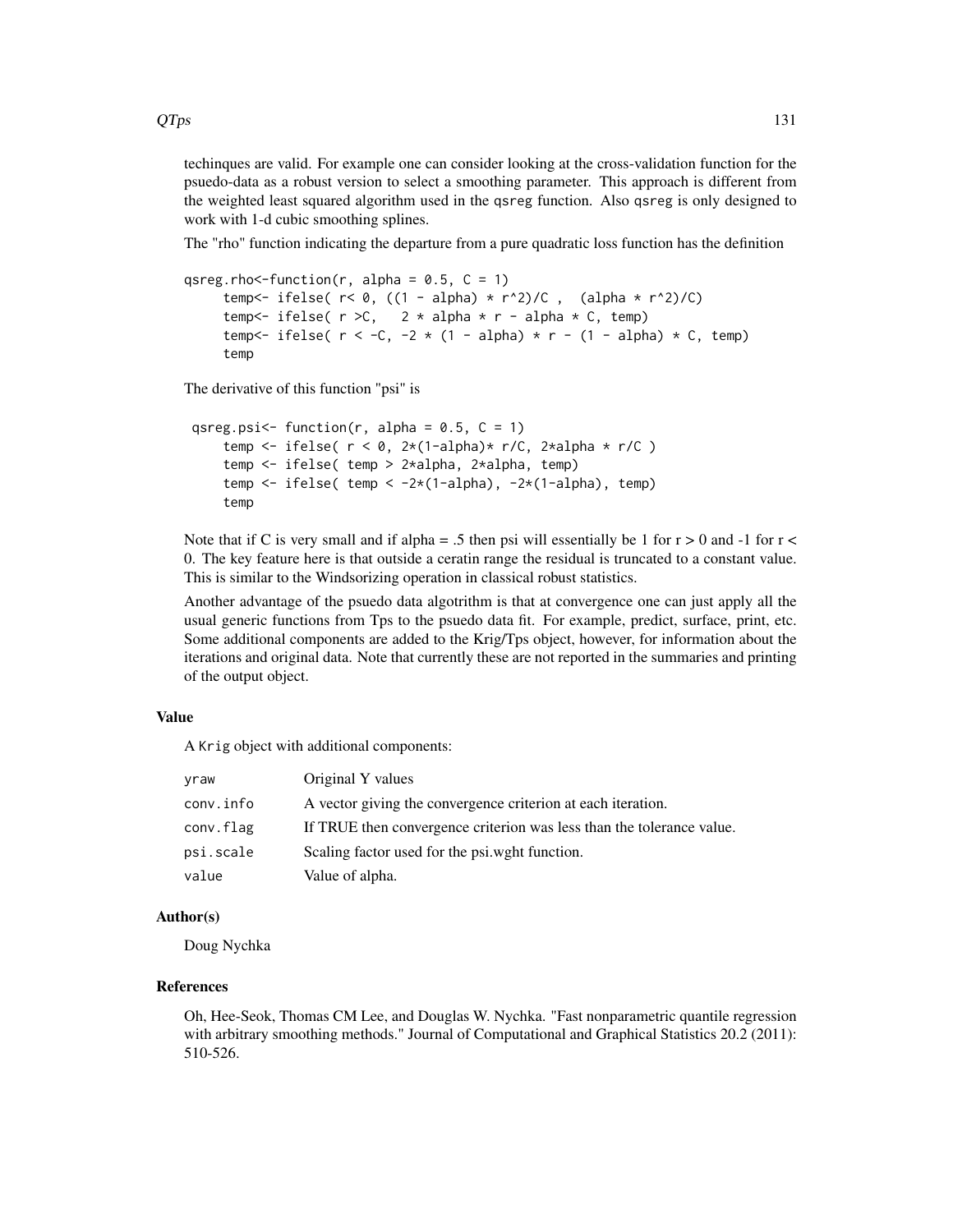#### See Also

qsreg

# Examples

```
data(ozone2)
x<- ozone2$lon.lat
y<- ozone2$y[16,]
# Smoothing fixed at 50 df
    look1<- QTps( x,y, psi.scale= 15, df= 50)
## Not run:
# Least squares spline (because scale is so large)
    look2<- QTps( x,y, psi.scale= 100, df= 50)
#
   y.outlier<- y
# add in a huge outlier.
    y.outlier[58]<- 1e5
    look.outlier1<- QTps( x,y.outlier, psi.scale= 15, df= 50)
# least squares spline.
   look.outlier2<- QTps( x,y.outlier, psi.scale=100 , df= 50)
#
   set.panel(2,2)
   surface( look1)
   title("robust spline")
   surface( look2)
   title("least squares spline")
    surface( look.outlier1, zlim=c(0,250))
    title("robust spline w/outlier")
    points(rbind(x[58,]), pch="'']surface( look.outlier2, zlim=c(0,250))
    title("least squares spline w/outlier")
    points( rbind(x[58,]), pch="+")
    set.panel()
## End(Not run)
# some quantiles
look50 <- QTps( x,y, psi.scale=.5)
look75 <- QTps( x,y,f.start= look50$fitted.values, alpha=.75)
# a simulated example that finds some different quantiles.
## Not run:
set.seed(123)
N<- 400
x<- matrix(runif( N), ncol=1)
true.g <- x * (1-x) * 2true.g<- true.g/ mean( abs( true.g))
```
132 QTps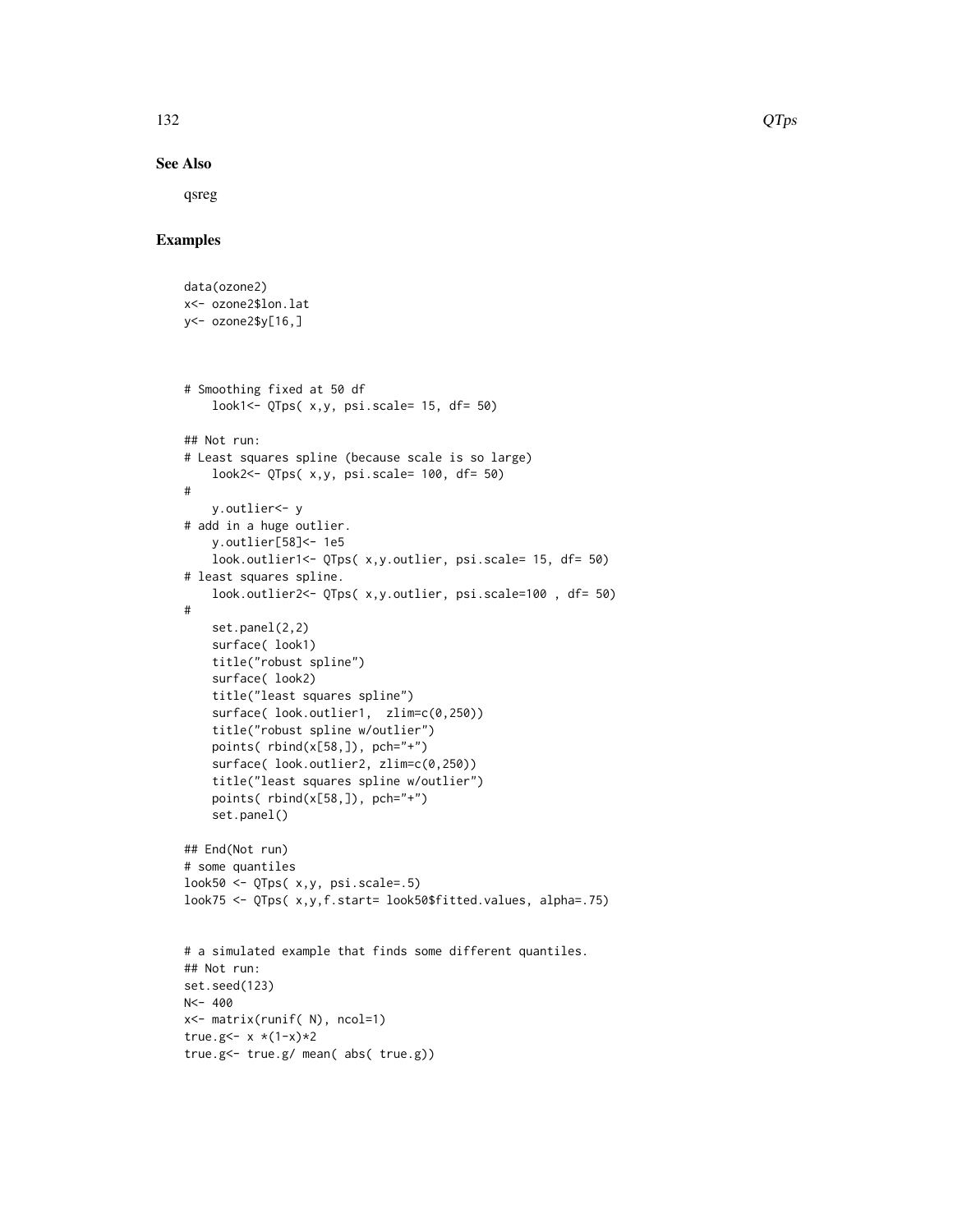# $QTps$  133

```
y \leftarrow true.g + .2*rnorm( N )look0 \leq QTps(x,y, psi.scale=10, df= 15)look50 \leftarrow QTps(x,y, df=15)look75 <- QTps( x,y,f.start= look50$fitted.values, df=15, alpha=.75)
## End(Not run)
## Not run:
# this example tests the quantile estimate by Monte Carlo
# by creating many replicate point to increase the sample size.
# Replicate points are used because the computations for the
# spline are dominated by the number of unique locations not the
# total number of points.
set.seed(123)
N<- 80
M<- 200
x<- matrix( sort(runif( N)), ncol=1)
x < - matrix( rep(x[, 1], M), ncol=1)
true.g <- x * (1-x) * 2true.g<- true.g/ mean( abs( true.g))
errors<- .2*(rexp( N*M) -1)
y<- c(matrix(true.g, ncol=M, nrow=N) + .2 * matrix( errors, ncol=M, nrow=N))
look0 \leftarrow QTps( x, y, psi.scale=10, df= 15)look50 \leftarrow QTps(x,y, df=15)look75 <- QTps( x,y, df=15, alpha=.75)
bplot.xy(x,y, N=25)
xg<- seq(0,1,,200)
lines( xg, predict( look0, x=xg), col="red")
lines( xg, predict( look50, x=xg), col="blue")
lines( xg, predict( look75, x=xg), col="green")
## End(Not run)
## Not run:
# A comparison with qsreg
  qsreg.fit50<- qsreg(rat.diet$t,rat.diet$con, sc=.5)
  lam<- qsreg.fit50$cv.grid[,1]
  df<- qsreg.fit50$cv.grid[,2]
  M<- length(lam)
  CV<-rep( NA, M)
  M<- length( df)
  fhat.old<- NULL
  for ( k in M:1){
    temp.obj<- QTps(rat.diet$t,rat.diet$con, f.start=fhat.old, psi.scale=.5, tolerance=1e-6,
     verbose=FALSE, df= df[k])
     cat(k, " ")
     CV[k] <- temp.obj$Qinfo$CV.psuedo
     fhat.old<- temp.obj$fitted.values
  }
```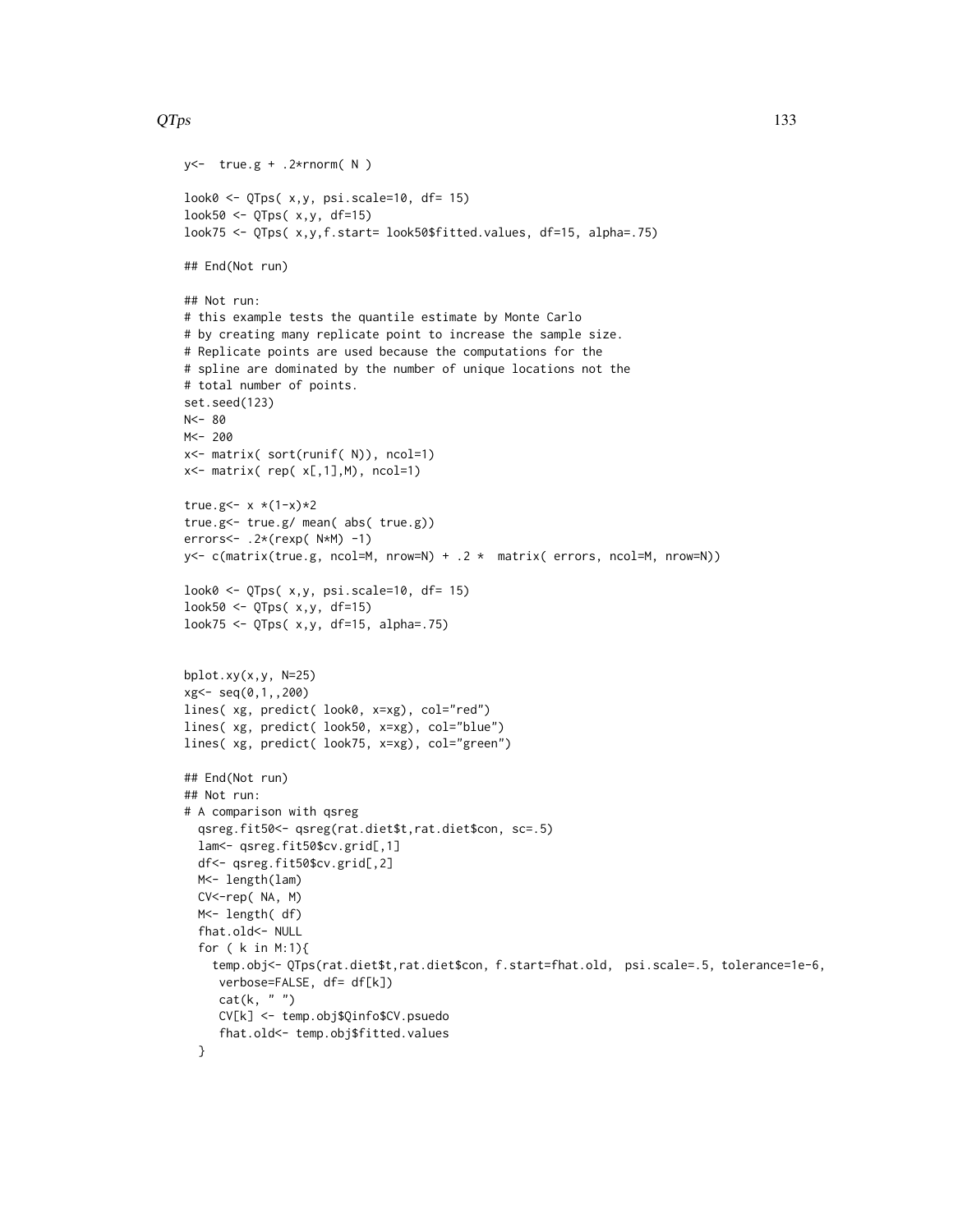```
plot( df, CV, type="l", lwd=2)
# psuedo data estimate
 points( qsreg.fit50$cv.grid[,c(5,6)], col="blue")
# alternative CV estimate via reweighted LS
 points( qsreg.fit50$cv.grid[,c(2,3)], col="red")
## End(Not run)
```
quilt.plot *Image plot for irregular spatial data.*

# Description

Given a vector of z values associated with 2-d locations this function produces an image-like plot where the locations are discretized to a grid and the z values are coded as a color level from a color scale.

#### Usage

```
quilt.plot(x, y, z, nx = 64, ny = 64, grid = NULL,
           add.legend=TRUE,add=FALSE, nlevel=64,
          col = tim.colors(nlevel),
           nrow=NULL, ncol=NULL,FUN =
                 NULL, plot=TRUE, na.rm=FALSE, ...)
```
# Arguments

| $\mathsf{x}$ | A vector of the x coordinates of the locations -or- a a 2 column matrix of the x-y<br>coordinates. |
|--------------|----------------------------------------------------------------------------------------------------|
| y            | A vector of the y coordinates -or- if the locations are passed in x the z vector                   |
| z            | Values of the variable to be plotted.                                                              |
| nlevel       | Number of color levels.                                                                            |
| nx           | Number of grid boxes in x if a grid is not specified.                                              |
| ny           | Number of grid boxes in y.                                                                         |
| nrow         | Depreciated, same as nx.                                                                           |
| ncol         | Depreciated same as ny.                                                                            |
| grid         | A grid in the form of a grid list.                                                                 |
| add.legend   | If TRUE a legend color strip is added                                                              |
| add          | If FALSE add to existing plot.                                                                     |
| col          | Color scale for the image, the default is tim.colors $-$ a pleasing spectrum.                      |
| plot         | If FALSE just returns the image object instead of plotting it.                                     |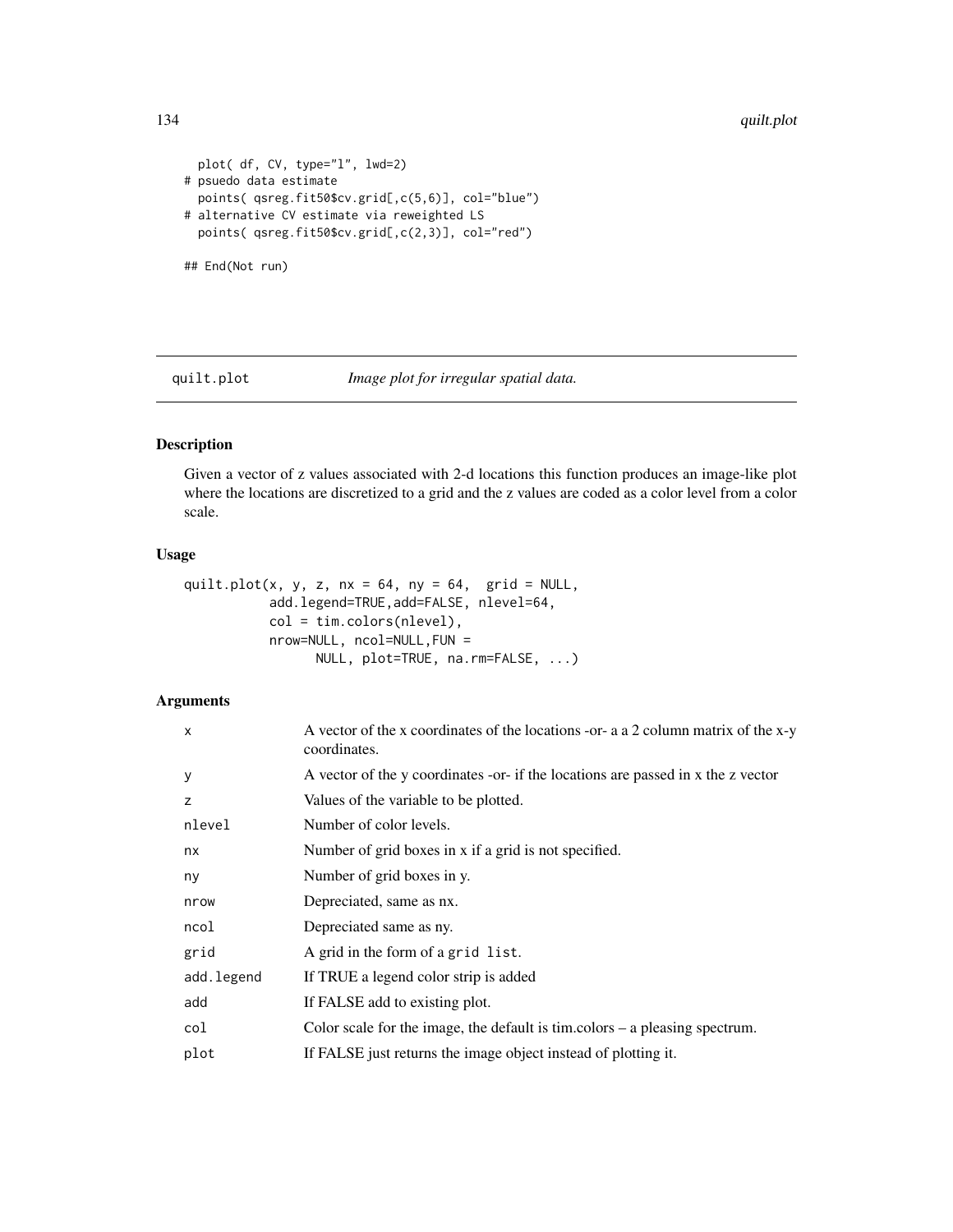#### quilt.plot that is a set of the set of the set of the set of the set of the set of the set of the set of the set of the set of the set of the set of the set of the set of the set of the set of the set of the set of the set

| <b>FUN</b> | The function to apply to values that are common to a grid box. The default is to<br>find the mean. (see as . image). |
|------------|----------------------------------------------------------------------------------------------------------------------|
| na.rm      | If FALSE NAs are not removed from zand so a grid box even one of these values<br>may be an NA. (See details below.)  |
| $\ddotsc$  | arguments to be passed to the image plot function                                                                    |

# Details

This function combines the discretization to an image by the function as.image and is then graphed by image.plot. By default, locations that fall into the same grid box will have their z values averaged. This also means that observations that are NA will result in the grid box average also being NA and can produce unexpected results because the NA patterns can dominate the figure. If you are unsure of the effect try na.rm = TRUE for a comparison.

A similar function exists in the lattice package and produces good looking plots. The advantage of this fields version is that it uses the standard R graphics functions and is written in R code. Also, the aggregation to average values for z values in the same grid box allows for different choices of grids. If two locations are very close, separating them could result in very small boxes.

As always, legend placement is never completely automatic. Place the legend independently for more control, perhaps using image.plot in tandem with split.screen or enlarging the plot margin See help(image.plot) for examples of this function and these strategies.

#### Author(s)

D.Nychka

# See Also

as.image, image.plot, lattice, persp, drape.plot

```
data( ozone2)
# plot 16 day of ozone data set
quilt.plot( ozone2$lon.lat, ozone2$y[16,])
US( add=TRUE, col="grey", lwd=2)
#
# and ... if you are fussy
# do it again
# quilt.plot( ozone2$lon.lat, ozone2$y[16,],add=TRUE)
# to draw over the state boundaries.
#
### adding a common legend strip "by hand"
## and a custom color table
coltab<- two.colors( 256, middle="grey50" )
```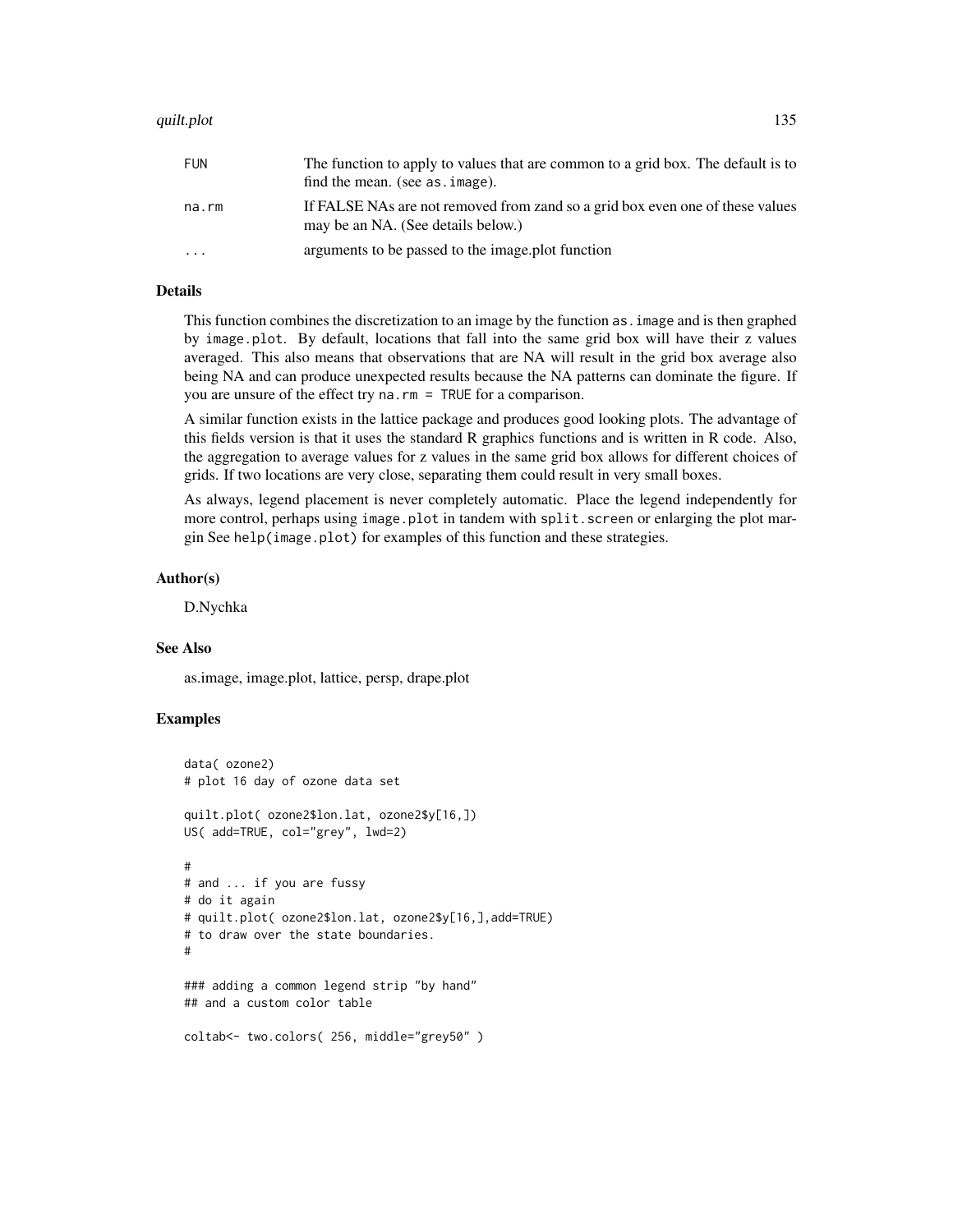```
par( oma=c(0,0,0,5)) # save some room for the legend
set.panel(2,2)
zr<- range( ozone2$y, na.rm=TRUE)
for( k in 1:4){
quilt.plot( ozone2$lon.lat, ozone2$y[15+k,], add.legend=FALSE,
zlim=zr, col=coltab, nx=40, ny=40)
US( add=TRUE)
}
par( oma=c(0,0,0,1))
image.plot(zlim=zr,legend.only=TRUE, col=coltab)
# may have to adjust number of spaces in oma to make this work.
```
rat.diet *Experiment studying an appetite supressant in rats.*

#### Description

The 'rat.diet' data frame has 39 rows and 3 columns. These are data from a study of an appetite supressant given to young rats. The suppressant was removed from the treatment group at around 60 days. The responses are the median food intake and each group had approximately 10 animals.

#### Usage

data(rat.diet)

#### Format

This data frame contains the following columns:

t Time in days con Median food intake of the control group trt Median food intake of the treatment group

RCMexample *3-hour precipitation fields from a regional climate model*

#### Description

These are few model output fields from the North American Regional Climate Change and Assessment Program (NARCCAP). The imagea are transformed surface precipitation fields simulated by the WRFP regional climate model (RCM) over North Amreica forced by observation data. The fields are 3 hour precipitation for 8 time periods in January 1, 1979. The grid is unequally spaced in longitude and latitude appropriate projection centered on the model domain.The grid points are nearly equally spaced in great circle distance due to this projection. Precipitation is in a log 10 scale where values smaller than 4.39e-5 ( the .87 quantile) have been been set to this value. Longitudes have been shifted from the original coordinates (0-360) to the range (-180-180) that is assumed by the R map function.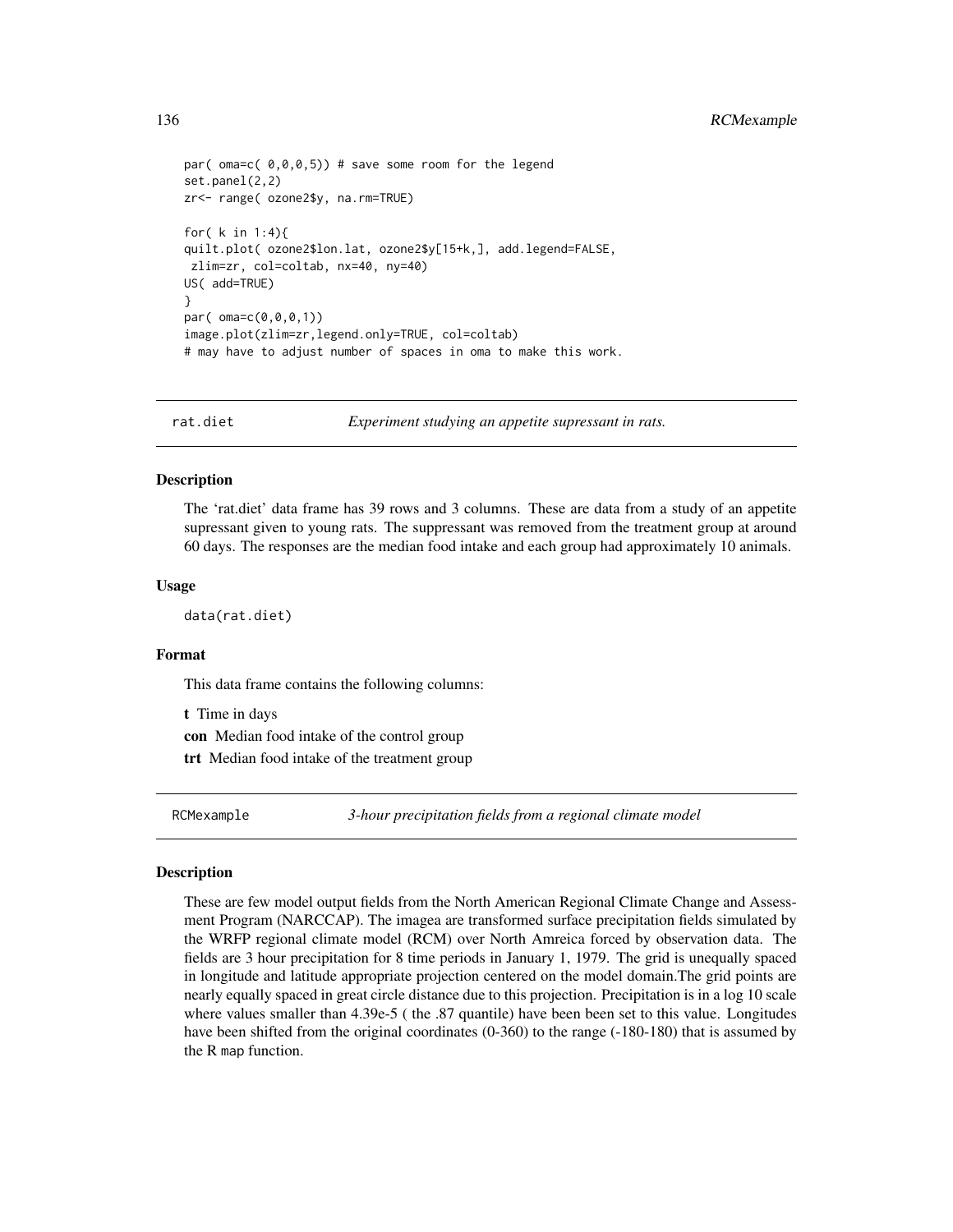rdist the control of the control of the control of the control of the control of the control of the control of the control of the control of the control of the control of the control of the control of the control of the co

# Usage

```
data(RCMexample)
```
#### Format

The format is a list of three arrays:

- x: 123X101 matrix of the longitude locations
- y: 123X101 matrix of the latitude locations
- z: 123X101X8 transformed matrix of precipitation

Spatial units are degrees with longitude being -180,180 with the prime meridian at 0. Precipitation is log 10 of cm / 3 hour period.

# Details

This is primarily an example of a regular grid that is not equally spaced and is due to transforming an equally spaced grid from one map projection into longitude latitude coordinates. This model is one small part of an extension series of numerical experiments the North American Regional Climate Change and Assessment Program (NARCCAP). NARCCAP has used 4 global climate models and observational data to supply the atmospheric boundery conditions for 6 different regional climate models. In the current data the forcing is the observations derived from the NCEP reanalysis data and is for Janurary 1, 1979. The full simulation runs for 20 years from this starting date. See <www.image.ucar.edu/Data> for more information about these data.

To facilatate an animation of these fields the raw precipitation values have been transformed to the log scale with all values below 4.39E-5 cm/3 hours set to this lower bound.

#### Examples

```
data(RCMexample)
# second time period
image.plot( RCMexample$x, RCMexample$y, RCMexample$z[,,2])
world( add=TRUE, lwd=2, col="grey")
```
<span id="page-136-0"></span>rdist *Euclidean distance matrix or vector*

## <span id="page-136-1"></span>Description

Given two sets of locations rdist and fields.rdist.near computes the full Euclidean distance matrix among all pairings or a sparse version for points within a fixed threshhold distance. rdist.vec computes a vector of pairwise distances between corresponding elements of the input locations and is used in empirical variogram calculations.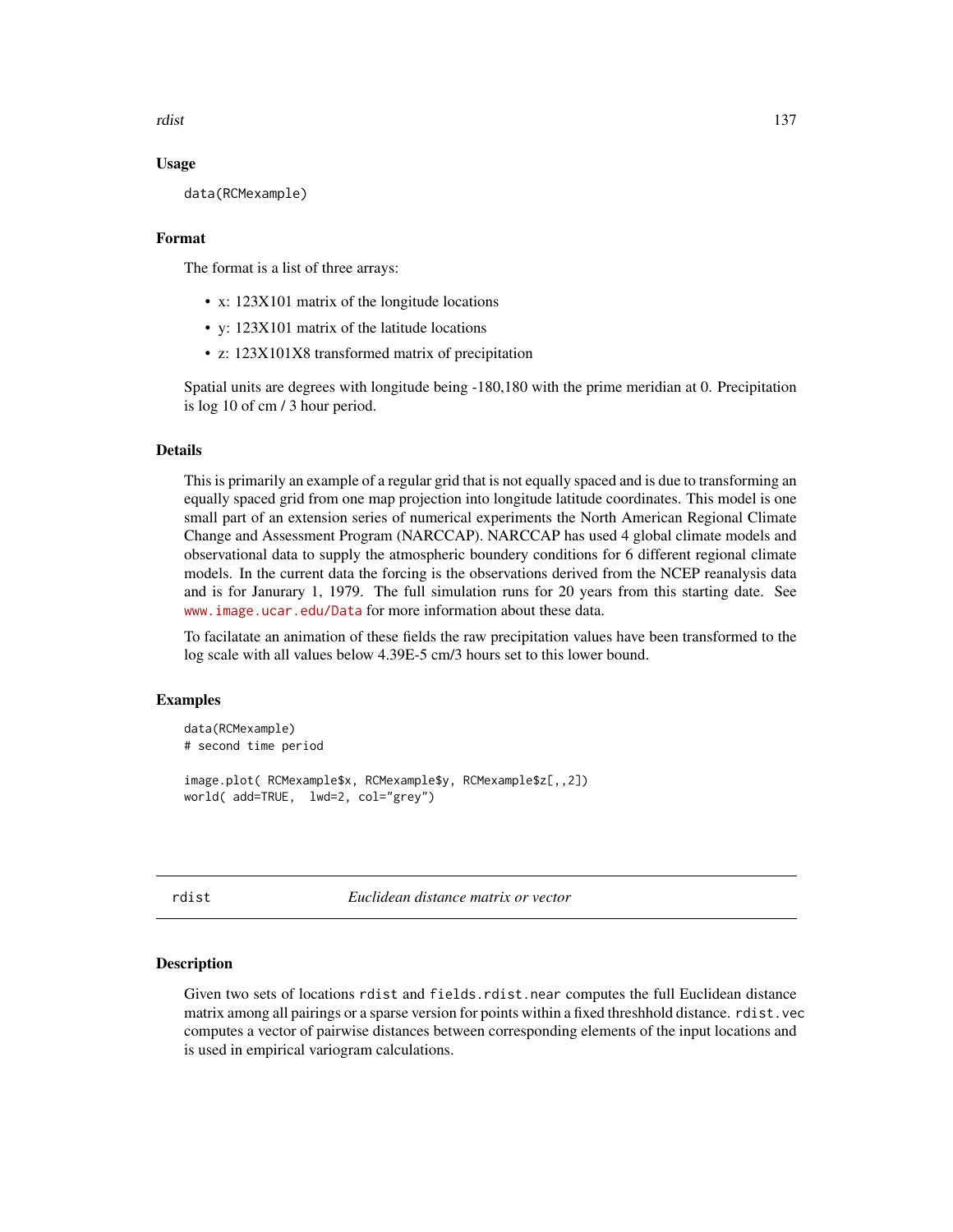#### Usage

```
rdist(x1, x2 = NULL, compact = FALSE)fields.rdist.near(x1,x2, delta, max.points= NULL, mean.neighbor = 50)
```
rdist.vec(x1, x2)

## Arguments

| x1            | Matrix of first set of locations where each row gives the coordinates of a partic-<br>ular point.                                                                                                                                                                                                                                                 |
|---------------|---------------------------------------------------------------------------------------------------------------------------------------------------------------------------------------------------------------------------------------------------------------------------------------------------------------------------------------------------|
| x2            | Matrix of second set of locations where each row gives the coordinates of a<br>particular point. If this is not passed or given as NULL x1 is used.                                                                                                                                                                                               |
| compact       | Whether or not to return a distance matrix in compact form inheriting class<br>"dist" (as returned by the dist function in base R). Only values for one triangle<br>of the symmetric distance matrix are returned. This saves time evaluating the<br>returned matrix and the covariance. Note that this option is ignored when x2 is<br>not NULL. |
| delta         | Threshhold distance. All pairs of points that separated by more than delta in<br>distance are ignored.                                                                                                                                                                                                                                            |
| max.points    | Size of the expected number of pairs less than or equal to delta. The default is<br>set to the $nrow(x1)$ *mean.neighbor.                                                                                                                                                                                                                         |
| mean.neighbor | Sets the temp space for max.points                                                                                                                                                                                                                                                                                                                |

#### Details

More about fields.rdist.near:

The sparse version is designed to work with the sparse covariance functions in fields and anticipates that the full matrix, D is too large to store. The argument max.points is set as a default to nrow( x1)\*100 and allocates the space to hold the sparse elements. In case that there are more points that are within delta the function stops with an error but lists the offending rows. Just rerun the function with a larger choice for max.points

It possible that for certain x1 points there are no x2 points within a distance delta. This situation will cause an error if the list is converted to spam format.

# Returned values

Let D be the mXn distance matrix, with m=  $nrow(x1)$  and n=nrow(x2). The elements are the Euclidean distances between the all locations  $x1[i, ]$  and  $x2[i, ]$ . That is,

D.ij = sqrt( sum.k ((  $x1[i,k] - x2[i,k])$  \*\*2).

rdist The distance matrix D is returned.

fields.rdist.near The elements of D that are less than or equal to delta are returned in the form of a list.

List components:

ind Row and column indices of elements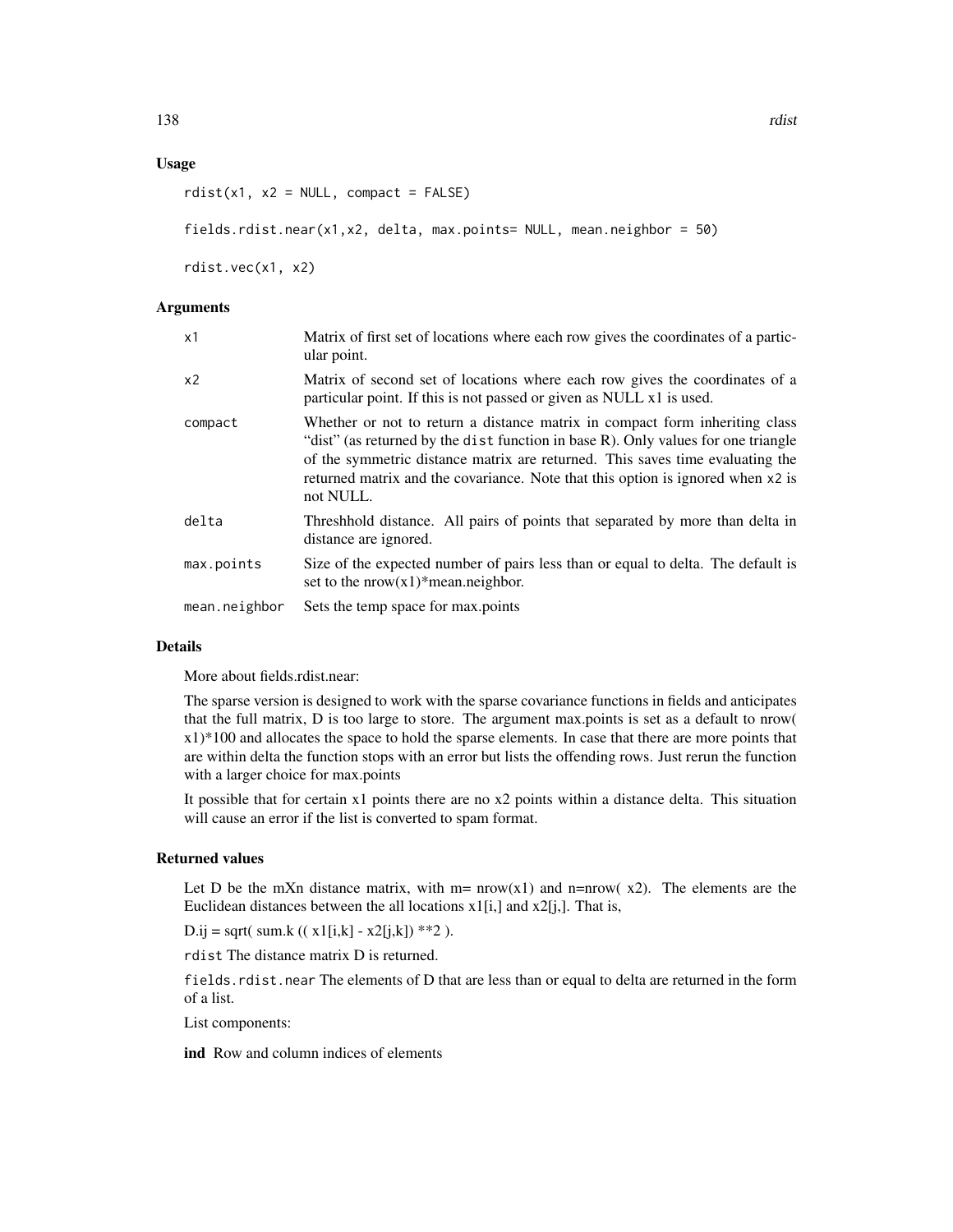#### rdist the control of the control of the control of the control of the control of the control of the control of the control of the control of the control of the control of the control of the control of the control of the co

ra (Distances ( D.ij)

da Dimensions of full distance matrix.

This is a simple sparse format that can be manipulated by several fields functions. E.g. ind2spam will convert this list to the format used by the spam sparse matrix package. ind2full will convert this to an ordinary matrix with zeroes.

# Author(s)

Doug Nychka, John Paige

## See Also

[stationary.cov,](#page-22-0) [Exp.cov,](#page-22-0) [rdist.earth,](#page-139-0) [dist,](#page-0-0) ind2spam, ind2full

```
out<- rdist( ChicagoO3$x)
# out is a 20X20 matrix.
out2<- rdist( ChicagoO3$x[1:5,], ChicagoO3$x[11:20,])
#out2 is a 5X10 matrix
set.seed(123)
x1<- matrix( runif( 20*2), 20,2)
x2<- matrix( runif( 15*2), 15,2)
out3<- fields.rdist.near( x1,x2, delta=.5)
# out3 is a sparse structure in list format
# or to "save" work space decrease size of temp array
 out3<- fields.rdist.near( x1,x2, delta=.5,max.points=20*15)
# explicitly reforming as a full matrix
temp<- matrix( NA, nrow=out3$da[1], ncol= out3$da[2])
temp[ out3$ind] <- out3$ra
# or justuse
  temp<- spind2full( out3)
  image( temp)
# this is identical to
 temp2<- rdist( x1,x2)
 temp2[ temp2<= .5] <- NA
#compute pairwise distance vector
x1 = 1:10x2 = seq(from=10, to=1)rdist.vec(x1, x2)
```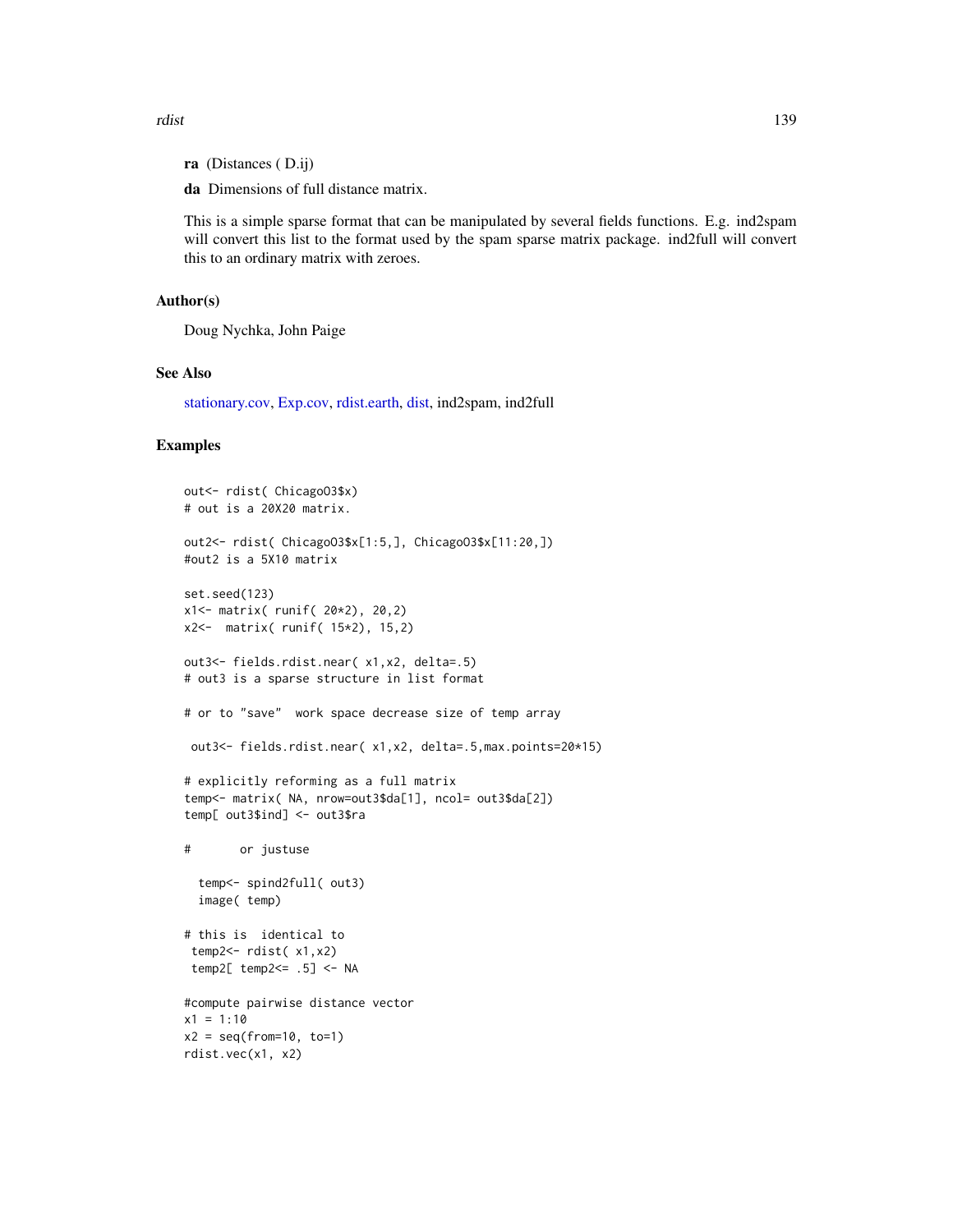```
#calculate output matrix in compact form:
distOut = rdist(1:10, compact=TRUE)
distOut
as.vector(distOut)
```
<span id="page-139-0"></span>rdist.earth *Great circle distance matrix or vector*

#### Description

Given two sets of longitude/latitude locations, rdist.earth computes the Great circle (geographic) distance matrix among all pairings and rdist.earth.vec computes a vector of pairwise great circle distances between corresponding elements of the input locations using the Haversine method and is used in empirical variogram calculations.

# Usage

rdist.earth(x1, x2, miles = TRUE, R = NULL) rdist.earth.vec(x1, x2, miles = TRUE,  $R = NULL$ )

# Arguments

| x1             | Matrix of first set of lon/lat coordinates first column is the longitudes and second<br>is the latitudes.                                                                                                        |
|----------------|------------------------------------------------------------------------------------------------------------------------------------------------------------------------------------------------------------------|
| x <sub>2</sub> | Matrix of second set of lon/lat coordinates first column is the longitudes and<br>second is the latitudes. If missing x1 is used.                                                                                |
| miles          | If true distances are in statute miles if false distances in kilometers.                                                                                                                                         |
| R              | Radius to use for sphere to find spherical distances. If NULL the radius is either<br>in miles or kilometers depending on the values of the miles argument. If $R=1$<br>then distances are of course in radians. |

# Details

Surprisingly the distance matrix is computed efficiently in R by dot products of the direction cosines. Thanks to Qing Yang for pointing this out a long time ago.

# Value

The great circle distance matrix if  $nrow(x1)=m$  and  $nrow(x2)=n$  then the returned matrix will be mXn.

# Author(s)

Doug Nychka, John Paige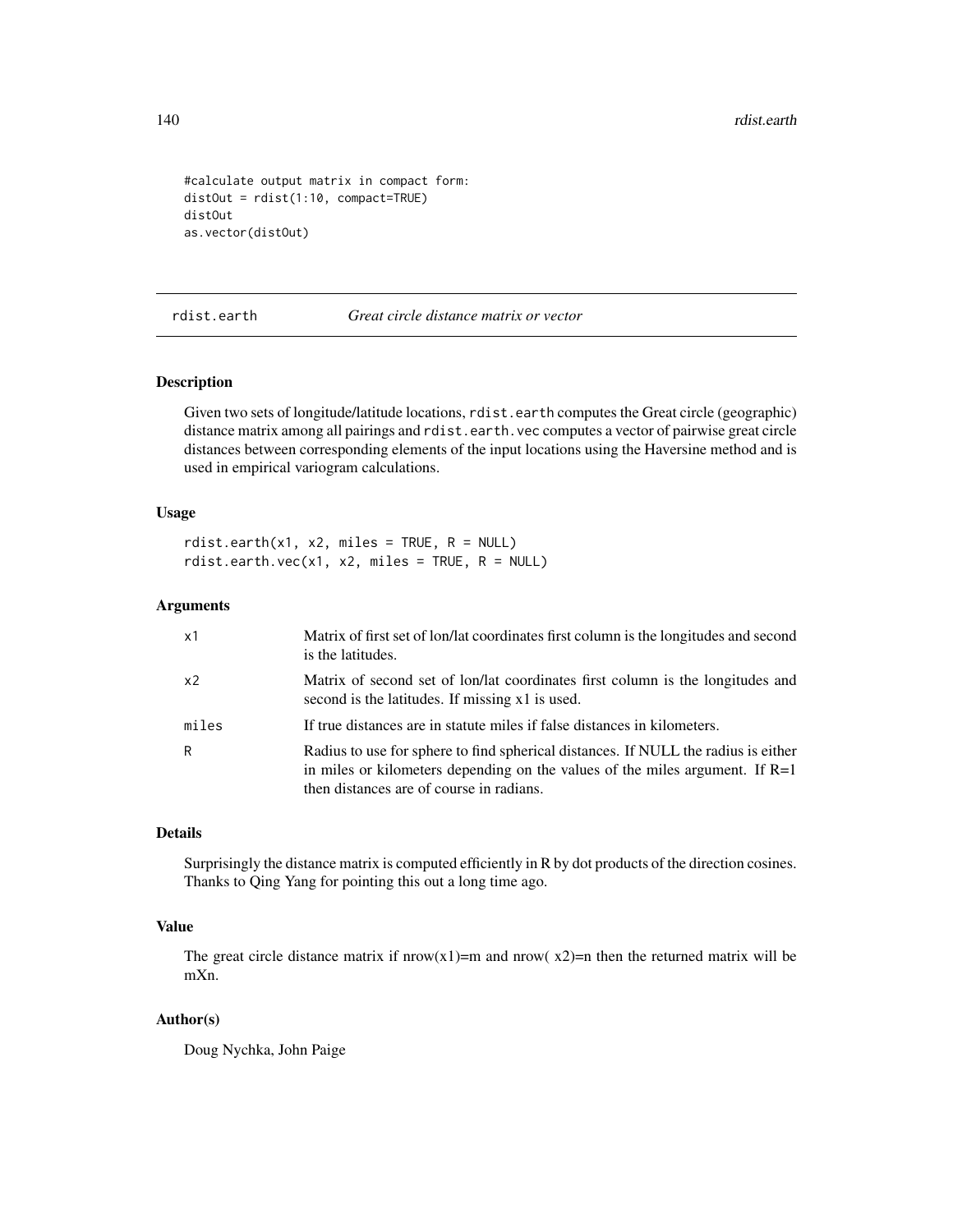# registeringCode 141

#### See Also

[rdist,](#page-136-0) [stationary.cov,](#page-22-0) [fields.rdist.near](#page-136-1)

#### Examples

```
data(ozone2)
out<- rdist.earth ( ozone2$lon.lat)
#out is a 153X153 distance matrix
upper<- col(out)> row( out)
# histogram of all pairwise distances.
hist( out[upper])
#get pairwise distances between first 10 and second 10 lon/lat points
x1 = ozone2$lon.lat[1:10.1]x2 = ozone2$lon.lat[11:20.]dists = rdist.earth.vec(x1, x2)
```

```
print(dists)
```
registeringCode *Information objects that register C and FORTRAN functions.*

#### Description

These are objects of class CallRoutine or FortranRoutine and also [NativeSymbolInfo](#page-0-0) They provide information for compiledfunctions called with .Call, or .Fortran. Ordinarily one would not need to consult these and they are used to make the search among dynamically loaded libraries ( in particular the fields library) have less ambiguity and also be faster. These are created when the package/library is loaded are have their definitions from the compliation of init.c in the package source (src) directory.

# Format

The format is a list with components:

name The (registration ?) name of the C function.

address See [NativeSymbolInfo.](#page-0-0)

dll Dynamically linked library information.

numParameters Number of calling arguments in function.

#### Details

addToDiagC adds diagonal elements to a matrix. See codemKrig.

ExponentialUpperC Fills in upper triangle of a matrix with the exponential covariance function. See ExponentialUpper

compactToMatC Converts compact format to full matrix format. See compactToMat.

multebC Mulitplies a vector/matrix with an exponential covariance function. See exp.cov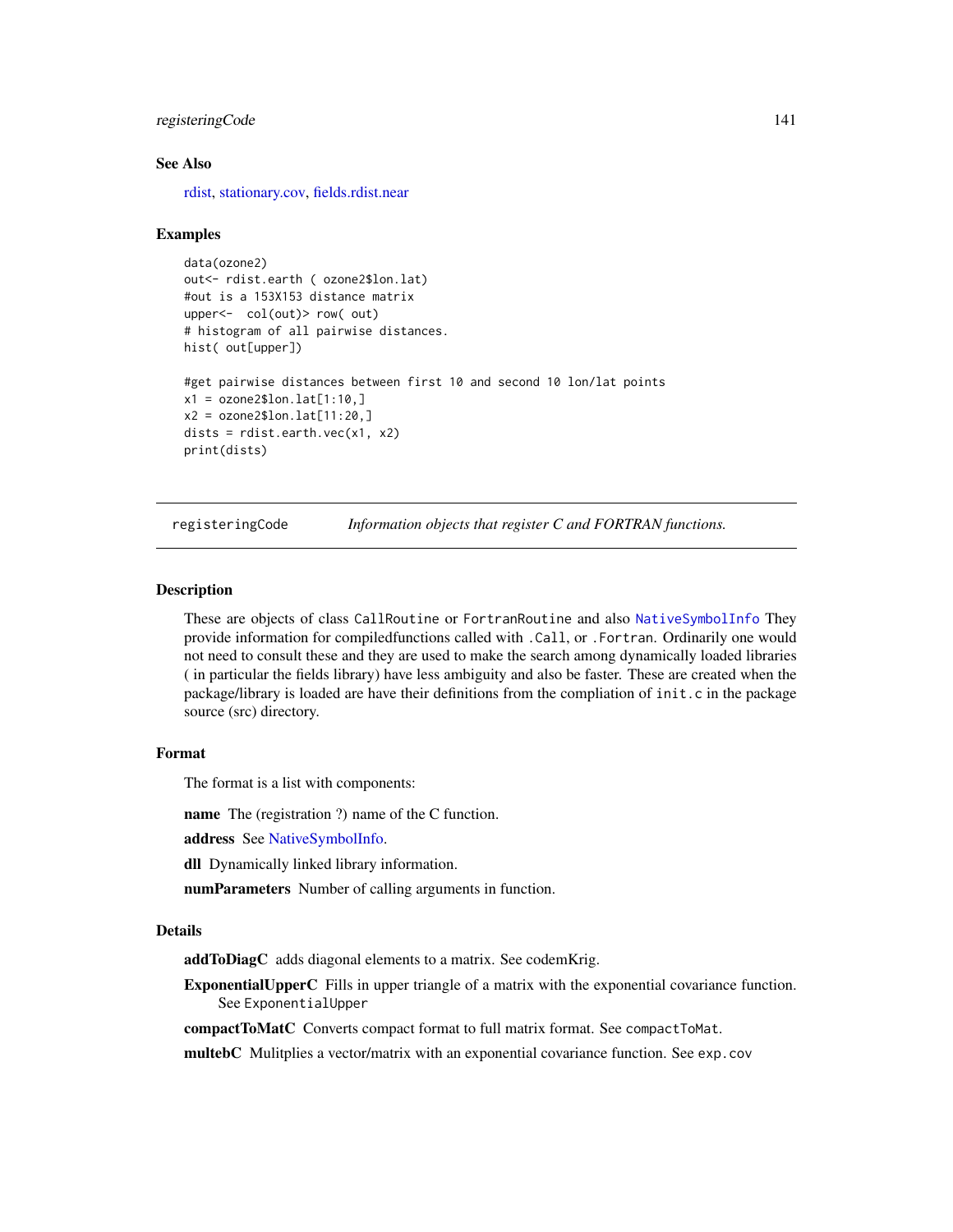multwendlandg This has been mysteriously included but it is not a function!

mltdrb Evaluates the derivatives of thin plate sline radial basis functions. See rad.cov.

RdistC Euclidean distance function between sets of coordinates. See rdist.

See package\_native\_routine\_registration\_skeleton for the utility used to create these data objects.

It is not clear why these routines have been flagged as needing documentation while other routines have not.

#### References

For background on registering C, C++ and Fortran functions see 5.4 of Writing R Extensions. See <http://r.789695.n4.nabble.com/Registration-of-native-routines-td4728874.html> for additional dicsussion of code registration.

# Examples

print(addToDiagC)

| REML.test | Maximum Likelihood estimates for some Matern covariance parame- |
|-----------|-----------------------------------------------------------------|
|           | ters.                                                           |

#### Description

For a fixed smoothness (shape) parameter these functions provide different ways of estimating and testing restricted and profile likehiloods for the Martern covariance parameters. MLE.Matern is a simple function that finds the restricted maximum likelihood (REML) estimates of the sill, nugget and range parameters (rho, sigma2 and theta) of the Matern covariance functions. The remaining functions are primarily for testing.

#### Usage

```
MLE.Matern(x, y, smoothness, theta.grid = NULL, ngrid = 20,
                 verbose = FALSE, niter = 25, tol = 1e-05,
                 Distance = "rdist", m = 2, Dmax = NULL, ...)
MLE.Matern.fast(x, y, smoothness, theta.grid = NULL, ngrid=20, verbose=FALSE,
                                         m=2, \ldots)MLE.objective.fn( ltheta,info, value=TRUE)
MaternGLSProfile.test(x, y, smoothness = 1.5, init = log(c(\theta.05,1)))MaternGLS.test(x, y, smoothness = 1.5, init = log(c(1, 0.2, 0.1)))MaternQR.test (x, y, smoothness = 1.5, init = log(c(1, 0.2, 0.1)))
```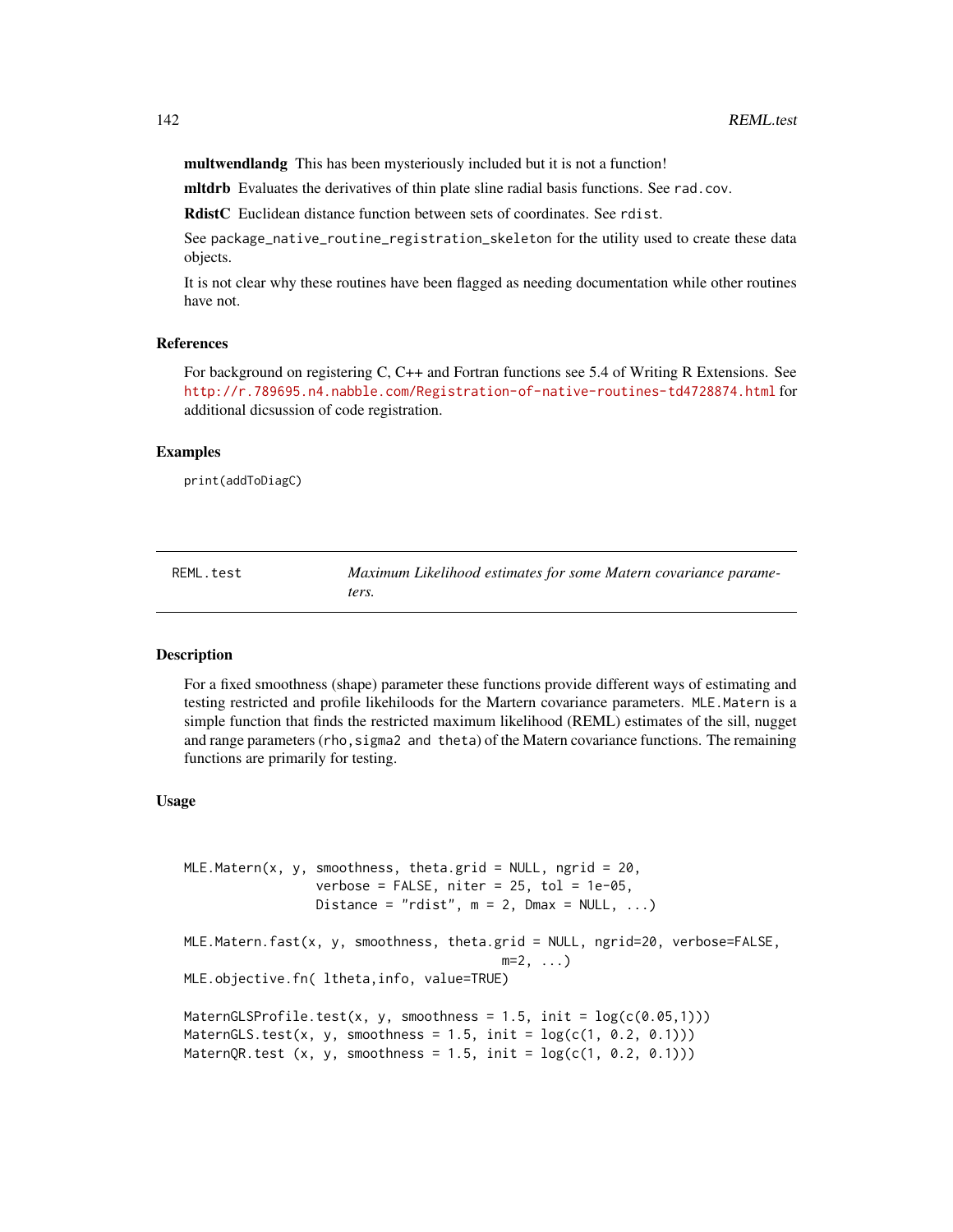MaternQRProfile.test  $(x, y, s$ moothness = 1.5, init =  $log(c(1)))$ 

REML.test(x, y, rho, sigma2, theta,  $nu = 1.5$ )

# Arguments

| Dmax       | Maximum distance for grid used to evaluate the fitted covariance function.                                                                                                                                                                                                                                                |
|------------|---------------------------------------------------------------------------------------------------------------------------------------------------------------------------------------------------------------------------------------------------------------------------------------------------------------------------|
| Distance   | Distance function used in finding covariance.                                                                                                                                                                                                                                                                             |
| х          | A matrix of spatial locations with rows indexing location and columns the di-<br>mension (e.g. longitude/latitude)                                                                                                                                                                                                        |
| y          | Spatial observations                                                                                                                                                                                                                                                                                                      |
| smoothness | Value of the Matern shape parameter.                                                                                                                                                                                                                                                                                      |
| theta.grid | Grid of theta parameter values to use for grid search in maximizing the Like-<br>lilood. The defualt is do an initial grid search on ngrid points with the range at<br>the 3 an d 97 quantiles of the pairwise distances. If only two points are passed<br>then this is used as the range for a sequence of ngrid points. |
| ngrid      | Number of points in grid search.                                                                                                                                                                                                                                                                                          |
| init       | Initial values of the parameters for optimization. For the first three functions<br>these are in the order rho, theta sigma2 and in a log scale. For MaternQRPro-<br>file.test initial value is just log(theta).                                                                                                          |
| verbose    | If TRUE prints more information.                                                                                                                                                                                                                                                                                          |
| rho        | Marginal variance of Matern process (the "sill")                                                                                                                                                                                                                                                                          |
| sigma2     | Variance of measurement error (the "nugget")                                                                                                                                                                                                                                                                              |
| theta      | Scale parameter (the "range")                                                                                                                                                                                                                                                                                             |
| nu         | Smoothness parameter                                                                                                                                                                                                                                                                                                      |
| ltheta     | log of range parameter                                                                                                                                                                                                                                                                                                    |
| info       | A list with components $x, y$ , smoothness, ngrid that pass the information to<br>the optimizer. See details below.                                                                                                                                                                                                       |
| value      | If TRUE only reports minus log Profile likelihood with profile on the range<br>parameter. If FALSE returns a list of information.                                                                                                                                                                                         |
| m          | Polynomial of degree (m-1) will be included in model as a fixed part.                                                                                                                                                                                                                                                     |
| niter      | Maximum number of interations in golden section search.                                                                                                                                                                                                                                                                   |
| tol        | Tolerance for convergence in golden section search.                                                                                                                                                                                                                                                                       |
| $\cdots$   | Additional arguments that are passed to the Krig function in evaluating the pro-<br>file likelihood.                                                                                                                                                                                                                      |

# Details

MLE.Matern is a simple function to find the maximum likelihood estimates of using the restricted and profiled likeilihood that is intrinsic to the ccomputations in Krig. The idea is that the likelihood is concentrated to the parameters lambda and theta. (where lambda = sigma2/rho). For fixed theta then this is maximized over lambda using Krig and thus concetrates the likelihood on theta. The final maximization over theta is implemented as a golden section search and assumes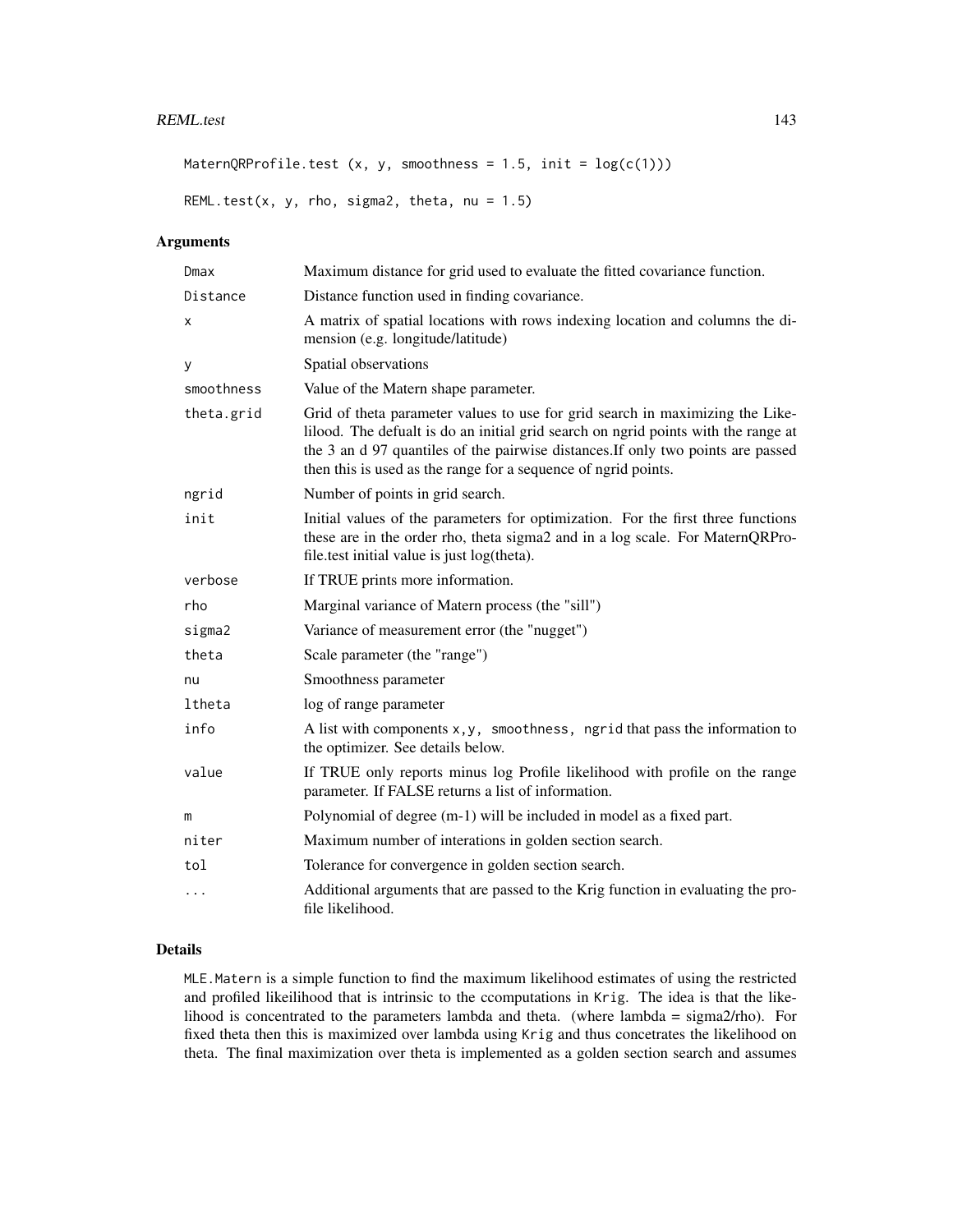a convex function. All that is needed is for three theta grid points where the middle point has a larger likelihood than the endpoints. In practice the theta grid defualts to a 20 points equally spaced between the .03 and .97 quantiles of the distribution of the pairwise distances. The likelihood is evaluated at these points and a possible triple is identified. If no exists from the grid search the function returns with NAs for the parameter estimates. Note that due to the setup of the golden section search the computation actually minimizes minus the log likelihood. MLE.Matern.fast is a similar function but replaces the optimaiztion step computed by Krig to a tighter set of code in the function MLE.objective.fn. See also mKrigMLEGrid for an alternative and streamlined function using mKrig rather than Krig.

#### Value

For MLE.Matern (and MLE.Matern.fast)

| smoothness  | Value of the smoothness function                                                        |
|-------------|-----------------------------------------------------------------------------------------|
| pars        | MLE for rho, theta and sigma                                                            |
| <b>REML</b> | Value of minus the log restricted Profile likelihood at the maxmimum                    |
| trA         | Effective degrees of freedom in the predicted surface based on the MLE param-<br>eters. |
| REML.grid   | Matrix with values of theta and the log likelihood from the initial grid search.        |

#### Note

See the script REMLest.test.R and Likelihood.test.R in the tests directory to see how these functions are used to check the likelihood expressions.

#### Author(s)

Doug Nychka

```
# Just look at one day from the ozone2
data(ozone2)
out<- MLE.Matern( ozone2$lon.lat,ozone2$y[16,],1.5, ngrid=8)
plot( out$REML.grid)
points( out$pars[2], out$REML, cex=2)
xline( out$pars[2], col="blue", lwd=2)
## Not run:
# to get a finer grid on initial search:
out<- MLE.Matern( ozone2$lon.lat,ozone2$y[16,],1.5,
                      theta.grid=c(.3,2), ngrid=40)
# simulated data 200 points uniformly distributed
set.seed( 123)
x<- matrix( runif( 2*200), ncol=2)
n < - nrow(x)rho= 2.0
sigma= .05
```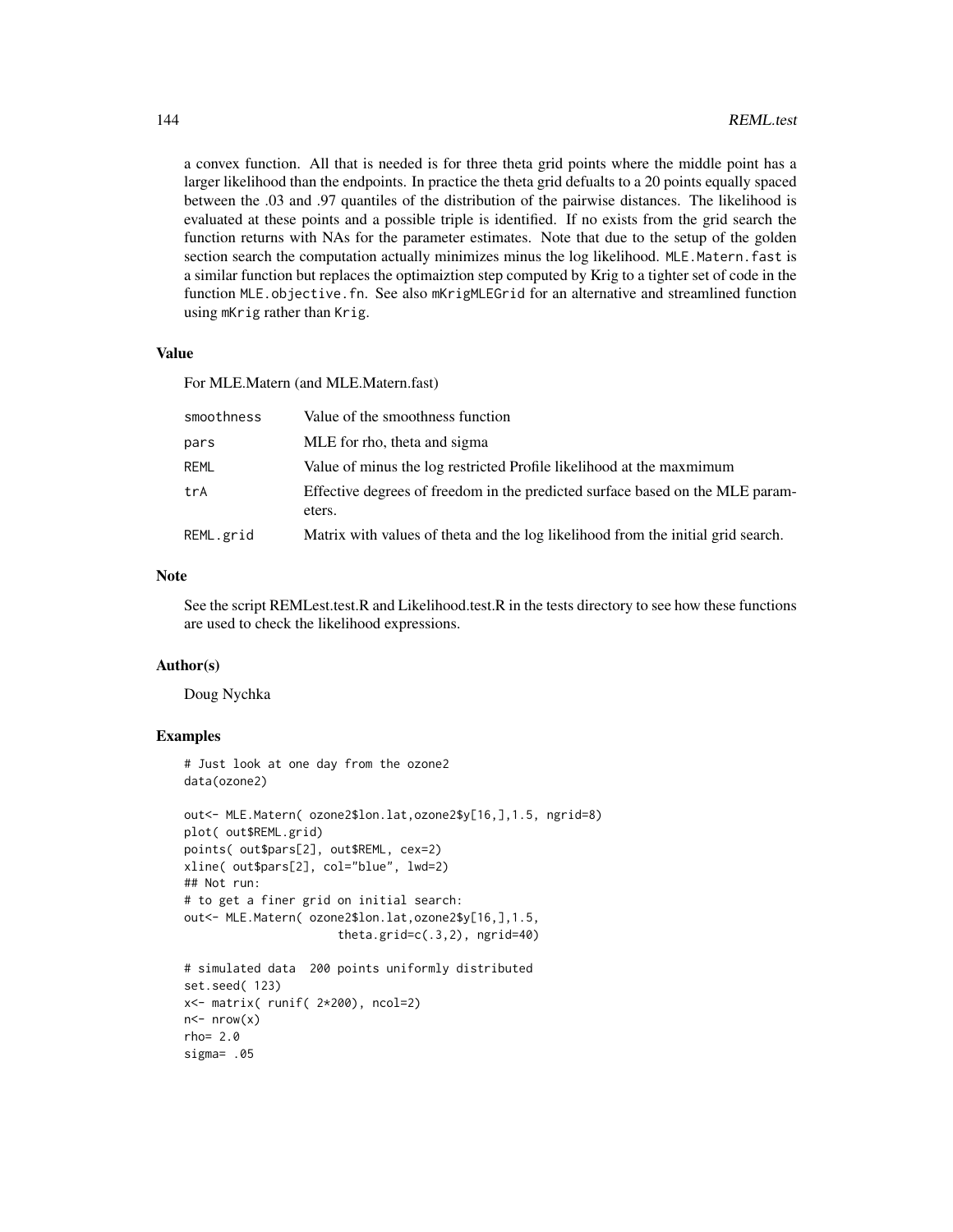## REML.test 145

## Not run:

```
theta=.5
Cov.mat<- rho* Matern( rdist(x,x), smoothness=1.0, range=theta)
A<- chol( Cov.mat)
gtrue<- t(A) %*% rnorm(n)
gtrue<- c( gtrue)
err<- rnorm(n)*sigma
y<- gtrue + err
out0<- MLE.Matern( x,y,smoothness=1.0) # the bullet proof version
# the MLEs and -log likelihood at maximum
print( out0$pars)
print( out0$REML)
out<- MLE.Matern.fast( x,y, smoothness=1.0) # for the impatient
# the MLEs:
print( out$pars)
print( out$REML)
# MLE for fixed theta (actually the MLE from out0)
# that uses MLE.objective.fn directly
info<- list( x=x,y=y,smoothness=1.0, ngrid=80)
# the MLEs:
out2<- MLE.objective.fn(log(out0$pars[2]), info, value=FALSE)
print( out2$pars)
## End(Not run)
## Not run:
# Now back to Midwest ozone pollution ...
# Find the MLEs for ozone data and evaluate the Kriging surface.
  data(ozone2)
  out<- MLE.Matern.fast( ozone2$lon.lat,ozone2$y[16,],1.5)
#use these parameters to fit surface ....
  lambda.MLE<- out$pars[3]/out$pars[1]
  out2<- Krig( ozone2$lon.lat,ozone2$y[16,] , Covariance="Matern",
              theta=out$pars[2], smoothness=1.5, lambda= lambda.MLE)
  surface( out2) # uses default lambda -- which is the right one.
# here is another way to do this where the new lambda is given in
# the predict step
  out2<- Krig( ozone2$lon.lat,ozone2$y[16,] , Covariance="Matern",
               theta=out$pars[2], smoothness=1.5)
# The default lambda is that found by GCV
# predict on a grid but use the MLE value for lambda:
  out.p<- predictSurface(out2, lambda= lambda.MLE)
  surface(out.p) # same surface!
## End(Not run)
# One could also use mKrig with a fixed lambda to compute the surface.
```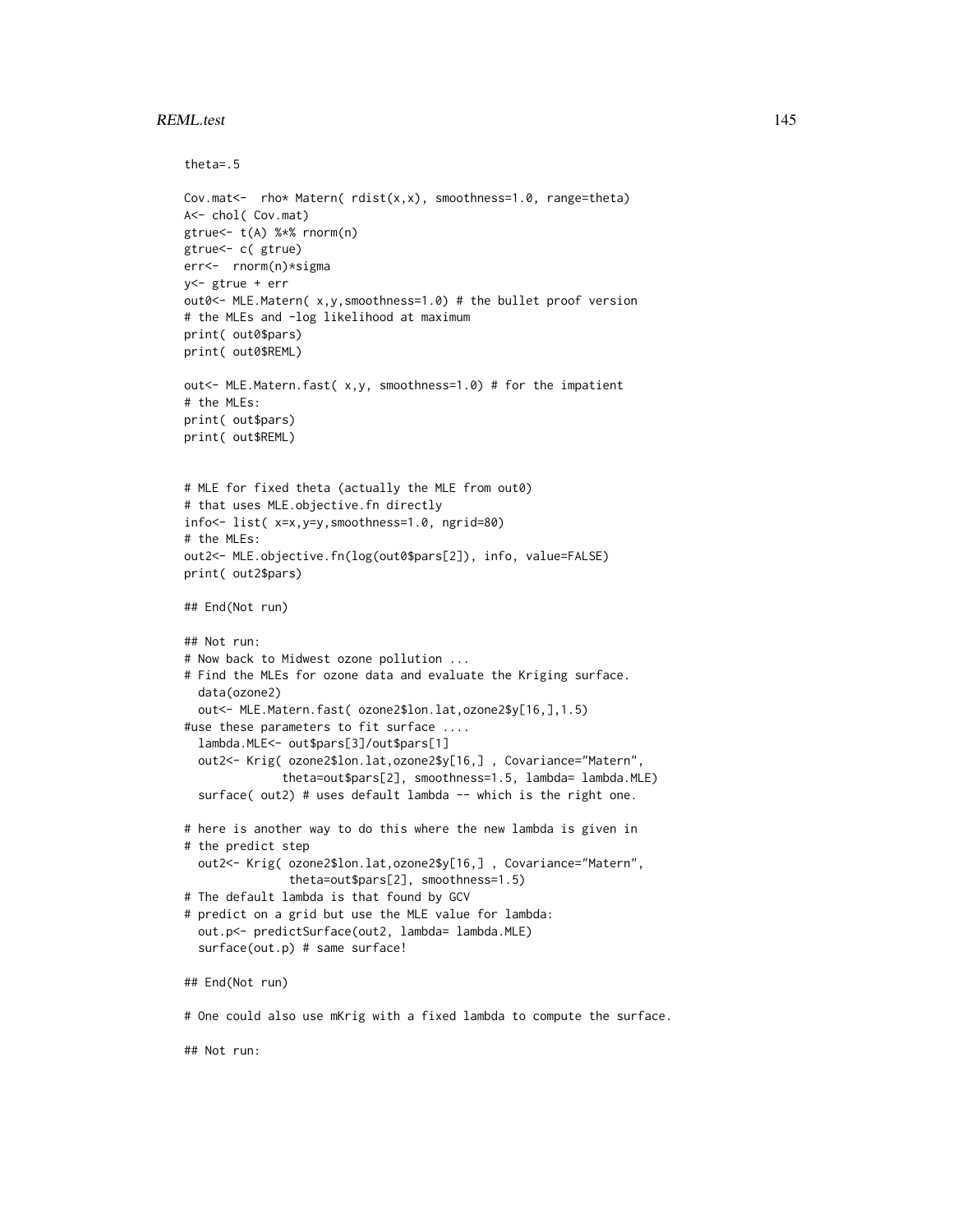```
# looping through all the days of the ozone data set.
 data( ozone2)
 x<- ozone2$lon.lat
 y<- ozone2$y
 out.pars<- matrix( NA, ncol=3, nrow=89)
 for ( k in 1:89){
   hold<- MLE.Matern.fast( x,c(y[k,]), 1.5)$pars
   cat( "day", k," :", hold, fill=TRUE)
   out.pars[k,]<- hold }
## End(Not run)
```
ribbon.plot *Adds to an existing plot, a ribbon of color, based on values from a color scale, along a sequence of line segments.*

# Description

Given a series of 2-d points and values at these segments, the function colors the segments according to a color scale and the segment values. This is essentially an image plot restricted to line segments.

# Usage

```
ribbon.plot(x,y,z,zlim=NULL, col=tim.colors(256),
               transparent.color="white",...)
```
# Arguments

| x                 | x locations of line segments                                                                                                |  |
|-------------------|-----------------------------------------------------------------------------------------------------------------------------|--|
| у                 | y locations of line segments                                                                                                |  |
| z                 | Values associated with each segment.                                                                                        |  |
| zlim              | Range for z values to determine color scale.                                                                                |  |
| col               | Color table used for strip. Default is our favorite tim.colors being a scale from a<br>dark blue to dark red.               |  |
| transparent.color |                                                                                                                             |  |
|                   | Color used for missing values. Default is that missing values make the ribbon<br>transparent.                               |  |
| $\ddots$          | Optional graphical arguments that are passed to the segment plotting function.<br>A favorite is lwd to make a broad ribbon. |  |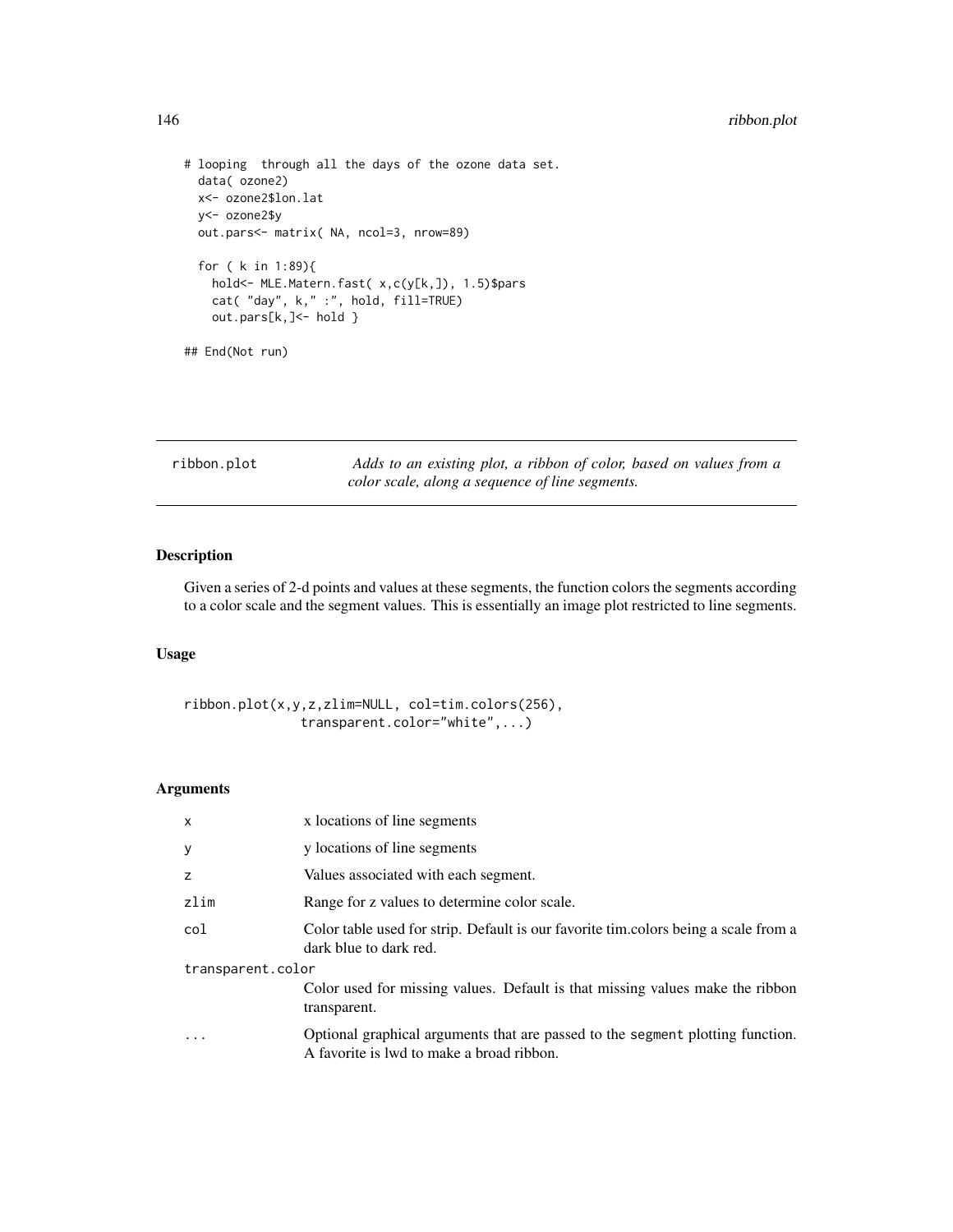## RMprecip 2008 and 2008 and 2008 and 2008 and 2008 and 2008 and 2008 and 2008 and 2008 and 2008 and 2008 and 20

# Details

Besides possible 2-d applications, this function is useful to annotate a curve on a surface using colors. The values mapped to acolor scheme could indicate a feature other than the height of the surface. For example, this function could indicate the slope of the surface.

## Author(s)

Doug Nychka

# See Also

image.plot, arrow.plot, add.image, colorbar.plot

## Examples

```
plot( c(-1.5,1.5),c(-1.5,1.5), type="n")
temp<- list( x= seq( -1,1,,40), y= seq( -1,1,,40))
temp$z <- outer( temp$x, temp$y, "+")
contour( temp, add=TRUE)
t<- seq( 0, .5, ,50)
y<- sin( 2*pi*t)
x<- cos( pi*t)
z < - x + yribbon.plot( x,y,z, lwd=10)
persp( temp, phi=15, shade=.8, col="grey")-> pm
trans3d( x,y,z,pm)-> uv
ribbon.plot( uv$x, uv$y, z**2,lwd=5)
```
RMprecip *Monthly total precipitation (mm) for August 1997 in the Rocky Mountain Region and some gridded 4km elevation data sets (m).*

## **Description**

RMprecip is a useful spatial data set of moderate size consisting of 806 locations. See www.image.ucar.edu/Data for the source of these data. PRISMelevation and RMelevation are gridded elevations for the continental US and Rocky Mountain region at 4km resolution. Note that the gridded elevations from the PRISM data product are different than the exact station elevations. (See example below.)

## Format

The data set RMprecip is a list containing the following components: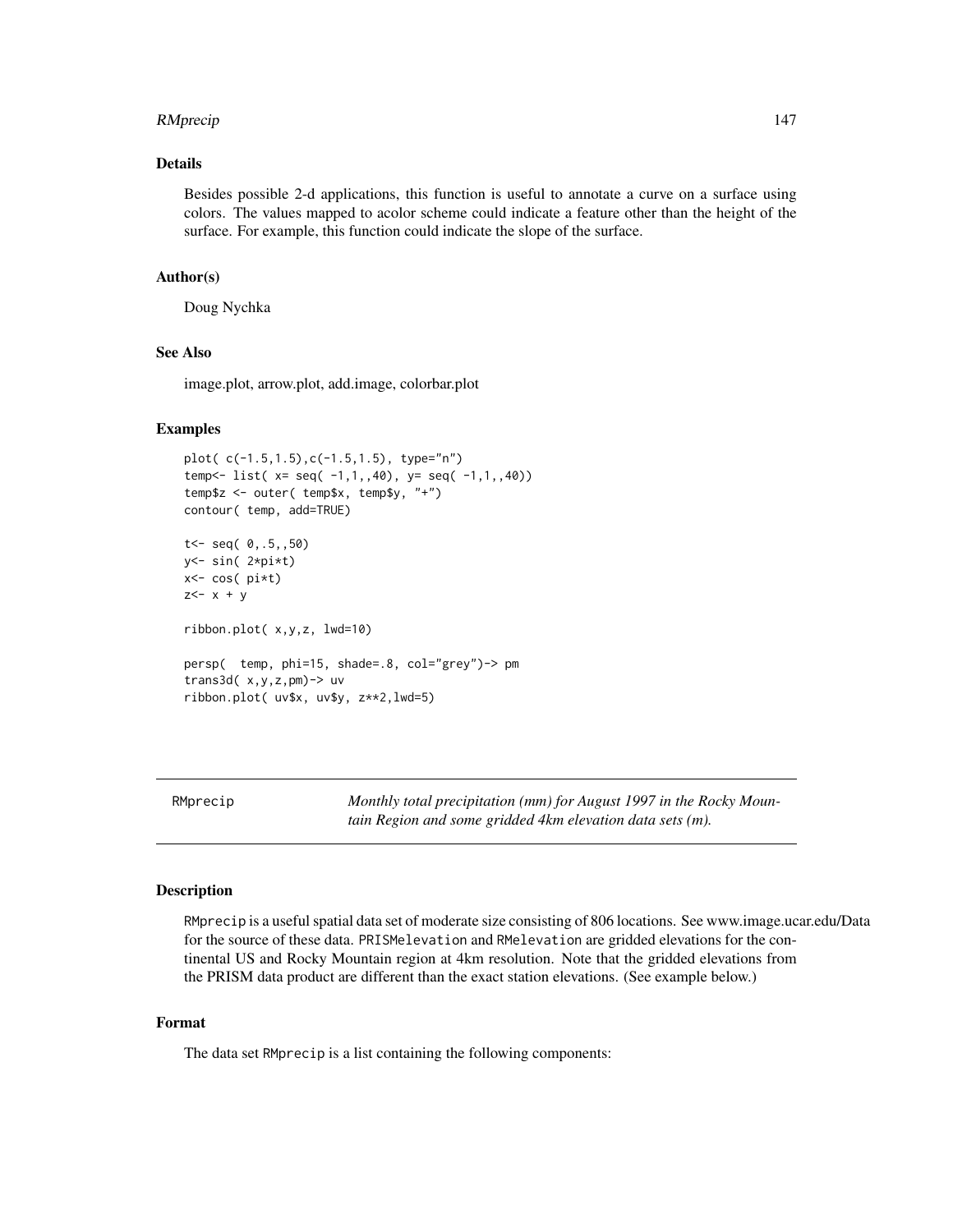x Longitude-latitude position of monitoring stations. Rows names are station id codes consistent with the US Cooperative observer network. The ranges for these coordinates are [-111, -99] for longitude and [35,45] for latitude.

elev Station elevation in meters.

y Monthly total precipitation in millimeters. for August, 1997

The data sets PRISMelevation and RMelevation are lists in the usual R grid format for images and contouring

They have the following components:

- x Longitude grid at approximately 4km resolution
- y Latitude grid at approximately 4km resolution
- z Average elevation for grid cell in meters

These elevations and the companion grid formed the basis for the 103-Year High-Resolution Precipitation Climate Data Set for the Conterminous United States ( see [http://www.prism.oregonstate](http://www.prism.oregonstate.edu/documents/PRISM_downloads_FTP.pdf). [edu/documents/PRISM\\_downloads\\_FTP.pdf](http://www.prism.oregonstate.edu/documents/PRISM_downloads_FTP.pdf) and also archived at the National Climate Data Center. This work isy authored by Chris Daly <www.prism.oregonstate.edu> and his PRISM group but had some contribution from the Geophysical Statistics Project at NCAR and is an interpolation of the observational data to a 4km grid that takes into account topography such as elevation and aspect.

# Details

The binary file RData.USmonthlyMet.bin can be downwloaded from [http://www.image.ucar.](http://www.image.ucar.edu/Data/US.monthly.met) [edu/Data/US.monthly.met](http://www.image.ucar.edu/Data/US.monthly.met) and also includes information on its source.

```
# explicit source code to create the RMprecip data
dir <- "" # include path to data file
load(paste(dir, "RData.USmonthlyMet.bin", sep="/")
#year.id<- 1963- 1895
year.id<- 103
#pptAUG63<- USppt[ year.id,8,]
loc<- cbind(USpinfo$lon, USpinfo$lat)
xr<- c(-111, -99)
yr<- c( 35, 45)
station.subset<- (loc[,1]>= xr[1]) & (loc[,1] <= xr[2]) & (loc[,2]>= yr[1]) & (loc[,2]<= yr[2])
ydata<- USppt[ year.id,8,station.subset]
ydata <- ydata*10 # cm -> mm conversion
xdata<- loc[station.subset,]
dimnames(xdata)<- list( USpinfo$station.id[station.subset], c( "lon", "lat"))
xdata<- data.frame( xdata)
good<- !is.na(ydata)
ydata<- ydata[good]
xdata<- xdata[good,]
test.for.zero.flag<- 1
test.for.zero( unlist(RMprecip$x), unlist(xdata), tag="locations")
test.for.zero( ydata, RMprecip$y, "values")
```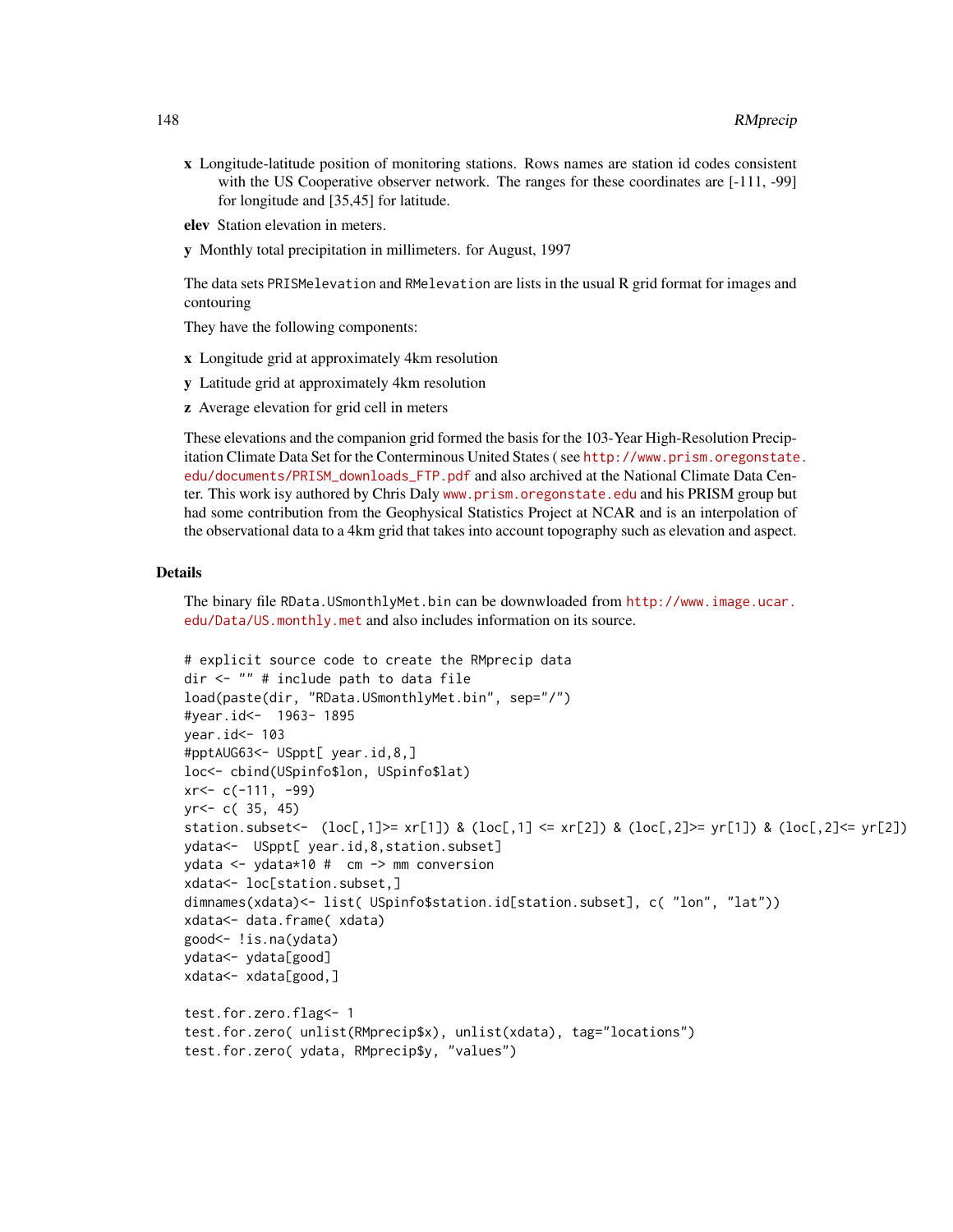## set.panel 149

## Examples

```
# this data set was created the
# historical data taken from
# Observed monthly precipitation, min and max temperatures for the coterminous US
# 1895-1997
# NCAR_pinfill
# see the Geophysical Statistics Project datasets page for the supporting functions
# and details.
# plot
quilt.plot(RMprecip$x, RMprecip$y)
US( add=TRUE, col=2, lty=2)
# comparison of station elevations with PRISM gridded values
data(RMelevation)
interp.surface( RMelevation, RMprecip$x)-> test.elev
plot( RMprecip$elev, test.elev, xlab="Station elevation",
ylab="Interpolation from PRISM grid")
abline( 0,1,col="blue")
# some differences with high elevations probably due to complex
# topography!
#
# view of Rockies looking from theSoutheast
save.par <- par(no.readonly=TRUE)
par( mar=c(0,0,0,0))
# fancy use of persp with shading and lighting.
persp( RMelevation, theta=75, phi= 15,
         box=FALSE, axes=FALSE, xlab="", ylab="",
        border=NA,
        shade=.95, lphi= 10, ltheta=80,
        col= "wheat4",
        scale=FALSE, expand=.00025)
# reset graphics parameters and a more conventional image plot.
par( save.par)
image.plot(RMelevation, col=topo.colors(256))
US( add=TRUE, col="grey", lwd=2)
title("PRISM elevations (m)")
```
set.panel *Specify a panel of plots*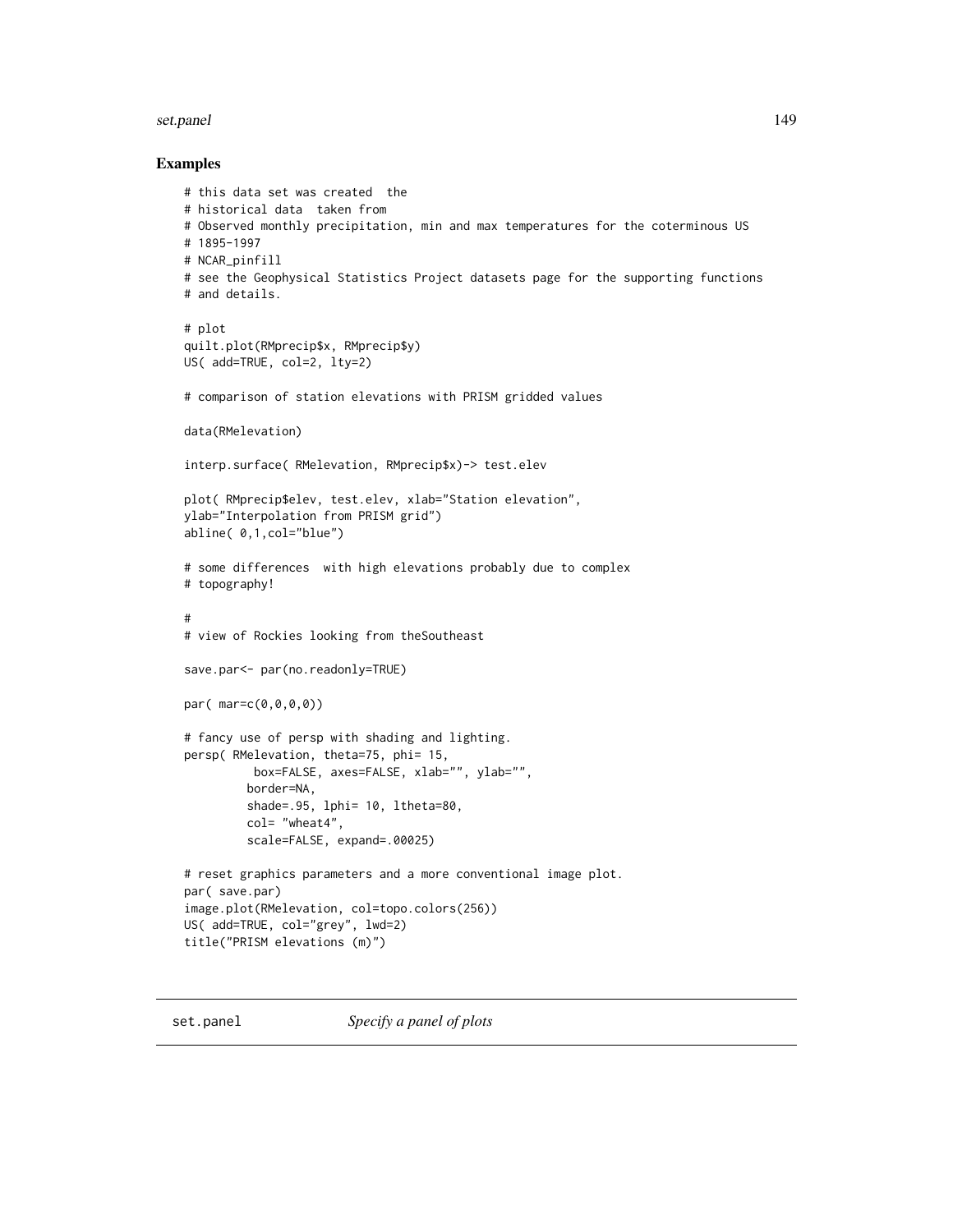## 150 set.panel

## Description

Divides up the graphics window into a matrix of plots.

## Usage

```
set.panel(m=1, n=1, relax=FALSE)
```
# Arguments

| m     | Number of rows in the panel of plots                                                                                                        |
|-------|---------------------------------------------------------------------------------------------------------------------------------------------|
| n     | Number of columns in the panel.                                                                                                             |
| relax | If true and the par command is already set for multiple plots, then the set panel<br>command is ignored. The default is relax set to false. |

## Details

After set.panel is called, the graphics screen is reset to put plots according to a m x n table. Plotting starts in the upper left hand corner and proceeds row by row. After m x n plots have been drawn, the next plot will erase the window and start in the 1,1 position again. This function is just a repackaging for specifying the mfrow argument to par. Setting up a panel of plots is a quick way to change the aspect ratio of the graph (ratio of height to width) or the size. For example, plotting 2 plots to a page produces a useful size graph for including in a report. You can print out the graphs at any stage without having to fill up the entire window with plots. This function, except for the "relax" option is equivalent to the S sequence:  $par( m from = c(m,n)).$ 

# Side Effects

The function will echo your choice of m and n to the terminal.

## See Also

par

```
set.panel(5,2) #divide screen to hold 10 plots where there are 5 rows
      #and 2 columns
plot( 1:10)
plot( 2:8)
set.panel() #reset screen to one plot per screen
```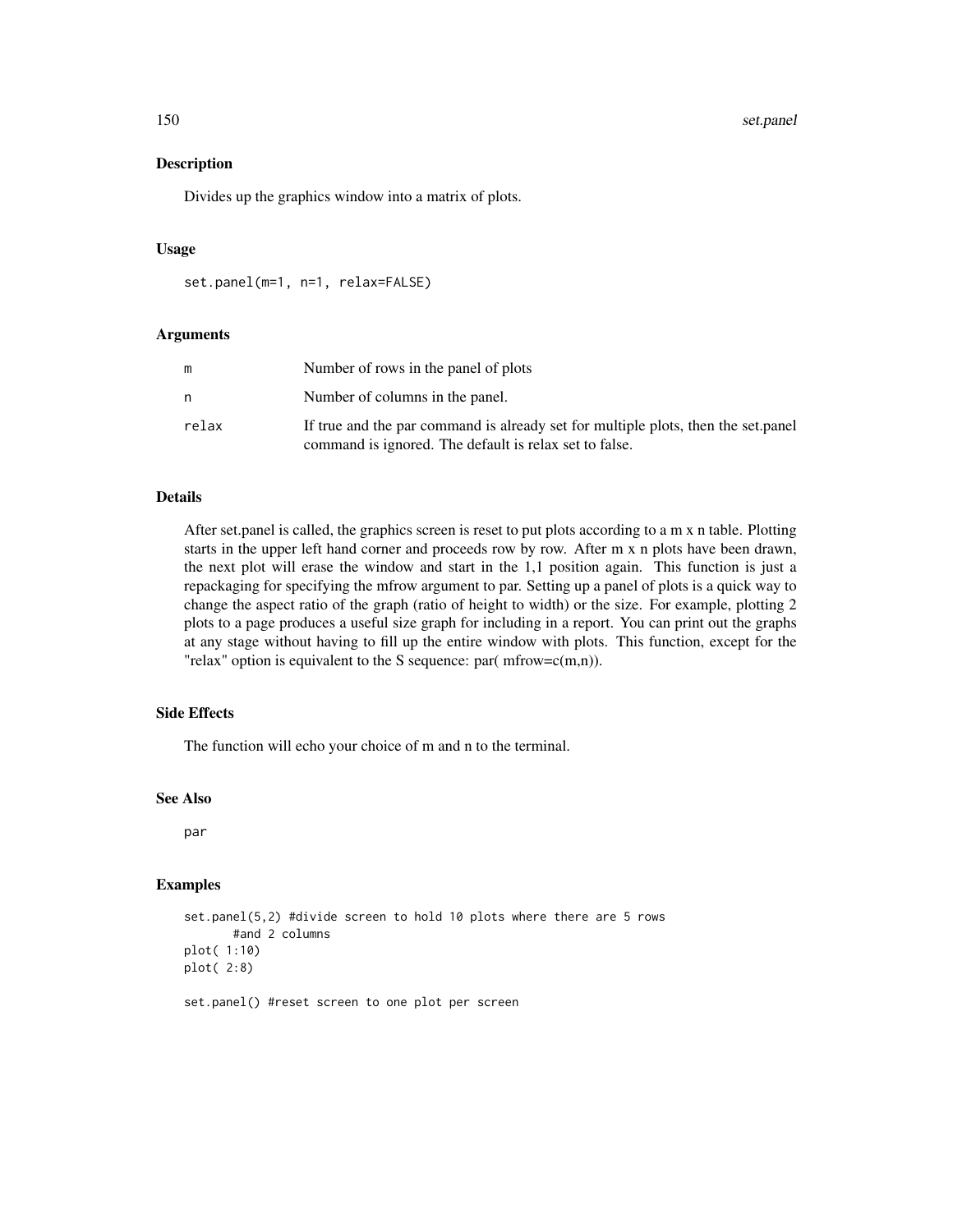# Description

Simulates a stationary Gaussian random field on a regular grid with unit marginal variance.

## Usage

sim.rf(obj)

## Arguments

| A covariance object that includes information about the covariance function and     |
|-------------------------------------------------------------------------------------|
| the grid for evaluation. Usually this is created by a setup call to Exp. image.cov, |
| stationary.image.cov, matern.image.cov or other related covariance functions.       |
| (See details below.)                                                                |
| Additional arguments passed to a particular method.                                 |
|                                                                                     |

## Details

The simulated field has the marginal variance that is determined by the covariance function for zero distance. Within fields the exponential and matern set this equal to one ( e.g. Matern(0) ==1) so that one simulates a random field with a marginal variance of one. For stationary.cov the marginal variance is cov. function(0) and we recommend that alternative covariance functions also be normalized so that this is one.

Of course if one requires a Gaussian field with different marginal variance one can simply scale the result of this function. See the third example below.

This function takes an object that includes some preliminary calculations and so is more efficient for simulating more than one field from the same covariance. However, the algorithm using a 2-d FFT (known as circulant embedding) may not always work if the correlation range is large. The simple fix is to increase the size of the domain so that the correlation scale becomes smaller relative to the extent of the domain. Increasing the size can be computationally expensive however and so this method has some limitations. But when it works it is and exact simulation of the random field.

For a stationary model the covariance object should have the components:

names( obj) "m" "n" "grid" "N" "M" "wght",

where m and n are the number of grid points in x and y, grid is a list with components x and y giving the grid points in each coordinate. N and M is the size of the larger grid that is used for simulation. Usually  $M = 2<sup>*</sup>m$  and  $N = 2<sup>*</sup>n$  and results in an exact simulation of the stationary Gaussian field. wght is a matrix from the FFT of the covariance function. The easiest way to create this object is to use for example Exp.image.cov with setup=T ( see below).

The classic reference for this algorithm is Wood, A.T.A. and Chan, G. (1994). Simulation of Stationary Gaussian Processes in [0,1]^d . Journal of Computational and Graphical Statistics, 3, 409-432. Micheal Stein and Tilman Gneiting have also made some additional contributions to the algortihms and theory.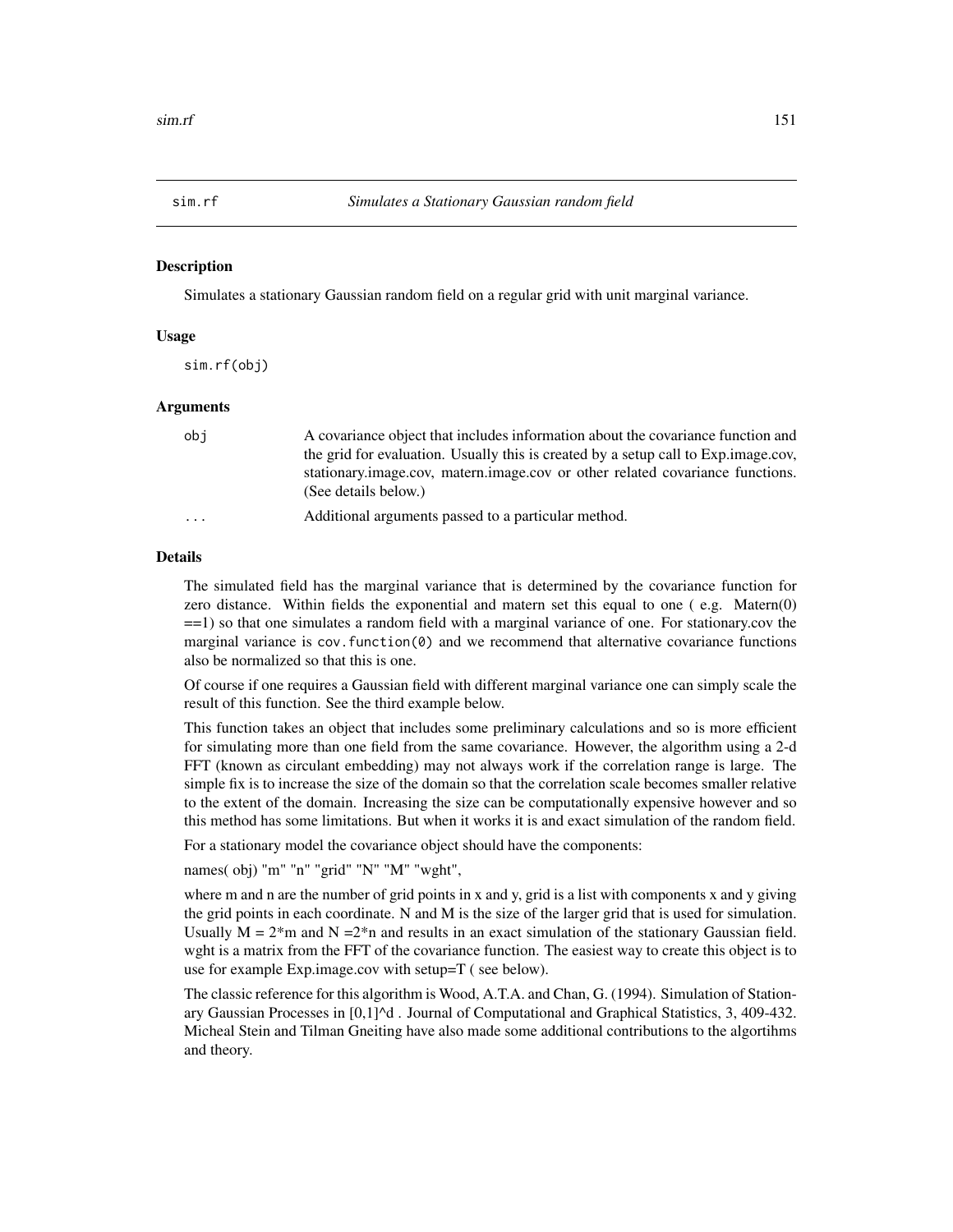# Value

A matrix with the random field values

# See Also

Exp.image.cov, matern.image.cov, stationary.image.cov

# Examples

```
#Simulate a Gaussian random field with an exponential covariance function,
#range parameter = 2.0 and the domain is [0,5]X [0,5] evaluating the
#field at a 100X100 grid.
grid<- list(x=seq(0,5,100), y=seq(0,5,100))
obj<-Exp.image.cov( grid=grid, theta=.5, setup=TRUE)
look<- sim.rf( obj)
# Now simulate another ...
look2<- sim.rf( obj)
# Suppose one requires an exponential, range = 2
# but marginal variance = 10 ( rho in fields notation)
look3<- sqrt( 10)* sim.rf( obj)
# take a look at first two
set.panel(2,1)
 image.plot( grid$x, grid$y, look)
 title("simulated gaussian fields")
 image.plot( grid$x, grid$y, look2)
 title("another realization ...")
```
sim.spatialProcess *Conditional simulation of a spatial process*

## Description

Generates exact (or approximate) random draws from the conditional distribution of a spatial process given specific observations. This is a useful way to characterize the uncertainty in the predicted process from data. This is known as conditional simulation in geostatistics or generating an ensemble prediction in the geosciences. sim.Krig.grid can generate a conditional sample for a large regular grid but is restricted to stationary correlation functions.

## Usage

```
sim.spatialProcess(object, xp, M = 1, verbose = FALSE, ...)sim.Krig(object, xp, M = 1, verbose = FALSE, ...)sim.Krig.appendqprox(object, grid.list = NULL, M = 1, nx = 40, ny = 40,
                 verbose = FALSE, extrap = FALSE,...)
```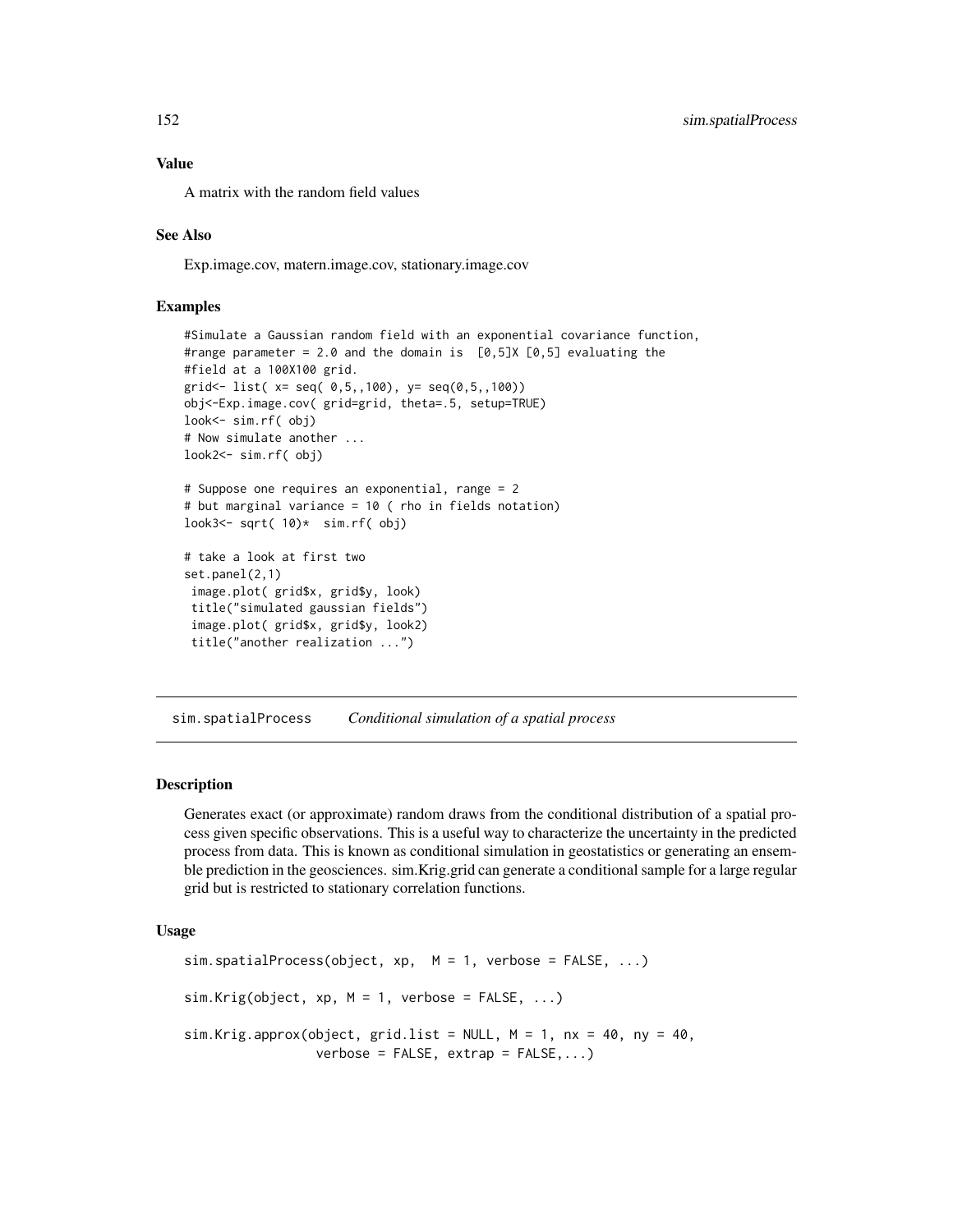```
sim.mKrig.approx(mKrigObject, predictionPoints = NULL,
                predictionPointsList = NULL, simulationGridList =
                NULL, gridRefinement = 5, gridExpansion = 1 + 1e-07, M
                = 1, nx = 40, ny = 40, nxSimulation = NULL,
                nySimulation = NULL, delta = NULL, verbose = FALSE,...)
sim.fastTps.approx(fastTpsObject,
                predictionPointsList, simulationGridList =
                NULL, gridRefinement = 5, gridExpansion = 1 + 1e-07, M
```
 $= 1$ , delta = NULL, verbose=FALSE,...)

# Arguments

| delta                | If the covariance has compact support the simulation method can take advan-<br>tage of this. This is the amount of buffer added for the simulation domain in the<br>circulant embedding method. A minimum size would be theta for the Wend-<br>land but a multiple of this maybe needed to obtain a positive definite circulant<br>covariance function. |
|----------------------|---------------------------------------------------------------------------------------------------------------------------------------------------------------------------------------------------------------------------------------------------------------------------------------------------------------------------------------------------------|
| extrap               | If FALSE conditional process is not evaluated outside the convex hull of obser-<br>vations.                                                                                                                                                                                                                                                             |
| fastTpsObject        | The output object returned by fastTps                                                                                                                                                                                                                                                                                                                   |
| grid.list            | Grid information for evaluating the conditional surface as a grid.list.                                                                                                                                                                                                                                                                                 |
| gridRefinement       | Amount to increase the number of grid points for the simulation grid.                                                                                                                                                                                                                                                                                   |
| gridExpansion        | Amount to increase the size of teh simulation grid. This is used to increase the<br>simulation domain so that the circulant embedding algorithm works.                                                                                                                                                                                                  |
| mKrigObject          | An mKrig Object                                                                                                                                                                                                                                                                                                                                         |
| M                    | Number of draws from conditional distribution.                                                                                                                                                                                                                                                                                                          |
| nx                   | Number of grid points in prediction locations for x coordinate.                                                                                                                                                                                                                                                                                         |
| ny                   | Number of grid points in prediction locations for x coordinate.                                                                                                                                                                                                                                                                                         |
| nxSimulation         | Number of grid points in the circulant embedding simulation x coordinate.                                                                                                                                                                                                                                                                               |
| nySimulation         | Number of grid points in the circulant embedding simulation x coordinate.                                                                                                                                                                                                                                                                               |
| object               | A Krig object.                                                                                                                                                                                                                                                                                                                                          |
| predictionPoints     |                                                                                                                                                                                                                                                                                                                                                         |
|                      | A matrix of locations defining the points for evaluating the predictions.                                                                                                                                                                                                                                                                               |
| predictionPointsList |                                                                                                                                                                                                                                                                                                                                                         |
| simulationGridList   | A grid. list defining the rectangular grid for evaluating the predictions.                                                                                                                                                                                                                                                                              |
|                      | A gridlist describing grid for simulation. If missing this is created from the<br>range of the locations, nx, ny, gridRefinement, and gridExpansion or from<br>the range and and nxSimulation, nySimulation.                                                                                                                                            |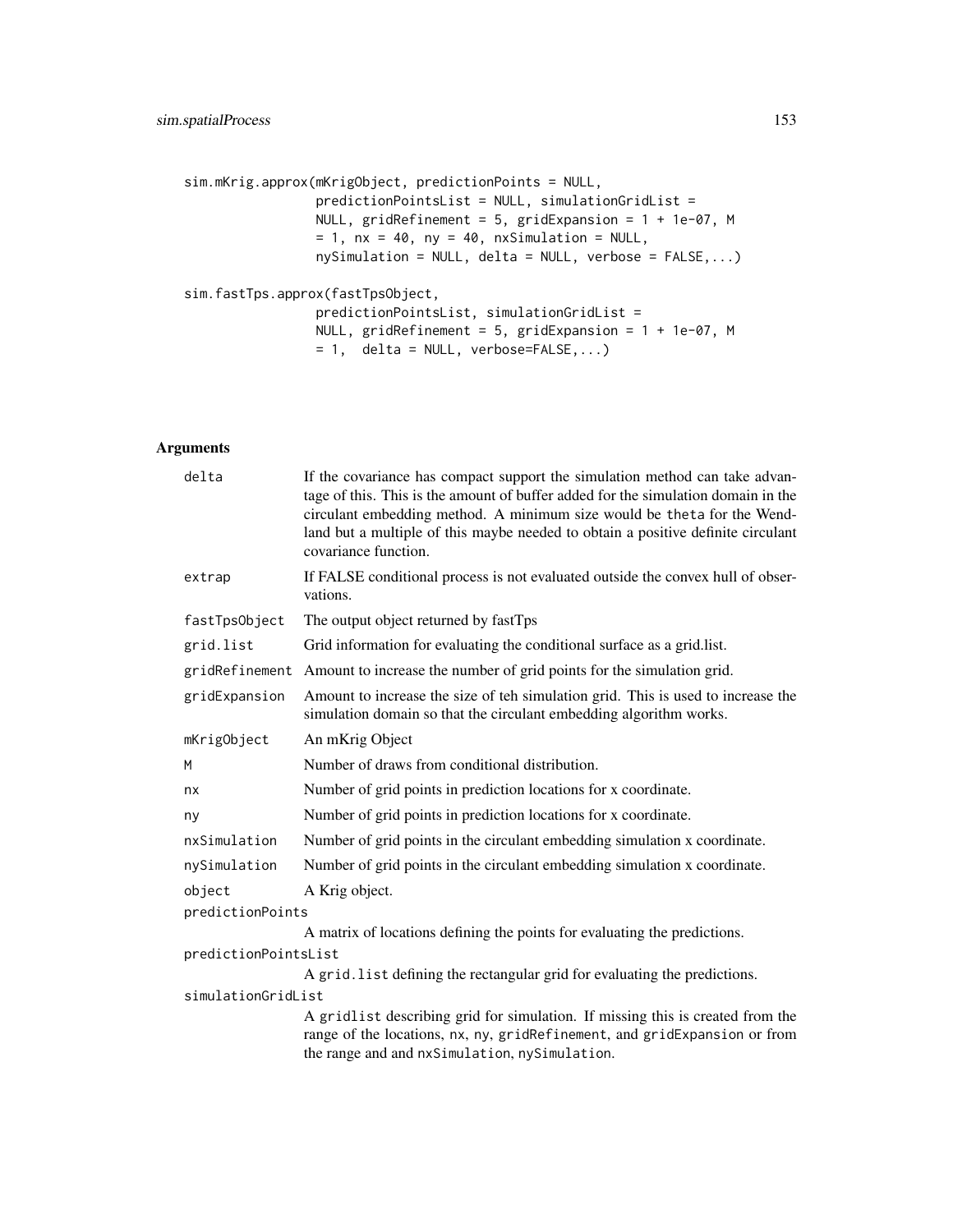| хp      | Same as prediction Points above.                                                                                                                                                                    |
|---------|-----------------------------------------------------------------------------------------------------------------------------------------------------------------------------------------------------|
| .       | Any other arguments to be passed to the predict function. Usually this is the Z<br>or drop. Z argument when there are additional covariates in the fixed part of the<br>model. (See example below.) |
| verbose | If true prints out intermediate information.                                                                                                                                                        |

## Details

These functions generate samples from a conditional multivariate distribution, or an approximate one, that describes the uncertainty in the estimated spatial process under Gaussian assumptions. An important assumption throughout these functions is that all covariance parameters are fixed at their estimated or prescribed values from the passed object.

Given a spatial process  $h(x) = P(x) + g(x)$  observed at

 $Y.k = Z(x.k)d + P(x.k) + g(x.k) + e.k$ 

where  $P(x)$  is a low order, fixed polynomial and  $g(x)$  a Gaussian spatial process and  $Z(x, k)$  is a vector of covariates that are also indexed by space (such as elevation).  $Z(x,k)$  is a linear combination of the the covariates with the parameter vector d being a component of the fixed part of the model and estimated in the usual way by generalized least squares.

With  $Y = Y.1, ..., Y.N$ , the goal is to sample the conditional distribution of the process.

 $[h(x) | Y]$  or the full prediction  $Z(x)d + h(x)$ 

For fixed a covariance this is just a multivariate normal sampling problem. sim.Krig.standard samples this conditional process at the points xp and is exact for fixed covariance parameters. sim.Krig.grid also assumes fixed covariance parameters and does approximate sampling on a grid.

The outline of the algorithm is

0) Find the spatial prediction at the unobserved locations based on the actual data. Call this h.hat $(x)$ and this is the conditional mean.

1) Generate an unconditional spatial process and from this process simluate synthetic observations. At this point the approximation is introduced where the field at the observation locations is approximated using interpolation from the nearest grid points.

2) Use the spatial prediction model ( using the true covariance) to estimate the spatial process at unobserved locations.

3) Find the difference between the simulated process and its prediction based on synthetic observations. Call this  $e(x)$ .

4) h.hat(x) +  $e(x)$  is a draw from [h(x) | Y ].

sim.spatialProcess Follows this algorithm exactly. For the case of an addtional covariate this of course needs to be included. For a model with covariates use drop.Z=TRUE for the function to ignore prediction using the covariate and generate conditional samples for just the spatial process and any low order polynomial. Finally, it should be noted that this function will also work with an mKrig object because the essential prediction information in the mKrig and spatialProcess objects are the same. The naming is through convenience.

sim.Krig Also follows this algorithm exactly but for the older Krig object. Note the inclusion of drop.Z=TRUE or FALSE will determine whether the conditional simulation includes the covariates Z or not. (See example below.)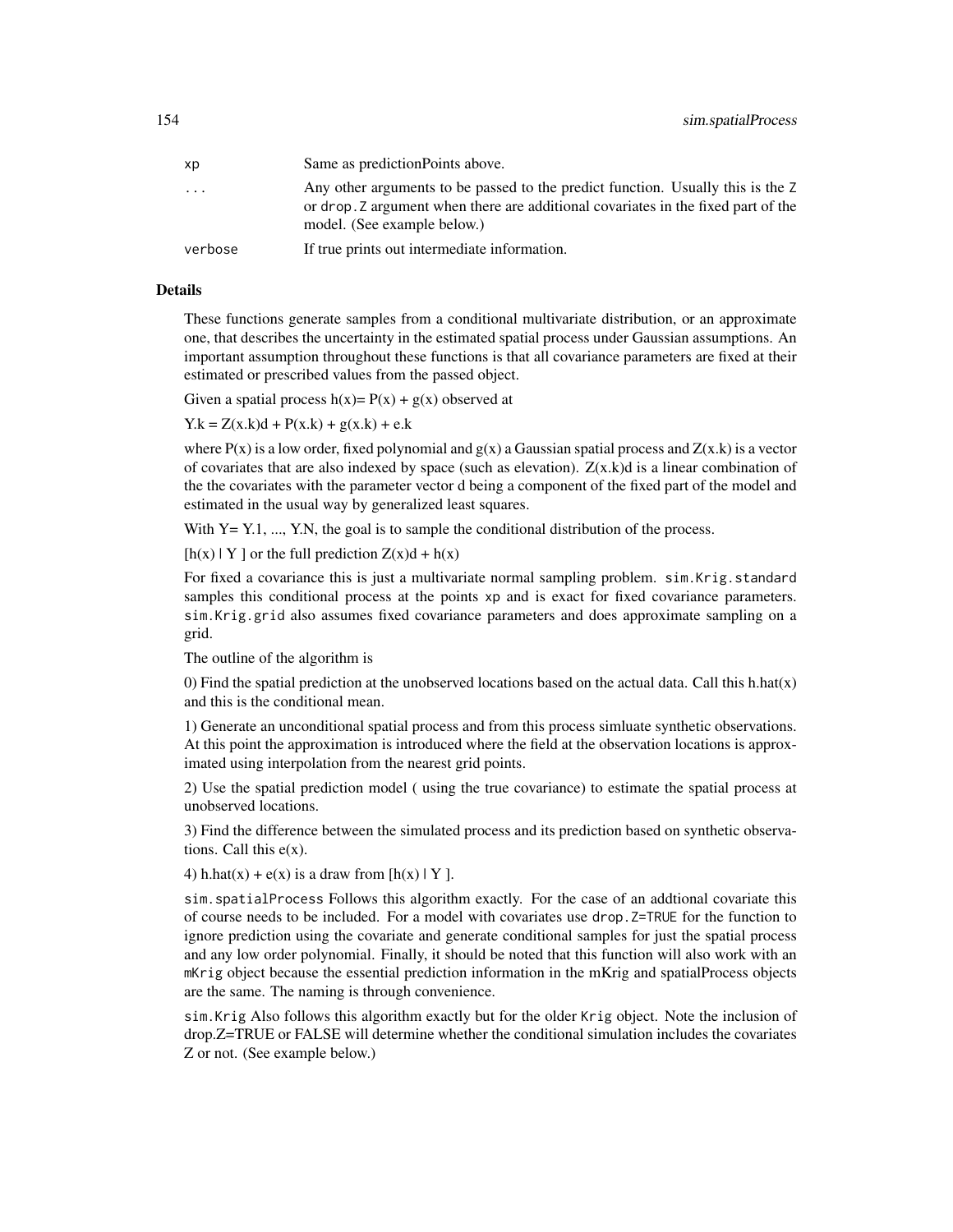## sim.spatialProcess 155

sim.Krig.approx and sim.mKrig.approx evaluate the conditional surface on grid and simulates the values of  $h(x)$  off the grid using bilinear interpolation of the four nearest grid points. Because of this approximation it is important to choose the grid to be fine relative to the spacing of the observations. The advantage of this approximation is that one can consider conditional simulation for large grids – beyond the size possible with exact methods. Here the method for simulation is circulant embedding and so is restricted to stationary fields. The circulant embedding method is known to fail if the domain is small relative to the correlation range. The argument gridExpansion can be used to increase the size of the domain to make the algorithm work.

sim.fastTps.approx Is optimized for the approximate thin plate spline estimator in two dimensions and k=2. For efficiency the ensemble prediction locations must be on a grid.

# Value

sim.Krig and sim.spatialProcess a matrix with rows indexed by the locations in xp and columns being the M independent draws.

sim.Krig.approx a list with components x, y and z. x and y define the grid for the simulated field and z is a three dimensional array with dimensions  $c(nx, ny, M)$  where the first two dimensions index the field and the last dimension indexes the draws.

sim.mKrig.approx a list with predictionPoints being the locations where the field has been simulated.If these have been created from a grid list that information is stored in the attributes of predictionPoints. Ensemble is a matrix where rows index the simulated values of the field and columns are the different draws, call is the calling sequence. Not that if predictionPoints has been omitted in the call or is created beforehand using make. surface.grid it is easy to reformat the results into an image format for ploting using as.surface. e.g. if simOut is the output object then to plot the 3rd draw:

imageObject<- as.surface(simOut\$PredictionGrid, simOut\$Ensemble[,3] ) image.plot( imageObject)

sim.fastTps.approx is a wrapper function that calls sim.mKrig.approx.

## Author(s)

Doug Nychka

## See Also

sim.rf, Krig, spatialProcess

```
\# Not run:
# conditional simulation with covariates
# colorado climate example
 data(COmonthlyMet)
 fit1E<- spatialProcess(CO.loc,CO.tmin.MAM.climate, Z=CO.elev )
# conditional simulation at missing data
 good<- !is.na(CO.tmin.MAM.climate )
```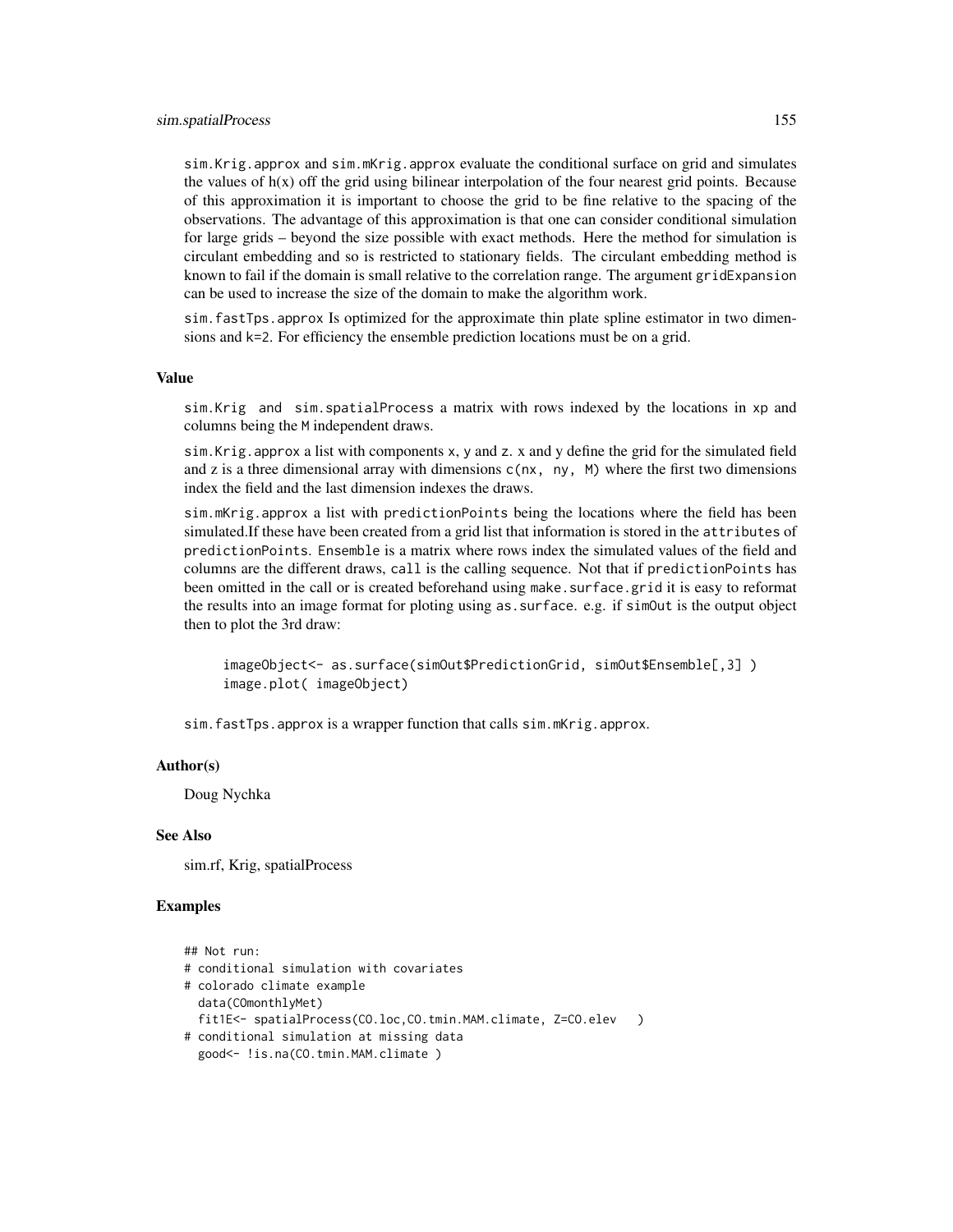```
infill<- sim.spatialProcess( fit1E, xp=CO.loc[!good,],
                Z= CO.elev[!good], M= 10)
# get an elevation grid ... NGRID<- 50 gives a nicer image but takes longer
NGRID < -25# get elevations on a grid
  COGrid<- list( x=seq( -109.5, -101, ,NGRID), y= seq(39, 41.5,,NGRID) )
  COGridPoints<- make.surface.grid( COGrid)
 # elevations are a bilinear interpolation from the 4km
 # Rocky Mountain elevation fields data set.
  data( RMelevation)
   COElevGrid<- interp.surface( RMelevation, COGridPoints )
# NOTE call to sim.Krig treats the grid points as just a matrix
# of locations the plot has to "reshape" these into a grid
# to use with image.plot
   SEout<- sim.spatialProcess( fit1E, xp=COGridPoints, Z= COElevGrid, M= 30)
# for just the smooth surface in lon/lat
# SEout<- sim.spatialProcess( fit1E, xp=COGridPoints, drop.Z=TRUE, M= 30)
# in practice M should be larger to reduce Monte Carlo error.
  surSE<- apply( SEout, 2, sd )
   image.plot( as.surface( COGridPoints, surSE))
  points( fit1E$x, col="magenta", pch=16)
## End(Not run)
data( ozone2)
set.seed( 399)
# fit to day 16 from Midwest ozone data set.
 out<- Krig( ozone2$lon.lat, ozone2$y[16,], Covariance="Matern",
           theta=1.0,smoothness=1.0, na.rm=TRUE)
# NOTE theta =1.0 is not the best choice but
# allows the sim.rf circulant embedding algorithm to
# work without increasing the domain.
#six missing data locations
xp<- ozone2$lon.lat[ is.na(ozone2$y[16,]),]
# 5 draws from process at xp given the data
# this is an exact calculation
sim.Krig( out,xp, M=5)-> sim.out
# Compare: stats(sim.out)[3,] to Exact: predictSE( out, xp)
# simulations on a grid
# NOTE this is approximate due to the bilinear interpolation
# for simulating the unconditional random field.
# also more grids points ( nx and ny) should be used
sim.Krig.approx(out,M=5, nx=20,ny=20)-> sim.out
# take a look at the ensemble members.
predictSurface( out, grid= list( x=sim.out$x, y=sim.out$y))-> look
```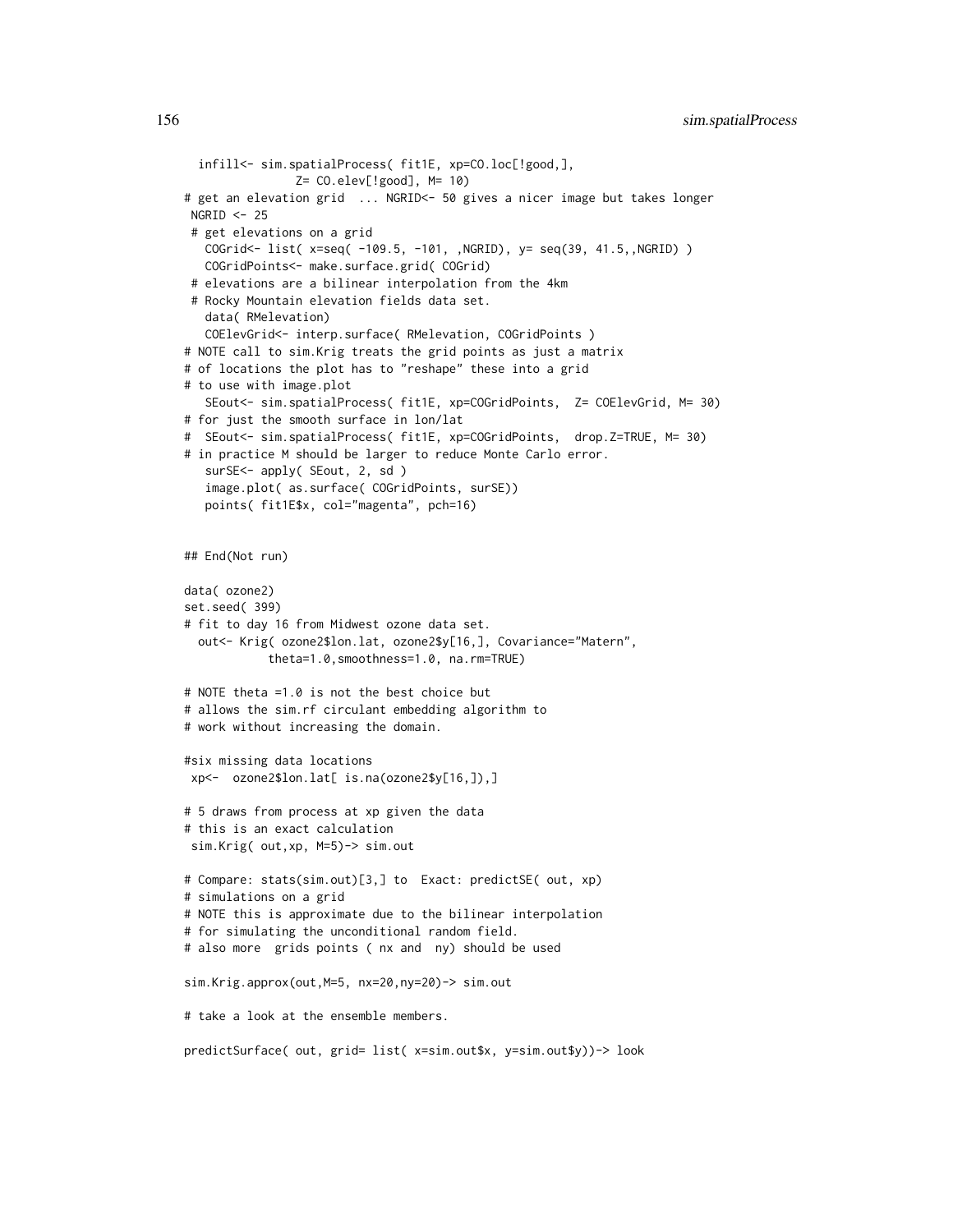```
zr<- c( 40, 200)
set.panel( 3,2)
image.plot( look, zlim=zr)
title("mean surface")
for ( k in 1:5){
image( sim.out$x, sim.out$y, sim.out$z[,,k], col=tim.colors(), zlim =zr)
}
```

```
## Not run:
data( ozone2)
y<- ozone2$y[16,]
good<- !is.na( y)
y<-y[good]
x<- ozone2$lon.lat[good,]
O3.fit<- mKrig( x,y, Covariance="Matern", theta=.5,smoothness=1.0, lambda= .01 )
set.seed(122)
O3.sim<- sim.mKrig.approx( O3.fit, nx=100, ny=100, gridRefinement=3, M=5 )
set.panel(3,2)
surface( O3.fit)
for ( k in 1:5){
image.plot( as.surface( O3.sim$predictionPoints, O3.sim$Ensemble[,k]) )
}
# conditional simulation at missing data
xMissing<- ozone2$lon.lat[!good,]
O3.sim2<- sim.mKrig.approx( O3.fit, xMissing, nx=80, ny=80,
                            gridRefinement=3, M=4 )
## End(Not run)
## Not run:
#An example for fastTps:
  data(ozone2)
  y<- ozone2$y[16,]
  good<- !is.na( y)
  y<-y[good]
  x<- ozone2$lon.lat[good,]
  O3FitMLE<- fastTpsMLE( x,y, theta=1.5 )
  O3Obj<- fastTps( x,y, theta=1.5, lambda=O3FitMLE$lambda.MLE)
# creating a quick grid list based on ranges of locations
  grid.list<- fields.x.to.grid( O3Obj$x, nx=100, ny=100)
  O3Sim<- sim.fastTps.approx( O3Obj,predictionPointsList=grid.list,M=5)
# controlling the grids
  xR<- range( x[,1], na.rm=TRUE)
  yR<- range( x[,2], na.rm=TRUE)
  simulationGridList<- list( x= seq(xR[1],xR[2],,400), y= seq( yR[1],yR[2], ,400))
# very fine localized prediction grid
    O3GridList<- list( x= seq( -90.5,-88.5,,200), y= seq( 38,40,,200))
    O3Sim<- sim.fastTps.approx( O3Obj, M=5, predictionPointsList=O3GridList,
                  simulationGridList = simulationGridList)
# check
```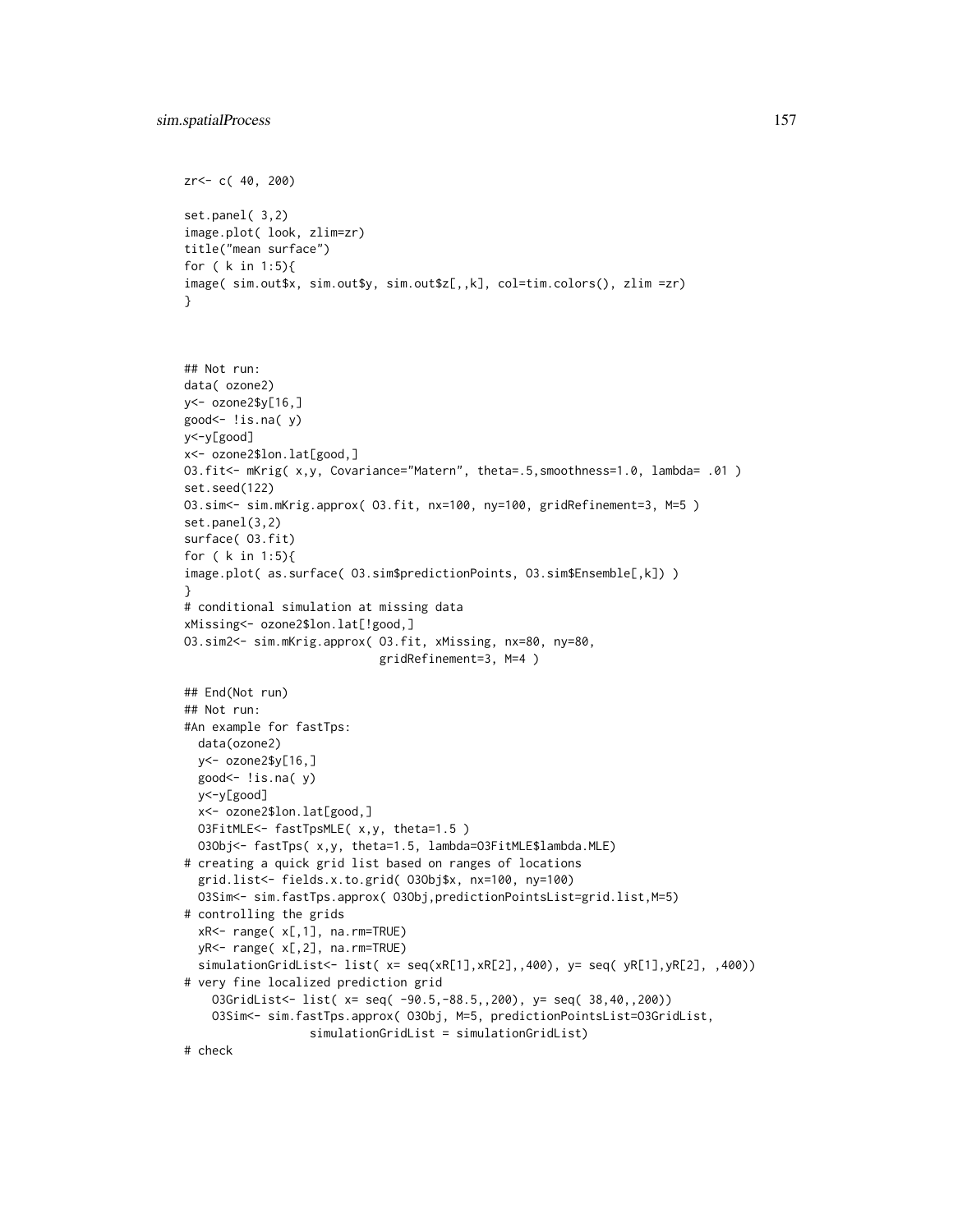```
plot( O3Obj$x)
US( add=TRUE)
image.plot( as.surface( O3GridList,O3Sim$Ensemble[,1] ), add=TRUE)
points( O3Obj$x, pch=16, col="magenta")
## End(Not run)
```
smooth.2d *Kernel smoother for irregular 2-d data*

# Description

An approximate Nadaraya Watson kernel smoother is obtained by first discretizing the locations to a grid and then using convolutions to find and to apply the kernel weights. The main advantage of this function is a smoother that avoids explicit looping.

## Usage

```
smooth.2d(Y, ind = NULL, weight.obj = NULL, setup = FALSE, grid = NULL,
    x = NULL, nrow = 64, ncol = 64, surface = TRUE, cov. function =
gauss.cov, Mwidth = NULL, Nwidth = NULL, \dots)
```
# Arguments

| Y            | A vector of data to be smoothed                                                                                                                                                                                                      |
|--------------|--------------------------------------------------------------------------------------------------------------------------------------------------------------------------------------------------------------------------------------|
| ind          | Row and column indices that correspond to the locations of the data on regular<br>grid. This is most useful when smoothing the same locations many times. (See<br>also the x argument.)                                              |
| weight.obj   | An object that has the FFT of the convolution kernel and other information (i.e.<br>the result from calling this with setup=TRUE).                                                                                                   |
| setup        | If true creates a list that includes the FFT of the convolution kernel. In this case<br>the function will return this list. Default is false.                                                                                        |
| grid         | A list with components x and y being equally spaced values that define the grid.<br>Default are integers 1:nrow, 1:ncol. If x is given the ranges will be used to define<br>the grid.                                                |
| X            | Actual locations of the Y values. Not needed if ind is specified.                                                                                                                                                                    |
| nrow         | Number of points in the horizontal $(x)$ axis of the grid. Not needed if grid is<br>specified the default is 64                                                                                                                      |
| ncol         | Number of points in the vertical $(y)$ axis of the grid. Not needed if grid list is<br>specified the default is 64                                                                                                                   |
| surface      | If true (the default) a surface object is returned suitable for use by image, persp<br>or contour functions. If false then just the nrowXncol matrix of smoothed values<br>is returned.                                              |
| cov.function | S function describing the kernel function. To be consistent with the other spatial<br>function this is in the form of a covariance function. The only assumption is that<br>this be stationary. Default is the (isotropic) Gaussian. |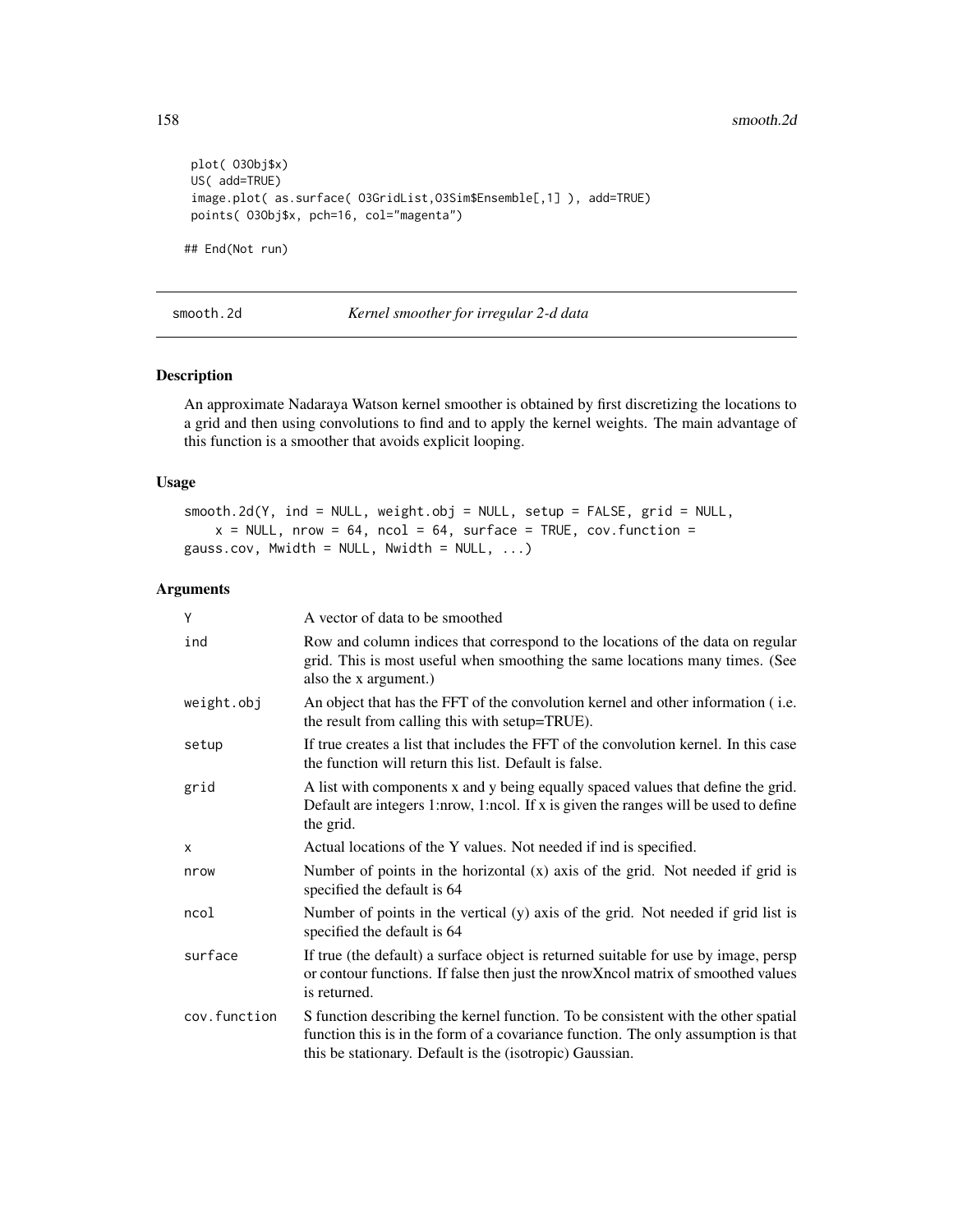| Nwidth   | The size of the padding regions of zeroes when computing the (exact) convolu-                                           |
|----------|-------------------------------------------------------------------------------------------------------------------------|
|          | tion of the kernel with the data. The most conservative values are $2*$ nrow and                                        |
|          | $2*$ ncol, the default. If the kernel has support of say $2L+1$ grid points then the                                    |
|          | padding region need only be of size $L+1$ .                                                                             |
| Mwidth   | See Nwidth.                                                                                                             |
| $\cdots$ | Parameters that are passed to the smoothing kernel. (e.g. the scale parameter<br>theta for the exponential or gaussian) |

## Details

The irregular locations are first discretized to a regular grid ( using as.image) then a 2d- FFT is used to compute a Nadaraya-Watson type kernel estimator. Here we take advantage of two features. The kernel estimator is a convolution and by padding the regular by zeroes where data is not obsevred one can sum the kernel over irregular sets of locations. A second convolutions to find the normalization of the kernel weights.

The kernel function is specified by an function that should evaluate with the kernel for two matrices of locations. Assume that the kernel has the form:  $K(u-v)$  for two locations u and v. The function given as the argument to cov.function should have the call myfun( $x1, x2$ ) where  $x1$  and  $x2$  are matrices of 2-d locations if  $m(w(x))=m$  and  $m(w(x))=n$  then this function should return a mXn matrix where the  $(i,j)$  element is  $K(x1[i,]-x2[i,])$ . Optional arguments that are included in the ... arguments are passed to this function when it is used. The default kernel is the Gaussian and the argument theta is the bandwidth. It is easy to write other other kernels, just use Exp.cov.simple as a template.

## Value

Either a matrix of smoothed values or a surface object. The surface object also has a component 'ind' that gives the subscripts of the image matrix where the data is present.

```
# Normal kernel smooth of the precip data with bandwidth of .5 ( degree)
#
look<- smooth.2d( RMprecip$y, x=RMprecip$x, theta=.25)
# finer resolution used in computing the smooth
look3<-smooth.2d( RMprecip$y, x=RMprecip$x, theta=.25, nrow=256,
ncol=256,Nwidth=32,
Mwidth=32)
# if the width arguments were omitted the padding would create a
# 512X 512 matrix with the data filled in the upper 256X256 part.
# with a bandwidth of .25 degrees the normal kernel is essentially zero
# beyond 32 grid points from its center ( about 6 standard deviations)
#
# take a look:
#set.panel(2,1)
#image( look3, zlim=c(-8,12))
#points( RMprecip$x, pch=".")
#image( look, zlim =c(-8,12))
```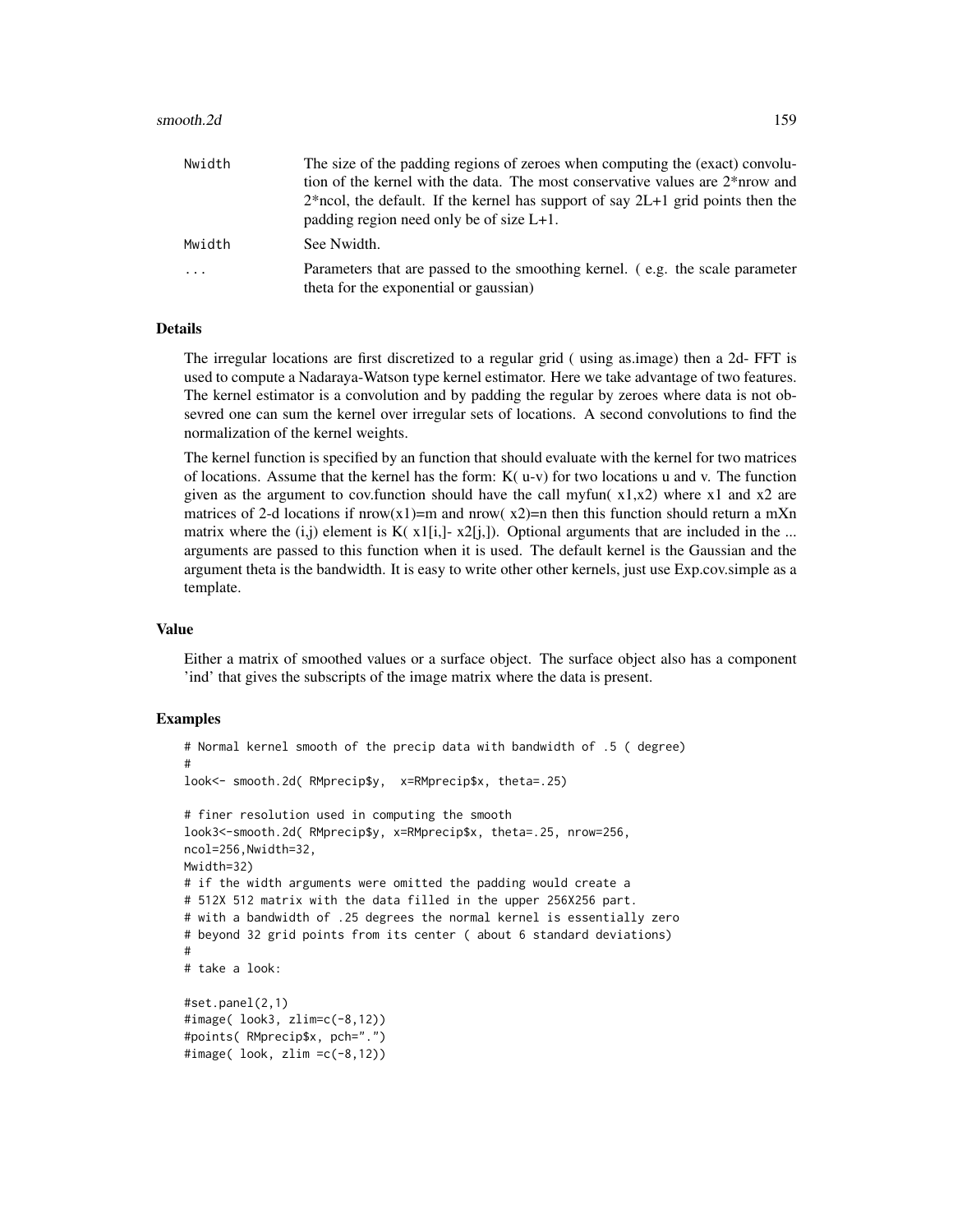```
#points( RMprecip$x, pch=".")
# bandwidth changed to .25, exponential kernel
look2<- smooth.2d( RMprecip$y, x=RMprecip$x, cov.function=Exp.cov,theta=.25)
#
```
spam2lz *Conversion of formats for sparse matrices*

# Description

Some supporting functions that are internal to fields top level methods. These are used to convert between the efficient but opaque format used by spam and more easily checked format based directly on the row and column indices of non zero elements.

## Usage

```
spind2full(obj)
spam2full(obj)
spind2spam(obj, add.zero.rows=TRUE)
spam2spind(obj)
```
# Arguments

obj Either a list with the sparse index components (spind) or an obj of class spam. add.zero.rows If TRUE an entire row is zero add a hard zero value to the element in the first column for each zero row. The spam format requires at least one element in each row to have an explicit value. It is OK if this value is zero but one must be specified.

# Details

The differencee in formats is best illustarted by an example:

A 4X5 sparse matrix:

|      |   |    |        | $[0,1]$ $[0,2]$ $[0,3]$ $[0,4]$ $[0,5]$ |    |
|------|---|----|--------|-----------------------------------------|----|
| [1,] |   |    |        | 1 9 0 0 33                              |    |
| [2,] | 0 |    | 0<br>0 | - 26                                    | 34 |
| [3,] | 3 | 11 | Ø.     | 27                                      | 35 |
| [4,] | 0 | 12 |        | 200                                     | 36 |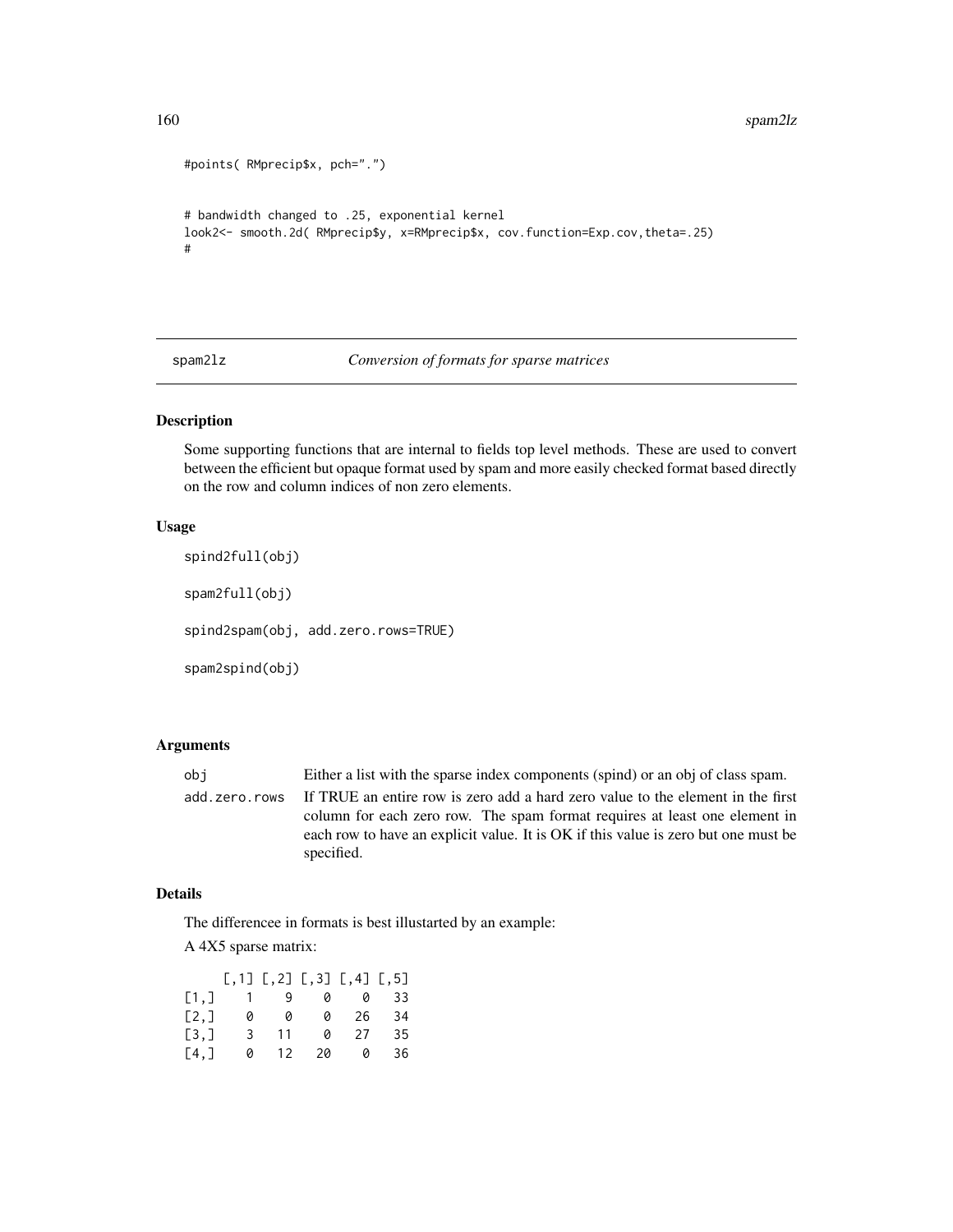## spam2lz 161

spind format is a list with components "ind", "ra" and "da" here is how the matrix above would be encoded:

spam format is an S4 class with slot names "entries", "colindices", "rowpointers" and "dimension". entries

[1] 1 9 33 26 34 3 11 27 35 12 20 36 colindices [1] 1 2 5 4 5 1 2 4 5 2 3 5 rowpointers [1] 1 4 6 10 13 dimension  $[1] 4 5$ 

The row pointers are the position in the array of entries where the next row starts.

NOTE: It is possible for the spind format to have a missing row of all zeroes but this not allowed in spam format and produces an error message.

# Author(s)

Doug Nychka

## See Also

as.spam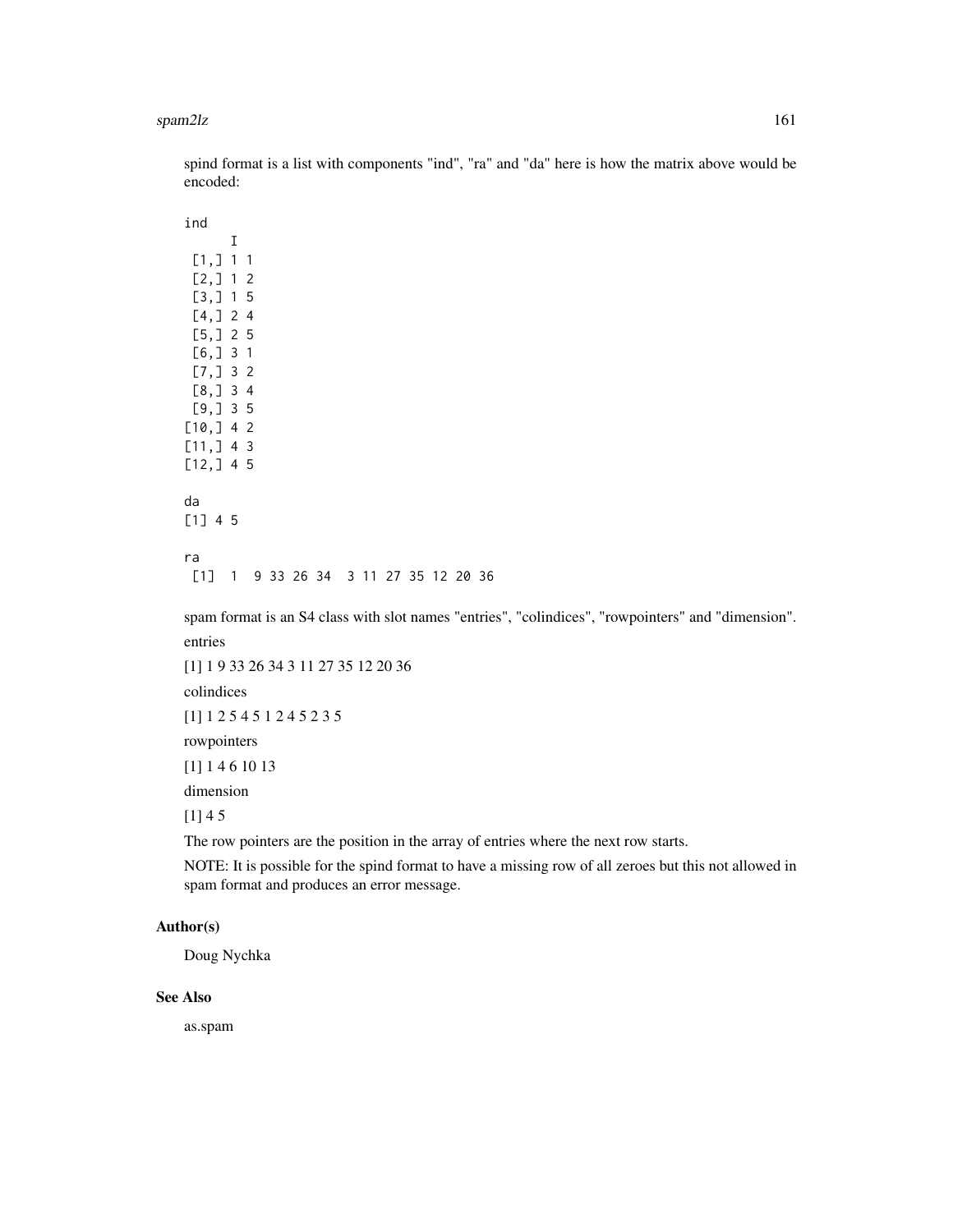## Description

For a given covariance function estimates the nugget (sigma^2) and process variance (rho) and the range parameter (theta) by restricted maximum likelihood and then computes the spatial model with these estimated parameters. Other parameters of the covariance are kept fixed and need to be specified.

## Usage

```
spatialProcess(x, y, weights = rep(1, nrow(x)), Z = NULL,mKrig.args = list(m = 2),
cov.function = "stationary.cov", cov.args = list(Covariance = "Matern",
        smoothness = 1), theta = NULL, theta.start = NULL, lambda.start = 0.5,
         theta.range = NULL,
    abstol = 1e-04, na.rm = TRUE, verbose = FALSE, REML = FALSE, \ldots)
## S3 method for class 'spatialProcess'
print(x, digits = 4, ...)
## S3 method for class 'spatialProcess'
```
# Arguments

plot(x, digits = 4, which =  $1:4, ...$ )

| $\mathsf{x}$ | <b>Observation locations</b>                                                                                                                                                                        |
|--------------|-----------------------------------------------------------------------------------------------------------------------------------------------------------------------------------------------------|
| y            | <b>Observation values</b>                                                                                                                                                                           |
| weights      | Weights for the error term (nugget) in units of reciprocal variance.                                                                                                                                |
| Z            | A matrix of extra covariates for the fixed part of spatial model. E.g. elevation<br>for fitting climate data over space.                                                                            |
| mKrig.args   | Arguments passed to the mKrig function.                                                                                                                                                             |
| cov.function | A character string giving the name of the covariance function for the spatial<br>component.                                                                                                         |
| cov.args     | A list specifying parameters and other components of the covariance function.                                                                                                                       |
| theta        | If not NULL the range parameter for the covariance is fixed at this value.                                                                                                                          |
| theta.start  | Starting value for MLE fitting of the scale (aka range) parameter. If omitted the<br>starting value is taken from a grid search ove theta.                                                          |
| lambda.start | Starting value for MLE fitting of the lambda parameter. Note lambda is the ratio<br>of the nugget variance to the process variance. In code variables this is sigma <sup>2</sup><br>divided by rho. |
| theta.range  | A range for the ML search to estimate theta. Default is based on quantiles of the<br>location pairwise distances.                                                                                   |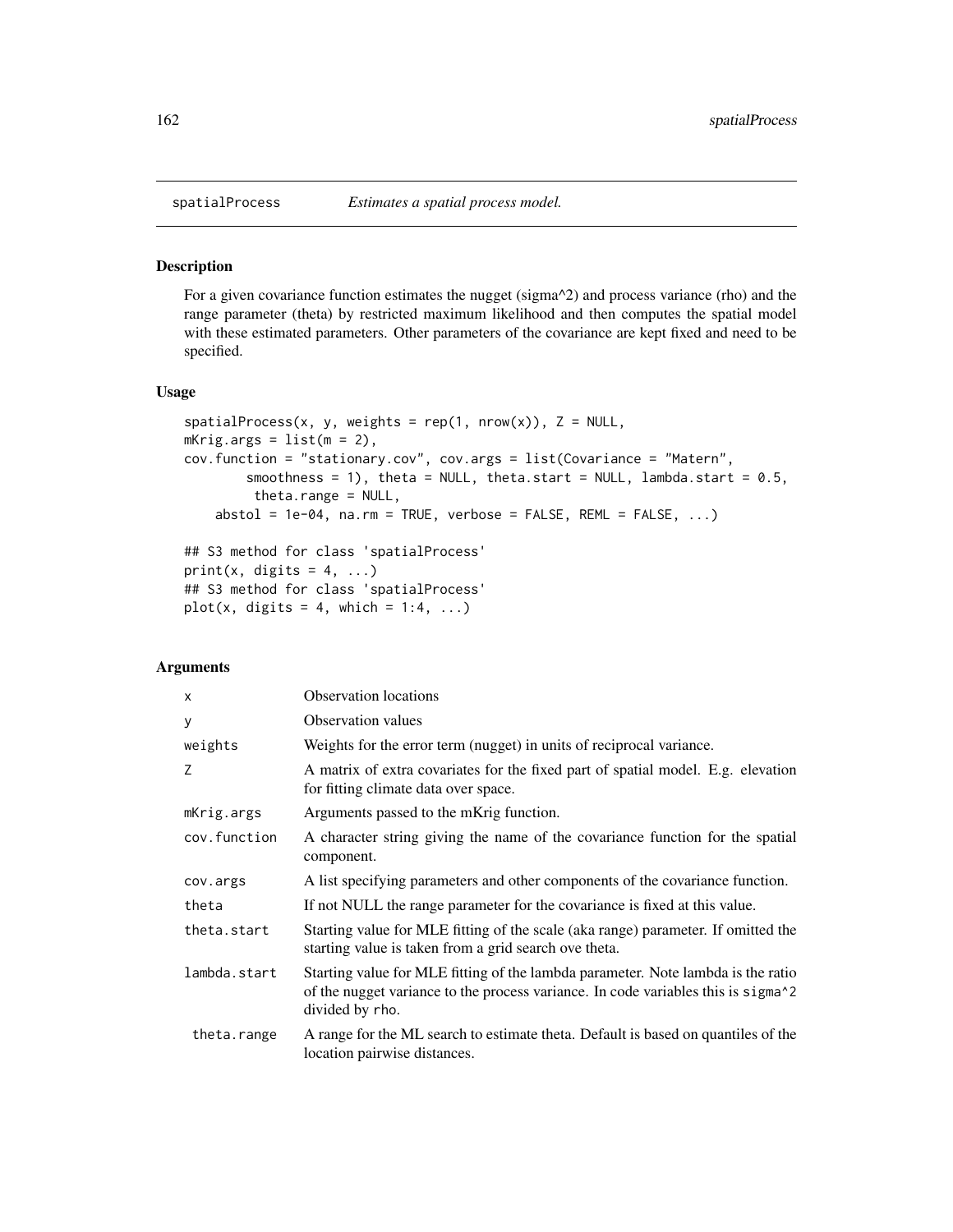## spatialProcess 163

| $na$ . $rm$ | If TRUE NAs are removed from the data.                                                                                                                                             |
|-------------|------------------------------------------------------------------------------------------------------------------------------------------------------------------------------------|
| <b>REML</b> | If TRUE the parameters are found by restricted maximum likelihood.                                                                                                                 |
| verbose     | If TRUE print out intermediate information for debugging.                                                                                                                          |
| $\ddots$ .  | Any other arguments that will be passed to the mKrig function and interpreted<br>as additional arguments to the covariance function. E.g. smoothness for the<br>Matern covariance. |
| abstol      | The absolute tolerance bound used to judge convergence. This is applied to the<br>difference in log likelihood values.                                                             |
| digits      | Number of significant digits in printed summary                                                                                                                                    |
| which       | The vector 1:4 or any subset of 1:4, giving the plots to draw. See the description<br>of these plots below.                                                                        |

# Details

This function makes many choices for the user in terms of defaults and it is important to be aware of these. The spatial model is

Y.k=  $P(x.k) + Z(x.k)\% * \% d2 + g(x.k) + e.k$ 

where ".k" means subscripted by k, Y.k is the dependent variable observed at location x.k. P is a low degree polynomial (default is a linear function in the spatial coordinates) and Z is a matrix of covariates (optional) that enter as a linear model the fixed part. g is a mean zero, Gaussian stochastic process with a marginal variance of rho and a scale (or range) parameter, theta. The measurement errors, e.k, are assumed to be uncorrelated, normally distributed with mean zero and standard deviation sigma. If weights are supplied then the variance of e is assumed to be sigma^2/ weights.

Perhaps the most important aspect of this function is that the range (theta), nugget (sigma\*\*2) and process variance (rho) parameters for the covariance are estimated by restricted maximum likelihood and this is the model that is then used for spatial prediction. Geostatistics usaually refers to sigma\*\*2 + rho as the "sill" and often these parameters are estimated by variogram fitting rather than maximum likelihood. To be consistent with spline models and to focus on the key part of model we reparametrize as lambda= sigma\*\*2/ rho and rho. Thinking about h as the spatial signal and e as the noise lambda can be interpreted as the noise to signal variance ratio in this spatial context.(See the comparision with fitting the geoR model in the examples section.)

The likelihood and the cross valdiation function can be concentrated to only depend on lambda and theta and so in reported the optimiztation of these two criterion we focus on this form of the parameters. Once lambda and theta are found, the MLE for rho has a closed form and of course then sigma is then determined from lambda and rho.

Often the lambda parameter is difficult to interpret when covariates and a linear function of the coordinates is included and also when the range becomes large relative to the size of the spatial domain. For this reason it is convenient to report the effective degrees of freedom (also referred to trA in R code and the output summaries) associated with the predicted surface or curve. This measure has a one to one relationship with lamdba and is easier to interpret. For example an eff degrees of freedom that is very small suggests that the surface is rwell represented by a low ordoer polynomial. Degrees of freedom close to the number of locations indicates a surface that is close to interpolating the observations and suggests a small or zero value for the nugget variance.

The default covariance model is assumed to follow a Matern with smoothness set to 1.0. This is implementd using the stationary.cov covariance that can take a argument for the form of the covariance, a sill and range parameters and possibily additional parameter might comtrol the shape.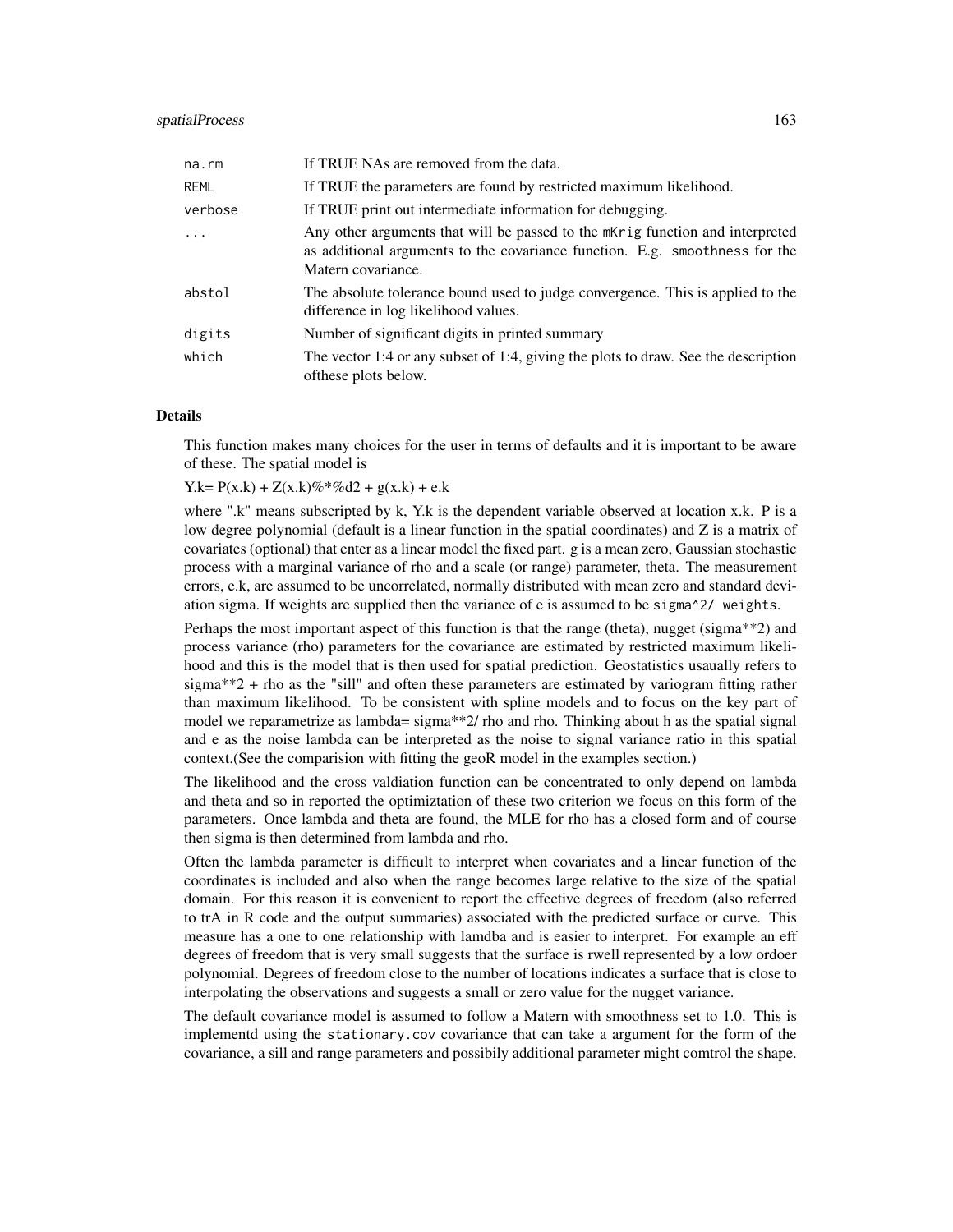See the example below how to switch to another model. (Note that the exponential is also part of the Matern family with smoothness set to .5. )

The parameter estimation is done by MLESpatialProcess and the returned list from this function is added to the Krig output object that is returned by this function. The estimate is a version of maximum likelihood where the observations are transfromed to remove the fixed linear part of the model. If the user just wants to fix the range parameter theta then Krig can be used.

NOTE: The defaults for the optim function used in MLESpatialProcess are:

```
list(method = "BFGS",
    control=list(fnscale = -1,ndeps = rep(log(1.1),length(cov.params.start)+1),
                  abstol = abstol,maxit = 20)
```
There is always a hazard in providing a simple to use method that makes many default choices for the spatial model. As in any analysis be aware of these choices and try alternative models and parameter values to assess the robustness of your conclusions. Also examine the residuals to check the adequacy of the fit. See the examples below for some help in how to do this easily in fields. Also see quilt.plot to get an quick plot to discern spatial paterns.

plot method provides a panel of 4 diagnositic plots of the fit. Use set.panel(2,2) to see all 4 at once. The third plot gives the likelihood and GCV functions as a function of lambda evaluated at the global MLE for theta. This is based on the gird evaluations in the component MLE-Info\$MLEProfileLambda. The fourth plot is a profile likelihood trace for theta having maximized over lambda and is based on the component MLEInfo\$MLEGrid.

print method gives a summary of the fit.

## Value

An object of classes mKrig and SpatialProcess. The main difference from mKrig is an extra component, MLEInfo that has the results of the grid evaluation over theta (maximizing lamdba), joint maximization over theta and lambda, and a grid evaluation over lambda with theta fixed at its MLE.

## Author(s)

Doug Nychka

## See Also

Tps, MLESpatialProcess, mKrigMLEGrid, mKrigMLEJoint, plot.Krig, predict.mKrig, predictSE.mKrig

```
data( ozone2)
# x is a two column matrix where each row is a location in lon/lat
# coordinates
 x<- ozone2$lon.lat
# y is a vector of ozone measurements at day 16 a the locations.
```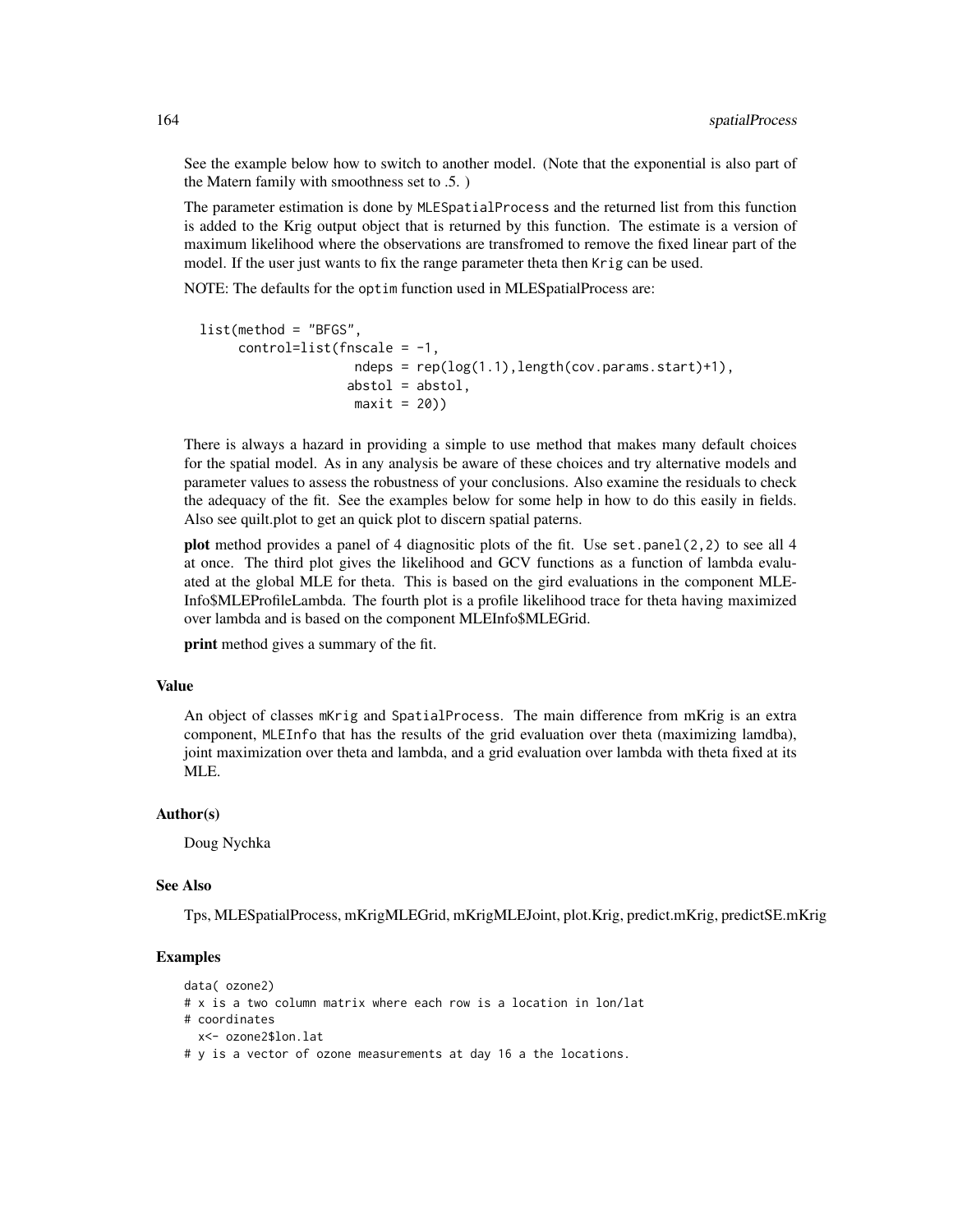```
y<- ozone2$y[16,]
 obj<- spatialProcess( x, y)
# summary of model
 summary( obj)
# diagnostic plots
 set.panel(2,2)
 plot(obj)
# plot 1 data vs. predicted values
# plot 2 residuals vs. predicted
# plot 3 criteria to select the smoothing
# parameter lambda = sigma^2 / rho
# the x axis has transformed lambda
# in terms of effective degrees of freedom
# to make it easier to interpret
# Note that here the GCV function is minimized
# while the REML is maximzed.
# plot 4 the log profile likelihood used to
# determine theta.
#
# predictions on a grid
 surface( obj)
#(see also predictSurface for more control on evaluation grid
# and plotting)
#
## Not run:
# working with covariates and filling in missing station data
# using an ensemble method
# see the example under help(sim.spatialProcess) to see how to
# handle a conditional simulation on a grid of predictions with
# covariates.
data(COmonthlyMet)
 fit1E<- spatialProcess(CO.loc,CO.tmin.MAM.climate, Z=CO.elev,
                              theta.range= c(.25, 2.0) )
 set.panel( 2,2)
 plot( fit1E)
# conditional simulation at missing data
 notThere<- is.na(CO.tmin.MAM.climate )
 xp <- CO.loc[notThere,]
 Zp <- CO.elev[notThere]
 infill<- sim.spatialProcess( fit1E, xp=xp,
                     Z= Zp, M= 10)
#
# interpretation is that these infilled values are all equally plausible
# given the observations and also given the estimated covariance model
#
# for extra credit one could now standardized the infilled values to have
# conditional mean and variance from the exact computations
# e.g. predict( fit1E, xp=CO.loc[!good,], Z= CO.elev[!good])
# and predictSE(fit1E, xp=CO.loc[!good,], Z= CO.elev[!good])
# with these standardization one would still preserve the correlations
# among the infilled values that is also important for considering them as a
```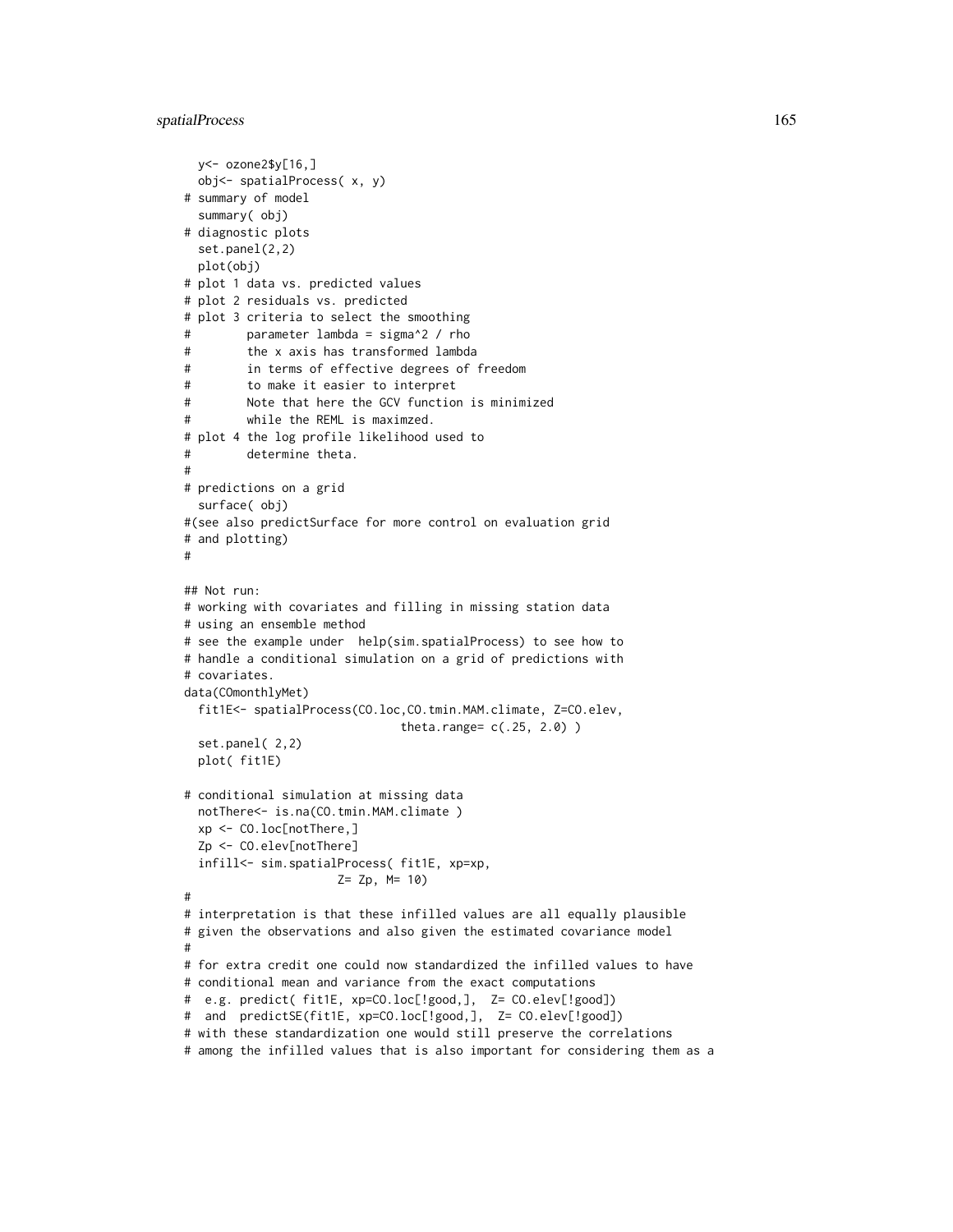```
# multivariate prediction.
# conditional simulation on a grid but not using the covariate of elevation
fit2<- spatialProcess(CO.loc,CO.tmin.MAM.climate,
                               theta.range= c(.25, 2.0) )
# note larger range parameter
# create 2500 grids using handy function
gridList <- fields.x.to.grid( fit2$x, nx=50,ny=50)
xGrid<- make.surface.grid( gridList)
ensemble<- sim.spatialProcess( fit2, xp=xGrid, M= 5)
# this is an "n^3" computation so increasing the grid size
# can slow things down for computation
image.plot( as.surface( xGrid, ensemble[1,]))
set.panel()
## End(Not run)
## Not run:
data( ozone2)
# x is a two column matrix where each row is a location in lon/lat
# coordinates
  x<- ozone2$lon.lat
# y is a vector of ozone measurements at day 16 a the locations.
  y<- ozone2$y[16,]
# a comparison to using an exponential and Wendland covariance function
# and great circle distance -- just to make range easier to interpret.
    obj <- spatialProcess( x, y,
                              Distance = "rdist.earth")
obj2<- spatialProcess( x, y,
        cov.args = list(Covariance = "Exponential"),
                              Distance = "rdist.earth" )
obj3<- spatialProcess( x, y,
        cov.args = list(Covariance = "Wendland",
                        dimension = 2,
                                 k = 2,
                          Distance = "rdist.earth")
# obj2 could be also be fit using the argument:
# cov.args = list(Covariance = "Matern", smoothness=.5)
#
# Note very different range parameters - BTW these are in miles
# but similar nugget variances.
obj$pars
obj2$pars
obj3$pars
# since the exponential is Matern with smoothness == .5 the first two
# fits can be compared in terms of their likelihoods
# the REML value is slightly higher for obj verses obj2 (598.4 > 596.7)
# these are the _negative_ log likelihoods so suggests a preference for the
# exponential model
#
# does it really matter in terms of spatial prediction?
set.panel( 3,1)
surface( obj)
US( add=TRUE)
```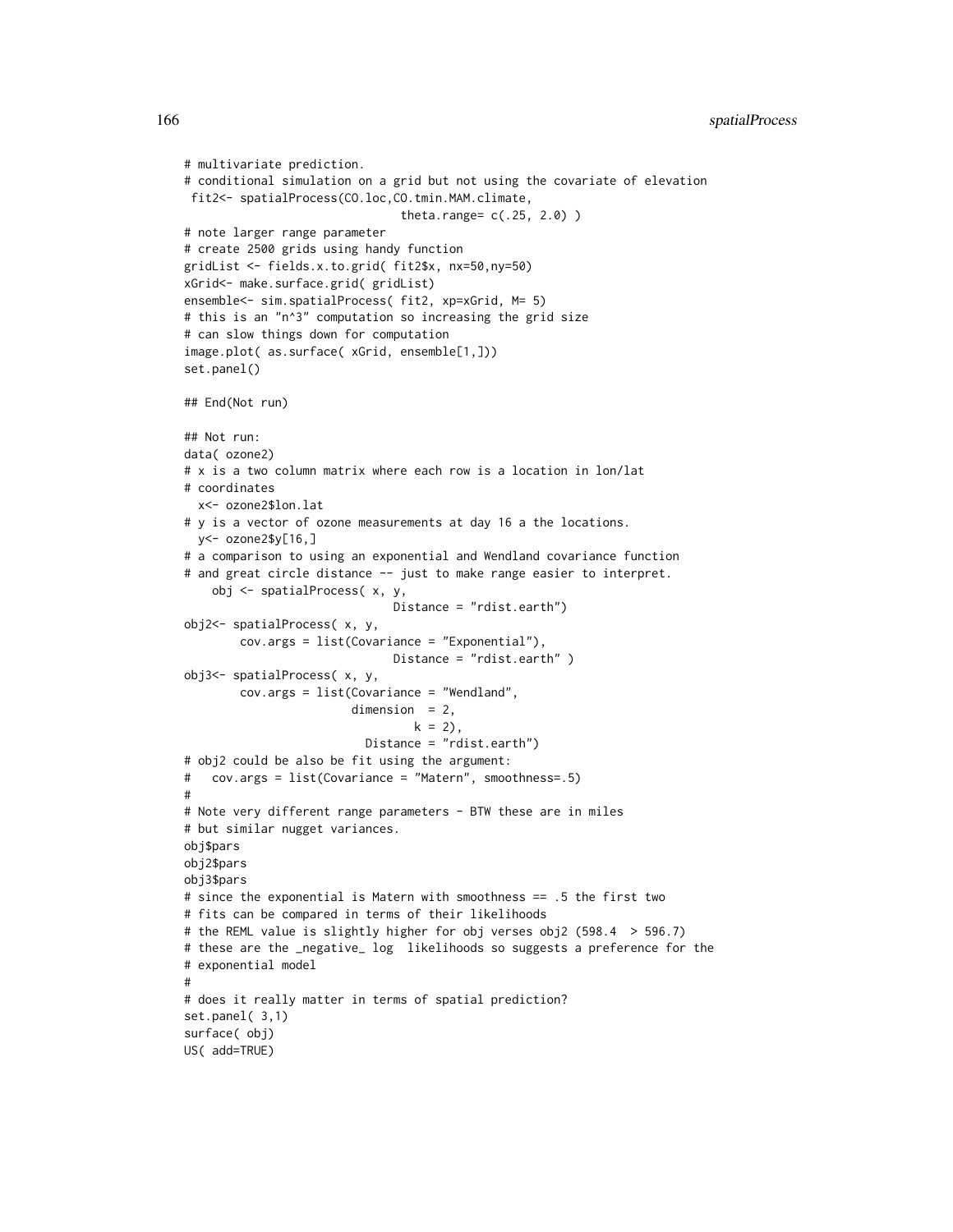## splint that the special set of the set of the set of the set of the set of the set of the set of the set of the set of the set of the set of the set of the set of the set of the set of the set of the set of the set of the

```
title("Matern sm= 1.0")
surface( obj2)
US( add=TRUE)
title("Matern sm= .5")
surface( obj3)
US( add=TRUE)
title("Wendland k =2")
# prediction standard errors
# these take a while because prediction errors are based
# directly on the Kriging weight matrix
# see mKrig for an alternative.
set.panel( 2,1)
out.p<- predictSurfaceSE( obj, nx=40,ny=40)
surface( out.p)
US( add=TRUE)
title("Matern sm= 1.0")
points( x, col="magenta")
#
out.p<- predictSurfaceSE( obj, nx=40,ny=40)
surface( out.p)
US( add=TRUE)
points( x, col="magenta")
title("Matern sm= .5")
## End(Not run)
set.panel(1,1)
## Not run:
### comparison with GeoR
  data(ozone2)
  x<- ozone2$lon.lat
 y<- ozone2$y[16,]
  good <-!is.na(y)
  x1<- x[good,]
  y1<- y[good]
  obj<- spatialProcess( x, y, mKrig.args= list(m=1), smoothness = .5 )
  library( geoR)
  ml.n \le likfit(coords= x1, data=y1, ini = c(570, 3), nug = 50)
  # compare to
  stuffFields<- obj$MLEInfo$MLEJoint$summary[c(1,3,4,5)]
  stuffGeoR<- c( ml.n$loglik, ml.n$phi, sqrt(ml.n$nugget),ml.n$sigmasq)
  test.for.zero( max(stuffFields/stuffGeoR), 1, tol=.004)
## End(Not run)
```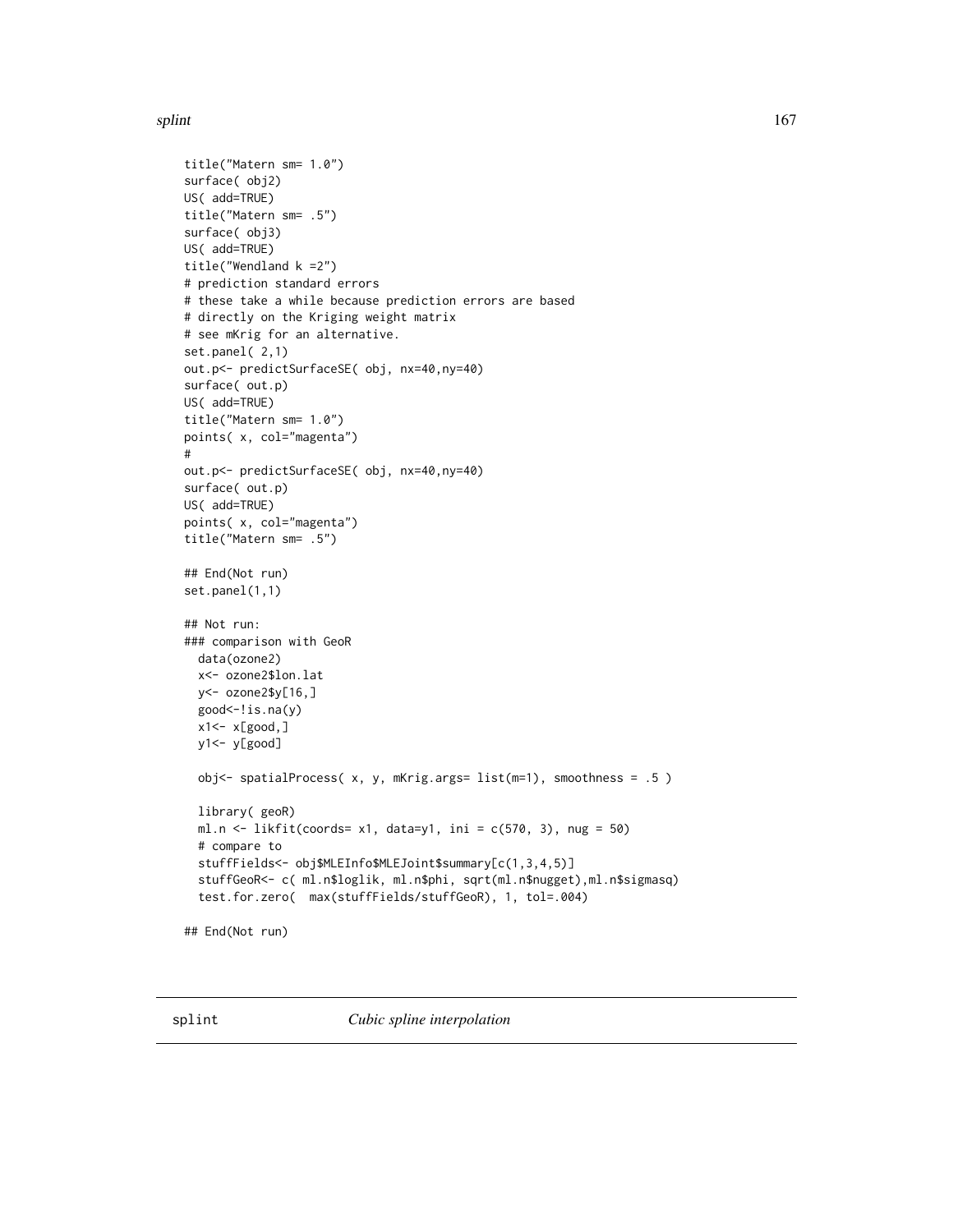A fast, FORTRAN based function for cubic spline interpolation.

# Usage

splint(x, y, xgrid, wt=NULL, derivative=0,lam=0, df=NA, lambda=NULL, nx=NULL)

# Arguments

| x          | The x values that define the curve or a two column matrix of x and y values.                                |
|------------|-------------------------------------------------------------------------------------------------------------|
| у          | The y values that are paired with the x's.                                                                  |
| xgrid      | The grid to evaluate the fitted cubic interpolating curve.                                                  |
| derivative | Indicates whether the function or a a first or second derivative should be evalu-<br>ated.                  |
| wt         | Weights for different obsrevations in the scale of reciprocal variance.                                     |
| lam        | Value for smoothing parameter. Default value is zero giving interpolation.                                  |
| lambda     | Same as lam just to make this easier to remember.                                                           |
| df         | Effective degrees of freedom. Default is to use lambda $=0$ or a df equal to the<br>number of observations. |
| nx         | If not NULL this should be the number of points to evaluate on an equally spaced<br>grid in the range of x  |

# Details

Fits a piecewise interpolating or smoothing cubic polynomial to the x and y values. This code is designed to be fast but does not many options in sreg or other more statistical implementations. To make the solution well posed the the second and third derivatives are set to zero at the limits of the x values. Extrapolation outside the range of the x values will be a linear function.

It is assumed that there are no repeated x values; use sreg followed by predict if you do have replicated data.

# Value

A vector consisting of the spline evaluated at the grid values in xgrid.

# References

See Additive Models by Hastie and Tibshriani.

# See Also

sreg, Tps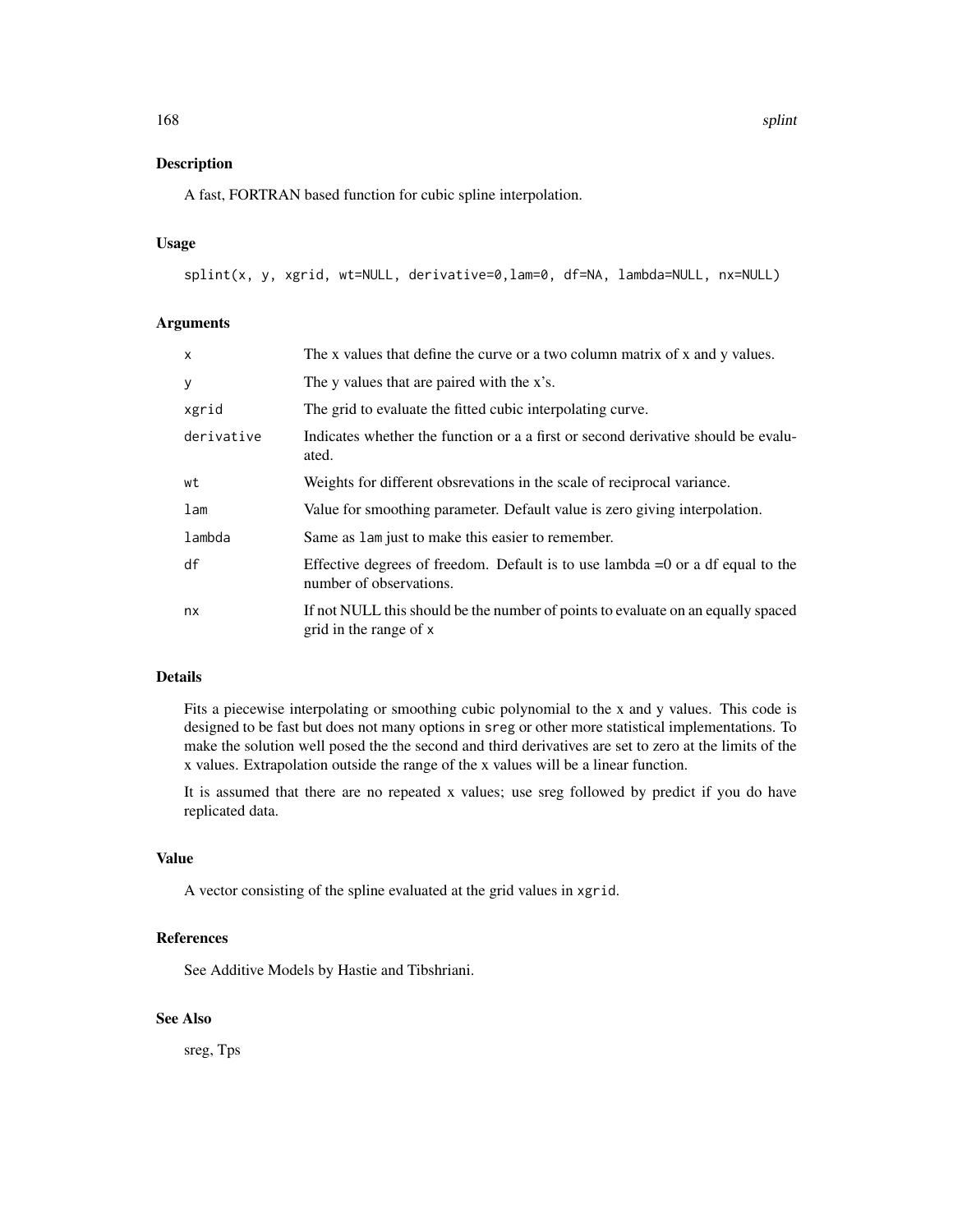# Examples

```
x<- seq( 0, 120,,200)
# an interpolation
splint(rat.diet$t, rat.diet$trt,x )-> y
plot( rat.diet$t, rat.diet$trt)
lines( x,y)
#( this is weird and not appropriate!)
# the following two smooths should be the same
splint( rat.diet$t, rat.diet$con,x, df= 7)-> y1
# sreg function has more flexibility than splint but will
# be slower for larger data sets.
sreg( rat.diet$t, rat.diet$con, df= 7)-> obj
predict(obj, x)-> y2
# in fact predict.sreg interpolates the predicted values using splint!
# the two predicted lines (should) coincide
lines( x,y1, col="red",lwd=2)
lines(x,y2, col="blue", lty=2,lwd=2)
```
sreg *Cubic smoothing spline regression*

## Description

Fits a cubic smoothing spline to univariate data. The amount of smoothness can be specified or estimated from the data by GCV. <!–brief description–>

# Usage

```
sreg(x, y, lambda = NA, df = NA, offset = 0,weights = rep(1, length(x)), cost = 1,nstep.cv = 80, tol=1e-5, find.diagA = TRUE, trmin = 2.01,
    trans = NA, lammin = NA,
    lammax = NA, verbose = FALSE,
    docv = TRUE, method = "GCV", rms = NA,na.rm = TRUE)
## S3 method for class 'sreg'
predict(object, x, derivative = 0, model = 1,...)
```
sreg and the state of the state of the state of the state of the state of the state of the state of the state of the state of the state of the state of the state of the state of the state of the state of the state of the s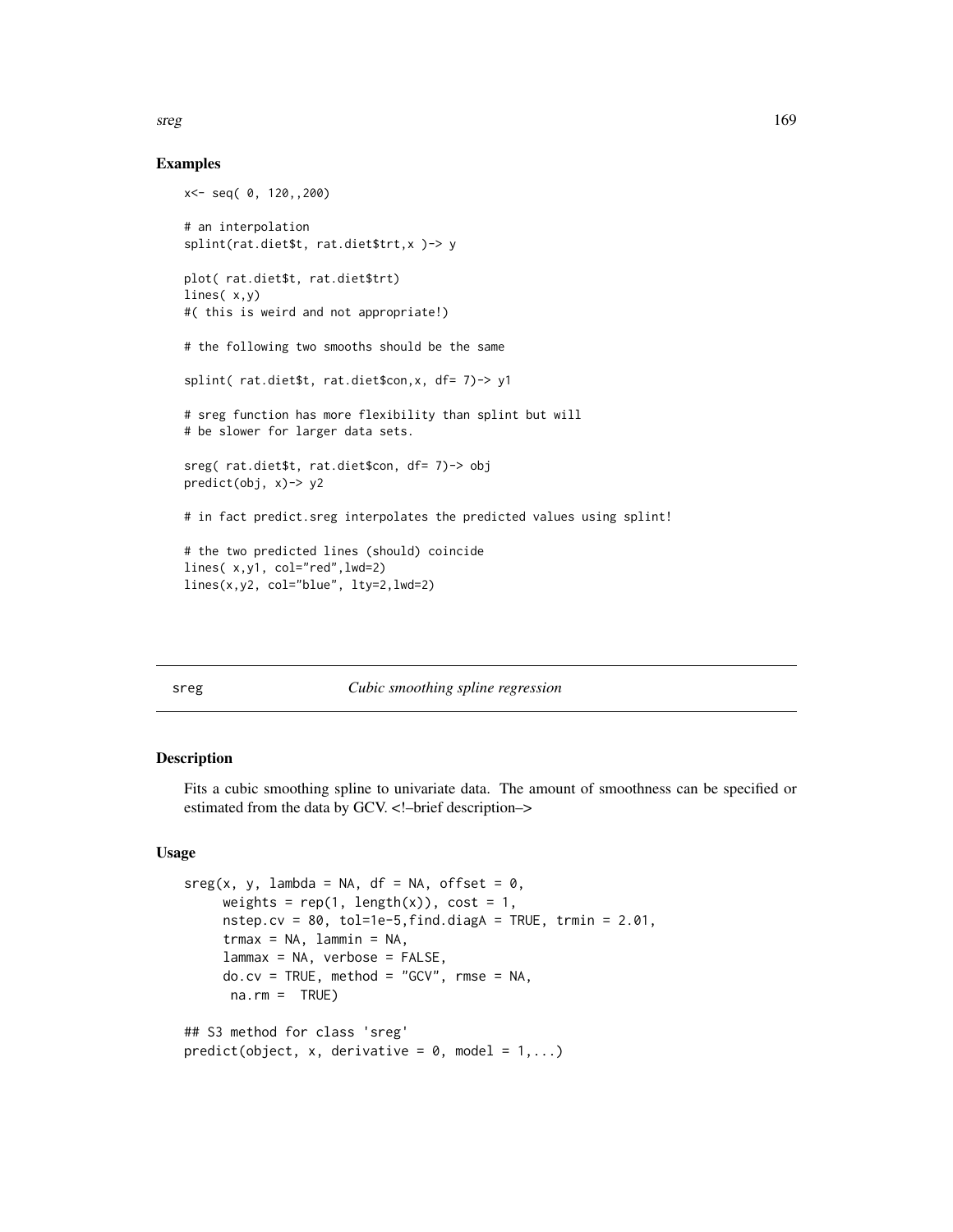# Arguments

| x          | Vector of x value                                                                                                                                                                                                                                                                  |  |
|------------|------------------------------------------------------------------------------------------------------------------------------------------------------------------------------------------------------------------------------------------------------------------------------------|--|
| у          | Vector of y values                                                                                                                                                                                                                                                                 |  |
| lambda     | Single smoothing parameter or a vector of values . If omitted smoothing param-<br>eter estimated by GCV. NOTE: lam here is equivalent to the value lambda*N in<br>Tps/Krig where N is the number of unique observations. See example below.                                        |  |
| object     | An sreg object.                                                                                                                                                                                                                                                                    |  |
| derivative | Order of deriviative to evaluate. Must be 0,1, or 2.                                                                                                                                                                                                                               |  |
| df         | Amount of smoothing in term of effective degrees of freedom for the spline                                                                                                                                                                                                         |  |
| offset     | an offset added to the term cost*degrees of freedom in the denominator of the<br>GCV function. (This would be used for adjusting the df from fitting other mod-<br>els such as in back-fitting additive models.)                                                                   |  |
| model      | Specifies which model parameters to use.                                                                                                                                                                                                                                           |  |
| weights    | A vector that is proportional to the reciprocal variances of the errors.                                                                                                                                                                                                           |  |
| cost       | Cost value to be used in the GCV criterion.                                                                                                                                                                                                                                        |  |
| nstep.cv   | Number of grid points of smoothing parameter for GCV grid search.                                                                                                                                                                                                                  |  |
| tol        | Tolerance for convergence in minimizing the GCV or other criteria to estimate<br>the smoothing parameter.                                                                                                                                                                          |  |
| find.diagA | If TRUE calculates the diagonal elements of the smoothing matrix. The effective<br>number of degrees of freedom is the sum of these diagonal elements. Default<br>is true. This requires more stores if a grid of smoothing parameters is passed. (<br>See returned values below.) |  |
| trmin      | Sets the minimum of the smoothing parameter range for the GCV grid search in<br>terms of effective degrees of freedom.                                                                                                                                                             |  |
| trmax      | Sets the maximum of the smoothing parameter range for the GCV grid search<br>in terms of effective degrees of freedom. If NA the range is set to .99 of number<br>of unique locations.                                                                                             |  |
| lammin     | Same function as trmin but in the lambda scale.                                                                                                                                                                                                                                    |  |
| lammax     | Same function as trmax but in the lambda scale.                                                                                                                                                                                                                                    |  |
| verbose    | Print out all sorts of debugging info. Default is false of course!                                                                                                                                                                                                                 |  |
| do.cv      | Evaluate the spline at the GCV minimum. Default is true.                                                                                                                                                                                                                           |  |
| method     | A character string giving the method for determining the smoothing parameter.<br>Choices are "GCV", "GCV.one", "GCV.model", "pure error", "RMSE". Default<br>is "GCV".                                                                                                             |  |
| rmse       | Value of the root mean square error to match by varying lambda.                                                                                                                                                                                                                    |  |
| na.rm      | If TRUE NA's are removed from y before analysis.                                                                                                                                                                                                                                   |  |
| $\cdots$   | Other optional arguments to pass to the predict function.                                                                                                                                                                                                                          |  |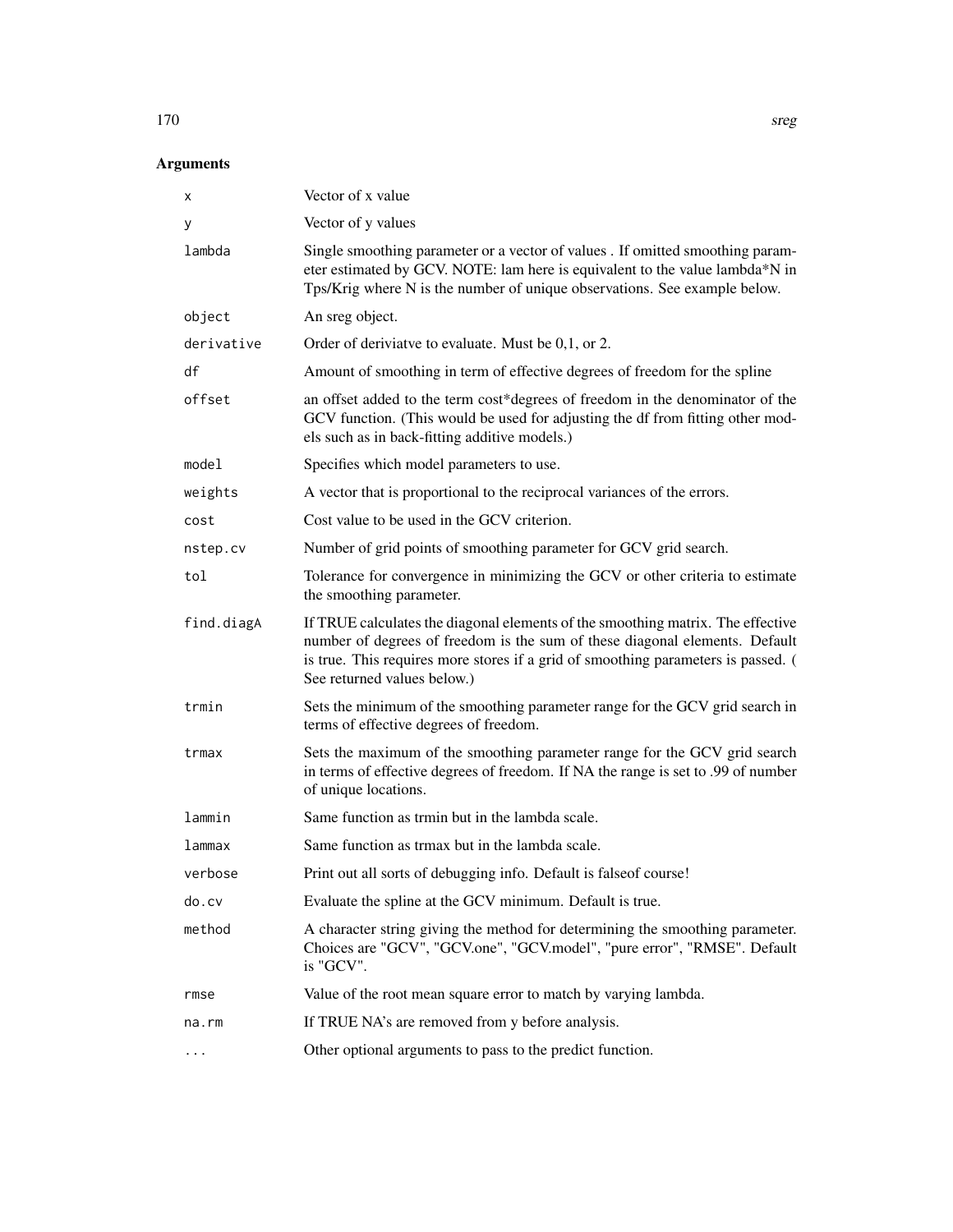## Details

MODEL: The assumed model is  $Y_{k} = f(x, k) + e_{k}$  where e.k should be approximately normal and independent errors with variances sigma\*\*2/w.k

ESTIMATE: A smoothing spline is a locally weighted average of the y's based on the relative locations of the x values. Formally the estimate is the curve that minimizes the criterion:

 $(1/n)$  sum $(k=1,n)$  w.k $(Y.k - f(X.k))$ \*\*2 + lambda R(f)

where  $R(f)$  is the integral of the squared second derivative of f over the range of the X values. Because of the inclusion of the  $(1/n)$  in the sum of squares the lambda parameter in sreg corresponds to the a value of lambda\*n in the Tps function and in the Krig function.

The solution to this minimization is a piecewise cubic polynomial with the join points at the unique set of X values. The polynomial segments are constructed so that the entire curve has continuous first and second derivatives and the second and third derivatives are zero at the boundaries. The smoothing has the range [0,infinity]. Lambda equal to zero gives a cubic spline interpolation of the data. As lambda diverges to infinity ( $e.g.$  lambda =1e20) the estimate will converge to the straight line estimated by least squares.

The values of the estimated function at the data points can be expressed in the matrix form:

predicted values= A(lambda)Y

where A is an nXn symmetric matrix that does NOT depend on Y. The diagonal elements are the leverage values for the estimate and the sum of these (trace(A(lambda)) can be interpreted as the effective number of parameters that are used to define the spline function. IF there are replicate points the A matrix is the result of finding group averages and applying a weighted spline to the means. The A matrix is also used to find "Bayesian" confidence intervals for the estimate, see the example below.

CROSS-VALIDATION:The GCV criterion with no replicate points for a fixed value of lambda is

 $(1/n)$ (Residual sum of squares)/( $(1-(tr(A)-offset)*cost + offset)/n)*2$ ,

Usually offset  $=0$  and cost  $=1$ . Variations on GCV with replicate points are described in the documentation help file for Krig. With an appropriate choice for the smoothing parameter, the estimate of sigma\*\*2 is found by (Residual sum of squares)/tr(A).

COMPUTATIONS: The computations for 1-d splines exploit the banded structure of the matrices needed to solve for the spline coefficients. Banded structure also makes it possible to get the diagonal elements of A quickly. This approach is different from the algorithms in Tps and tremendously more efficient for larger numbers of unique x values ( $\text{say} > 200$ ). The advantage of Tps is getting "Bayesian" standard errors at predictions different from the observed x values. This function is similar to the S-Plus smooth.spline. The main advantages are more information and control over the choice of lambda and also the FORTRAN source code is available (css.f).

See also the function splint which is designed to be a bare bones but fast smoothing spline.

## Value

Returns a list of class sreg. Some of the returned components are

| call | Call to the function                                                               |
|------|------------------------------------------------------------------------------------|
| vΜ   | Vector of dependent variables. If replicated data is given these are the replicate |
|      | group means.                                                                       |

sreg and the state of the state of the state of the state of the state of the state of the state of the state of the state of the state of the state of the state of the state of the state of the state of the state of the s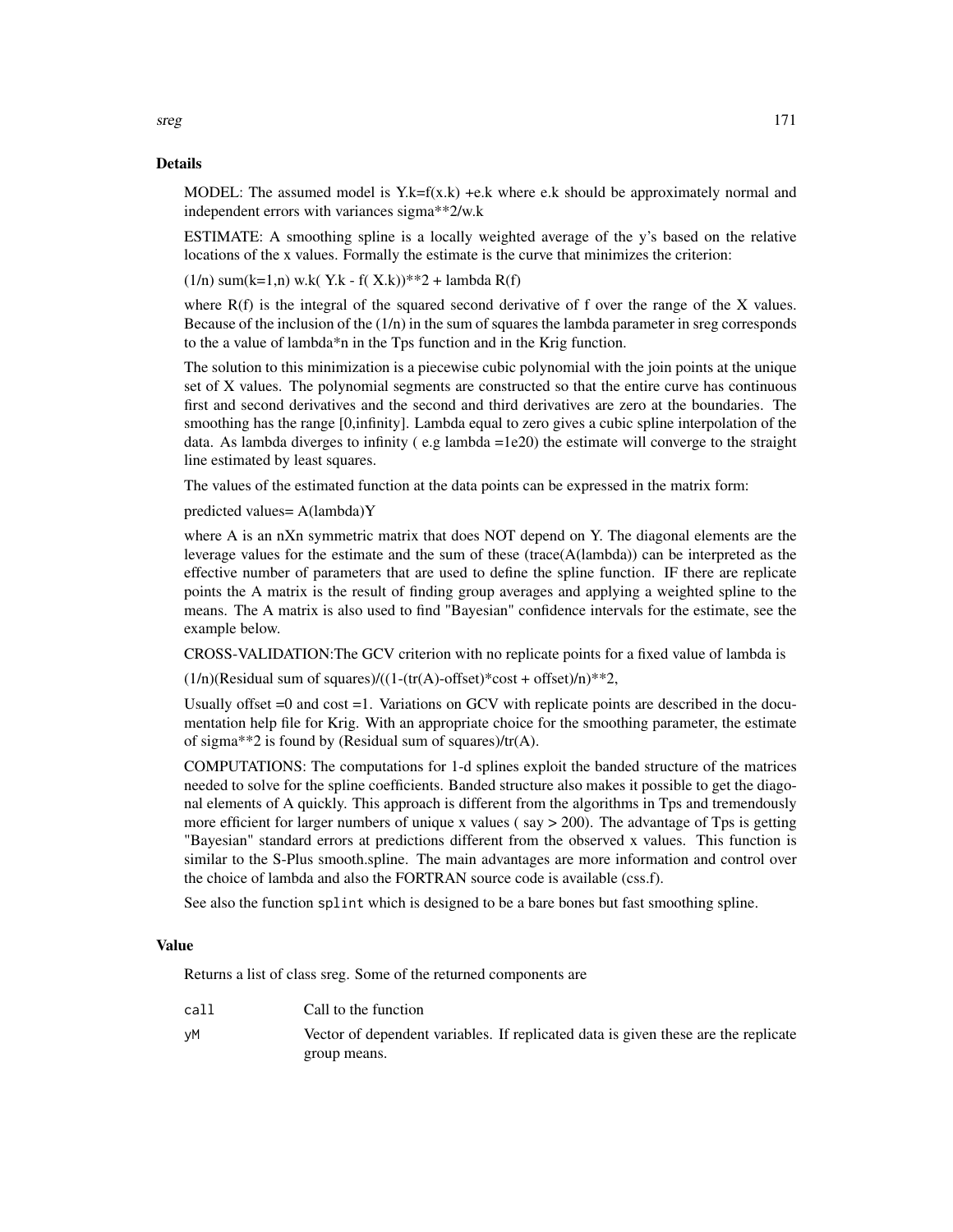| хM              | Unique x values matching the y's.                                                                                                                                                                                                                           |
|-----------------|-------------------------------------------------------------------------------------------------------------------------------------------------------------------------------------------------------------------------------------------------------------|
| weights         | Proportional to reciprocal variance of each data point.                                                                                                                                                                                                     |
| weightsM        | Proportional to reciprocal pooled variance of each replicated mean data value<br>$(xM)$ .                                                                                                                                                                   |
| х               | Original x data.                                                                                                                                                                                                                                            |
| У               | Original y data.                                                                                                                                                                                                                                            |
| method          | Method used to find the smoothing parameter.                                                                                                                                                                                                                |
| pure.ss         | Pure error sum of squares from replicate groups.                                                                                                                                                                                                            |
| shat.pure.error |                                                                                                                                                                                                                                                             |
|                 | Estimate of sigma from replicate groups.                                                                                                                                                                                                                    |
| shat.GCV        | Estimate of sigma using estimated lambda from GCV minimization                                                                                                                                                                                              |
| trace           | Effective degrees of freedom for the spline estimate(s)                                                                                                                                                                                                     |
| gcv.grid        | Values of trace, GCV, shat. etc. for a grid of smoothing parameters. If lambda (<br>or df) is specified those values are used.                                                                                                                              |
| lambda.est      | Summary of various estimates of the smoothing parameter                                                                                                                                                                                                     |
| lambda          | If lambda is specified the passed vector, if missing the estimated value.                                                                                                                                                                                   |
| residuals       | Residuals from spline(s). If lambda or df is specified the residuals from these<br>values. If lambda and df are omitted then the spline having estimated lambda.<br>This will be a matrix with as many columns as the values of lambda.                     |
| fitted.values   | Matrix of fitted values. See notes on residuals.                                                                                                                                                                                                            |
| predicted       | A list with components x and y. x is the unique values of xraw in sorted order.<br>y is a matrix of the spline estimates at these values.                                                                                                                   |
| eff.df          | Same as trace.                                                                                                                                                                                                                                              |
| diagA           | Matrix containing diagonal elements of the smoothing matrix. Number of columns<br>is the number of lambda values. WARNING: If there is replicated data the di-<br>agonal elements are those for the smoothing the group means at the unique x<br>locations. |

# See Also

Krig, Tps, splint

# Examples

```
# fit a GCV spline to
# control group of rats.
fit<- sreg(rat.diet$t,rat.diet$con)
summary( fit)
set.panel(2,2)
plot(fit) # four diagnostic plots of fit
set.panel()
```
predict( fit) # predicted values at data points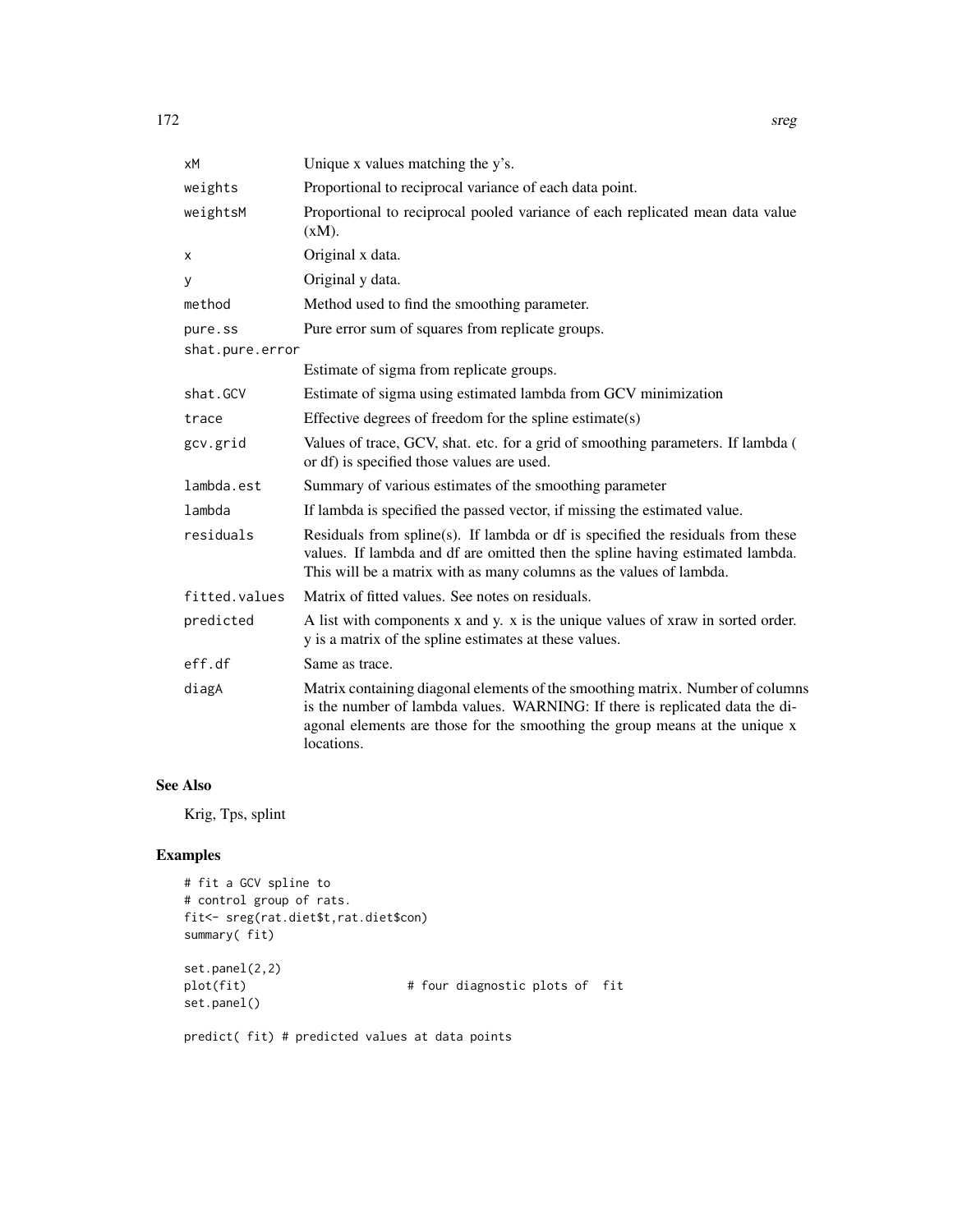```
xg<- seq(0,110,,50)
sm<-predict( fit, xg) # spline fit at 50 equally spaced points
der.sm<- predict( fit, xg, deriv=1) # derivative of spline fit
set.panel( 2,1)
plot( fit$x, fit$y) # the data
lines( xg, sm) # the spline
plot( xg,der.sm, type="l") # plot of estimated derivative
set.panel() # reset panel to 1 plot
# the same fit using the thin plate spline numerical algorithms
# sreg does not scale the obs so instruct Tps not to sacel either
# this will make lambda comparable within factor of n.
   fit.tps<-Tps( rat.diet$t,rat.diet$con, scale="unscaled")
   summary( fit.tps)
# compare sreg and Tps results to show the adjustment to lambda.
   predict( fit)-> look
   predict( fit.tps, lambda=fit$lambda*fit$N)-> look2
   test.for.zero( look, look2) # silence means it checks to 1e-8
# finding approximate standard errors at observations
SE<- fit$shat.GCV*sqrt(fit$diagA)
# compare to predictSE( fit.tps) differences are due to
# slightly different lambda values and using shat.MLE instad of shat.GCV
#
# 95% pointwise prediction intervals
Zvalue<- qnorm(.0975)
upper<- fit$fitted.values + Zvalue* SE
lower<- fit$fitted.values - Zvalue* SE
#
# conservative, simultaneous Bonferroni bounds
#
ZBvalue<- qnorm(1- .025/fit$N)
upperB<- fit$fitted.values + ZBvalue* SE
lowerB<- fit$fitted.values - ZBvalue* SE
#
# take a look
plot( fit$x, fit$y)
lines( fit$predicted, lwd=2)
matlines( fit$x,
cbind( lower, upper, lowerB, upperB), type="l", col=c( 2,2,4,4), lty=1)
title( "95 pct pointwise and simultaneous intervals")
# or try the more visually honest:
plot( fit$x, fit$y)
lines( fit$predicted, lwd=2)
segments( fit$x, lowerB, fit$x, upperB, col=4)
```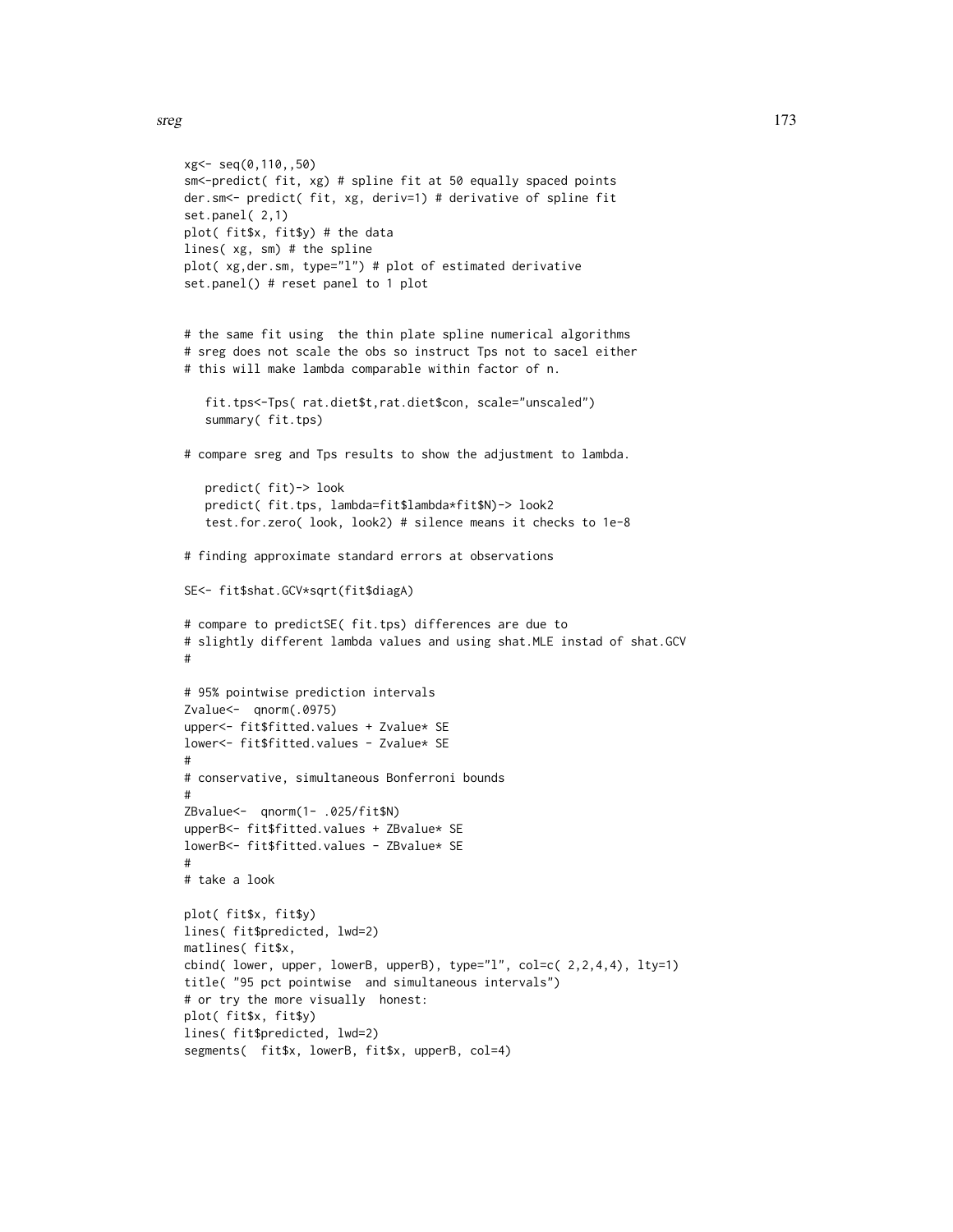```
segments( fit$x, lower, fit$x, upper, col=2, lwd=2)
title( "95 pct pointwise and simultaneous intervals")
set.panel( 1,1)
```
#### stats *Calculate summary statistics*

#### **Description**

Various summary statistics are calculated for different types of data.

## Usage

stats(x, by)

## Arguments

| $\mathsf{x}$ | The data structure to compute the statistics. This can either be a vector, matrix   |
|--------------|-------------------------------------------------------------------------------------|
|              | (data sets are the columns), or a list (data sets are the components).              |
| by           | If x is a vector, an optional vector (either character or numerical) specifying the |
|              | categories to divide x into separate data sets.                                     |

# Details

Stats breaks x up into separate data sets and then calls describe to calculate the statistics. Statistics are found by columns for matrices, by components for a list and by the relevent groups when a numeric vector and a by vector are given. The default set of statistics are the number of (nonmissing) observations, mean, standard deviation, minimum, lower quartile, median, upper quartile, maximum, and number of missing observations. If any data set is nonnumeric, missing values are returned for the statistics. The by argument is a useful way to calculate statistics on parts of a data set according to different cases.

## Value

A matrix where rows index the summary statistics and the columns index the separate data sets.

# See Also

stats.bin, stats.bplot, describe

```
#Statistics for 8 normal random samples:
zork<- matrix( rnorm(200), ncol=8)
stats(zork)
zork<- rnorm( 200)
id<- sample( 1:8, 200, replace=TRUE)
stats( zork, by=id)
```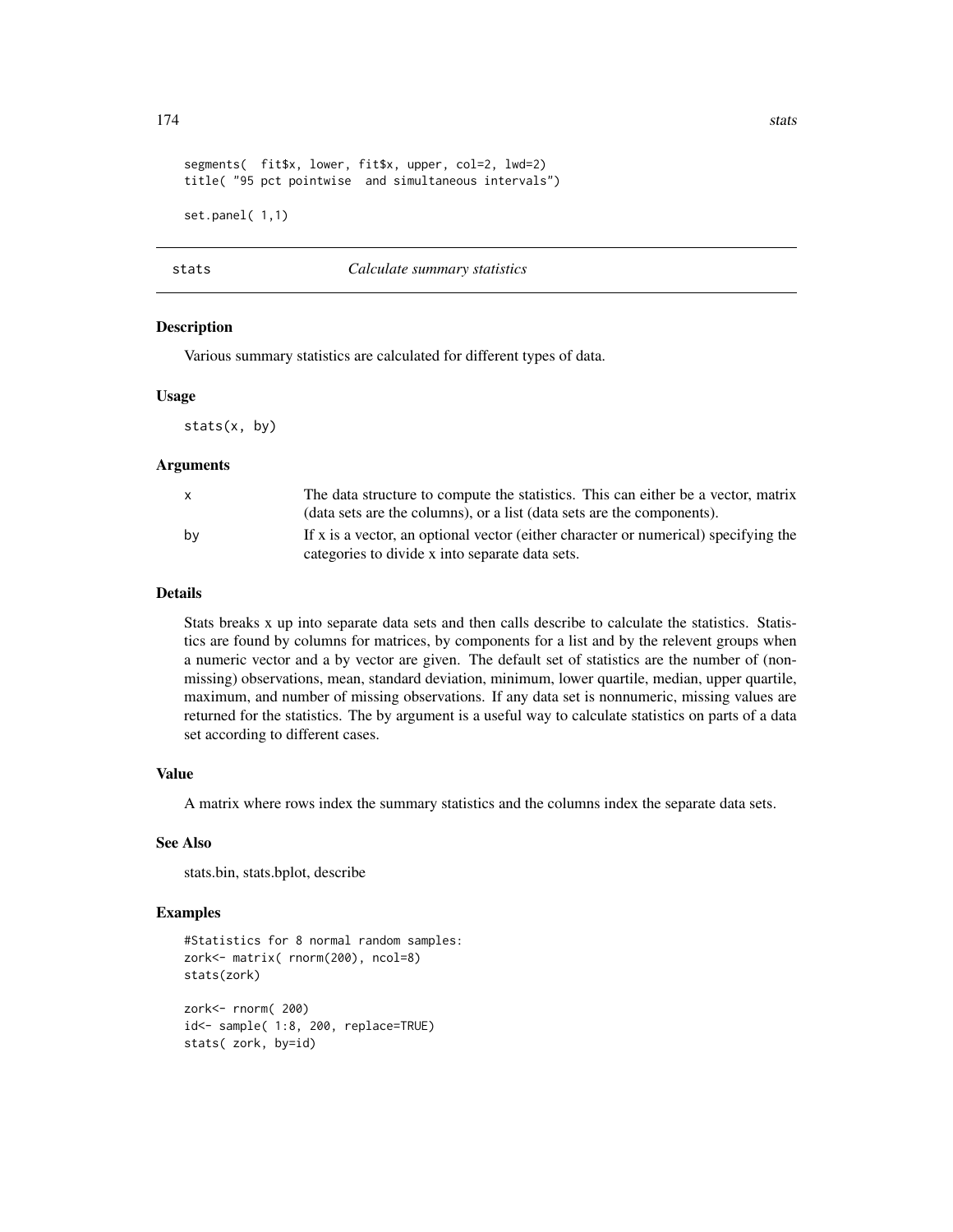## Description

Cuts up a numeric vector based on binning by a covariate and applies the fields stats function to each group

#### Usage

stats.bin(x, y,  $N = 10$ , breaks = NULL)

# Arguments

| $\mathsf{x}$ | Values to use to decide bin membership                                                                  |
|--------------|---------------------------------------------------------------------------------------------------------|
| <b>V</b>     | A vector of data                                                                                        |
| N            | Number of bins. If the breaks is missing there are N bins equally spaced on the<br>range of x.          |
| breaks       | The bin boundaries. If there are $N+1$ of these there will be N bins. The bin<br>widths can be unequal. |

# Value

A list with several components. stats is a matrix with columns indexing the bins and rows being summary statistics found by the stats function. These are: number of obs, mean, sd, min, quartiles, max and number of NA's. (If there is no data for a given bin, NA's are filled in. ) breaks are the breaks passed to the function and centers are the bin centers.

# See Also

bplot, stats

```
u<- rnorm( 2000)
v<- rnorm( 2000)
x < -u
y<- .7*u + sqrt(1-.7**2)*v
look<- stats.bin( x,y)
look$stats["Std.Dev.",]
data( ozone2)
# make up a variogram day 16 of Midwest daily ozone ...
look<- vgram( ozone2$lon.lat, c(ozone2$y[16,]), lon.lat=TRUE)
# break points
brk<- seq( 0, 250,,40)
```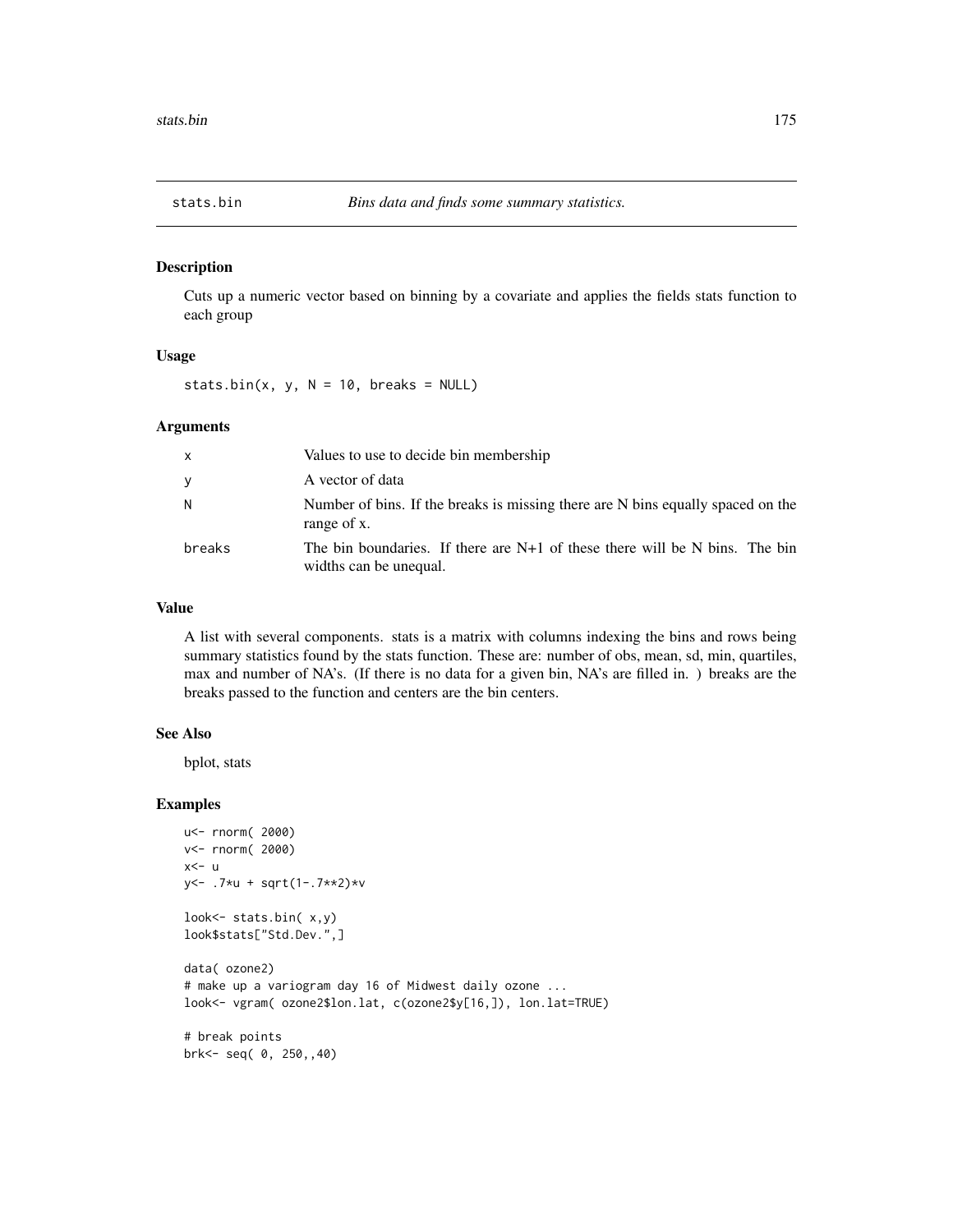```
out<-stats.bin( look$d, look$vgram, breaks=brk)
# plot bin means, and some quantiles Q1, median, Q3
matplot( out$centers, t(out$stats[ c("mean", "median","Q1", "Q3"),]),
type="l",lty=c(1,2,2,2), col=c(3,4,3,4), ylab="ozone PPB")
```
summary.Krig *Summary for Krig or spatialProcess estimated models.*

## Description

Creates a list of summary results including estimates for the nugget variance (sigma) and the smoothing parameter (lambda). This list is usually printed using a "print.summary" function for nice formatting.

#### Usage

```
## S3 method for class 'Krig'
summary(object, digits=4,...)
## S3 method for class 'spatialProcess'
summary(object, digits=4,...)
```
## **Arguments**

| object                  | A Krig or spatialProcess object.         |
|-------------------------|------------------------------------------|
| digits                  | Number of significant digits in summary. |
| $\cdot$ $\cdot$ $\cdot$ | Other arguments to summary               |

# Details

This function is a method for the generic function summary for class Krig. The results are formatted and printed using print.summary.Krig.

## Value

Gives a summary of the Krig object. The components include the function call, number of observations, effective degrees of freedom, residual degrees of freedom, root mean squared error, R-squared and adjusted R-squared, log10(lambda), cost, GCV minimum and a summary of the residuals.

# See Also

Krig, summary, print.summary.Krig

```
fit<- Krig(ChicagoO3$x, ChicagoO3$y, theta=100)
summary(fit) \qquad # summary of fit
```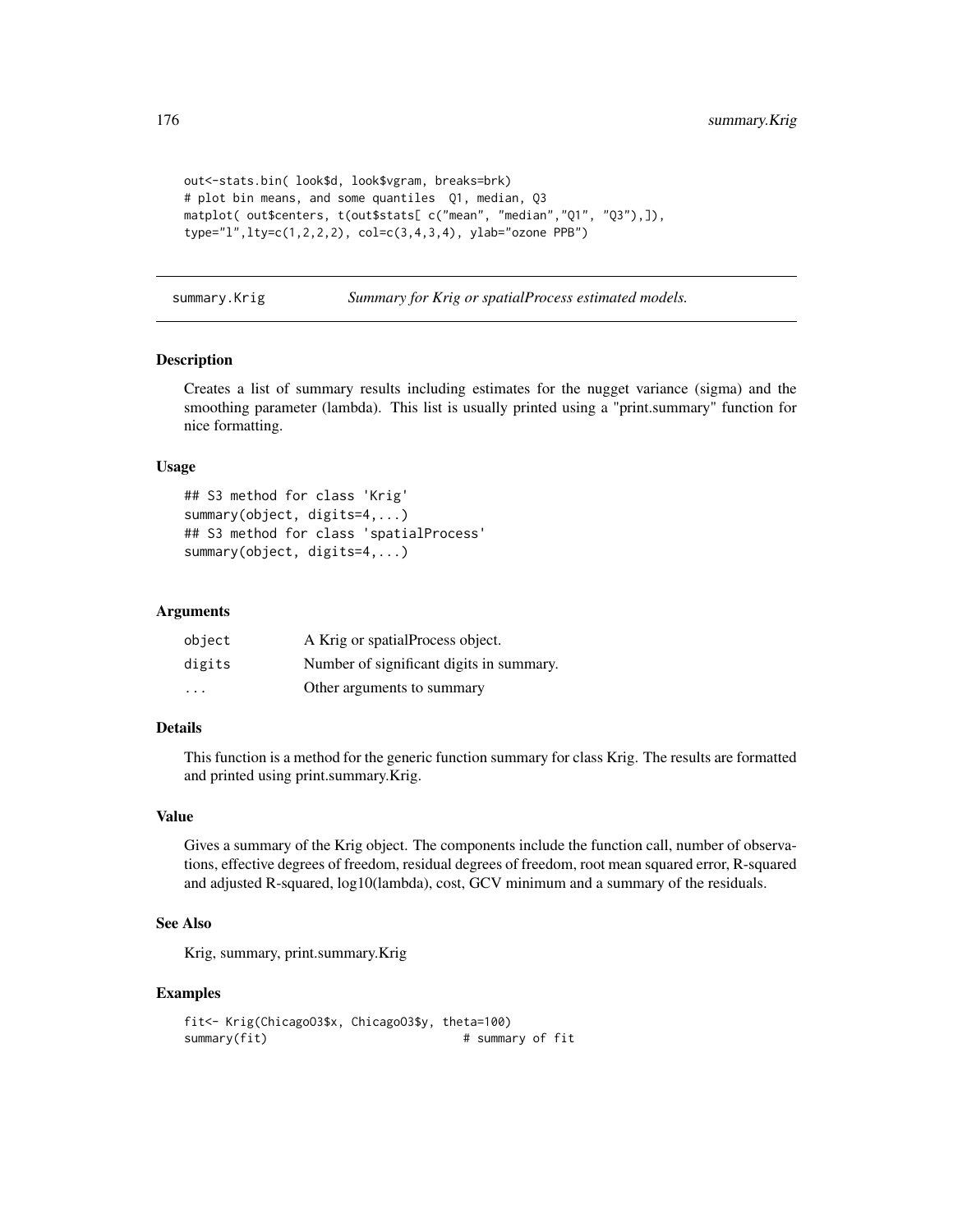## Description

Provides a summary of the variable names and sizes from the handle returned from netCDF file.

# Usage

```
## S3 method for class 'ncdf'
summary(object,...)
```
# Arguments

| object            | The "handle" returned by the read. node function from the noder package.          |
|-------------------|-----------------------------------------------------------------------------------|
| $\cdot\cdot\cdot$ | Other arguments to pass to this function. Currently, no other arguments are used. |

## Details

This function is out of place in fields but was included because often large geophysical data sets are in netCDF format and the ncdf R package is also needed. To date the summary capability in the ncdf package is limited and this function is used to supplement it use. The function is also a a useful device to see how the ncdf object is structured.

# Author(s)

D. Nychka

# See Also

ncdf

supportsArg *Tests if function supports a given argument*

# Description

Tests if the given function supports the given argument. Commonly used in fields code for determining if a covariance function supports precomputation of the distance matrix and evaluation of the covariance matrix over only the upper triangle.

## Usage

supportsArg(fun=stationary.cov, arg)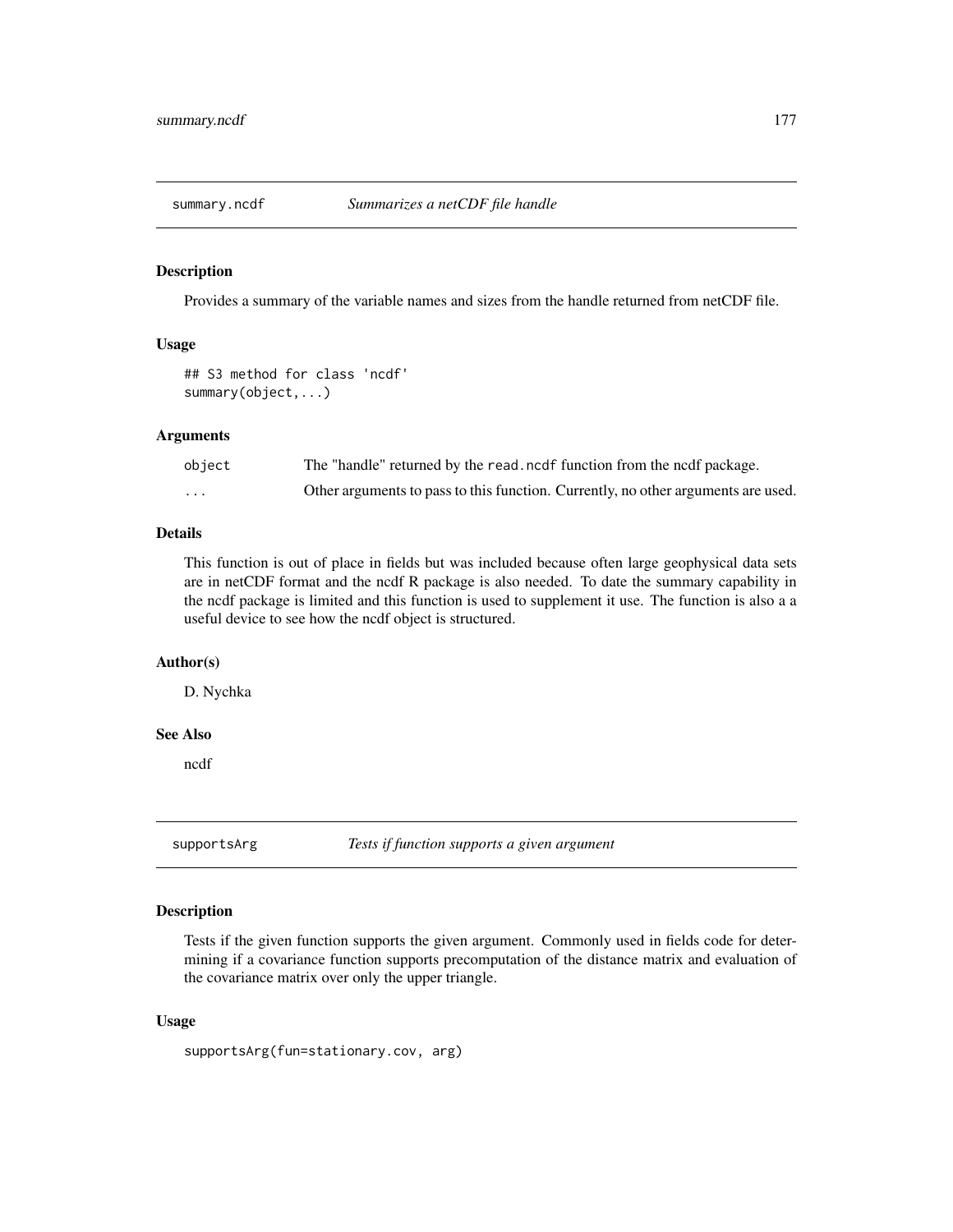178 surface.Krig

## Arguments

| fun | The function tested for support for whether it supports the argument arg as input |
|-----|-----------------------------------------------------------------------------------|
| arg | The argument to check if fun supports using as input                              |

# Details

Currently only stationary.cov and Exp.cov support evaluation of the covariance matrix over the upper triangle (and diagonal) only via the onlyUpper argument and distance matrix precomputation via the distMat argument.

# Value

A logical indicating whether the given function supports use of the given argument

# Author(s)

John Paige

# See Also

[stationary.cov](#page-22-0), [Exp.cov](#page-22-0) These covariance functions have the onlyUpper option allowing the user to evaluate the covariance matrix over the upper triangle and diagonal only and to pass a precomputed distance matrix

## Examples

```
################
#Test covariance function to see if it supports evaluation of
#covariance matrix over upper triangle only
################
supportsArg(Rad.cov, "distMat")
supportsArg(Rad.cov, "onlyUpper")
supportsArg(stationary.cov, "distMat")
supportsArg(stationary.cov, "onlyUpper")
supportsArg(Exp.cov, "distMat")
supportsArg(Exp.cov, "onlyUpper")
```
surface.Krig *Plots a surface and contours*

# Description

Creates different plots of the fitted surface of a Krig object. This is a quick way to look at the fitted function over reasonable default ranges.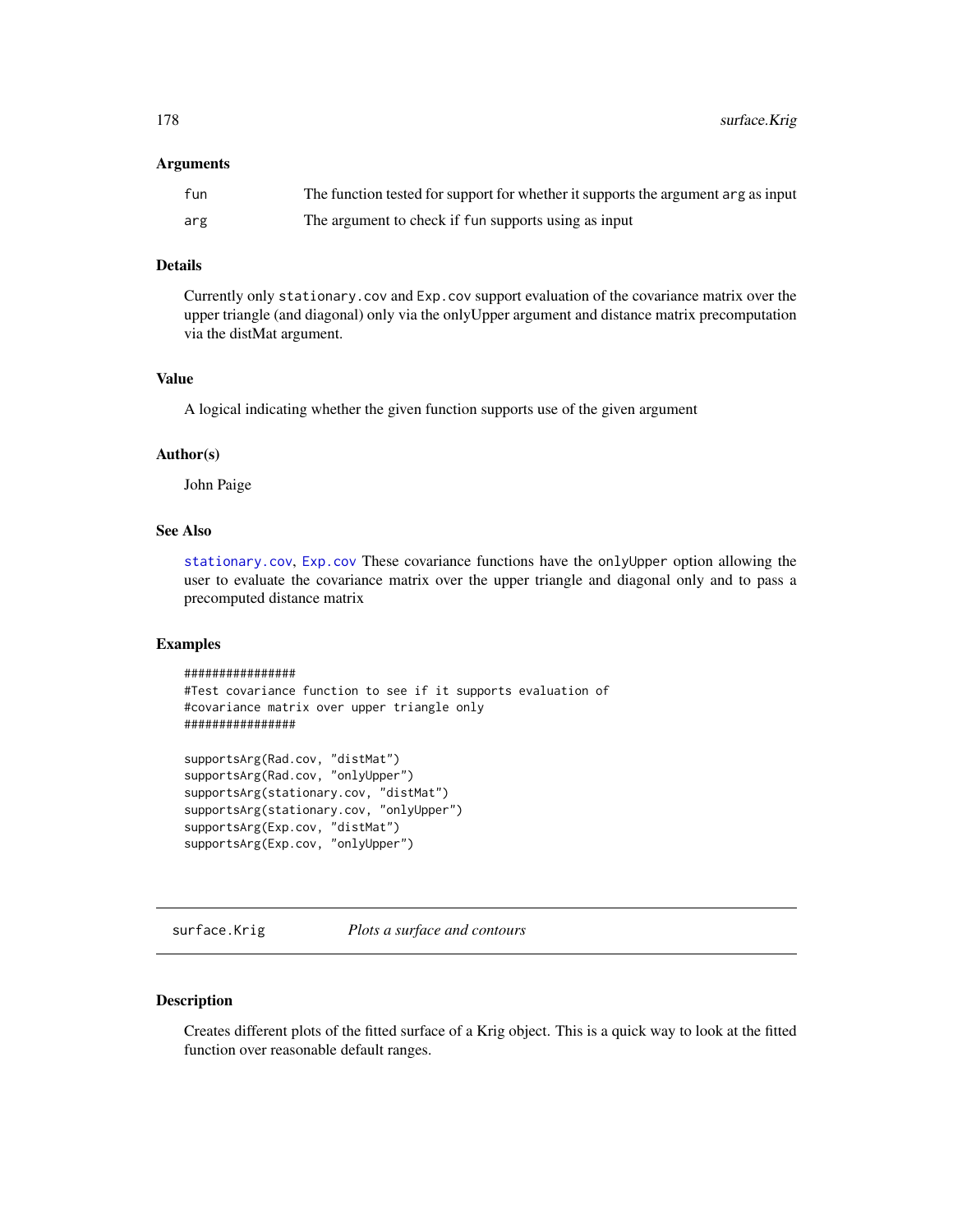# surface.Krig 179

# Usage

```
## S3 method for class 'Krig'
surface(
object, grid.list = NULL, extrap = FALSE,
                 graphics.reset = NULL, xlab = NULL, ylab = NULL, main
                 = NULL, zlab = NULL, zlim = NULL, levels = NULL, type
                 = "C", nx = 80, ny = 80, ...)## S3 method for class 'mKrig'
surface(
object, grid.list = NULL, extrap = FALSE,
                 graphics.reset = NULL, xlab = NULL, ylab = NULL, main
                 = NULL, zlab = NULL, zlim = NULL, levels = NULL, type
                 = "C", nx = 80, ny = 80, ...)
```
# Arguments

| A Krig object or an mKrig object.                                                                                                                                                                                                                                                                                                                                                           |
|---------------------------------------------------------------------------------------------------------------------------------------------------------------------------------------------------------------------------------------------------------------------------------------------------------------------------------------------------------------------------------------------|
| A list with as many components as variables describing the surface. All com-<br>ponents should have a single value except the two that give the grid points for<br>evaluation. If the matrix or data frame has column names, these must appear in<br>the grid list. If grid list is missing an the surface has just two dimensions the<br>grid is based on the ranges of the observed data. |
| Extrapolation beyond the range of the data. If false only the convex hull of the<br>observations is plotted. Default is false.                                                                                                                                                                                                                                                              |
| graphics.reset Reset to original graphics parameters after function plotting.                                                                                                                                                                                                                                                                                                               |
| Type of plot as a character. "p" perspective plot (persp). "c" contour plot (con-<br>tour). "b" a two panel figure with perspective and contour plots. "I" image plot<br>with legend strip (image.plot). "C" image plot with contours overlaid. Image<br>with contour is the default.                                                                                                       |
| Title of plot                                                                                                                                                                                                                                                                                                                                                                               |
| x axis label                                                                                                                                                                                                                                                                                                                                                                                |
| y axis label                                                                                                                                                                                                                                                                                                                                                                                |
| z axis label if "p" or "b" type is used.                                                                                                                                                                                                                                                                                                                                                    |
| Z limits passed to persp                                                                                                                                                                                                                                                                                                                                                                    |
| Contour levels passed to contour.                                                                                                                                                                                                                                                                                                                                                           |
| Number of grid points to evaluate surface on the horizontal axis (the x-axis).                                                                                                                                                                                                                                                                                                              |
| Number of grid points to evaluate surface on the vertical axis (the y-axis).                                                                                                                                                                                                                                                                                                                |
| Any other plotting options.                                                                                                                                                                                                                                                                                                                                                                 |
|                                                                                                                                                                                                                                                                                                                                                                                             |

# Details

This function is essentially a combination of predictSurface and plot.surface. It may not always give a great rendition but is easy to use for checking the fitted surface. The default of extrap=F is designed to discourage looking at the estimated surface outside the range of the observations. NOTE: that any Z covariates will b edropped and only the spatial part of the model will be evaluated.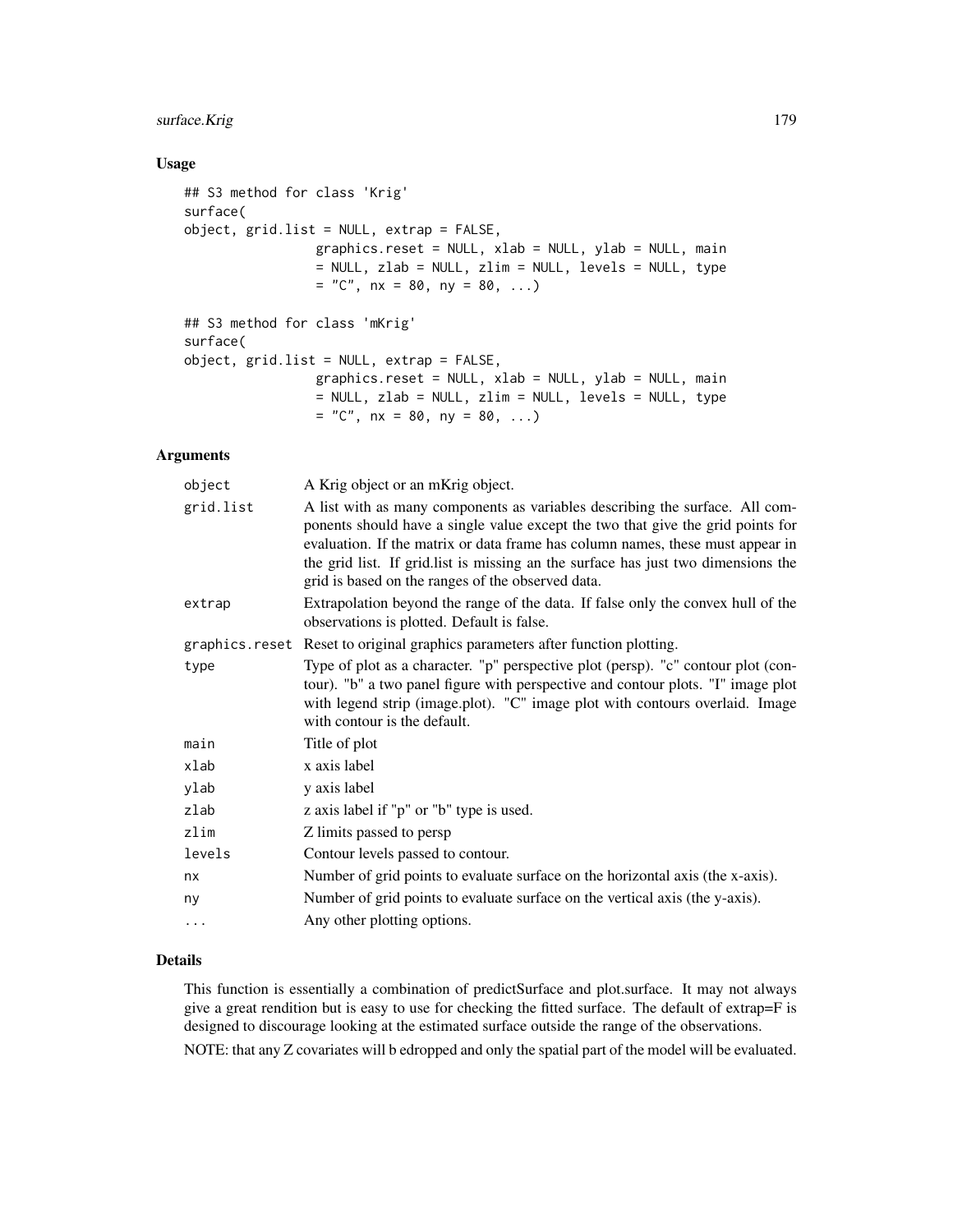# See Also

[Krig](#page-75-0) predictSurface, plot.surface, image.plot

## Examples

```
fit<- Krig(ChicagoO3$x,ChicagoO3$y, theta=30) # krig fit
```
#Image plot of surface with nice, smooth contours and shading

```
surface(fit, type="C", nx=128, ny=128)
```

| The Engines: | Basic linear algebra utilities and other computations supporting the |
|--------------|----------------------------------------------------------------------|
|              | Krig function.                                                       |

# Description

These are internal functions to Krig that compute the basic matrix decompositions or solve the linear systems needed to evaluate the Krig/Tps estimate. Others listed below do some simple housekeeping and formatting. Typically they are called from within Krig but can also be used directly if passed a Krig object list.

# Usage

```
Krig.engine.default(out, verbose = FALSE)
Krig.engine.knots(out, verbose = FALSE)
Krig.engine.fixed( out, verbose=FALSE, lambda=NA)
Krig.coef(out, lambda = out$lambda, y = NULL, yM = NULL, verbose = FALSE)
Krig.make.u(out, y = NULL, yM = NULL, verbose = FALSE)Krig.check.xY(x, Y,Z, weights, na.rm, verbose = FALSE)
Krig.cor.Y(obj, verbose = FALSE)
Krig.transform.xY(obj, knots, verbose = FALSE)
Krig.make.W( out, verbose=FALSE)
Krig.make.Wi ( out, verbose=FALSE)
```
## Arguments

| out     | A complete or partial Krig object. If partial it must have all the information<br>accumulated to this calling point within the Krig function. |
|---------|-----------------------------------------------------------------------------------------------------------------------------------------------|
| obi     | Same as out.                                                                                                                                  |
| verbose | If TRUE prints out intermediate results for debugging.                                                                                        |
| lambda  | Value of smoothing parameter "hard wired" into decompositions. Default is NA,<br>i.e. use the value in out \$1 ambda.                         |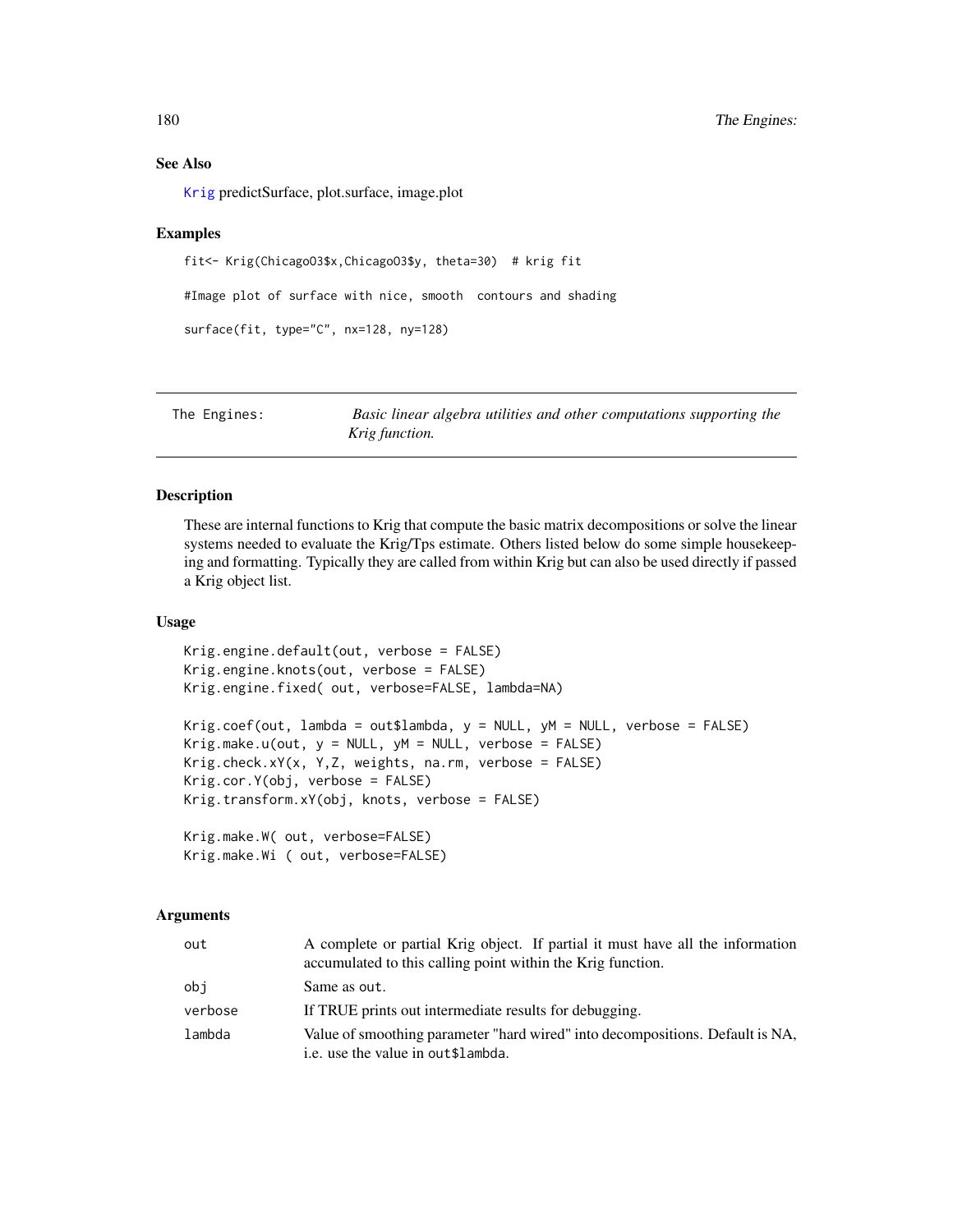| У            | New y vector for recomputing coefficients. OR for $\%d^*\%$ a vector or matrix.                                                                                              |
|--------------|------------------------------------------------------------------------------------------------------------------------------------------------------------------------------|
| уM           | New y vector for recomputing coefficients but the values have already been col-<br>lapsed into replicate group means.                                                        |
| Y            | raw data Y vector                                                                                                                                                            |
| $\mathsf{x}$ | raw x matrix of spatial locations OR In the case of $\%d^*\%$ , y is either a matrix or<br>a vector. As a vector, y, is interpreted to be the elements of a digaonal matrix. |
| weights      | Raw weights vector passed to Krig                                                                                                                                            |
| 7            | Raw vector or matrix of additional covariates.                                                                                                                               |
| na.rm        | NA action logical values passed to Krig                                                                                                                                      |
| knots        | Raw knots matrix passed to Krig                                                                                                                                              |

#### Details

#### ENGINES:

The engines are the code modules that handle the basic linear algebra needed to computed the estimated curve or surface coefficients. All the engine work on the data that has been reduced to unique locations and possibly replicate group means with the weights adjusted accordingly. All information needed for the decomposition are components in the Krig object passed to these functions.

Krig.engine.default finds the decompositions for a Universal Kriging estimator. by simultaneously diagonalizing the linear system system for the coefficients of the estimator. The main advantage of this form is that it is fairly stable numerically, even with ill-conditioned covariance matrices with lambda  $> 0$ . (i.e. provided there is a "nugget" or measure measurement error. Also the eigendecomposition allows for rapid evaluation of the likelihood, GCV and coefficients for new data vectors under different values of the smoothing parameter, lambda.

Krig.engine.knots finds the decompositions in the case that the covariance is evaluated at arbitrary locations possibly different than the data locations (called knots). The intent of these decompositions is to facilitate the evaluation at different values for lambda. There will be computational savings when the number of knots is less than the number of unique locations. (But the knots are as densely distributed as the structure in the underlying spatial process.) This function call fields.diagonalize, a function that computes the matrix and eigenvalues that simultaneous diagonalize a nonnegative definite and a positive definite matrix. These decompositions also facilitate multiple evaluations of the likelihood and GCV functions in estimating a smoothing parameter and also multiple solutions for different y vectors.

Krig.engine.fixed are specific decomposition based on the Cholesky factorization assuming that the smoothing parameter is fixed. This is the only case that works in the sparse matrix. Both knots and the full set of locations can be handled by this case. The difference between the "knots" engine above is that only a single value of lambda is considered in the fixed engine.

#### OTHER FUNCTIONS:

Krig.coef Computes the "c" and "d" coefficients to represent the estimated curve. These coefficients are used by the predict functions for evaluations. Krig.coef can be used outside of the call to Krig to recompute the fit with different Y values and possibly with different lambda values. If new y values are not passed to this function then the yM vector in the Krig object is used. The internal function Krig.ynew sorts out the logic of what to do and use based on the passed arguments.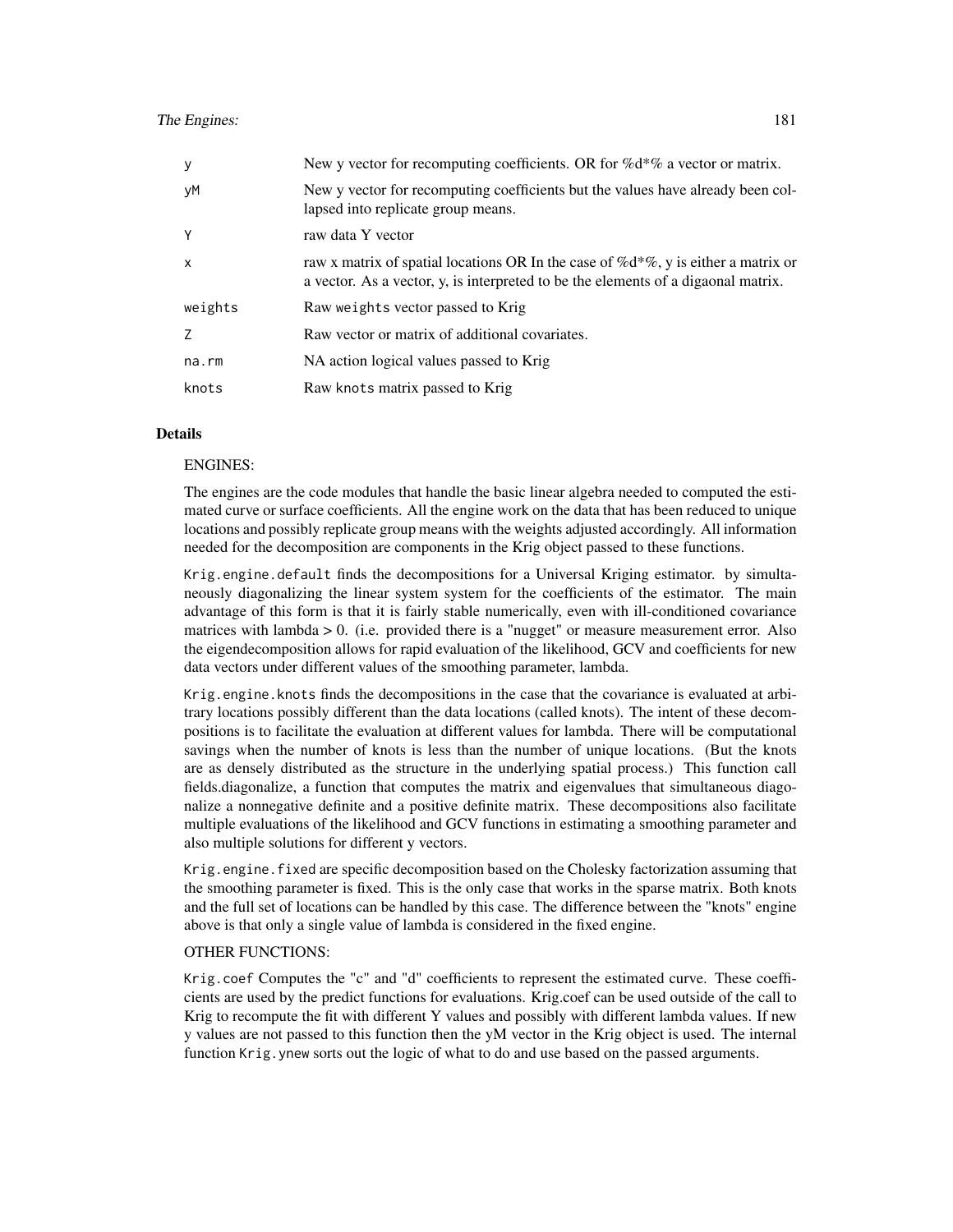Krig.make.u Computes the "u" vector, a transformation of the collapsed observations that allows for rapid evaluation of the GCV function and prediction. This only makes sense when the decomposition is WBW or DR, i.e. an eigen decomposition. If the decompostion is the Cholesky based then this function returns NA for the u component in the list.

Krig.check.xY Checks for removes missing values (NAs).

Krig.cor.Y Standardizes the data vector Y based on a correlation model.

Krig.transform.xY Finds all replicates and collapse to unique locations and mean response and pooled variances and weights. These are the xM, yM and weightsM used in the engines. Also scales the x locations and the knots according to the transformation.

Krig.make.W and Krig.make.Wi These functions create an off-diagonal weight matrix and its symmetric square root or the inverse of the weight matrix based on the information passed to Krig. If out\$nondiag is TRUE W is constructed based on a call to the passed function wght.function along with additional arguments. If this flag is FALSE then W is just diag(out\$weightsM) and the square root and inverse are computed directly.

%d\*% Is a simple way to implement efficient diagonal multiplications.  $x\%d*\%y$  is interpreted to mean diag(x)%\*% y if x is a vector. If x is a matrix then this becomes the same as the usual matrix multiplication.

# Returned Values

#### ENGINES:

The returned value is a list with the matrix decompositions and other information. These are incorporated into the complete Krig object.

Common to all engines:

decomp Type of decomposition

nt dimension of T matrix

np number of knots

Krig.engine.default:

u Transformed data using eigenvectors.

D Eigenvalues

G Reduced and weighted matrix of the eigenvectors

qr.T QR decomposition of fixed regression matrix

V The eigenvectors

Krig.engine.knots:

u A transformed vector that is based on the data vector.

- D Eigenvalues of decomposition
- G Matrix from diagonalization
- $q$ r. T QR decomposition of the matrix for the fixed component. i.e. sqrt( Wm)%\*%T

pure.ss pure error sums of squares including both the variance from replicates and also the sums of squared residuals from fitting the full knot model with lambda=0 to the replicate means.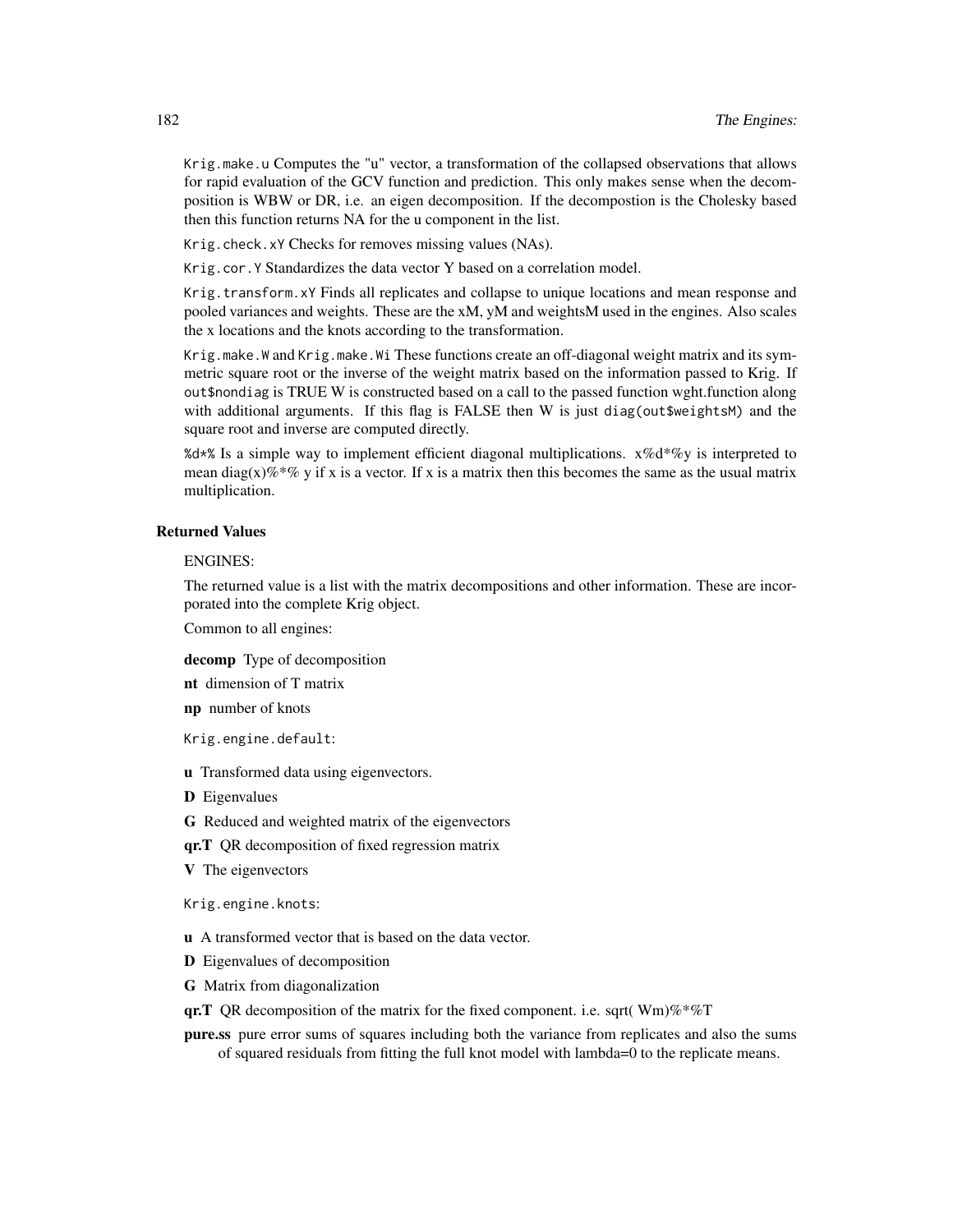# <span id="page-182-0"></span>The Engines: 183

Krig.engine.fixed:

- d estimated coefficients for the fixed part of model
- c estimated coefficients for the basis functions derived from the covariance function.

Using all data locations

qr.VT QR decomposition of the inverse Cholesky factor times the T matrix.

MC Cholesky factor

Using knot locations

qr.Treg QR decomposition of regression matrix modified by the estimate of the nonparametric ( or spatial) component.

lambda.fixed Value of lambda used in the decompositions

OTHER FUNCTIONS:

Krig.coef

yM Y values as replicate group means

shat.rep Sample standard deviation of replicates

shat.pure.error Same as shat.rep

- pure.ss Pure error sums of squares based on replicates
- c The "c" basis coefficients associated with the covariance or radial basis functions.
- d The "d" regression type coefficients that are from the fixed part of the model or the linear null space.
- u When the default decomposition is used the data vector transformed by the orthogonal matrices. This facilitates evaluating the GCV function at different values of the smoothing parameter.

Krig.make.W

W The weight matrix

W2 Symmetric square root of weight matrix

Krig.make.Wi

- Wi The inverse weight matrix
- W2i Symmetric square root of inverse weight matrix

#### Author(s)

Doug Nychka

# See Also

[Krig](#page-75-0), [Tps](#page-186-0)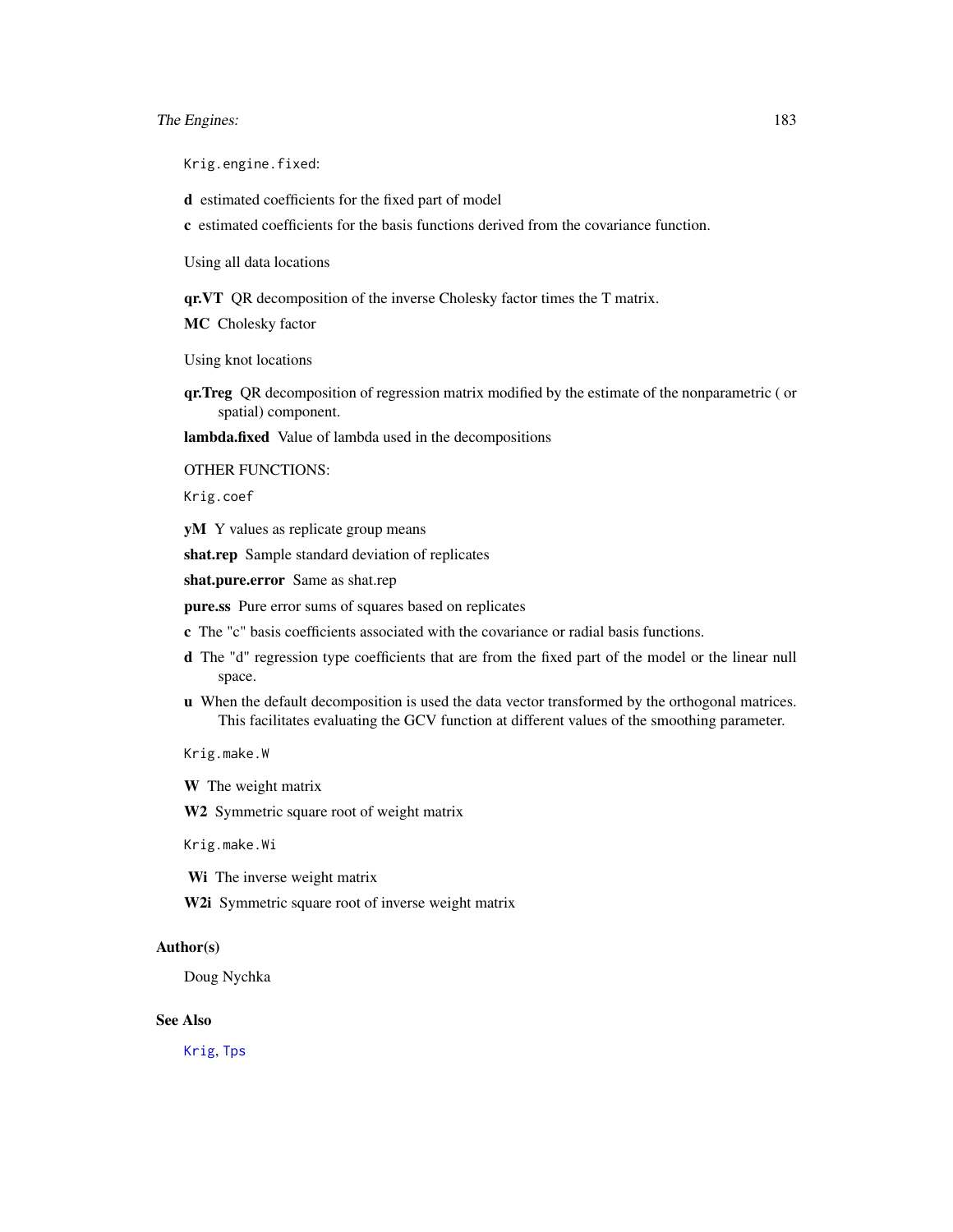#### <span id="page-183-0"></span>Examples

```
Krig( ChicagoO3$x, ChicagoO3$y, theta=100)-> out
Krig.engine.default( out)-> stuff
# compare "stuff" to components in out$matrices
look1<- Krig.coef( out)
look1$c
# compare to out$c
look2<- Krig.coef( out, yM = ChicagoO3$y)
look2$c
# better be the same even though we pass as new data!
```
tim.colors *Some useful color tables for images and tools to handle them.*

# Description

Several color scales useful for image plots: a pleasing rainbow style color table patterned after that used in Matlab by Tim Hoar and also some simple color interpolation schemes between two or more colors. There is also a function that converts between colors and a real valued vector.

# Usage

```
tim. colors(n = 64, alpha=1.0)larry.colors()
two.colors(n=256, start="darkgreen", end="red", middle="white",
alpha=1.0)
designer.colors( n=256, col= c("darkgreen", "white", "darkred"), x=
                              seq(0,1,, length(col)) ,alpha=1.0)
color.scale( z, col=tim.colors(256), zlim =NULL,
transparent.color="white", eps= 1e-8)
```
fieldsPlotColors( col,...)

# Arguments

alpha The transparency of the color  $-1.0$  is opaque and 0 is transparent. This is useful for overlays of color and still being able to view the graphics that is covered.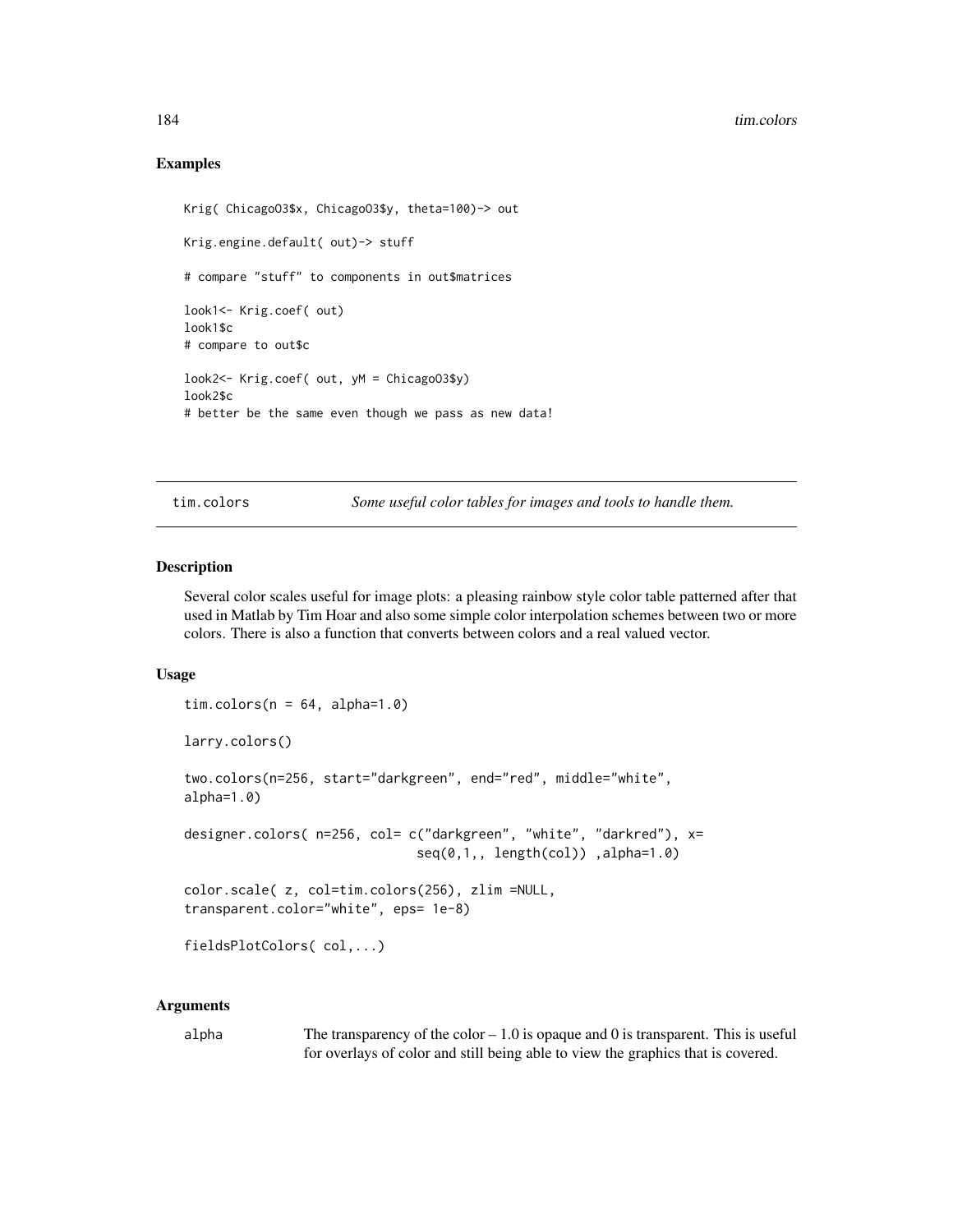#### tim.colors and the set of the set of the set of the set of the set of the set of the set of the set of the set of the set of the set of the set of the set of the set of the set of the set of the set of the set of the set o

| n                 | Number of color levels. The setting $n=64$ is the orignal definition.                                              |  |
|-------------------|--------------------------------------------------------------------------------------------------------------------|--|
| start             | Starting color for lowest values in color scale                                                                    |  |
| end               | Ending color.                                                                                                      |  |
| middle            | Color scale passes through this color at halfway                                                                   |  |
| col               | A list of colors (names or hex values) to interpolate                                                              |  |
| $\mathsf{x}$      | Positions of colors on a $[0,1]$ scale. Default is to assume that the x values are<br>equally spacesd from 0 to 1. |  |
| z                 | Real vector to encode in a color table.                                                                            |  |
| zlim              | Range to use for color scale. Default is the range( $z$ ) inflated by 1- eps and<br>$1 + eps.$                     |  |
| transparent.color |                                                                                                                    |  |
|                   | Color value to use for NA's or values outside zlim                                                                 |  |
| eps               | A small inflation of the range to avoid boundary values of z being coded as NAs                                    |  |
| $\cdots$          | Additional plotting arguments to code mage plot                                                                    |  |

#### Details

The color in R can be represented as three vectors in RGB coordinates and these coordinates are interpolated separately using a cubic spline to give color values that intermediate to the specified colors.

Ask Tim Hoar about tim.colors! He is a matlab black belt and this is his favorite scale in that system. two.colors is really about three different colors. For other colors try fields.color.picker to view possible choices. start="darkgreen", end="azure4" are the options used to get a nice color scale for rendering aerial photos of ski trails. (See [http://www.image.ucar.edu/Data/](http://www.image.ucar.edu/Data/MJProject) [MJProject](http://www.image.ucar.edu/Data/MJProject).) larry.colors is a 13 color palette used by Larry McDaniel and is particularly useful for visualizing fields of climate variables.

designer.color is the master function for two.colors and tim.colors. It can be useful if one wants to customize the color table to match quantiles of a distribution. e.g. if the median of the data is at .3 with respect to the range then set x equal to  $c(0,3,1)$  and specify three colors to provide a transtion that matches the median value. In fields language this function interpolates between a set of colors at locations x. While you can be creative about these colors just using another color scale as the basis is easy. For example

designer.color( 256, rainbow(4), x= c( 0,.2,.8,1.0))

leaves the choice of the colors to Dr. R after a thunderstorm.

color.scale assigns colors to a numerical vector in the same way as the image function. This is useful to kept the assigment of colors consistent across several vectors by specifiying a common zlim range.

plotColorScale A simple function to plot a vector of colors to examinet their values.

#### Value

A vector giving the colors in a hexadecimal format, two extra hex digits are added for the alpha channel.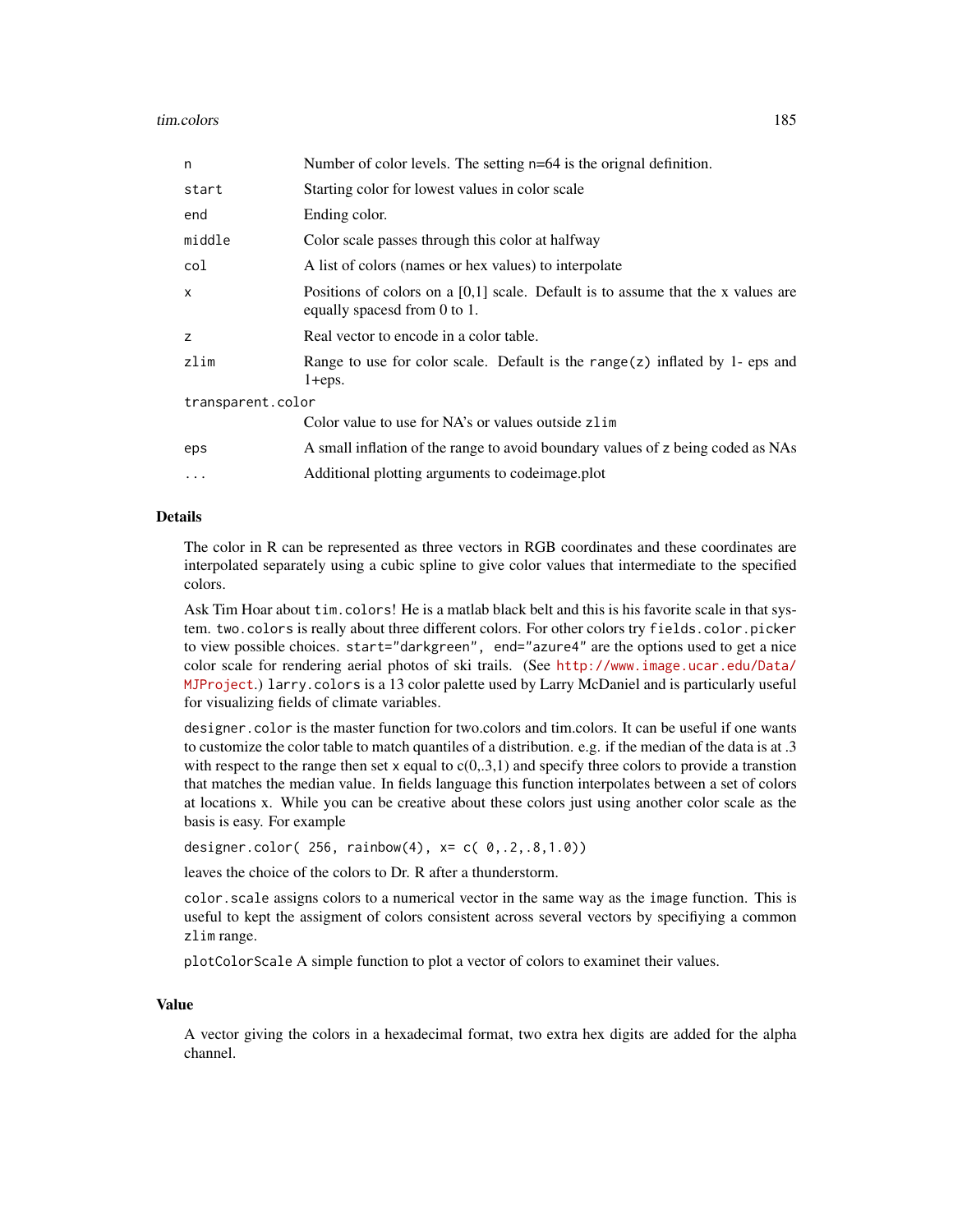#### See Also

topo.colors, terrain.colors, image.plot, quilt.plot, grey.scale, fields.color.picker

#### Examples

```
tim.colors(10)
# returns an array of 10 character strings encoding colors in hex format
# e.g. (red, green, blue) values of (16,255, 239)
# translates to "#10FFEF"
# rgb( 16/255, 255/255, 239/255, alpha=.5)
# gives "#10FFEF80" note extra "alpha channel"
# veiw some color table choices
set.panel( 2,3)
z<- outer( 1:20,1:20, "+")
obj<- list( x=1:20,y=1:20,z=z )
image( obj, col=tim.colors( 200)) # 200 levels
image( obj, col=two.colors() )
# using tranparency without alpha the image plot would cover points
plot( 1:20,1:20)
image(obj, col=two.colors(alpha=.5), add=TRUE)
coltab<- designer.colors(col=c("blue", "grey", "green"),
                   x= c( 0, .3, 1) )image( obj, col= coltab )
# peg colors at some desired quantiles of data.
# NOTE need 0 and 1 for the color scale to make sense
x<- quantile( c(z), c(0,.25,.5,.75,1.0) )
# scale these to [0,1]
zr < - range( c(z))
x<- (x-zr[1])/ (zr[2] - zr[1])
coltab<- designer.colors(256,rainbow(5), x)
image( z, col= coltab )
# see image.plot for adding all kinds of legends
# some random color values
set.seed(123)
z<- rnorm(100)
hex.codes<- color.scale(z, col=two.colors())
N<-length( hex.codes)
# take a look at the coded values
# or equivalently create some Xmas wrapping paper!
image( 1:N, N, matrix(1:N, N,1) , col=hex.codes, axes=FALSE,
                               xlab="", ylab="")
```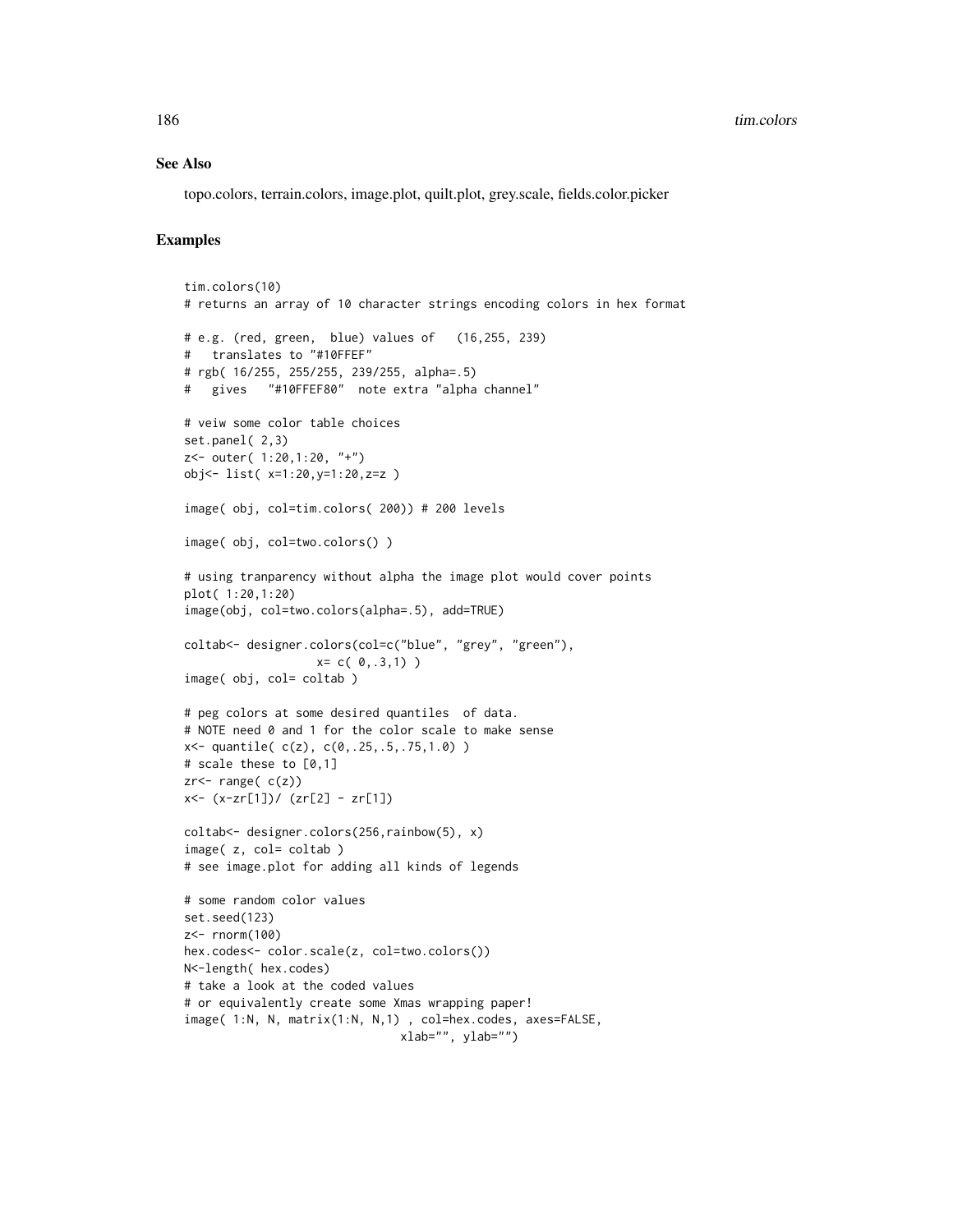<span id="page-186-1"></span>set.panel()

<span id="page-186-0"></span>Tps *Thin plate spline regression*

# Description

Fits a thin plate spline surface to irregularly spaced data. The smoothing parameter is chosen by generalized cross-validation. The assumed model is additive  $Y = f(X) + e$  where  $f(X)$  is a d dimensional surface. This function also works for just a single dimension and is a special case of a spatial process estimate (Kriging). A "fast" version of this function uses a compactly supported Wendland covariance and computes the estimate for a fixed smoothing parameter.

# Usage

```
Tps(x, Y, m = NULL, p = NULL, scale-type = "range", lon.lat = FALSE,miles = TRUE, method = "GCV", GCV = TRUE, \ldots)
```

```
fastTps(x, Y, m = NULL, p = NULL, theta, lon.lat=FALSE,
         find.trA = TRUE, lambda=0, ...)
```
# Arguments

| X          | Matrix of independent variables. Each row is a location or a set of independent<br>covariates.                                                                                                                                                                                                                                                                                                                                             |
|------------|--------------------------------------------------------------------------------------------------------------------------------------------------------------------------------------------------------------------------------------------------------------------------------------------------------------------------------------------------------------------------------------------------------------------------------------------|
| Y          | Vector of dependent variables.                                                                                                                                                                                                                                                                                                                                                                                                             |
| m          | A polynomial function of degree (m-1) will be included in the model as the drift<br>(or spatial trend) component. Default is the value such that 2m-d is greater than<br>zero where d is the dimension of x.                                                                                                                                                                                                                               |
| p          | Polynomial power for Wendland radial basis functions. Default is 2m-d where<br>d is the dimension of x.                                                                                                                                                                                                                                                                                                                                    |
| scale.type | The independent variables and knots are scaled to the specified scale.type. By<br>default the scale type is "range", whereby the locations are transformed to the<br>interval $(0,1)$ by forming $(x-min(x))/range(x)$ for each x. Scale type of "user"<br>allows specification of an x.center and x.scale by the user. The default for "user"<br>is mean 0 and standard deviation 1. Scale type of "unscaled" does not scale the<br>data. |
| theta      | The tapering range that is passed to the Wendland compactly supported covari-<br>ance. The covariance (i.e. the radial basis function) is zero beyond range theta.<br>The larger theta the closer this model will approximate the standard thin plate<br>spline.                                                                                                                                                                           |
| lon.lat    | If TRUE locations are interpreted as lognitude and latitude and great circle dis-<br>tance is used to find distances among locations. The theta scale parameter for<br>fast. Tps (setting the compact support of the Wendland function) in this case is<br>in units of miles (see example and caution below).                                                                                                                              |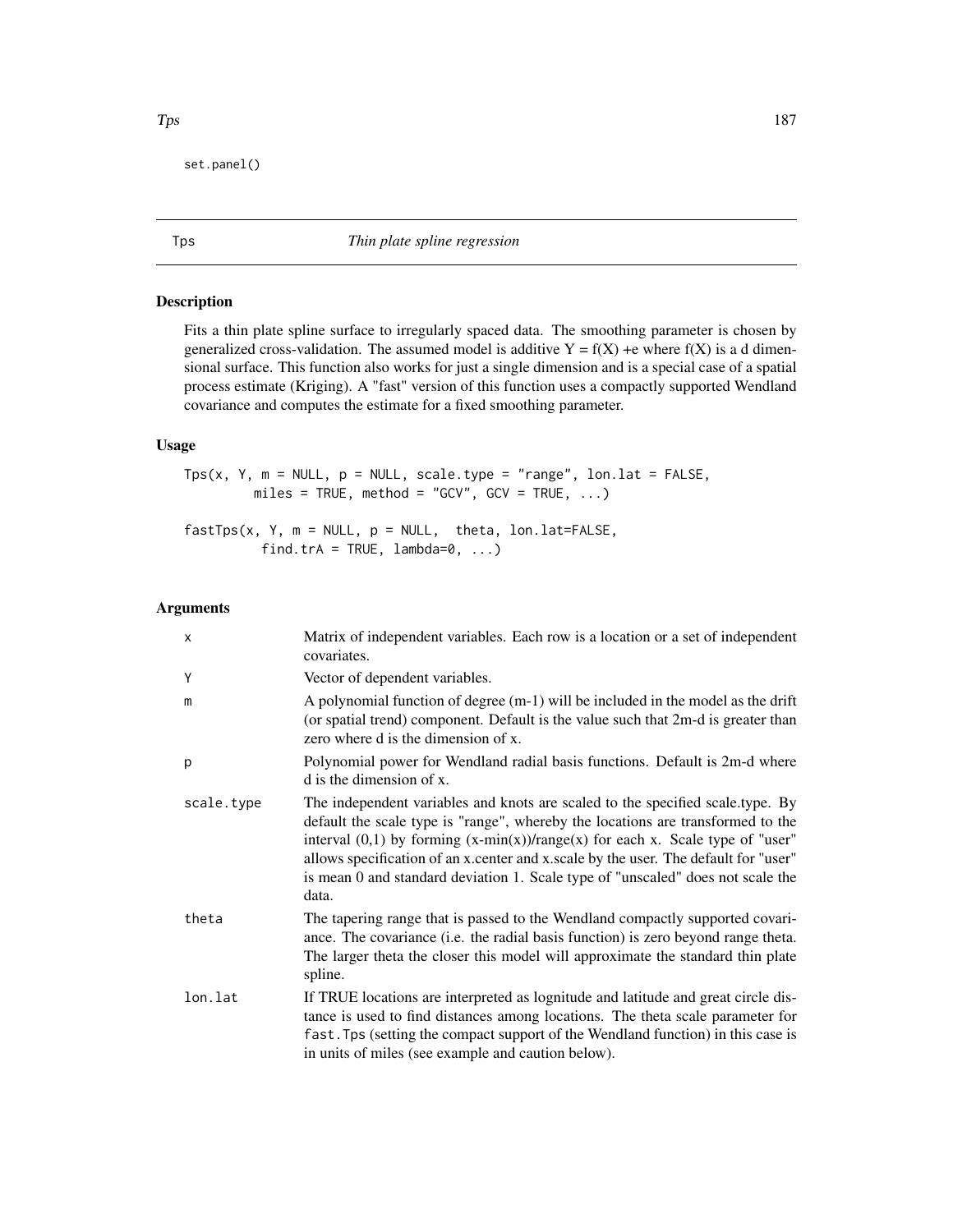| method   | Determines what "smoothing" parameter should be used. The default is to es-<br>timate standard GCV Other choices are: GCV.model, GCV.one, RMSE, pure<br>error and REML. The differences are explained in the Krig help file.                                            |
|----------|-------------------------------------------------------------------------------------------------------------------------------------------------------------------------------------------------------------------------------------------------------------------------|
| GCV      | If TRUE the decompositions are done to efficiently evaluate the estimate, GCV<br>function and likelihood at multiple values of lambda.                                                                                                                                  |
| miles    | If TRUE great circle distances are in miles if FALSE distances are in kilometers                                                                                                                                                                                        |
| lambda   | Smoothing parameter the ratio of error variance to process variance, default<br>is zero which corresponds to interpolation. See fastTpsMLE to estimate this<br>paramter from the data.                                                                                  |
| find.trA | If TRUE will estimate the effective degrees of freedom using a simple Monte<br>Carlo method. This will add to the computational burden by approximately<br>NtrA solutions of the linear system but the cholesky decomposition is reused.                                |
| $\ddots$ | For Tps any argument that is valid for the Krig function. Some of the main ones<br>are listed below.                                                                                                                                                                    |
|          | For fastTps any argument that is suitable for the mKrig function see help on<br>mKrig for these choices.                                                                                                                                                                |
|          | Arguments for Tps:                                                                                                                                                                                                                                                      |
|          | lambda Smoothing parameter that is the ratio of the error variance (sigma**2)<br>to the scale parameter of the covariance function. If omitted this is esti-<br>mated by GCV.                                                                                           |
|          | Z Linear covariates to be included in fixed part of the model that are distinct<br>from the default low order polynomial in x                                                                                                                                           |
|          | df The effective number of parameters for the fitted surface. Conversely, N-<br>df, where N is the total number of observations is the degrees of freedom<br>associated with the residuals. This is an alternative to specifying lambda<br>and much more interpretable. |
|          | cost Cost value used in GCV criterion. Corresponds to a penalty for increased<br>number of parameters. The default is 1.0 and corresponds to the usual GCV.                                                                                                             |
|          | weights Weights are proportional to the reciprocal variance of the measurement<br>error. The default is no weighting i.e. vector of unit weights.                                                                                                                       |
|          | nstep.cv Number of grid points for minimum GCV search.                                                                                                                                                                                                                  |
|          | x.center Centering values are subtracted from each column of the x matrix.<br>Must have scale.type="user".                                                                                                                                                              |
|          | x.scale Scale values that divided into each column after centering. Must have<br>scale.type="user".                                                                                                                                                                     |
|          | rho Scale factor for covariance.                                                                                                                                                                                                                                        |
|          | sigma2 Variance of errors or if weights are not equal to 1 the variance is sigma**2/weight.                                                                                                                                                                             |
|          | verbose If true will print out all kinds of intermediate stuff.                                                                                                                                                                                                         |
|          | mean.obj Object to predict the mean of the spatial process.<br>sd.obj Object to predict the marginal standard deviation of the spatial process.                                                                                                                         |
|          | null.function An R function that creates the matrices for the null space model.<br>The default is fields.mkpoly, an R function that creates a polynomial regres-<br>sion matrix with all terms up to degree m-1. (See Details)                                          |
|          | offset The offset to be used in the GCV criterion. Default is 0. This would be<br>used when Krig/Tps is part of a backfitting algorithm and the offset has to<br>be included to reflect other model degrees of freedom.                                                 |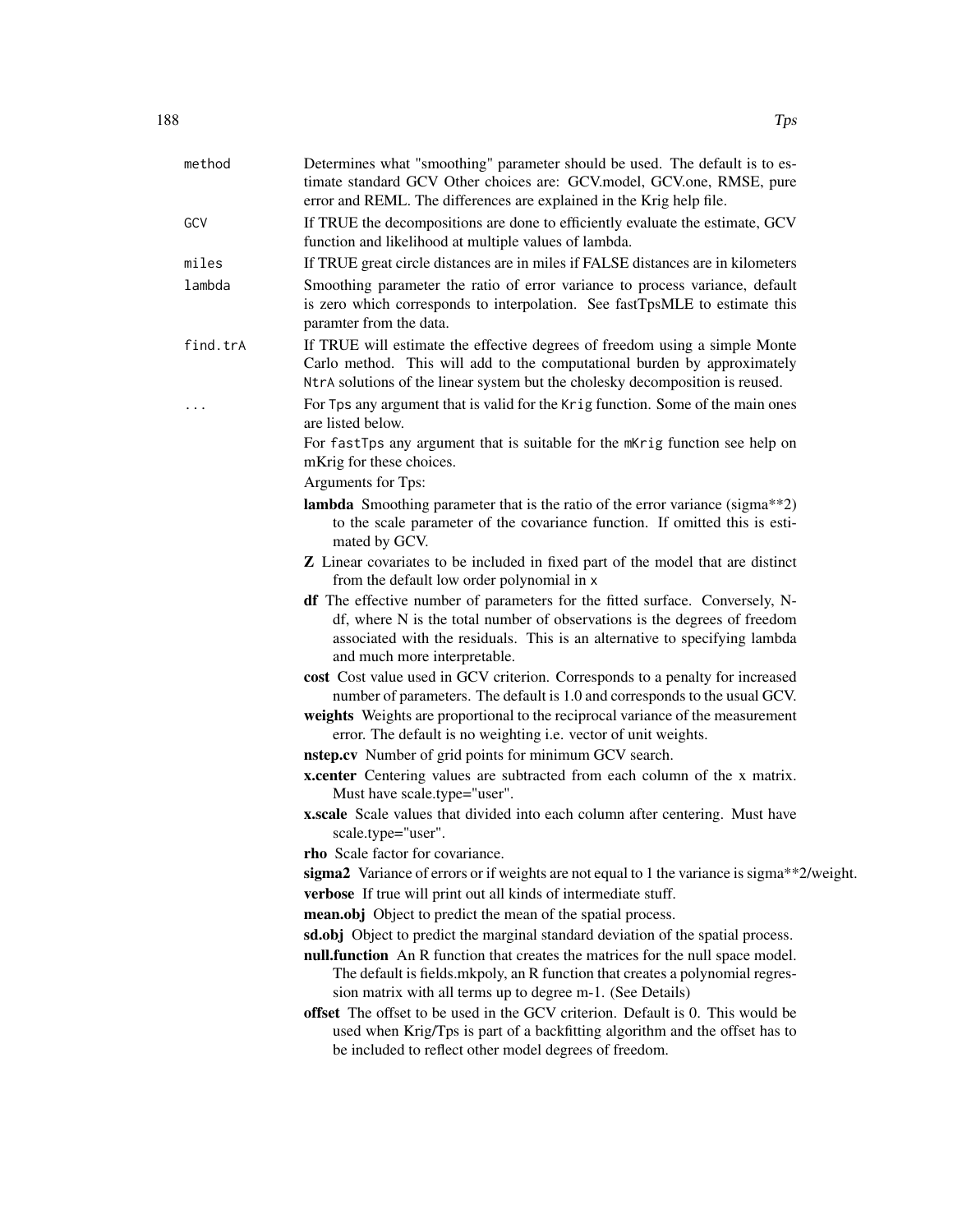#### Details

Both of these functions are special cases of using the Krig and mKrig functions. See the help on each of these for more information on the calling arguments and what is returned.

A thin plate spline is result of minimizing the residual sum of squares subject to a constraint that the function have a certain level of smoothness (or roughness penalty). Roughness is quantified by the integral of squared m-th order derivatives. For one dimension and m=2 the roughness penalty is the integrated square of the second derivative of the function. For two dimensions the roughness penalty is the integral of

 $(Dxx(f))*22 + 2(Dxy(f))*2 + (Dyy(f))*22)$ 

(where Duv denotes the second partial derivative with respect to u and v.) Besides controlling the order of the derivatives, the value of m also determines the base polynomial that is fit to the data. The degree of this polynomial is (m-1).

The smoothing parameter controls the amount that the data is smoothed. In the usual form this is denoted by lambda, the Lagrange multiplier of the minimization problem. Although this is an awkward scale, lambda =0 corresponds to no smoothness constraints and the data is interpolated. lambda=infinity corresponds to just fitting the polynomial base model by ordinary least squares.

This estimator is implemented by passing the right generalized covariance function based on radial basis functions to the more general function Krig. One advantage of this implementation is that once a Tps/Krig object is created the estimator can be found rapidly for other data and smoothing parameters provided the locations remain unchanged. This makes simulation within R efficient (see example below). Tps does not currently support the knots argument where one can use a reduced set of basis functions. This is mainly to simplify the code and a good alternative using knots would be to use a valid covariance from the Matern family and a large range parameter.

CAUTION about lon.lat=TRUE: The option to use great circle distance to define the radial basis functions (lon.lat=TRUE) is very useful for small geographic domains where the spherical geometry is well approximated by a plane. However, for large domains the spherical distortion be large enough that the basis function no longer define a positive definite system and Tps will report a numerical error. An alternative is to switch to a three dimensional thin plate spline the locations being the direction cosines. This will give approximate great circle distances for locations that are close and also the numerical methods will always have a positive definite matrices.

Here is an example using this idea for RMprecip and also some examples of building grids and evaluating the Tps results on them:

```
# a useful function:
 dircos<- function(x1){
            coslat1 <- cos((x1[, 2] * pi)/180)sinlat1 <- sin((x1[, 2] * pi)/180)
            coslon1 <- cos((x1[, 1] * pi)/180)sinlon1 <- sin((x1[, 1] * pi)/180)cbind(coslon1*coslat1, sinlon1*coslat1, sinlat1)}
# fit in 3-d to direction cosines
 out<- Tps(dircos(RMprecip$x),RMprecip$y)
 xg<-make.surface.grid(fields.x.to.grid(RMprecip$x))
 fhat<- predict( out, dircos(xg))
# coerce to image format from prediction vector and grid points.
 out.p<- as.surface( xg, fhat)
```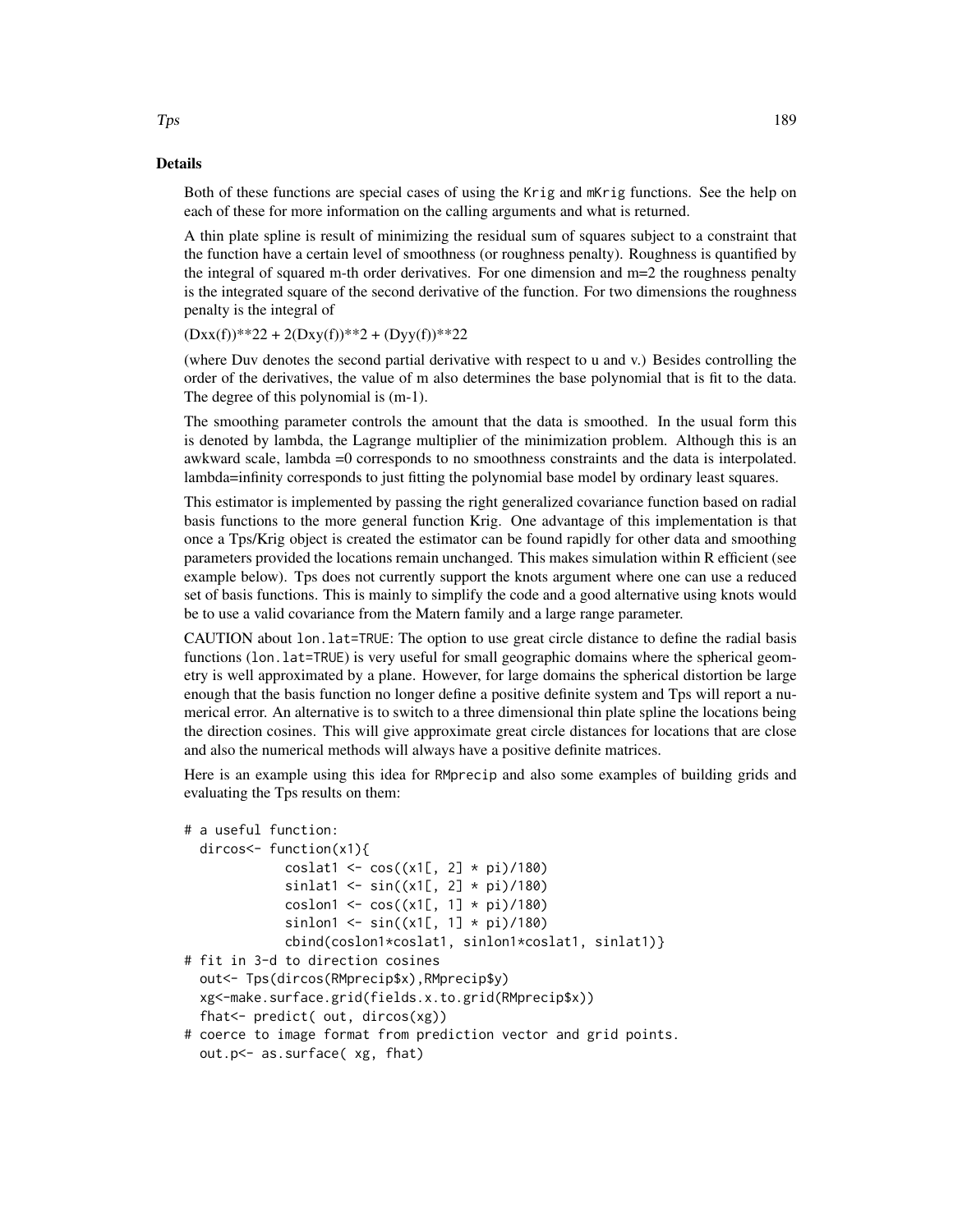```
surface( out.p)
# compare to the automatic
  out0<- Tps(RMprecip$x,RMprecip$y, lon.lat=TRUE)
  surface(out0)
```
The function fast Tps is really a convenient wrapper function that calls mKrig with the Wendland covariance function. This is experimental and some care needs to exercised in specifying the taper range and power ( p) which describes the polynomial behavior of the Wendland at the origin. Note that unlike Tps the locations are not scaled to unit range and this can cause havoc in smoothing problems with variables in very different units. So rescaling the locations  $x \le -$  scale(x) is a good idea for putting the variables on a common scale for smoothing. This function does have the potential to approximate estimates of Tps for very large spatial data sets. See wendland.cov and help on the SPAM package for more background. Also, the function predictSurface.fastTps has been made more efficient for the case of k=2 and m=2.

See also the mKrig function for handling larger data sets and also for an example of combining Tps and mKrig for evaluation on a huge grid.

#### Value

A list of class Krig. This includes the fitted values, the predicted surface evaluated at the observation locations, and the residuals. The results of the grid search minimizing the generalized cross validation function are returned in gcv.grid. Note that the GCV/REML optimization is done even if lambda or df is given. Please see the documentation on Krig for details of the returned arguments.

#### References

See "Nonparametric Regression and Generalized Linear Models" by Green and Silverman. See "Additive Models" by Hastie and Tibshirani.

# See Also

Krig, summary.Krig, predict.Krig, predictSE.Krig, predictSurface, predictSurface.fastTps, plot.Krig, mKrig [surface.Krig](#page-177-0), [sreg](#page-168-0)

# Examples

```
#2-d example
```

```
fit<- Tps(ChicagoO3$x, ChicagoO3$y) # fits a surface to ozone measurements.
```

```
set.panel(2,2)
plot(fit) # four diagnostic plots of fit and residuals.
set.panel()
```
# summary of fit and estiamtes of lambda the smoothing parameter summary(fit)

surface( fit) # Quick image/contour plot of GCV surface.

# NOTE: the predict function is quite flexible:

<span id="page-189-0"></span>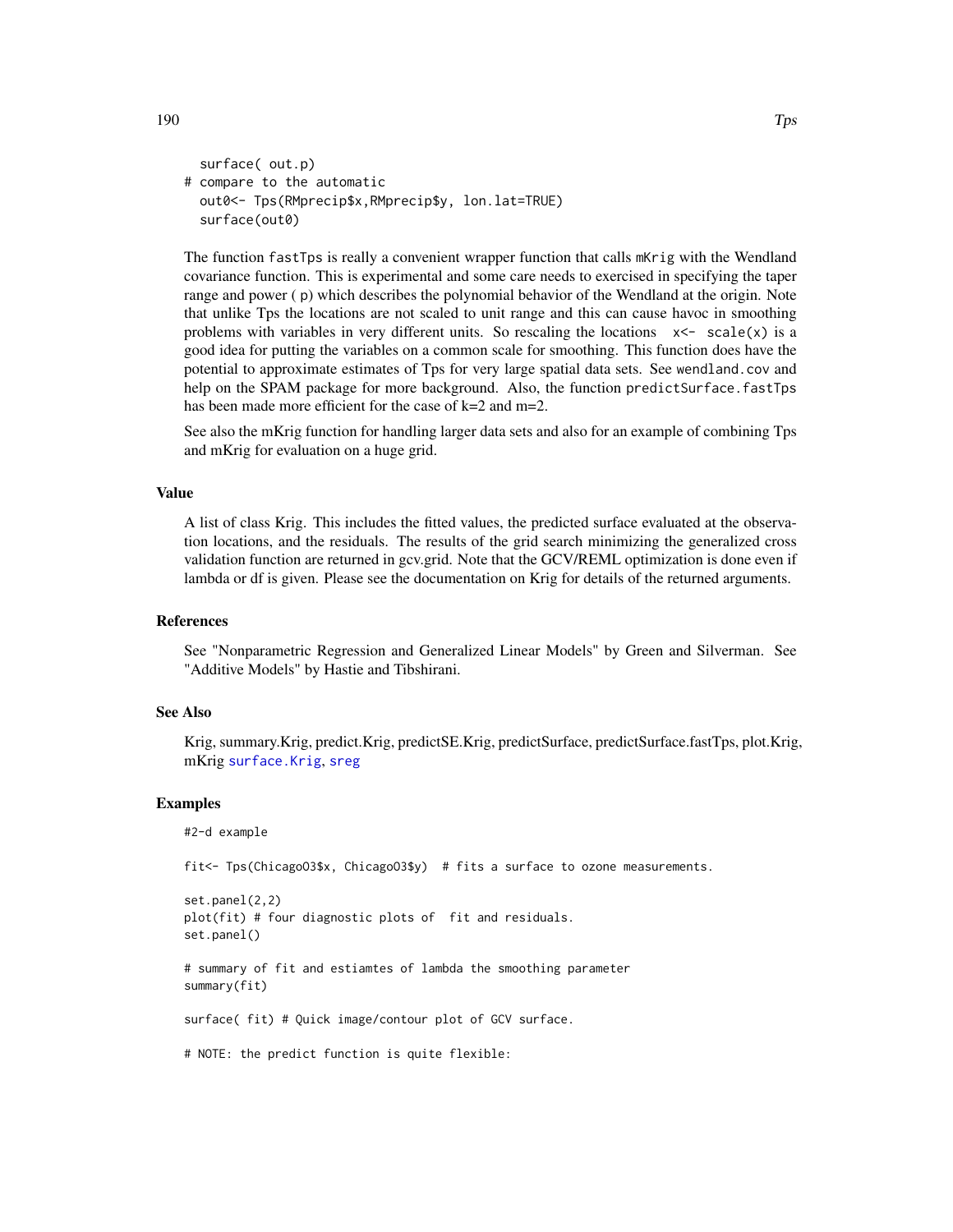```
look<- predict( fit, lambda=2.0)
# evaluates the estimate at lambda =2.0 _not_ the GCV estimate
# it does so very efficiently from the Krig fit object.
     look<- predict( fit, df=7.5)
# evaluates the estimate at the lambda values such that
# the effective degrees of freedom is 7.5
# compare this to fitting a thin plate spline with
# lambda chosen so that there are 7.5 effective
# degrees of freedom in estimate
# Note that the GCV function is still computed and minimized
# but the lambda values used correpsonds to 7.5 df.
fit1<- Tps(ChicagoO3$x, ChicagoO3$y,df=7.5)
set.panel(2,2)
plot(fit1) # four diagnostic plots of fit and residuals.
          # GCV function (lower left) has vertical line at 7.5 df.
set.panel()
# The basic matrix decompositions are the same for
# both fit and fit1 objects.
# predict( fit1) is the same as predict( fit, df=7.5)
# predict( fit1, lambda= fit$lambda) is the same as predict(fit)
# predict onto a grid that matches the ranges of the data.
out.p<-predictSurface( fit)
image( out.p)
# the surface function (e.g. surface( fit)) essentially combines
# the two steps above
# predict at different effective
# number of parameters
out.p<-predictSurface( fit,df=10)
## Not run:
# predicting on a grid along with a covariate
 data( COmonthlyMet)
# predicting average daily minimum temps for spring in Colorado
# NOTE to create an 4km elevation grid:
# data(PRISMelevation); CO.elev1 <- crop.image(PRISMelevation, CO.loc )
# then use same grid for the predictions: CO.Grid1<- CO.elev1[c("x","y")]
 obj<- Tps( CO.loc, CO.tmin.MAM.climate, Z= CO.elev)
 out.p<-predictSurface( obj,
           grid.list=CO.Grid, ZGrid= CO.elevGrid)
  image.plot( out.p)
```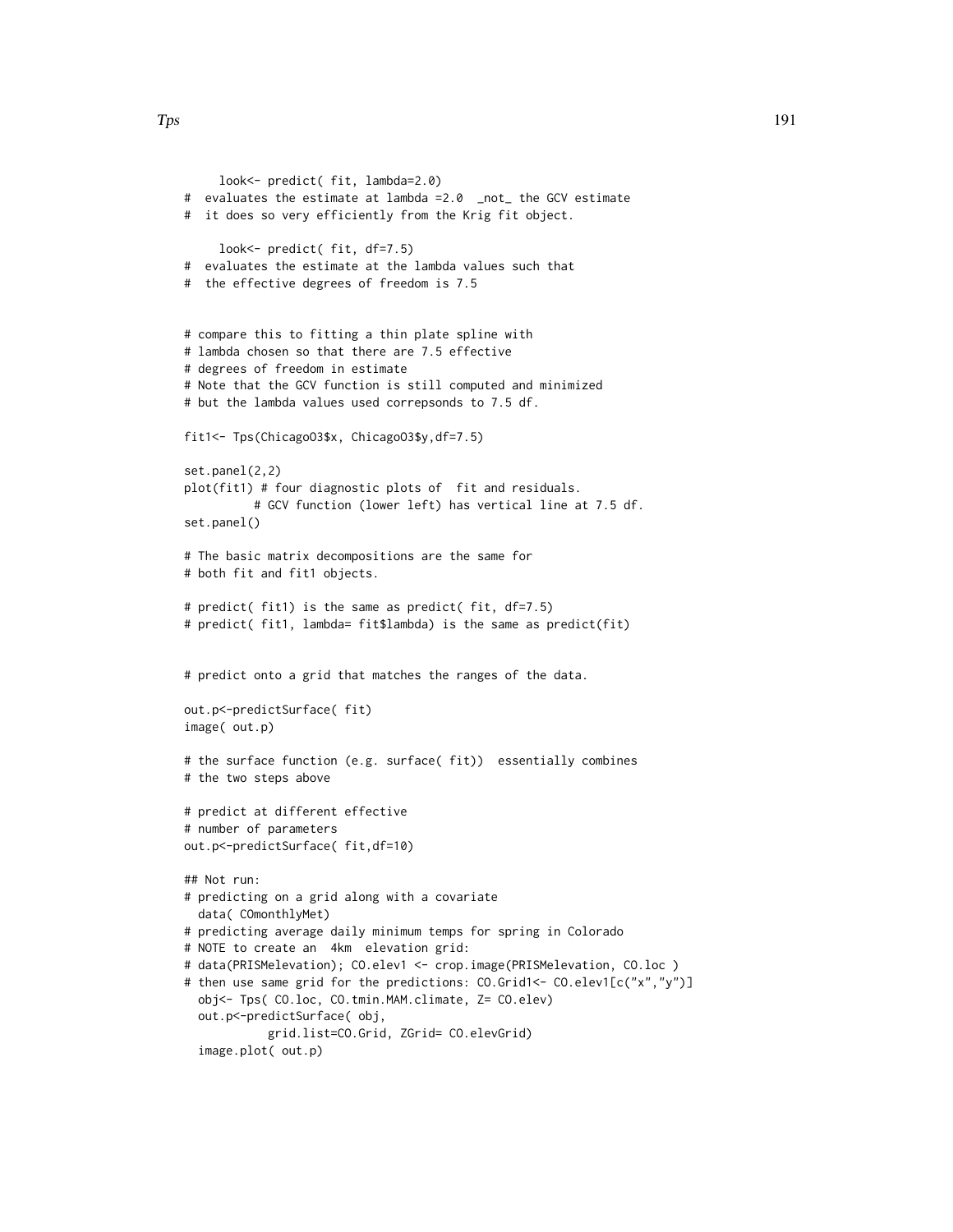```
US(add=TRUE, col="grey")
  contour( CO.elevGrid, add=TRUE, levels=c(2000), col="black")
## End(Not run)
## Not run:
#A 1-d example with confidence intervals
  out<-Tps( rat.diet$t, rat.diet$trt) # lambda found by GCV
  out
  plot( out$x, out$y)
  xgrid<- seq( min( out$x), max( out$x),,100)
  fhat<- predict( out,xgrid)
  lines( xgrid, fhat,)
  SE<- predictSE( out, xgrid)
  lines( xgrid,fhat + 1.96* SE, col="red", lty=2)
  lines(xgrid, fhat - 1.96*SE, col="red", lty=2)
#
# compare to the ( much faster) B spline algorithm
# sreg(rat.diet$t, rat.diet$trt)
# Here is a 1-d example with 95 percent CIs where sreg would not
# work:
# sreg would give the right estimate here but not the right CI's
  x < - seq( 0, 1, 8)
  y < - \sin(3*x)out<-Tps( x, y) # lambda found by GCV
  plot( out$x, out$y)
  xgrid<- seq( min( out$x), max( out$x),,100)
  fhat<- predict( out,xgrid)
  lines( xgrid, fhat, lwd=2)
  SE<- predictSE( out, xgrid)
  lines( xgrid,fhat + 1.96* SE, col="red", lty=2)
  lines(xgrid, fhat - 1.96*SE, col="red", lty=2)
## End(Not run)
# More involved example adding a covariate to the fixed part of model
## Not run:
set.panel( 1,3)
# without elevation covariate
  out0<-Tps( RMprecip$x,RMprecip$y)
  surface( out0)
  US( add=TRUE, col="grey")
# with elevation covariate
  out<- Tps( RMprecip$x,RMprecip$y, Z=RMprecip$elev)
# NOTE: out$d[4] is the estimated elevation coefficient
# it is easy to get the smooth surface separate from the elevation.
  out.p<-predictSurface( out, drop.Z=TRUE)
  surface( out.p)
  US( add=TRUE, col="grey")
# and if the estimate is of high resolution and you get by with
# a simple discretizing -- does not work in this case!
```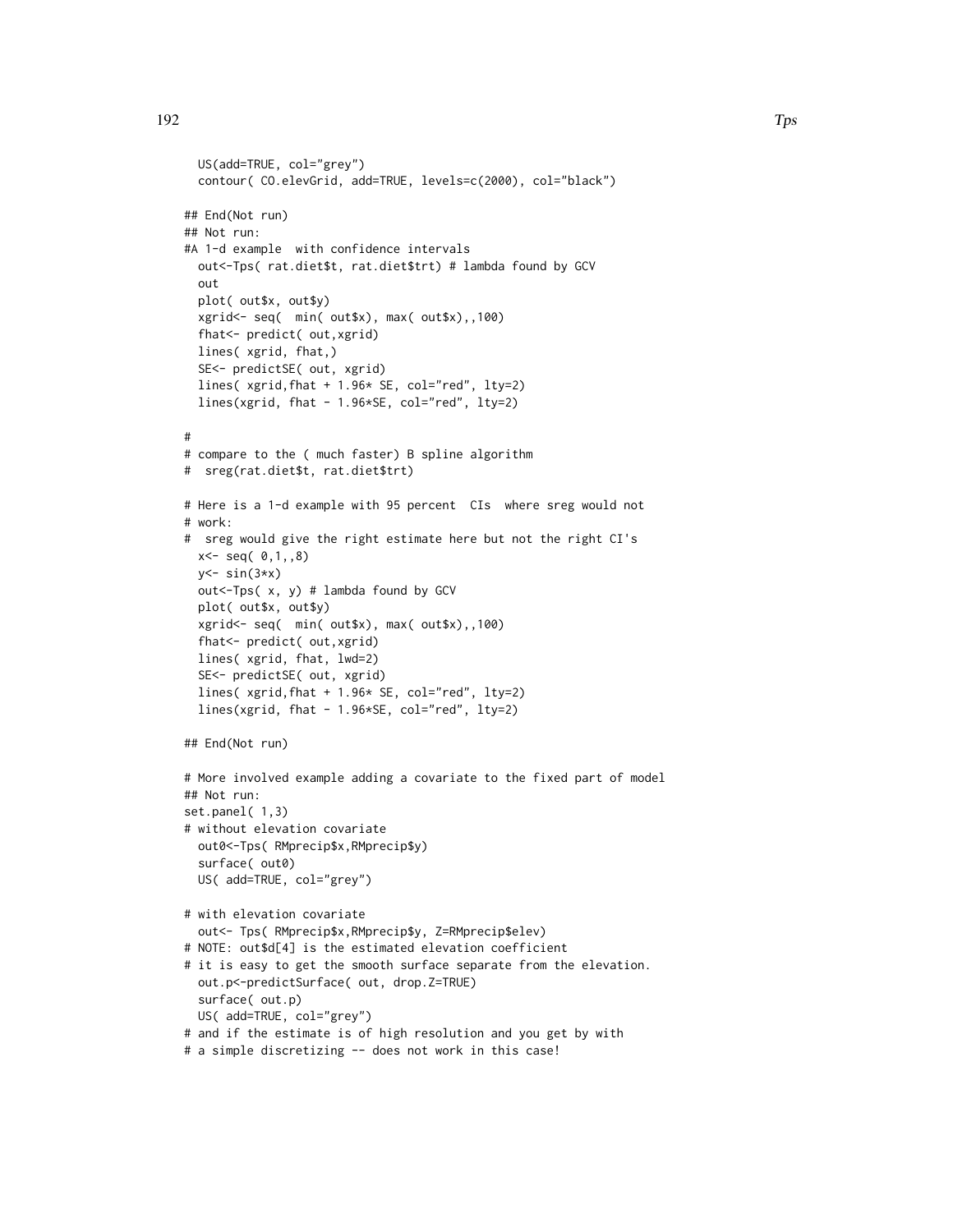```
quilt.plot( out$x, out$fitted.values)
#
# the exact way to do this is evaluate the estimate
# on a grid where you also have elevations
# An elevation DEM from the PRISM climate data product (4km resolution)
 data(RMelevation)
 grid.list<- list( x=RMelevation$x, y= RMelevation$y)
 fit.full<- predictSurface( out, grid.list, ZGrid= RMelevation)
# this is the linear fixed part of the second spatial model:
# lon,lat and elevation
  fit.fixed<- predictSurface( out, grid.list, just.fixed=TRUE, ZGrid= RMelevation)
# This is the smooth part but also with the linear lon lat terms.
  fit.smooth<-predictSurface( out, grid.list, drop.Z=TRUE)
#
 set.panel( 3,1)
 fit0<- predictSurface( out0, grid.list)
 image.plot( fit0)
 title(" first spatial model (w/o elevation)")
 image.plot( fit.fixed)
 title(" fixed part of second model (lon,lat,elev linear model)")
 US( add=TRUE)
 image.plot( fit.full)
 title("full prediction second model")
 set.panel()
## End(Not run)
###
### fast Tps
# m=2 p= 2m-d= 2
#
# Note: theta =3 degrees is a very generous taper range.
# Use some trial theta value with rdist.nearest to determine a
# a useful taper. Some empirical studies suggest that in the
# interpolation case in 2 d the taper should be large enough to
# about 20 non zero nearest neighbors for every location.
 fastTps( RMprecip$x,RMprecip$y,m=2,lambda= 1e-2, theta=3.0) -> out2
# note that fastTps produces an mKrig object so one can use all the
# the overloaded functions that are defined for the mKrig class.
# summary of what happened note estimate of effective degrees of
# freedom
 print( out2)
## Not run:
set.panel( 1,2)
surface( out2)
#
# now use great circle distance for this smooth
# Here "theta" for the taper support is the great circle distance in degrees latitude.
```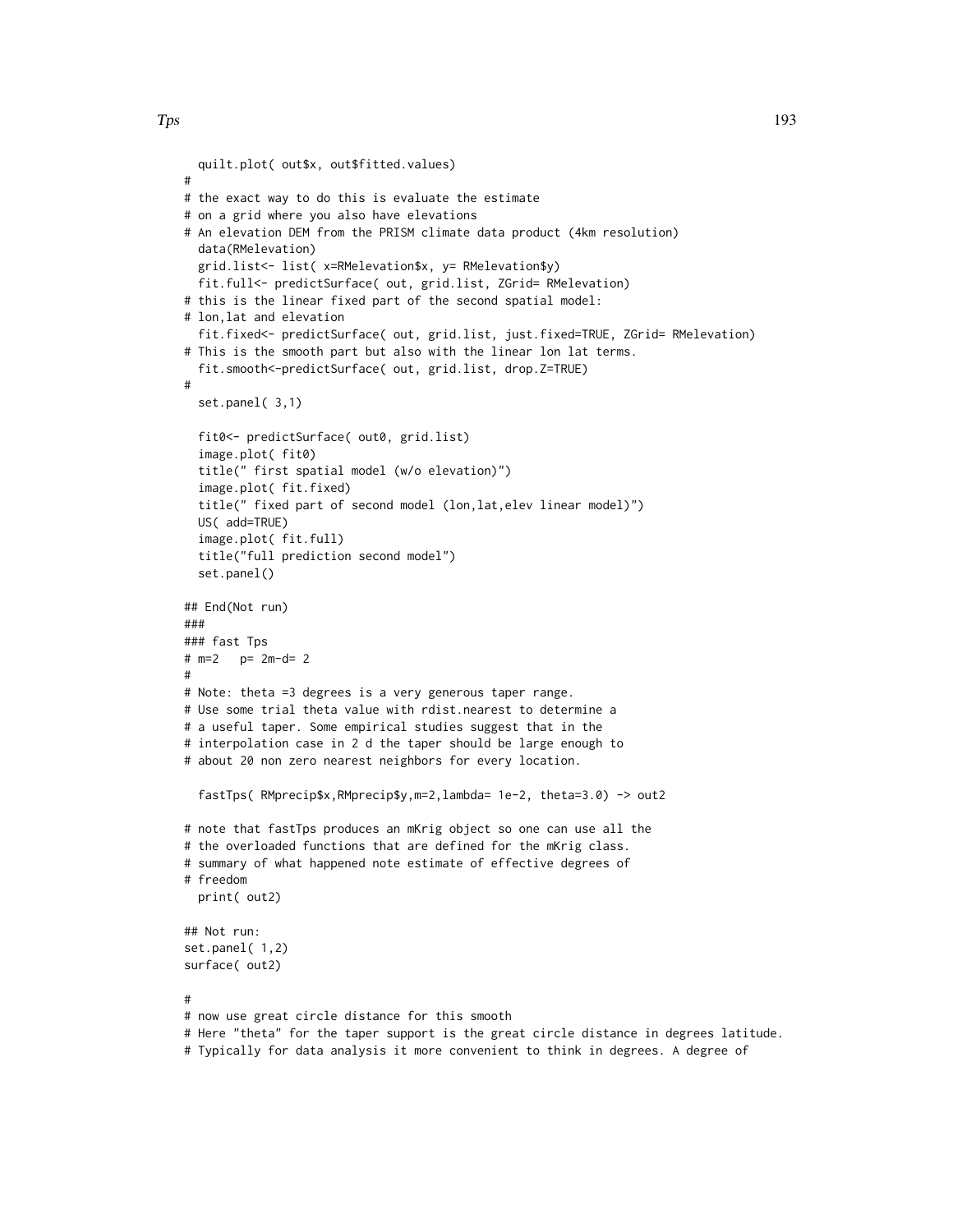194 transformx

```
# latitude is about 68 miles (111 km).
#
fastTps( RMprecip$x,RMprecip$y,m=2,lambda= 1e-2,lon.lat=TRUE, theta= 3.0) -> out3
print( out3) # note the effective degrees of freedom is different.
surface(out3)
set.panel()
## End(Not run)
## Not run:
#
# simulation reusing Tps/Krig object
#
fit<- Tps( rat.diet$t, rat.diet$trt)
true<- fit$fitted.values
N<- length( fit$y)
temp<- matrix( NA, ncol=50, nrow=N)
sigma<- fit$shat.GCV
for ( k in 1:50){
ysim<- true + sigma* rnorm(N)
temp[,k]<- predict(fit, y= ysim)
}
matplot( fit$x, temp, type="l")
## End(Not run)
#
#4-d example
fit<- Tps(BD[,1:4],BD$lnya,scale.type="range")
# plots fitted surface and contours
# default is to hold 3rd and 4th fixed at median values
surface(fit)
```
transformx *Linear transformation*

# Description

Linear transformation of each column of a matrix. There are several choices of the type of centering and scaling.

#### Usage

```
transformx (x, scale.type = "unit.sd", x.center, x.scale)
```
<span id="page-193-0"></span>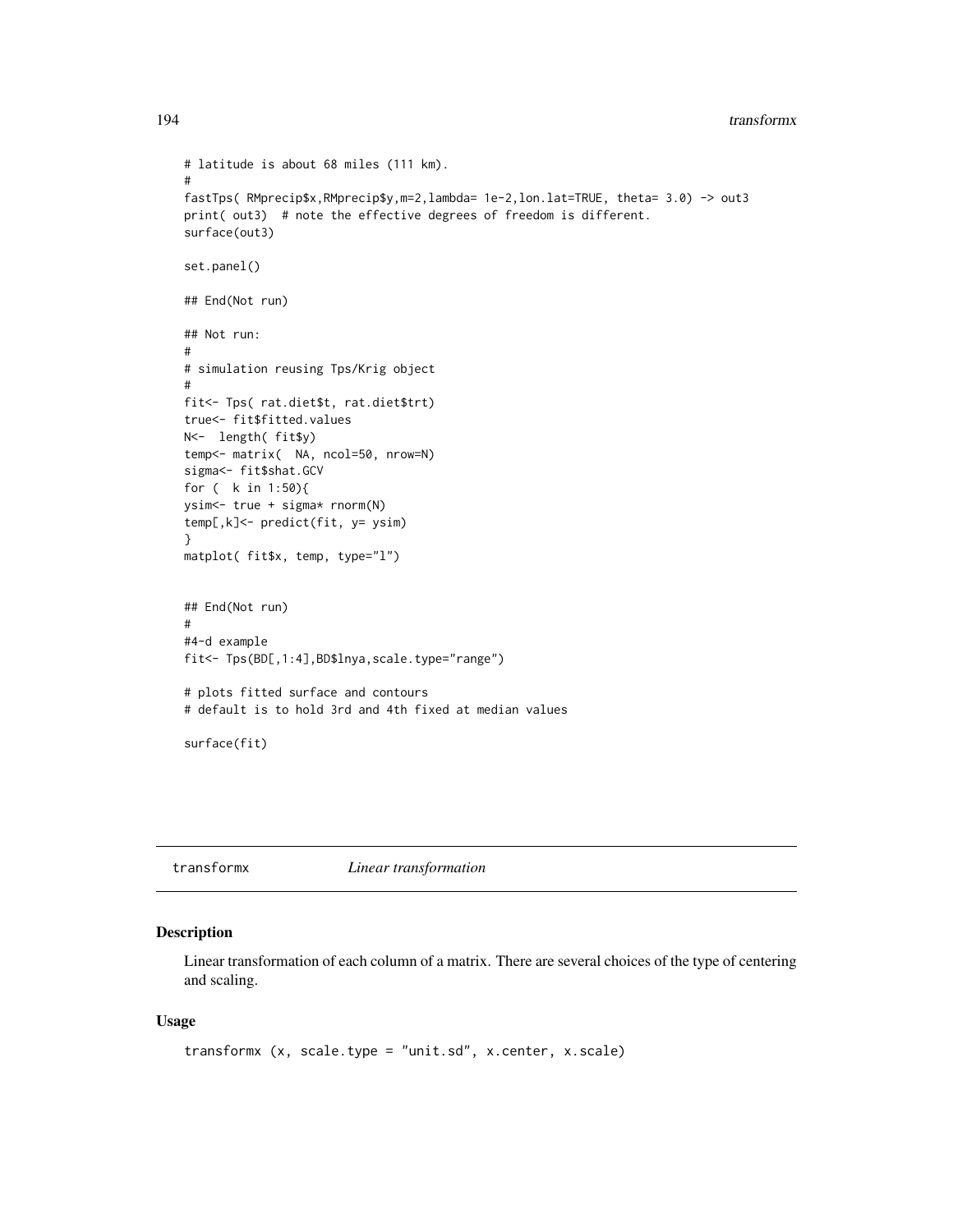# <span id="page-194-0"></span>**Arguments**

| x          | Matrix with columns to be transformed.                                                                                                                                                                                                                  |
|------------|---------------------------------------------------------------------------------------------------------------------------------------------------------------------------------------------------------------------------------------------------------|
| scale.type | Type of transformation the default is "unit.sd": subtract the mean and divide<br>by the standard deviation. Other choices are "unscaled" (do nothing), "range"<br>(transform to $[0,1]$ ), "user" (subtract a supplied location and divide by a scale). |
| x.center   | A vector of centering values to subtract from each column.                                                                                                                                                                                              |
| x.scale    | A vector of scaling values to subtract from each column.                                                                                                                                                                                                |

# Details

After deciding what the centering and scaling values should be for each column of x, this function just calls the standard utility scale. This function was created partly to attach the transformation information as attributes to the transformed matrix. It is used in Krig, cover.design, krig.image etc. to transform the independent variables.

# Value

A matrix whose columns have between transformed. This matrix also has the attributes: scale.type, x.center and y.center with the transformation information.

#### See Also

scale

#### Examples

#

newx<-transformx( ChicagoO3\$x, scale.type="range")

US *Plot of the US with state boundaries*

# Description

Plots quickly, medium resolution outlines of the US with the states and bodies of water. A simple wrapper for the map function from the maps package.

# Usage

US( ...)

# Arguments

... These are the arguments that are passed to the map function from the maps package.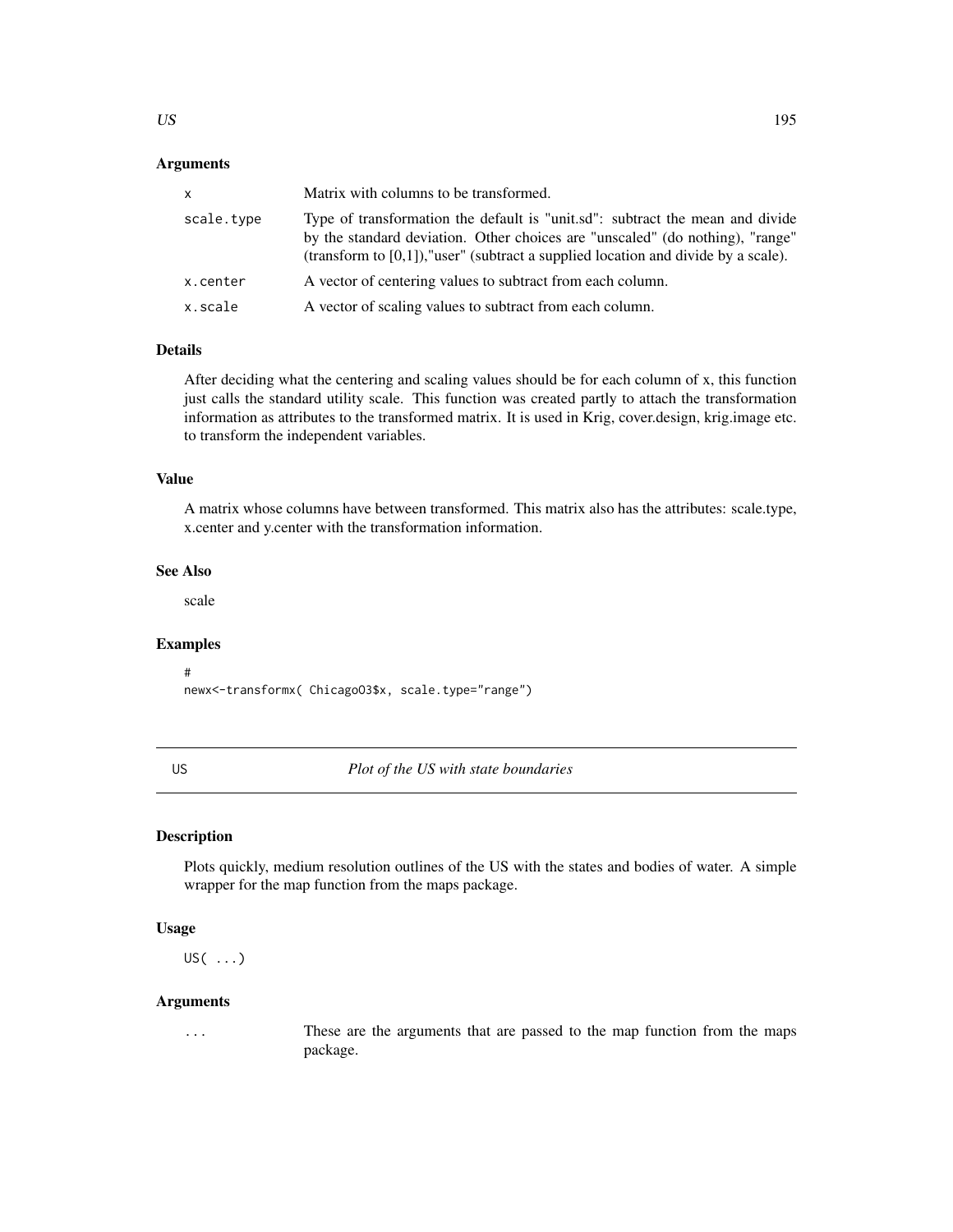# Details

The older version of this function (fields  $< 6.7.2$ ) used the FIELDS dataset US dat for the coordinates. Currenty this has been switched to use the maps package.

# See Also

world

# Examples

# Draw map in device color # 3 US( col=3)

US.dat *Outline of coterminous US and states.*

#### Description

This data set is used by the fields function US to draw a map. It is the medium resolution outline that is produced by drawing the US from the maps package.

<span id="page-195-0"></span>vgram *Traditional or robust variogram methods for spatial data*

#### Description

vgram computes pairwise squared differences as a function of distance. Returns an S3 object of class "vgram" with either raw values or statistics from binning. crossCoVGram is the same as vgram but differences are taken across different variables rather than the same variable.

plot. vgram and boxplotVGram create lineplots and boxplots of vgram objects output by the vgram function. boxplotVGram plots the base R boxplot function, and plots estimates of the mean over the boxplot.

The getVGMean function returns the bin centers and means of the vgram object based on the bin breaks provided by the user.

#### Usage

```
vgram(loc, y, id = NULL, d = NULL, lon.1at = FALSE,dmax = NULL, N = NULL, breaks = NULL,type=c("variogram", "covariogram", "correlogram"))
crossCoVGram(loc1, loc2, y1, y2, id = NULL, d = NULL, Ion.lat = FALSE,dmax = NULL, N = NULL, breaks = NULL,type=c("cross-covariogram", "cross-correlogram"))
```
<span id="page-195-1"></span>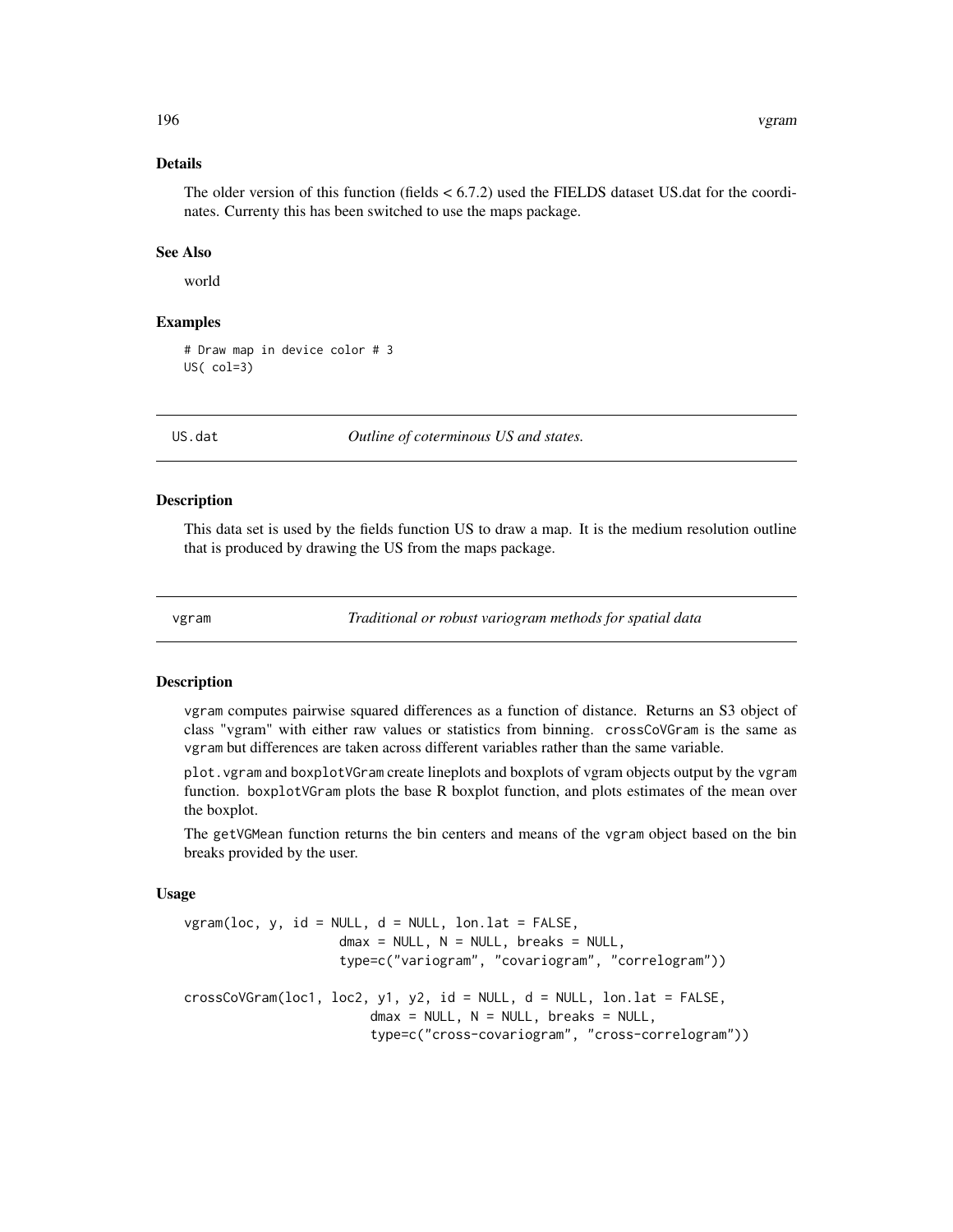#### <span id="page-196-0"></span>vgram 197

```
boxplotVGram(x, N=10, breaks = pretty(x$d, N, eps.correct = 1), plot=TRUE, plot.args, ...)
## S3 method for class 'vgram'
plot(x, N=10, breaks = pretty(x$d, N,eps.correct = 1), add=FALSE, ...)getVGMean(x, N = 10, breaks = pretty(x$d, N,eps.correct = 1))
```
# Arguments

| loc       | Matrix where each row is the coordinates of an observed point of the field                                                                                                                                                          |  |
|-----------|-------------------------------------------------------------------------------------------------------------------------------------------------------------------------------------------------------------------------------------|--|
| У         | Value of the field at locations                                                                                                                                                                                                     |  |
| loc1      | Matrix where each row is the coordinates of an observed point of field 1                                                                                                                                                            |  |
| loc2      | Matrix where each row is the coordinates of an observed point of field 2                                                                                                                                                            |  |
| y1        | Value of field 1 at locations                                                                                                                                                                                                       |  |
| y2        | Value of field 2 at locations                                                                                                                                                                                                       |  |
| id        | A 2 column matrix that specifies which variogram differnces to find. If omit-<br>ted all possible pairing are found. This can used if the data has an additional<br>covariate that determines proximity, for example a time window. |  |
| d         | Distances among pairs indexed by id. If not included distances from from di-<br>rectly from loc.                                                                                                                                    |  |
| lon.lat   | If true, locations are assumed to be longitudes and latitudes and distances found<br>are great circle distances (in miles see rdist.earth). Default is FALSE.                                                                       |  |
| $d$ max   | Maximum distance to compute variogram.                                                                                                                                                                                              |  |
| N         | Number of bins to use. The break points are found by the pretty function and<br>so ther may not be exactly N bins. Specify the breaks explicity if you want<br>excalty N bins.                                                      |  |
| breaks    | Bin boundaries for binning variogram values. Need not be equally spaced but<br>must be ordered.                                                                                                                                     |  |
| X         | An object of class "vgram" (an object returned by vgram)                                                                                                                                                                            |  |
| add       | If TRUE, adds empirical variogram lineplot to current plot. Otherwise creates<br>new plot with empirical variogram lineplot.                                                                                                        |  |
| plot      | If TRUE, creates a plot, otherwise returns variogram statistics output by bplot.xy.                                                                                                                                                 |  |
| plot.args | Additional arguments to be passed to plot. vgram.                                                                                                                                                                                   |  |
| type      | One of "variogram", "covariogram", "correlogram", "cross-covariogram", and<br>"cross-correlogram". vgram supports the first three of these and crossCoVGram<br>supports the last two.                                               |  |
| $\cdots$  | Additional argument passed to plot for plot. vgram or to bplot. xy for boxplotVGram.                                                                                                                                                |  |
|           |                                                                                                                                                                                                                                     |  |

# Value

vgram and crossCoVGram return a "vgram" object containing the following values:

- vgram Variogram or covariogram values
- d Pairwise distances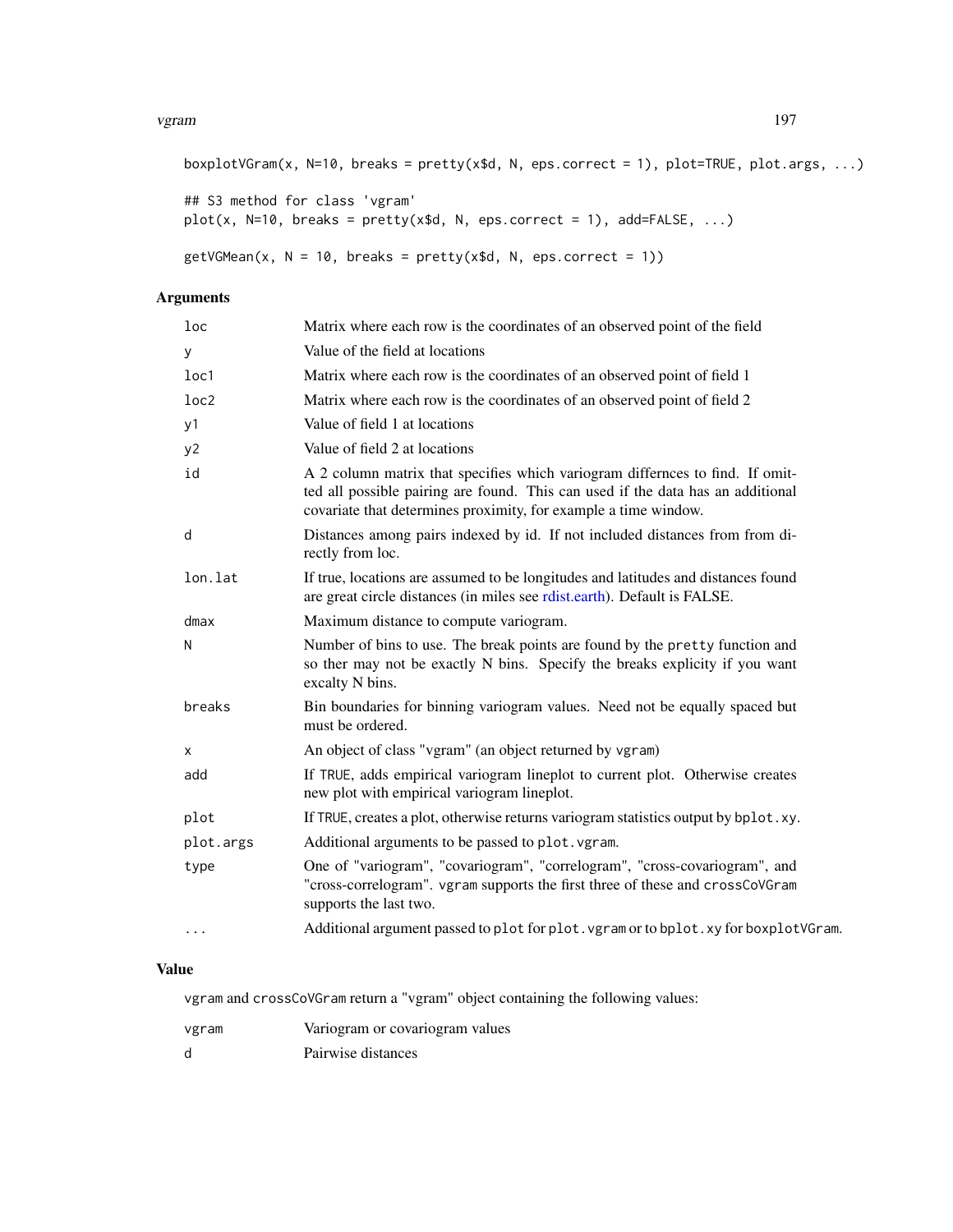<span id="page-197-0"></span>

| call    | Calling string                                                                                                                                                                                                  |
|---------|-----------------------------------------------------------------------------------------------------------------------------------------------------------------------------------------------------------------|
| stats   | Matrix of statistics for values in each bin. Rows are the summaries returned<br>by the stats function or describe. If not either breaks or N arguments are not<br>supplied then this component is not computed. |
| centers | Bin centers.                                                                                                                                                                                                    |

If boxplotVGram is called with plot=FALSE, it returns a list with the same components as returned by bplot.xy

# References

See any standard reference on spatial statistics. For example Cressie, Spatial Statistics

#### Author(s)

John Paige, Doug Nychka

# See Also

[vgram.matrix,](#page-198-0) [bplot.xy,](#page-11-0) [bplot](#page-9-0)

# Examples

#

```
#
# compute variogram for the midwest ozone field day 16
# (BTW this looks a bit strange!)
#
data( ozone2)
good<- !is.na(ozone2$y[16,])
x<- ozone2$lon.lat[good,]
y<- ozone2$y[16,good]
look<-vgram( x,y, N=15, lon.lat=TRUE) # locations are in lon/lat so use right
#distance
# take a look:
plot(look, pch=19)
#lines(look$centers, look$stats["mean",], col=4)
brk <- seq( 0, 250, (25 + 1) ) # will give 25 bins.
## or some boxplot bin summaries
boxplotVGram(look, breaks=brk, plot.args=list(type="o"))
plot(look, add=TRUE, breaks=brk, col=4)
#
# compute equivalent covariogram, but leave out the boxplots
#
look<-vgram( x,y, N=15, lon.lat=TRUE, type="covariogram")
plot(look, breaks=brk, col=4)
```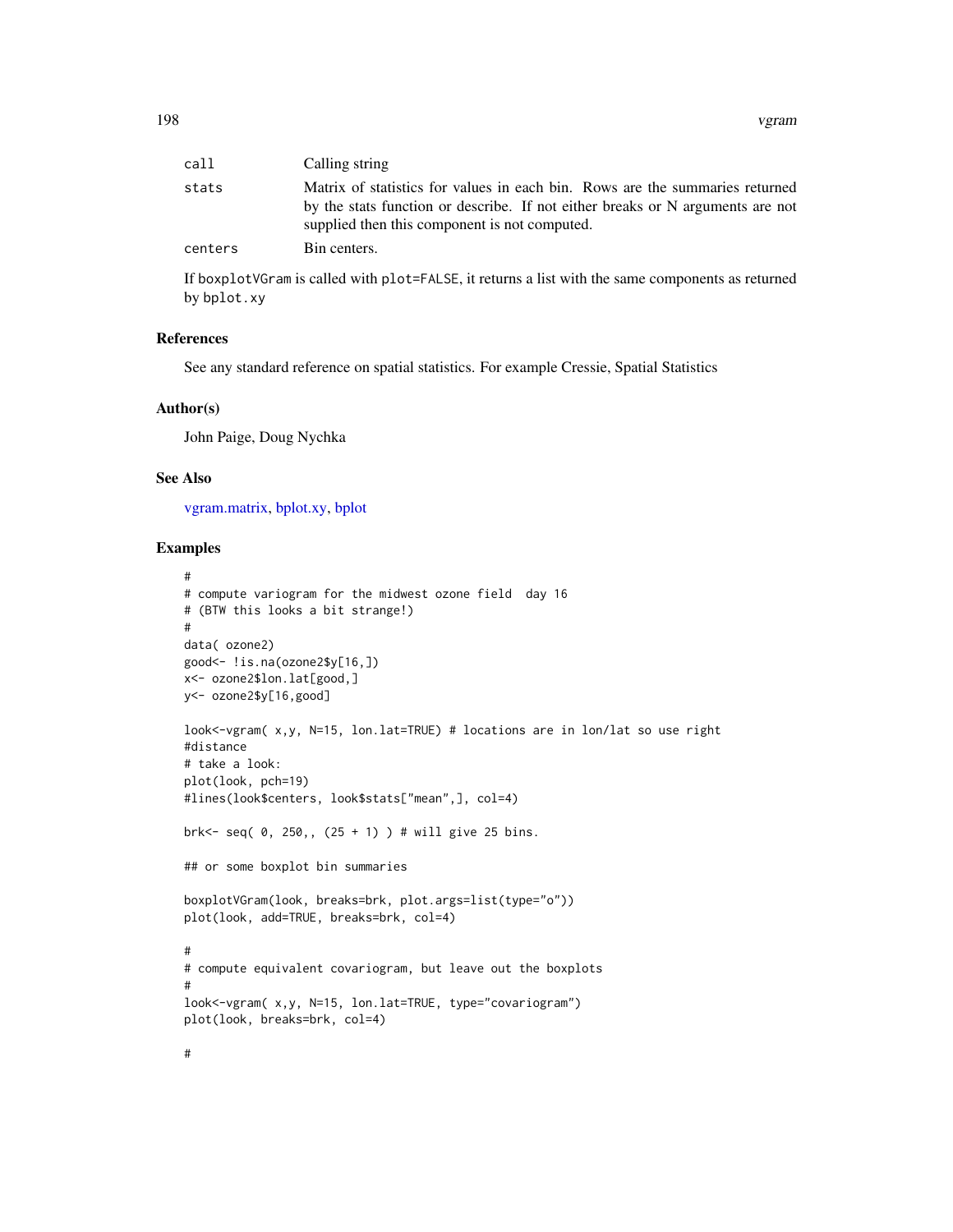# <span id="page-198-1"></span>vgram.matrix 199

```
# compute equivalent cross-covariogram of the data with itself
#(it should look almost exactly the same as the covariogram of
#the original data, except with a few more points in the
#smallest distance boxplot and points are double counted)
#
look = crossCoVGram(x, x, y, y, N=15, lon.lat=TRUE, type="cross-covariogram")
plot(look, breaks=brk, col=4)
```
<span id="page-198-0"></span>vgram.matrix *Computes a variogram from an image*

# **Description**

Computes a variogram for an image taking into account different directions and returning summary information about the differences in each of these directions.

#### Usage

```
vgram.matrix(dat, R=5, dx = 1, dy = 1)
## S3 method for class 'vgram.matrix'
```

```
plot(x, \ldots)
```
#### Arguments

| dat       | A matrix spacing of rows and columns are assumed to have the same distance.                                                                                                            |
|-----------|----------------------------------------------------------------------------------------------------------------------------------------------------------------------------------------|
| R         | Maximum radius for finding variogram differences assuming that the grid points<br>are spaced one unit a part. Default is go out to a radius of 5.                                      |
| dx        | The spacing of grid points on the X axis. This is used to calculate the correct<br>distance between grid points. If dx is not equal to dy then the collapse argument<br>must be FALSE. |
| dy        | The spacing of grid points on the Y axis. See additional notes for dx.                                                                                                                 |
| X         | Returned list from vgram.matrix                                                                                                                                                        |
| $\ddotsc$ | Arguments for image.plot                                                                                                                                                               |
|           |                                                                                                                                                                                        |

# Details

For the "full" case the statistics can summarize departures from isotropy by separating the variogram differences according to orientation. For small R this runs efficiently because the differences are found by sub-setting the image matrix.

For example, suppose that a row of the ind matrix is (2,3). The variogram value associated with this row is the mean of the differences  $(1/2)^*(X(i,j)-X(i+2,j+3))^{**}$ ? for all i and j. (Here  $X(\ldots)$ ) are the values for the spatial field.) In this example  $d = \sqrt{q(13)}$  and there will be another entry with the same distance but corresponding to the direction (3,2). plot.vgram.matrix attempts to organize all the different directions into a coherent image plot.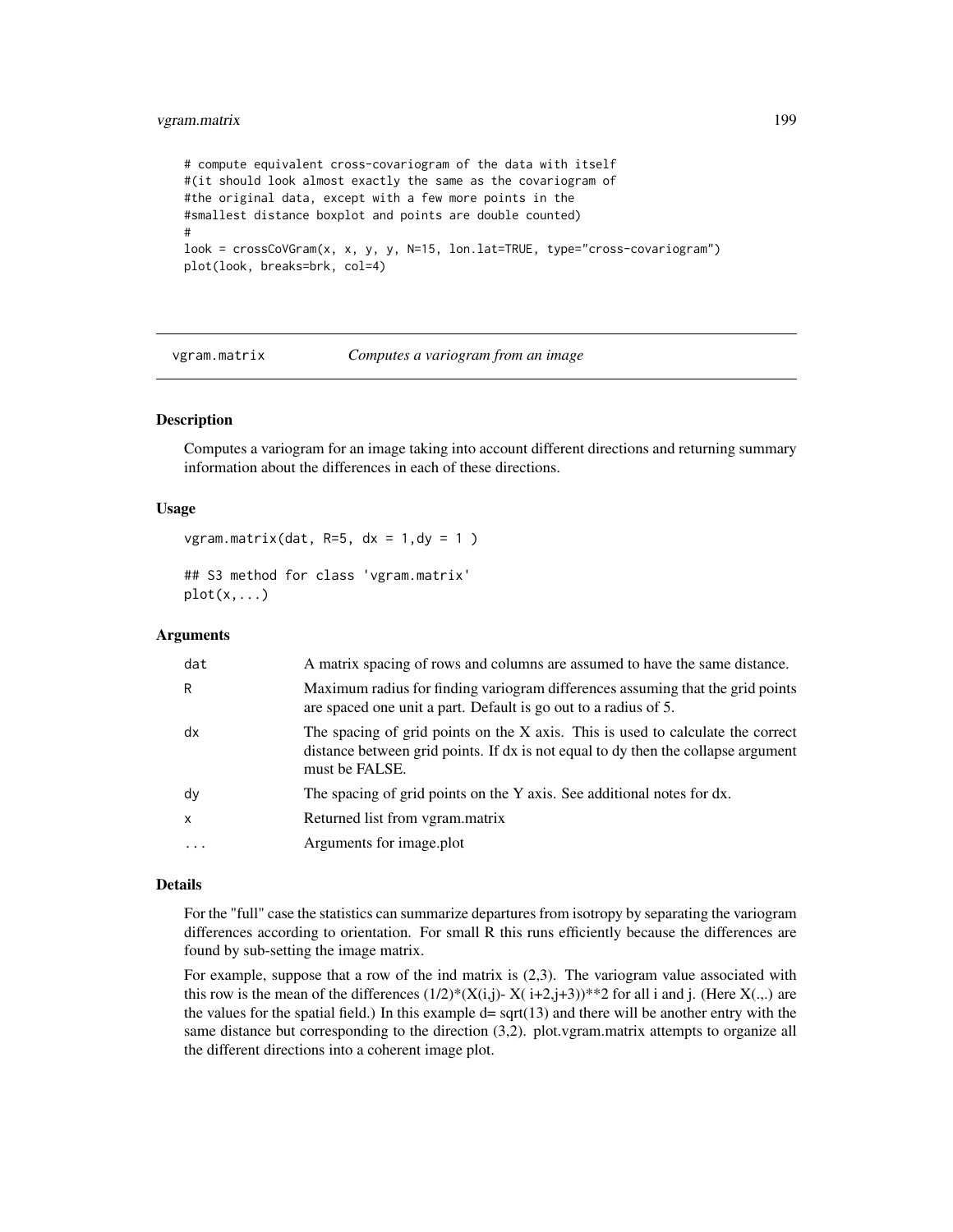Value

An object of class vgram.matrix with the following components: d, a vector of distances for the differences, and vgram, the variogram values. This is the traditional variogram ignoring direction.

d.full, a vector of distances for all possible shifts up distance R, ind, a two column matrix giving the x and y increment used to compute the shifts, and vgram.full, the variogram at each of these separations. Also computed is vgram.robust, Cressie's version of a robust variogram statistic.

Also returned is the component N the number of differences found for each separation csae.

#### See Also

[vgram](#page-195-0)

#### Examples

```
# variogram for Lennon image.
data(lennon)
out<-vgram.matrix( lennon)
plot( out$d, out$vgram, xlab="separation distance", ylab="variogram")
# image plot of vgram values by direction.
# look at different directions
out<-vgram.matrix( lennon, R=8)
plot( out$d, out$vgram)
# add in different orientations
points( out$d.full, out$vgram.full, col="red")
#image plot of variogram values for different directions.
set.panel(1,1)
plot.vgram.matrix( out)
# John Lennon appears remarkably isotropic!
```
Wendland *Wendland family of covariance functions and supporting numerical functions*

#### Description

Computes the compactly supported, stationatry Wendland covariance function as a function ofdistance. This family is useful for creating sparse covariance matrices.

<span id="page-199-0"></span>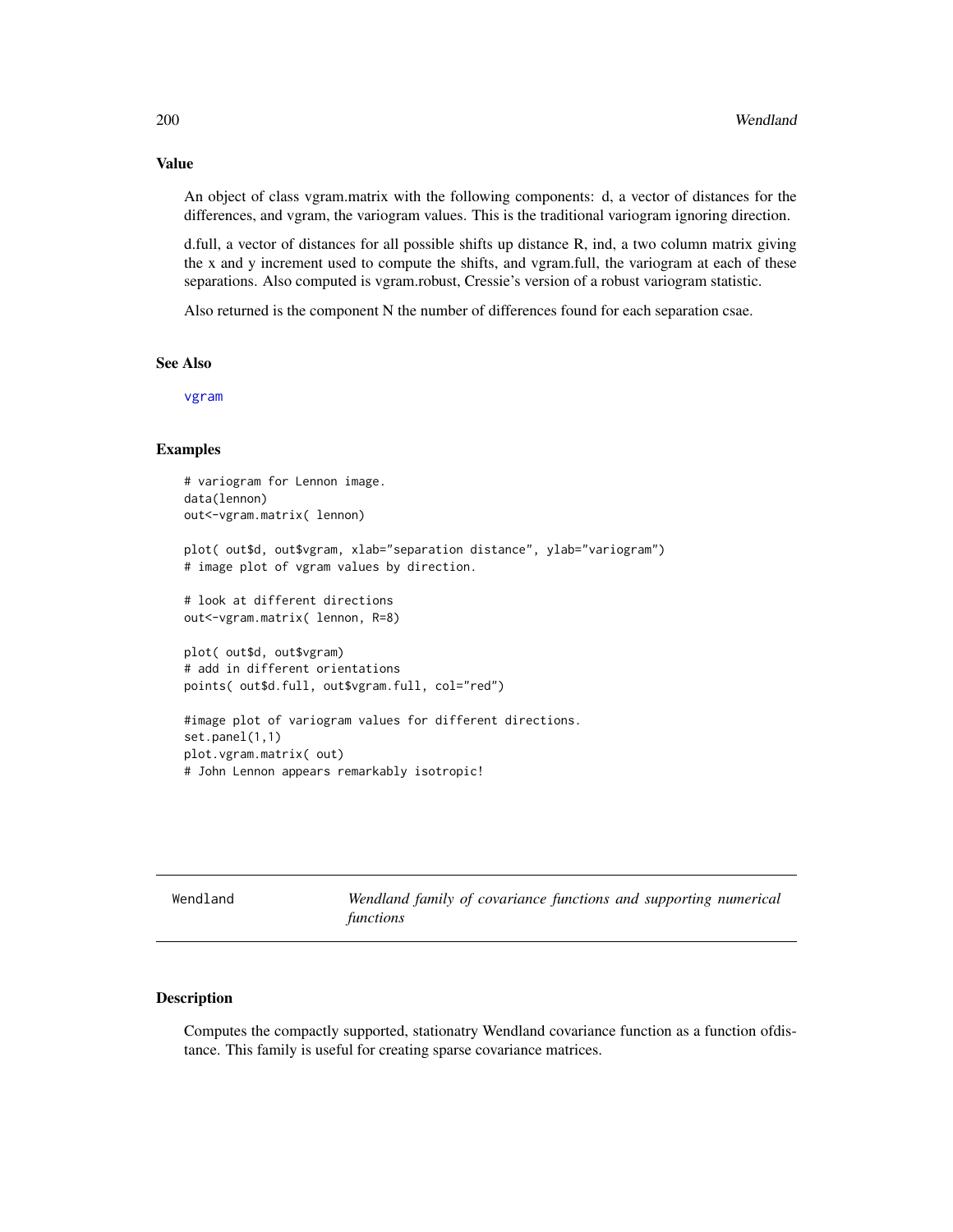# Wendland 201

#### Usage

```
Wendland(d, theta = 1, dimension, k, derivative=0, phi=NA)
Wendland2.2(d, theta=1)
Wendland.beta(n,k)
wendland.eval(r, n, k, derivative = 0)
fields.pochup(q, k)
fields.pochdown(q, k)
```
fields.D(f,name,order = 1)

# Arguments

| d            | Distances between locations. Or for wendland.coef the dimension of the loca-<br>tions.                                                                                                        |
|--------------|-----------------------------------------------------------------------------------------------------------------------------------------------------------------------------------------------|
| theta        | Scale for distances. This is the same as the range parameter.                                                                                                                                 |
| dimension    | Dimension of the locations                                                                                                                                                                    |
| n            | Dimension for computing Wendland polynomial coefficients                                                                                                                                      |
| k            | Order of covariance function.                                                                                                                                                                 |
| derivative   | Indicates derivative of covariance function                                                                                                                                                   |
| phi          | Depreciated argument will give stop if not an NA. (Formerly the scale factor to<br>multiply the function. Equivalent to the marginal variance or sill if viewed as a<br>covariance function.) |
| r            | Real value in [0,1] to evaluate Wendland function.                                                                                                                                            |
| q            | Order of Pochhammer symbol                                                                                                                                                                    |
| $\mathsf{f}$ | Numerical expression to differentiate.                                                                                                                                                        |
| name         | Variable with which to take derivative.                                                                                                                                                       |
| order        | Order of derivative.                                                                                                                                                                          |

#### Details

This is the basic function applied to distances and called by the wendland.cov function. It can also be used as the Covariance or Taper specifications in the more general stationary.cov and station.taper.cov functions. The proofs and construction of the Wendland family of positive definite functions can be found in the work of Wendland(1995). ( H. Wendland. Piecewise polynomial , positive definite and compactly supported radial functions of minimal degree. AICM 4(1995), pp 389-396.)

The Wendland covariance function is a positive polynomial on [0,theta] and zero beyond theta. It is further normalized in these fields functions to be 1 at 0. The parameter k detemines the smoothness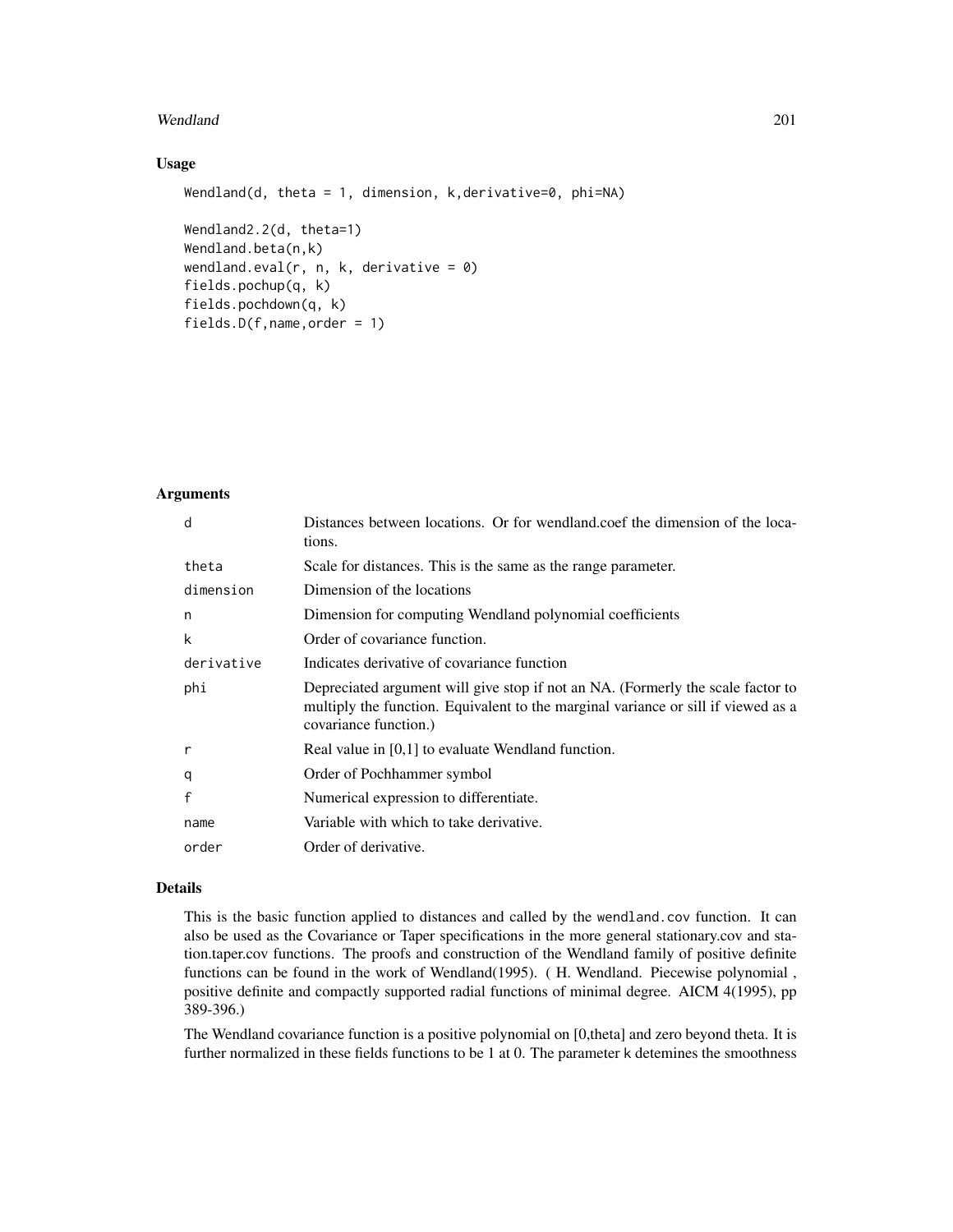of the covariance at zero. The additional parameter n or dimension is needed because the property of positive definitness for radial functions depends on the dimension being considered.

The polynomial terms of the Wenland function. are computed recursively based on the values of k and dimension in the function wendland.eval. The matrix of coefficients found by Wendland.beta is used to weight each polynomial term and follows Wendland's original construction of these functions. The recursive definition of the Wendland coefficients depends on Pochhammer symbols akin to binomial coefficients:

fields.pochup(q, k) calculates the Pochhammer symbol for rising factorial  $q(q+1)(q+2)...(q+k-1)$ 1)

and

fields.pochdown(q, k) calculates the Pochhammer symbol for falling factorial  $q(q-1)(q-2)...(q-1)$  $k+1$ ).

Derivatives are found symbolically using a recursive modification of the base function D (fields.D) and then evaluated numerically based on the polynomial form.

A specific example of the Wendland family is Wendland 2.2 ( $k=2$ , dimension=2). This is included mainly for testing but the explicit formula may also be enlightening.

# Value

A vector of the covariances or its derivative.

#### Author(s)

Doug Nychka, Ling Shen

#### See Also

wendland.cov, stationary.taper.cov

#### Examples

```
dt<- seq( 0,1.5,, 200)
y<- Wendland( dt, k=2, dimension=2)
plot( dt, y, type="l")
# should agree with
y.test<- Wendland2.2( dt)
points( dt, y.test)
# second derivative
plot( dt, Wendland( dt, k=4, dimension=2, derivative=2), type="l")
# a radial basis function using the Wendland the "knot" is at (.25,.25)
gl <- 1 ist( x = seq(-1,1,60), y = seq(-1,1,60))
```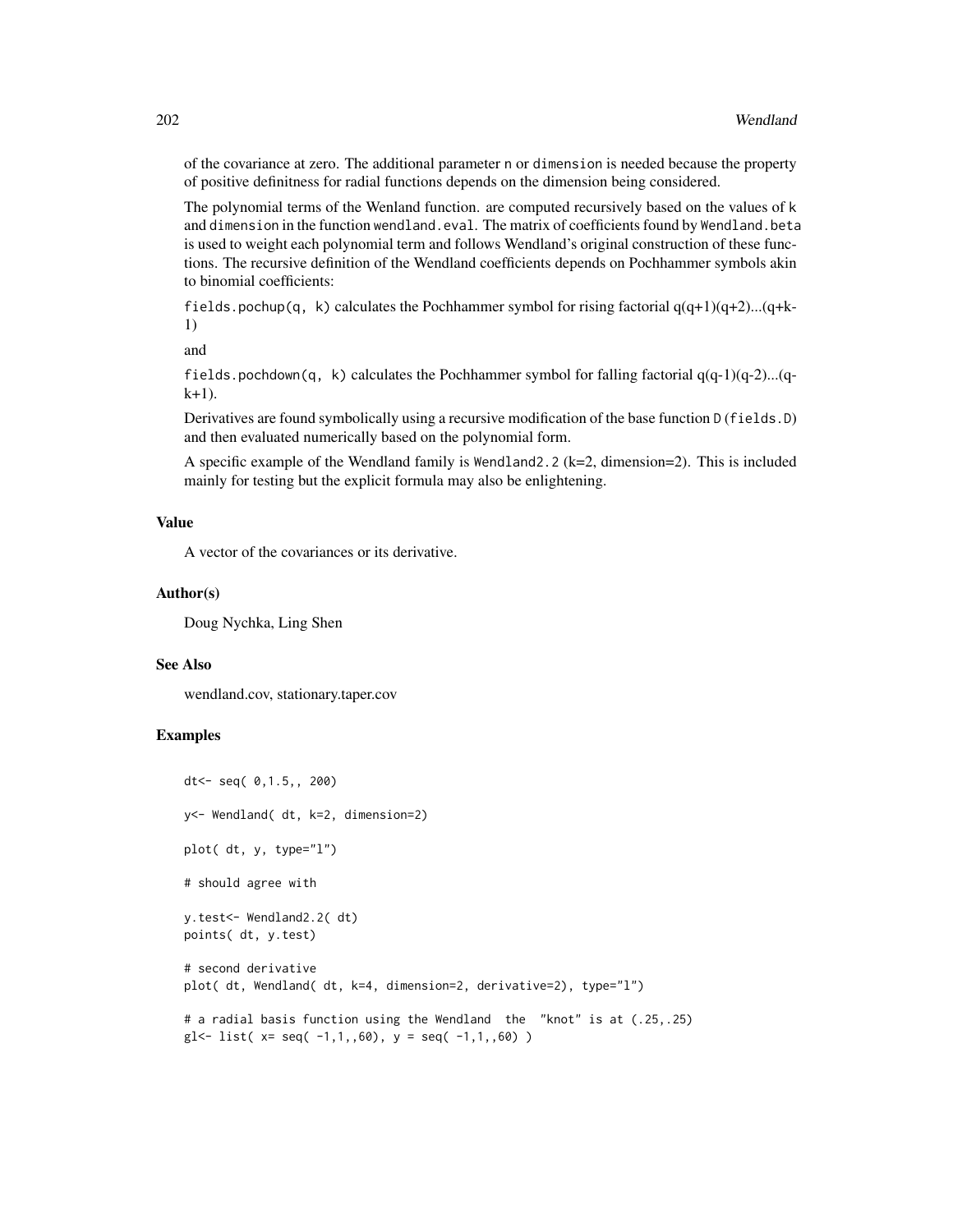#### <span id="page-202-0"></span>world 203

```
bigD<- rdist( make.surface.grid( gl), matrix( c(.25,.25), nrow=1))
RBF<- matrix(Wendland( bigD, k=2, dimension=2), 60,60)
# perspective with some useful settings for shading.
persp( gl$x, gl$y, RBF, theta=30, phi=20, shade=.3, border=NA, col="grey90")
```
## world *Plot of the world*

#### Description

Plots quickly, medium resolution outlines of large land masses. This is a simple wrapper for the map function from the maps package.

#### Usage

```
world(...)
world.land( ...)
world.color( ... )
in.land.grid(...)
```
#### Arguments

... Same arguments used by the map function from the maps package.

#### Details

See the longstanding maps package for documentation on this function. The functions world.land, world.color and in.land.grid have been depreciated but can be recovered from versions of fields 6.7.1 or older.

# See Also

US, in.poly, in.poly.grid

#### Examples

```
## Not run:
world()
# add the US
US( add=TRUE,col="blue")
world( fill=TRUE) # land filled in black
## Western Europe
```
world( xlim=c(-10,18),ylim=c(36,60),fill=TRUE, col="darkgreen",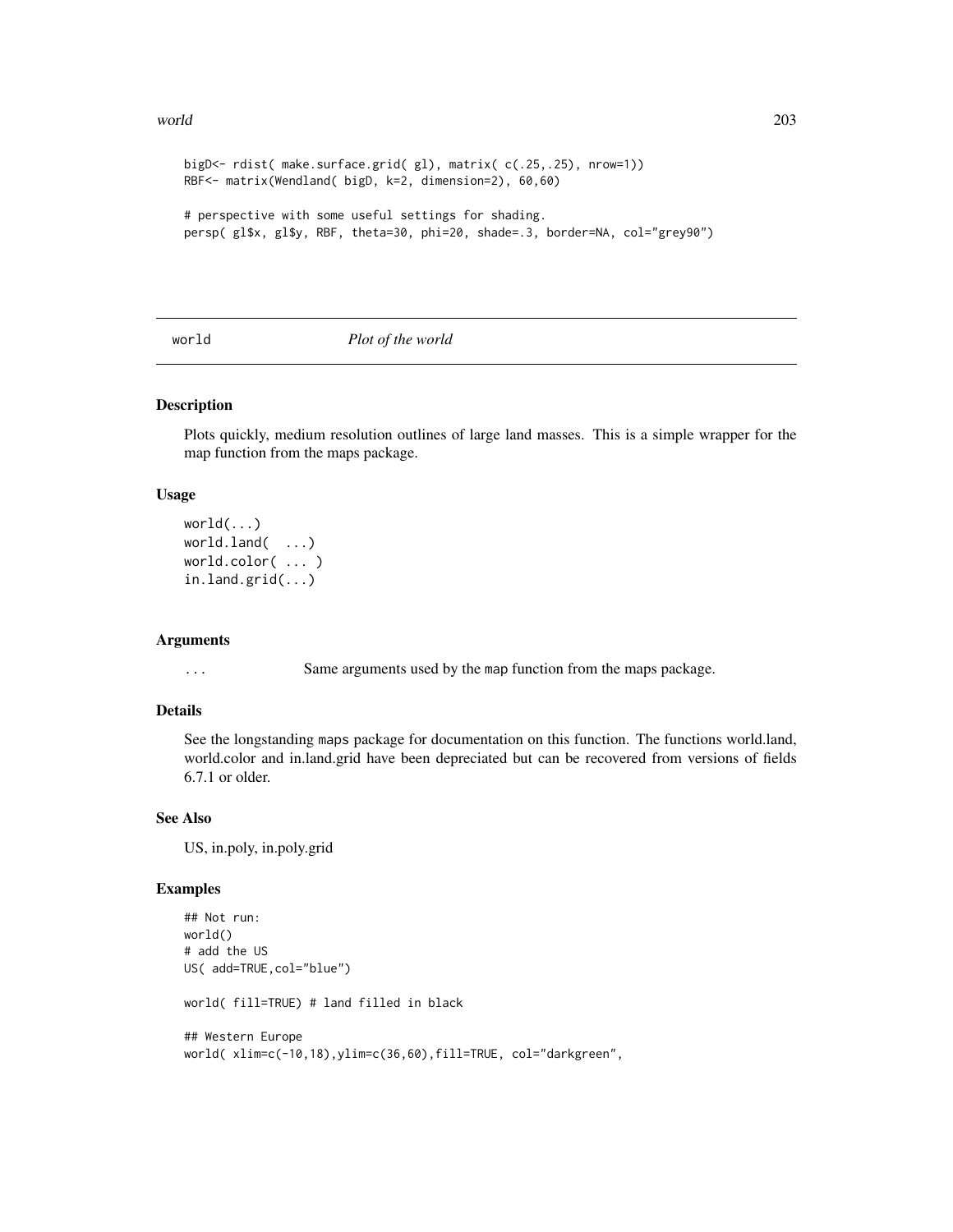```
border="green1")
```

```
## End(Not run)
```
WorldBankCO2 *Carbon emissions and demographic covariables by country for 1999.*

#### Description

These data are a small subset of the demographic data compiled by the World Bank. The data has been restricted to 1999 and to countries with a population larger than 1 million. Also, only countries reporting all the covariables are included.

# Usage

```
data(WorldBankCO2)
```
#### Format

This a 75X5 matrix with the row names identifying countries and columns the covariables: "GDP.cap" "Pop.mid" "Pop.ur

- GDP.cap: Gross domestic product (in US dollars) per capita.
- Pop.mid: percentage of the population within the ages of 15 through 65.
- Pop.urb: Precentage of the population living in an urban environment
- CO2.cap: Equivalent CO2 emmissions per capita
- Pop: Population

#### Reference

Romero-Lankao, P., J. L. Tribbia and D. Nychka (2008) Development and greenhouse gas emissions deviate from the modernization theory and convergence hypothesis. Cli- mate Research 38, 17-29.

## Creating dataset

Listed below are scripts to create this data set from spread sheet on the World Bank CDs:

```
## read in comma delimited spread sheet
  read.csv("climatedemo.csv", stringsAsFactors=FALSE)->hold
## convert numbers to matrix of data
 Ddata <- as.matrix( hold[,5:51] )
 Ddata[Ddata==".."] <- NA
## still in character form parse as numeric
 Ddata<- matrix( as.numeric( Ddata), nrow=1248, ncol=ncol( Ddata),
  dimnames=list( NULL, format( 1960:2006) ))
## these are the factors indicating the different variables
### unique( Fac) gives the names of factors
 Fac<- as.character( hold[,1])
```
<span id="page-203-0"></span>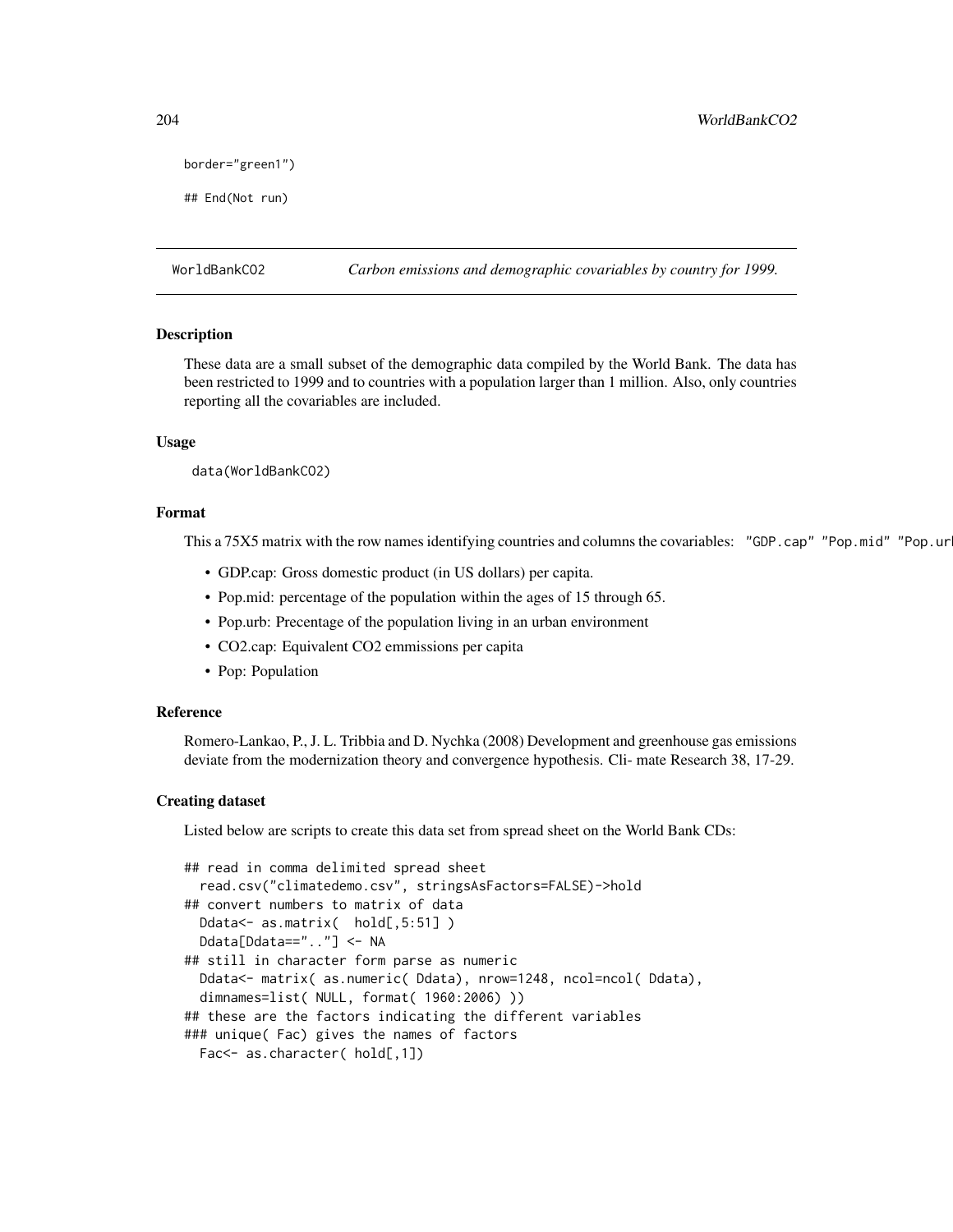```
years<- 1960:2006
# create separate tables of data for each factor
temp<- unique( Fac)
## also subset Country id and name
 Country.id<- as.character( hold[Fac== temp[1],3])
 Country<- as.character( hold[Fac== temp[1],4])
 Pop<- Ddata[ Fac== temp[2],]
 CO2<- Ddata[ Fac== temp[1],]
 Pop.mid<- Ddata[ Fac== temp[3],]
 GDP.cap<- Ddata[ Fac== temp[4],]
 Pop.urb <- Ddata[ Fac== temp[5],]
 CO2.cap<- CO2/Pop
 dimnames( Pop)<- list( Country.id,format(years))
 dimnames( CO2)<- list( Country.id,format(years))
 dimnames( Pop.mid)<- list( Country.id,format(years))
 dimnames( Pop.urb)<- list( Country.id,format(years))
 dimnames( CO2.cap)<- list( Country.id,format(years))
# delete temp data sets
 rm( temp)
 rm( hold)
 rm( Fac)
# define year to do clustering.
 yr<- "1999"
# variables for clustering combined as columns in a matrix
 temp<-cbind( GDP.cap[,yr], Pop.mid[,yr], Pop.urb[,yr],CO2[,yr],Pop[,yr])
# add column names and figure how many good data rows there are.
       dimnames( temp)<-list( Country, c("GDP.cap","Pop.mid","Pop.urb",
                                          "CO2.cap", "Pop"))
       good<-complete.cases(temp)
       good<- good & Pop[,yr] > 10e6
# subset with only the complete data rows
       WorldBankCO2<- temp[good,]
 save(WorldBankCO2, file="WorldBankCO2.rda")
```
# Examples

```
data(WorldBankCO2)
plot( WorldBankCO2[,"GDP.cap"], WorldBankCO2[,"CO2.cap"], log="xy")
```
xline *Draw a vertical line*

#### Description

Adds vertical lines in the plot region.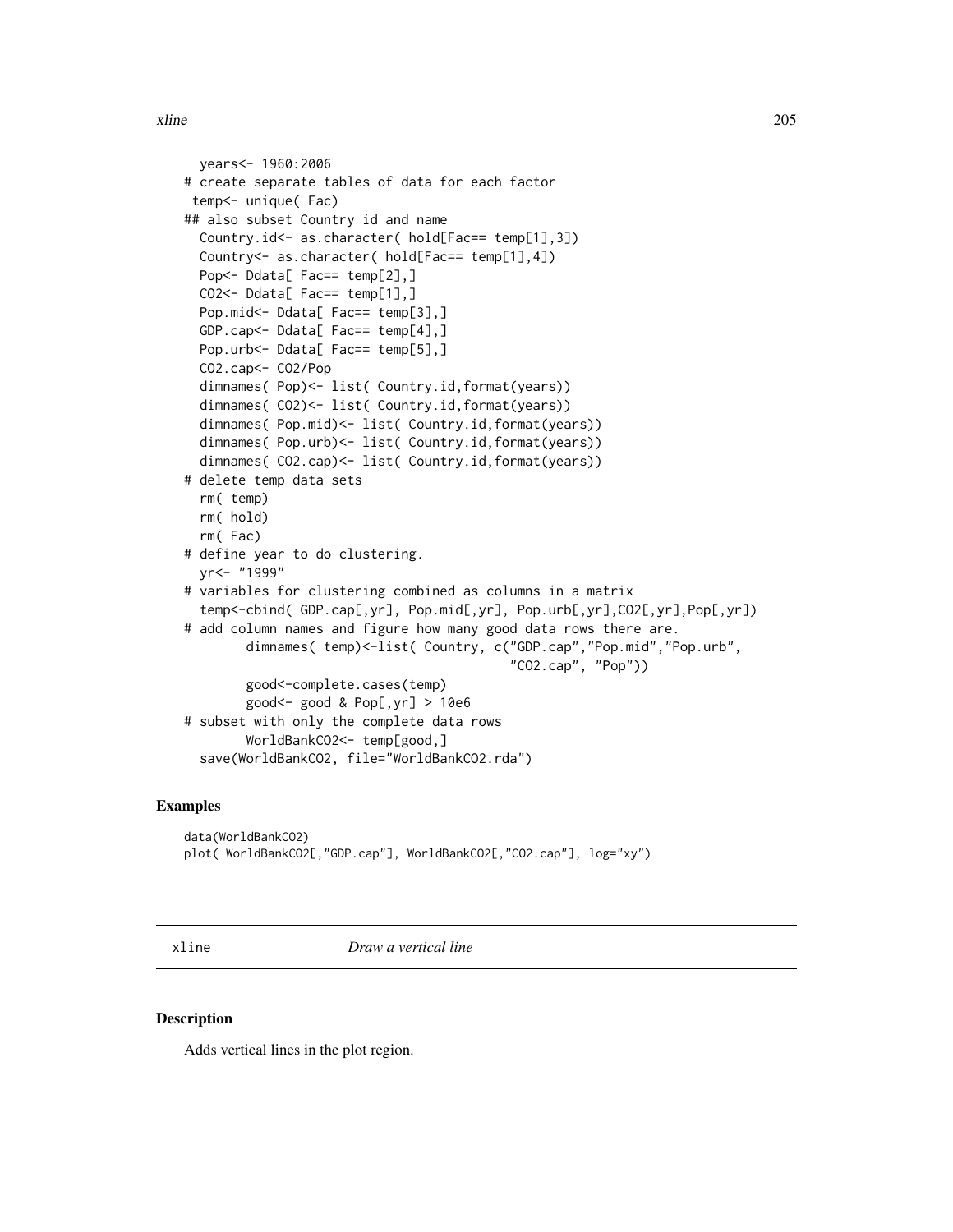206 yline

# Usage

 $xline(x, \ldots)$ 

# Arguments

|   | Values on x axis specifying location of vertical lines. |
|---|---------------------------------------------------------|
| . | Any ploting options for abline.                         |

# See Also

yline, abline

# Examples

```
plot( 1:10)
xline( 6.5, col=2)
world( col=3)
yline( seq( -80,80,10),col=4, lty=2)
xline( seq( -180,180,10),col=4,lty=2)
yline( 0, lwd=2, col=4)
```
yline *Draw horizontal lines*

# Description

Adds horizontal lines in the plot region.

# Usage

 $yline(y, \ldots)$ 

# Arguments

|   | Values on y axis specifying location of vertical lines. |
|---|---------------------------------------------------------|
| . | Any ploting options for abline.                         |

# See Also

xline, abline

# Examples

```
world( col=3)
yline( seq( -80,80,10),col=4, lty=2)
xline( seq( -180,180,10),col=4,lty=2)
yline( 0, lwd=2, col=4)
```
<span id="page-205-0"></span>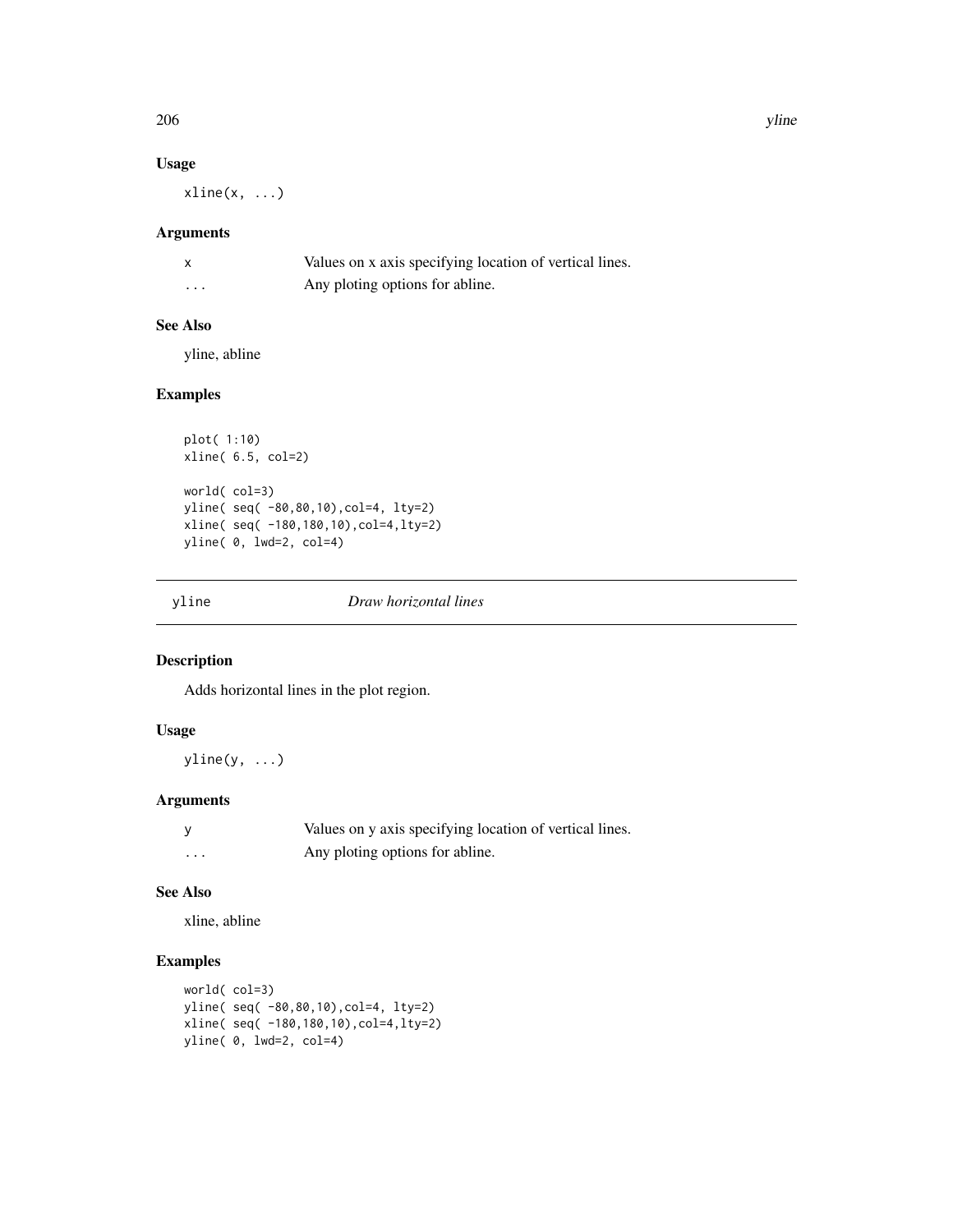# Index

∗Topic IO summary.ncdf, [177](#page-176-0) ∗Topic Kriging mKrig.MLE, [98](#page-97-0) ∗Topic MLE mKrig.MLE, [98](#page-97-0) ∗Topic \textasciitildekwd1 Krig.replicates, [88](#page-87-0) ∗Topic \textasciitildekwd2 Krig.replicates, [88](#page-87-0) ∗Topic aplot arrow.plot, [5](#page-4-0) tim.colors, [184](#page-183-0) xline, [205](#page-204-0) yline, [206](#page-205-0) ∗Topic compact compactToMat, [21](#page-20-0) ∗Topic covariance CovarianceUpper, [28](#page-27-0) ∗Topic datasets BD, [9](#page-8-0) Chicago ozone test data, [13](#page-12-0) CO2, [13](#page-12-0) Colorado Monthly Meteorological Data, [15](#page-14-0) fields, [41](#page-40-0) flame, [51](#page-50-0) lennon, [89](#page-88-0) minitri, [89](#page-88-0) NorthAmericanRainfall, [110](#page-109-0) ozone2, [111](#page-110-0) rat.diet, [136](#page-135-0) RCMexample, [136](#page-135-0) registeringCode, [141](#page-140-0) RMprecip, [147](#page-146-0) US.dat, [196](#page-195-1) WorldBankCO2, [204](#page-203-0) ∗Topic hplot add.image, [4](#page-3-0)

bplot, [10](#page-9-1) bplot.xy, [12](#page-11-1) colorbar.plot, [19](#page-18-0) drape.plot, [35](#page-34-0) fields.grid, [47](#page-46-0) fields.hints, [48](#page-47-0) image.plot, [61](#page-60-0) image2lz, [71](#page-70-0) plot.surface, [114](#page-113-0) pushpin, [126](#page-125-0) quilt.plot, [134](#page-133-0) ribbon.plot, [146](#page-145-0) set.panel, [149](#page-148-0) US, [195](#page-194-0) world, [203](#page-202-0) ∗Topic manip as.image, [6](#page-5-0) as.surface, [8](#page-7-0) transformx, [194](#page-193-0) ∗Topic matrix compactToMat, [21](#page-20-0) ∗Topic misc fields testing scripts, [43](#page-42-0) grid list, [54](#page-53-0) ∗Topic smooth image.smooth, [68](#page-67-0) qsreg, [127](#page-126-0) smooth.2d, [158](#page-157-0) splint, [167](#page-166-0) sreg, [169](#page-168-1) Tps, [187](#page-186-1) ∗Topic spatial Covariance functions, [23](#page-22-0) cover.design, [30](#page-29-0) Exponential, Matern, Radial Basis, [38](#page-37-0) fields-stuff, [45](#page-44-0) gcv.Krig, [51](#page-50-0) image.cov, [57](#page-56-0)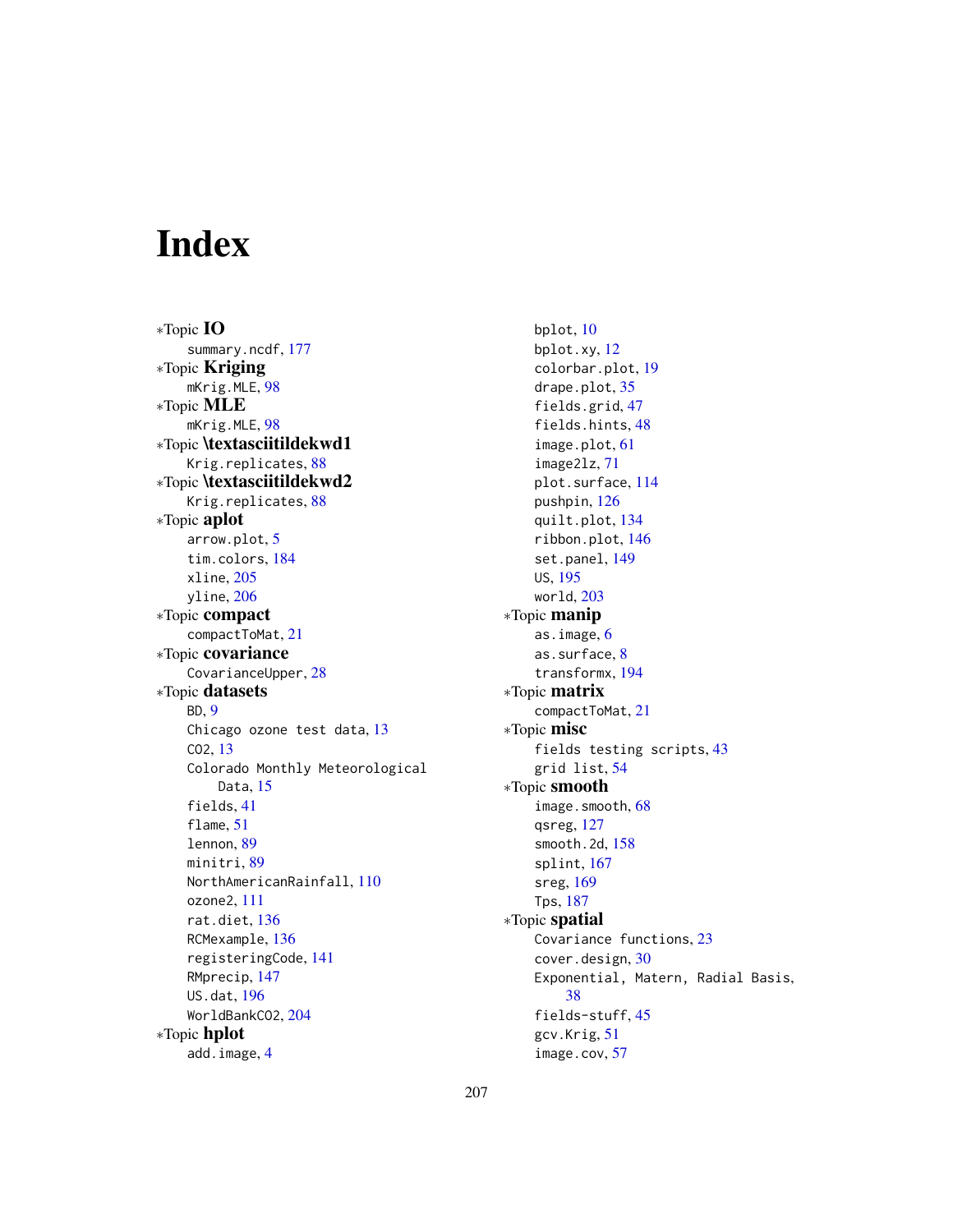interp.surface, [74](#page-73-0) Krig, [76](#page-75-1) Krig.Amatrix, [85](#page-84-0) Krig.null.function, [87](#page-86-0) mKrig, [90](#page-89-0) mKrig.MLE, [98](#page-97-0) mKrigMLE, [102](#page-101-0) MLESpatialProcess, [107](#page-106-0) plot.Krig, [112](#page-111-0) poly.image, [115](#page-114-0) predict.Krig, [117](#page-116-0) predictSE, [120](#page-119-0) predictSurface, [122](#page-121-0) print.Krig, [125](#page-124-0) QTps, [129](#page-128-0) rdist, [137](#page-136-0) rdist.earth, [140](#page-139-1) REML.test, [142](#page-141-0) sim.rf, [151](#page-150-0) sim.spatialProcess, [152](#page-151-0) spam2lz, [160](#page-159-0) spatialProcess, [162](#page-161-0) summary.Krig, [176](#page-175-0) surface.Krig, [178](#page-177-1) The Engines:, [180](#page-179-0) vgram, [196](#page-195-1) vgram.matrix, [199](#page-198-1) Wendland, [200](#page-199-0) ∗Topic univar stats, [174](#page-173-0) stats.bin, [175](#page-174-0) %d\*% *(*The Engines:*)*, [180](#page-179-0) add.image, [4](#page-3-0)

addToDiagC *(*registeringCode*)*, [141](#page-140-0) arrow.plot, [5](#page-4-0) as.image, [6](#page-5-0) as.surface, [8](#page-7-0) average.image *(*image2lz*)*, [71](#page-70-0)

BD, [9](#page-8-0) boxplotVGram *(*vgram*)*, [196](#page-195-1) bplot, [10,](#page-9-1) *[198](#page-197-0)* bplot.xy, [12,](#page-11-1) *[198](#page-197-0)*

Chicago ozone test data, [13](#page-12-0) ChicagoO3 *(*Chicago ozone test data*)*, [13](#page-12-0) CO.elev *(*Colorado Monthly Meteorological Data*)*, [15](#page-14-0)

CO.elevGrid *(*Colorado Monthly Meteorological Data*)*, [15](#page-14-0) CO.Grid *(*Colorado Monthly Meteorological Data*)*, [15](#page-14-0) CO.id *(*Colorado Monthly Meteorological Data*)*, [15](#page-14-0) CO.loc *(*Colorado Monthly Meteorological Data*)*, [15](#page-14-0) CO.names *(*Colorado Monthly Meteorological Data*)*, [15](#page-14-0) CO.ppt *(*Colorado Monthly Meteorological Data*)*, [15](#page-14-0) CO.tmax *(*Colorado Monthly Meteorological Data*)*, [15](#page-14-0) CO.tmean.MAM.climate *(*Colorado Monthly Meteorological Data*)*, [15](#page-14-0) CO.tmin *(*Colorado Monthly Meteorological Data*)*, [15](#page-14-0) CO.years *(*Colorado Monthly Meteorological Data*)*, [15](#page-14-0) CO2, [13,](#page-12-0) *[42](#page-41-0)* coef.Krig *(*Krig*)*, [76](#page-75-1) color.scale, *[41](#page-40-0)* color.scale *(*tim.colors*)*, [184](#page-183-0) Colorado Monthly Meteorological Data, [15](#page-14-0) colorbar.plot, [19](#page-18-0) COmonthlyMet, *[42](#page-41-0)* COmonthlyMet *(*Colorado Monthly Meteorological Data*)*, [15](#page-14-0) compactToMat, [21](#page-20-0) compactToMatC *(*registeringCode*)*, [141](#page-140-0) Covariance functions, [23](#page-22-0) CovarianceUpper, [28](#page-27-0) cover.design, [30,](#page-29-0) *[41](#page-40-0)* crop.image *(*image2lz*)*, [71](#page-70-0) crossCoVGram *(*vgram*)*, [196](#page-195-1) cubic.cov *(*Covariance functions*)*, [23](#page-22-0)

designer.colors, *[41](#page-40-0)* designer.colors *(*tim.colors*)*, [184](#page-183-0) discretize.image *(*grid list*)*, [54](#page-53-0) dist, *[139](#page-138-0)* drape.color *(*drape.plot*)*, [35](#page-34-0) drape.plot, [35](#page-34-0)

Exp.cov, *[139](#page-138-0)*, *[178](#page-177-1)* Exp.cov *(*Covariance functions*)*, [23](#page-22-0) Exp.image.cov *(*image.cov*)*, [57](#page-56-0)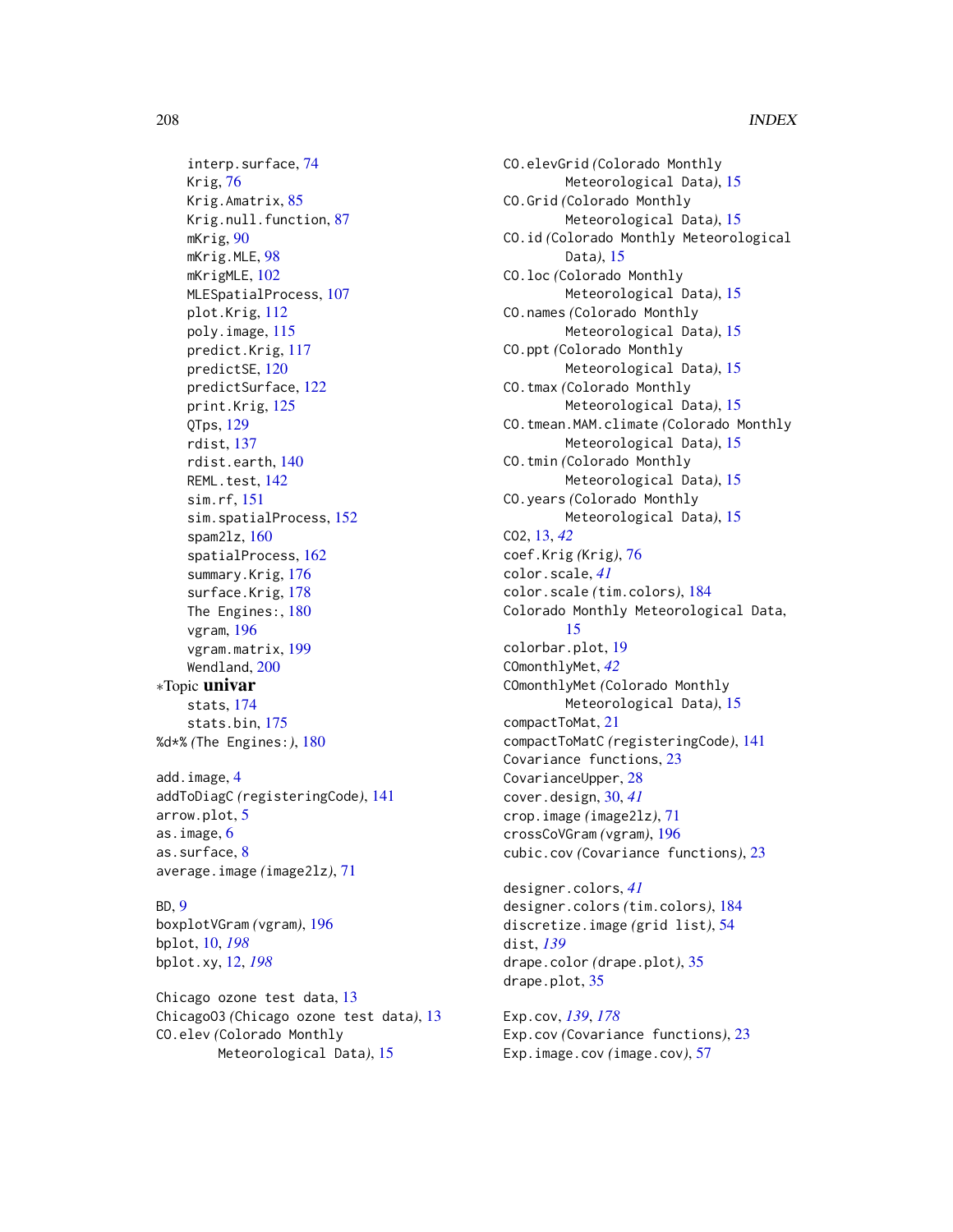Exp.simple.cov *(*Covariance functions*)*, [23](#page-22-0) Exponential, *[29](#page-28-0)* Exponential *(*Exponential, Matern, Radial Basis*)*, [38](#page-37-0) Exponential, Matern, Radial Basis, [38](#page-37-0) ExponentialUpper *(*CovarianceUpper*)*, [28](#page-27-0) ExponentialUpperC *(*registeringCode*)*, [141](#page-140-0) fastTps, *[41](#page-40-0)* fastTps *(*Tps*)*, [187](#page-186-1) fastTps.MLE, *[109](#page-108-0)* fastTps.MLE *(*mKrig.MLE*)*, [98](#page-97-0) fastTpsMLE *(*mKrigMLE*)*, [102](#page-101-0) fields, [41](#page-40-0) fields testing scripts, [43](#page-42-0) fields-package *(*fields*)*, [41](#page-40-0) fields-stuff, [45](#page-44-0) fields.color.picker *(*fields.hints*)*, [48](#page-47-0) fields.convert.grid *(*grid list*)*, [54](#page-53-0) fields.D *(*Wendland*)*, [200](#page-199-0) fields.derivative.poly *(*fields-stuff*)*, [45](#page-44-0) fields.diagonalize *(*fields-stuff*)*, [45](#page-44-0) fields.diagonalize2 *(*fields-stuff*)*, [45](#page-44-0) fields.duplicated.matrix *(*fields-stuff*)*, [45](#page-44-0) fields.evlpoly *(*fields-stuff*)*, [45](#page-44-0) fields.evlpoly2 *(*fields-stuff*)*, [45](#page-44-0) fields.grid, [47](#page-46-0) fields.hints, [48](#page-47-0) fields.mkpoly *(*fields-stuff*)*, [45](#page-44-0) fields.pochdown *(*Wendland*)*, [200](#page-199-0) fields.pochup *(*Wendland*)*, [200](#page-199-0) fields.rdist.near, *[141](#page-140-0)* fields.rdist.near *(*rdist*)*, [137](#page-136-0) fields.style *(*fields.hints*)*, [48](#page-47-0) fields.tests *(*fields testing scripts*)*, [43](#page-42-0) fields.x.to.grid *(*grid list*)*, [54](#page-53-0) fieldsPlotColors *(*tim.colors*)*, [184](#page-183-0) fitted.Krig *(*Krig*)*, [76](#page-75-1) flame, [51](#page-50-0) gcv.Krig, [51](#page-50-0) gcv.sreg *(*gcv.Krig*)*, [51](#page-50-0) get.rectangle *(*image2lz*)*, [71](#page-70-0)

getVGMean *(*vgram*)*, [196](#page-195-1)

grid list, [54](#page-53-0)

grid.list, *[41](#page-40-0)* grid.list *(*grid list*)*, [54](#page-53-0) half.image *(*image2lz*)*, [71](#page-70-0) image.cov, [57](#page-56-0) image.plot, [61](#page-60-0) image.smooth, [68](#page-67-0) image2lz, [71](#page-70-0) in.land.grid *(*world*)*, [203](#page-202-0) in.poly, *[41](#page-40-0)* in.poly *(*image2lz*)*, [71](#page-70-0) interp.surface, [74](#page-73-0)

Krig, *[41](#page-40-0)*, *[53](#page-52-0)*, [76,](#page-75-1) *[101](#page-100-0)*, *[105](#page-104-0)*, *[109](#page-108-0)*, *[180](#page-179-0)*, *[183](#page-182-0)* Krig.Amatrix, [85](#page-84-0) Krig.check.xY *(*The Engines:*)*, [180](#page-179-0) Krig.coef *(*The Engines:*)*, [180](#page-179-0) Krig.cor.Y *(*The Engines:*)*, [180](#page-179-0) Krig.engine.default *(*The Engines:*)*, [180](#page-179-0) Krig.engine.fixed *(*The Engines:*)*, [180](#page-179-0) Krig.engine.knots *(*The Engines:*)*, [180](#page-179-0) Krig.make.u *(*The Engines:*)*, [180](#page-179-0) Krig.make.W *(*The Engines:*)*, [180](#page-179-0) Krig.make.Wi *(*The Engines:*)*, [180](#page-179-0) Krig.null.function, [87](#page-86-0) Krig.replicates, [88](#page-87-0) Krig.transform.xY *(*The Engines:*)*, [180](#page-179-0)

```
larry.colors (tim.colors), 184
lennon, 42, 89
```
make.surface.grid *(*grid list*)*, [54](#page-53-0) Matern *(*Exponential, Matern, Radial Basis*)*, [38](#page-37-0) matern.image.cov *(*image.cov*)*, [57](#page-56-0) MaternGLS.test *(*REML.test*)*, [142](#page-141-0) MaternGLSProfile.test *(*REML.test*)*, [142](#page-141-0) MaternQR.test *(*REML.test*)*, [142](#page-141-0) MaternQRProfile.test *(*REML.test*)*, [142](#page-141-0) minitri, [89](#page-88-0) mKrig, *[41](#page-40-0)*, [90,](#page-89-0) *[101](#page-100-0)*, *[105](#page-104-0)* mKrig.grid, *[94](#page-93-0)* mKrig.grid *(*fields.grid*)*, [47](#page-46-0) mKrig.MLE, [98](#page-97-0) mKrigCheckXY *(*mKrig*)*, [90](#page-89-0) mKrigJointTemp.fn *(*mKrigMLE*)*, [102](#page-101-0) mKrigMLE, [102](#page-101-0) mKrigMLEGrid, *[41](#page-40-0)*, *[100](#page-99-0)*, *[109](#page-108-0)*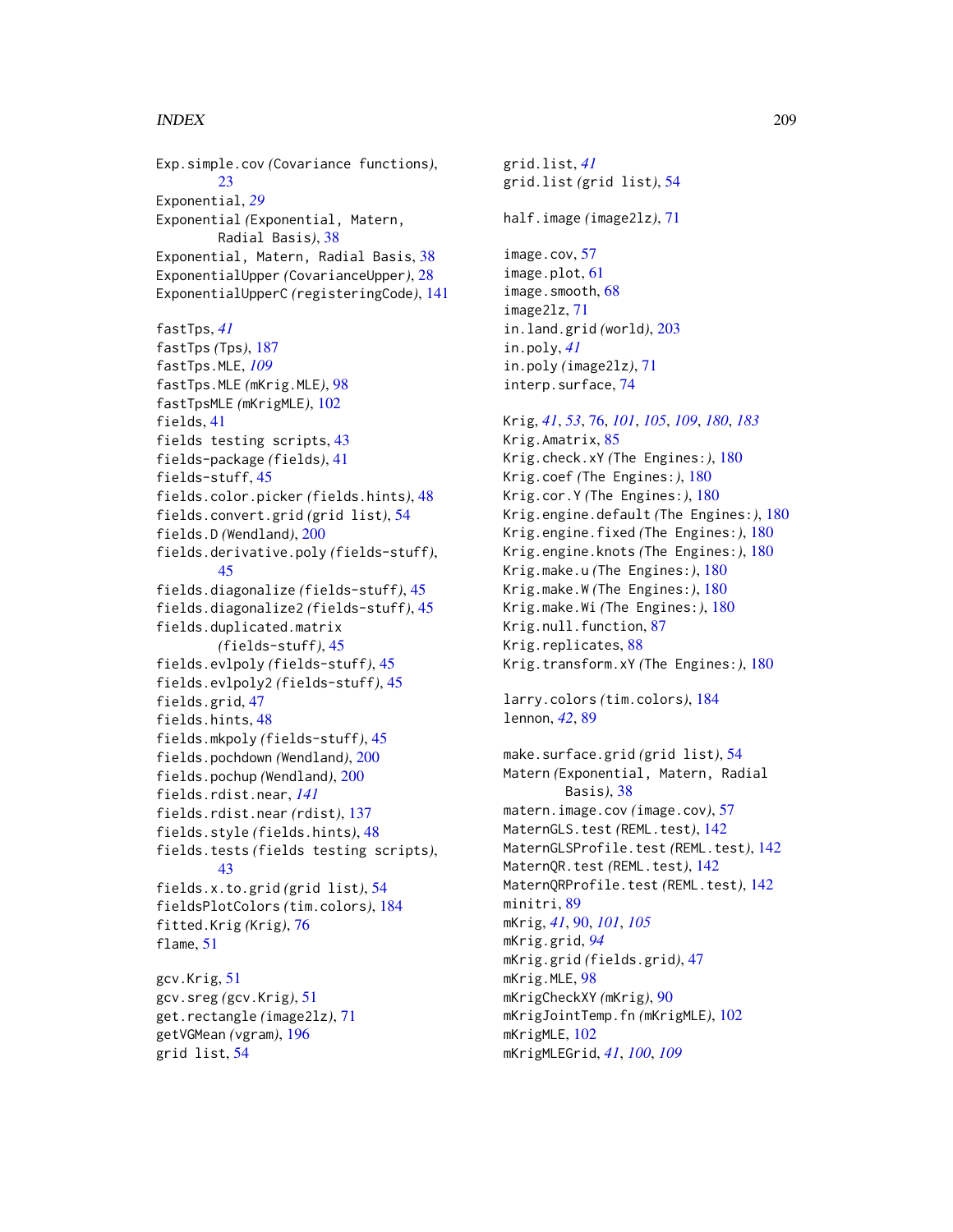mKrigMLEGrid *(*mKrigMLE*)*, [102](#page-101-0) mKrigMLEJoint, *[100](#page-99-0)*, *[109](#page-108-0)* mKrigMLEJoint *(*mKrigMLE*)*, [102](#page-101-0) MLE.Matern *(*REML.test*)*, [142](#page-141-0) MLE.objective.fn *(*REML.test*)*, [142](#page-141-0) MLESpatialProcess, [107](#page-106-0) mltdrb *(*registeringCode*)*, [141](#page-140-0) multebC *(*registeringCode*)*, [141](#page-140-0) multwendlandg *(*registeringCode*)*, [141](#page-140-0) NativeSymbolInfo, *[141](#page-140-0)* NorthAmericanRainfall, *[42](#page-41-0)*, [110](#page-109-0) optim, *[99](#page-98-0)*, *[101](#page-100-0)*, *[103](#page-102-0)*, *[105](#page-104-0)*, *[109](#page-108-0)* ozone *(*Chicago ozone test data*)*, [13](#page-12-0) ozone2, *[42](#page-41-0)*, [111](#page-110-0) parse.grid.list *(*grid list*)*, [54](#page-53-0) plot.Krig, [112](#page-111-0) plot.spatialProcess *(*spatialProcess*)*, [162](#page-161-0) plot.sreg *(*plot.Krig*)*, [112](#page-111-0) plot.surface, [114](#page-113-0) plot.vgram *(*vgram*)*, [196](#page-195-1) plot.vgram.matrix *(*vgram.matrix*)*, [199](#page-198-1) poly.image, [115](#page-114-0) predict.fastTps *(*predict.Krig*)*, [117](#page-116-0) predict.Krig, *[53](#page-52-0)*, [117](#page-116-0) predict.mKrig *(*mKrig*)*, [90](#page-89-0) predict.sreg *(*sreg*)*, [169](#page-168-1) predict.surface *(*predictSurface*)*, [122](#page-121-0) predict.Tps *(*predict.Krig*)*, [117](#page-116-0) predictDerivative.Krig *(*predict.Krig*)*, [117](#page-116-0) predictSE, *[42](#page-41-0)*, [120](#page-119-0) predictSEUsingKrigA *(*predictSE*)*, [120](#page-119-0) predictSurface, [122](#page-121-0) predictSurfaceSE *(*predictSurface*)*, [122](#page-121-0) print.Krig, [125](#page-124-0) print.mKrig *(*mKrig*)*, [90](#page-89-0) print.spatialProcess *(*spatialProcess*)*, [162](#page-161-0) PRISMelevation, *[42](#page-41-0)* PRISMelevation *(*RMprecip*)*, [147](#page-146-0) pushpin, [126](#page-125-0) qsreg, [127](#page-126-0) QTps, *[41](#page-40-0)*, [129](#page-128-0) quilt.plot, [134](#page-133-0)

Rad.cov *(*Covariance functions*)*, [23](#page-22-0) Rad.image.cov *(*image.cov*)*, [57](#page-56-0) Rad.simple.cov *(*Covariance functions*)*,  $23$ RadialBasis *(*Exponential, Matern, Radial Basis*)*, [38](#page-37-0) rat.diet, *[42](#page-41-0)*, [136](#page-135-0) RCMexample, *[42](#page-41-0)*, [136](#page-135-0) rdist, *[22](#page-21-0)*, [137,](#page-136-0) *[141](#page-140-0)* rdist.earth, *[139](#page-138-0)*, [140,](#page-139-1) *[197](#page-196-0)* RdistC *(*registeringCode*)*, [141](#page-140-0) registeringCode, [141](#page-140-0) REML.test, [142](#page-141-0) resid.Krig *(*Krig*)*, [76](#page-75-1) ribbon.plot, [146](#page-145-0) RMelevation, *[42](#page-41-0)* RMelevation *(*RMprecip*)*, [147](#page-146-0) RMprecip, [147](#page-146-0) set.panel, [149](#page-148-0) setup.image.smooth *(*image.smooth*)*, [68](#page-67-0) sim.fastTps.approx *(*sim.spatialProcess*)*, [152](#page-151-0) sim.Krig *(*sim.spatialProcess*)*, [152](#page-151-0) sim.mKrig.approx *(*sim.spatialProcess*)*, [152](#page-151-0) sim.rf, *[39](#page-38-0)*, *[42](#page-41-0)*, [151](#page-150-0) sim.spatialProcess, [152](#page-151-0) smooth.2d, [158](#page-157-0) spam2full *(*spam2lz*)*, [160](#page-159-0) spam2lz, [160](#page-159-0) spam2spind *(*spam2lz*)*, [160](#page-159-0) spatialProcess, *[41](#page-40-0)*, *[109](#page-108-0)*, [162](#page-161-0) spind2full *(*spam2lz*)*, [160](#page-159-0) spind2spam *(*spam2lz*)*, [160](#page-159-0) splint, *[42](#page-41-0)*, [167](#page-166-0) sreg, *[42](#page-41-0)*, *[128](#page-127-0)*, [169,](#page-168-1) *[190](#page-189-0)* stationary.cov, *[41](#page-40-0)*, *[101](#page-100-0)*, *[105](#page-104-0)*, *[139](#page-138-0)*, *[141](#page-140-0)*, *[178](#page-177-1)* stationary.cov *(*Covariance functions*)*, [23](#page-22-0) stationary.image.cov *(*image.cov*)*, [57](#page-56-0) stationary.taper.cov *(*Covariance functions*)*, [23](#page-22-0) stats, [174](#page-173-0) stats.bin, [175](#page-174-0) summary.Krig, [176](#page-175-0) summary.mKrig *(*mKrig*)*, [90](#page-89-0) summary.ncdf, [177](#page-176-0)